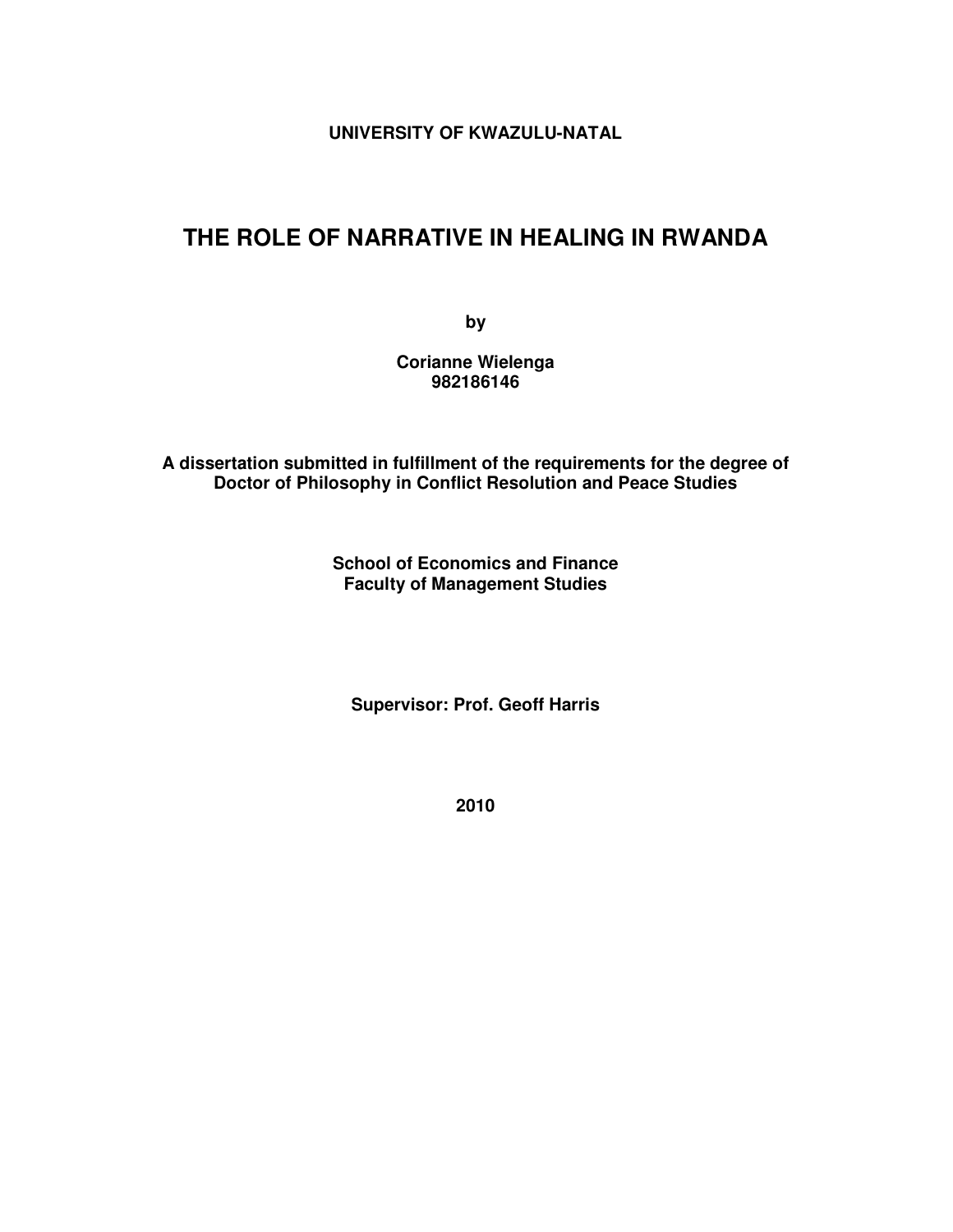# **DECLARATION**

I ………………………………………………………………declare that

- (i) The research reported in this dissertation/thesis, except where otherwise indicated, is my original research.
- (ii) This dissertation/thesis has not been submitted for any degree or examination at any other university.
- (iii) This dissertation/thesis does not contain other persons' data, pictures, graphs or other information, unless specifically acknowledged as being sourced from other persons.
- (iv) This dissertation/thesis does not contain other persons' writing, unless specifically acknowledged as being sourced from other researchers. Where other written sources have been quoted, then:
	- a) their words have been re-written but the general information attributed to them has been referenced:
	- b) where their exact words have been used, their writing has been placed inside quotation marks, and referenced.
- (v) This dissertation/thesis does not contain text, graphics or tables copied and pasted from the Internet, unless specifically acknowledged, and the source being detailed in the dissertation/thesis and in the References sections.

Signature: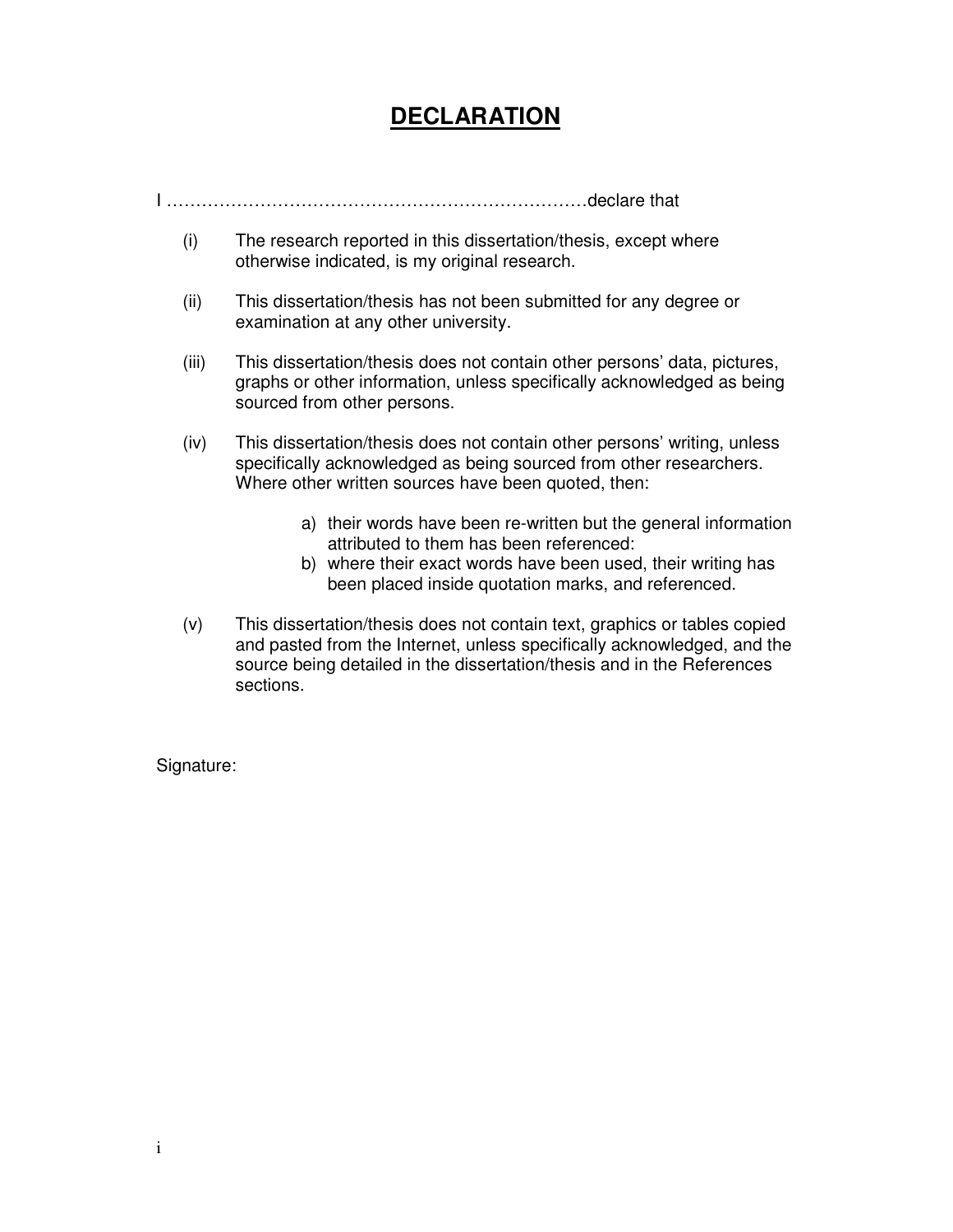## **Abstract**

In 1994, almost a million Tutsi and some Hutu were massacred in Rwanda during the 100 day genocide. Between 1995 and 1998, nearly the same number of Hutu and some Tutsi died, while in flight, primarily in the former Zaire. In the years following genocide, hundreds of thousands of Rwandans have been accused of genocide related crimes. There is not a person in Rwanda who is not directly affected by past violence and the country is in a process of healing and reconciliation.

Much of the violence in Rwanda can be traced to perceptions of history and identity. This thesis seeks to unearth narratives of history and identity as a way of exploring possibilities for healing and reconciliation. Through an in-depth examination of four life stories, interviews with leaders in the field of reconciliation in Rwanda and informal interviews with a broad spectrum of Rwandans, this research sheds light on the challenges and opportunities in terms of healing. It finds that through critical engagement with our own and broader socio-political narratives we can expand the possibilities of our own narratives, allowing scope for personal healing as well as leading to a deeper understanding of the other. This can form the basis for sustainable reconciliation.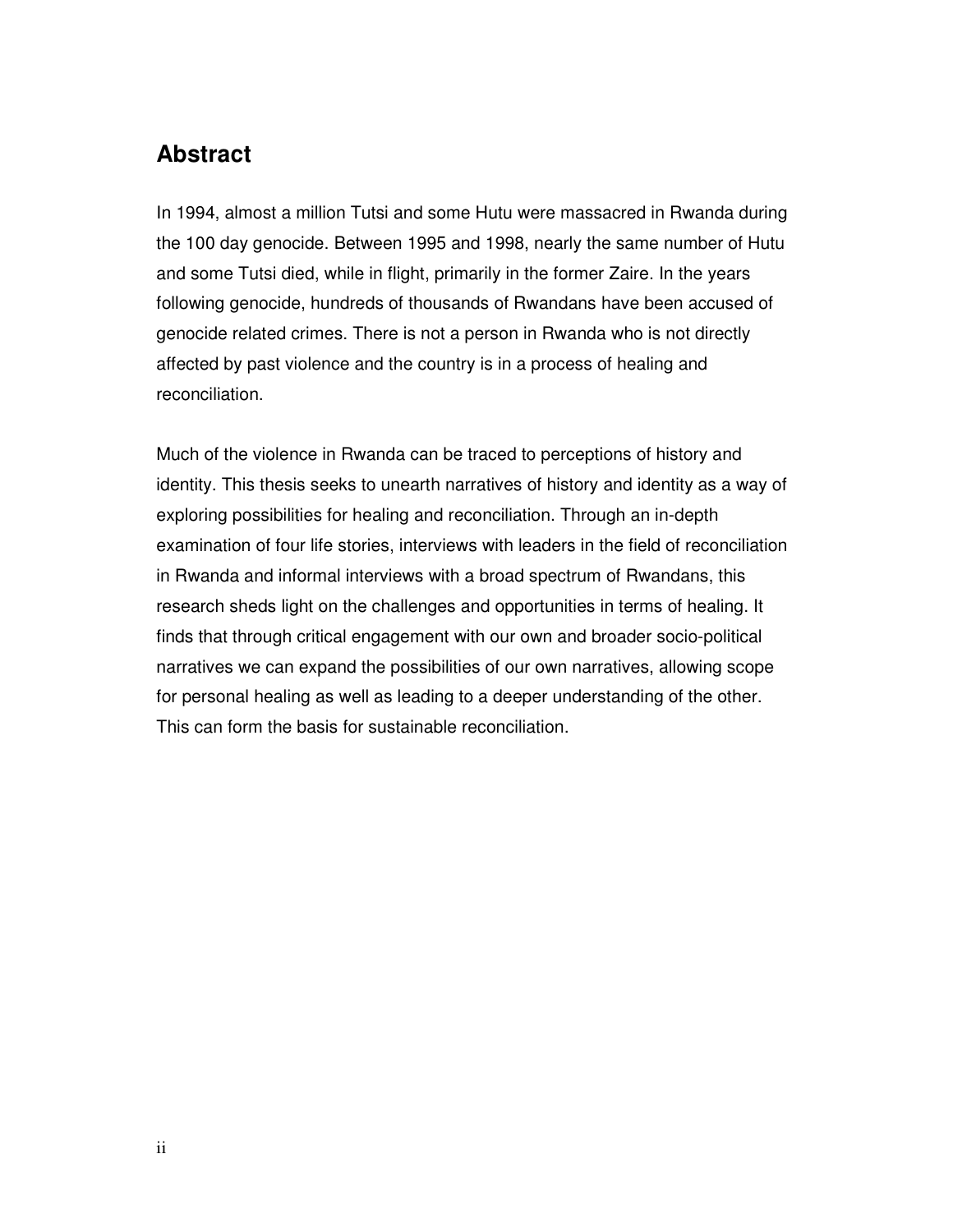## **Acknowledgements**

This thesis is primarily about hope. The question predominant on my mind from the moment I started was, is there hope for Rwanda? And perhaps the question behind that was, is there hope for the world? Perhaps this is the central theme of Conflict Resolution and Peace Studies. It is the unwavering hope that the world can be a better place, a different place, if we but make it so.

In the beginning I was shocked to the core of my being as I immersed myself in the horror of the violence in Rwanda, described by many as the worst since the holocaust. I knew I would be shocked, yet there is no way to prepare oneself for the experience. At this stage I grappled deeply with what one might call the horror of the human condition. But amidst this I felt very confident of a different Rwanda, because I was interacting with Rwandans who seemed to represent to me the possibility of a different Rwanda. These Rwandans were, after all, good, kind, people who valued human life and were kind to their neighbours.

But as I explored the Rwandan situation more deeply, and unearthed not only complex political intrigue and manipulation within Rwandan but within much higher levels of governance, including powerful first world states, I began to feel increasingly more overwhelmed and hopeless. If something like the Rwandan violence found its roots in such complex things as thousands of years of human history, colonialism, political manipulation, the involvement of greedy, selfinterested super powers and the continued hidden agendas of so many players, what hope was there for the ordinary Rwandan, or planet dweller, to ever begin to create that better world? And yet. And yet amidst all the chaos over our heads there are so many individuals and small groups of people saying, "we don't care what happens over our heads, we are going to carry on the good work here on the ground". It is those individuals that restored my hope; NGO leaders who worked day and night to bring reconciliation between one peasant widow and another, young Rwandans prepared to put their lives at risk for the truth, families deciding to make a life for themselves in a country that seemed hardly to welcome them, and a wide diversity of Rwandan friends who spoke with passion about a Rwanda beyond ethnic division.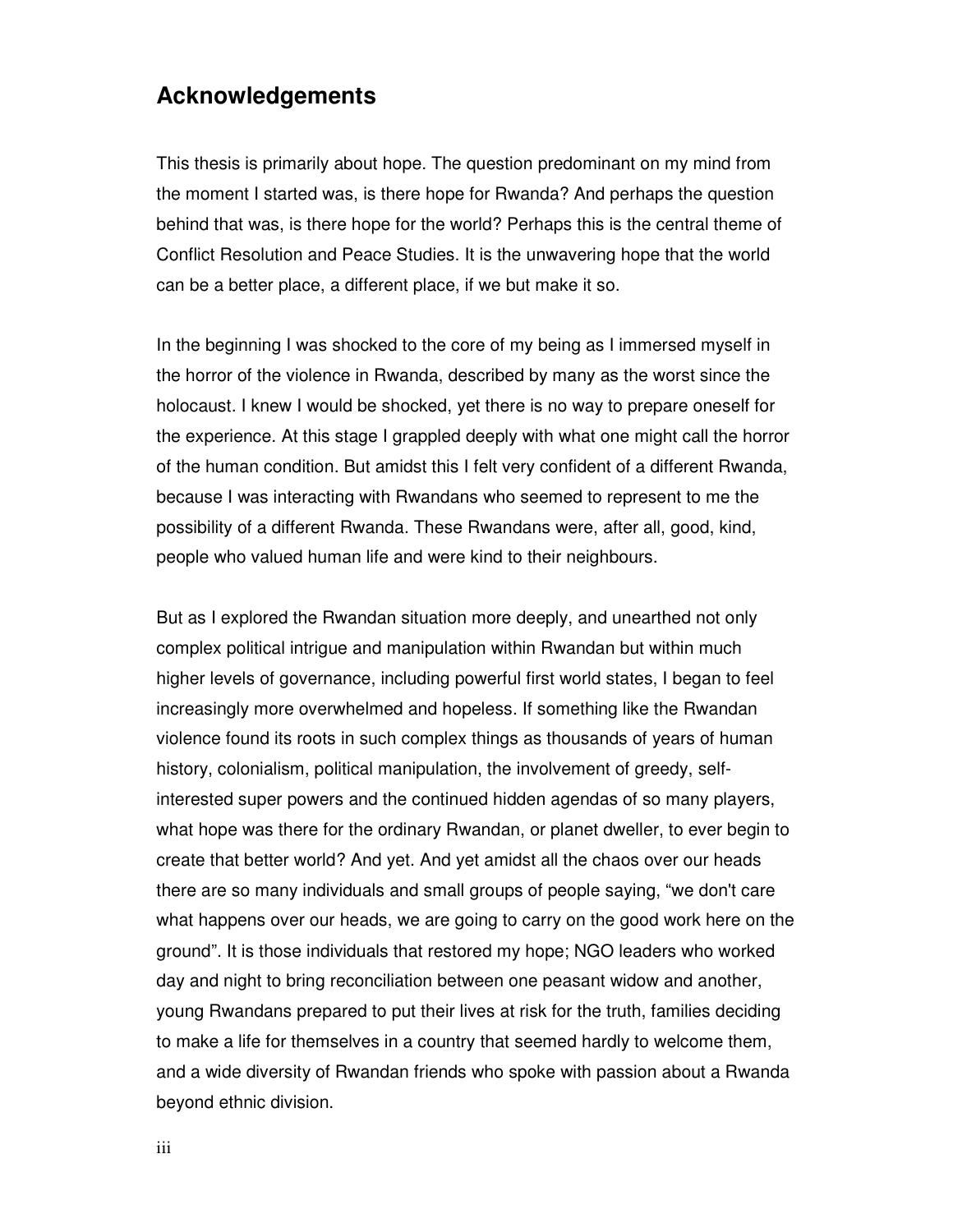Through the process of this thesis my hope was shattered and then restored. The hope I hold within me now is deep and cannot be shaken. It keeps believing even when everything around us is screaming something different. It says, quietly and unendingly, the world would be a better place were we only to make it so.

My thanks go to all those many friends – Burundian, Rwandan and South African – who have participated in this project and have helped me to see hope in so many ways. My thanks also to my supervisor, Geoff Harris, not only for all his input to this thesis but also for believing so absolutely in a better world and reminding us of the role we have to play in making that a reality. To my good friends, Kevin Parry and Jacomien van Niekerk, endless gratitude for your constant, steady support and presence over the five years it has taken me to complete this.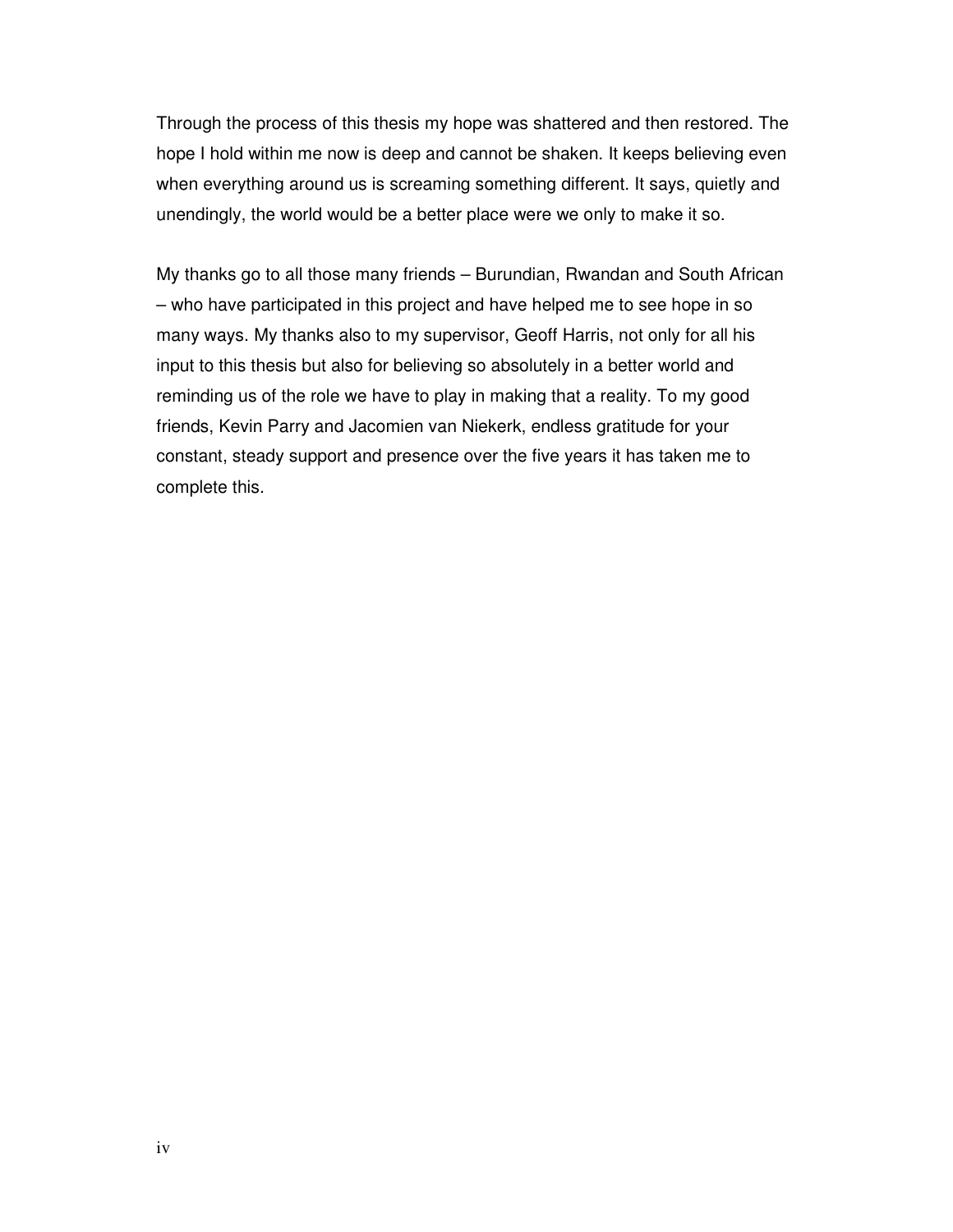### **CONTENTS**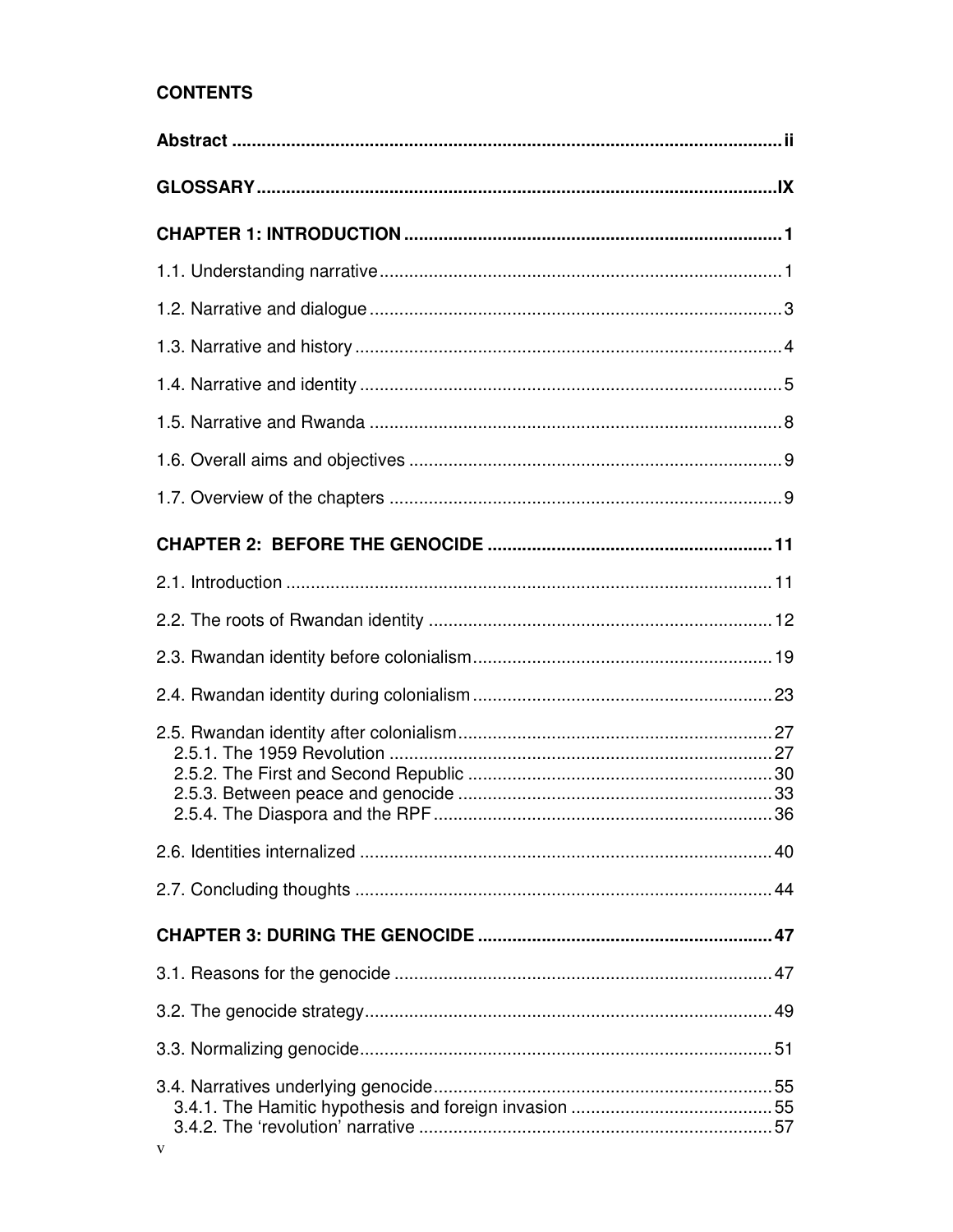| 6.1.3. The position of the researcher in narrative research  114 |  |
|------------------------------------------------------------------|--|
|                                                                  |  |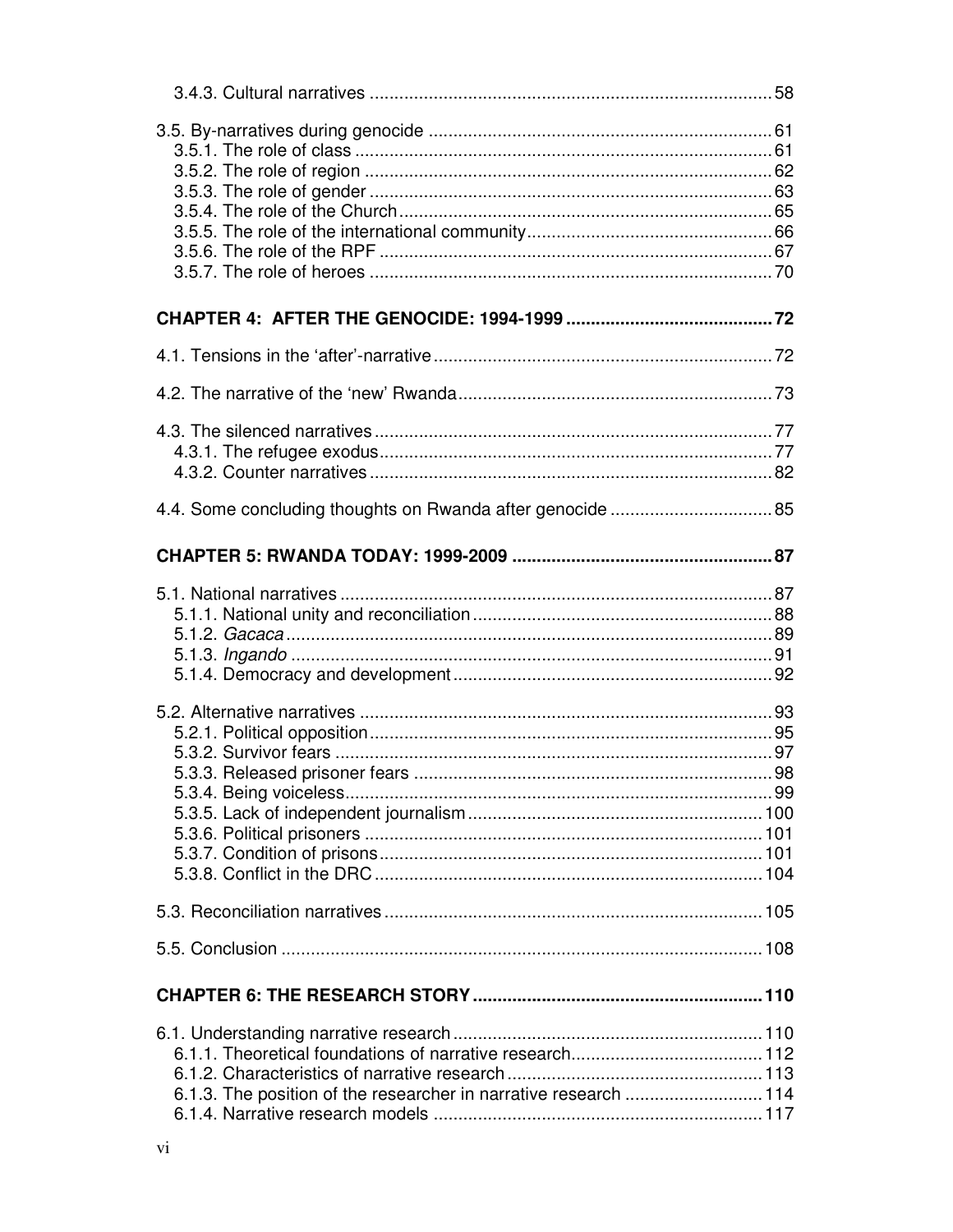| <b>CHAPTER 8: CRITICAL REFLECTION ON THE DIALOGUES  158</b> |  |
|-------------------------------------------------------------|--|
|                                                             |  |
|                                                             |  |
|                                                             |  |
|                                                             |  |
|                                                             |  |
|                                                             |  |
|                                                             |  |
|                                                             |  |
|                                                             |  |
|                                                             |  |
|                                                             |  |
|                                                             |  |
|                                                             |  |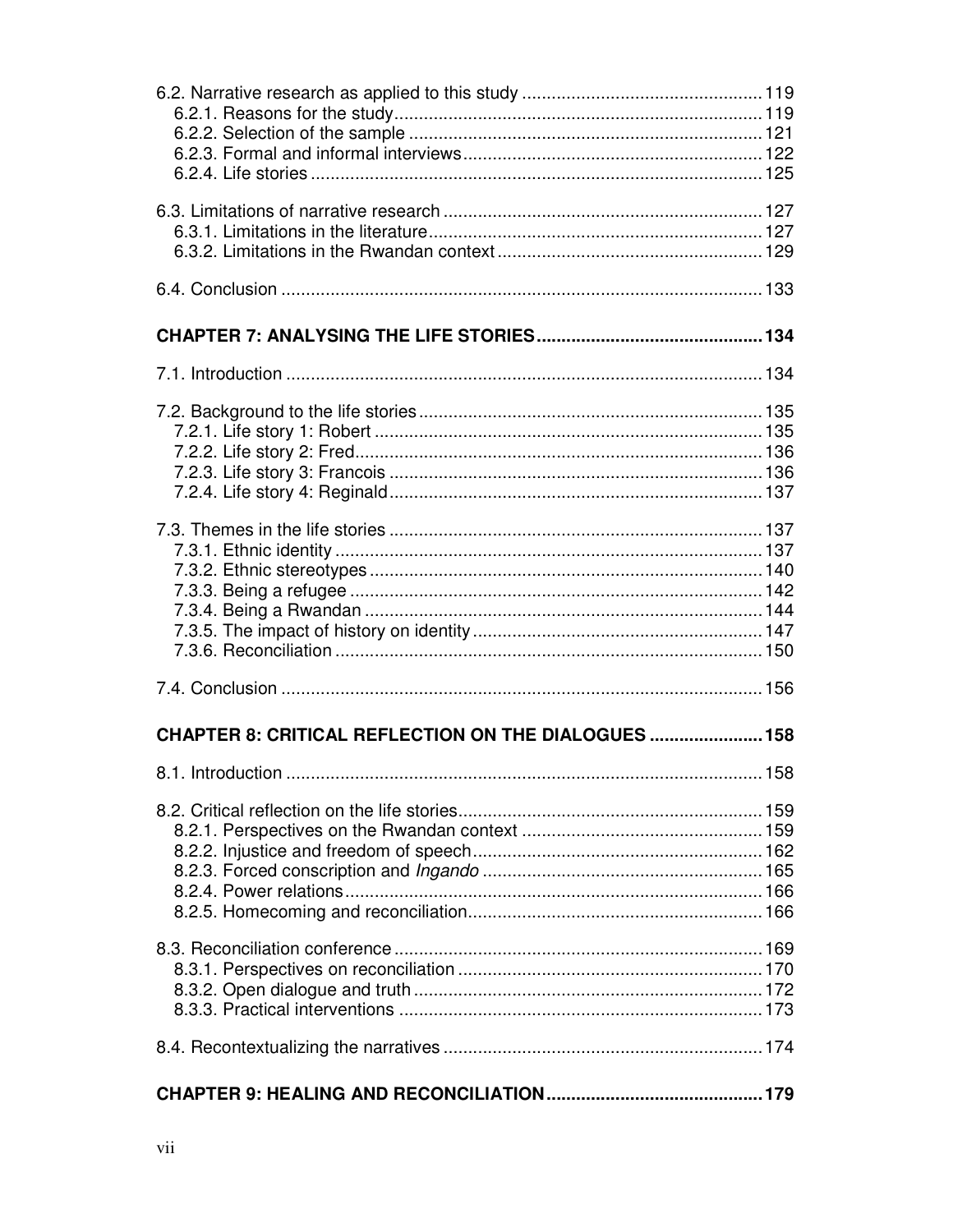| <b>CHAPTER 10: A NARRATIVE APPROACH TO HEALING AND</b> |  |
|--------------------------------------------------------|--|
|                                                        |  |
|                                                        |  |
|                                                        |  |
|                                                        |  |
|                                                        |  |
|                                                        |  |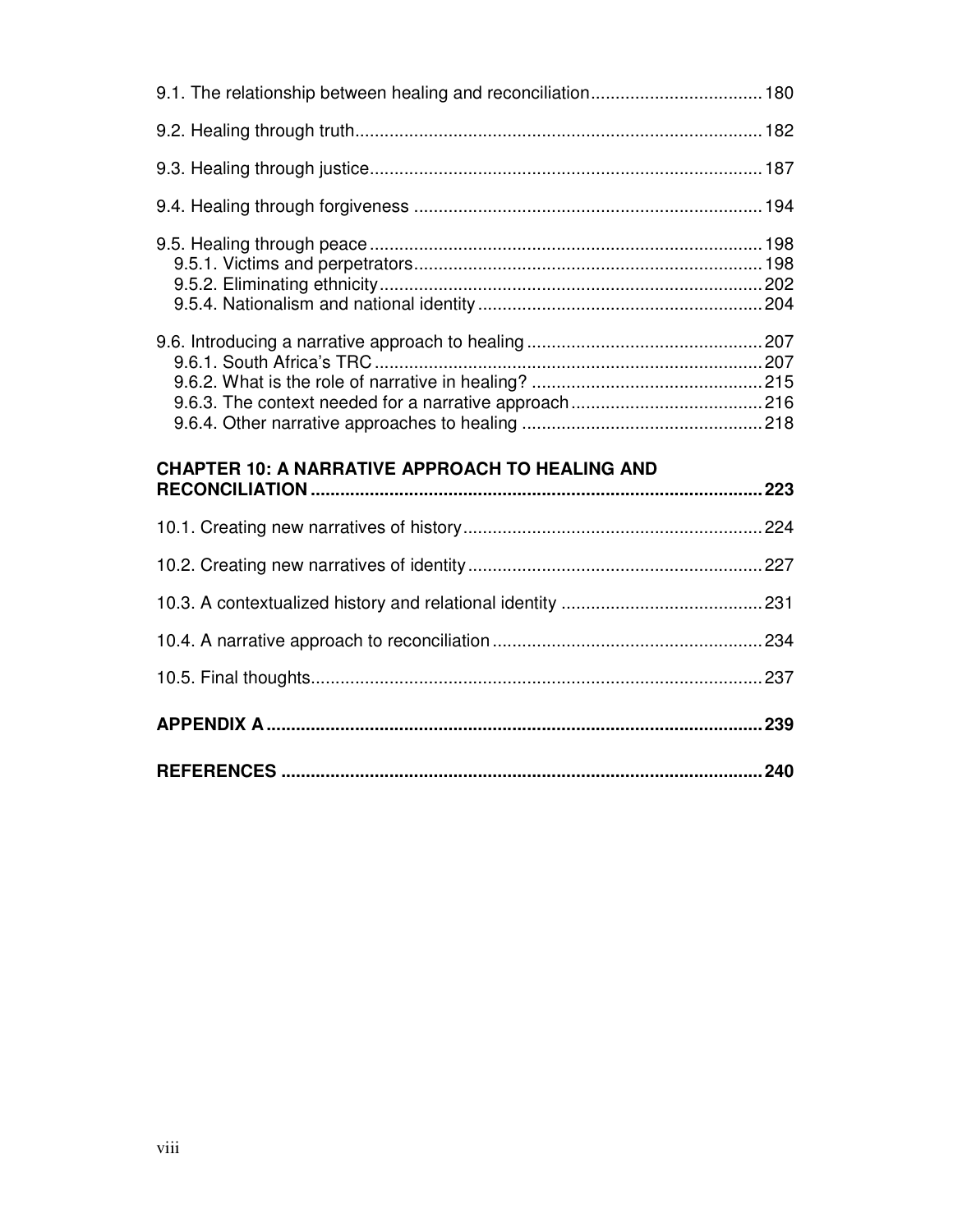# **GLOSSARY**

| <b>ASF</b>       | Avocaats Sans Frontières                                        |
|------------------|-----------------------------------------------------------------|
| AU               | <b>African Union</b>                                            |
| <b>CPJ</b>       | Committee for the Protection of Journalists                     |
| <b>FAR</b>       | Forces Armées Rwandaise                                         |
| <b>FDLR</b>      | Forces for the Liberation of Rwanda                             |
| <b>HRW</b>       | Human Rights Watch                                              |
| <b>ICTR</b>      | International Criminal Tribunal for Rwanda                      |
| IMF              | <b>International Monetary Fund</b>                              |
| <b>LIPRODHOR</b> | Rwandan League for the Promotion and Defense of Human Rights    |
| <b>MDR</b>       | Mouvement Démocratique Républicain                              |
| <b>MOUCECORE</b> | Mouvement Chrétien pour l'Evangélisation, le Counselling et la  |
|                  | Réconciliation                                                  |
| MRND(D)          | Mouvement Révolutuinnaire National pour le Développement (et la |
|                  | Démocratie)                                                     |
| <b>MSF</b>       | Médicins Sans Frontières                                        |
| <b>NGO</b>       | Non Governmental Organization                                   |
| <b>NRA</b>       | <b>National Resistance Army</b>                                 |
| <b>NURC</b>      | National Unity and Reconciliation Commission                    |
| <b>PHARP</b>     | Peacebuilding, Healing and Reconciliation Program               |
| PRI              | Penal Reform International                                      |
| <b>RANU</b>      | Rwandan Alliance for National Unity                             |
| <b>RPA</b>       | Rwandan Patriotic Army                                          |
| <b>RPF</b>       | <b>Rwandan Patriotic Front</b>                                  |
| <b>RTLM</b>      | Radio Télévision Libre des Milles Collines                      |
| <b>TRC</b>       | <b>Truth and Reconciliation Commission</b>                      |
| UN               | <b>United Nations</b>                                           |
| <b>UNAMIR</b>    | United Nations Assistance Mission to Rwanda                     |
| <b>UNHCR</b>     | United Nations High Commission for Refugees                     |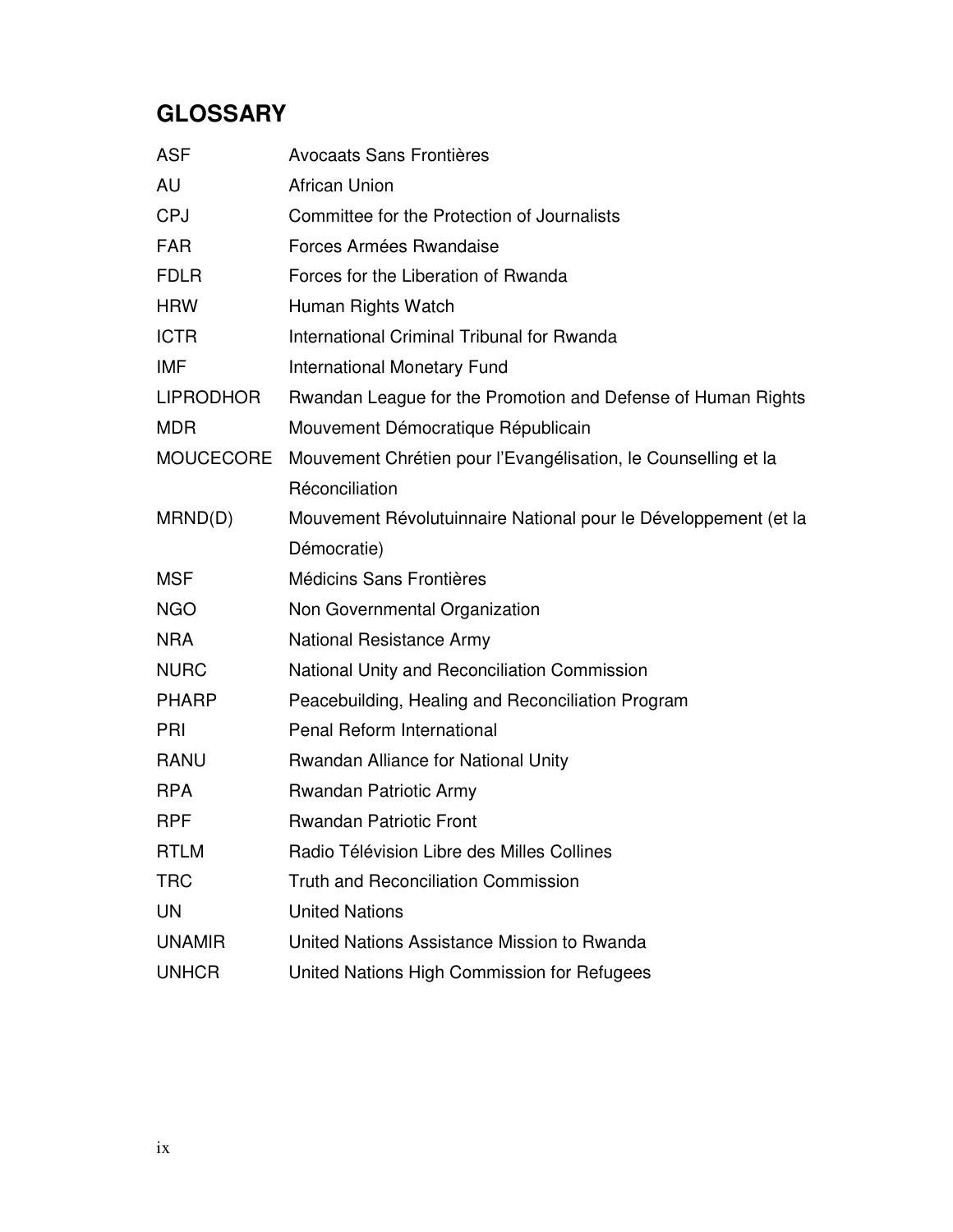# **CHAPTER 1: INTRODUCTION**

In 1994, almost a million Tutsi and some Hutu were massacred in Rwanda during the 100 day genocide. Between 1995 and 1998, nearly the same number of Hutu and some Tutsi died, while in flight, primarily in the former Zaire<sup>1</sup>. For the fifteen years following genocide hundreds of thousands of Rwandans have been accused of genocide related crimes. There is not a person in Rwanda who is not directly affected by past violence. How is it possible for this country to reconcile after such unimaginable horror?

Although the Western press in 1994 described the Rwandan conflict as one of 'ancient tribal warfare', the truth of the matter is somewhat more complex. In fact, a cursory glance at the context reveals that there are no distinct tribes in Rwanda but rather nine million people who speak the same language and seem to share the same culture. The situation has been more accurately described as one of ethnic conflict between the majority Hutu and minority Tutsi. A less cursory glance further reveals a struggle not only around ethnicity and identity but of history, how it is represented and how it is perceived.

It is for this reason that this thesis addresses perceptions of history and identity. It is matters of history and identity that lie at the heart of the Rwandan conflict and are also central to its solution. History and identity are accessible to us through the narratives people tell or those they have recorded. Thus this thesis plans to unearth narratives of history and identity as a way of exploring possibilities for healing and reconciliation.

#### **1.1. Understanding narrative**

Why do we use narratives as a way of explaining our history and identity? George Rosenwald and Richard Ochberg argue that it is because narratives help us bring coherence to our lives (1992, 2). Through narratives we can make sense of and organize the events and people that affect our lives. How are narratives formed?

 $\overline{a}$ 

<sup>&</sup>lt;sup>1</sup> The Democratic Republic of Congo, at that time named Zaire, will be referred to in this thesis as The Democratic Republic of Congo or the DRC.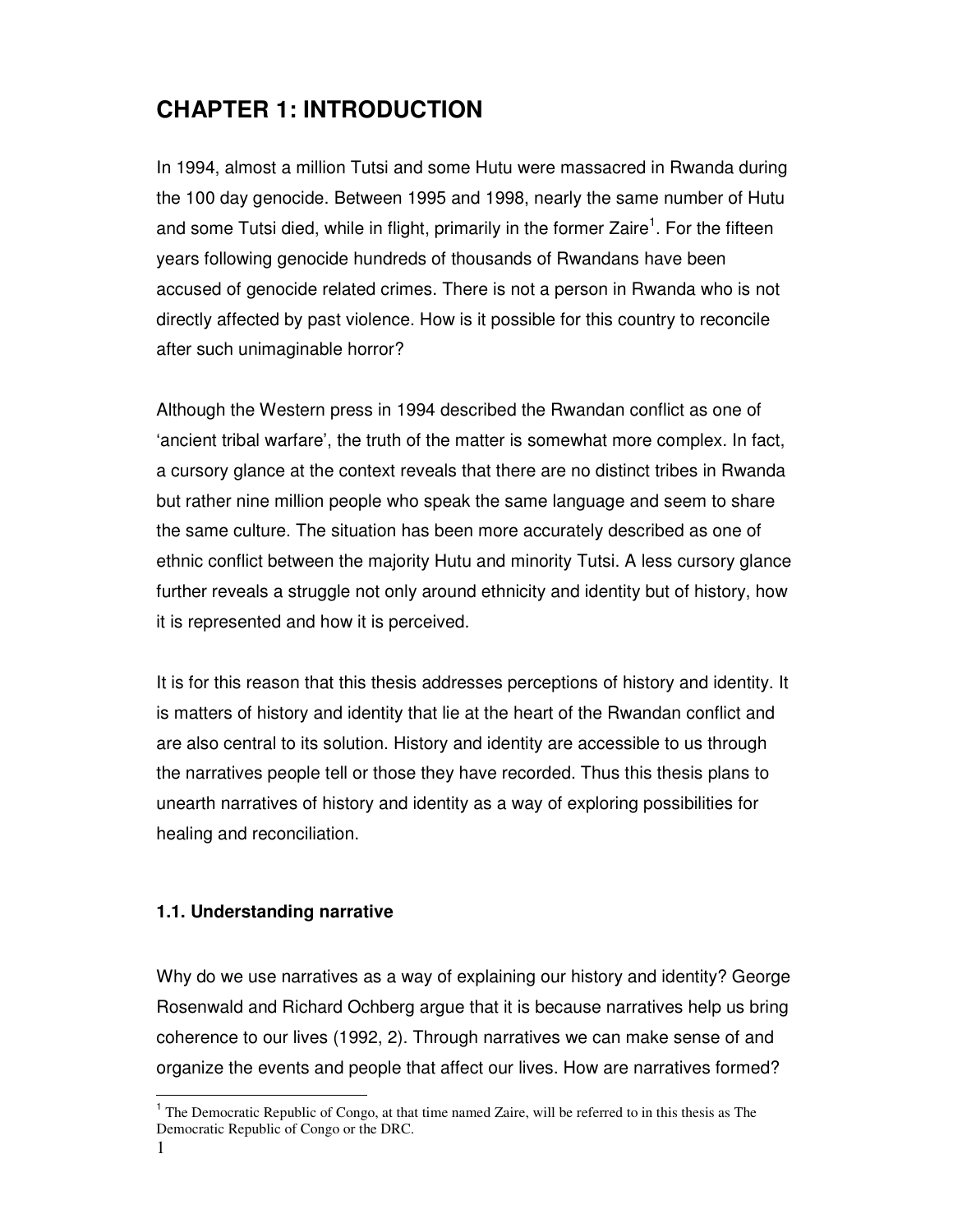They are formed in constant dialogue with those events and people (Cobely, 2001, 2). What do these narratives tell us? They tell us how we perceive the events and people around us and ourselves in relationship to these.

Together with Rosenwald and Ochberg, this thesis holds that the way we perceive our history and identity, as is revealed in our narratives, can be either emancipatory or stunting (1992, 8). Our narratives can either prevent us from growing or assist us in our growth. Likewise, in a country, the presiding narratives can either assist reconciliation or constrain it.

In order to make sense of the layers of events that occur in our lives and our interactions with multiple groups of people, we draw everything that happens to us together in a coherent narrative. These events may include things that happened to us or things that happened to people that we know about. They may have happened within our family, generations before, but have become part of our own narrative through their retelling. They may include events that have happened on a national or even international level that become integrated into our personal stories. Similarly, the people that become part of our narrative may include figures of authority, national heroes or villains, people we interact with daily and even imagined people. We draw all of this together in a coherent narrative that helps us make sense of it all. Rosenwald and Ochberg write that "life histories have coherence that realists assumed was 'out there' but is now seen as something imposed by the story teller … coherence derives from the tacit assumptions of plausibility that shape the way each story maker weaves the fragmentary episodes of experience into a history" (1992, 5).

2 This coherence or structure is brought about by the use of certain narrative techniques including the use of key recurring themes. Within these themes, we place ourselves as playing a specific role: a role that is either active or passive, depicts ourselves as victim or perpetrator, hero or villain, as self determining or as one swept along by external events and people. Further, structure and coherence are created through the use of stereotyping and the use of binary oppositions. Certain symbols, metaphors and myths emerge in our narrative. As Rosenwald and Ochberg say: "The stories people tell about themselves are not only interesting for the events and characters they describe but also for something in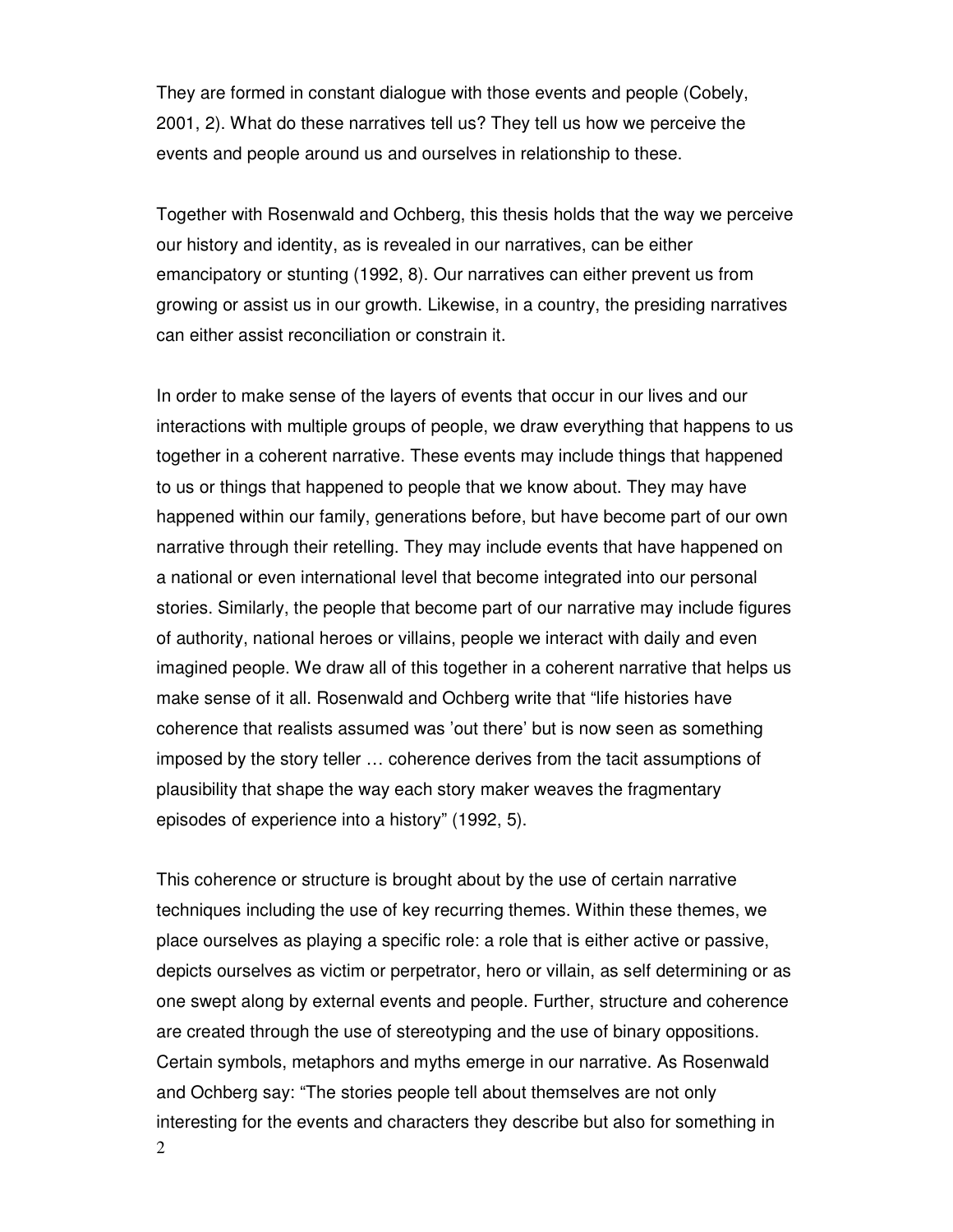the construction of the stories themselves. How individuals recount their histories – what they emphasize or omit, their stance as protagonist or victims, the relationship the story establishes between teller and audience – all shape what individuals can claim of their own lives" (1992, 7). This process of bringing coherence is largely unconscious but is highly influential in determining the way we respond to events and people around us, and is also influential in determining who we are and are becoming.

#### **1.2. Narrative and dialogue**

No narrative exists independently of other narratives. Paul Cobley writes that "even the most 'simplest' of narratives is embedded in a network of relations that are sometimes astounding in their complexity" (2001, 2). The narratives of those around us, of our family and extended family, of our community, our country and our world all interact with our own narrative. "Subjectivity is not the romantic fiction of a self prior to and safe from socialisation. On the contrary, it is what bears the marks of the person's interaction with the world and seeks yet to erase them," write Rosenwald and Ochberg (1992, 8).

Personal life stories are not only embedded into the narratives of other people, but also in the contending narratives of the past, and current social, cultural and political narratives. As Rosenwald and Ochberg say: "Explanations individuals offer of their lives are inevitably shaped by the prevailing norms of discourse within which they operate … Social influence shapes not only public action but also private self-understanding" (1992, 5).

Rosenwald and Ochberg argue that the narratives we have created form a social framework that limits the choices that we see as being possible or moral (1992, 5). There is a trend in narrative research to engage with narratives uncritically so as not to impose an 'ideal' onto these narratives. A hermeneutical, non-canonical perspective might insist that no one has the right to judge one narrative as better or worse than another (Rosenwald and Ochberg, 1992, 3). However, Rosenwald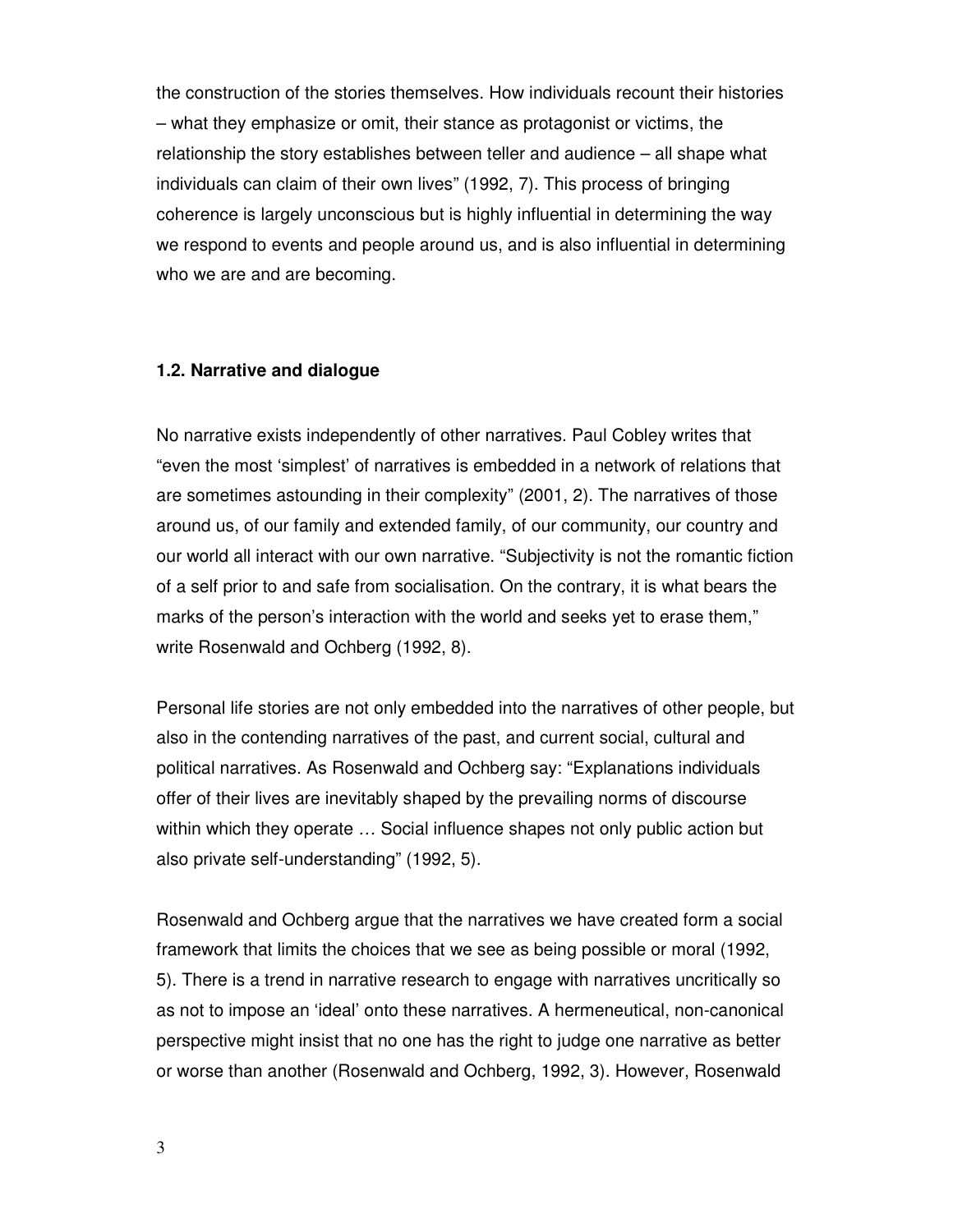and Ochberg argue that critically engaging our narratives is imperative for emancipation (1992, 6).

Narrators impose coherence on their life events in order to make sense of them. But these narratives are often developed in struggle with or against other narratives. Rosenwald and Ochberg write that every narrative is an area of contention or struggle 'between the individual and the society in which they are immersed, between consciousness and repression, between desire and adaptation' (1992, 6). They further state that they are interested in critically interpreting 'the reasons and costs of stories' disfigurement' (1992, 6). With this critical interpretation comes the belief that one story can be said to be better than another in terms of its potential for growth, and a story can be said to improve on its predecessor (1992, 6).

As people are able to enlarge the 'range' of personal narratives, "individuals and communities may become aware of the political-cultural conditions that have led to the circumscription of discourse. If a critique of these conditions occurs widely, it may alter not only how individuals construe their own identity but also how they talk to one another, and indirectly the social order itself" (1992, 8). Thus critically engaging narratives has the potential of actually changing the way people perceive the world around them. Being able to perceive reality in new and more varied ways, and understanding better the complex dynamic between self and others, and one's own reality and the effect of political and cultural conditions is critical to any process of personal healing and reconciliation with the other. In critically engaging our narratives we are moving from the limitations of violent conflict towards the possibilities of hope.

#### **1.3. Narrative and history**

Following along the theme of narratives being the way people bring coherence to their lives, and that this coherence is thrashed out in dialogue with others, it will be argued that there is no one version of history, but rather multiple narratives that have been developed to bring coherence to history. Each version or narrative is in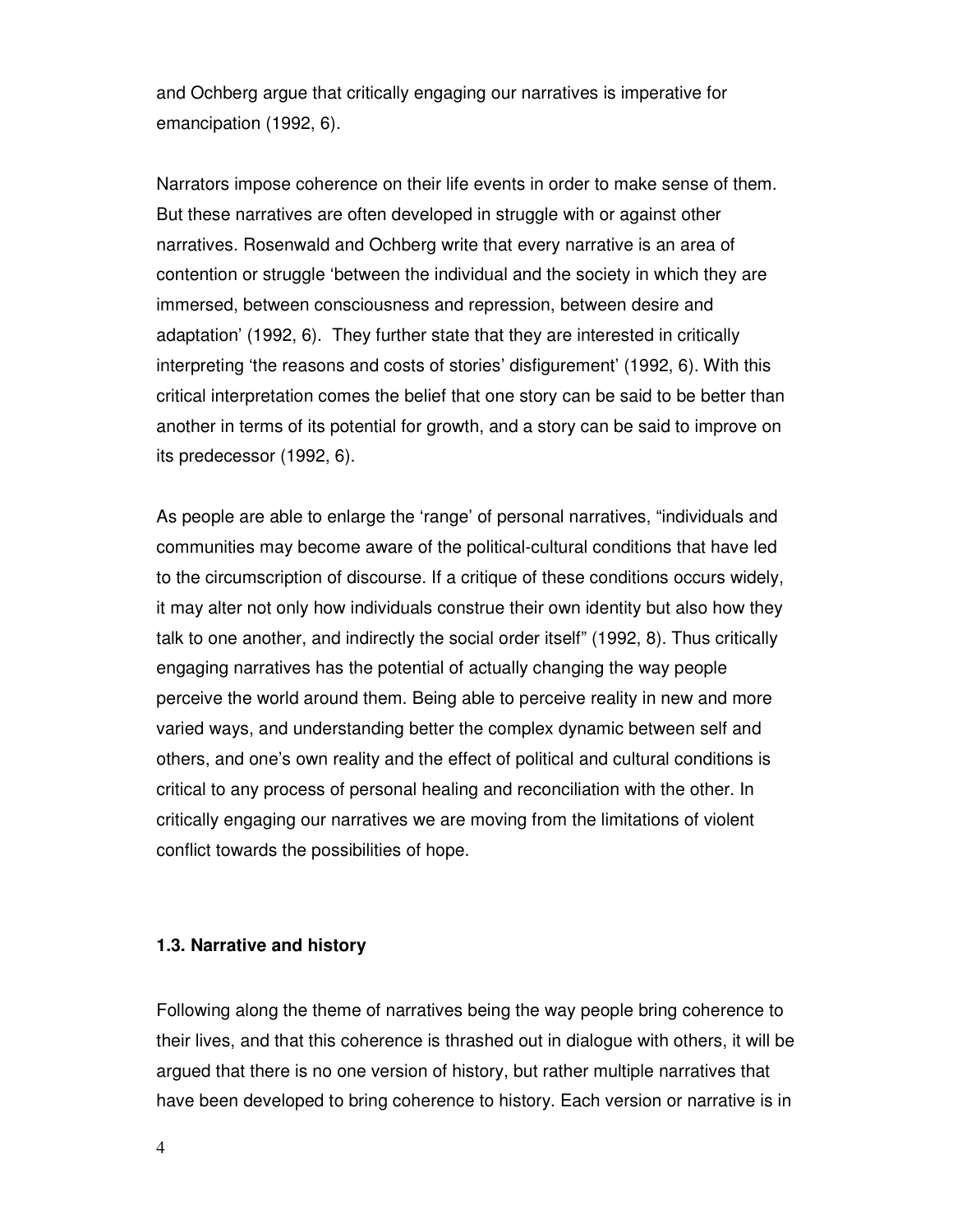contention with other narratives. Pamela Stewart and Andrew Strathern call history the 'narrative of the interaction of narratives' (2002, 16). They say that when researching the past, there are generally two ways to go about this. One is the 'internalist perspective' which attempts to 'represent the histories that the people we study make for themselves' (2002, 15). The other is the 'externalist perspective', which describes and explains the past from the perspective of the outside observer. Stewart and Strathern see pitfalls in both of these when there are competing narratives about the past. Thus they suggest a third perspective, that of seeing history as existing in 'the interplay between people based on [the interaction of narratives] and in the changes of narrative over time' (2002, 17). They thus argue for a 'dialectical history' and further, they argue that "since such narratives [the stories people tell about the past] are also often statements about identity, history becomes a story of how such identities emerge dialectically and are subject to change" (2002, 17).

Donald Breneiss, in a chapter titled 'Telling troubles: narrative, conflict and experience', suggests that "over the course of a dispute, one narrative often assumes an authoritative role" and that "other contending stories are subsequently shaped and evaluated in terms of these valorised versions" (1996, 43). This has certainly been the case throughout Rwandan history, where one narrative has taken an authoritative role over others often resulting in skewed and false histories that have been used to support political agendas.

#### **1.4. Narrative and identity**

Rosenwald and Ochberg write that the very way we express our narrative speaks of our identity (1992, 7). Hungarian researcher Erzsébet Barát, for example, in an analysis on the oral life-narratives of Hungarian women, found that the narrators used the "auto/biographical interview situation strategically, in order to resolve a dilemma of identity" (2000, 166). Rosenwald and Ochberg elaborate on this, saying, "Personal stories are not merely ways of telling someone (or oneself) about one's life; they are the means by which identities may be fashioned" (1992, 7).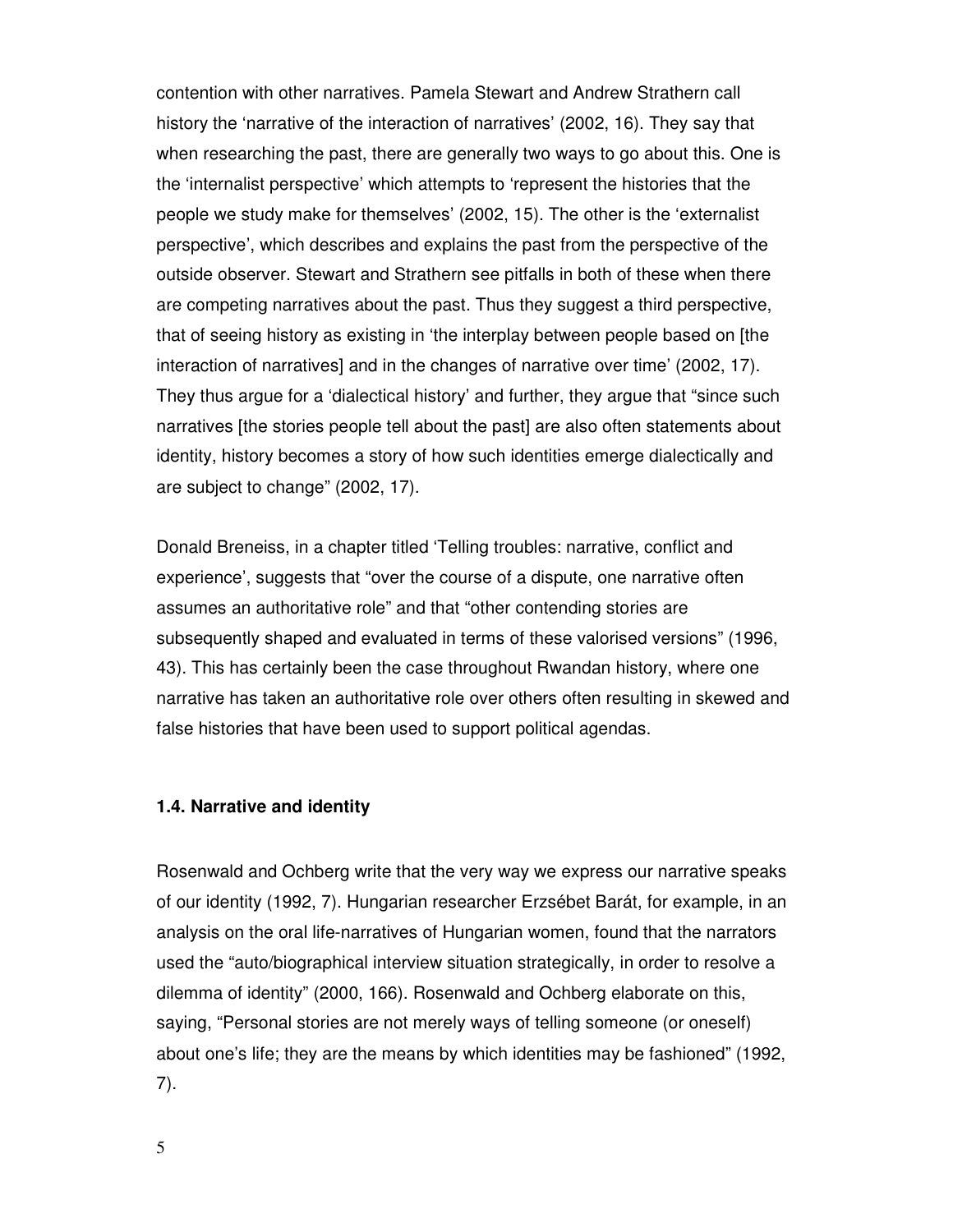In The Politics of Recognition, Charles Taylor argues that identity formation (like our narratives) is always dialogical: "We become full human agents, capable of understanding ourselves, and hence defining our identity, through our acquisition of rich human languages of expression" (1995, 253). And further, he states, "We define our identity always in dialogue with, sometimes in struggle against, the things our significant others want to see in us. Thus my discovering my own identity doesn't mean that I work it out in isolation , but that I negotiate it through dialogue, partly overt, partly internal, with others … my own identity crucially depends on my dialogical relation with others" (1995, 254).

Social anthropologist Richard Jenkins has developed a model specifically concerning ethnic identity. His model emphasises the fact that identity is not static or inherent but rather dynamic and changing (2003, 13). He argues that it changes in the process of interacting with others and events around us. Identity is thus "collective and individual, externalized in social interaction and internalized in personal self-identification" (2003, 13, 14). The premise of his model is that differences between groups become significant "only if they are significant to the actors themselves". In other words, differences between groups are not inherently problematic. They become problematic when those involved begin to experience them as problematic. These differences can thus be described as 'imagined'. But just because they are imagined, Jenkins stresses, this doesn't mean that they are not significant to the actors themselves; significant enough to die for or to kill over (Jenkins, 2003, 19). Jenkins makes clear that ethnic identity, although not primordial, is nevertheless a primary aspect of self identity through the process of socialization.

"An individual's sense of ethnic membership may – depending upon context – be internalized during early childhood socialization, along with many of the markers of ethnicity such as language, religion, non-verbal behaviour etc. During this period, the primary, deep-rooted social identities of selfhood, gender and humanness are entered into. In these senses, identity is an aspect of the emotional and psychological constitution of individuals; it is, correspondingly, bound up with the maintenance of personal integrity and security, and may be extremely resistant to change… Ethnicity may, under local circumstances, be characteristic as a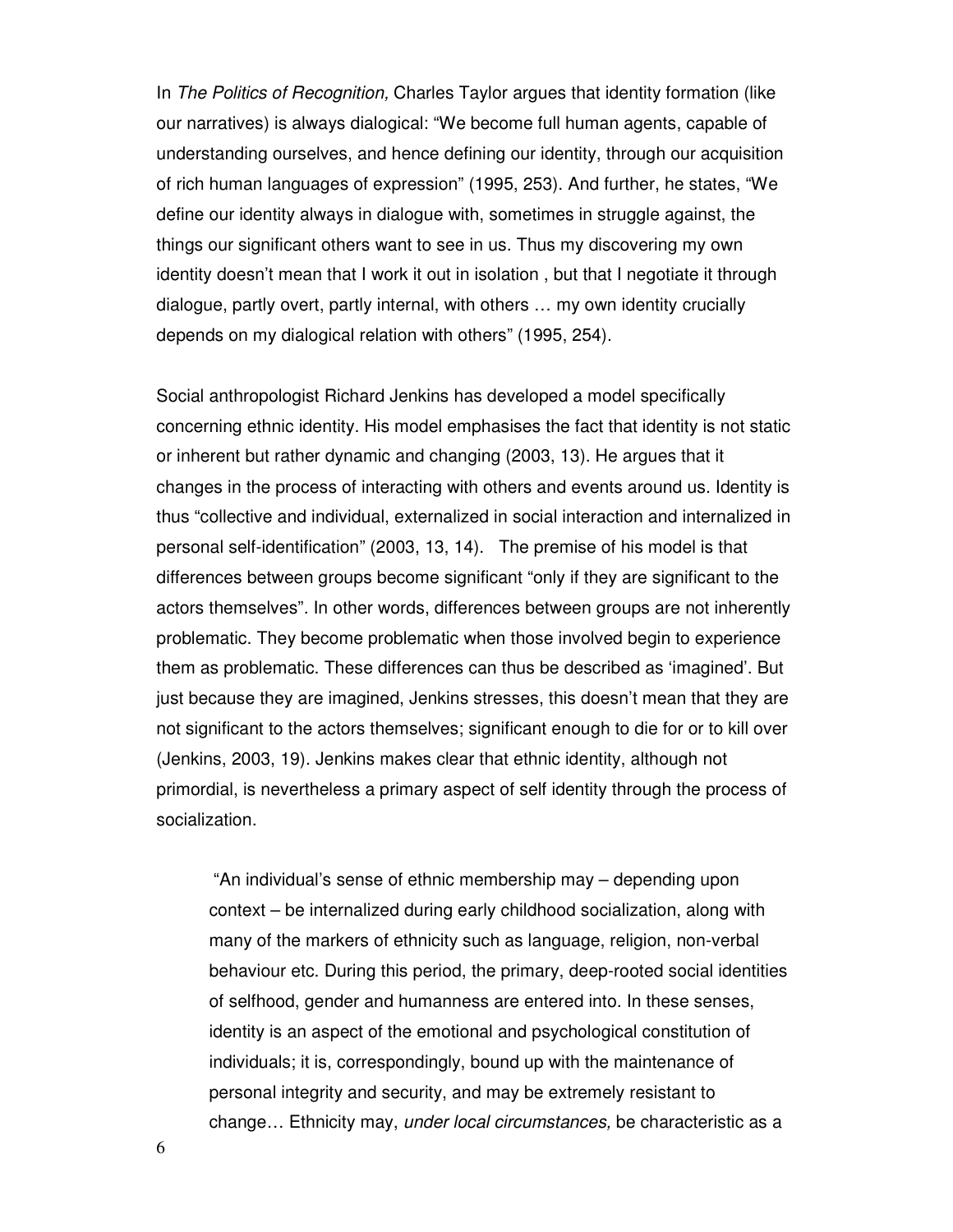primary, although not a primordial, dimension of individual identity" (2003, 47).

Thus ethnic identity cannot easily be 'shaken off'. Our very understanding of self and other is based not only on our own but also our groups' immediate and deep history.

Another premise of this model is that ethnic identification happens at the boundaries between groups. It is in the interactions on the boundary of 'us' and 'them' at which groups are defined. Jenkins argues that we define ourselves in terms of what we are that the 'other' isn't or in terms of what we are not compared to what the 'other' is (2003, 20). Sandra Wallman (1978, 1979, 1986) adds to this, saying that 'othering', or emphasizing 'their' difference happens to enhance 'our' identity 'for purposes of organizations or identification' (Jenkins, 2003, 19). Ethnicity, she says, happens at the boundary of 'us', in contact or confrontation or contrast with 'them'. Boundaries change as actors' understandings of themselves or the other changes (2003, 20). Ethnicity is thus "transactional, shifting and essentially impermanent" and ethnic boundaries are always two-sided. What becomes significant is how these boundaries are manipulated for various purposes (2003, 20).

According to this model, key to group identity is identity boundaries; boundaries that are constantly defined and redefined in terms of 'the other'. These boundaries are constantly being defended and protected from 'the other'. It is in the act of defending ones identity boundary that violence can occur. This is especially the case when those in power define others against their will. This thesis will argue that rather than defending our boundaries we need to learn to share our boundaries. Instead of defending our differences, we need to share our differences. Instead of defining ourselves and others in order to protect ourselves against others, we can begin to let go of definitions in order to embrace shared definitions.

7 In summary, narratives are our way of bringing coherence to our lives. Our narratives are inextricably linked with others' narratives. They are also inextricably linked with our perception of history and the formation and expression of our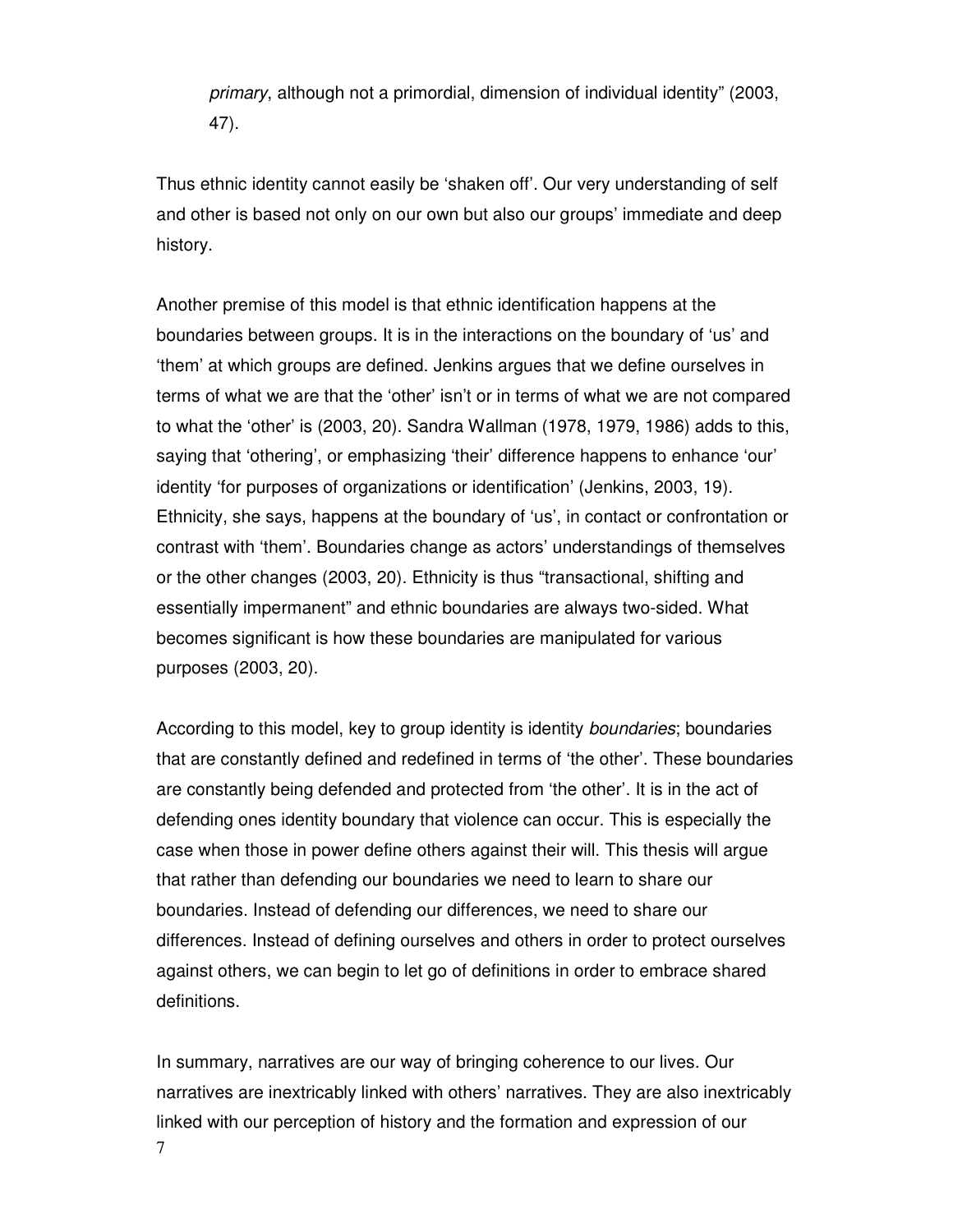identity. These narratives can stunt our growth because they limit our social framework and the choices we see as possible or moral. But through critically engaging our narratives we can enlarge their range, thus seeing the impact that political and social conditions have had on us, and help us to begin to see other possibilities. This may be a significant part of the process of healing and reconciliation.

#### **1.5. Narrative and Rwanda**

The conflict in Rwanda, perhaps more significantly than most conflict situations, centers around narratives. Gerard Prunier, who has written an extensive account of the genocide in the context of Rwandan history writes that Rwanda has been built up into a 'quasi-mythological land' (1995, xiii). He describes how the creation of this mythological land can quite easily be traced in the events and actions that occurred in the hundred or so years preceding the genocide. He writes that,

"In the last resort, we can say that Tutsi and Hutu have killed each other more to upbraid a certain vision they have of themselves, of the others and of their place in this world than because of material interest. This is what makes the killing so relentless. Material interests can always be negotiated, ideas cannot and they often tend to be pursued to their logical conclusions, however terrible" (1995, 40).

It is for this reason that a sustainable model of healing in the Rwandan context takes into account the 'vision' people have of themselves and others, which is directly informed by their narratives of history and identity.

Johan Pottier builds his entire account of the Rwandan situation around the concept of narratives, arguing that the manipulation of narratives was a key factor in allowing the genocide to happen, and remains a key hindrance to reconciliation in Rwanda today (2002). Kenneth Harrow writes that it is the 'foundational fantasies' of history and ethnicity that turned 'ordinary people into killers' (2005, 17). Harrow argues how shared historical narratives became rigid, divisive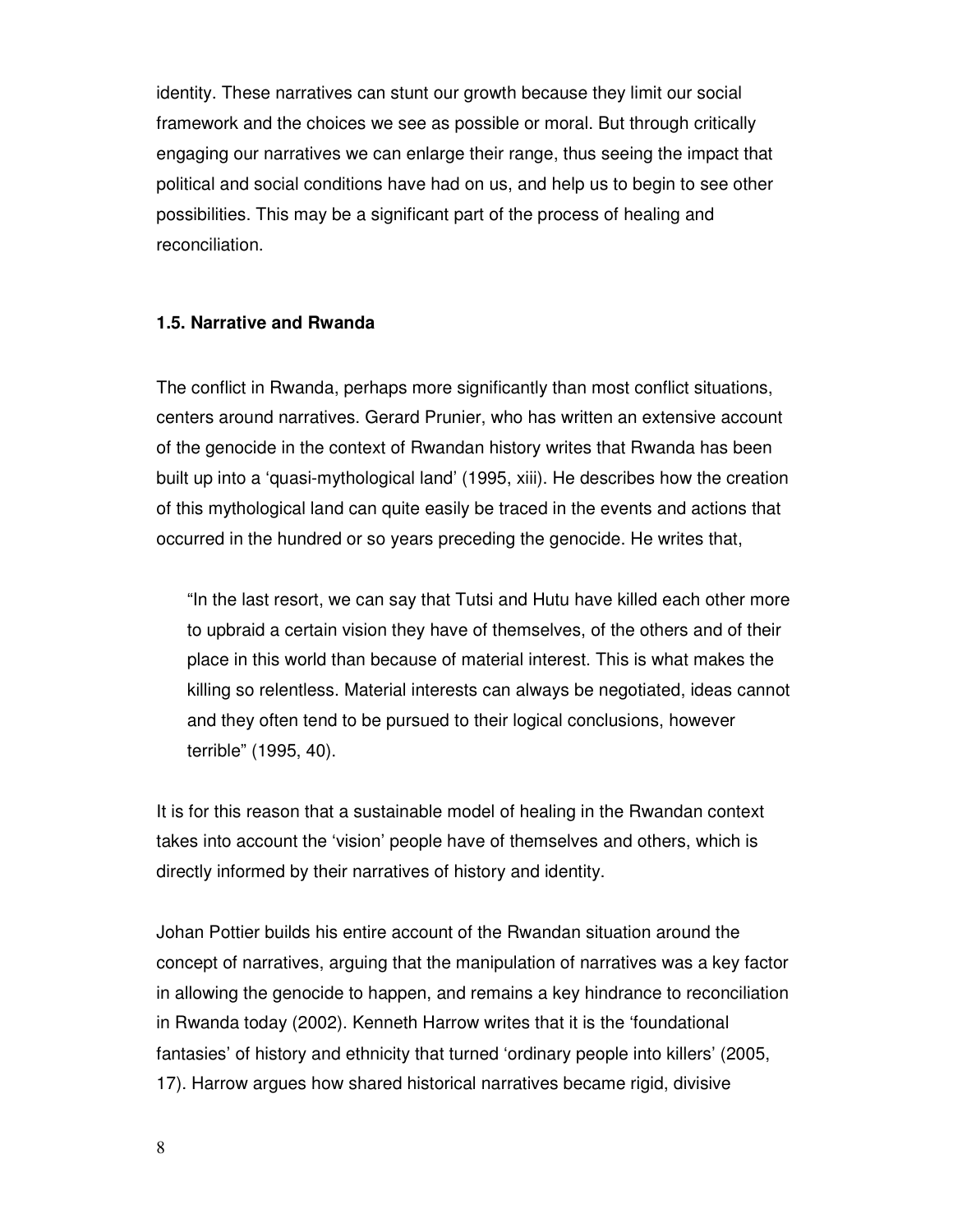narratives, with a Tutsi version and a Hutu version, and that these rigid narratives forced people into distinct categories that dehumanized the other.

A sustainable model of healing and reconciliation would need to take into account these 'rigid, divisive' narratives which are divisive specifically along ethnic lines. It would need to look at how these narratives developed, what impact they currently have and how we could move towards shared narratives. As long as the narratives remain divisive, reconciliation work has the danger of being superficial and may be under threat next time leaders decide to manipulate those same embedded narratives to their advantage.

#### **1.6. Overall aims and objectives**

The overall objective of this thesis is to develop a narrative approach to healing and reconciliation based on a thorough exploration of history and identity in the Rwandan context.

The specific aims are to:

- Explore Rwandan identity and the role of narrative in shaping identity
- Explore the concept of healing and its relationship to reconciliation
- Develop a narrative approach to healing and reconciliation which takes Rwandan identity and history into consideration

#### **1.7. Overview of the chapters**

When speaking with Rwandans, one will often hear the terms 'before' or 'after' as time references in their narratives. 'Before' implicitly means 'before the genocide' and 'after' means 'after the genocide' (Koff, 2004). The next three chapters will be built around this same time structure, namely, before the genocide, during the genocide, and after the genocide. The content will largely be based on a review of the literature, and each chapter will look at narratives of history and identity during the above mentioned time frames. These three chapters will give the reader a clear understanding of the background to the Rwandan situation and the context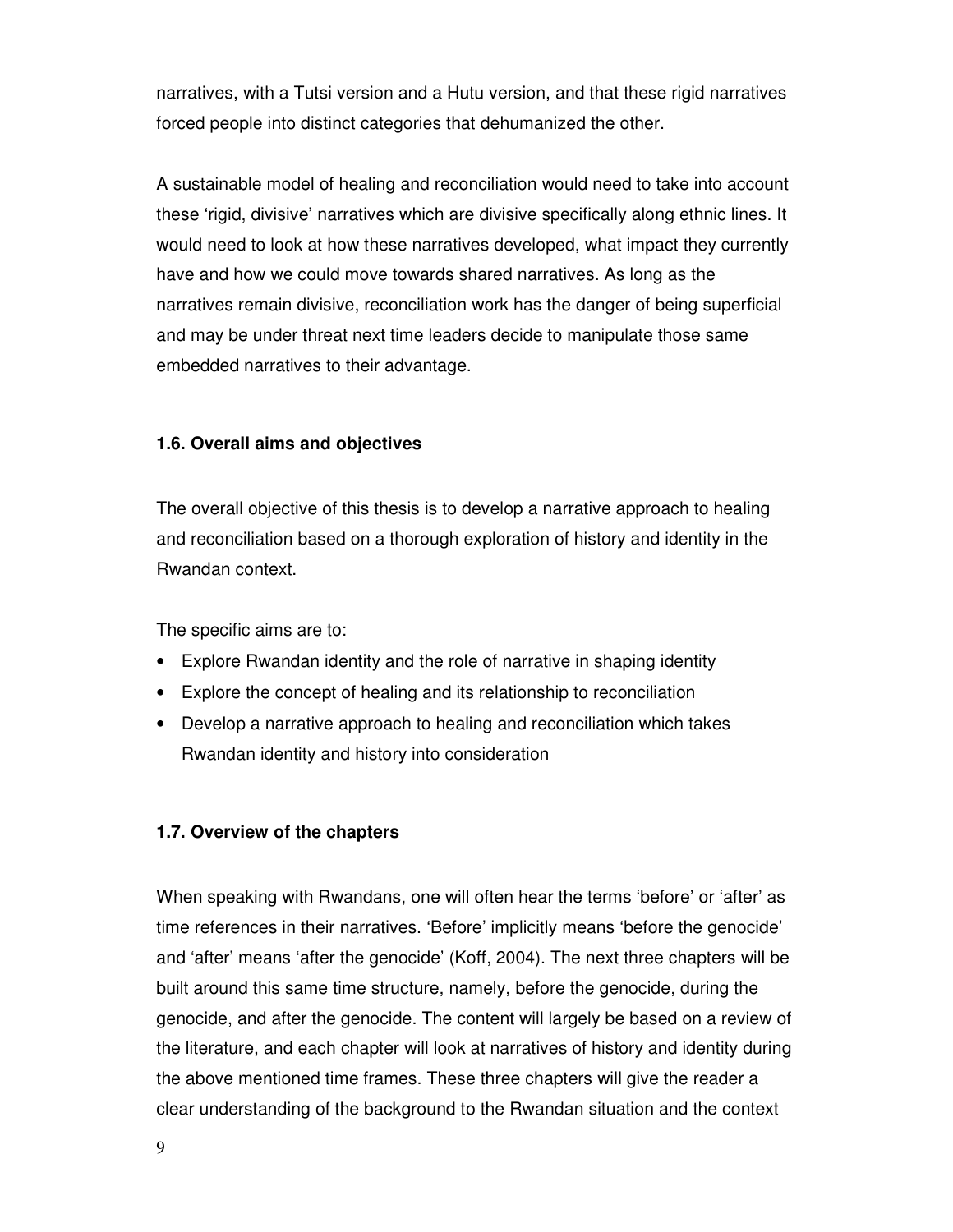in which the process of reconciliation is unfolding. This will be followed by a chapter titled 'Rwanda Today' which will examine the years 1999 to 2009.

Chapter six will then describe the research story. This study is based on the collection of four life stories of Rwandans of a similar age and background, but from varying ethnic groups. The first level of study involved the recording of these stories. The second level of study involved the critical reflection of these stories with the four Rwandans to see if further engagement with these stories would in any way change the way they perceived their own narratives. Apart from these formal in-depth interviews, there were also a series of informal and formal interviews with key stakeholders in reconciliation work in Rwanda and with a broad selection of ordinary Rwandans. Lastly, a Reconciliation Forum was observed, which involved training thirty-five community leaders in reconciliation and a two hour dialogue between these leaders. Chapters seven and eight will analyse the life stories, the critical reflection of the life stories, the other informal and formal interviews and the Reconciliation Forum.

Chapter nine will focus specifically on healing and reconciliation, both from the perspective of the literature as well as from Rwandans who are involved in reconciliation work on the ground. It will look at the relationship between healing and reconciliation and introduce narrative approaches to healing in other contexts, such as South Africa's Truth and Reconciliation Commission (TRC). Chapter ten will describe what a narrative approach to healing and reconciliation in the Rwandan context might look like.

10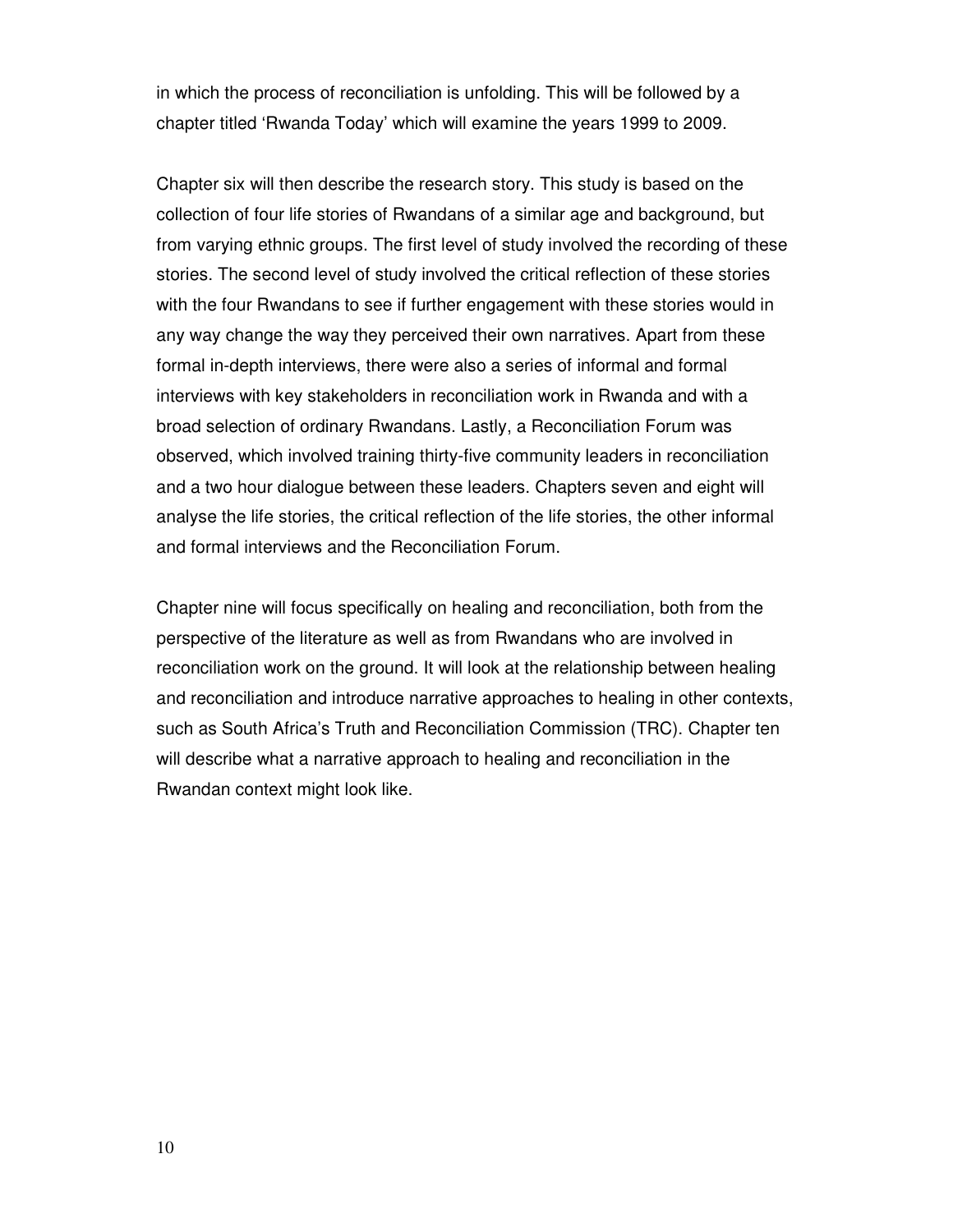## **CHAPTER 2: BEFORE THE GENOCIDE**

"Gentille is Hutu, Raphaël. You talk, you denounce, but like all those guys who want to kill you, you decide her origin and her future. By the colour of her skin and how thin she is. You're right, the Whites have started a kind of Nazism here. You're indignant about any kind of discrimination but they've succeeded so well that even you turn Hutus into Tutsis just because of narrow noses. When the apocalypse comes, as you rightly say it will, and you're holding a machete only to defend yourself, a short, squat man will walk towards you. He'll tell you he's lost his papers. And it will be true. But you won't believe him because the man will be short and squat. And thinking to defend or avenge your own, with a clear conscience and sure of your patriotism and democratic ideals, you'll kill a Tutsi who's unfortunately been born with the body of a Hutu. Raphaël, Gentille is a Hutu, but that same night you kill that Tutsi with a Hutus body, you'll save Gentille because her body looks like yours. It's a prison, that kind of thinking, and death too" (Courtemanch, 2003, 110).

#### **2.1. Introduction**

As mentioned in chapter one, the Rwandan conflict has escalated around divisive narratives of history and identity. There is what the literature commonly calls the Tutsi-ideologue narrative and the Hutu-ideologue narrative. The Tutsi-ideologue narrative follows the lines that prior to colonialism, Hutu and Tutsi interacted peacefully, and that the divide between these two groups was not so much ethnic as related to social identity. The term 'Tutsi' was used to describe those wealthy through the ownership of cattle and 'Hutu' was used to describe the vast majority of agriculturalists. These groups migrated into Rwanda over time and formed one society that was then divided by the colonialists. The Hutu-ideologue narrative is that ethnic division existed in Rwandan society well before colonialists ever entered the country. This narrative argues that Hutu lived in the area we now call Rwanda first, and were then forcefully subjugated by Tutsi who came from the north. When the colonialists arrived they only reiterated what already was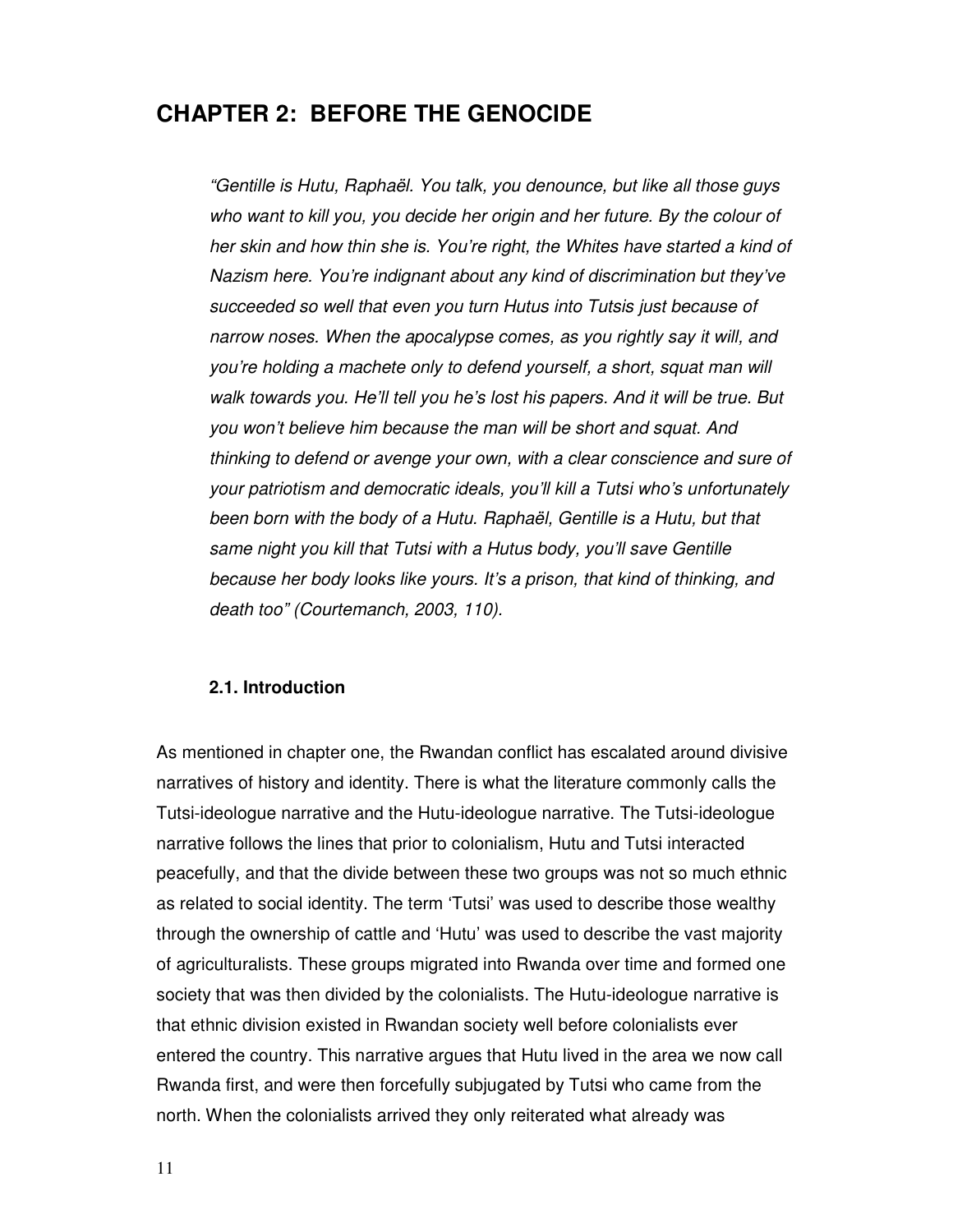happening in Rwandan society. The ideological differences between these narratives were significant enough to Rwandans to slaughter others in their own communities, neighbourhoods and families. This chapter will explore how such contradicting, rigid narratives formed.

Prior to the genocide a number of historical events had a major influence on identity formation: First, the original migrations that brought various groups to the geographical area now called Rwanda and following this, the cultural, economic and political integration that occurred between these groups. Second, the influence of German, and later Belgian, colonialists. Third, the 1959 Hutu revolution. And lastly, the period of so-called democratic rule, first under the leadership of Gregoire Kayibanda and then General Juvénal Habyarimana. As Richard Jenkins highlights in his 'social anthropological model of ethnicity', identity formation occurs in dialogue with historical events, with identity categories changing and reforming in response to internal and external definitions (2003, 13, 14). This will be particularly apparent as we examine Rwanda's history and how events of the past shaped and reshaped Rwandan identity.

#### **2.2. The roots of Rwandan identity**

Both the influence of outsiders, such as early explorers, missionaries and colonialists, and the influence of political and social events within Rwanda and of Rwandan leaders, impacted the formation of Hutu and Tutsi identities. Not only have Hutu and Tutsi become divisive identities, but during the genocide the stereotype pervaded that being Tutsi was somehow superior to being Hutu. Both Hutu and Tutsi speak the same language and seem to share the same culture and yet for a significant portion of Rwandan history the differences between these two groups meant far more than that which they shared.

If Rwanda is not made up of two groups with different cultures and languages, an immediate question is what the terms 'Hutu' and 'Tutsi' then refer to. Tribe, caste, class, occupation, social identity, ethnic group; the discussion with regards to the significance of the terms Hutu and Tutsi are endless. Early explorers and anthropologists from the 1800s assumed the terms referred to different tribes, and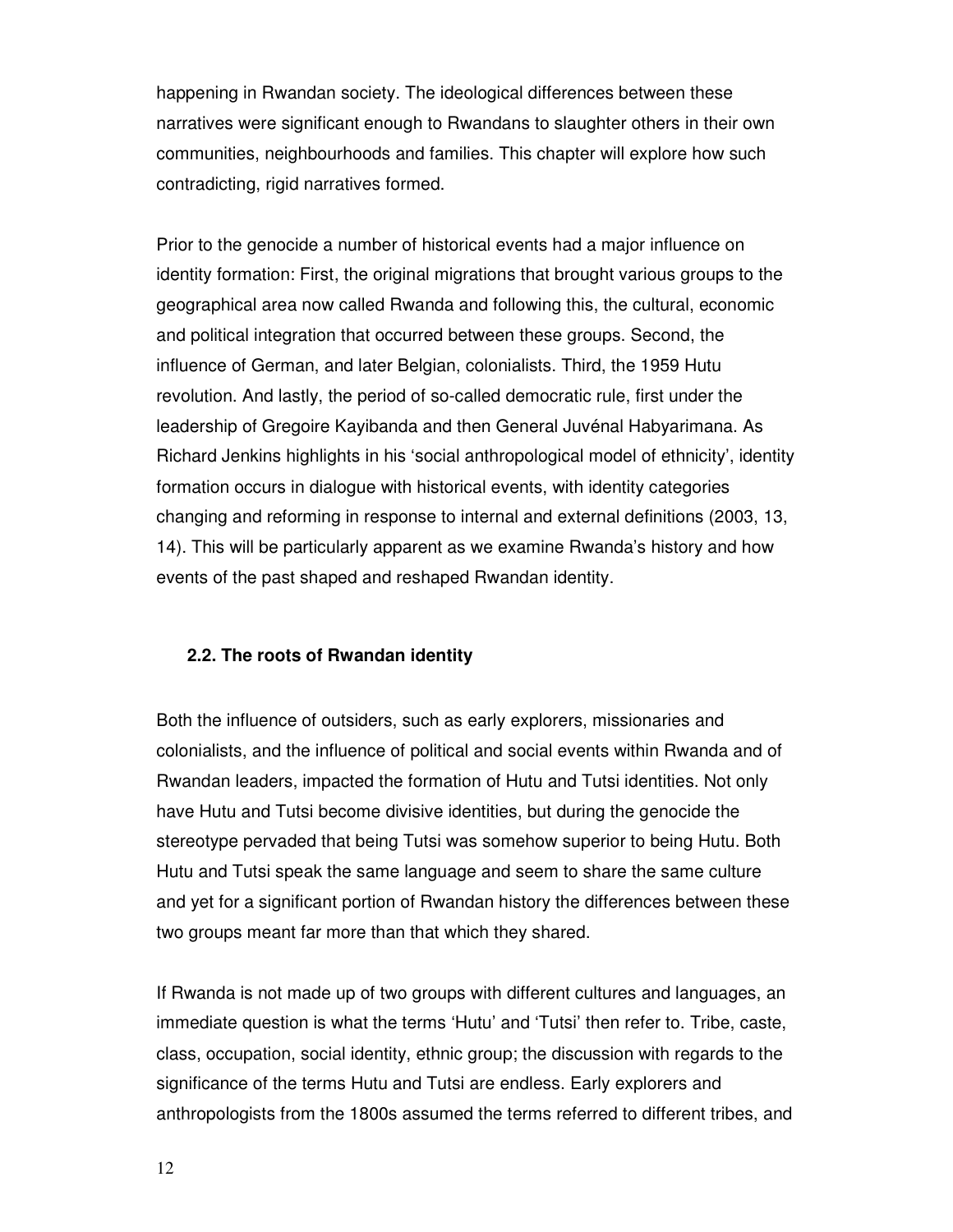even during the genocide, the horror of the killings was often dismissed by Western journalists as 'ancient tribal warfare'. William Louis (1963) and Jacques Maquet (1961), some of the most prominent early anthropologists in Rwanda, dispel this idea by showing the relationship between Hutu and Tutsi to be a complicated one developed around working the land and owning cattle. They would sooner speak of the original meaning of the terms as describing a feudal relationship, or a class or caste system. René Lemarchand, however, suggests that this may be an attempt at trying to understand the complexity of identity in the Great Lakes region according to European theories, thus falling short of the reality (1970, 18).

According to current researchers, historical investigation reveals to us that the terms Hutu and Tutsi were relatively fluid terms that referred to wealth rather than distinct tribes or races, and became progressively more fixed during the mid-1800s and with colonialism. Alison Des Forges, a researcher with Human Rights Watch, discusses how the majority of Rwandans were agriculturalists, with a small number of pastoralists and that "when Rwanda emerged as a major state in the eighteenth century, its rulers measured their power in the number of their subjects and counted their wealth in the number of their cattle" (1999, 31). She argues that over time the governing elite became more clearly defined and began to think of themselves as superior to the many agriculturalists. The word 'Tutsi' thus referred to one's wealth and status, which was measured in terms of cattle owned, and 'Hutu' came to refer to the masses of ordinary people (1999, 32). She argues that although these categories were becoming more and more used, they were not fixed categories at the time of colonialism, and different geographical areas, as Lemarchand also confirms, operated under different rules and norms. Johan Pottier argues that the categories became decidedly more fixed before colonialism, under one of the kings named Rwabugiri. He argues that from about 1860, Rwabugiri "began, or consolidated a process of ethnic consolidation" (2002, 13). This narrative would explain why, when Europeans began exploring Rwanda in the late 1860s, they encountered seemingly distinct, fixed categories of people; either Hutu or Tutsi.

Part of the discussion of what the terms 'Hutu' and 'Tutsi' stand for has to do with whether these groups are of separate origin or not. For those that perceive Hutu, Tutsi and Twa to be distinctive groups with distinctive origins, there are several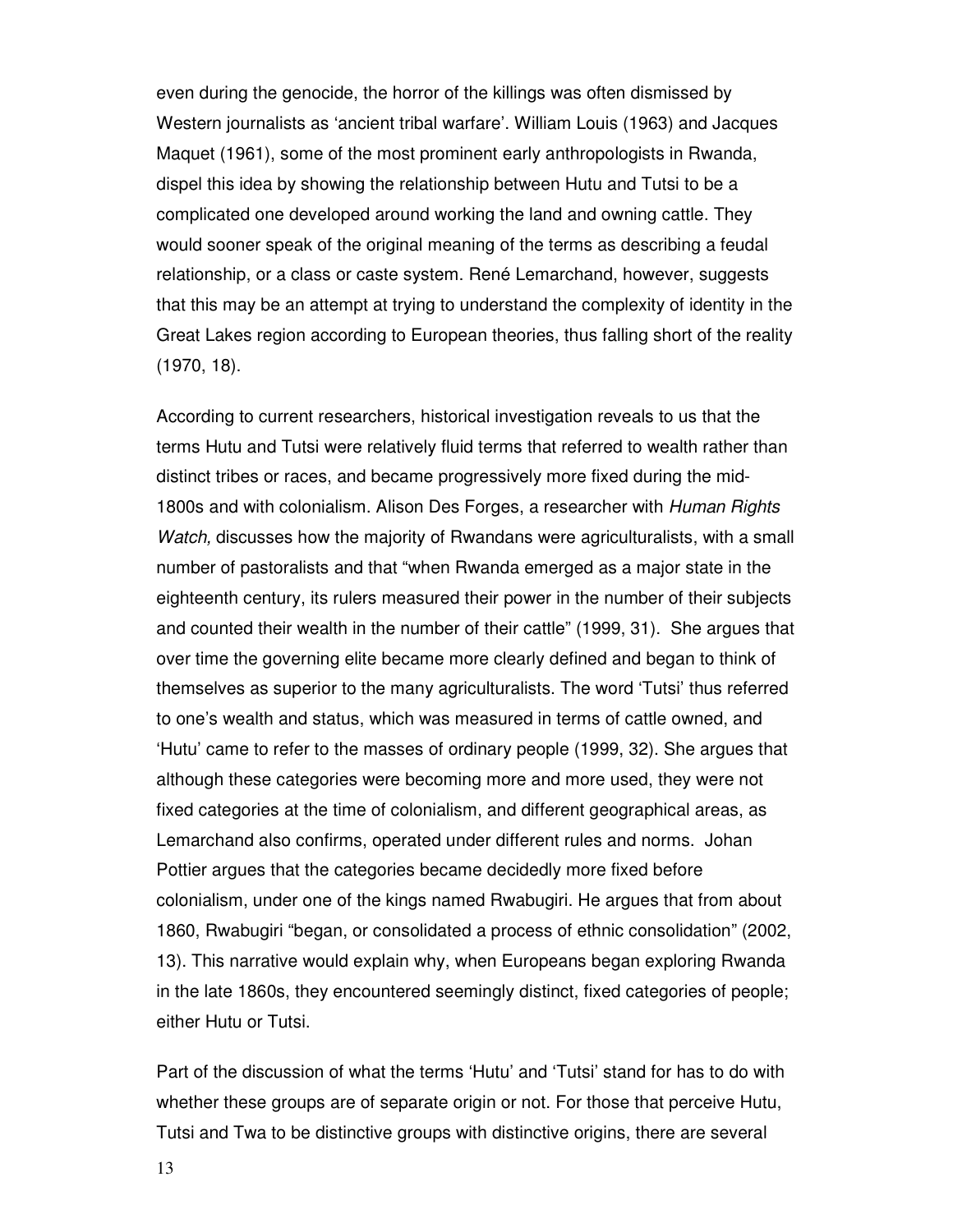disagreements regarding where, in particular, the Tutsi originated. The Twa, being pygmoid, are assumed to have been the earliest inhabitants of Rwanda. The Hutu, of Bantu origin, are seen to have travelled up from the south perhaps some two thousand years ago. Early anthropological accounts suggest that Tutsi were possibly a southern Ethiopian tribe who immigrated into Rwanda around the fifteenth century or several centuries before this. Some of these early accounts support the theory of a peaceful migration with Tutsi winning the Hutu over through a complex cattle relationship whereas others argue for a conquest model, saying that the relationship between Hutus and the Tutsi invaders differed by region.

Interestingly, historical accounts of Rwanda written after 1994 carefully avoid stating the origin of the Tutsi. This is largely because early European anthropologists, carrying with them their Eurocentric racism, believed that the Tutsi were the descendents of the Biblical Ham, a race closer to Europeans than the Bantu Hutus. With their stereotypical tall, thin features, as opposed to the 'short and stocky' Hutu, Tutsi were seen by the Europeans as being a superior race (Overschelden, 1947, Maquet, 1961, Louis, 1963, Lemarchand, 1970). Current writers on the Rwandan situation argue that it is this 'Hamite myth', based on the origin of the Tutsi, which has played a significant role in influencing ethnic division and even genocide. Thus, writers after 1994 have more to say on the danger of the 'Hamitic hypothesis', as Christopher Taylor terms it, than speculating as to the actual origins of the Tutsi (Taylor, 2001).

However, these writers do comment on how the Tutsi integrated themselves into Hutu society. Some researchers, such as Helen Hintjens (1999) and Bernard Noel Rutikanga (2003), argue that the infiltration of Tutsi into Hutu society was entirely peaceful and based on a mutual cattle-based relationship. Others, such as Pottier (2002), Taylor (2001), Stewart and Strathern (2002), Des Forges (1999), and Reyntjens (1999) suggest that there must have been clashes between Tutsi and Hutu. Pottier suggests the Tutsi may have originated from the Hima people, a royalty from Uganda (1999, 12).

Rather than viewing the formation of the Rwandan state and people as a onesided assimilation, Mahmood Mamdani argues convincingly for a 'process of two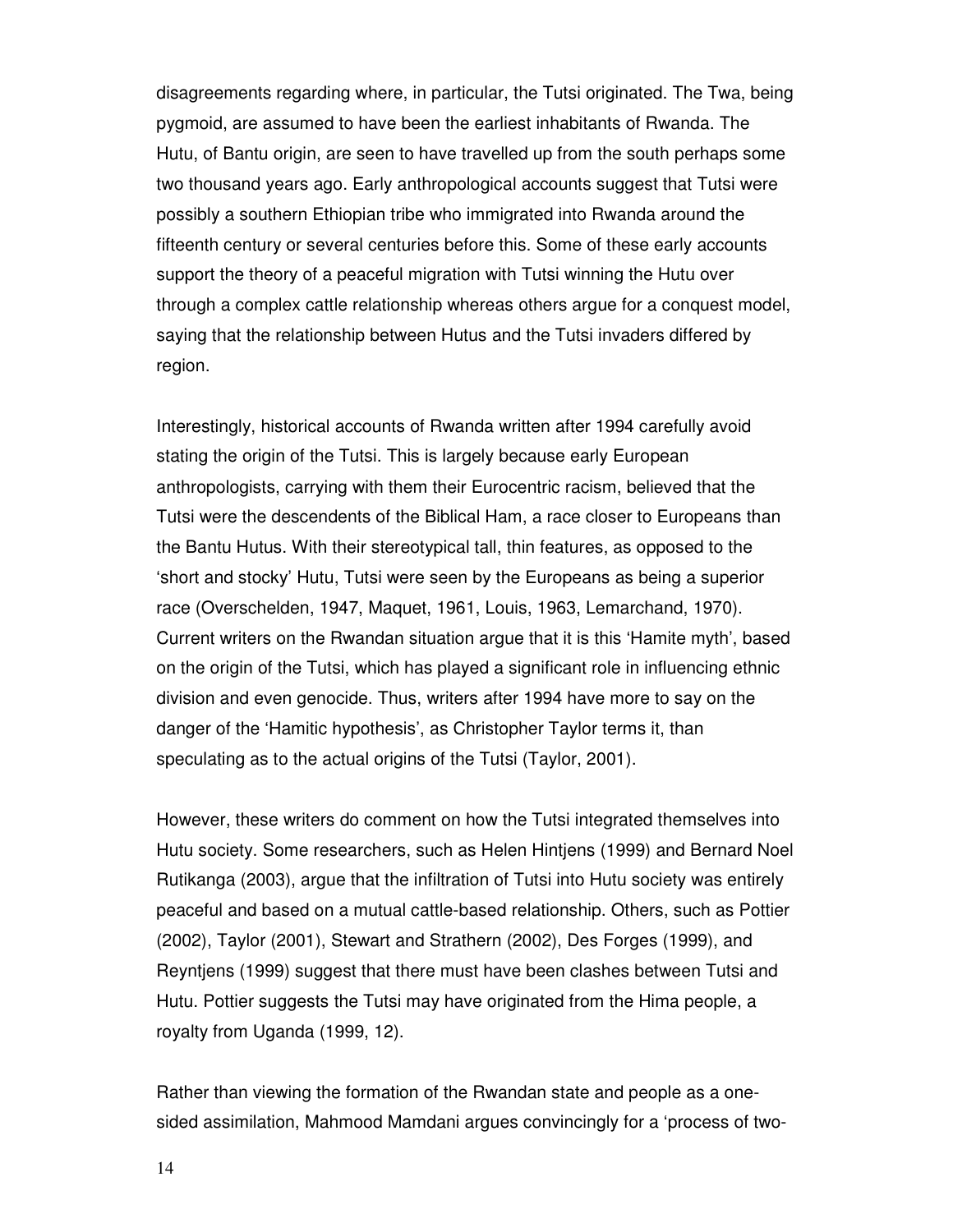sided integration' (2001, 61). He suggests that agriculturalists in the area we now call Rwanda had already formed into various powerful states under their own kingships. These states were not necessarily 'Hutu' but rather made up of various clans. Mamdani speaks of the Singa clan, the Zigaba clan and the state of Gisaka, which remained independent well into colonial times (2001, 61). According to Mamdani, the pastoralist Tutsi did not arrive, conquer the agriculturalist Hutu through clever trickery and then develop a serf-like system which subjugated Hutu. Rather, through various migrations over time, various peoples, who were both agriculturalists and pastoralists (Mamdani argues that these activities are 'hardly exclusive') amalgamated in one geographical area, exchanging language, culture and ways of 'doing things', such as administration, military organization and governance, resulting in the central Rwandan state that formed somewhere in the fifteenth century (2001, 61).

Further, Mamdani says that even were the Tutsi a distinctive group that came from elsewhere, they are 'wholly indigenous to Africa' (2001, 28). Pottier points to the large number of movements and migrations within Africa and specifically central Africa, right until the arrival of colonialists who introduced borders and nation states (2002, 11-15). Movement from one area to another was fluid according to economic circumstances, internal wars and so on.

Asked today whether there is a physical difference between Hutu and Tutsi, Rwandans I have spoken to have said that there is not. Some might add, "There is no such thing as Hutu or Tutsi anymore, we are all Rwandan". Others might say, "We don't like to look for difference now that we are all united as one". But in more intimate conversations many Rwandans have pointed out to me who is Hutu and who is Tutsi. "How do you know?" I ask them. "You can see," they tell me.

Many writers on Rwanda contradict themselves on this matter, stating that physiognomy isn't a decisive factor and yet attributing certain physical characteristics to Hutu and others to Tutsi. Taylor, for example, writes that "many Tutsi are taller and thinner than Hutu and have longer and thinner appendages …" but then adds, "physiognomy …is not always reliable. Many people classified in a particular ethnic group do not have the group's typical features" (2001, 40). He also writes that Rwandans he has spoken to admit to being wrong about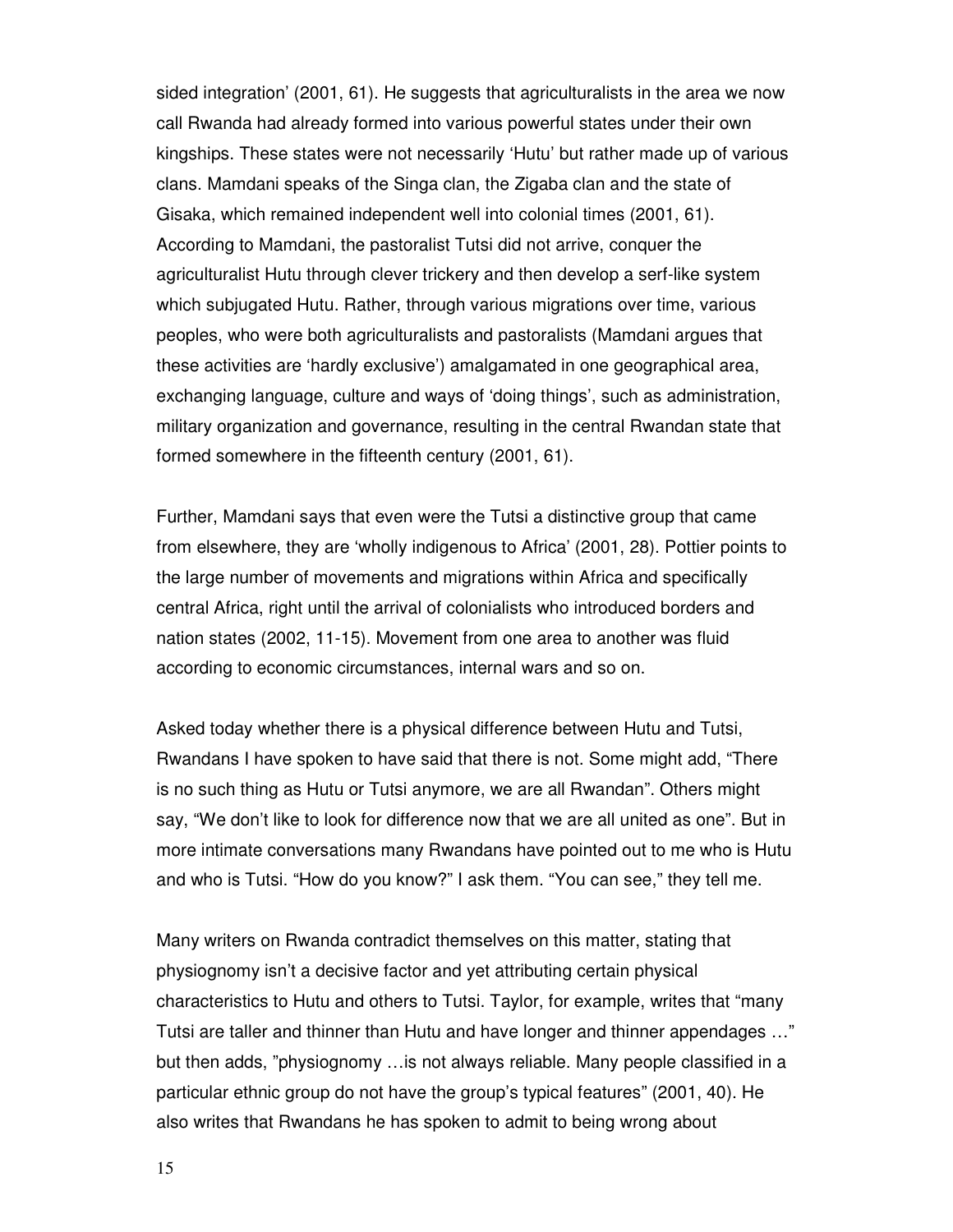someone's ethnic identity based on physiognomy about one third of the time, and relates several stories of Hutus killed during the genocide for 'looking' Tutsi and Tutsi escaping the killing for 'looking' Hutu.

However, all early European accounts of Rwandans describe Hutu and Tutsi in quite distinctive terms. Prunier quotes one such early account as saying, "But the Tutsi were something else altogether. Extremely tall and thin, and often displaying sharp, angular facial features, these cattle-herders were obviously of a different racial stock than the local peasants" (1999, 5). Hutu were seen to be, in contrast to Tutsi, as shorter and stockier, with flatter noses. Des Forges suggests the theory that people intermarried within the occupational group they had been raised (agriculturalist or pastoralist) which created a shared gene pool within each group, ensuring that each group developed distinct features (1999, 33). But Prunier writes in a footnote that physiological differences were 'only statistically relevant' as after many years of intermarriage prior to colonialism, many people had the 'wrong' features.

The other controversy is whether Hutu and Tutsi share the same culture or not. Some argue that all Rwandan's share an identical culture. Des Forges writes how "Hutu and Tutsi developed a single and highly sophisticated language, Kinyarwanda, crafted a common set of religious and philosophical beliefs, and created a culture which valued song, dance, poetry, and rhetoric" (1999, 30). However, early historians to Rwanda describe encountering distinct cultural identities. These early anthropologists, whose accounts are often dismissed because of the racial baggage they bring to the subject, nevertheless need to be taken into account as they describe Rwandan society as they found it prior to colonialism (as De Heusch, 1995, 3, points out). They go to great lengths to differentiate between Hutu and Tutsi dress, diet, work activities and even activities of leisure.

Maquet, in his study published in 1961, writes that the "The Hutu wore bark-cloth as a sort of skirt from the waist down to the knees … Before the Europeans came, important Tutsi had for some time replaced the traditional cow-hide of the pastoralists or the bark-cloth borrowed from the agricultural group with large cotton cloths, white or light coloured, elegantly draped" (1961, 20). Tutsi men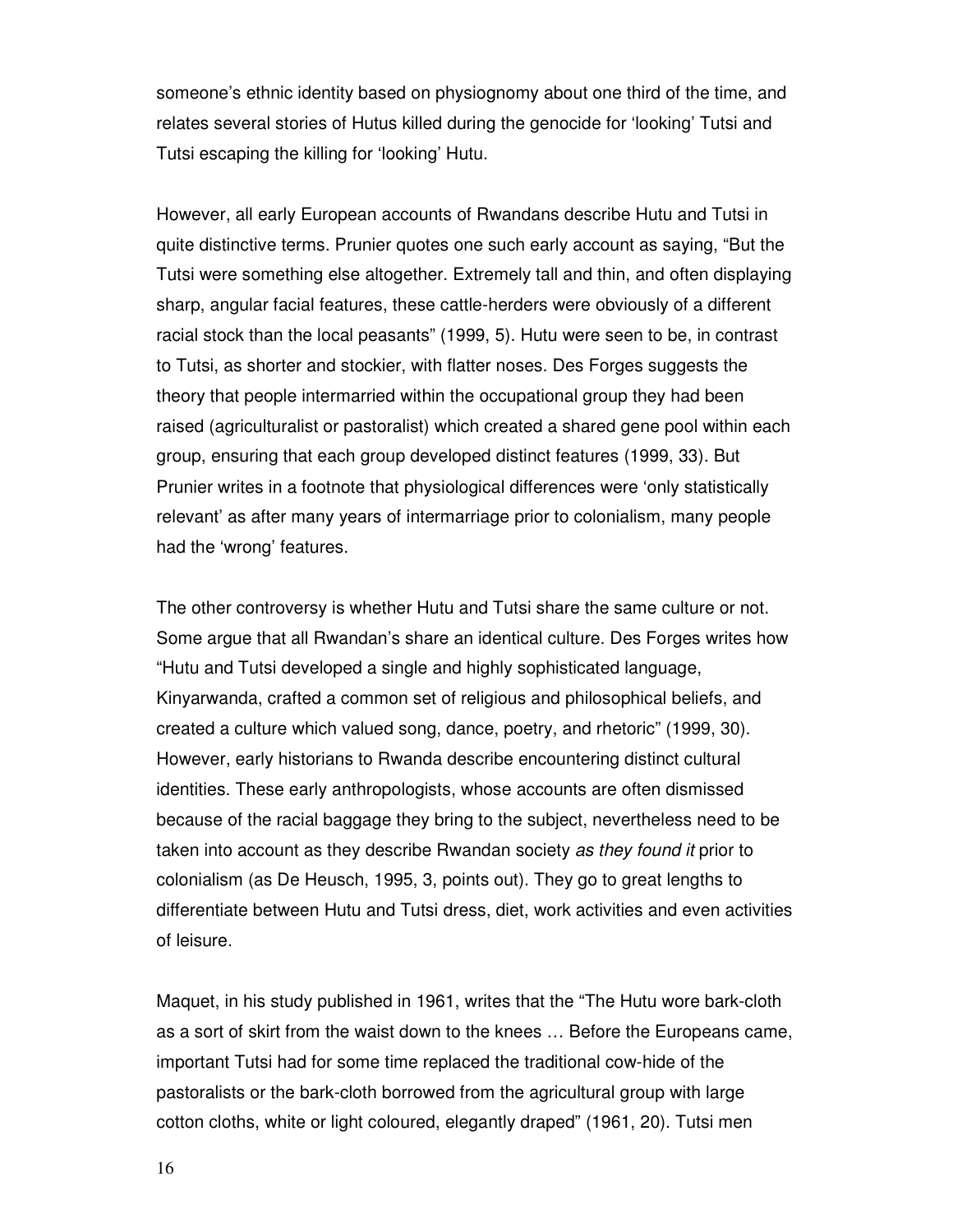even had their hair styled differently according to Maquet. What is particularly distinguished between Hutu and Tutsi is their diet. Maquet writes (and this is confirmed by Overschelden, 1947 and Louis, 1963) that Tutsi ate mostly dairy products whereas Hutu ate large amounts of 'less refined' solid food (1961, 18). "The Tutsi had a strictly controlled attitude towards solid food. They behaved as if the need for nourishment was, if not shameful, at least beneath their dignity" (1961, 19). Maquet interprets this as a conscious strategy by "the conquering pastoralists to stress their independence of the foodstuffs produced by and characteristic of commoners" (1961, 19). These cultural eating habits were present in Rwandan society prior to the genocide and can still be found in Rwanda today. Some of those interviewed spoke of how as Tutsi children they were not allowed to eat at the same table or use the same crockery as Hutu children. Recently I heard a joke by some Tutsi friends regarding the large amounts Hutu can eat.

However, on the other side of the debate, Tutsi and Hutu did share an identical language and similar idioms, ways of speaking and thus perceiving and understanding the world around them, myths and religion. It does not seem as if there are two distinct 'tribes' with different cultural habits. The idea that all Rwandans share one culture fits well with the narrative that Rwanda was harmonious prior to colonialism.

Whatever the case may be, Liisa Malkki issues a warning with regards to the use of categorization, referring to Burundi, whose social context is near identical to Rwanda in this regard. According to Stewart and Strathern, Malkki says that it is "problematic, in fact, to narrate 'the history of Burundi as having fixed category actors' [Hutu and Tutsi] (1995, 21). She recognizes nevertheless that this is how the history has in fact been narrated, and that this narration has in turn influenced the historical consciousness of the people she studies" (2002, 20). Thus, the history of Rwanda depicts a complicated and complex relationship between Hutu and Tutsi, disallowing fixed categories of any kind, but history has been narrated with 'fixed category actors' which has influenced historical consciousness and identity and this has profound effects on reconciliation and healing. As Prunier writes, "The result of this heavy bombardment with highly value-laden stereotypes for some sixty years ended by inflating the Tutsi cultural ego inordinately and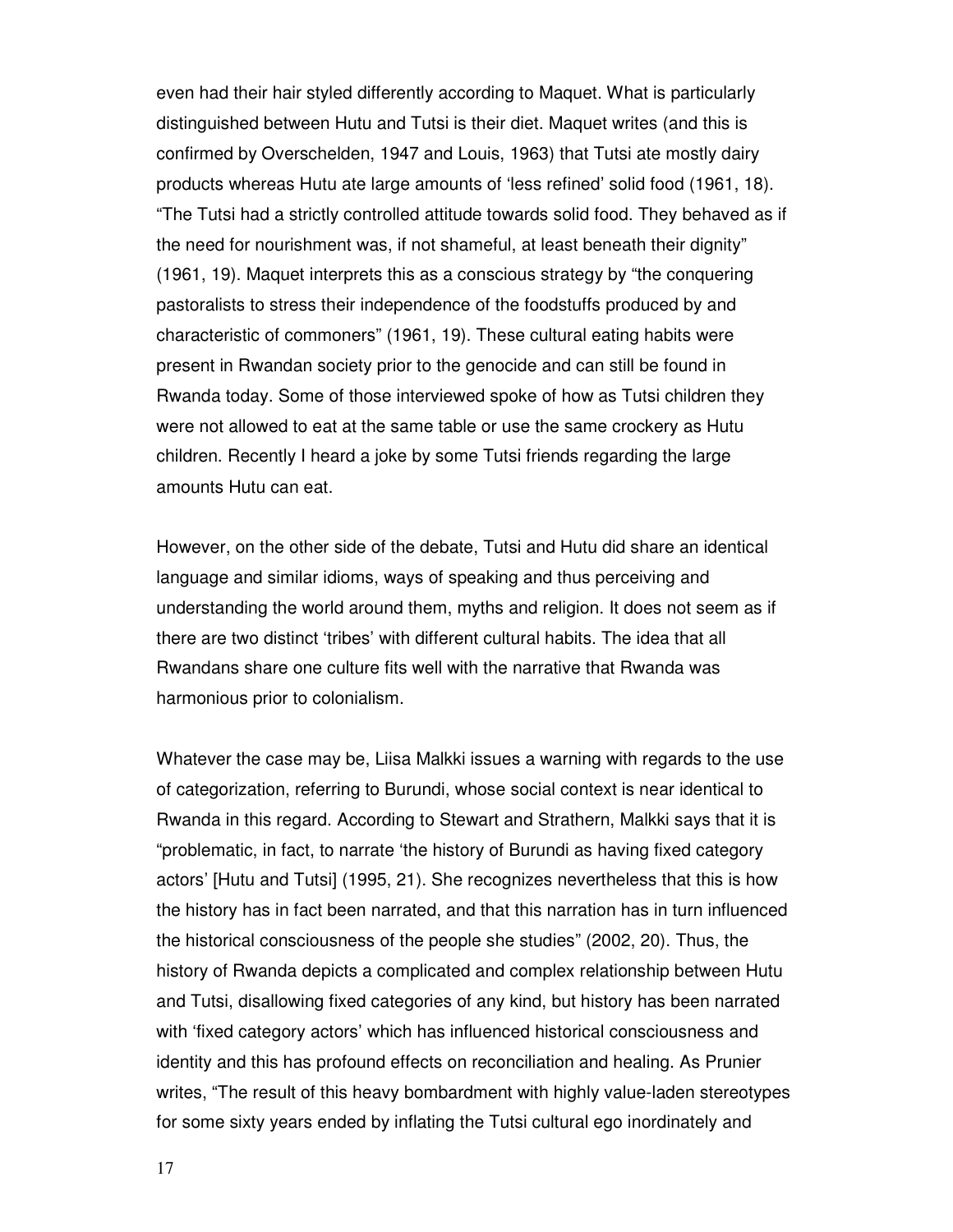crushing Hutu feelings until they coalesced into an aggressively resentful inferiority complex" (1995, 9).

It may be helpful at this stage to introduce Mamdani's distinctions between cultural, economic and political identities. Mamdani discusses how the literature speaks about economic identities that developed through the clientele system discussed in section 2.2. He also makes mention of the cultural identity that developed so that there is now a common cultural Banyarwandan identity, which he points out, does not only exist within the boundaries of what we now call Rwanda, but spills over into Burundi, the DRC and Tanzania (2001, 59). But beyond these cultural and economic identities, which aren't themselves divisive, is Hutu and Tutsi as political identities (2001, 59). Mamdani argues that it is these political identities which lie at the crux of the Rwandan problem: "There has not been one single and constant definition of Hutu and Tutsi through Rwandan history. Rather, the definitions have shifted as a consequence of every major change in the institutional framework of the Rwandan state" (2001, 59). This ties in well with Jenkins' model, mentioned in chapter one, which would argue that ethnic identities transform all the time, due to their interactions with historical and political forces and with other groups.

Mamdani argues that the way we understand Rwandan history is largely influenced by scholars who recorded that history according to their own political agendas or, perhaps less consciously, according to their own political-social contexts. For example, prior to the 1959 revolution (which is described by Mamdani to be almost as significant an event in Rwandan history as the genocide) Macquet (1961) was the central scholar on Rwandan history and culture (2001, 60). Macquet worked closely with the Royal Court and his views were strongly influenced by this connection, as well as by European race theories. Only after 1959 did other scholars, such as Catherine Newbury (1988) and Jan Vasina (2004), begin to review Macquet's work.

Macquet and others, such as Louise (1956) and Overschelden (1947), painted a clear picture of Tutsi superiority and Hutu subservience prior to 1959. Overschelden, an early Dutch missionary to Rwanda recorded the following about the Tutsi:

18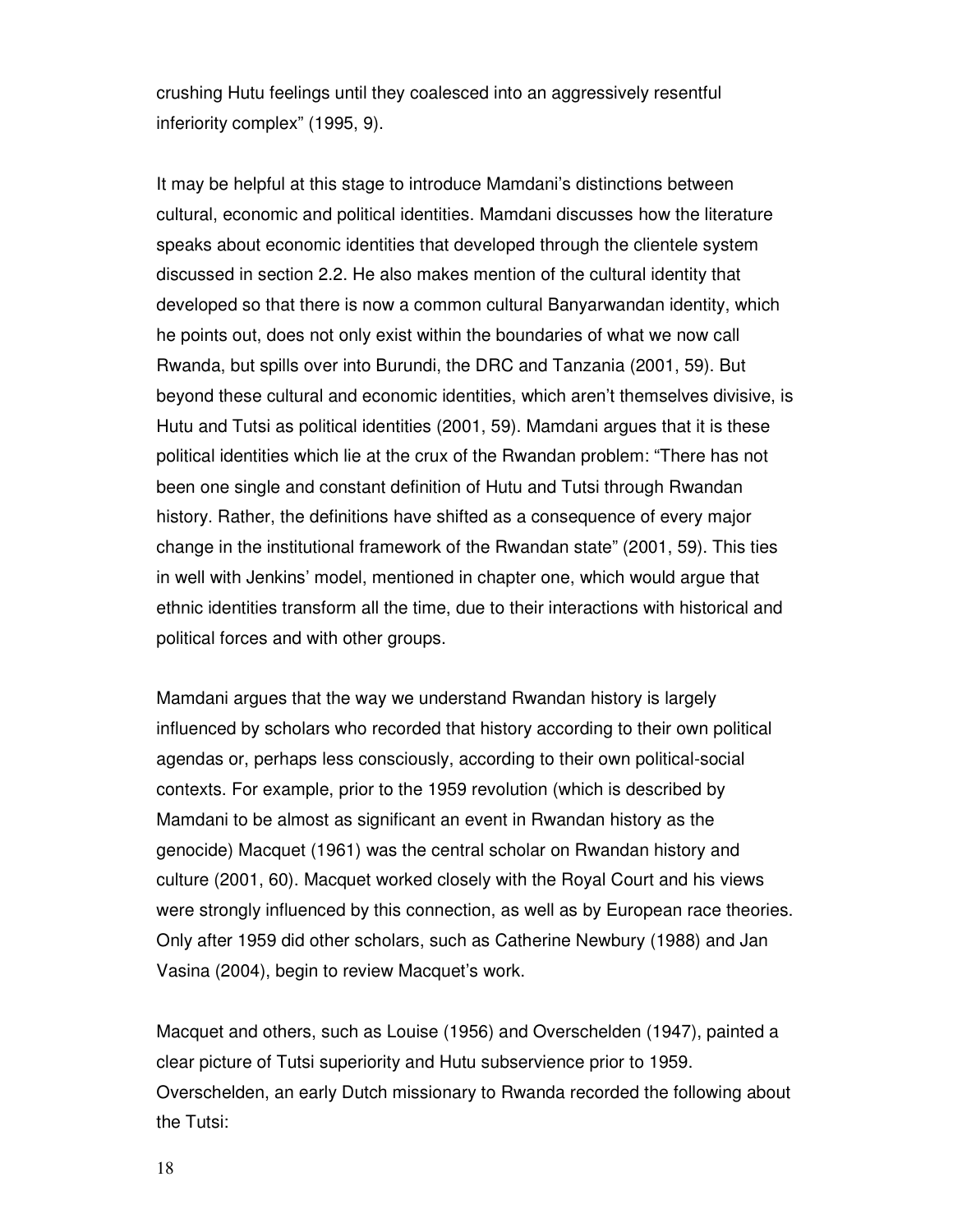"How many Whites have not gazed in awe at this group and honestly acknowledged that they had never expected to find such beautiful people amongst the negroes! … The Tutsi cannot be classified as normal black people. In their posture and gestures, and in their entirety, they express such importance, that one can't help asking oneself if one is standing before a royalty that has sprouted from the negro-grass, or before sculptured Whites ... That the Tutsi are not Bantu is evidently clear; they are strangers that have entered Rwanda in the last few centuries, and have subjugated the Hutu through their spiritual superiority, their cunning aptitudes, and inborn talent for domination" (1947, 55, own translation).

Such racial stereotyping had profound influence on early Rwandan identity formation.

But how far back did this ethnic stereotyping begin? Influential to the formation of the Rwandan state was the expansion (through warfare) of one of Rwanda's many clans called the Abanyiginya clan, somewhere in the fifteenth century (Mamdani, 2001, 61). At the head of this clan developed the Rwandan monarchy, which borrowed rituals and regalia from the other clans it had conquered. It was the expansion of this clan over several centuries that transformed cultural and economic identities into political identities, according to Mamdani (2001, 62).

#### **2.3. Rwandan identity before colonialism**

Rwanda moved from 'statelessness' to kingship, says Lemarchand, through 'the amalgamation of a few autonomous chieftancies' (1970, 19). He explains how this happened in a region near what is now Kigali, under the reign of a Tutsi king (1970, 19). From this time onward, the centre of Rwandan organised society was the king, who was seen as having semi-divine power. He ruled from a central court with high levels of control and organization. Under the king were three types of chiefs; one chief ruled over the cattle, another over agriculture and a third over the military (called a 'chief of men'). Every hill or community had these three chiefs, the chief of agriculture usually being a Hutu, and the chiefs of cattle and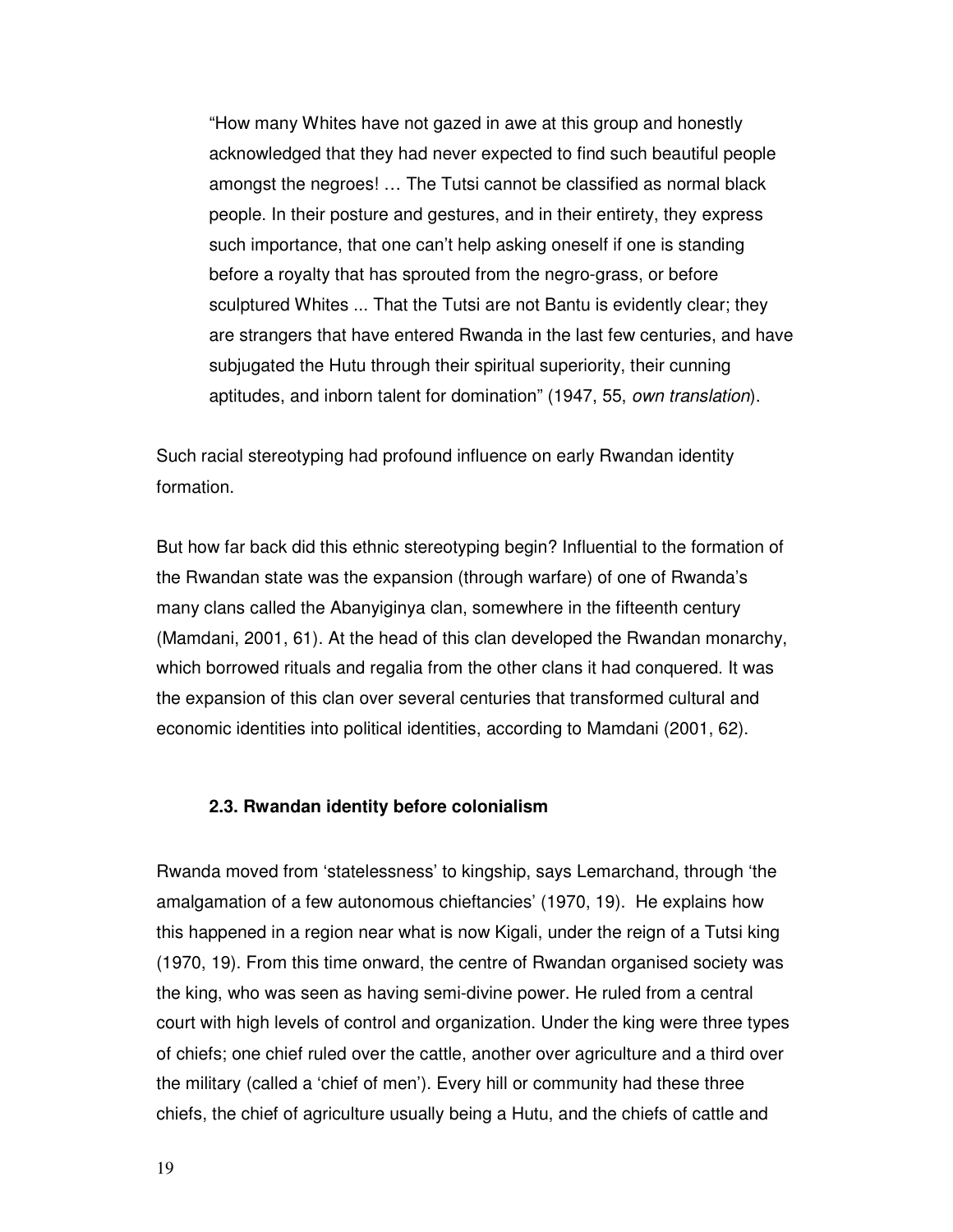the military being Tutsi. "Complicatedly," writes Prunier, "a man could be chief of agriculture and pastures on one hill, with a rival chief of men, and at the same time be the chief of men for several other hills" (1995, 11). Those under the chiefs were able to play these chiefs off each other, complaining to one if another mistreated them, thus maintaining a semblance of power within the leadership dynamic. This ensured that no one was unduly oppressed or mistreated.

Based on the theory of assimilation and conquest, many researchers have assumed the monarchy to have been a Tutsi 'invention', but Mamdani argues that the aforementioned powerful Hutu states "had institutions of kingship and regalia (drums, royal hammers, etc.) and they had developed 'ritual power over the land and over rain'" (2001, 62). Several chieftancies amalgamated to form the Rwandan state, under the leadership of the Abanyiginya clan. This clan and the early Rwandan state was located in an area that was mostly pastoral (2001, 62). Mamdani describes at some length how royal rituals and its supernatural status developed, arguing that although military power was said to be held by Tutsis, the supernatural powers were in the hands of the Hutus. Through a complicated progression of events, this shifted by the late nineteenth century and power became increasingly defined as 'Tutsi' (2001, 63).

In terms of the contesting narrative between Hutu and Tutsi ideologues the monarchy is either seen as benevolent or cruel, the chosen royalty of all Rwandans, or a manipulative tool used by one group to ensure power over the other. Further, some suggest the monarchy united all Rwandans into one state and others argue that the monarchy was in fact responsible for ethnic division. Mamdani would argue that the answer is different at different times of history. It seems that prior to the mid-1800s, the Kinyarwanda people were organised along clans which held both Hutu and Tutsi. Both he and Pottier put forward the idea that it was under King Rwabugiri in the 1860s, when things became more centralised that identity categories became more solidified and the Tutsi-overlord and Hutu-serf relationship may have taken on a reality.

Cyprian Fisiy supports this view, saying that King Rwabugiri "embarked on an empire building exercise to centralise his authority" and that this "further gave rise to a Tutsi sense of superiority based on economic and martial power" in the 1860s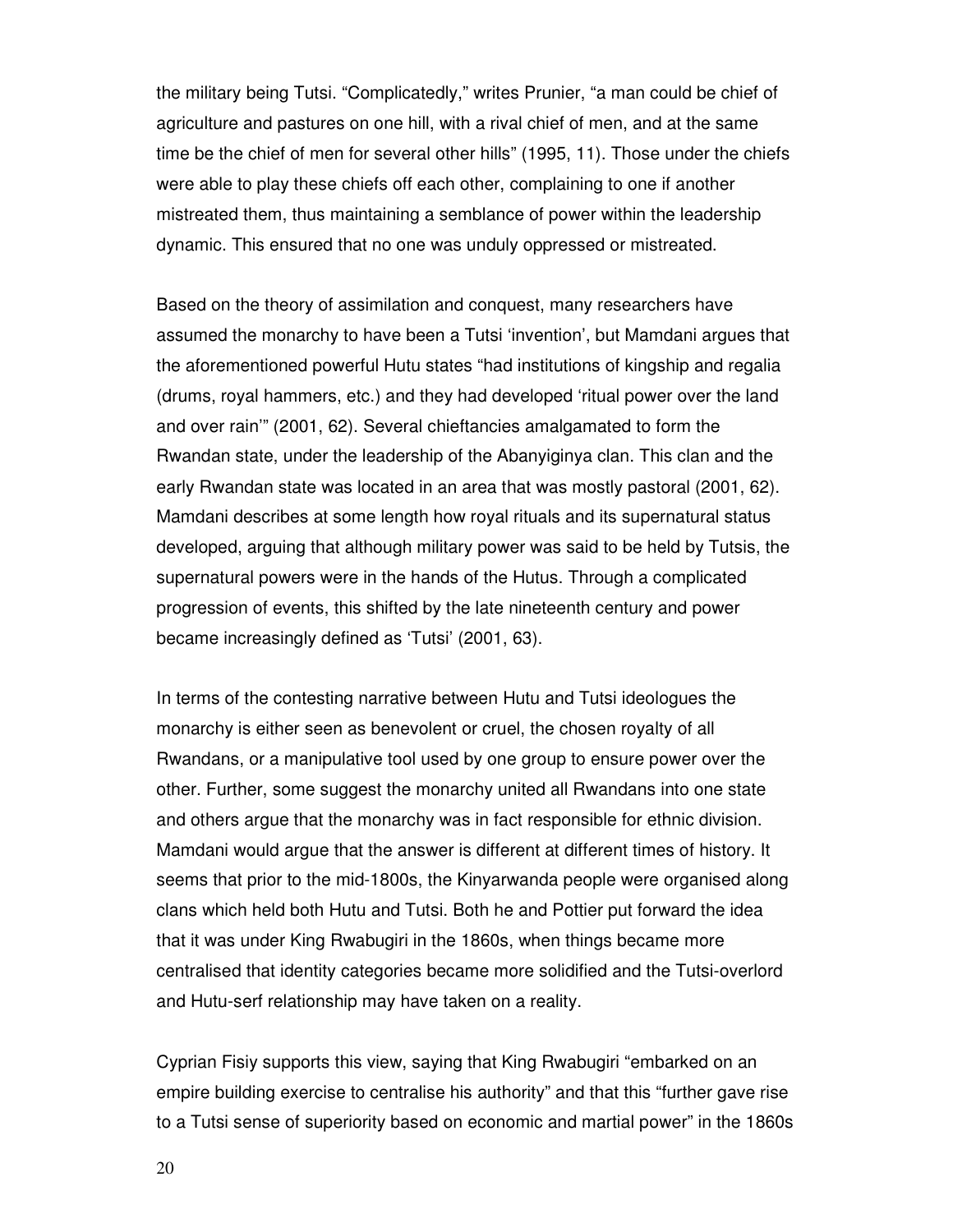(1998, 19). He suggests that the Tutsi sense of superiority was based on 'economic and martial power' but it resulted in consolidating division between Tutsi and Hutu (1998, 20). Mamdani argues that it was only at this time that distinct ethnic categories came into play: "Hutu, it appears, were simply those from a variety of ethnic backgrounds who came to be subjugated to the power of the Rwandan state" (2001, 70).

The relationship between Hutu and Tutsi during this time centred around a few complex systems. Lemarchand writes how, in early history, Tutsi "used their cattle as a lever of economic power" and a system developed where cattle was exchanged for agricultural produce (1970, 19). In other words, Hutu would work the land for Tutsi in exchange for Tutsi cows. In this way, Tutsi came to own progressively more land, with progressively more Hutu under their rule. This was called the 'clientele' system (1970, 20). At the same time, there were regions which were unaffected by this relationship, where hills were ruled by Hutu chiefs.

The clientele system and that of the chieftans, mentioned earlier, could be described as mutually beneficial. This clientele system, which every historical account of Rwanda mentions, was called ubuhake. What is mentioned less often is uburetwa, which Pottier describes as a 'hated corveé labour service' (2002, 13). Pottier argues that until the 1860s, indeed, a positive and mutual clientele relationship seemed to exist between various lineages and clans. But from 1860 onwards, he describes a shift as King Rwabugiri began to gain significant power and needed to consolidate his power throughout his Rwandan nation. Pottier argues that from the 1860s, very few Hutu were allowed into the ubuhake cattle contract, but almost all Hutu were forced to fulfil their uburetwa obligations (2002, 13). This involved working for the central court one day out of every five; however, this one day often became as many as three days (2002, 13). It was this system of uburetwa which introduced or consolidated a process of ethnic polarization (2002, 13).

Mamdani even suggests that it was under the rule of Rwabugiri that the term Hutu came more and more to refer to anyone who was 'subjugated to the power of the Rwandan state' (2001, 70). Those who were conquered at this later stage lost much of their cattle to their conquerors (at this stage in Rwandan history known as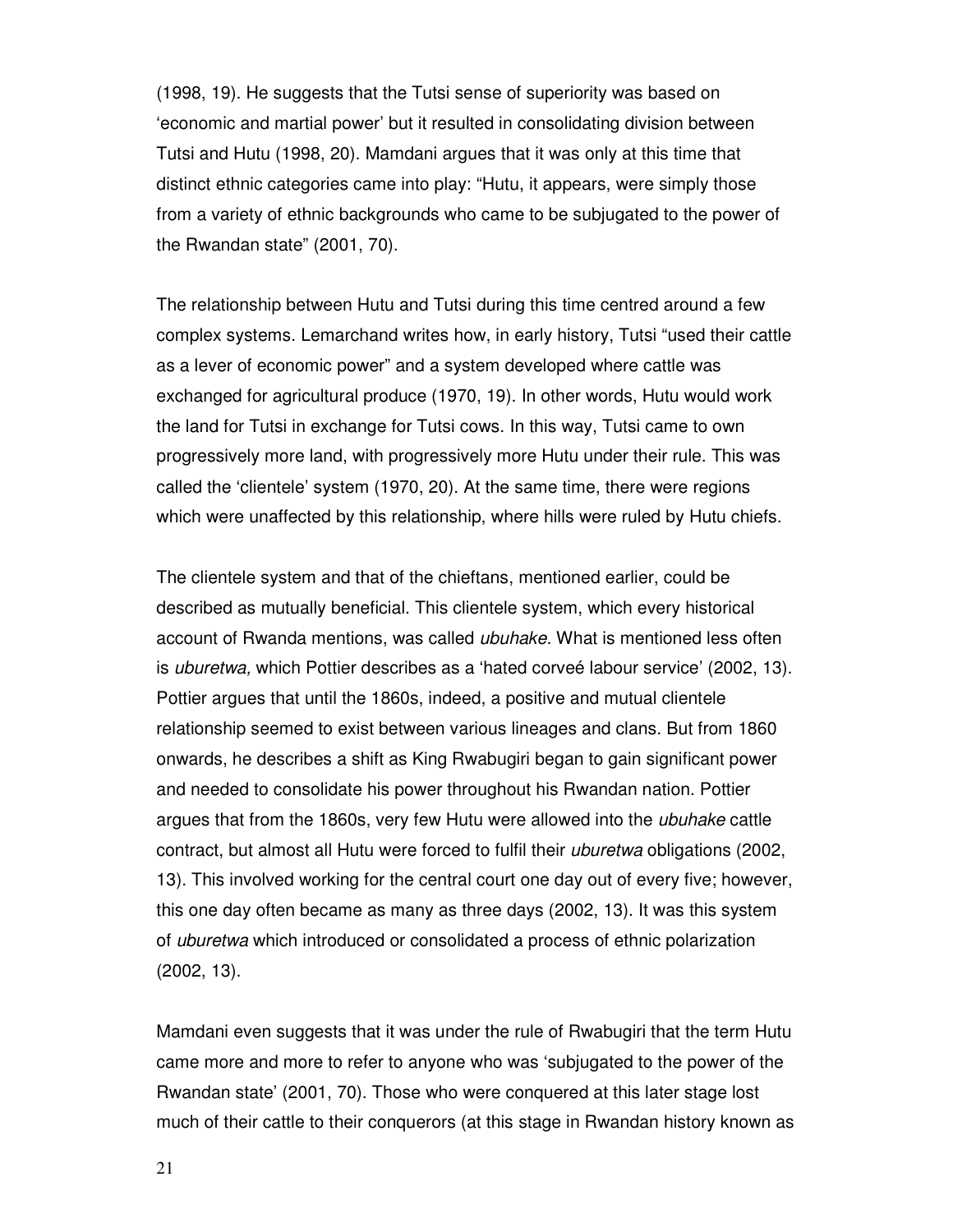'Tutsi'). They often also lost their land to these conquerors and had to work it for them. Mamdani would argue that this development of the term Hutu for those who were subjugated and Tutsi for those who conquered was gradual but became more and more fixed during Rwabugiri's reign (2001, 78). Thus, when Europeans first arrived in Rwanda at the end of the 1800s, they encountered people called Tutsi who were wealthy in land and owned cattle and Hutu who were subjugated and worked the land.

Prunier describes how to Tutsi ideologues, ubuhake "was a mild practice amicably linking different lineages into a kind of friendly mutual help contract" but to Hutu ideologues "it was an ironclad form of quasi-slavery enabling the Tutsi masters to exploit the poor downtrodden Hutu" (1995, 13). Some argue that it was the Belgian colonialists that introduced *uburetwa* and not King Rwabugiri at all. To the outsider, this difference in narrative may seem minor. However, how one perceives the relationship between Hutu and Tutsi prior to colonialism has influenced events in Rwanda ever since. If the relationship between Hutu and Tutsi prior to colonialism is seen as entirely harmonious and mutual, then it is possible to say that we need to 'return to the Rwanda from before', which is indeed a narrative one hears in Rwanda today. However, if ethnic division and tensions existed in Rwanda from the very beginning of Hutu and Tutsi interaction, then healing and reconciliation processes need to take this into account. It would mean that certain stereotypes and ways of seeing and being have been a part of Rwandan society well into history and need to be dealt with in this context.

Pottier argues that it is dangerous to paint a picture that pits poor Hutu against rich and powerful Tutsi (2002, 66). He argues that there were also poor Tutsi who were oppressed by the Tutsi elite, and that there were Hutu who shared in the central court power. Many writers also place great emphasis on the north-south divide. They describe how the king controlled central Rwanda, but the north remained under the leadership of autonomous Hutu kings (Prunier, 1995, Taylor, 2001, Pottier, 2002). This north-south divide has played almost as important a role in the lead-up to the genocide as has the Hutu-Tutsi divide. The current reality, as Kenneth Harrow states, is very complex: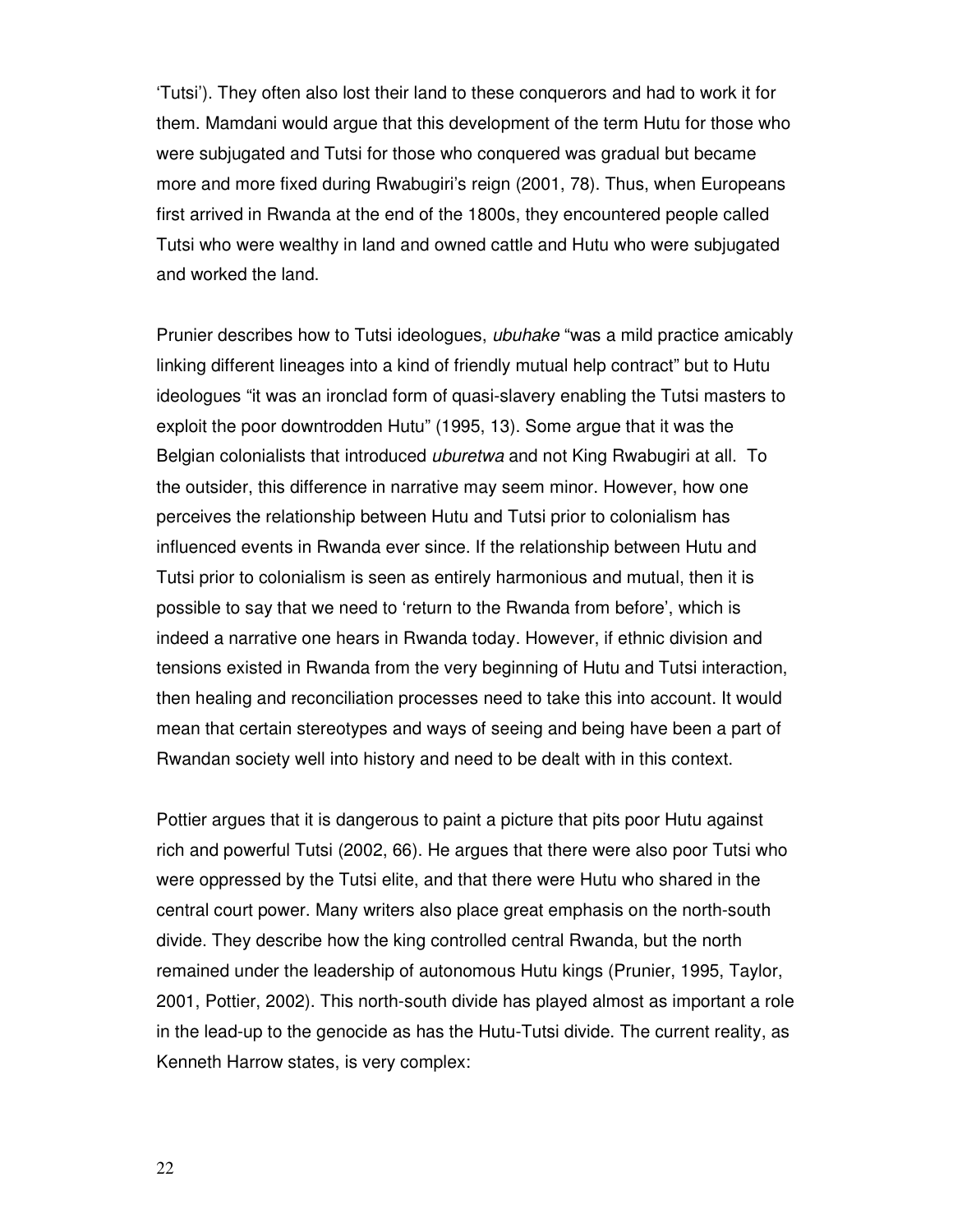"The difficulty in Rwanda, as in Burundi, is that there is no space identified as the Hutu homeland or the Tutsi homeland: both Hutus and Tutsis lived together, mingled on the collines, the hills that formed the identifiable sites of home for all. The population of Rwanda was largely divided into eighteen clans that encompassed Hutu, Tutsi, and Twa, all in the same clans, and it was clans that functioned to create the spatial divisions between self and other" (2005, 36).

The truth of this matter, as with all of the Rwandan narratives of history, is difficult to unravel. But it seems important to acknowledge that ethnic polarization did not originate with colonialism alone. It is also important to acknowledge that for different role players, or at different points in history, the relationship between Hutu and Tutsi is perceived significantly differently.

However, the categories of superior Tutsi and inferior Hutu were solidified by colonialists, who misunderstood both the complex development of communities and identities in Rwandan history as well as the intricate clientele and leadership systems in place. With their simplification of both identity and community structures, Hutu and Tutsi were defined as distinctly separate identities. Prior to the arrival of the colonialists, identities were continuously shifting in meaning and people were able to move between identities. But with the introduction of identity cards that stated ethnic identity, this shifting and changing became impossible. Mamdani would thus argue that Hutu and Tutsi identities are largely political as culturally they do form one Banyarwanda community.

#### **2.4. Rwandan identity during colonialism**

The political identities that Mamdani described as being the most divisive were formed not so much by conscious political manipulation as by unconscious influence of political contexts (such as the expansion of the Abanyiginya clan and European race ideology). This is true of both the early Rwandan monarchy and early explorers and missionaries to Rwanda. However, the political agenda of first the German, and later the Belgian, colonialists, the international community and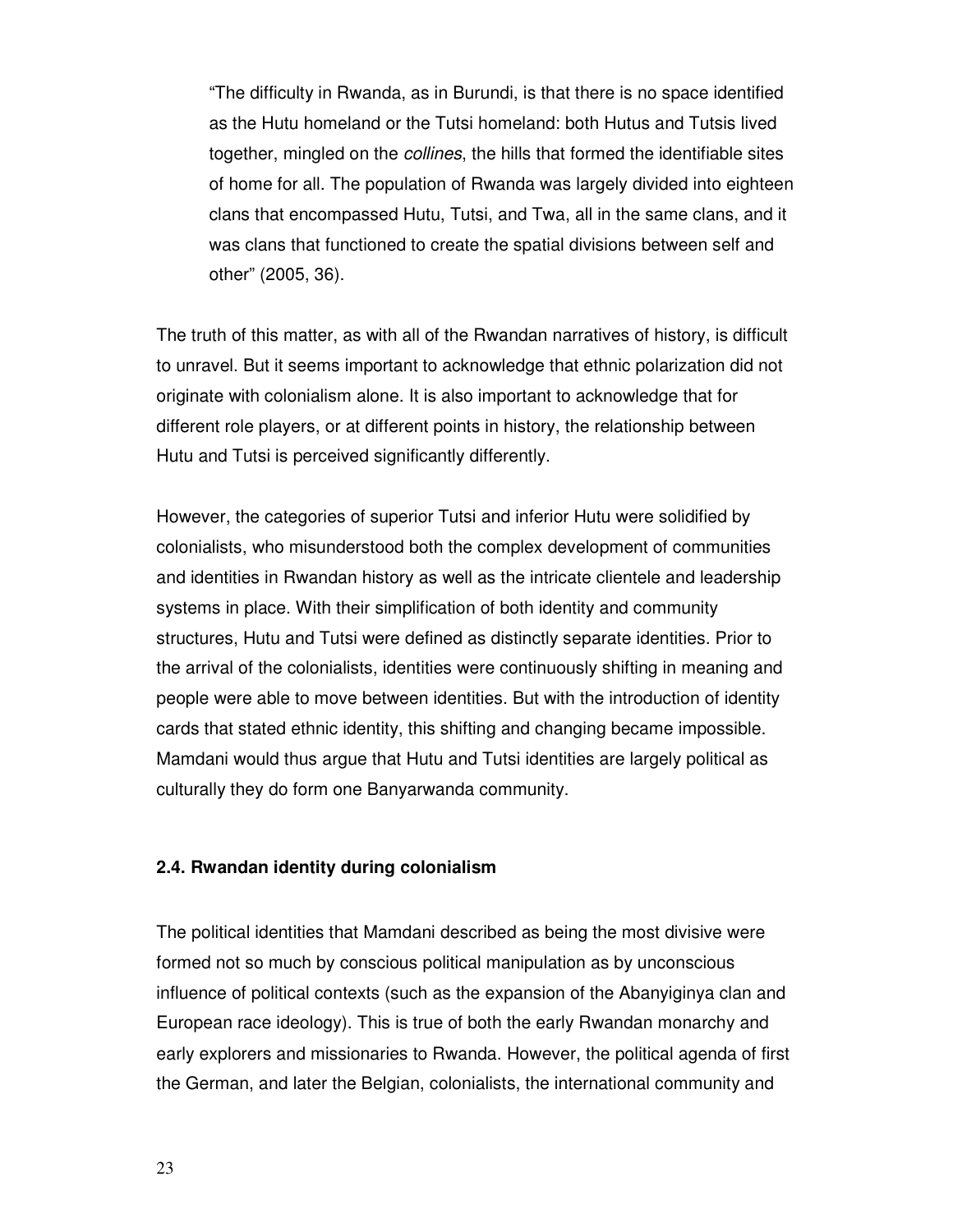politicised Hutu and Tutsi groups, from the early 1900s onwards was significantly less unconscious.

Due to the writings of various early explorers (who were looking for the source of the Nile river) and missionaries, when colonialists arrived in Rwanda, with their European race ideologies, the scene was set for creating a misrepresentation of Rwandan identity relations which soon became the 'official' version of reality which informed all German and Belgian colonial decision-making (Prunier, 1995, 9).

These colonial powers introduced several structural changes that impacted significantly on Rwandan identity politics. One was that the *corvée* exacted from Rwandans by the central court was distorted; from being a duty that was imposed on a 'hill' where people on a hill could decide how they would fulfil this obligation, the Belgians formed it into an obligation that everyone was responsible for individually (Prunier, 1995). This placed tremendous pressure on the average Rwandan, who found themselves without time to work their own lands and thus led them towards poverty. Another was the introduction of identity cards by the Belgian colonialists in 1933, which explicitly mentioned one's ethnic identity and disallowed further fluidity of movement between Hutu and Tutsi (Pottier, 2002, 65). Further, the colonisers centralized power with the royal court, making the complex system of three chiefs on a hill redundant. They then violently forced all the outlying autonomous Hutu kingdoms in the north under the control of the Tutsi central court, thereby solidifying the north-south divide (Pottier, 2002).

To understand how the process of solidifying ethnic identities took place, Jenkins speaks of the role of boundaries. He argues that there are two ways in which boundaries between groups are created; through internal definition and external definition, the latter being imposed by someone in power (2003, 53). Jenkins then discusses the question of why external definitions become internalised, arguing that this can happen in five ways. The first is that the external category reinforces aspects of identity that already exist (for example, physical features). Second, certain external categorizations may, through a slow process of cultural change, actually form a lived part of group identity. Third, the external category may be produced by people who, in the eyes of the defined group, have legitimate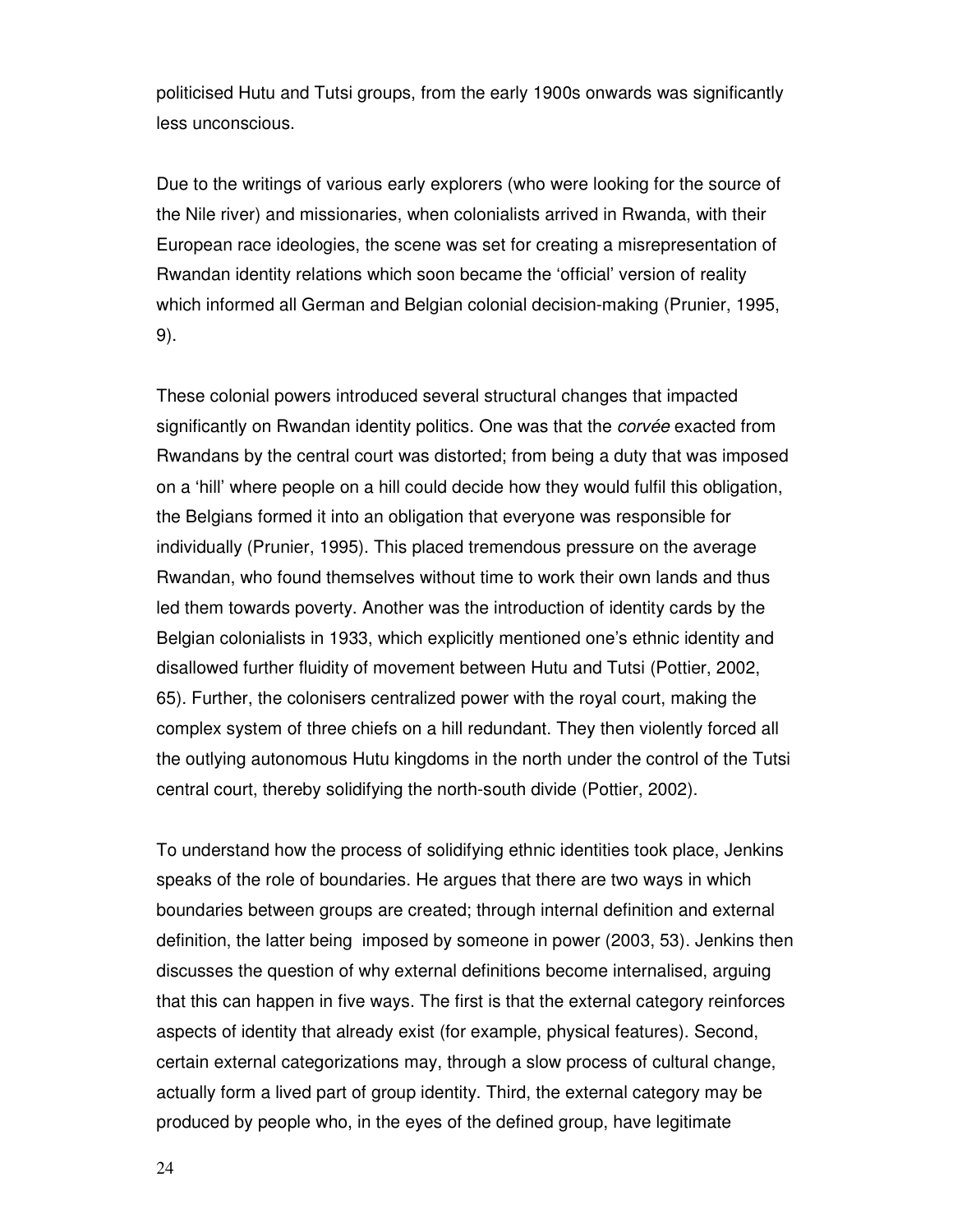authority to categorize them (due to their superior knowledge, ritual status etc). Fourth, external categorization is imposed by force (for example, carrying of identity cards) and the categorized cannot resist. Lastly, the categorized do resist, but this very act of resistance is the direct result of having been categorized (2003, 70, 71).

Elements of all of these can be argued to have occurred in Rwanda during the colonial period. Colonialists emphasized physical features. Prunier describes the obsession of the Germans in measuring the length of people's noses, hands and feet. This external categorization indeed formed a 'lived part of group identity'. As Des Forges noted, intermarriage came to an end in the 1800s and it is likely that people married within their 'group', thus reinforcing certain genetic features. Further it was believed that westerners, with their more advanced technology (and military force) had legitimate power to categorise. Apart from having legitimate power, this categorization was enforced through violence. Prunier describes how people were forcefully subjugated by the Belgians through torture, maiming and killing (1995, 11). Lastly, all forms of resistance became part and parcel of the categorization process. On this last point, the monarchy attempted to strategically use this categorization to their advantage (Taylor, 2001, 41). Seeing that westerners categorized them more positively, the Tutsi were automatically given an increase in power. Further the Belgians helped the monarchy secure the northern parts of the country under their central governance. The most disadvantaged were those categorized as Hutu, and with both the monarchy and the colonialists against them, they had little chance of successfully resisting.

It was the 'Hamitic' hypothesis, though, that created the most lasting and profound destruction. This hypothesis, which was reiterated by anthropologists, missionaries and colonial leaders during colonial rule, asserted that in the Great Chain of Being, Europeans rated first place, followed by the Hamites, the tall, elegant Tutsi, and at the bottom of the rung were the 'slow-witted' Bantu Hutu (Taylor, 2001, 55). The Tutsi were seen as the descendants of Ham the son of Noah, 'who was banished to the south of the Promised Land' (2001, 39). This placed the Tutsi, with their more European-like features and their apparently wealthier, higher status in Rwandan society, in a privileged position in the eyes of the Germans and Belgians. Until today, Taylor argues, "Tutsi extremists make use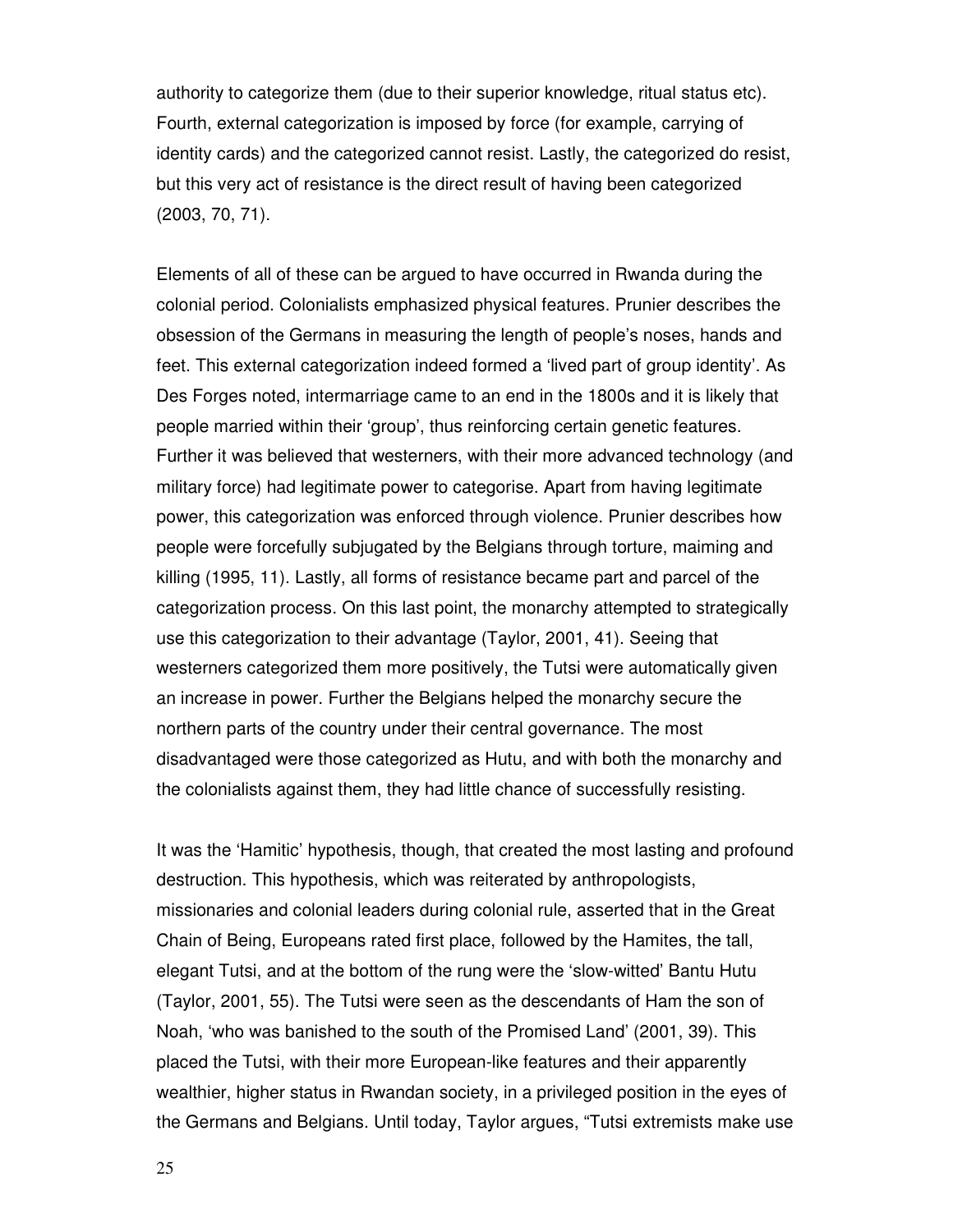of their version of the hypothesis to claim intellectual superiority; Hutu extremists employ theirs to insist upon the foreign origins of Tutsi, and the autochthony of Hutu" (2001, 57). Taylor argues that they are reproducing a colonial pattern; "one that essentializes ethnic difference, justifies political domination by a single group, and nurtures a profound thirst for redress and vengeance on the part of the defavourized group" (2001, 57). This is a prime example of how external definitions have become internalized and have formed the basis of internal definitions and divisions between self and other.

Taylor discusses how John Henning Speke, one of the explorers looking for the source of the Nile, was the first to develop the theory of the Hamites as being the ones to bring civilization to Africa (2001, 59). According to this theory, black Caucasians from the Middle East moved through Ethiopia (where they were called the Galla-Hamites), through Uganda (where they were called the Hima) to Rwanda where they were called Tutsi. All subsequent historians and anthropologists took this as their foundational knowledge. Taylor writes how many early anthropologists seemed to agree that, "the Hamites were not Negroes, they were more intelligent than other Africans, and they were physically more attractive" (2001, 60). Further, Tutsi were described as being "intelligent and attractive, but rather frail; they were destined for governance. Hutu were stocky, coarser featured, but not overly intelligent; physical strength made them suitable for agricultural labour" (2001, 60). Catholic missionaries then taught Rwandans these theories as they taught them to read and write

As these categories became enforced, they slowly became lived. Prunier describes how the Belgian colonialists worked hand in hand with the Tutsi aristocracy to write a 'beautiful' fantasy (1995, 36). Highly influential in this fantasy was Alexis Kagame, perhaps the best known Rwandan intellectual, who represented the Royal Court, during the  $20<sup>th</sup>$  century. Kagame worked with anthropologists such as Macquet to reiterate this same 'fantastical' history to the outside world. What started off a creation became reality and by the time the 1959 revolution came, ethnic identities seemed cast in stone.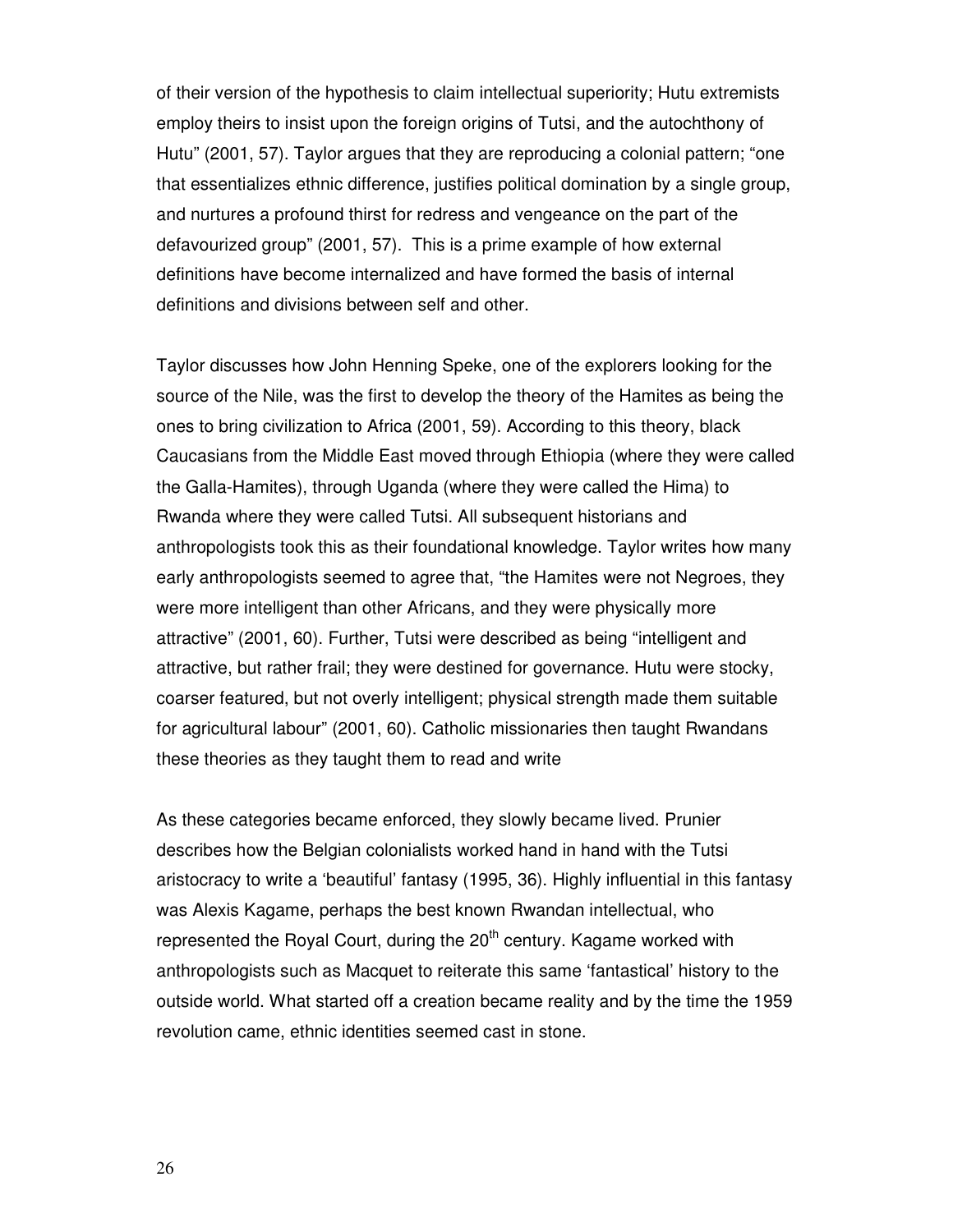# **2.5. Rwandan identity after colonialism**

#### **2.5.1. The 1959 Revolution**

1959 brought with it the revolution, which Mamdani would describe as almost as influential in Rwandan history as the genocide. What brought on the 1959 revolution was both frustration on the part of the subjugated Hutus as well as a shift in European thinking regarding race ideology. Where before, the Western world had supported a hierarchical understanding of race and ethnicity, after World War II there was a significant shift to promoting equality and democracy. The birth of the United Nations, along with an end to colonialism, had a direct effect on ethnic relations in Rwanda. Another influential factor from outside was the arrival in Rwanda of less elitist Flemish missionaries from Belgium. Prior to the 1950s, most missionaries to Rwanda were elite Walloon Belgians who only educated the Tutsi. During the early 1950s, working class Flemish missionaries began to arrive who had sympathy for the situation of the Hutu and worked to educate and uplift them. Concepts such as equality and democracy formed part of their education.

In 1957, a group of nine Hutu intellectuals developed the Bahutu Manifesto with the aim of influencing the UN under whose trusteeship Rwanda now fell. This manifesto outlined the systematic oppression the Hutu felt they were suffering under the Tutsi and colonialist leaders. By 1958, ethnic tensions were high and one of the Hutu leaders, Jospeh Gitera, asked the King to get rid of the Kalinga (a sacred royal drum said to be decorated with the testicles of conquered Hutu chiefs). The Tutsi nobles protested strongly. Political parties started to form around these various issues (Prunier, 1995, 48). It was in this context that Gregoire Kayibanda developed a periodical that challenged social relations in Rwanda (Prunier, 1995, 44, 45).

From here, political parties began to emerge in Rwanda. Grégoire Kayibanda formed the first (Hutu) political party in 1957 called MDR-PARMEHUTU. Joseph Gitera formed APROSOMO, which was said to be a class-based party but which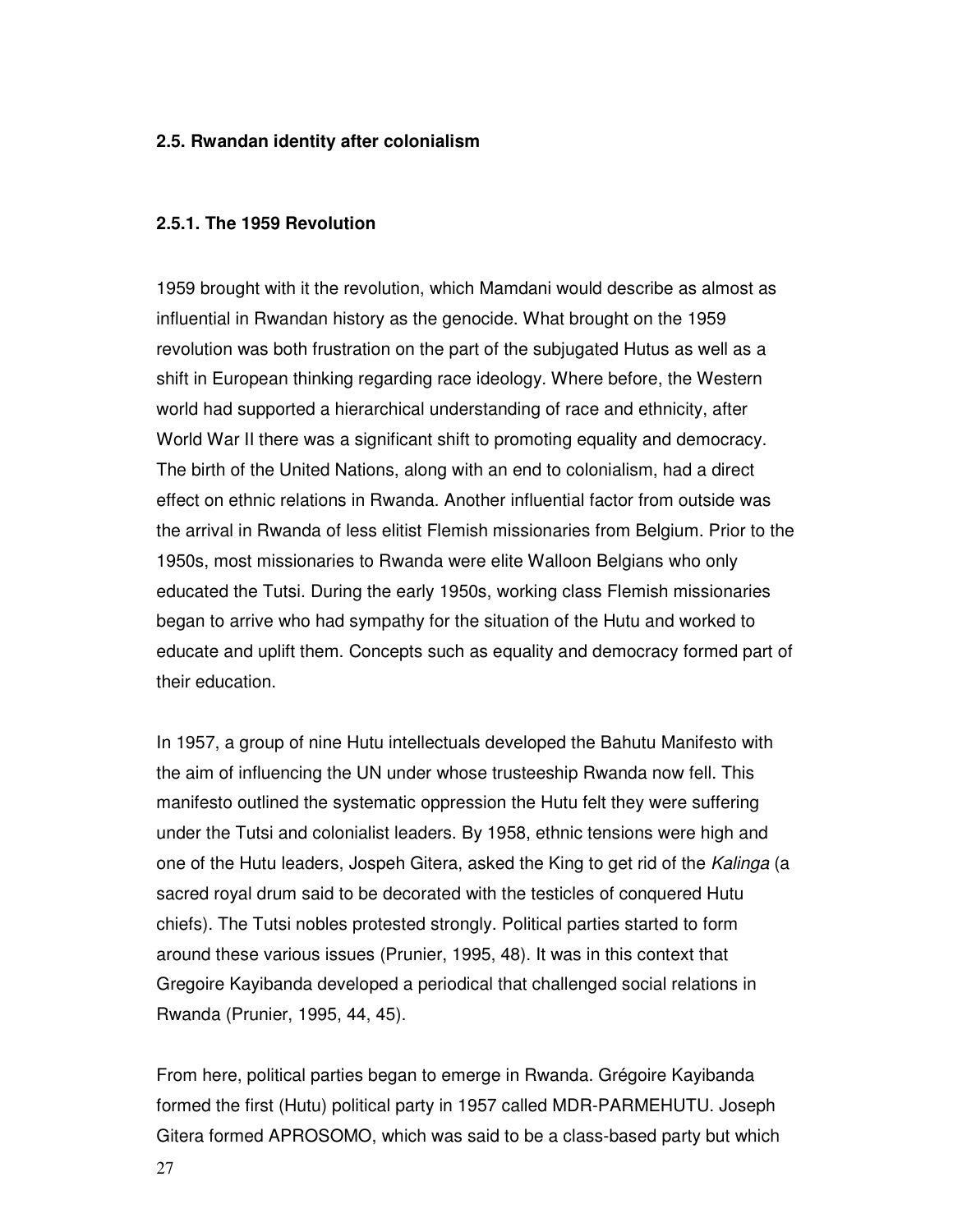only attracted Hutu. These parties became regionally based, with PARMEHUTU being based in Gitarama-Ruhengeri (in the north) and APROSOMA being based in Butare (in the south). In 1959, the Tutsi formed a party, UNAR, which was backed by Communist countries during the Cold War, a relationship that was greatly unappreciated by the Belgians. By late 1959, according to Prunier, the situation was so tense between these various parties that anything could have sparked an explosion (1995, 50). What did spark the explosion was that a PARMEHUTU activist, while walking home one evening, was attacked and severely beaten by UNAR youth. The (false) news of his death spread and resulted in confused fighting: Tutsi houses were burnt regardless if they were the elite, political Tutsi or poor, peasant Tutsi. The mwami retaliated and attacked Hutu, especially APROSOMA as it was perceived as the greatest threat. Extreme confusion developed: some thought the King supported anti-Tutsi attacks because he was known for his emphasis on justice and Hutu had been unjustly treated; some PARMEHUTU Hutu rallied the King to attack their APROSOMA rivals; the Belgians supported the Hutu in burning down Tutsi homes; and amongst all of this, mountain tribesmen raided and killed people purely with the intention of looting (Prunier, 1995, 50).

By November, 1959, some order was restored, with 300 dead, and over a thousand imprisoned. Rather than a fight between rich Tutsi and poor Hutu, the fight was now between two political and ethnic groups. Poor and rich from each ethnic group stood together because of the overriding acceptance of a constructed ethnic ideology. Amidst the chaos, Belgium launched the idea of selfgovernance in November that same year. In 1960, the colonial government replaced Tutsi chiefs with new Hutu ones, who prosecuted Tutsi on their hills, resulting in a mass exodus of Tutsi. In June/July, 1960, colonial authorities organised communal elections and the PARMEHUTU won hands down. The positions of the chiefs became redundant and new burgomasters were appointed, based on the Belgian system. Prunier describes the revolution as Belgiansponsored:

"The revolution is over', declared Colonel Logiest in October 1960. This was an appropriate declaration, for inasmuch as the 'revolution' had been a Belgian-sponsored administratively-controlled phenomenon, its end could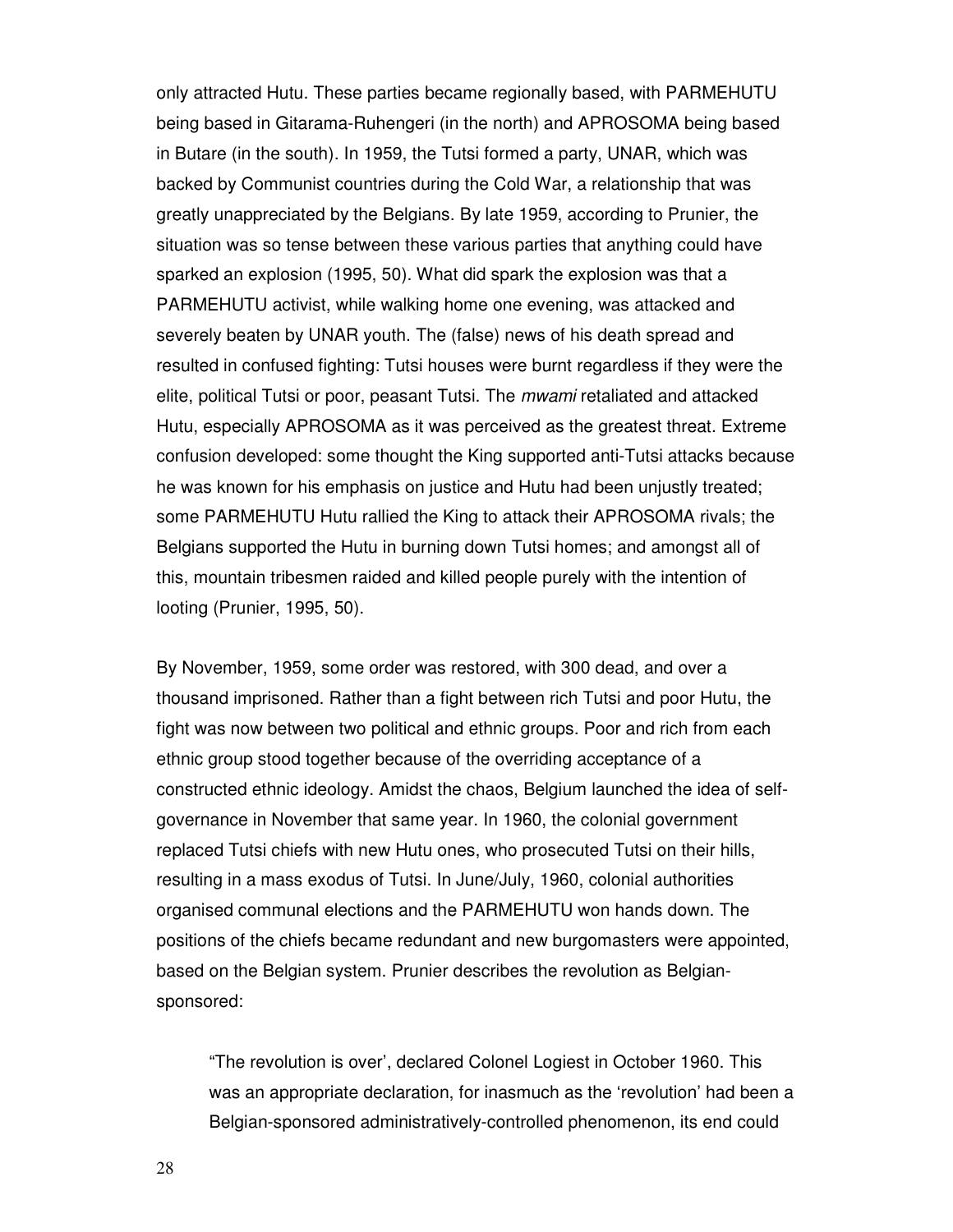be administratively proclaimed as its beginning had administratively been made unavoidable" (Prunier, 1995, 52).

Some see the 1959 revolution as a genuine revolution of the people of Rwanda, a popular struggle for democracy and freedom, others, like Prunier see it as a Belgian-manipulated event that only worked to deepen ethnic division. Where Hutu ideologues felt that the revolution resulted in a democratic majority rule, Tutsi ideologues saw it as a switch from one oppressive system to another.

Mamdani argues that during this period, relations in Rwanda were not merely ethnic, but in fact race-based (2001, 102). He further argues that for Hutu ideologues, the position of the Tutsi aristocracy became equated with that of the coloniser. This forms the basis of his thesis: that the Tutsi became the coloniser and that the 1959 revolution was the overthrow of colonial rule – both Tutsi rule and European rule. Unlike in other African countries, where 'natives' were overthrowing their western colonisers, no violence was meted out towards the Belgian colonialists in Rwanda. Through the fantasy that Tutsi were an Ethiopian royalty (a fantasy supported and promoted by the Tutsi aristocracy during colonialism) they had set themselves up as an outside 'other' who had subjugated the indigenous, native majority. Thus, as the winds of decolonisation swept over Africa, the issue on the agenda of Hutu dissidents was that of Hutus (not Rwandans) overthrowing the 'Hamites' – foreign Tutsi (Mamdani, 2001, 103).

Because Hutu saw themselves as the subjugated native race, they saw democracy as majority rule, and majority rule as Hutu rule. The Hutu manifesto developed by nine Hutu intellectuals in 1957 is very telling in terms of how identity was experienced and understood prior to the revolution. The manifesto speaks of 'the political monopoly of one race, the Mututsi' which is also an 'economic and social monopoly' which 'condemns the desperate Bahutu to be forever subaltern workers' (in Prunier, 1995, 45). From here onwards, political parties formed along ethnic/racial lines. Interestingly, in 1960 the Tutsi had become unpopular with the Belgians, and the Belgians replaced them with Hutu leaders. The fight was thus still not between 'native Rwandans' and European colonisers, as the coloniser was helping Hutus to come to power. The fight remained between the supposed Hutu-native and Tutsi-outsider/coloniser. When Rwanda gained its independence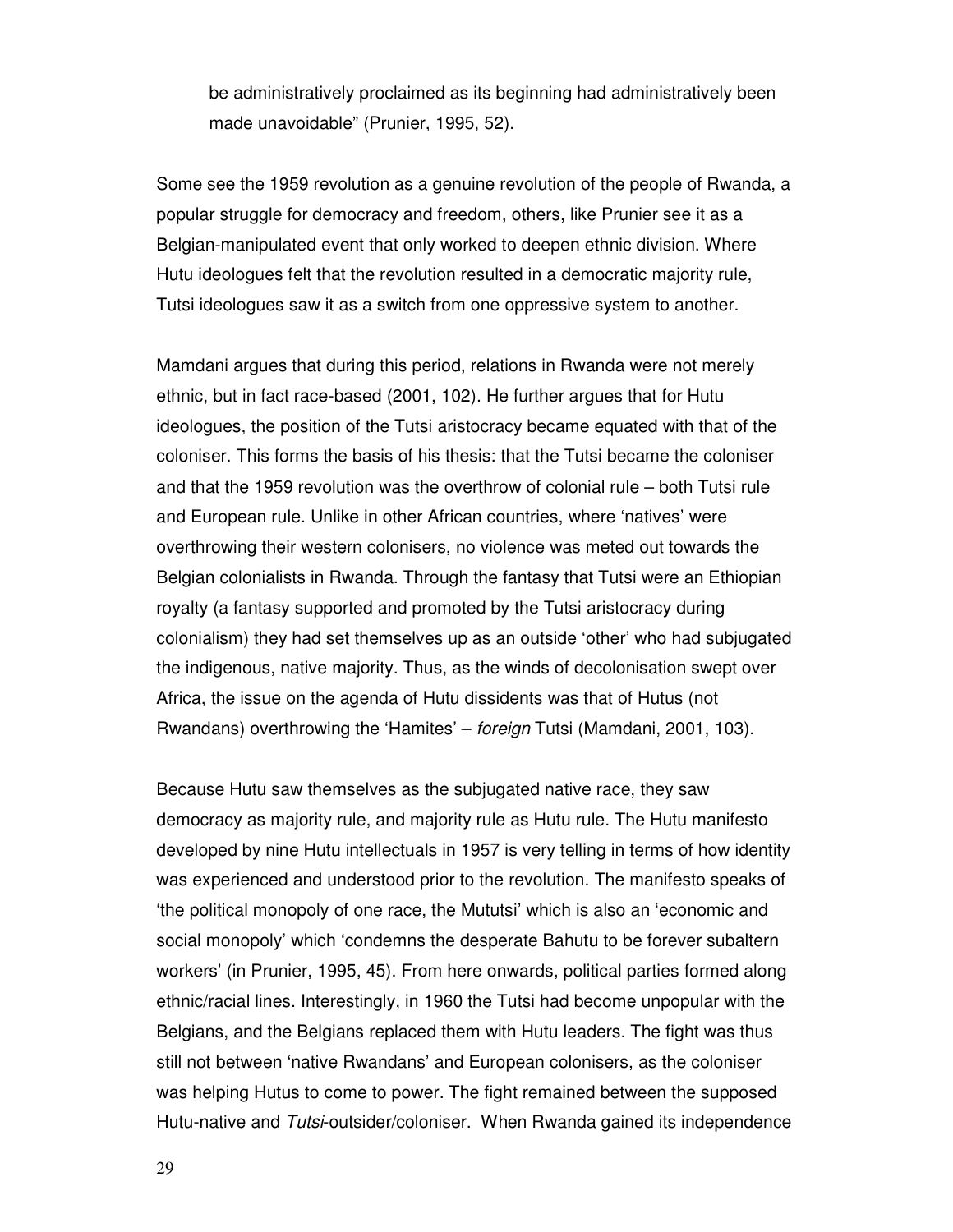in 1962, it was independence from the Tutsi monarchy rather than Belgian colonialism. Thus it can be seen how, following Jenkins' model, identity categories changed due to external definition, then became internalized, and then became lived. By the time of the revolution, Rwandans were fighting a racial battle but they were fighting along identity categories or definitions that had, perhaps, not existed prior to the 1800s.

#### **2.5.2. The First and Second Republic**

In late 1961, Grégoire Kayibanda was elected president. Kayibanda was from southern Rwanda. He came into power only two years after the death of the last of the Tutsi monarchic lineage that had any power, King Mutare III Rudahigwa. A younger brother of Rudahigwa ascended to the throne after his death, but, in the atmosphere of the 1959 'revolution' he was forced to flee the country (Prunier, 1995, 55).

Prunier writes that during Kayibanda's period of rule, often called the First Republic, he ruled Rwanda like a mwami (a Rwandan monarchic royalty): 'remote, authoritarian and secretive'. He demanded absolute, unquestioning obedience to authority. The values he upheld were along the lines of the intrinsic worth of being a Hutu, the total congruence between demographic majority and democracy, the need to follow a moral Christian life, and the uselessness of politics which should be replaced by hard work (1995, 58).

Prunier describes Kayibanda's Rwanda as being "a land of virtue, where prostitutes were punished, attendance at mass was high, and hard-working peasants toiled on the land without asking too many questions" (1995, 59). Why was it then that in 1973, Juvénal Habyarimana, a senior army commander in Kayibanda's army, a fellow Hutu, overthrew Kayibanda in a bloodless coup?

Prunier suggests it was because of 'sporadic disturbances' between Hutu and Tutsi and the north and the south, that encouraged Habyarimana to take things into his own hands (1995, 61). Des Forges gives some more detail into the frustration of the Hutu of the north who "saw that all rhetoric about Hutu solidarity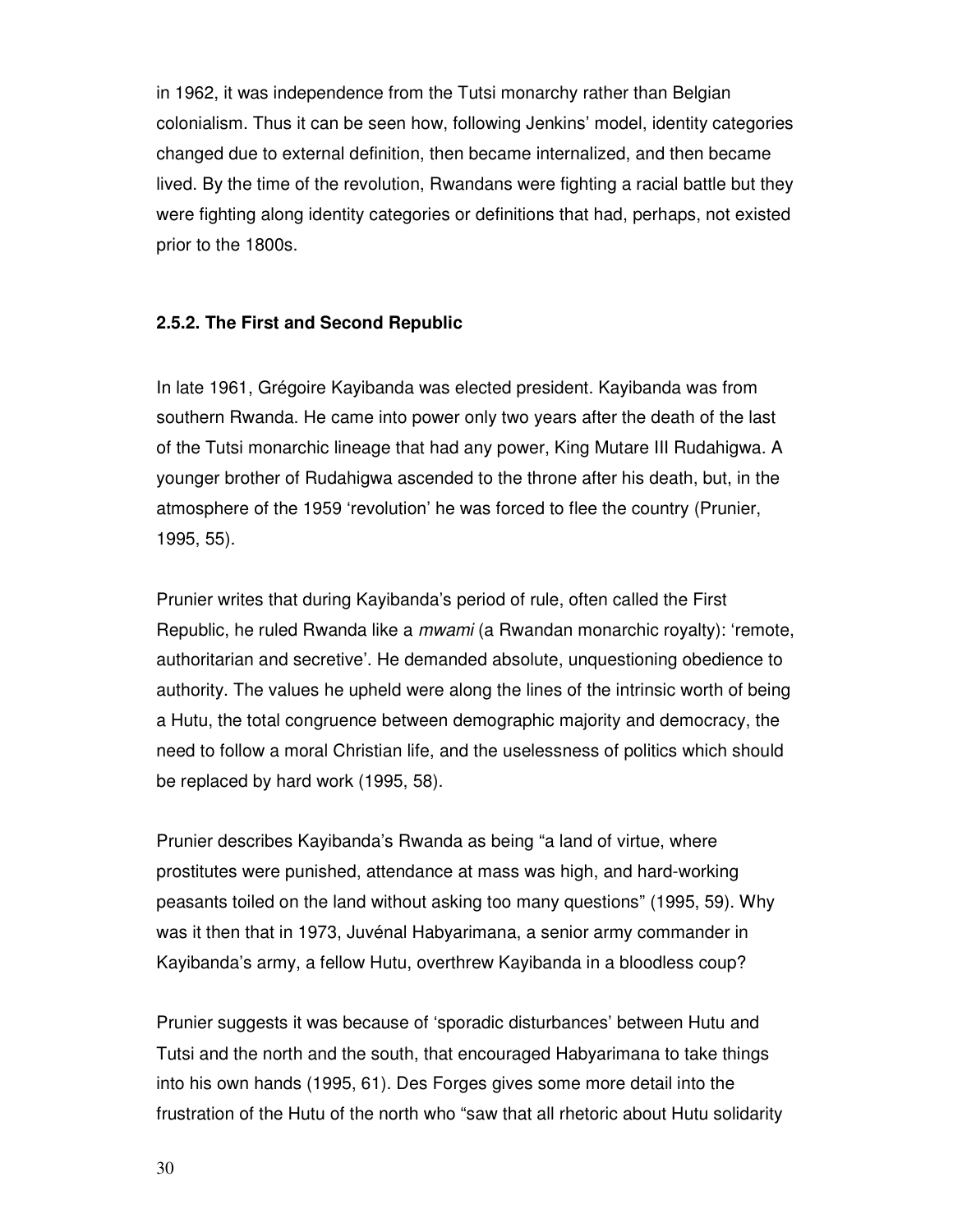notwithstanding, the southerners were monopolizing the benefits of power" (1999, 60). Attacks on Tutsi in early 1973 were either blamed on the southerners "who hoped to minimize differences with northerners by reminding them of the common enemy; others laid them to northerners who hoped to create sufficient disorder to legitimate a coup d'état by the army" (1999, 61).

When Habyarimana did take power in July 1973, he claimed that it was to 'restore order and national unity' (Des Forges, 1999, 61). However, Aible Twagilimana argues that few researchers give enough attention to the effects of regionalism in Rwanda. He even argues that genocide can be as much attributed to ethnic tension as to the north-south divide (2003, xx). He argues that for centuries power lay in the hands of southerners; first the Tutsi monarchy which was based in the south, and then later under Kayibanda. He describes how until the arrival of the colonialists, the north, and especially Gisenyi and Ruhengeri, were independent from the Rwandan monarchy, and ruled by Hutu chieftans (2003, xx). The desire to place power in the hands of northerners was more important to Habyrimana and his supporters even than that Hutu power would be maintained.

Prunier stresses that under Habyarimana's rule, during the Second Republic, although everything seemed peaceful and stable, the underlying atmosphere of the regime was frightening.

"Tutsi were still 'foreign invaders' who had come from afar, but now this meant that they could not really be considered as citizens. Their government had been grandiose and powerful: in the new version of Rwandese ideology, it had been a cruel and homogeneously oppressive tyranny. The Hutu had been the 'native peasants', enslaved by the aristocratic invaders: they were now the only legitimate inhabitants of the country. Hutu were the silent demographic majority" (1995, 80).

The group supporting Habyarimana in power was often called the 'akazu' or 'little house', and included Habyarimana's wife and her relatives, all originating from the Ruhengeri-Gisenyi area. But even here, Prunier describes how the president and his wife favoured those from Gisenyi over those from Ruhengeri (1995, 86). Pottier argues how all these internal conflicts within 'Hutu power' groups were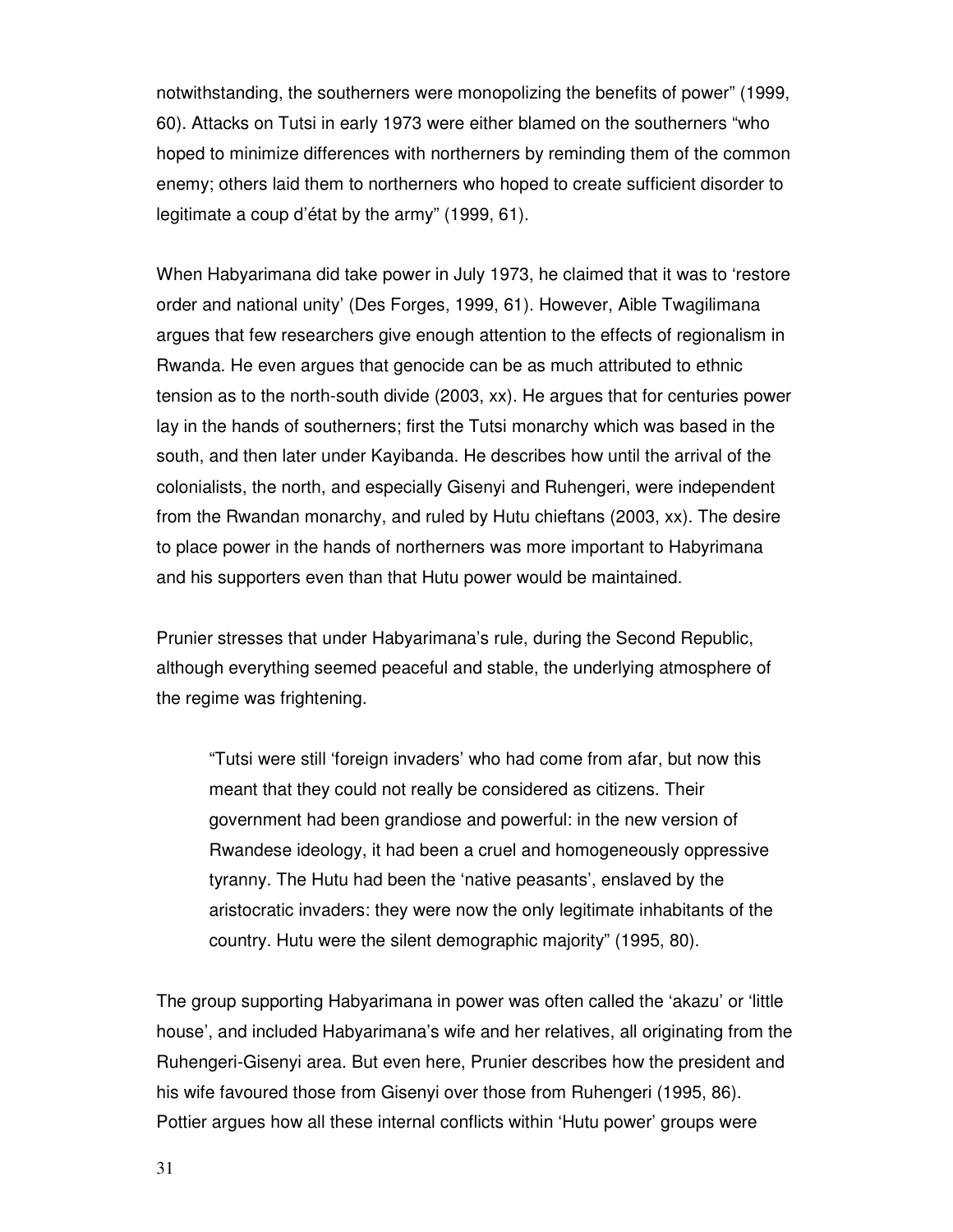disguised by ethnic tensions to 'buy the loyalty' of the Hutu majority. He goes further in saying those in power were an elite who maintained their power over those they oppressed by manipulating ethnic tensions, leading the Hutu on the street `to believe they were both fighting a common enemy (2002, 10).

But the political and social conditions prior to the 1990s were not all negative. Especially at the start of Habyarimana's reign in 1973, things looked very hopeful. Although Tutsi were politically marginalised on the basis of 'majority' rule, there was a quota system for education and jobs, and there was also a group of elite, highly educated Tutsi who were well-connected with foreigners and worked with foreign NGO's. Habyarimana also brought a semblance of peace and stability to Rwanda. This was partly achieved by outlawing not only political parties but the entire public political sphere. The government was called the National Development Council and Rwanda was seen as a 'development dictatorship' (Prunier, 1995, 77). Prunier writes, "Rwanda was poor, Rwanda was clean and Rwanda was serious; it had no time to lose in the frivolous business of political discussion" (1995, 77). If one asks Rwandans today how Rwanda was prior to genocide, many share stories of how peaceful and harmonious it was. And for many Rwandans who went about their daily lives, didn't get involved with politics, went to church every Sunday and worked hard, their lives, whether Hutu or Tutsi were probably just that, peaceful and harmonious, although perhaps poor.

But Prunier points out that under the surface were many shadows. One such shadow was umuganda, communal development labour made compulsory by the government. It was intended to take two days of the average Rwandans time but often cost them four or more. Another shadow was the shift in power, not only amongst the elite but also amongst every Hutu. Just as the first Rwandan ideology had been a perfect construct to legitimise domination by a high-lineage Tutsi over everyone else, the new ideology allowed the new elite legitimate power to dominate over everyone. Prior to the 1959 revolution, even the poorest Tutsi felt proud to belong to the ethnic aristocracy, even though it didn't help their poverty stricken state. Similarly, after 1959, the Hutu poor somehow felt they shared power. Prunier argues how foreign aid workers collaborated in reinforcing this new ideology, as Belgians did with the former ideology. And, as was the case during the colonial period, the Catholic church played a role in educating all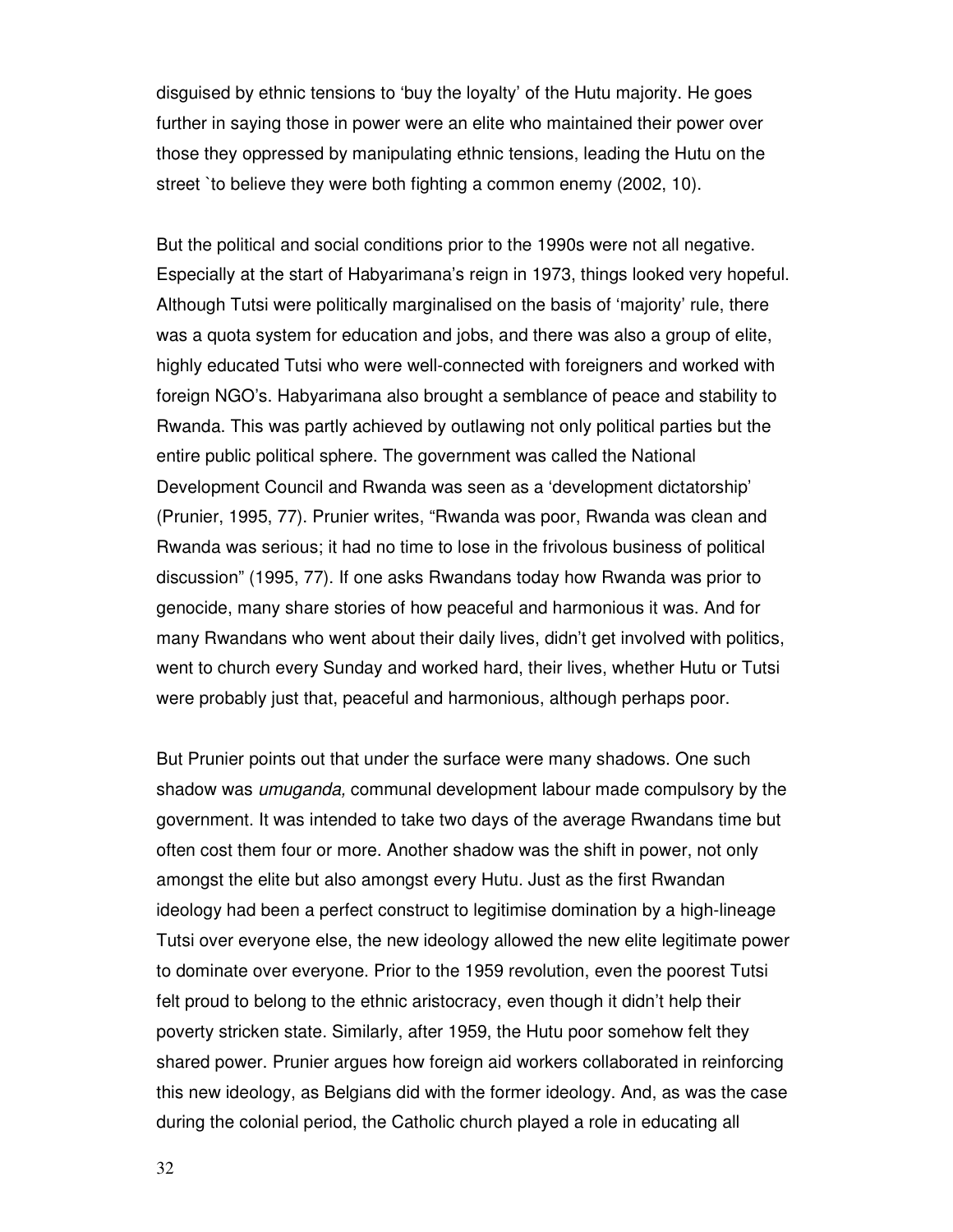Rwandans in the new ideology. Prunier writes, concerning the Catholic church, "It had admired the Tutsi and helped them rule, but now admired the Hutu and helped them rule" (1995, 81). So although on the surface things may have looked ideal (a peaceful, stable, hard working society, with little crime) "this agreeable façade was built on an extremely dangerous ideological foundation" (Prunier, 1995, 82).

# **2.5.3. Between peace and genocide**

Listening to Rwandans, a common theme is that just prior to genocide there were no ethnic tensions and everyone lived together, side by side, in absolute peace and harmony. Many Rwandans think back on the genocide with wonder and confusion, repeating over and over that Rwandans are gentle and peace loving and that they lived in absolute peace with all their neighbours. Some Rwandans I have spoken to who were children during the genocide say they were not even aware of their ethnic identities or that ethnic identities existed until it was forcefully pointed out to them in the course of 1993 and 1994. Rwandan children I have spoken to in South Africa also seem to know little or nothing about the terms Hutu and Tutsi and were unable to tell me their ethnic status.

Yet, Harrow strongly argues that the propaganda campaign that was implemented in the months leading up to genocide could not have been so successful had it not been grounded in an already existing historical narrative of ethnic division (2005, 38). The 'them-us' identity that the propaganda campaign was based on, and that led thousands of labourers as well as highly educated people to picking up machetes and killing their own neighbours and family members, could not have emerged out of nothing.

One of the factors to consider is that Rwanda had been under an authoritarian leadership continuously, from the time of the *mwami's* through to their two presidents, and had the repeated message hammered into them that politics was a waste of time but high morals and a good work ethic were to be admired. Thus it is not surprising that they were caught unawares with the political turmoil of the early 1990s. On a superficial level, life for the average Rwandan was peaceful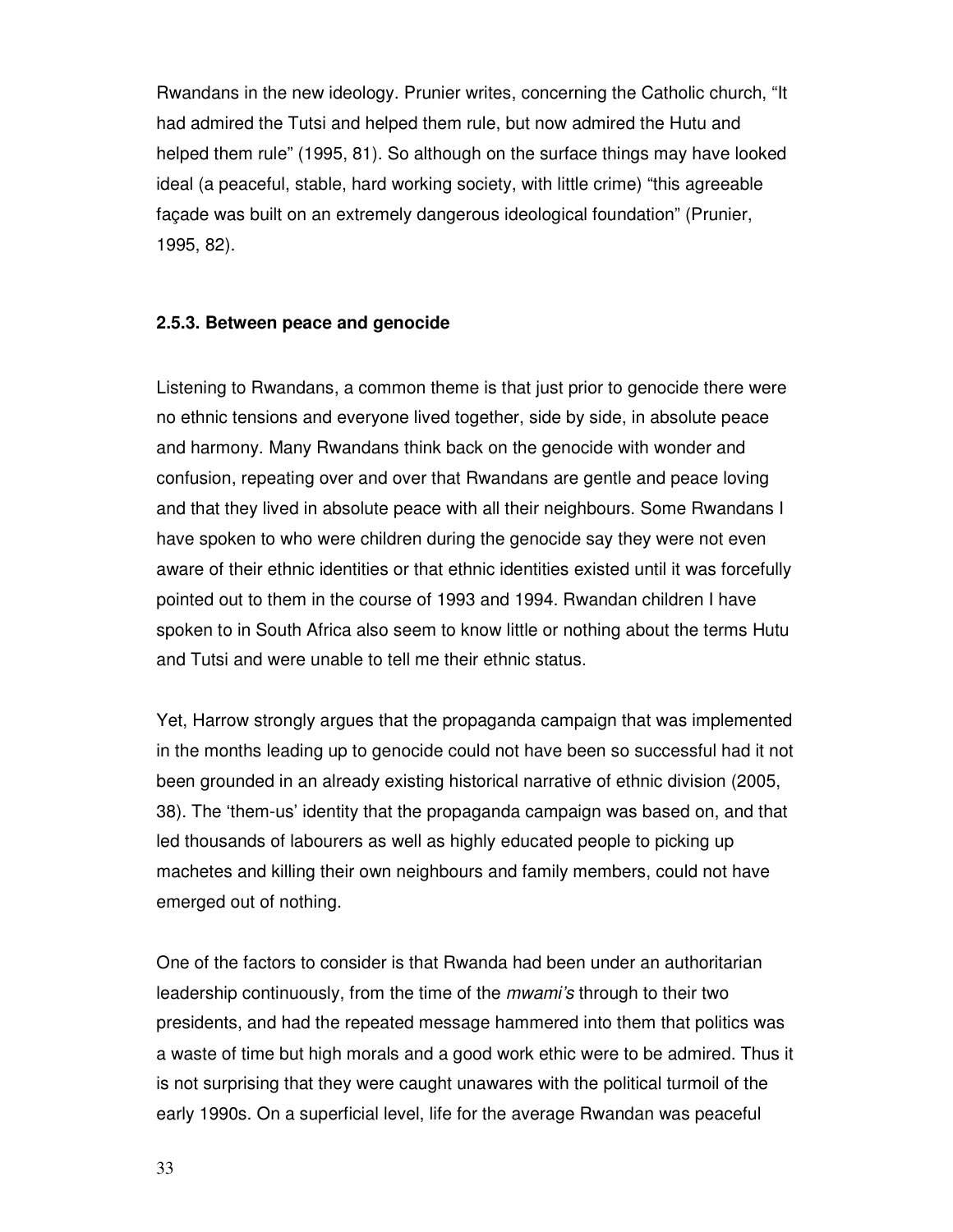and stable and it may well have been the case that Hutu and Tutsi lived side by side without any apparent tension.

In pre-genocide Rwanda, the president was responsible for all appointments, even at low-level administration; he was omniscient, omnipresent, and could not be seen. His rule showed monarchic patterns of leadership (a narrow circle of leadership recruitment, regionalism, lineage competition, favouritism, corruption fused with modern characteristics such as 'progress' and moralism) (Prunier, 1995, 59). The incredible network of authority that ran from the president through to every hill throughout the country meant that at the first signal from the presidents' office, thousands of people were effectively mobilised into an unstoppable killing machine.

So, as Harrow argues, there must have been something brewing under the surface to base the propaganda campaign's success on. Prunier mentions that under both Kayibanda and Habyarimana, a quota system existed, restricting access for Tutsi to education and employment. Rwandans still carried identity cards stating their ethnicity. The country was still ruled by a Hutu-only government with a sole candidate standing for re-election at each new 'democratic election' and the Tutsi refugees (who had fled in 1959 and the 1970s) in countries bordering Rwanda were denied entry to their homeland.

Apart from this, as far as the outside world was concerned, the country was turning into an island. Prunier quotes Claudine Vidal as saying that "the inhabitants were inward-looking and bore the country's slow shrinkage in silence" (1995, 84). One Rwandan I spoke to admitted that they were aware in the early 1990s that something terrible was going to happen and the extended family would have meetings about what to do (Personal interview, Pretoria, March, 2006). I asked her why they did not leave the country. She said that prior to 1994 it was as if the rest of the world did not exist. Even though they were a relatively well-off and educated family, they knew not a single person who had ever travelled and had minimal access to what was happening outside of Rwanda. The country was their entire reality and they could not imagine a world outside of its borders. It may also be worth mentioning a piece of trivia I have heard Rwandans report, that prior to 1994 there were only two people holding doctorate degrees in the country (and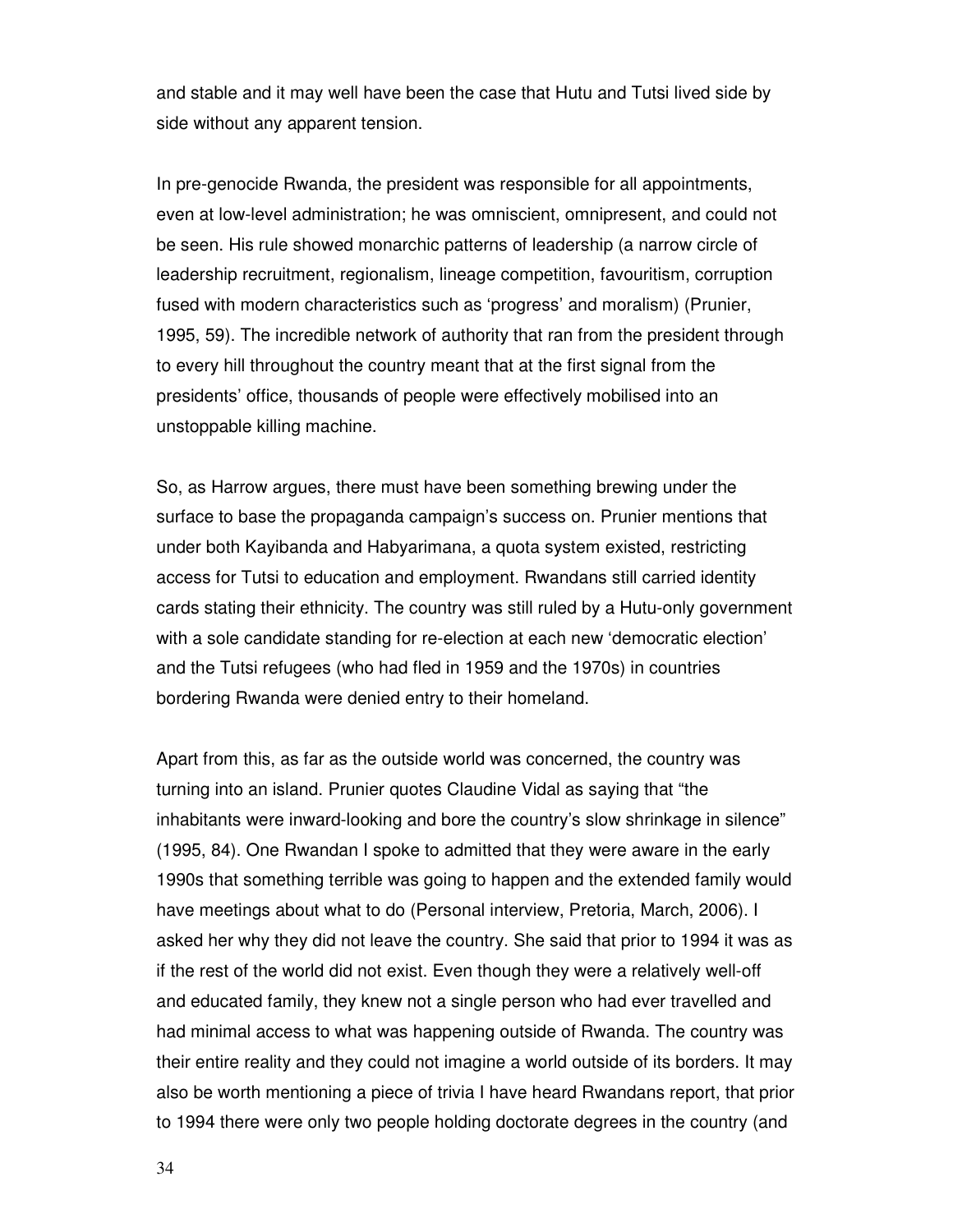these had to have been secured abroad). The truth of this is debatable, but it reveals how isolated and uninformed of the world outside Rwanda was.

People were taught not to think for themselves, that politics is bad but hard work is good and to be highly moral. Even today, Rwandans are known for being hard working and moral people who attend mass. The question on many peoples' minds is how a country that was 80% Christian could commit such an atrocity. A high percentage of killers were almost certainly churchgoers. Yet they operated in a vacuum, on an island, in a situation so divorced from the rest of the world and alternative possibilities. A question that has been raised is why there was not more organised resistance. But again, there was such a sense of learned helplessness, a resignation to their plight. Donald and Lorna Miller, in a comparative study between Armenian and Tutsi survivors, found that "In some ways, it seems that the mass media contributed to the fatalism that many Tutsi felt, apparently almost resigning themselves to a violent death from the moment the news was broadcast that President Habyarimana's plane had been shot down. Child-survivors reported their parents immediately telling them that now they would be killed" (2004, 137).

Having said this, as negotiations with the RPF mounted in tension, opposition movements within the country were beginning to have a voice. In the early 1990s the Rwandan government had committed to a multiparty cabinet, but in January, 1992 announced a complete MRND cabinet. Some 50 000 people took to the street in protest.

"This was the strongest public challenge his [Habyarimana's] regime had ever faced and as it grew he concluded that in order to save himself, he would have to accept the protestors' main demands. In March he announced that he would name opposition figures to his cabinet and negotiate with the RPF" (Kinzer, 2008, 103).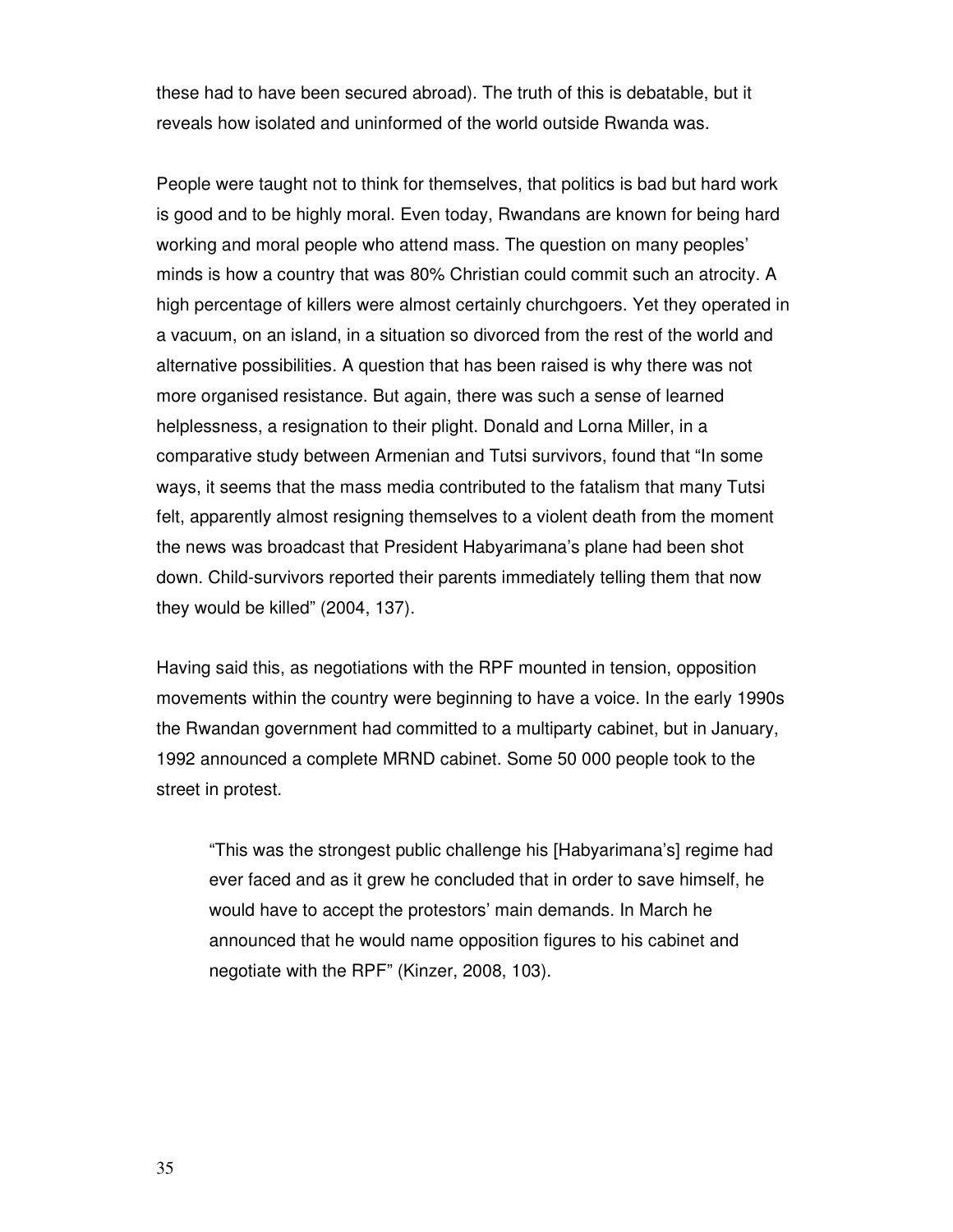#### **2.5.4. The Diaspora and the RPF**

While this was the situation within Rwanda, the Tutsi diaspora were in a very different social and political environment which impacted on their identity development in quite another way. "As the years passed and memories of the real Rwanda began to recede," writes Prunier, "Rwanda slowly became a mythical country in the refugees' minds … Contrasting an idealised past life with the difficulties they were experiencing, their image of Rwanda became that of a land of milk and honey. Economic problems linked with their eventual return, such as over population, over grazing or soil erosion, were dismissed as Kigali regime propaganda" (1995, 66). This diaspora was experiencing increasing marginalisation in their host countries, yet were also extremely successful economically and educationally on the world arena. Where Rwanda was becoming progressively more a closed off island, the diaspora was drawing from multiple resources internationally.

While Kayibanda and Habyarimana were ruling Rwanda, large numbers of Tutsis fled the country and settled in Burundi, Uganda, the DRC and further abroad. Repeated acts of violence in the 1970s resulted in more and more Tutsi fleeing across the borders. An especially large number of refugees escaped to Uganda, perhaps because of their supposed historical ties to the Ugandan royalty or rather due to an authentic connection to a Ugandan tribe, the Banyamulenge, who live close to the Rwandan border and share much of the Banyarwandan culture and language.

Prunier describes how these Ugandan-based Tutsi refugees struggled to be assimilated in Uganda, and formed an organization to assist refugees suffering oppression. This organization started becoming more politically militant in 1980, renaming its organization RANU, and started discussing returning to Rwanda. The Obote-Museveni conflict ignited in Uganda, at a time when RANU leaders, Fred Rwigyema and Paul Kagame, had befriended Museveni (Prunier, 1995, 70). They sided with Musevini to overthrow Obote, in the belief that Musevini would protect their rights. He failed on his promises to them and they found themselves once again persecuted and oppressed by local Ugandans (Pottier, 2002, 23). General Romeo Dallaire, head of the UN operation in Rwanda during genocide, writes,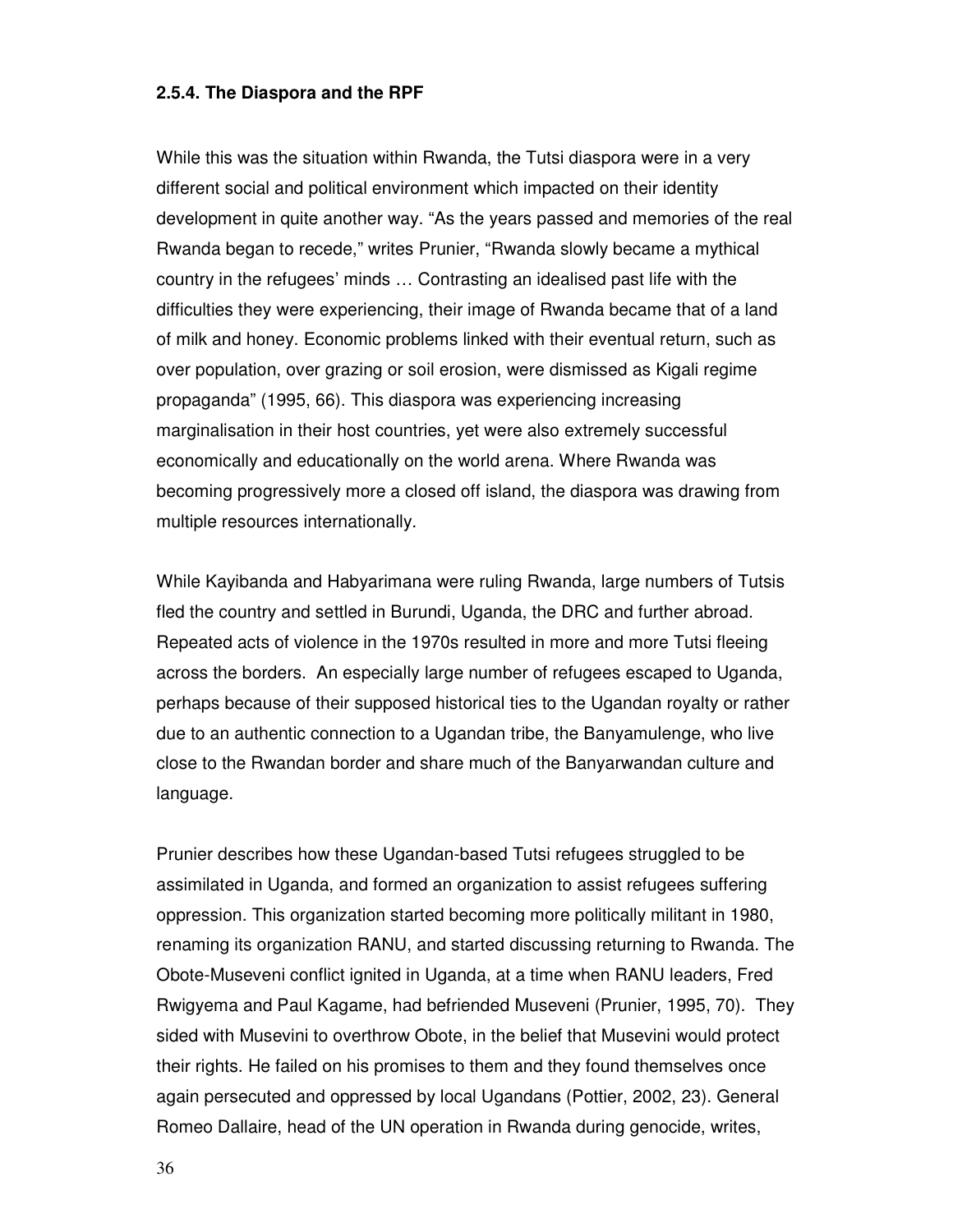"I was reminded of the tale the RPF liaison officer, Commander Karake Karenzi, had told to Brent to describe the Tutsi experience in Rwanda. Karenzi had said that when the hunter and the dog are after the prey, they are equals. But once the prey is caught, the hunter gets the meat and the dog the bones. And that is how the Tutsis in Uganda, who had served under difficult conditions in combat for the NRA [Ugandan army], felt after Museveni came to power. The realization that they would always be the dogs in Uganda had been the impetus behind the formation of the RPF. They wanted to go home and be treated as equals in their own country" (2003, 155).

In 1987, RANU became the RPF, an offensive political party dedicated to the return of exiles to Rwanda, by force if necessary (Prunier, 1995, 73). They started high-level political negotiations around their return to Rwanda which included several violent attacks on the country in the early 1990's. Initially, the RPF was led by Rwigyema but he was killed during the first attack by the RPF on Rwanda on 1 October, 1990 and Kagame took over command. In Stephen Kinzer's biography of Kagame, he writes how, following the defeat during this first attack, Kagame strategically led his troops into the Virunga mountains in northern Rwanda where they built their strength unbeknown to the Rwandan government (2008, 79). During this time, there was an official cease-fire as mediated negotiations between the RPF and the Rwandan government ensued in Tanzania to discuss the return of the refugees to Rwanda.

 "On February 8, 1993, the RPF violated the July 1992 cease-fire and launched a massive attack all along the northern front and rapidly drove back the government troops", writes Des Forges (1999). Kinzer describes how the RPF leadership was certain that the negotiations with the Rwandan government were merely games and that there was no real intention of allowing the refugees to return. Apart from this, during the many years of planning their return the refugees had decided that the only way was to overthrow the Habyarimana regime. "Fighting to go back was the only way. If you negotiate with the dictatorship and then go back, they would put you in prison or worse. 'No, we have to remove the dictatorship in Rwanda. Only through that can we have peace. It will serve nothing to go back while there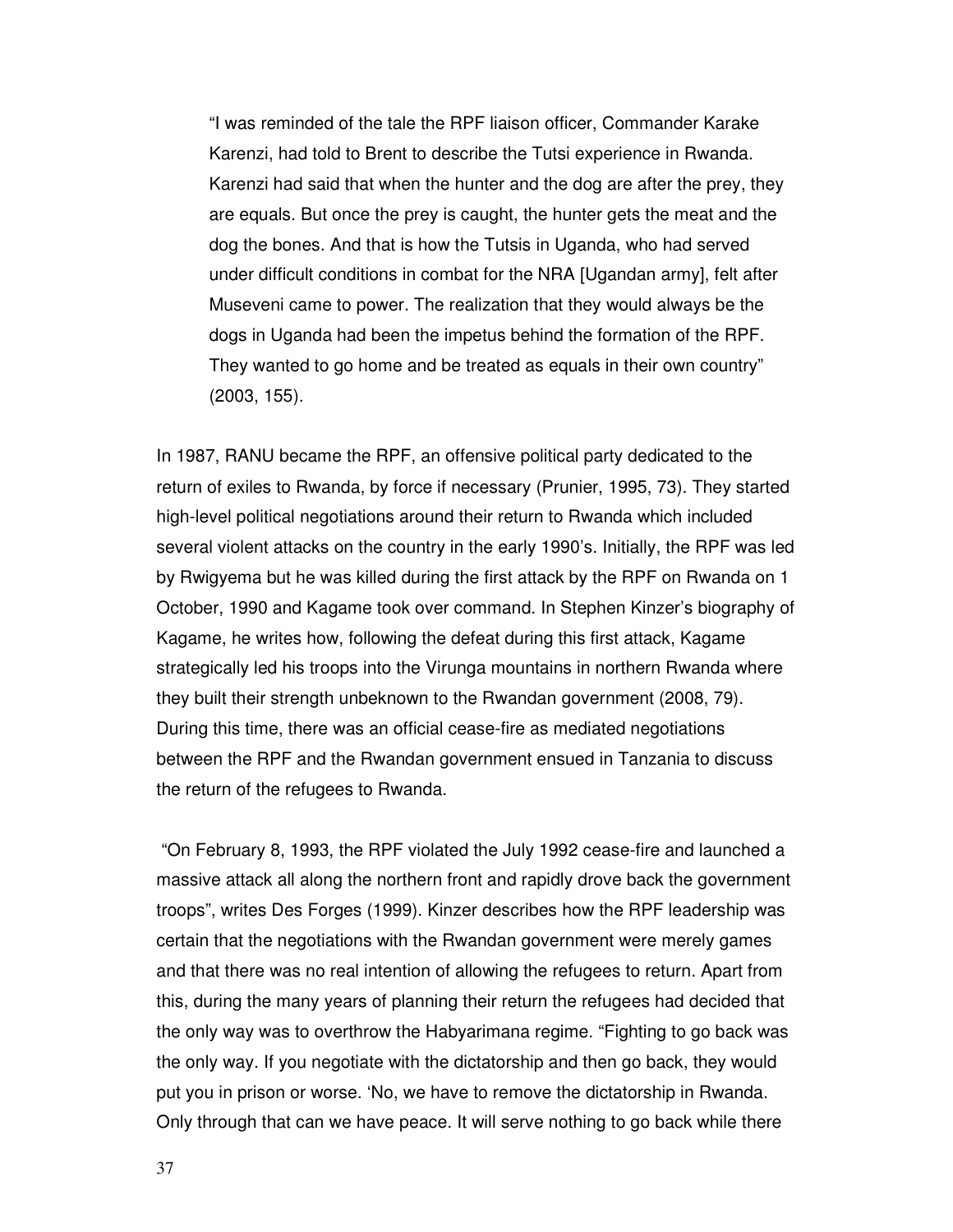is a dictatorship in power that is ethnic and anti-Tutsi", Kinzer quotes an early leader of RANU as saying (2008, 49). Not only did the RPF want the right to return to a free Rwanda, they also believed that conditions in Rwanda needed to change. Kinzer quotes Kagame as saying that the level of oppression and injustice in Rwanda 'was simply unacceptable' but that many Tutsi in Rwanda had learnt just to 'bow their heads, keep their opinions to themselves and do whatever was necessary to placate their Hutu masters' (2008, 99).

The RPF was described as the best-educated guerilla army in history (Prunier, 1995, 117). Behind the army fighting in Rwanda was a far larger 'army' of civilians who were raising awareness and support for the cause throughout the world. As the Tutsi diaspora, some six hundred thousand people living in exile, began to hear of the RPF in the Virunga mountains, they started to come in their thousands to join the cause. Many of these were educated in East Africa, Europe, North America and even Australia (Kinzer, 2008, 35). Apart from being well-educated, the RPF was highly politicized. Kinzer says this is something Kagame learnt from his years of experience fighting in the Ugandan bush; people who know what they are fighting for are motivated and committed, prepared to suffer harrowing circumstances for what they believe in and are less likely to dessert when the going gets tough (2008, 84). The RPF troops were constantly being educated by their Political Department with regards to the situation in Rwanda and why they were fighting.

Behind the RPF's offensive in northern Rwanda in the early 1990s lay decades of talking, debating, organizing, planning and strategizing. Kinzer follows the story from the 1980s, where Tito Rutaremara, a revolutionary theoretician living in Paris, took leadership of RANU. He immediately began to train and educate others in the belief that an 'educated army committed to a cause has an innate advantage over a nonpolitical enemy' (2008, 49). 'Political cadres' were trained in RPF ideology and then educated the refugee communities in Uganda (2008, 50). This political ideology was, according to Kinzer, founded in "Anglophone traditions, revolutionary passion and African socialism" (2008. 103). The emphasis on political education continues to be part of the Rwandan governments' strategy of leadership today. Understanding the formation of the RPF and its particular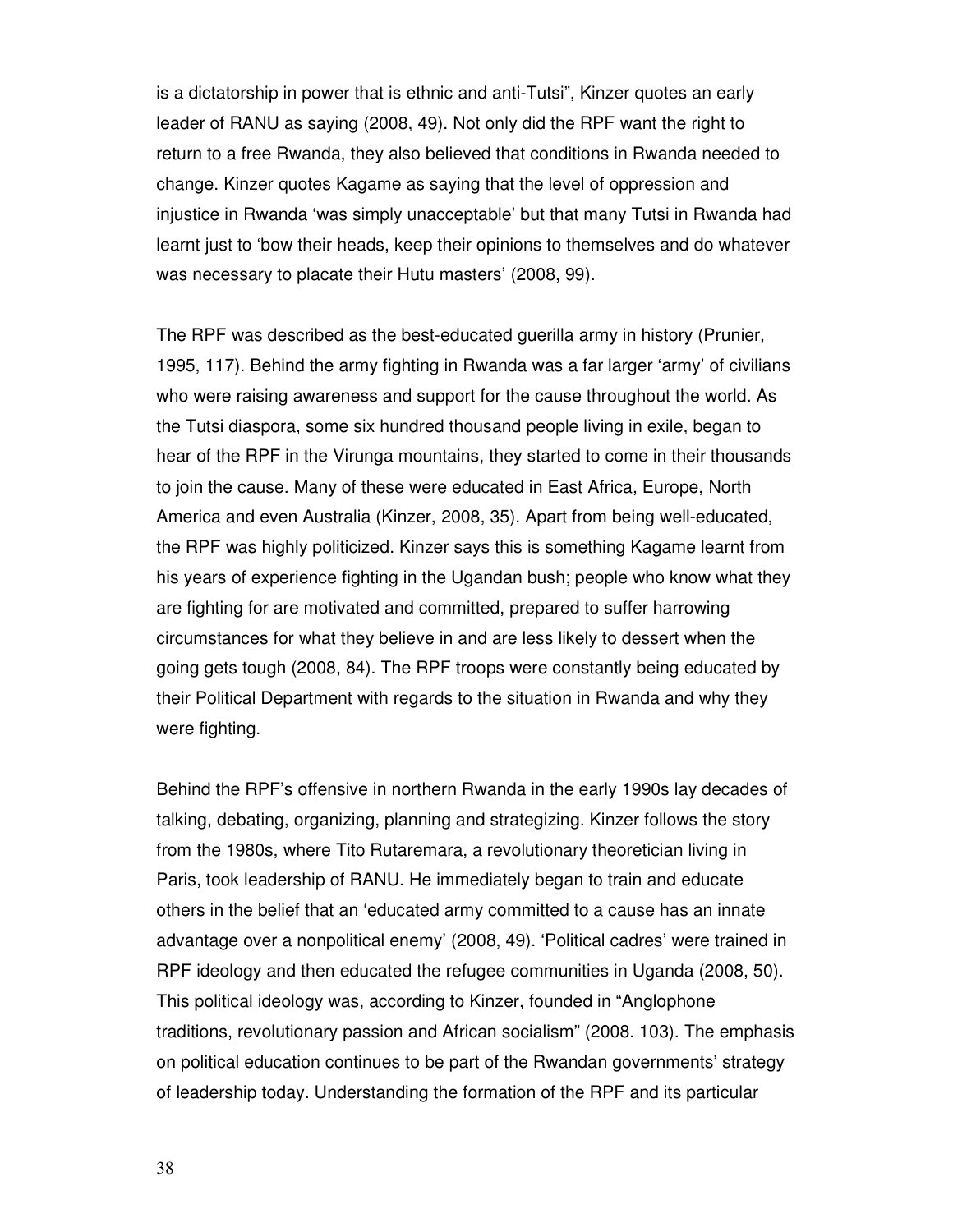political ideology gives significant insight into the thinking of the current government, and its approach to leadership.

Together with a high level of education and political education in particular, the RPF was called on to be highly disciplined. "In the way we fight, in the way we conduct ourselves, we must always be different from those we are fighting against", Kinzer quotes Kagame as saying (2008, 84). The RPF disciplinary code held eleven capital offenses, including murder, rape, violent robbery and desertion. And it listed twenty-four other crimes that would result in corporal punishment, such as the use of alcohol and drugs, being idle and disorderly, not paying for goods in villages, having sex with anyone other than a lawful spouse and spreading harmful propaganda (Kinzer, 2008, 83). This ensured that all the actions by the RPF remained focused on the carefully worked out strategic plan by Kagame to take over power in Rwanda.

However, Beatrice Umutesi, a Hutu who became a refugee after the genocide, writes that the RPF committed unmentionable atrocities in Byumba. Although Umutesi initially doubted it was the RPF, her doubts were overcome by countless stories from family members who themselves were the survivors of terrible acts of violence. The wife of her cousin shared the story of finding her dead husband "tied up by his own entrails to a post in his store. The rebels had disemboweled him, pulled out his guts and used them for a rope" (2004, 24). She further describes the systematic way people (including women and children) were "herded into houses, locked them from the outside, and then attacked them with grenades. The survivors were finished off with knives" (2004, 26). Counter to these claims is the theory that the RPF committed no such crimes but that these crimes were staged by the Habyarimana government to turn the Rwandan population against the RPF. Lee Anne Fujii describes these attacks as 'staged' by the former government to incite fear in the population (2004, 99).

On the one hand, one reads of the RPF as a well-disciplined army where any person stepping out of line, or committing what would be termed as a crime against humanity, was immediately punished (Prunier, 1995; Dallaire, 2003). On the other hand, evidence is surfacing of many atrocious crimes having been committed by the RPF between 1990 and 1994, having been well hidden from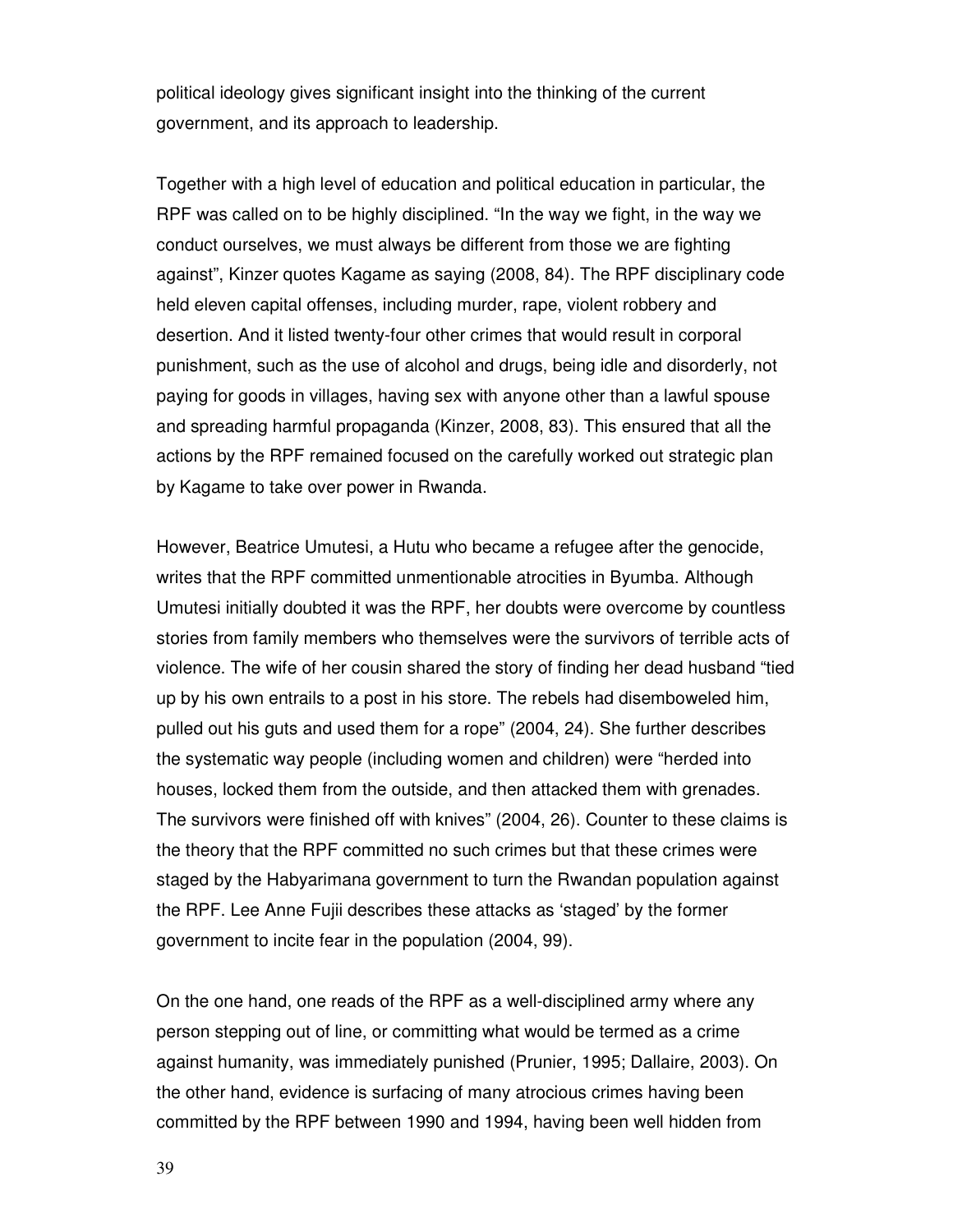outside observers. These instances of violence, whether stemming from the RPF or staged by the Rwandan government, brought fear amongst many Rwandans that the RPF were a cruel and bloodthirsty military movement that was seeking control of the country. Kinzer describes how even Tutsi living in Rwanda would flee before the RPF (2008, 98). "'You want power?' a Tutsi who lived in Ruhengeri asked one of the inkotanyi who raided the town in 1991. 'You will get it. But here we will all die. Is it worth it to you?'" (Kinzer, 2008, 99). It was this violence taking place in certain parts of Rwanda, particularly between the border of Uganda and northern Rwanda that, amongst other things, has been said to have precipitated the genocide.

#### **2.6. Identities internalized**

Jenkins' model suggests that identity is constructed and negotiated on a daily basis. Rather than identifying key factors that differentiate Hutu from Tutsi genetically or biologically, this model would suggest that that which differentiates one ethnicity from another would depend on how Hutu and Tutsi themselves define and describe those differences. Furthermore, this model suggests that those factors that actors might emphasise as differentiating themselves today may not be the same as they used in the past or will use in the future. This is very helpful in understanding the shifting relationship between Hutu and Tutsi.

Jenkins' model also stresses the influence of those in power and of historical and political events. Applying this to the Rwandan situation, we can see how the racial identities imposed by the colonialists became internalized so that during that period of history to be Hutu did mean to be inferior and to be Tutsi did mean to be superior for all those involved (2003, 58). However, that does not mean that to be Tutsi always meant being superior prior to the arrival of the colonialists. Ethnic identity is thus not set in stone but is shifting and dynamic and what is more relevant is not to define ethnic identity absolutely but to understand what it means to the actors themselves. As we begin to understand how the actors themselves experience and negotiate their identity we can begin to think about how we might move to a more helpful and less divisive understanding of our identity.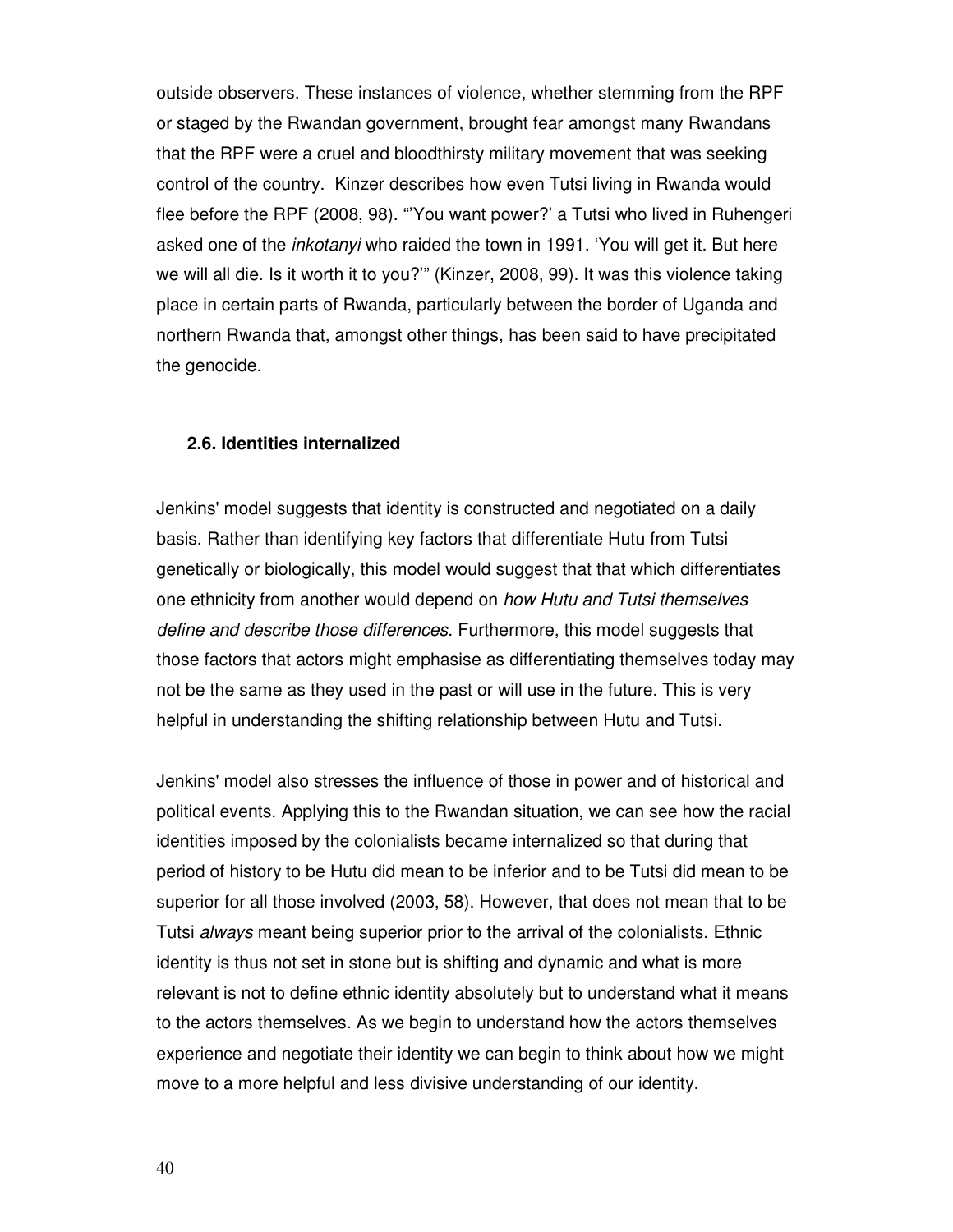Jenkins speaks of internal and external identification and that these two are in dialogue with one another. This distinction highlights the internal-external dialectic of identification (2003, 58). Our sense of who we are is developed through habits, routines, and the normal, everyday life we are socialized into. This sense of self develops as external significant others tell us who we are and what we must and must not do. There is a dialogue between 'the demands of self' and the 'expectations of others'; the internal-external dialectic. This primary socialization includes an ethnic component (2003, 58). Jenkins writes that "She will learn not only that she is an 'X', 'but also what this means in terms of her esteem and worth in her own eyes and in the eyes of others; in terms of appropriate and inappropriate behaviour; and in terms of what it means not to be an 'X', what it means to be a 'Y' or a 'Z' perhaps" (2003, 59).

When speaking with Rwandans, this dialectic is quickly apparent. During childhood, although not always aware of ethnic identities or what they signified, there was nevertheless an awareness of 'the other' and who they were and who I am not. This other was either seen as weaker in some way and less than, or privileged and more than. Into an early developing sense of identity was being built a sense of superiority and pride or inferiority and shame. Even though Hutus were in power and in the majority, in terms of the internal-external dialectic the message was still clearly one of inferiority.

According to Jenkins, our self image is constantly being reassessed in accordance with public image (and public/external feedback). Jenkins gives a lengthy illustration of this describing how our education and employment systems lead people to adjust their identities in line with what opportunities are or are not available to them (for example, someone who cannot meet the educational demands required for a high level occupation begins to adjust their identity and their expectations to a lower level job). He also speaks of how (often negative) external labeling can begin to shape identity. The effects of this latter point can be devastating in the case of ethnic minorities, or ethnically stigmatized groups who then fail to secure certain niches in society or occupational mobility, and this may result in exclusion and a vicious downward spiral (2003, 60). The Hamitic hypothesis is an example of external labeling affecting behaviour, attitudes and the very identity of people, and the affects have indeed been devastating.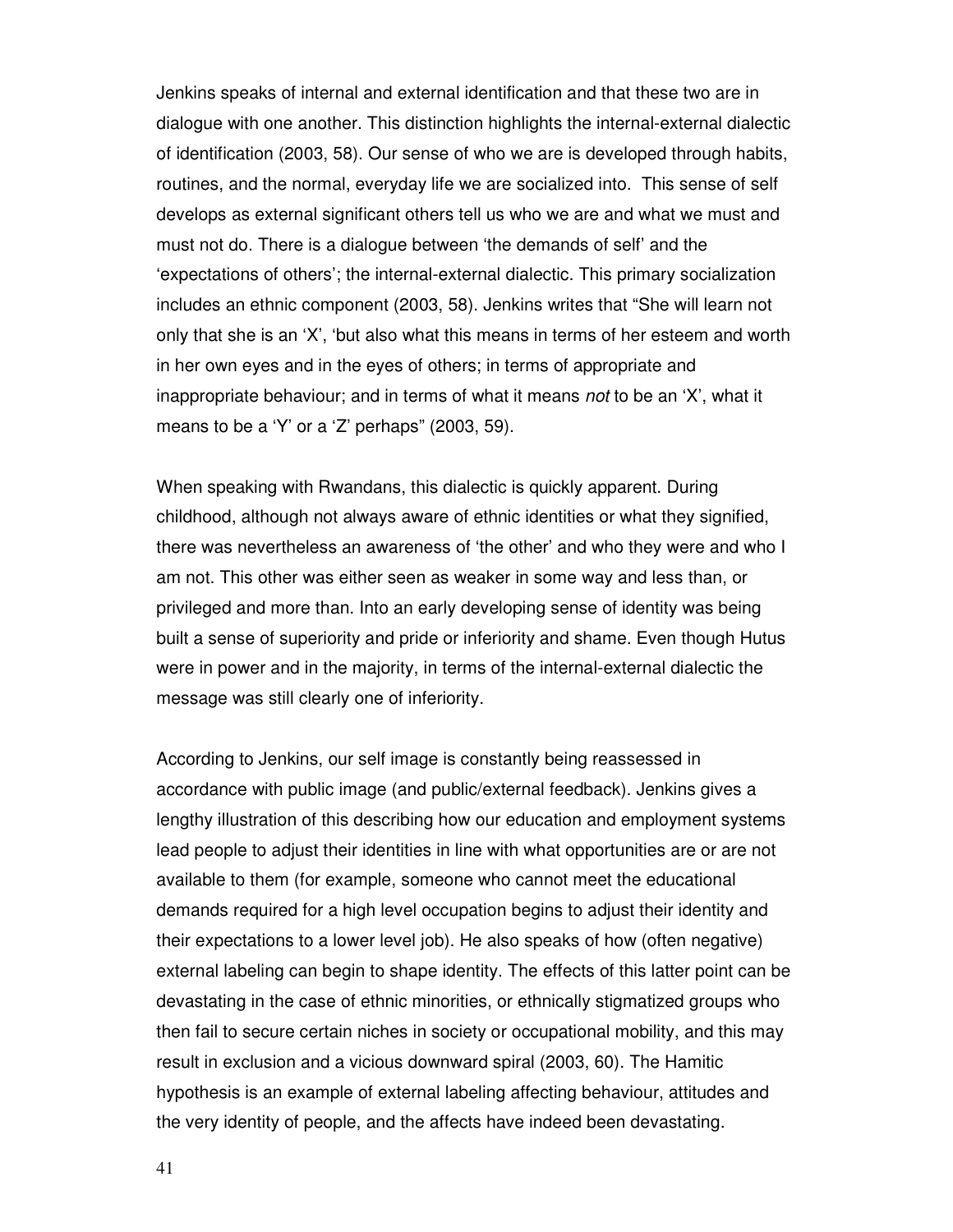Who has the power to exclude and include? Ethnic groups become institutions; they become part of patterns of social practice, part of the 'way things are done' (Jenkins, 2003, 61). The colonial racial identities became part of the social order, and decided for people who could be educated, who could be in leadership, and who could not. It has been argued that many stereotypes have become reality through this 'institutionalization'. For example, during the colonial period, Tutsi were educated and Hutu were not. After the revolution, many of the Tutsi who fled went to other countries where they received an education far more advanced than that available to the average person living in Rwanda. Even those Tutsi who remained in the country, especially in Kigali, could often more easily secure employment with international NGOs and organizations (as access to government controlled employment was limited for them) and through the interaction with internationals, again, their educational level and knowledge of the greater world out there was perhaps more advanced than the average Rwandan. After the genocide, with the return of hundreds of thousands of Tutsi from the diaspora, one of the comments to be heard was that Tutsi were more intelligent because they were all more educated and more capable than the average Hutu. Yet it was political and sociological circumstances that allowed Tutsi greater educational exposure than the average Hutu. Thus these external factors influence internal and external definitions of self and other, reaffirming stereotypes<sup>2</sup>.

A clear example of the internalization of external definition is the Hamitic hypothesis, which strongly influenced the atmosphere and ideology that contributed to the instability and extreme violence that erupted in the 1990s. The tremendous inferiority-superiority complex was reiterated again and again in pregenocide propaganda, as will be explored in section 3.4.1

The affects of the Hamitic hypothesis were felt in every home, from the youngest to the oldest Rwandan. Although on the one hand Rwandans may well have been living in harmony, on another level the inferiority-superiority complex remained, as the following two stories, one from a Hutu and the other from a Tutsi, illustrate. Jean Paul, a Hutu student, recalled an incident from his youth that made him

<sup>&</sup>lt;sup>2</sup> Of course, even this stereotype is no more than that. Statistically, it is most likely that as many Hutu are educated as are Tutsi, and often the reasons for it appearing otherwise may be due to the masking of other factors.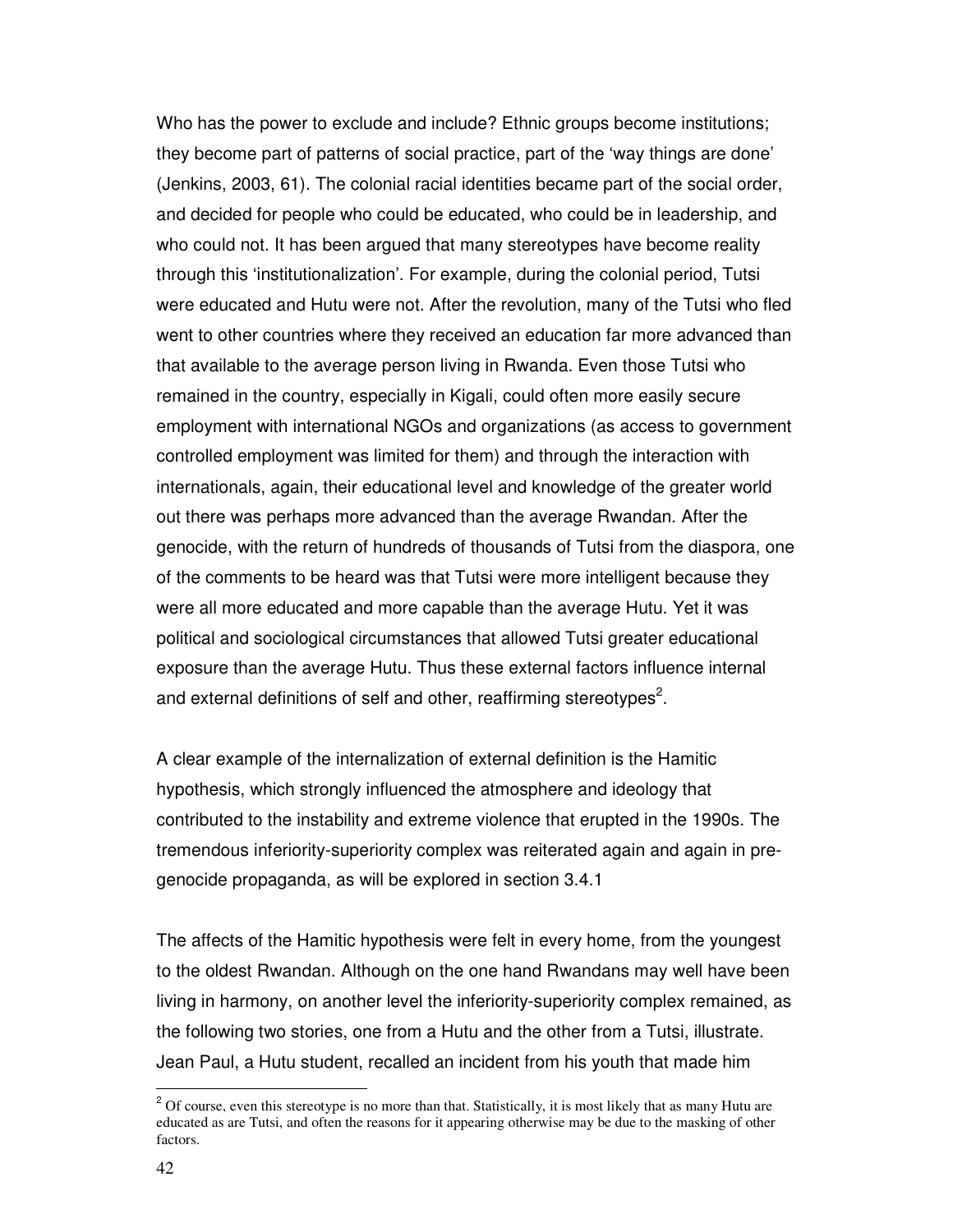aware of his ethnic identity, although at that stage it still wasn't a clear concept (Personal interview, Durban, December, 2007). His sister was sitting at the table with other children who later became their friends. The older brother of these children, on seeing Jean Paul's sister at the table, said, "I don't want to share food with this *ikipingo*." He flatly refused to eat with the others and went to eat his food elsewhere. Later, Jean Paul and this boy became good friends and they would often share food at each others' homes. At one meal, when some strangers came to eat with them, Jean Paul's sister suddenly said, thinking that the term meant 'stranger', that she was going to eat elsewhere because she didn't want to eat with these *ikipingo's*. The older brother was there and was terribly ashamed for ever having said something like that. Apparently, *ikipingo* did not refer to a stranger, as Jean Paul's sister had assumed it did, but was rather a derogatory term for a Hutu.

Later, in a conversation with Terese, a Tutsi, I asked her about the meaning of ikipingo and she said it meant 'disagreeable', in that it was disagreeable for Hutu to be there; for Tutsi to have to share their space with Hutu (Personal interview, Pietermaritzburg, December, 2007). She also describes how when growing up, adults around her would often speak derogatively of Hutu. If one of the children were greedy, unpleasant or dirty the adults would say, "Stop acting like a Hutu." But as a child, Terese says she didn't know that there were actually people that were Hutus. She thought it was just a word. In her community in Tanzania, most Rwandan refugees were Tutsi and were very proud of being Tutsi. In the vicinity were also Burundian Hutu, who, according to her, were quite unpleasant, stealing and behaving badly. At this point she didn't know there were Rwandan Hutus. She thought Hutus were only these unpleasant Burundians.

So although Hutu and Tutsi may have been living inside Rwanda relatively harmoniously, nevertheless, in language usage, stories shared around the dinner table, in the stereotyping and deeply internalised understandings of identity, the Hamitic hypothesis continued to have life. It was relatively easy for political leaders with political agendas to use this deeply entrenched identity complex in their propaganda campaign.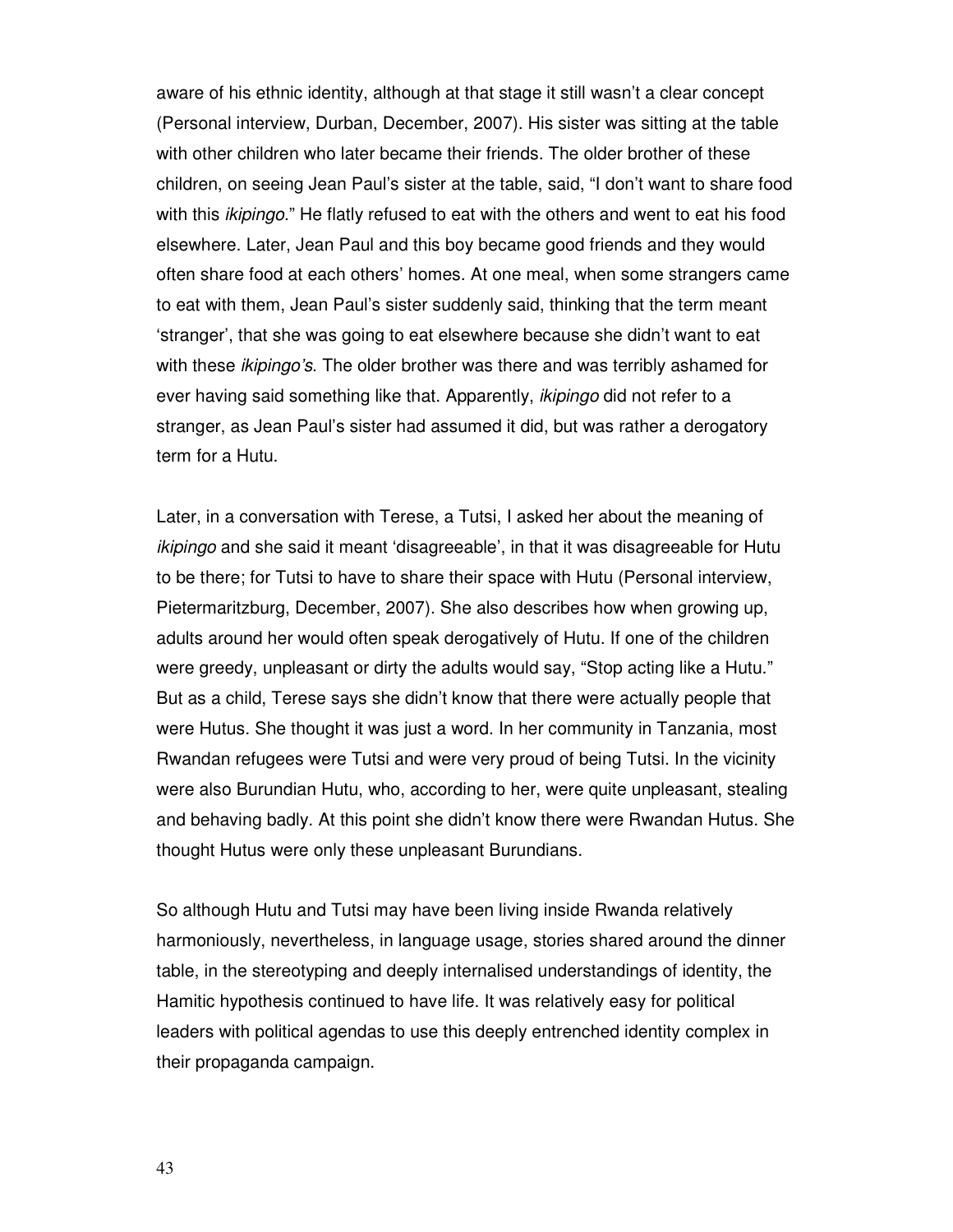# **2.7. Concluding thoughts**

The narratives circulating Rwanda today are remarkably politically correct, writes Pottier (2002, 7). My own experience is that many Rwandans seem to regurgitate a seemingly learnt transcript when asked questions of a remotely political nature. The answers are always along the lines of 'we are all Rwandan, there is no Hutu and Tutsi anymore, and ethnic division started with the colonialists'. Pottier's entire book is devoted to dispelling these narratives in Rwanda which he sees as giving simplistic and easy answers to the significantly complex issues of Rwanda's history and social identity. He further argues that the international community, especially directly after the genocide, in a fit of guilt, uncritically accepted these simplified narratives which are often fed to them by Tutsi ideologues.

Pottier argues that although we are correct in not accepting the narratives circulating Rwanda prior to 1994 (those narratives that supported Hutu ideology), we cannot correct that mistake by approaching Rwanda after 1994 with a blank slate. Rather, he argues, all histories are coloured and we need to approach them critically (2002, 8).

"The power of shamelessly twisting ethnic argument for the sake of class privilege was demonstrated most shockingly in the blatant imaginings about history that galvanised Rwanda's 'Hutu Power' extremists. These extremists killed Rwanda's Tutsi and sent their bodies 'back to Ethiopia' via the Nyabarongo and Akagera rivers. The imagined origins of 'the Tutsi', along with their (poorly understood) migrations and conquest of Rwanda, were evoked by power-crazed politicians to instil 'ethnic hatred' in the very people they themselves oppressed: the victims of class oppression were spurred on to kill the minority group which the oppressors had labelled 'the real enemy'" (2002, 9).

On the other hand, in order to justify minority rule: "Post-genocide leaders regard Rwanda's pre-colonial past as something of a golden era, a state of social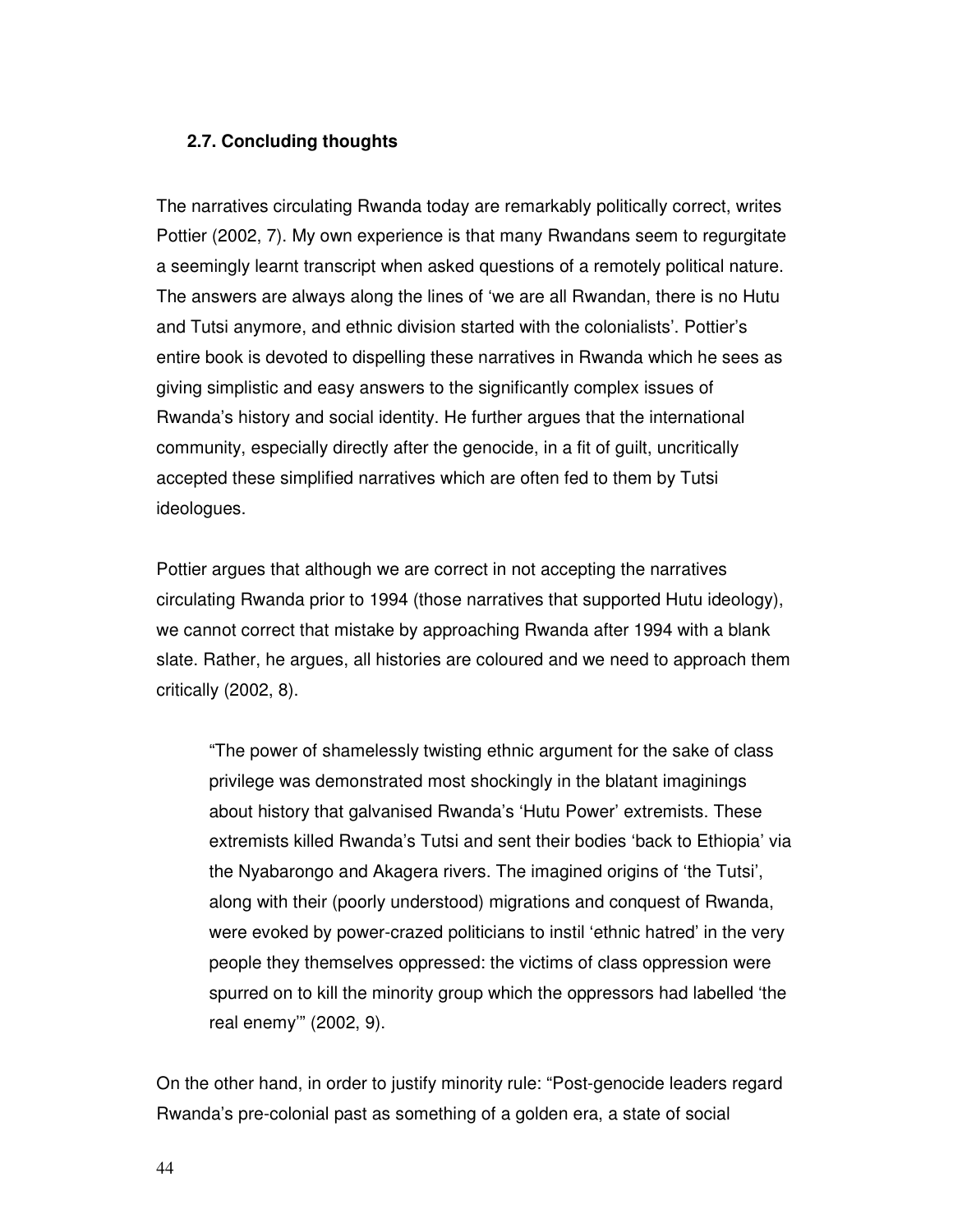harmony later corrupted by Europeans" (2002, 9). They do this through simplifying; screening out complexity and context.

Questions regarding Rwanda's past, and the origins of its people

"are at the core of the continuous reinterpretation of reality which sustains the potential for conflict … Distortion, or the screening out of complexity and context, are techniques that work best in situations where confusion – about people's past, their identities, their rights – has been institutionalised and built into the fabric of everyday life" (Pottier, 2002, 10)

Indeed today many Rwandans I have spoken to either don't know their past, give a vague account of it or repeat a version that sounds rote-learned and barely internalized.

It is for this reason that we have examined the many narratives of Rwandan history. I have not argued for a 'true' account of history but neither have I argued for an account that is untruthful or does not scrutinise the truth. The truth concerning any narrative of history is that there are multiple accounts of what really happened, and that these multiple accounts can stand together in tension, giving the only clear picture of history we can ever have – fragmented and yet crowded with the voices of those whose story it is.

And the story of Rwanda is an infinitely complex one that does not allow for the simple answers of placing blame on one group or another, on colonialists, on propagandists, on the international community, on Hutu, on Tutsi or on any other actor alone. Instead, it implicates everyone. This is the starting point of healing; a narrative in which everyone's voice is heard and everyone has a degree of responsibility in that narrative. Pottier writes that "Without a broadly agreed account, or (better perhaps) without a vision of the past which acknowledges that different interpretations of history will exist, Rwanda … will remain entrapped in an official discourse which legitimates the use of violence and makes some, leaders and led, génocidaires" (2002, 12).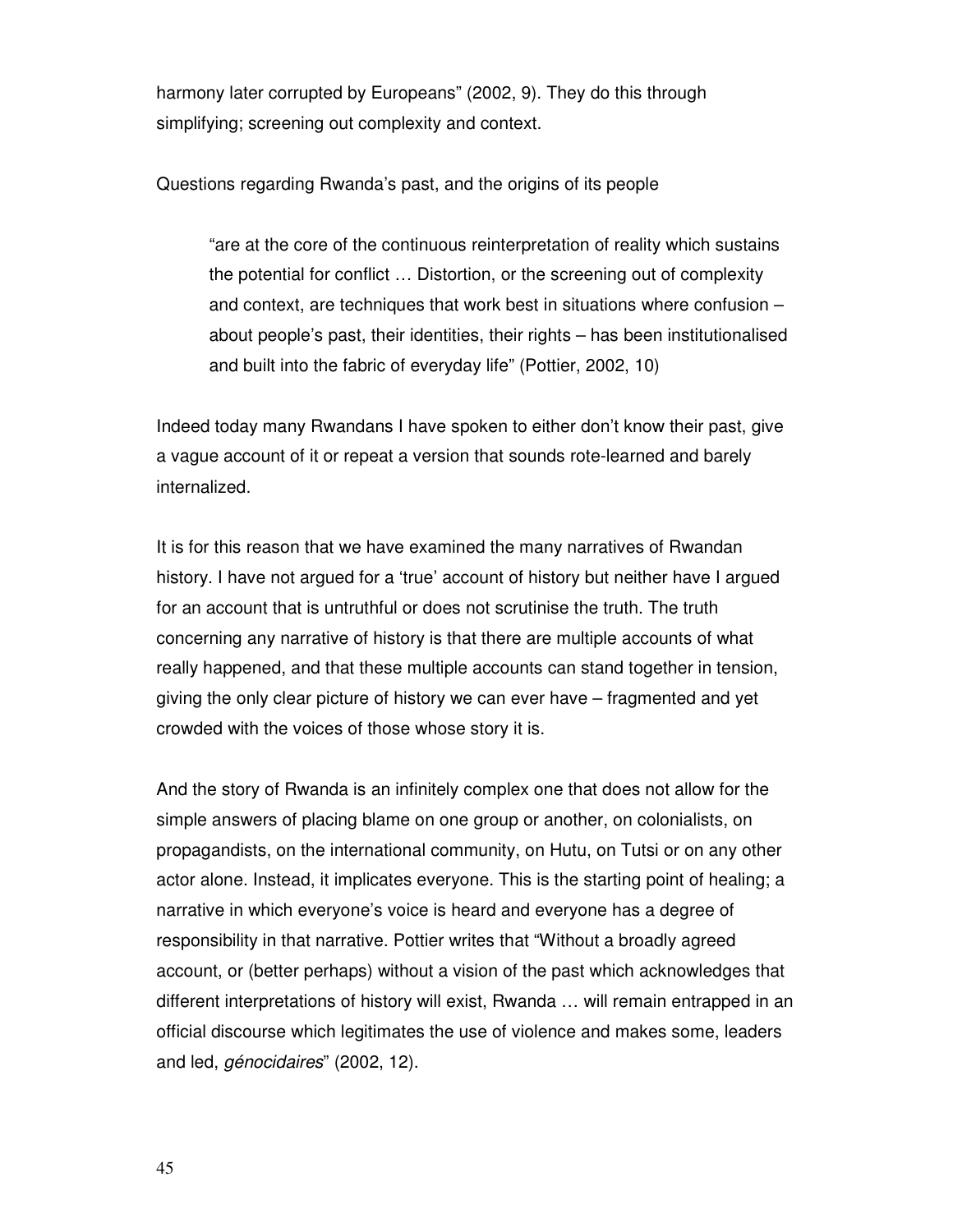The following chapter will look at how these stereotypes and inferiority-superiority complex, through a well planned propaganda campaign and political manipulation resulted in one of the most violent and horrific bloodbaths of the twentieth century.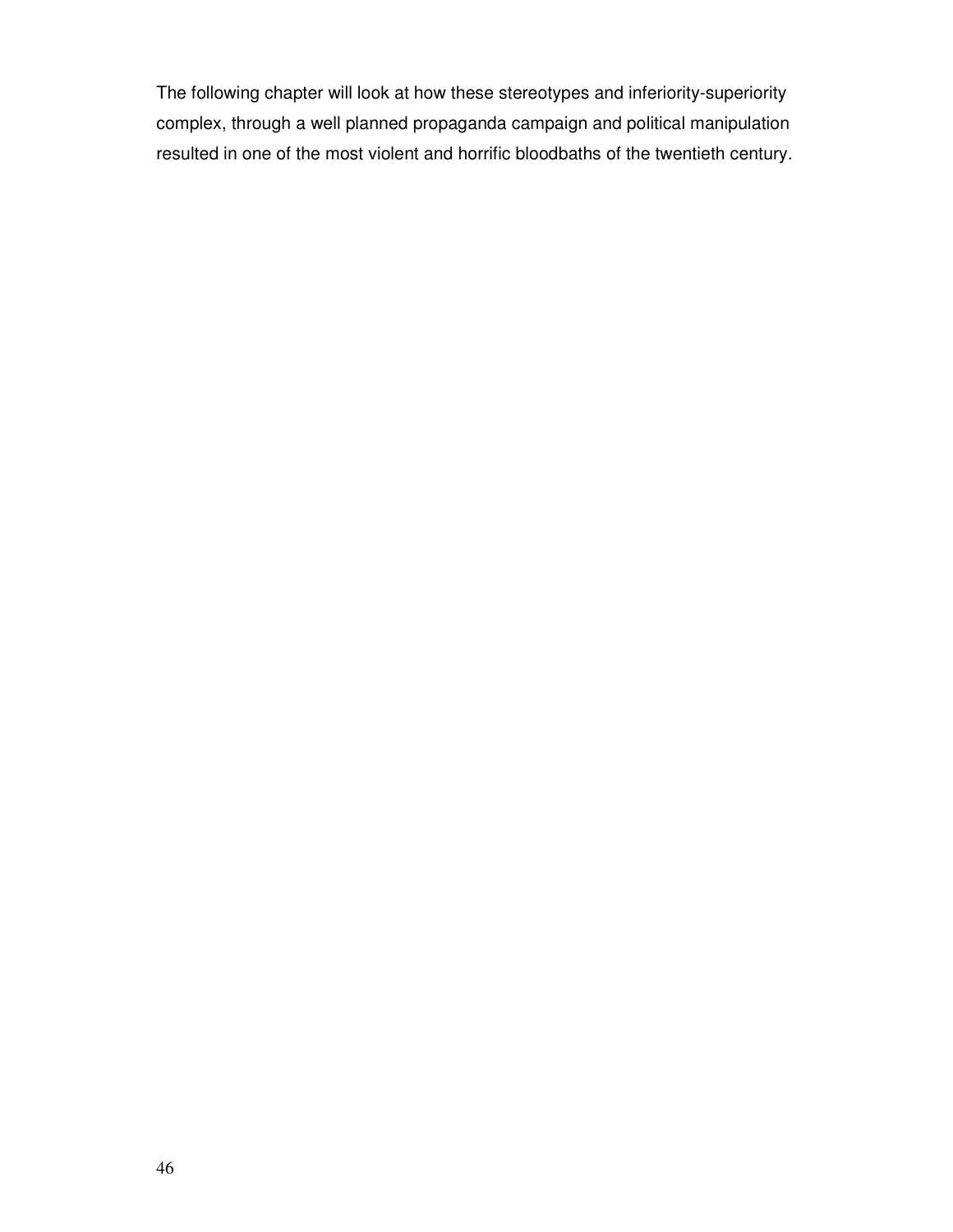# **CHAPTER 3: DURING THE GENOCIDE**

"We can all turn into killers, Valcourt had often maintained, even the most peaceful and generous of us. All it takes is certain circumstances, a failing, a patient conditioning, rage, disappointment … For several seconds a killer's genes rose up in Valcourt's blood and a flood of protein's jangled his brain. Only a firm 'No, Bernard!' from Gentille prevented Valcourt from becoming a killer. He had seized the machete from the militiaman's hands and brandished it over his head as the young man woke and with haggard eyes perceived his own imminent death. Flinging the weapon into the ditch, Valcourt returned to the car, appalled to think that if it had not been for Gentille he would have butchered the fellow remorselessly, the way Cyprien and Georgina has been butchered" (Courtemanche, 2003, 105).

The previous chapter discussed the historical role of narratives in creating identities and a context that allowed for genocide. This chapter will examine how these divisive narratives helped make the genocide possible. It will be seen that those planning the genocide made use of these historical narratives to plant a deep fear within a mass of people which led them to become violent in ways beyond imagining. This chapter will begin by exploring some of the many reasons given for why the genocide might have happened. It will then show how something so atrocious was made to seem acceptable and even necessary through the use of narrative. We will then examine the 'anatomy' of the genocide through the insights of Christopher Taylor (2001) and Liisa Malkki (1995), who examine genocide in relation to cultural and historical narratives. Lastly, we will look at the role played by some key factors in the Rwandan narrative during the genocide, including the role of regionalism, the church, gender politics, class politics, the international community and the RPF.

#### **3.1. Reasons for the genocide**

From the previous chapter, the narrative unfolded of a country built on progressively intensifying ethnic division in an atmosphere of dictatorial control,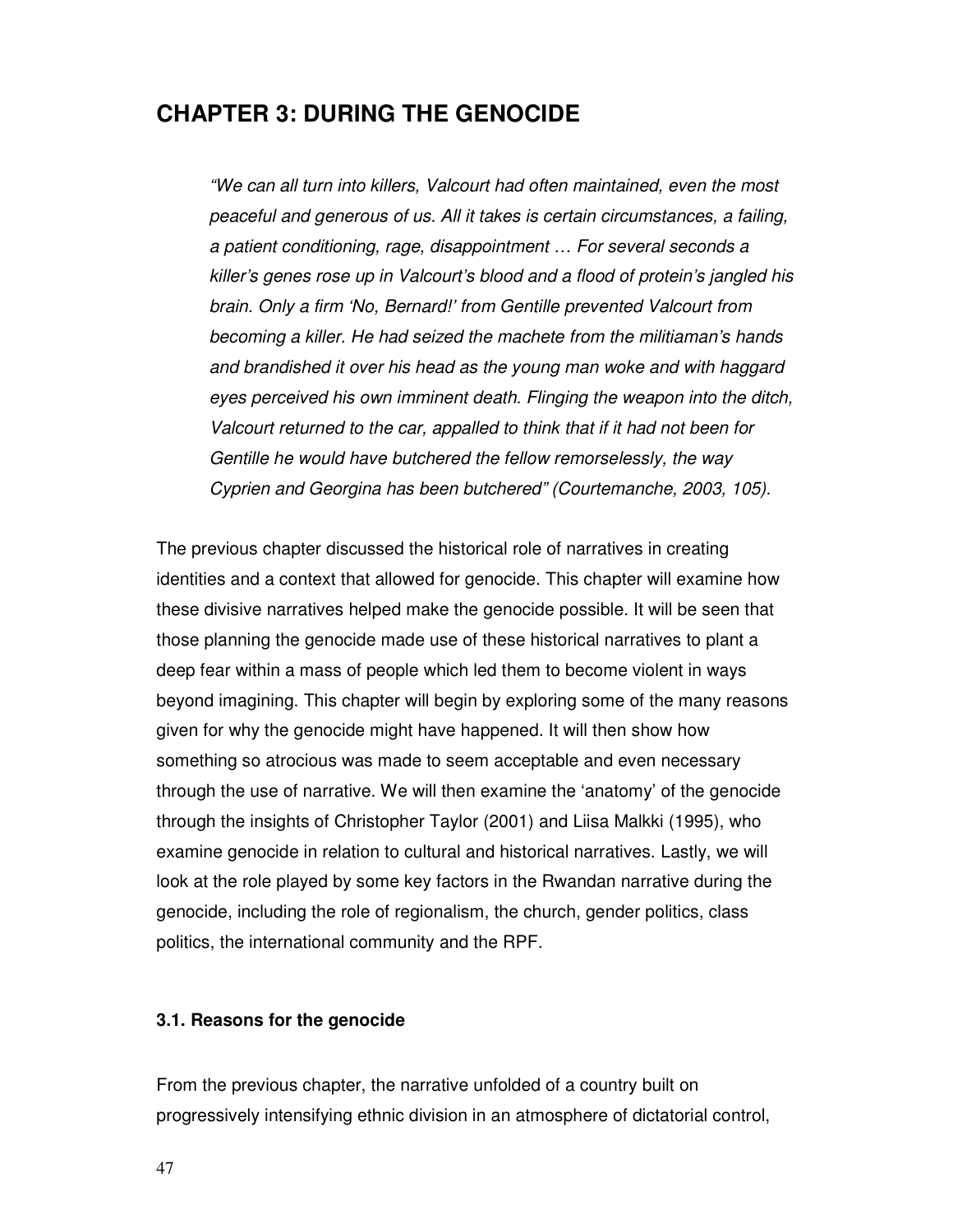where obedience, working hard and keeping quiet in political matters was upheld as one's moral duty. Further, prior to genocide there was a militant group on the border of the country, threatening violence and in some instances instigating violence in parts of the country, feeding fear and instability. Prunier describes the early 1990s in Rwanda as a situation waiting to explode (1995, 85).

Various researchers add the falling world prices for the major export crops, coffee and tea, famine, widespread unemployment, a drop in government revenue, and a population increase resulting in increased competition for land (Prunier, 1995; Pottier, 2001; Fujii, 2004). Fujii makes mention of Western states attaching the strings of political reform to their aid packages at a time when President Habyarimana was "fighting a war on four fronts: a military war against the RPF, a political war against Hutu opponents, a public relations war against the West, and a social war against his own people, who, not surprisingly, bore the worst effects of all four" (2004, 101). Prunier describes how amidst these tensions, the government's response was to 'crack down harder on small crime and moral issues' while eliminating all opposition and critique (for example, people were killed in staged traffic accidents, journalists imprisoned, etc) (1995, 85).

Prunier shows how the French started putting pressure on Habyarimana to reform his single-party 'democracy' and his policy regarding refugees. Under the United Nations, dialogue was entered into between the RPF and the Habyarimanagovernment, with the goal of getting both parties to sign the Arusha Accords, an agreement that would allow refugees to return to Rwanda, and the establishment of power sharing to take place. From a public relations point of view, however, Prunier argues that it was better for the RPF to present itself as fighting a totalitarian, single-party dictatorship than becoming part of a power sharing agreement (1995, 90). Or as Kinzer was quoted as saying in section 2.5.4, the RPF felt they could not return to Rwanda while an ethnic dictatorship maintined power. Thus, in 1990, the RPF unsuccessfully invaded Rwanda from Uganda and then more successfully attacked northern Rwanda from the Virunga mountains in 1993.

But more than any of these reasons, most researchers agree that what made genocide possible was the narratives of history and identity which reinforced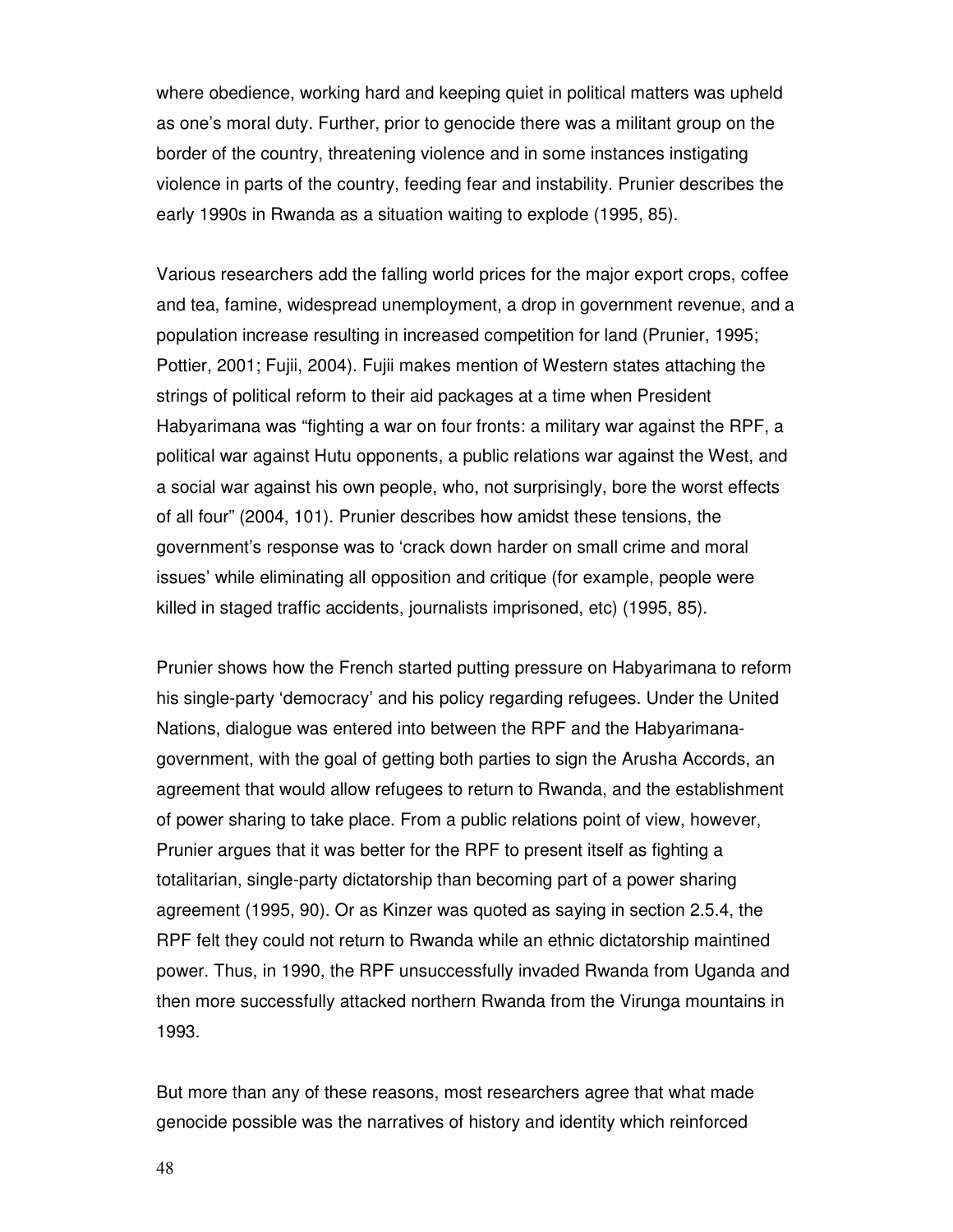ethnic identities and ethnic tensions. Fujii writes that in the face of all these challenges, Habyarimana "responded to these threats as his predecessors had done: by exploiting Hutu–Tutsi relations. But this time, any effort to exploit an ethnic division had to be powerful enough to overcome the political divisions that constituted the real threat to Habyarimana's circle" (2004, 101). She continues,

"What was needed was a vision of the world that would drown out all others, a hegemonic tale that would reign supreme. This story needed to be self-contained and all-consuming— powerful enough to withstand the distraction of peace talks and the noise of opposition—powerful enough to make the very idea of what it meant to be Hutu and what it meant to be Tutsi an effective weapon for mass mobilization and elite consolidation. The tale, in short, would have to evoke an image so compelling and so immediate that no one could escape its consequences. This tale was a story of genocide" (2004, 101,2).

#### **3.2. The genocide strategy**

The genocide was sparked by the shooting down of the aeroplane which was carrying President Habyarimana and the president of Burundi on 7 April, 1994. Who was responsible for this remains under debate, with some accusing the genocidaires who felt Habyarimana was too soft, others accusing the RPF as they wanted to side step the Arusha negotiations and take over power in the country, and some accusing the French government. Within hours of this event, Des Forges describes how the military went into action, killing Tutsi and Hutu political leaders. Colonel Theoneste Bagosora was behind the execution of the plans, with most of those involved in the first few weeks being the military, with its young militia called the interehamwe, administrative officials, politicians and businessmen who had prior knowledge of the plans (1999, 70). By the  $20<sup>th</sup>$  of April, Bagosora and his inner circle had almost complete control of the country and used the complex structures of authority in Rwanda to mobilise the population. Prefects passed the message to burgomasters (mayors), and mayors called meetings throughout the communes to pass on the instructions to the local population (Des Forges, 1999, 71). Where before, Rwandans were used to days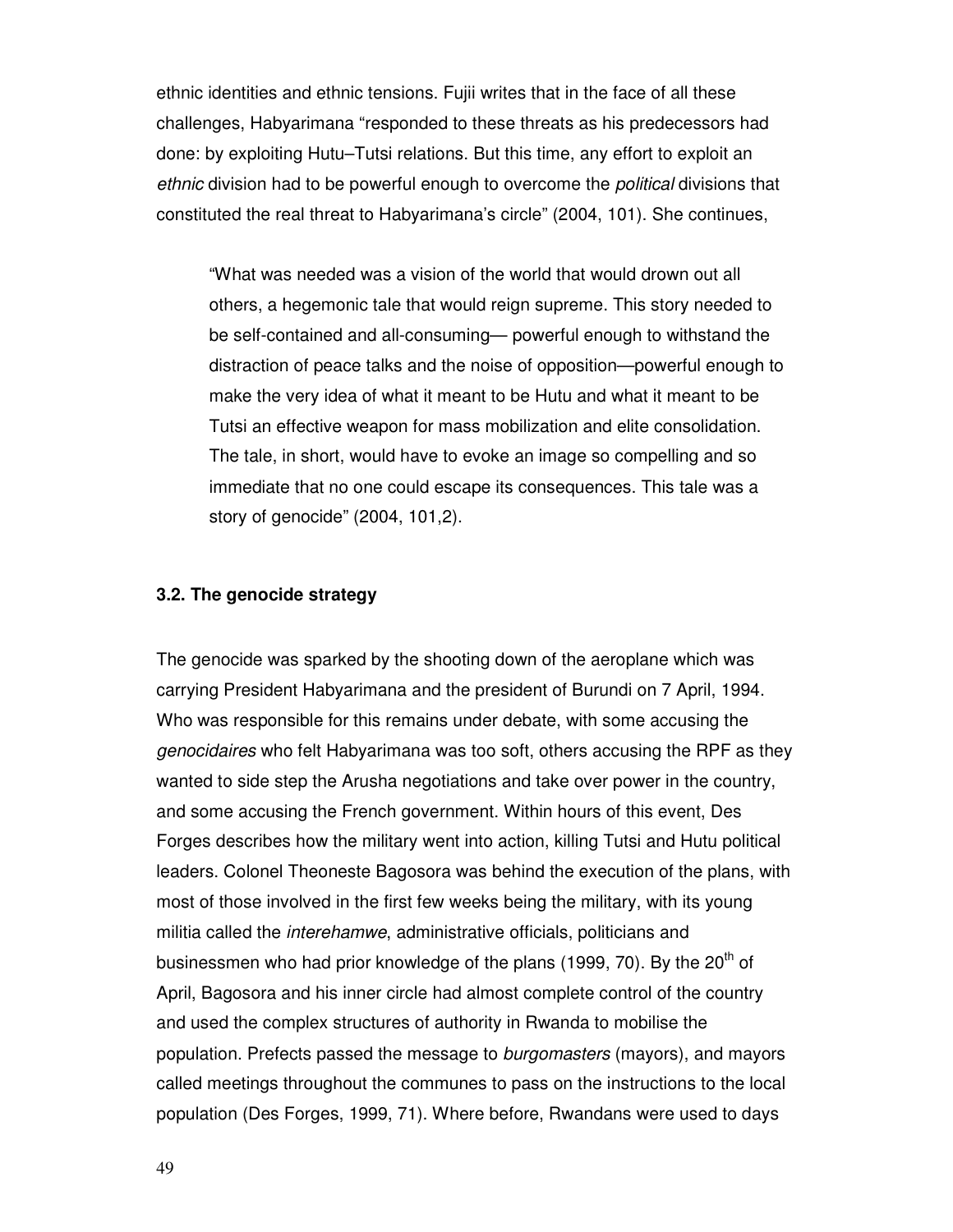of community work, spent in service of the country, they were now called to 'work' with machetes and firearms.

Commune leaders were instructed to make lists of Tutsi in their areas. In areas where leaders or villagers were not willing to cooperate, militia were sent in to do the work. In the beginning, specific people were targeted and killed, but in time, Tutsi were herded to public places and killed enmasse. Some Tutsi would gather in stadiums, having been told it would be safe there, only to have the stadiums showered with hand grenades as soon as they were full. Many Tutsi escaped to churches, as these had been sacred and safe spaces in previous violence, but now they too became sites of violence and mass killing. Another strategy that was used were the roadblocks, thousands of which were set up all over the country, blocking every road and every possible escape. These roadblocks were central to the effectiveness of the genocide, not only in preventing people from escaping but also as a meeting place for those involved with the killing. Often manned by interehamwe, these young militias could ensure the participation of all local people in the killings and keep an eye on any movements. In terms of encouraging popular participation, Des Forges writes,

"In some places, authorities apparently deliberately drew hesitant Hutu into increasingly more violent behavior, first encouraging them to pillage, then to destroy homes, then to kill the occupants of the homes. Soldiers and police sometimes threatened to punish Hutu who wanted only to pillage and not to harm Tutsi. Authorities first incited attacks on the most obvious targets—men who had acknowledged or could be easily supposed to have ties with the RPF—and only later insisted on the slaughter of women, children, the elderly, and others generally regarded as apolitical (1999, 74).

In the next section we will explore at some length the propaganda campaign which normalised the idea of genocide, explaining why so many people so easily became involved in the genocidal killing machine.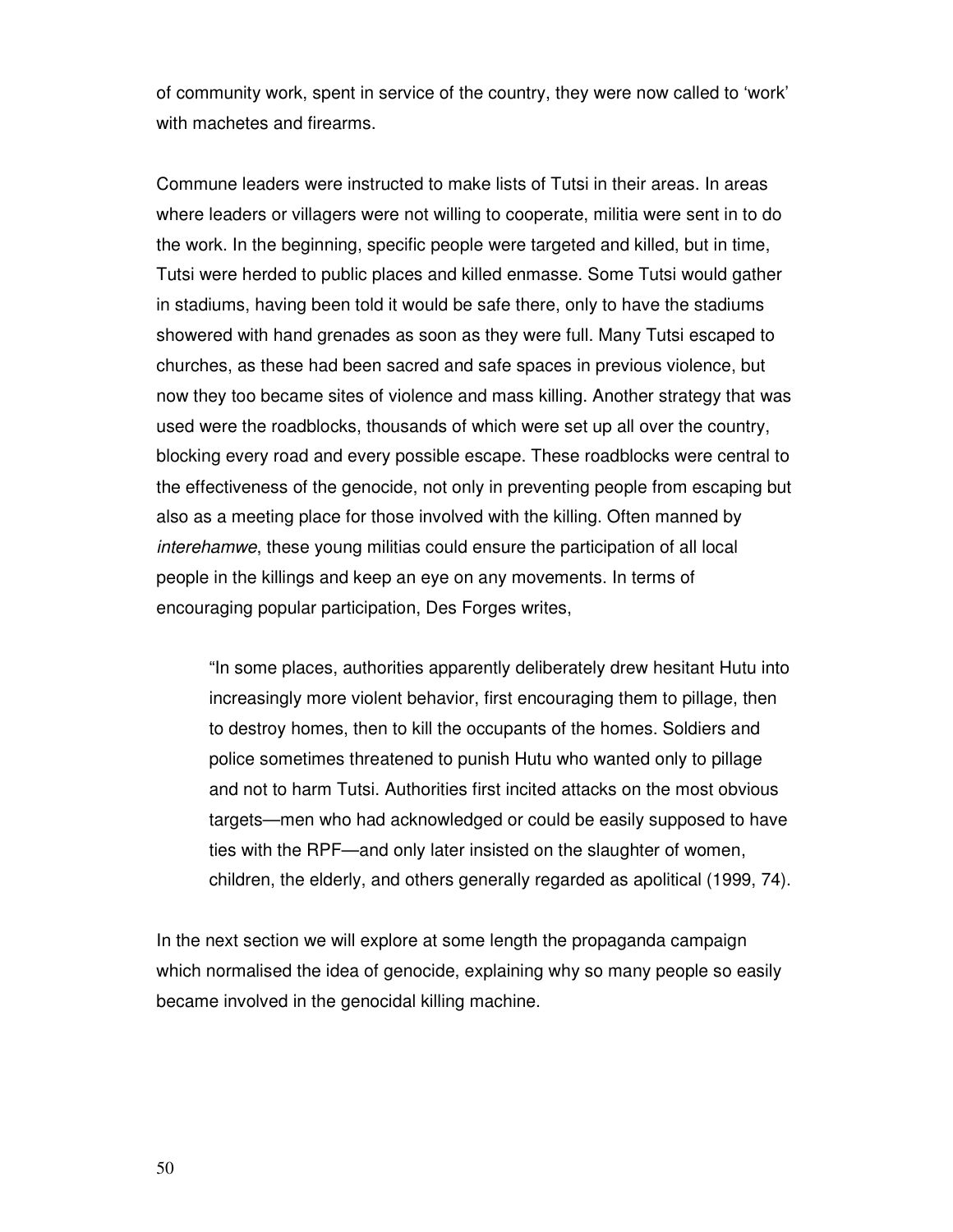# **3.3. Normalizing genocide**

Fujii argues that the logic of genocide had to be taught in order for a large proportion of the civilian population to participate (2004, 99). Many Rwandans today say that prior to the early 1990s they were largely unaware of overt ethnic tension or worrying about ethnic identity. But in the years preceding genocide, latent fears and stereotypes were reawakened and politicians played on the divisive historical narratives described in chapter two to bring a new awareness to people of their ethnic identity. Not only did ethnic categories have to be 'taught', argues Fujii, but violence and killing needed to be normalized (2004, 99). She describes four ways that the genocidal government succeeded in doing this; through repetition, through having a far reach of the general population, through having a monopoly of the discursive space, and through skillful use of evidence that lent credibility to their story (2004, 102). The following section will unpack these methods.

Des Forges suggests that the amount of repetition across different forms of media and by various politicians indicates that this propaganda campaign was deliberate and planned, although this remains a controversial point to some Hutu ideologues (1999, 80). Evidence shows that use was made of radio and newspapers, both widely accessed forms of media in Rwanda. The extremists' radio station, Radio Te´le´vision des Mille Collines (RTLM) "turned the genocidal message into popular entertainment. Through a mixture of music, banter, jokes, and editorials, the station reinforced the genocidal message over and over again" (Fujii, 2004, 102). Similarly, extremist newspapers such as Kangura depicted obscene cartoons of opposition politicians in a way that was both humourous and hateful (Taylor, 2001, 48).

RTLM became the primary tool of communication throughout the genocide, with every roadblock barrier playing its music and announcements throughout the day. Des Forges describes the radio station as being "like a conversation among Rwandans who knew each other well and were relaxing over some banana beer or a bottle of Primus [the local beer] in a bar. It was a conversation without a moderator and without any requirements as to the truth of what was said" (1999,

51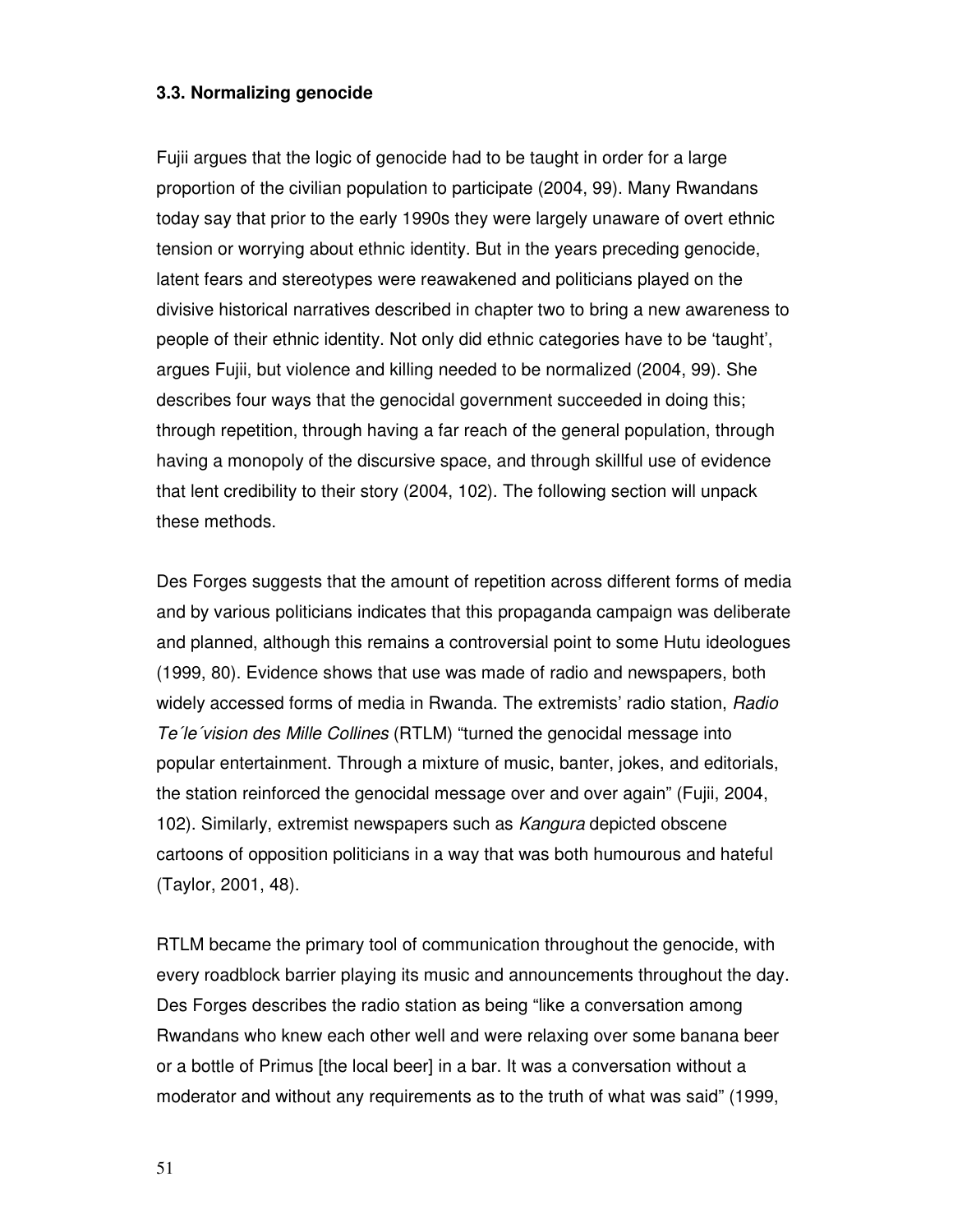70). RTLM turned talk of genocide into everyday, normal, acceptable conversation (Fujii, 2004, 104).

Once the genocide had started, travel became difficult and many other forms of communication were completely cut off, making RTLM the only source of news and, as Des Forges stresses, "the sole authority for interpreting its meaning" (1999, 71). Fujii highlights the fact that during times of instability or crises people tend to become more dependent on media for information and guidance, thus giving it more power than it normally would have (2004, 105). During the crises in Rwanda, as people tried to access information through RTLM, the message they were receiving was 'kill or be killed' (2004, 105).

Apart from creating a 'genocidal norm' through repetition, reach and monopoly of the media, the propaganda campaign also made use of real and staged events as 'evidence' for their message. The campaign's most effective message was that the RPF were advancing, that they were cruel and dangerous and that they wanted to take over Rwanda and rule it as they once did.

"As one perpetrator confessed to journalist Bill Berkeley in June 1994: "I did not believe the Tutsis were coming to kill us and take our land, but when the government continued to broadcast that the RPF is coming to take our land, is coming to kill the Hutu—when this was repeated over and over, I began to feel some kind of fear" (Berkeley, 2002, p 74) (Fujii, 2004, 106).

The RPF's attack across the Rwandan border in October, 1990, although unsuccesful, nevertheless became ammunition for the propaganda campaign to instill fear in the population. This occurred again when the RPF attacked in 1993, and on both occasions thousands of Tutsi within the country, usually the educated and those in power, were thrown into prison (Prunier, 1995, 93). Alongside these actual attacks, Fujii makes mention of 'staged' attacks or rumours of attacks, at which time the general population could 'practice' killing and violence could become 'routine'. Prunier even speaks of 'settling into a war culture' (1995, 94). "These massacres," writes Fujii, "were a crucial element of the text—the genocidal story that the extremists were busy writing and making real" (2004, 108).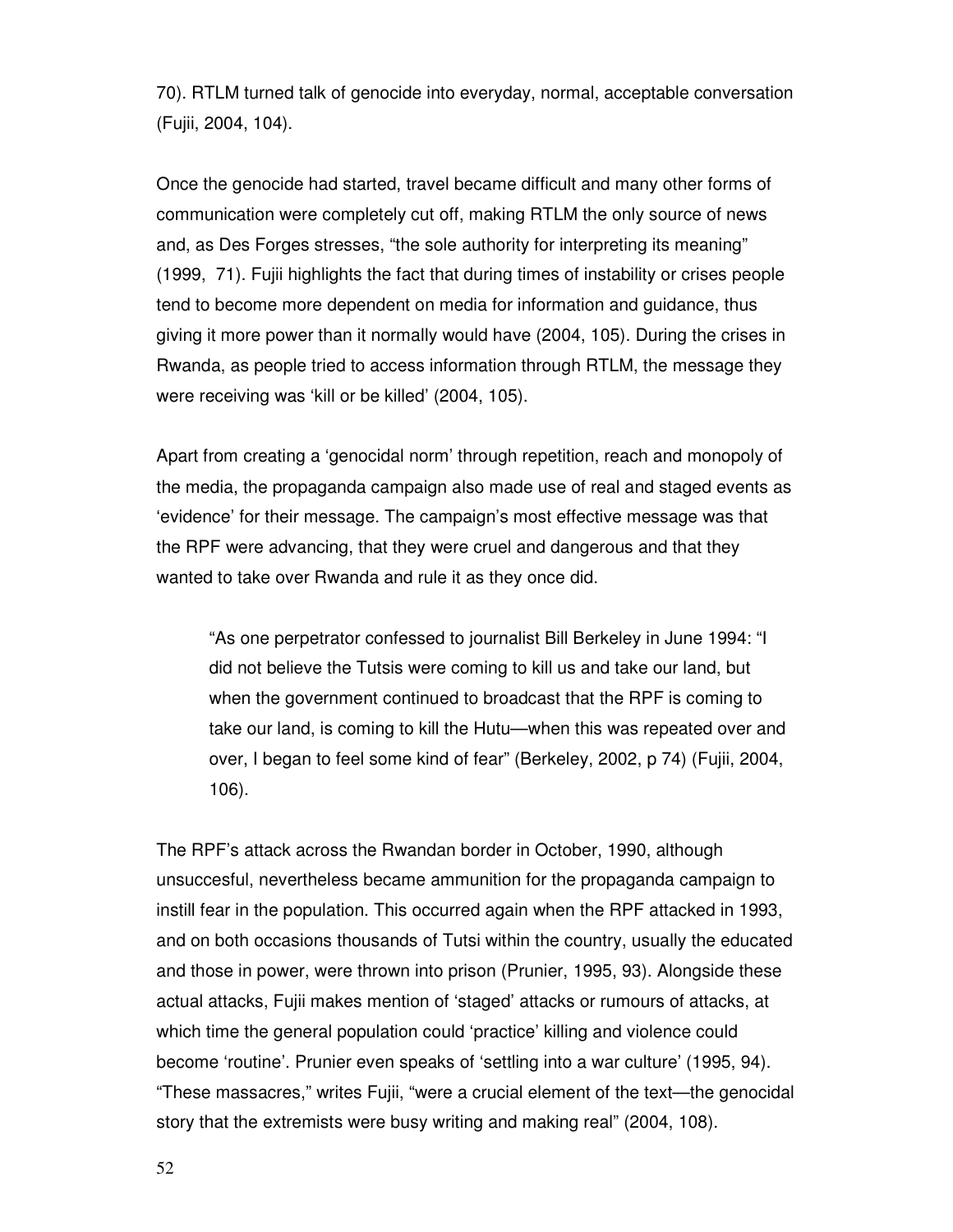In this propaganda campaign, *genocidaires* were constantly drawing from embedded stereotypes in the historical narratives. In section 2.4, it was mentioned that although Rwandans may have lived side by side relatively harmoniously prior to genocide, stereotyping was occurring repeatedly. At no time was this stronger than during the propaganda campaign run by the genocidaires in the months running up to the genocide. The use of stereotyping and language specifically used to create an image of Tutsi as 'other', alien and less than human played a significant role in influencing ordinary people to become killers.

Johan Pottier describes how propagandists constantly fell back on crucial aspects of the Hamitic hypothesis:

"The most explicit threat had come from Léon Mugesera, vice-president of the country's former sole political party, the MRND, who in November, 1992, incited the Hutu majority to eliminate all Tutsi and everyone opposed to Habyarimana. 'Your country is Ethiopia,' Mugesera told Tutsi, 'and we shall soon send you back via the Nyabarongo [river] on an express journey. There you are. And I repeat, we are quickly getting organised to begin this work" (original quotation in Reyntjens, 1994: 119) (2001, 22).

Harrow describes how what he calls a 'foundational fantasy' turned ordinary people into killers. This fantasy included the core idea that:

"Tutsis were no longer 'us,' no longer 'subjects,' but were inyenzi (cockroaches) that had to be stamped out. The foundational fantasy is built on the historical narrative of the oppressive Tutsi kingdom, the corvées, and with it the identification of Tutsis as 'Hamites,' as people from the north (Ethiopia being the favored site); they were depicted as foreigners, as others, with different blood and evil natures, even as evil satanic beings; and this was elaborated in speeches, broadcasts, and publications" (2005, 17).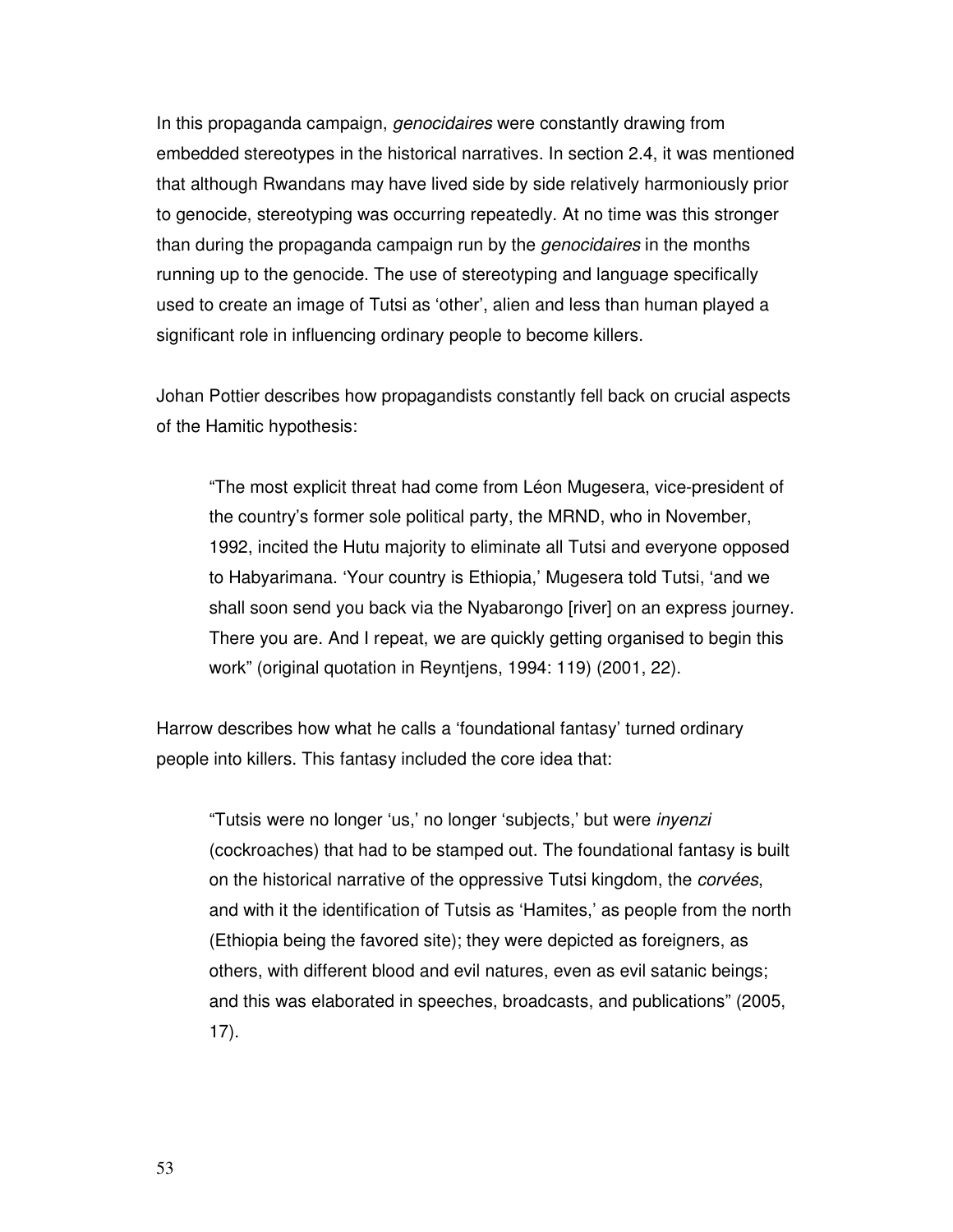Harrow argues how shared historical narratives became rigid, divisive narratives, with a Tutsi version and a Hutu version, and that these rigid narratives forced people into distinct categories, categories that dehumanized:

"The scenes of young interahamwe butchering Tutsi women and children at various checkpoints have been often narrated so as to arouse our horror at the killers: they are drunk, stoned, inhuman. Indeed, they might have been all of the above, but instead of stopping with the simplistic notion that a man who drinks or smokes marijuana becomes a killer, we would do better to consider that what made possible the suppression of feelings that would normally inhibit such acts required the reinforcement of fantasies that functioned to turn other people into something other than humans, making them radically other, like the interahamwe themselves. The people who killed became, themselves, immune to the propositions of intersubjectivity and shared histories, and were able to channel their fantasies into rigid channels that ended any other possibilities of energic relations with others" (2005, 17).

In fact, during the genocide there was an entire discourse developed to describe the act of killing that assisted killers in objectifying the horrific acts they were partaking in. Darryl Li's analysis of radio propaganda shows how the RTLM repeatedly described the killing with work euphemisms, relating the killings to community service, which normally involved cleaning the vegetation alongside roads (2004, 11). Taylor describes how the killers would speak of clearing away the 'tall trees', which played on the stereotype of Tutsi height. The nation-state was referred to as a garden and people were to clear the 'weeds', and not just the 'tall weeds' but also the 'shoots', which referred to the children (Taylor, 2001, 142).

 Apart from objectifying the 'work' of killing, there was a different kind of identity game going on in unifying all Hutu for this 'work'. Li describes how the RTLM continuously made reference to Hutu as rubanda nyamwinshi which referred to their ethnic majority status in the country, and how all Hutu needed to stand together against the common enemy. Alison des Forges describes how the propaganda campaign depicted a picture of Tutsi 'clannishness', saying that Tutsi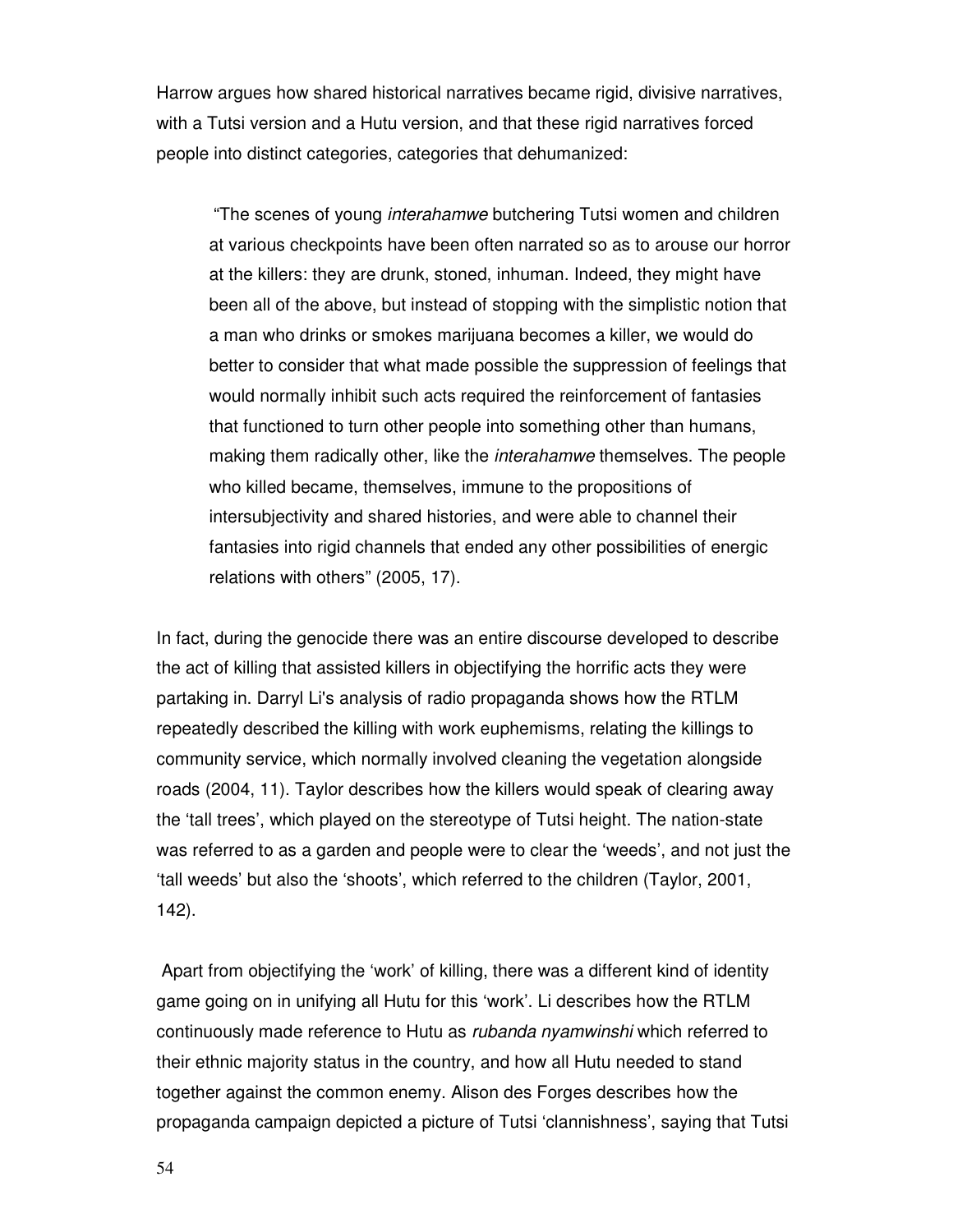within the country were linked to those outside (1999, 93). She quotes from the extremist magazine, Kangura:

"We began by saying that a cockroach cannot give birth to a butterfly. It is true. A cockroach gives birth to another cockroach...The history of Rwanda shows us clearly that a Tutsi stays always exactly the same; that he has never changed. The malice, the evil are just as we knew them in the history of our country. We are not wrong in saying that a cockroach gives birth to another cockroach. Who could tell the difference between the Inyenzi who attacked in October 1990 and those of the 1960s? They are all linked...their evilness is the same. The unspeakable crimes of the *Inyenzi* of today...recall those of their elders: killing, pillaging, raping girls and women, etc." (1999, 83).

#### **3.4. Narratives underlying genocide**

But what was underlying the propaganda campaign that made its message result in a people normally described as 'peaceful' to become violent mass murderers? In the following section we will examine the underlying narratives embedded in the Rwandan consciousness that were recalled by the propaganda campaign. These narratives include the 'Hamitic hypthesis' with its narrative of inferiority and superiority, the idea of Tutsi as foreign invader, the 'revolution' narrative of the democratic majority, and deeply embedded cultural narratives that Taylor (2001) describes, around the themes of 'flow and blockage'.

#### **3.4.1. The Hamitic hypothesis and foreign invasion**

The Hamitic hypothesis, as mentioned in section 2.4, was a European construction used to explain advanced technologies or complex states outside of their own sphere. Finding in Rwanda a well-advanced, complex state structure, Europeans concluded that the reigning Tutsi monarchy were not Bantu, like the Hutu, but descendants of Ham, the cursed son of the Biblical Noah (Noah, of course, being of European origin). From this came the further conclusion that in the hierarchy of superiority, Tutsi would rank just under the Europeans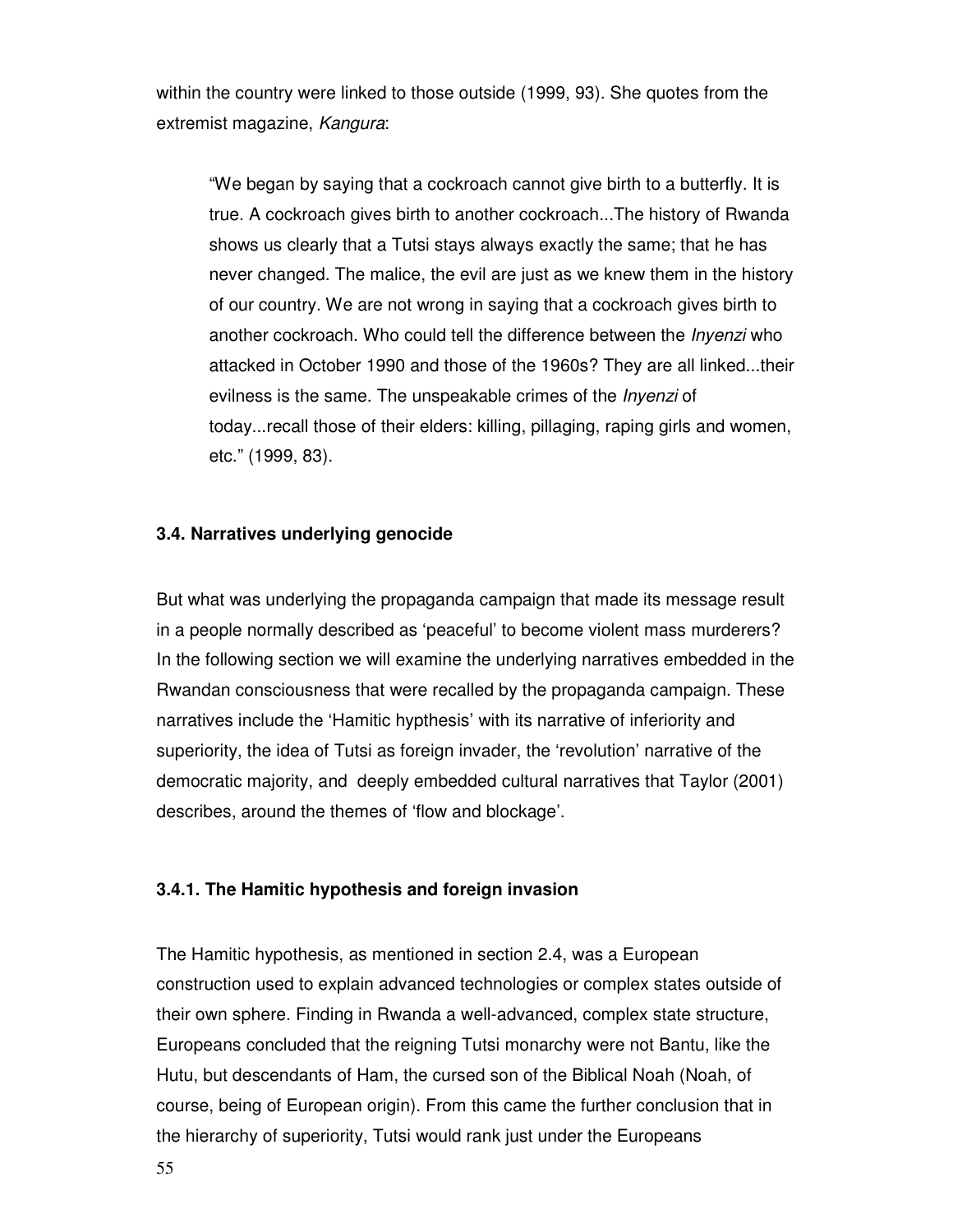themselves, followed by the Hutu and under them the Twa. Along with this hypothesis was the implied racial separateness of Hutu and Tutsi. Although Hutu and Tutsi shared the same culture, language and religion, it was concluded that Tutsi must have infiltrated Rwanda from the north and subjugated the Hutu.

Echoes of this hypothesis were constantly heard during the genocide. An early obvious reference to this was by the ruling party's vice-president, Dr Leon Mugesera, in 1992, when he said, "They [the accomplices of the RPF] belong to Ethiopia and we are going to find them a shortcut to get there by throwing them in the Nyabarongo river. I must insist on this point. We have to act. Wipe them all out!" (Taylor, 2001, 80). The two strong messages here – that the Tutsi are other, and that they are from somewhere else – form a central theme of the propaganda campaign. Coupled with this idea is the one of Hutus as being the original inhabitants of Rwanda, who were cruelly subjugated by Tutsi invaders. In the early 1990s MRND (the ruling party) supporters were often heard putting forward the following version of history:

"We Hutu are Bantus. Although the Twa were here first, when we arrived we lived in peace with them. We cleared the land and farmed it. They made pots or hunted in the forests. The first kings in Rwanda were Hutu but the Tutsi say they were Tutsi. The Tutsi used their cattle to trick Hutu into doing their work for them. Then the Tutsi managed to conquer one Hutu kingdom. When the Europeans came, they helped the Tutsi conquer the rest of our lands" (Taylor, 2001, 83).

The Hamitic hypothesis influenced the other side as well. Prior to the genocide an RPF supporter said to Taylor, "We Tutsi were once the nobles in this land and the Hutu were our slaves. Hutu do not have the intelligence to govern. Look at what they have done to this country in the last thirty years" (2001, 85)

Central to this Hamitic hypothesis was the idea of the alluring Tutsi woman, looking to trap Hutu men through their beauty. The Hutu revolution was not able to overthrow the Hamitic hypothesis and the idea of the superior beauty of Tutsi women. The fact that Europeans tended to have very public relationships with Tutsi women didn't help. Hutu extremist literature prior to the genocide depicted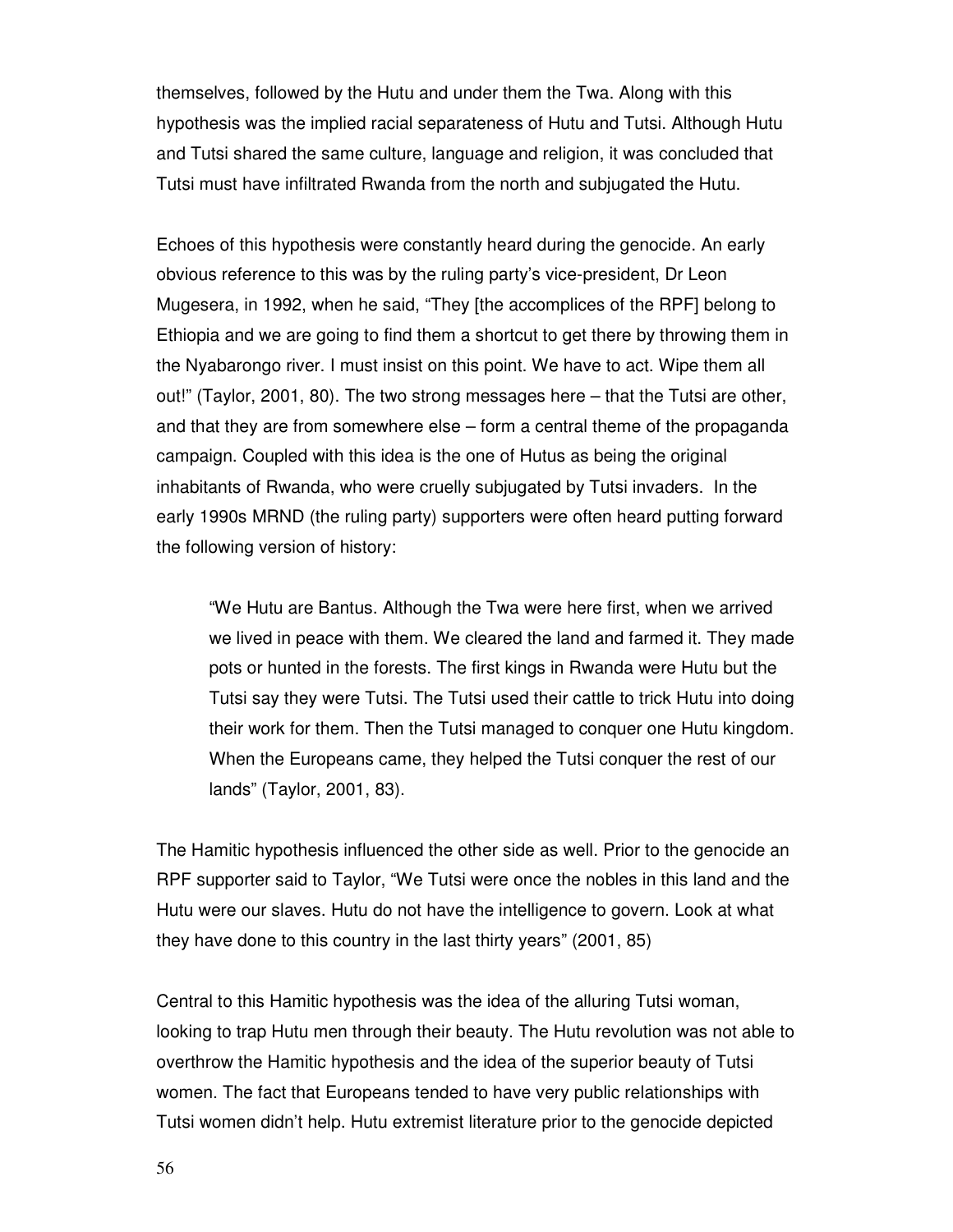cartoons of Tutsi women luring westerners into supporting the RPF through their beauty (Taylor, 2001, 171). During genocide, (and prior to genocide, in their cartoon depictions) Taylor suggests that "Hutu extremists appear to be attempting to purge their ambivalence toward Tutsi women via symbolic violence, even as they project their own erotic fantasies upon them. At one level they were certainly aware that to preserve the racial purity of Hutu, they had to categorically renounce Tutsi women as objects of desire. At the same time they also knew that they themselves were not free of the forbidden desire" (2001, 174).

#### **3.4.2. The 'revolution' narrative**

This narrative insisted that Rwanda would no longer be ruled by a foreign minority but by the democratic majority, in other words, Hutu Power. Where other African countries were throwing off their colonial past by anger and violence directed at the colonialist, in Rwanda, the Belgians were welcomed as friends of democracy, and the Tutsi were seen as the true oppressors (Mamdani, 1999; Taylor, 2001). From this time onwards, a clear and unambiguous narrative was woven that painted the Tutsi as the cruel and sly oppressor and the Hutu as the hard working masses who had been tricked into subjugation. But the revolution brought this to an end, freed the Hutu from oppression and allowed them to rule a country rightfully theirs. This rewritten history became the official history. Taylor describes how after the Hutu revolution, nationalist rituals were held, such as 'animation': people would be excused from work to gather together to sing or chant, rehearsing litanies about the country's development or the accomplishments of the president and leading party. On national holidays these would be publicly performed with competitions between groups. During these rituals: "the values of democracy and equality would be extolled and the overthrow of the Tutsi monarchy and rejection of ubuhake would be evoked" (2001, 108).

It was from this foundation that the propaganda campaign could easily tap into Rwandans fears and unexpressed beliefs. If the Tutsi were to come into power again, they would yet again subjugate the Hutu masses. In Mugusera's speech, he warns his listeners: "Know that the person whose throat you do not cut now will be the one who will cut yours" (Des Forges, 1999, 86). As Fujii writes, "With this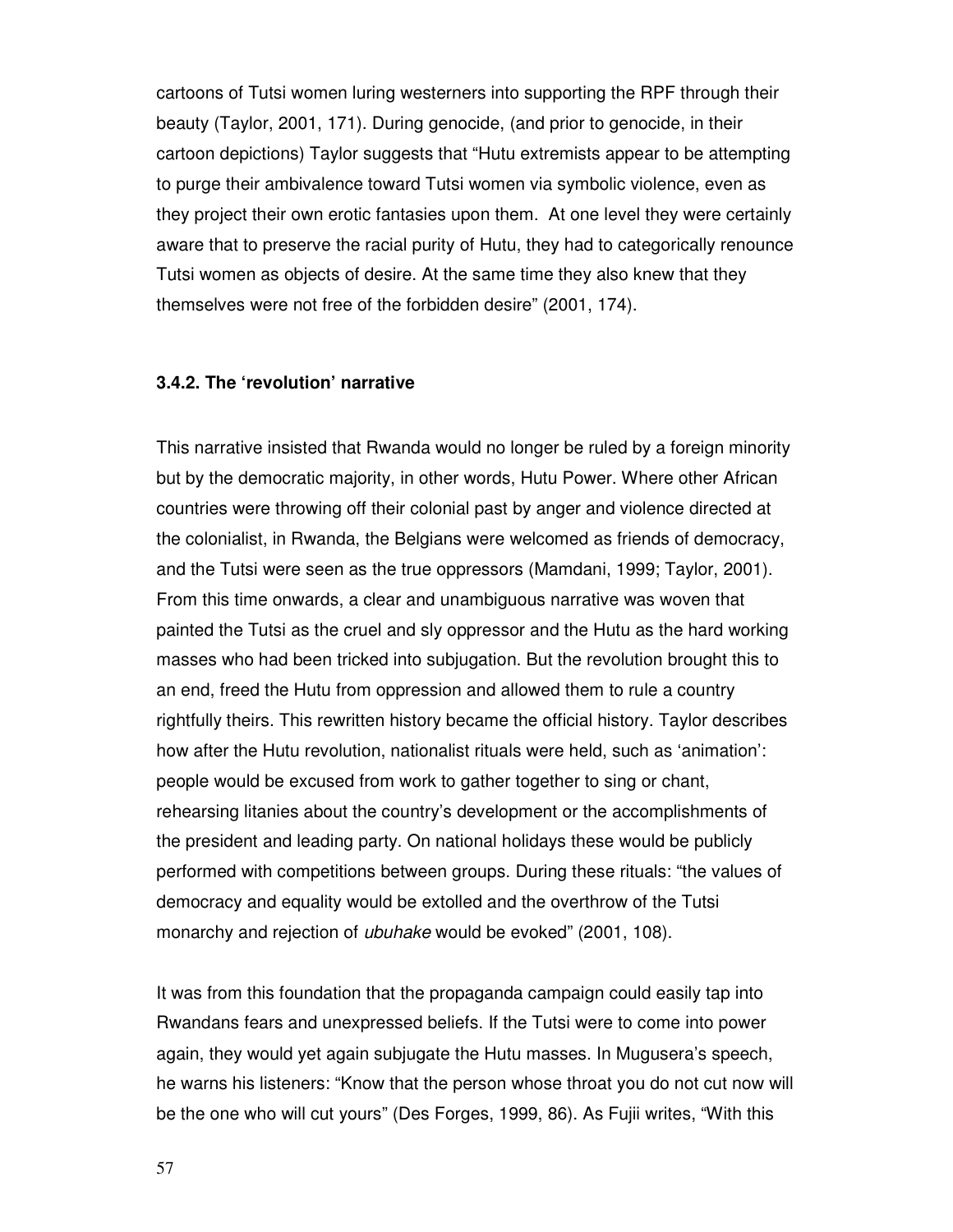warning, Mugusera brought the story of Hutu and Tutsi full circle. If Tutsi rule depended on Hutu subjugation, then Hutu survival depended on Tutsi extermination" (2004, 106). Mugusera refers to the fatal mistake Hutu made in allowing Tutsi to escape the country before; that fatal mistake, he urges his listeners, should not be made again (Fujii, 2004, 106).

#### **3.4.3. Cultural narratives**

Taylor suggests that specific forms of violence were used repeatedly during the genocide because certain deeply embedded narratives were written onto the bodies of victims by perpetrators. He suggests that within this cultural narrative, the genocide of Tutsi was a 'massive ritual of purification' whose roots lie in precolonial sacred kingship practices (2001, 101). These include impaling, evisceration of pregnant woman, forced incest, forced cannibalism of family members, widespread killing of victims at roadblocks, the severing of Achilles' tendons, emasculation of men, and breast oblation of women (2001, 105).

These violent practices, Taylor argues, relate to Rwandan cognitive models of illness which he studied in the 1980s which are based on the idea of blockage and flow. "Popular healing aims at restoring bodily flows that have been perturbed by human negligence and malevolence. Bodily fluids such as blood, semen, breast milk, and menstrual blood, are a recurrent concern as is the passage of ailments through the digestive tract" (Taylor, 2001, 112). He recounts a story that illustrates how the flow/blockage symbolism starts at birth: Mother and child are secluded for a period of nine days (today it is shorter), during which time the child is examined for anal malformations. Then the child is presented to the family, and given a name. Children are present at this occasion, are given their favourite food, and bestow a nick-name on the baby. The meal given to the children is called kurya ubunyano which means 'to eat the baby's excrement' 'for Rwandans say that a tiny quantity of the baby's faecal matter is mixed with the food' (2001, 114).

"This appellation celebrates the fact that the baby's body has been found to be an 'open conduit', an adequate vessel for perpetuating the process of 'flow'. In a sense, that baby's faeces are its first gift and the members of his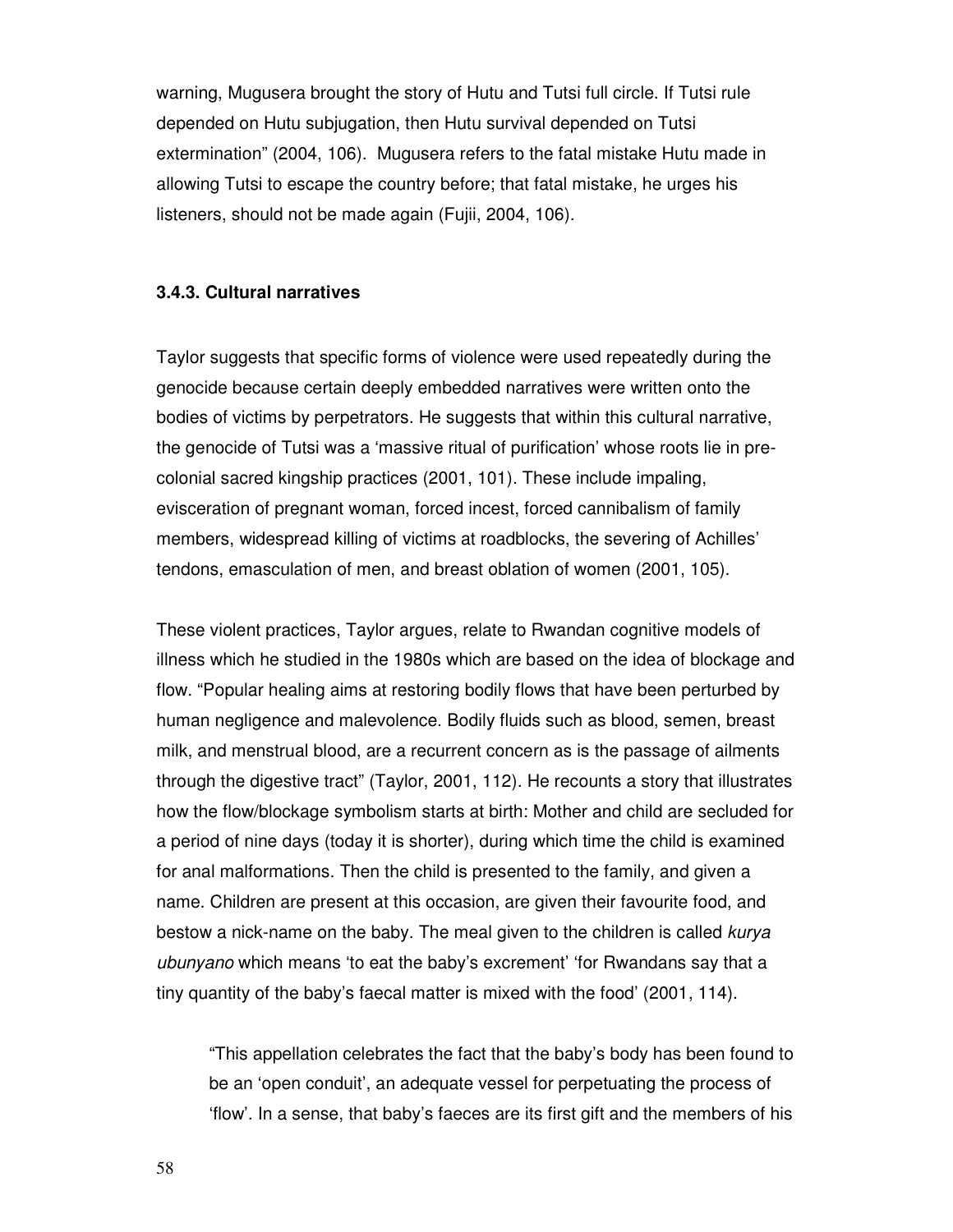age class are its first recipients. The children at the ceremony incorporate the child into their group by symbolically ingesting one of his bodily products. Their bestowal of a name upon the infant manifests their acceptance of the child as a social being" (2001, 114).

He goes on to describe how if the baby's anal passage was blocked, it could receive but not give, and therefore be unable to socially participate in reciprocity. A moral person would be one who could reciprocate – to receive and to give or pass on; to ingest and to excrete. This makes the mouth and the anus important (2001, 114).

That which prevents flow is seen to be malevolent. According to Hutu extremist ideology, Tutsi were seen as 'eaters of our sweat', 'weight upon our backs', 'invaders from Ethiopia', and so Taylor argues that Tutsi were perceived as 'blocking beings', blocking the nation from its pure, unified Hutu-ness (2001, 140). During the genocide, Taylor describes how these metaphors of blockage and flow characterized the entire genocide, from the way violent torture was focused on the digestive and reproductive system, to the severing of tendons, to the thousands of roadblocks, to the throwing of bodies into rivers.

On this latter point, he makes reference to the aforementioned speech by Mugesera, for the Tutsi to return to Ethiopia through being thrown into the Nyabarongo river. Taylor describes how the river played an important 'restorative and purifying role', where the 'blocking agents' could be excreted into and washed away. He uses the term 'excreted' in the belief that the 'blocking' Tutsi were seen as excrement, supported by the fact that victims were regularly thrown, either dead or alive, into latrines (2001, 130).

Roadblocks formed an integral part of preventing people from escaping. At roadblocks, Hutus were forced to do their civic 'duty', of torturing and murdering Tutsi trying to escape. However, Taylor points out that these roadblocks were so closely placed together as to become redundant and argues that their purpose was again rooted in cultural symbolism – blocking the path. This links with the cutting of tendons, which Medicins Sans Frontiers described as the most common wound they encountered. Not only those who would run away, but even those too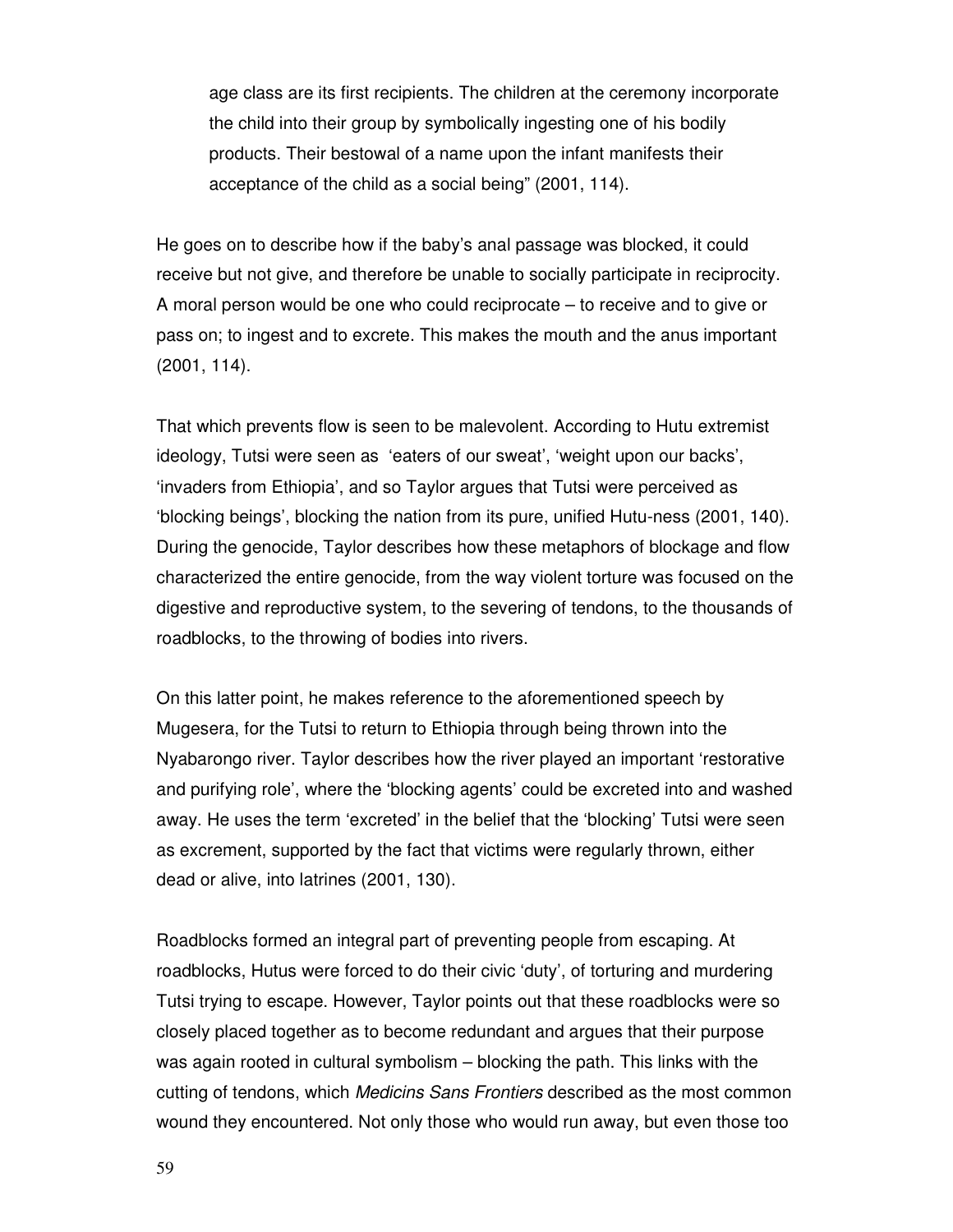young or old to run, were wounded in this way. "As with barriers on paths and roadways, there is a deeper generative scheme that subtends both the killers' intentionality and the message inscribed on the bodies of their victims … Power, in this instance, in symbolic terms, derives from the capacity to obstruct" (Tayor, 2001, 135).

The effectiveness of ethnic 'purification' lay with these roadblocks, which prevented Tutsi, or even Hutu that looked like Tutsi, from escaping the country. These roadblocks were erected by the interehamwe, police, neighbourhood protection groups, the Rwandan government army (FAR) and even by the RPF, in the areas they controlled (Taylor, 2001, 130). Taylor describes the barriers as "ritual and liminal spaces where 'obstructing beings' were to be obstructed in their turn and cast out of the nation … They were scenes of inordinate cruelty" (2001, 131). He speaks of people paying to be killed quickly, and how many were intentionally mortally wounded but not killed, left to slowly die amongst the corpses. All Hutu civilians were expected to fulfill their civic 'duty' at the roadblock. In her autobiography, Beatrice Umutesi describes how her brother's lapse in this civic duty almost resulted in the death of the entire family and that he eventually gave in to spending the nights there to save the people under his care. It was in this way that every Hutu civilian was implicated in the killings, even if they had no desire to participate (2004, 56).

Other forms of violence included impalement, which obstructs the bodily conduit, and emasculation and breast oblation, which were both practiced during earlier periods of Rwandan history and point towards a preoccupation with the reproductive system and parts of the body that produce fertility fluids (Taylor, 2001, 140). Repeated rape, and forced incest bring about the image of misdirected flows. "Not only were the victimized brutalised and dehumanized by this treatment – their bodies were transformed into icons of asociality, for incest constitutes the pre-emption of any possible alliance or exchange relation that might have resulted from the union of one's son or daughter with the son or daughter of another family" (Taylor, 2001, 141).

Thus, Taylor argues, Hutu extremists blocked flows as a sign of power through roadblocks and cutting of tendons, and further inscribed on the bodies of their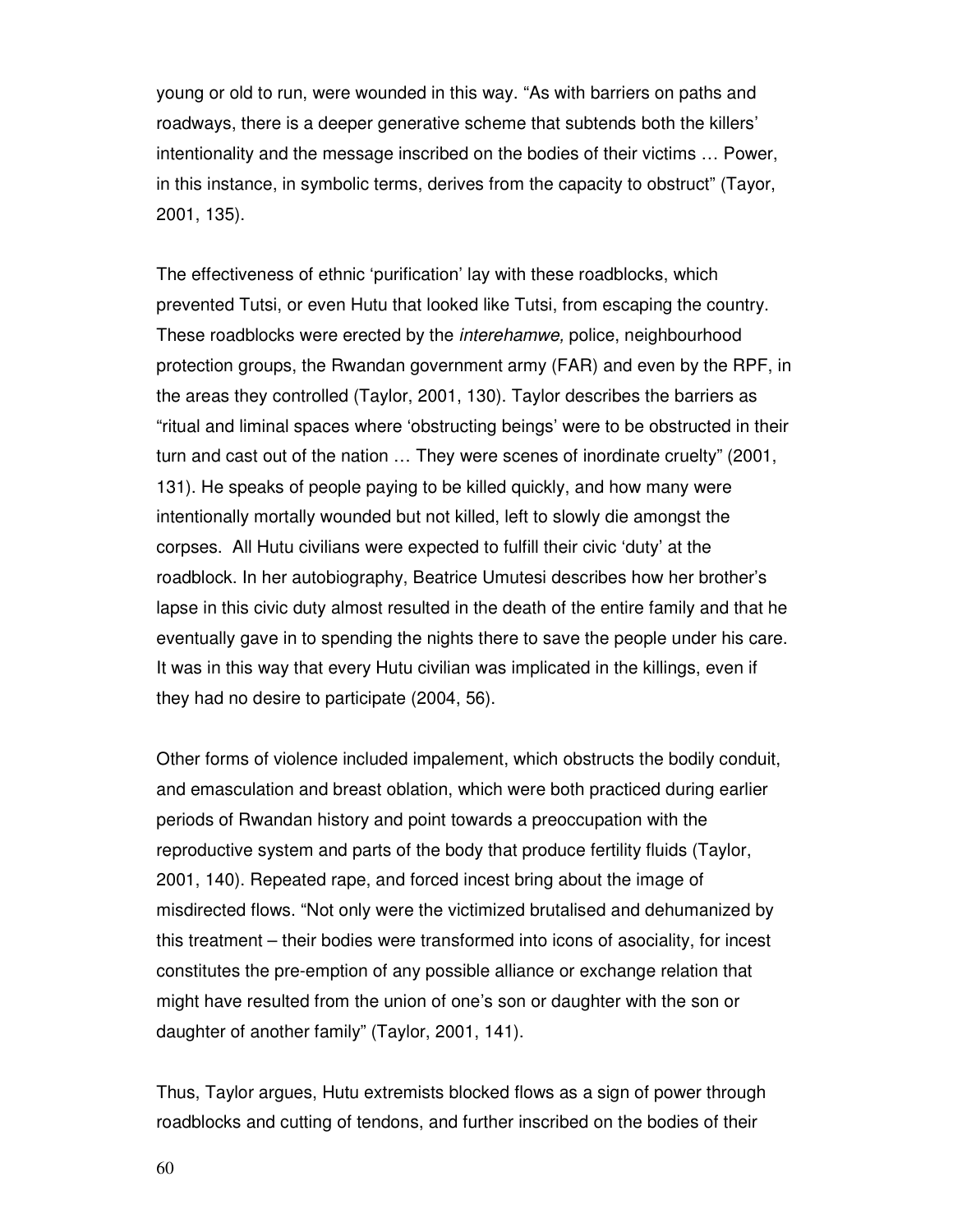victims their identity as 'blocking agents' through impalement, emasculation, breast oblation, forced incest and rape. As would have been the case in precolonial Rwandan society, obstructers were sacrificed to purify the nation. "Sacrifice took the form of interdicting the flight of Tutsi, obstructing the conduits of their bodies, impeding their bodies' capacity for movement, subverting the ability of Tutsi to socially or biologically reproduce, and in many instances, turning their bodies into icons of their imagined moral flaws – obstruction" (Taylor, 2001. 145).

It can thus be seen that much of what happened during the genocide was grounded in the historical narratives described in chapter two and in this section. The Hamitic hypothesis brought by the colonials and internalized by Rwandans allowed for the dehumanization of the other. The 'revolution' narrative fed both fears of renewed subjugation and a sense of entitlement to hold onto power by whatever means. The cultural narratives described by Taylor shed some light on the way in which genocide was executed, and again draws from hundreds of years of Rwandan history. These deeply embedded narratives were used by politicians to manipulate and destroy people for their own political agendas.

#### **3.5. By-narratives during genocide**

Apart from these historical and cultural narratives, there were also other narratives that assisted in creating a context for genocide. These include narratives of gender, class, and region. Further, within these narratives, some key actors have included the Church, the international community and the RPF. These narratives and actors will be explored in the following section.

# **3.5.1. The role of class**

Several researchers point to the fact that a large number of *genocidaires* were in fact unemployed, landless, disillusioned youth who, by joining young militia groups not only had their basic needs met but were also given a new sense of status (Des Forges, 1999; Pottier, 2001; Prunier, 1995; Umutesi, 2004). Des Forges writes: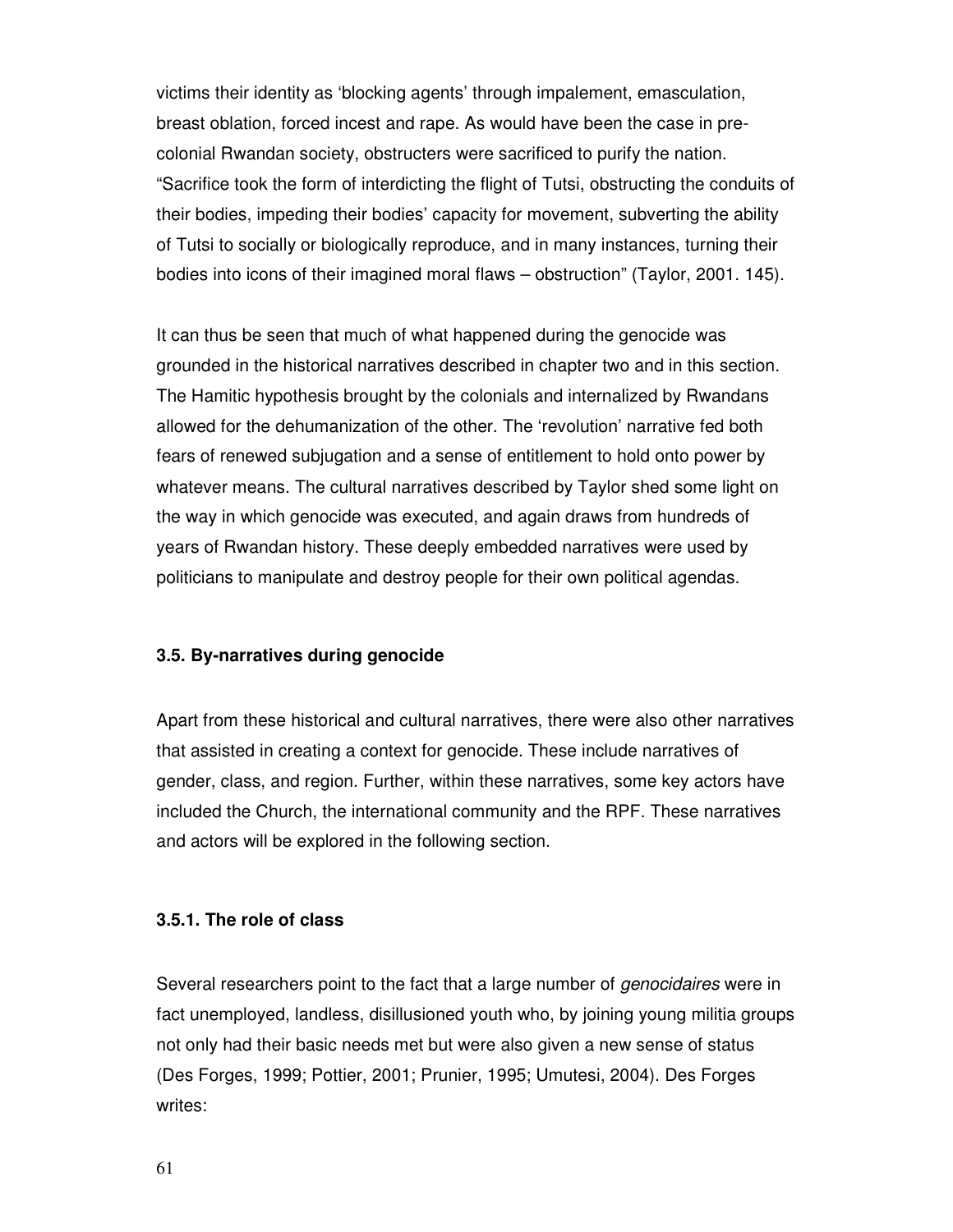"Of the nearly 60 percent of Rwandans under the age of twenty, tens of thousands had little hope of obtaining the land needed to establish their own households or the jobs necessary to provide for a family. Such young men, including many displaced by the war and living in camps near the capital provided many of the early recruits to the Interahamwe, trained in the months before and in the days immediately after the genocide began. Refugees from Burundi, in flight from the Tutsi-dominated army of Burundi, had also received military training in their camps and readily attacked Rwandan Tutsi after April 6" (1999, 90).

Beatrice Umutesi calls these young militias 'delinquents' and says that the war belonged to these young boys who loved to watch the 'wealthy tremble before them' (2004, 53). Pottier further reiterates that where social inequality was high, massacres occurred between neighbours; where it was low, peasants were less likely to participate (2002, 33). "The authorities redirected the hatred and potential violence of the poor – especially of angry, desperate young Hutu men – away from the rich and onto 'the Tutsi', the latter wrongly portrayed as invariably aristocratic and privileged" (2002, 34). The propaganda machine told the poor that they were allowed to take ownership over the land and possessions of those they killed, making the incentive to kill higher for the very poor. For many of the uneducated, unemployed Hutu youth it seemed as if the war was between the impoverished majority and a Tutsi aristocracy that still, somehow, had a monopoly on resources and wealth (Pottier, 2002, 34).

# **3.5.2. The role of region**

The north-south divide can be traced to before colonialism, where the south was the heart of the Rwandan kingdom, ruled by a Tutsi monarchy, whereas the north remained divided into autonomous Hutu chiefdoms. It was only with the arrival of the colonialists that northern Rwanda came under the central Rwandan rule. This division was reiterated by the Kayibanda-Habyarimana conflict, with Kayibanda being a southerner who favoured southerners during his rule, until he was overthrown by Habyarimana, a northerner who then favoured northerners (Pottier, 2001; Prunier, 1995).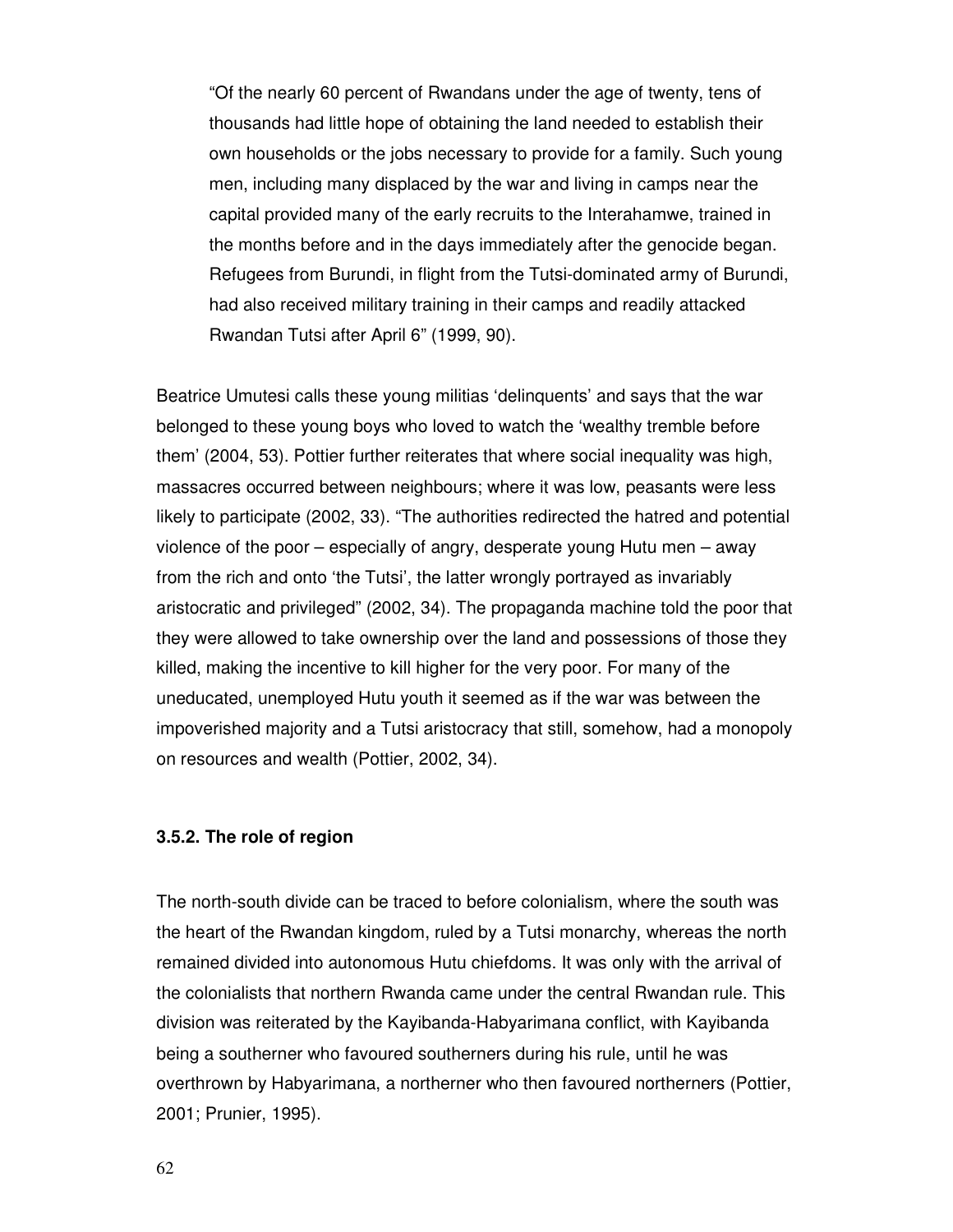Both before and during the genocide the north-south divide was strongly evident, even to the point where Umutesi writes that many southerners saw the war as an affair between the northerners and the Tutsi and felt it had nothing to do with them (2004, 64). In fact, in the southern positioned university town of Butare, ethnic tensions were minimal and thus the genocide impetus less effective, until genocidaires were sent in from other regions. Des Forges writes that in the north, where Habyarimana's support was strongest, the general population was quick to participate in genocide, but in the southern areas "many Hutu initially refused to attack Tutsi and joined with them in fighting off assailants" (1999, 101).

This divide was made even greater when France implemented Operation Turquoise, a United Nations operation which was based in the north-west. Its explicit purpose was to stop genocide, but coming at a stage when the genocide was almost over and millions of Hutu refugees were fleeing Rwanda, it instead became a refuge for genocidaires in the north (Prunier, 2000, 294).

### **3.5.3. The role of gender**

During the genocide, women were both agents of violence and symbols of violence. Taylor describes how women participated in killing but also how Tutsi women were raped and even kept as sex slaves (2001, 150). This was unusual in a society where, prior to genocide, rape was not common at all. Added to this, prior to genocide, men were far more often affected by violence than women; during genocide, men and women were equally targeted (2001, 156).

Interestingly, Rwandan society was also characterized by strong woman leaders, for example, the prime minister, Agathe Uwiringiyimana, who "threatened the regime as an anti-ethnicist, a southerner, and as a highly educated and articulate person, but the fact that she was also a woman potentiated all these factors" (Taylor, 2001, 164). Within days of Habyarimana's death, Uwiringiyimana and the ten Belgian United Nations soldiers protecting her were murdered.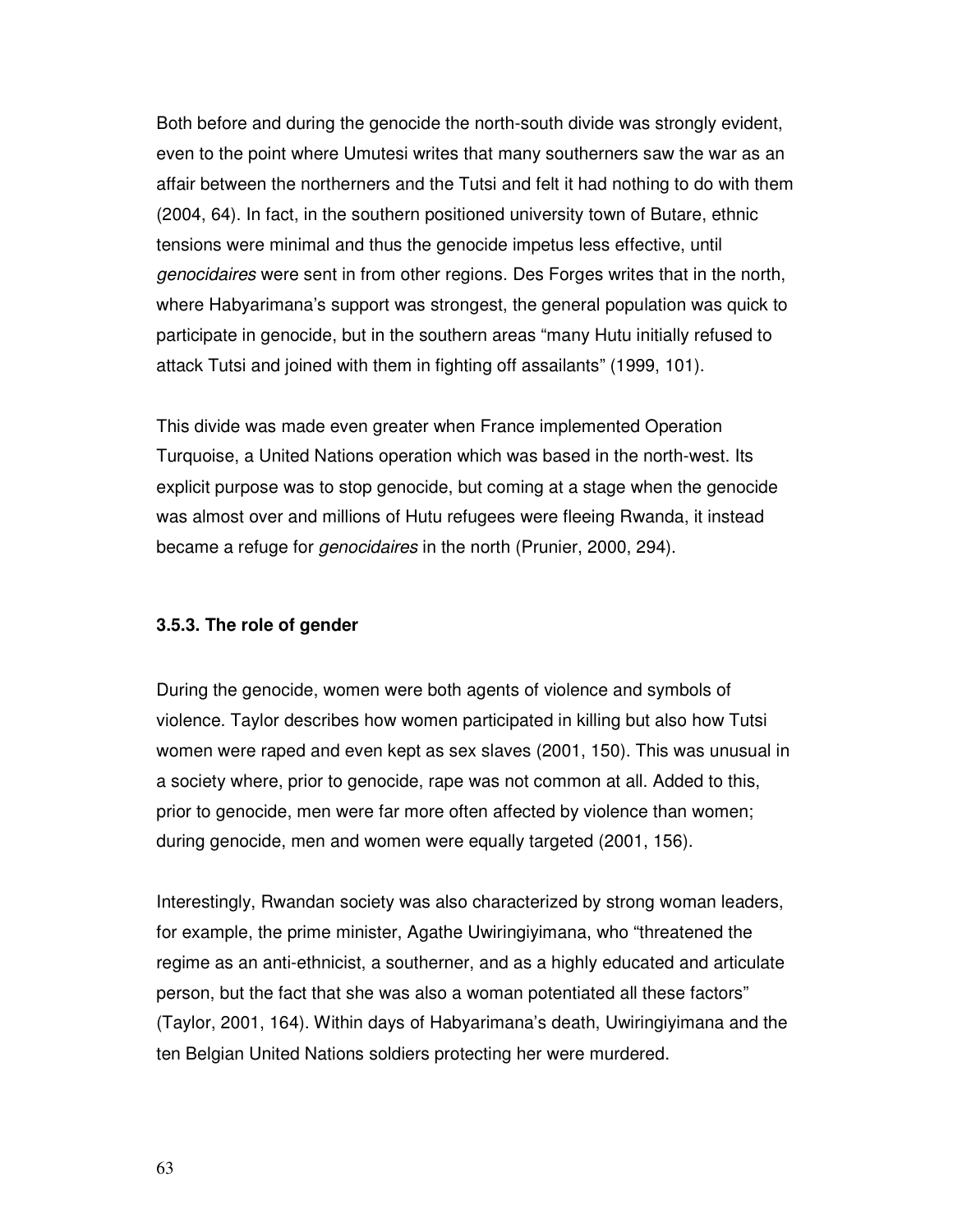A characteristic of Hutu extremism was its male dominance, which Taylor argues had probably never existed in Rwanda's previous history (2001, 155). Taylor suggests that the reason Hutu extremists were especially against Tutsi women was that they created 'liminal spaces'. More Hutu men were married to Tutsi women than the other way around, and marriages between Tutsi women and foreigners were also common, with these Tutsi women then producing 'impure' children (2001, 156).

Already prior to genocide, the government had undertaken a 'morality campaign' against self-sufficient single women, women traditionally holding male positions and women who were becoming too European, especially in their style of dress (2001, 157). It was felt that Tutsi women undermined high Rwandan morality, especially when they took over western sexual practices (2001,172, 3). It is ironic that many extremist Hutus had either Tutsi wives or mistresses. Even amongst Hutu refugees from Burundi, Liisa Malkii recorded Burundian men as saying that Tutsi women used their beauty to entrap innocent Hutu into marriage where then they would be under control of the sly Tutsi (2001, 170). Taylor describes how Tutsi women were denounced by Hutu extremists as objects of desire, while being objects of forbidden desire for the denouncers (2001, 170). He writes:

"Hutu extremists appear to be attempting to purge their ambivalence toward Tutsi women via symbolic violence, even as they project their own erotic fantasies upon them. At one level they were certainly aware that to preserve the racial purity of Hutu, they had to categorically renounce Tutsi women as objects of desire. At the same time they also knew that they themselves were not free of the forbidden desire" (2001, 174).

A most fascinating insight into the way Hutu extremists perceived Tutsi women is evident in the Hutu manifesto released in December, 1990, which states:

• "Every Muhutu (Hutu man) should know that wherever he finds Umututsikazi (a Tutsi woman) she is working for her Tutsi group", thus making a Hutu who marries or employs such a Tutsi a traitor.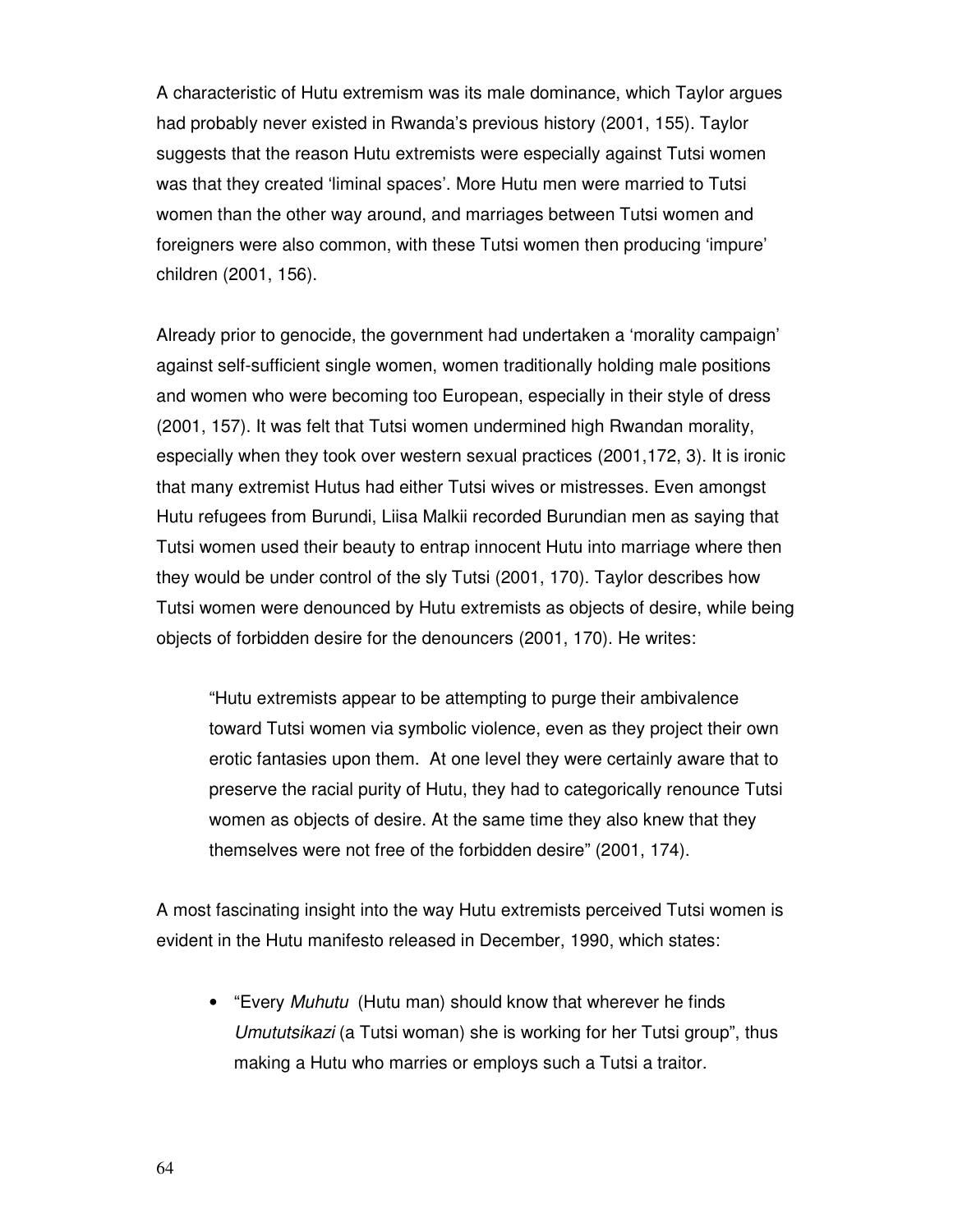- "Every Muhutu should know that our Bahutukazi (Hutu women) are more worthy or, and more conscious of their roles as women, spouse and mother. Are they not pretty, good secretaries and more honest!"
- "Bhutukazi (Hutu woman), be vigilant and bring your husbands, brothers and sons back to the path of reason" (Taylor, 2001,175).

Taylor asks why Hutu women needed to draw their menfolk back if the allure of Tutsi women wasn't very strong (2001, 175). Interestingly, when the French set up Operation Turquoise, the extremist propaganda, seeing the French as their friends, broadcast the following over the radio station: "You Hutu girls wash yourselves and put on a good dress to welcome our French allies. The Tutsi girls are all dead now, so you have your chance" (quote from Prunier, 1995, 292). This kind of inferiority complex, Prunier mentions in a footnote, accounts for the degree of sadism unleashed by Hutu death squads against Tutsi. Taylor says that 'special measures of terrorism were reserved for Tutsi women by the extremists' (2001, 176).

# **3.5.4. The role of the Church**

A worrying aspect of the genocide was that an enormous amount of mass killings happened at churches, where people were seeking refuge. Where in the past, churches were seen as sacred places, they became integral parts of the killing strategy (Prunier, 1995; Mbanda, 1997; Des Forges, 1999). Not only were churches sites of massacres, church goers and even leaders, were participants in genocide. In an article about the role of the churches, Ian Linden describes how bishops and Archbishops were identified as key players in the killing machine (1997, 50). Why was the church, which is commonly perceived as being neutral in times of crises, so highly implicated in genocide?

One reason was that the Church, and the Roman Catholic Church in particular, has been part and parcel of Rwandan society and governance since colonial times. Des Forges describes how the Catholic Church was a staunch supporter of Habyarimana and his government and that some 60 percent of Rwandans were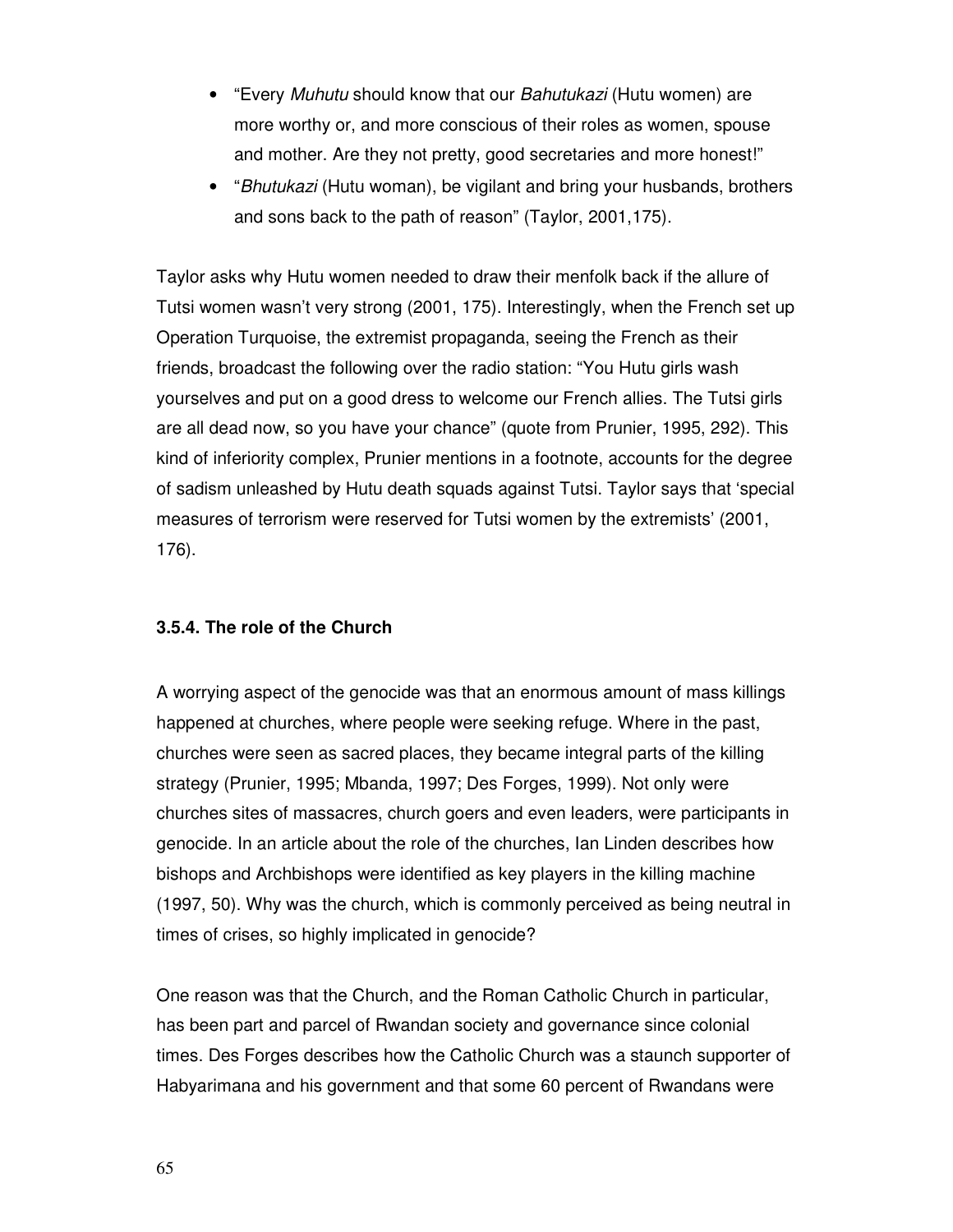members of the Catholic Church. She adds that the Anglican and Baptist hierarchies also tended to lean towards support of the government (1999, 111).

Another reason may be that Rwandans were taught to follow religious leaders unquestioningly, and when their religious leaders participated in the killing, this was a sign that they were morally free to do the same (Mbanda, 1997, 86). Meg Guillebaud, an Anglican missionary in Rwanda, describes at some length in her book how ethnic division was part of church culture in Rwanda for decades prior to genocide and that similarly, the leadership was riddled with complicated power plays and political intrigue that made participation in genocide more understandable (2002, 300). However, having said this, Laurent Mbanda stresses the point that for every church and church leader that participated there was one that acted heroically, saving lives or choosing to be a martyr rather than a killer (1997, 89).

# **3.5.5. The role of the international community**

A repeated theme in the literature is the horrifying indifference of the international community. The delayed action on the part of the United Nations has left many Rwanda bitter and angry. General Romeo Dallaire, military leader of the UN intervention to Rwanda, describes how with a troop force of five thousand, and the correct mandate, the genocide could either have been stopped in its early days, or prevented altogether (2001, 110). Instead, the United Nations in Rwanda (UNAMIR) had a force of only five hundred, and a mandate which disallowed them to act other than in self-defense.

Reasons for international indifference abound, from conspiracy theories that implicate the French government to measuring the international worth of a small, poor nation. Apart from Médecins Sans Frontières, not a single humanitarian aid organization and hardly a single European remained in Rwanda during the genocide (Prunier, 1995, 273). Sadly, Linda Melvern suggests one of the reasons for the lack of interest was the far more exciting news of South Africa's new democracy in April, 1994 (2004, 232).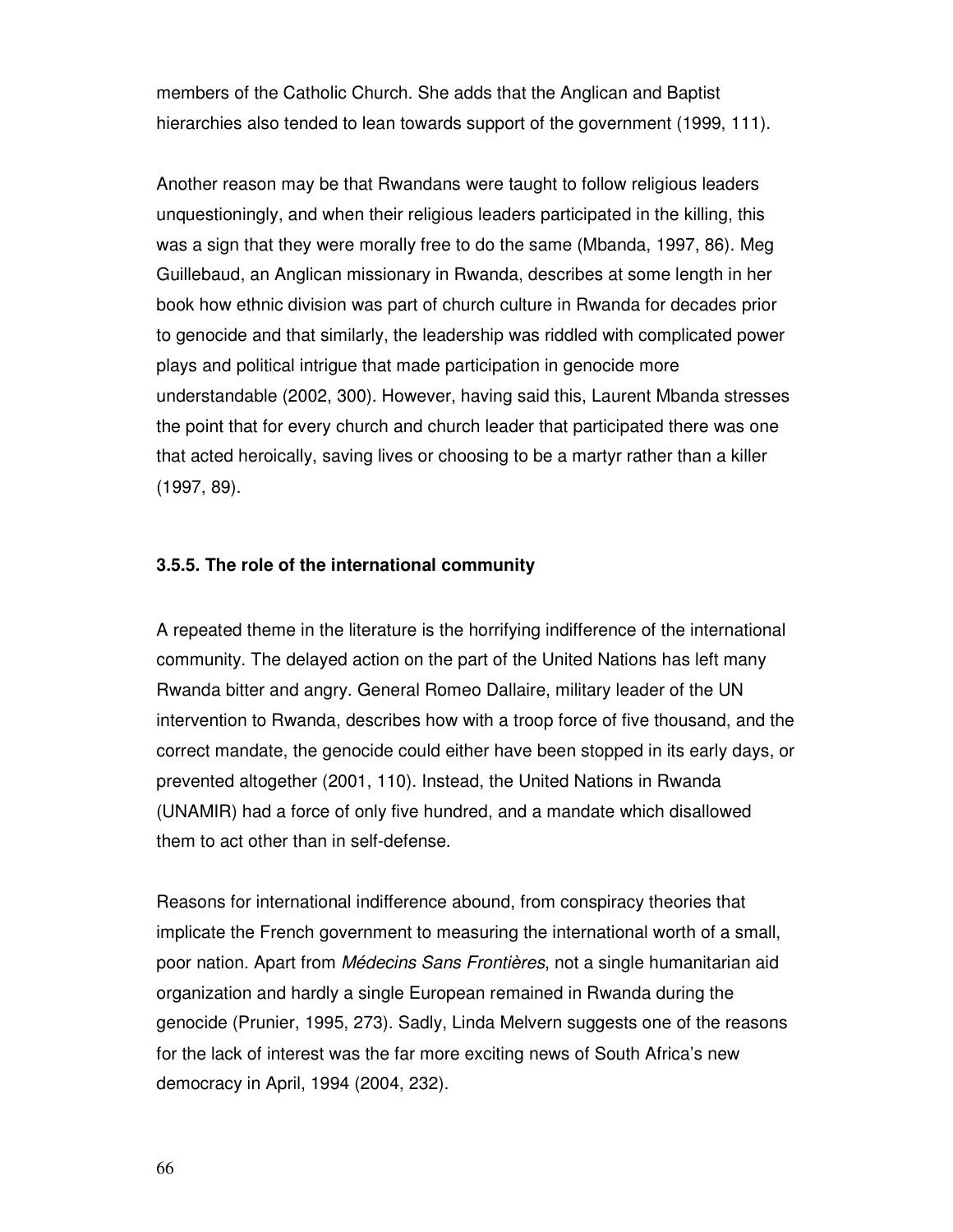Indifference on the part of the UN is often attributed to the crises that occurred only a year earlier in Somalia, which resulted in the death of several Americans (Prunier, 1995, 274; Des Forges, 1999). Further, some fingers have been pointed at Secretary-General Boutros Ghali for stalling on calling the massacres 'genocide' (with its related implications in terms of international law) and not reacting sufficiently to General Dallaire's appeal for more resources and troops (Prunier, 1995, 275; Dallaire, 2001). There have been some indications that Bourtros Ghali had support for the genocidal government due to their shared Francophone links and that the presence of a member of the genocidal government on the UN Security Council's board further delayed UN reaction (Dallaire, 2001; Khan, 2000).

### As Des Forges writes,

"During the first weeks, when firm opposition to the genocide would have saved hundreds of thousands of lives, international leaders refused even simple actions which would have required no military force and no expense. Complicit in the refusal to speak the word "genocide," they failed to denounce the evil, either jointly—which would have been most effective—or even singly, in outraged voices" (1999, 256).

#### **3.5.6. The role of the RPF**

Prunier describes the RPF, under the leadership of General Paul Kagame, as probably the best educated guerilla force in the world, being made up of a worldwide Tutsi diaspora who took with them the education and experience they had gained in Europe, the US and elsewhere (1995, 116). This well-trained, wellorganized, disciplined military force has become the centre of much controversy. On the one hand, researchers laud its high discipline and its heroic ending of the genocide in the face of international indifference. On the other, it has been accused of committing crimes against humanity, large scale massacres, and even delaying stopping the genocide for strategic purposes.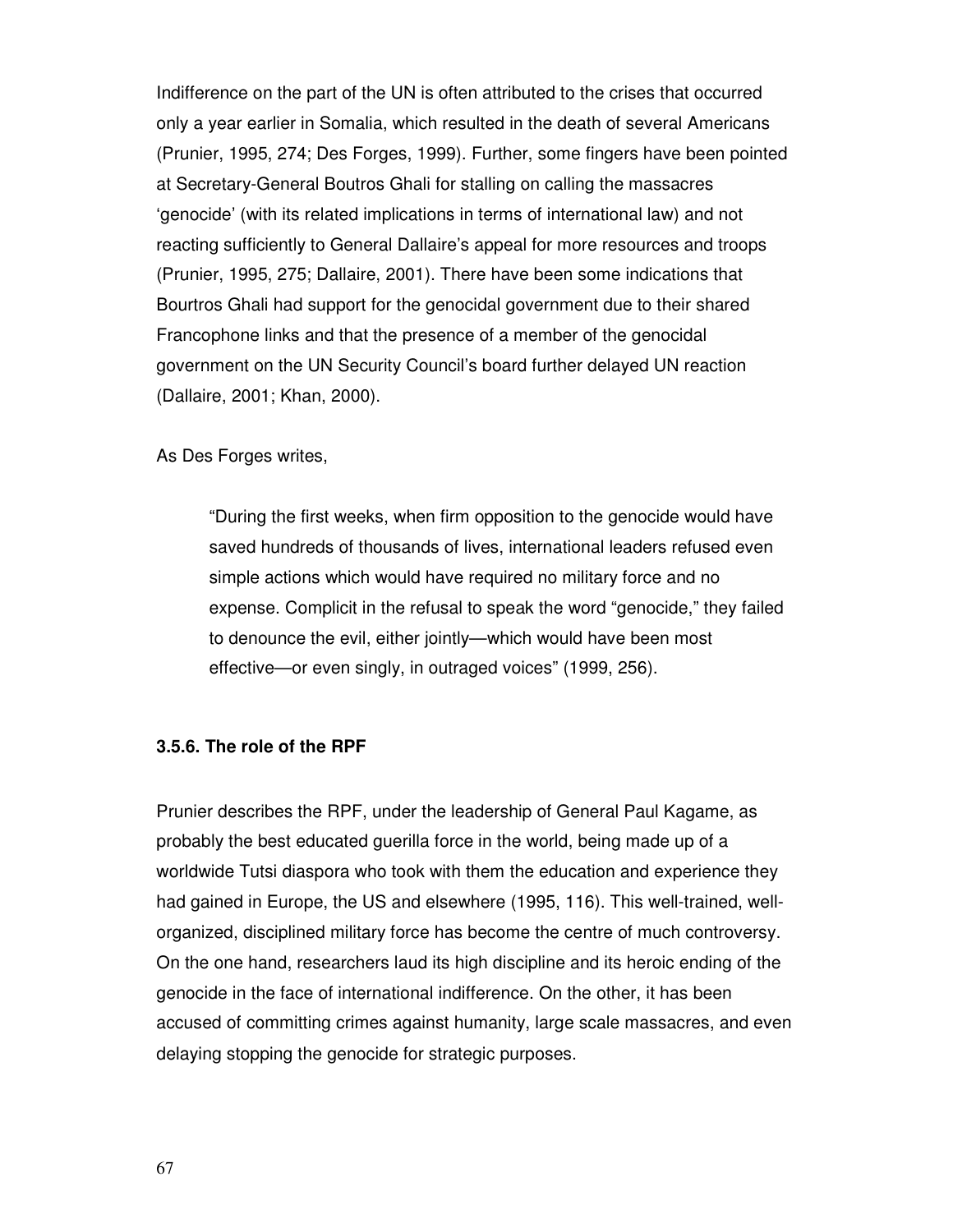Dallaire, military leader of the United Nations intervention in Rwanda, is one who both praises and criticizes the RPF. He makes mention of the high level of discipline: "So far [Kagame's] troops had handled themselves quite well. There had been a case of rape that was dealt with summarily – the guilty soldier was shot. We had witnessed no looting per se" (2001, 344). However, throughout his account of his dealings with Kagame, Dallaire describes an uneasiness, an uncertainty about what was really going on behind the scenes.

This was especially apparent as the RPF gained more ground and life started to return to normal in Kigali. Dallaire writes that the UN could not "ignore the reports we received of revenge murders, looting and raping, as undisciplined rear elements of the RPF and returnees sought their own retribution. Rumours of secret interrogations at checkpoints for returnees were making people nervous. We investigated and publicly denounced these atrocities just as we had condemned the genocide" (2001, 479). Dallaire was also uncomfortable with the coldness of Kagame and other high RPF leaders to the suffering and death of so many people. Dallaire records Kagame as saying, "There will be many sacrifices in this war. If the refugees have to be killed for this cause they will be considered as having been part of the sacrifice'" (2001, 358).

Des Forges describes how the RPF stopped the genocide by destroying the interim government and its armies. However, she and other researchers imply that the RPF's priority was not to stop the genocide per se but to take absolute control of the country (1999, 258). Kagame insisted that where for the genocidal government, the war was an ethnic one, for the RPF the war was about returning democracy to Rwanda (Dallaire, 2001, 357). The idea of genocide being used by the RPF as a military excuse to overrun Rwanda is hinted at even more strongly by Dallaire who says that 'had he been a suspicious soul' he would wonder whether there wasn't a direct link between the United States' constant delaying (through the UN) in reacting to the crises and the RPF's refusal for UNAMIRII to be implemented, nearing the end of the genocide (2001, 364). Dallaire suggests the UN's role was to play as scapegoat so that the world out there could seem concerned without doing anything.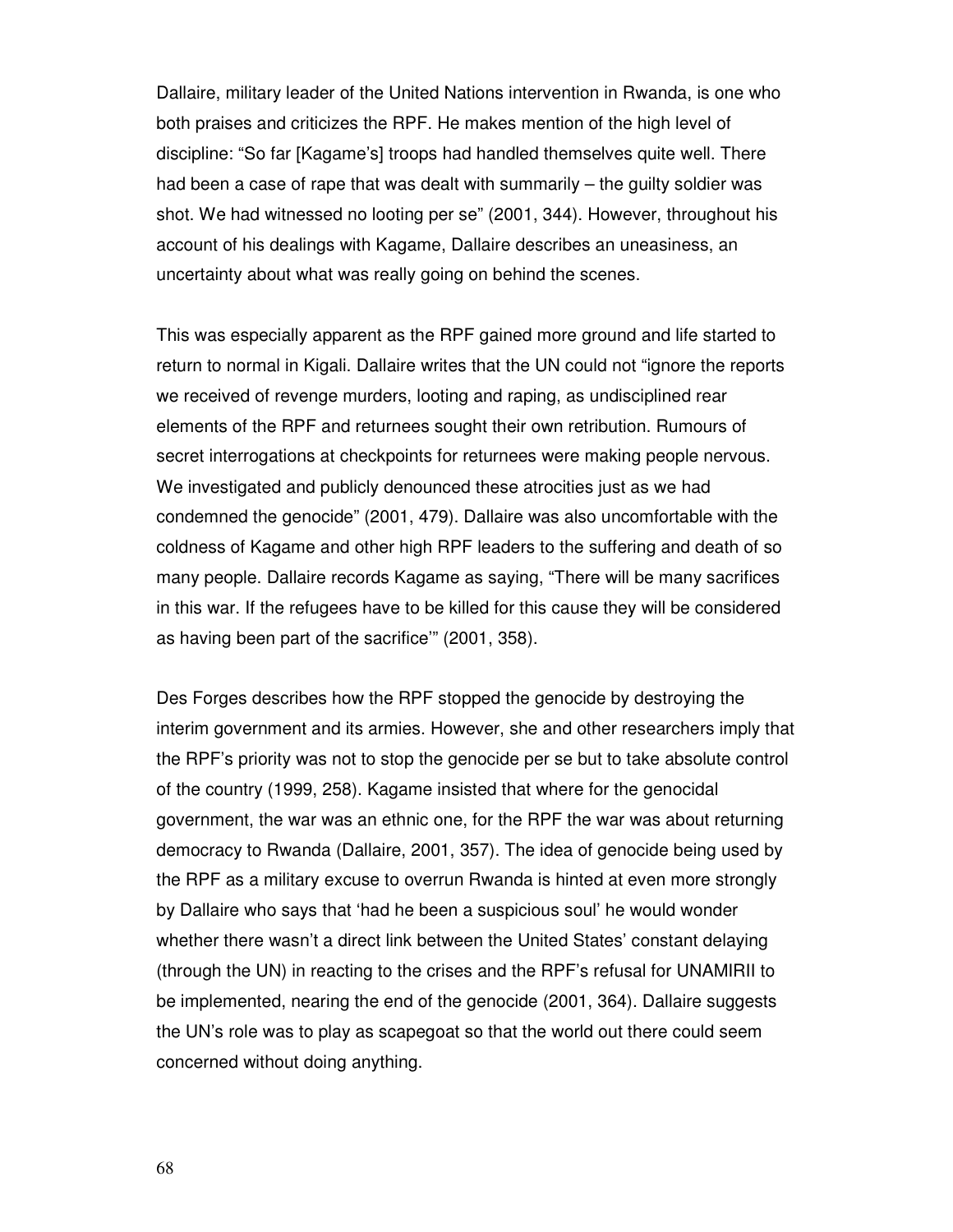As the genocide was coming to an end and the RPF was starting to bring order to the country, the international community began to want to play a part in the crises. Kagame's response to this, in terms of Dalaire's suggestion of a United Nations intervention force was: "Those that were to die are already dead. If an intervention force is sent to Rwanda we will fight it. Let us solve the problems of Rwandans. The international community cannot even condemn the massacres of poor, innocent people … All my soldiers that I command have individually lost family, starting with myself. My idea is not to divide the country but to hunt the criminals everywhere they might be" (2001, 342).

Pottier brings to attention what he calls a strategic ploy on the part of the RPF, to use the international community's apathy during genocide as giving them no right to be critical of the RPF or of the new government under Kagame after genocide. Because of international guilt, ignorance and moral sympathy with Tutsi survivors, the international community praised everything the RPF did and were prepared to accept whatever version of the Rwandan narrative the RPF wanted to sell to them (2002, 4). It was only some years later that the international community (journalists, human rights organizations, humanitarians, diplomats) began to realize that the RPF had an almost dictatorial control over the country, and reports of human rights abuses and massacres began to filter through. Until today, however, these are rarely acknowledged or spoken about in Rwanda.

Yet without the RPF's intervention, the extermination of the Tutsi may well have become a reality. Kinzer emphasizes in his biography that the intention of the RPF was not to restore Tutsi power but rather to restore democracy and equality to Rwanda. With most of the RPF having relatives in Rwanda it is difficult to believe they would allow their family to be killed unnecessary. More likely would be that Kagame had a carefully laid out strategy that would ensure a complete overthrow of a regime that he saw as essentially harmful to the progress and development of a country that he loved. Kinzer records an anecdote in 1993, when the RPF attacked Rwanda and almost took Kigali until Kagame called his troops back. Kagame's officers were shocked and asked him why he didn't allow them to then take Kigali. His response was,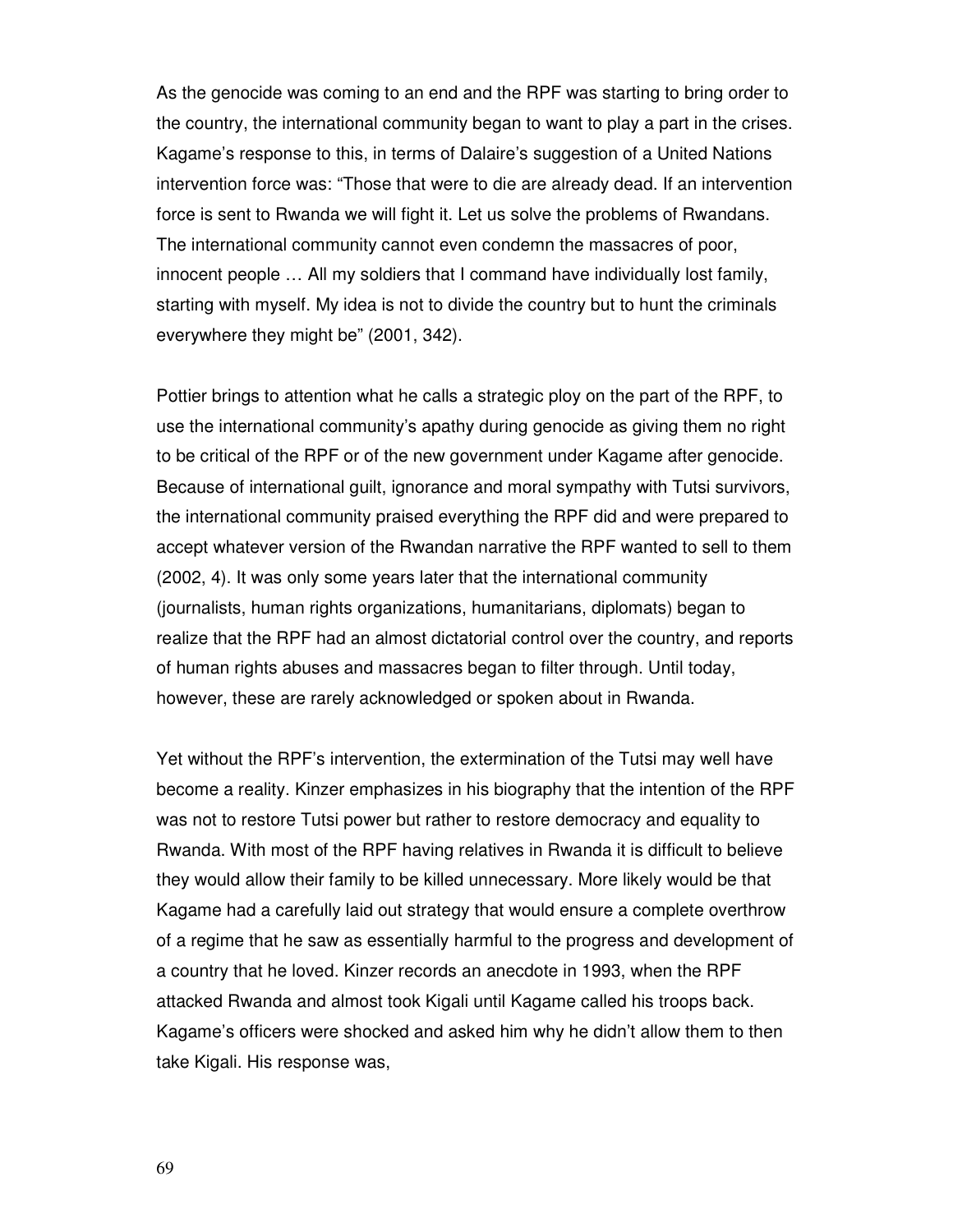"Why did the RPF start the war? Was it for ourselves or for Rwanda? If, as the French say, we are fighting for the Tutsi, we can fight, win and then say we won our right to take over. But our philosophy is that we were thrown out of the country and want every Rwandan to be able to live here peacefully" (2008, 105).

#### **3.5.7. The role of heroes**

Again and again, the literature reiterates how not all Hutu were guilty, and for every Hutu who was a killer there was a Hutu who saved a Tutsi life. Many times, the genocide is described as having been against the Tutsi and moderate Hutu. Alongside this, there was a small minority of Tutsi who acted in bad faith towards fellow Tutsi in an effort to save their own lives, or to take advantage of circumstances. Bernard Rutikanga describes the long list of possible perpetrators: high ranking military and civilian officials and big business men afraid of losing their position and keen to get a piece of power-pie; middle-level leaders wanting to advance their careers; grassroots leaders and masses blindly following orders from the top; people coerced or intimidated to participate; people wanting to settle an old score; poor people wanting to loot or take over victim's land, property, or animals; people intoxicated by drugs and alcohol distributed by leaders; and Hutu refugees from Burundi (2003, 140).

Prunier describes the complexity of the situation during genocide, where someone might be killed by a long-time friend and neighbour and someone else saved by a kind-hearted interehamwe (1995, 257). The situation was especially difficult for those of mixed marriage. Although in Rwanda, a child takes on the ethnic identity of the father, some Rwandans of mixed parentage had consciously taken on the term 'Hutsi'. The heroes of genocide have often been overlooked, especially as post-genocide discourse has had it that those who were still alive after genocide must have been complicit in it. But Prunier describes how people moved by faith or human decency would risk their own lives to save those of others (1995, 259). It is these heroic stories that play a significant role in later reconciliation work as they form at least a tendril of hope that we can be human before being from one ethnic group or another.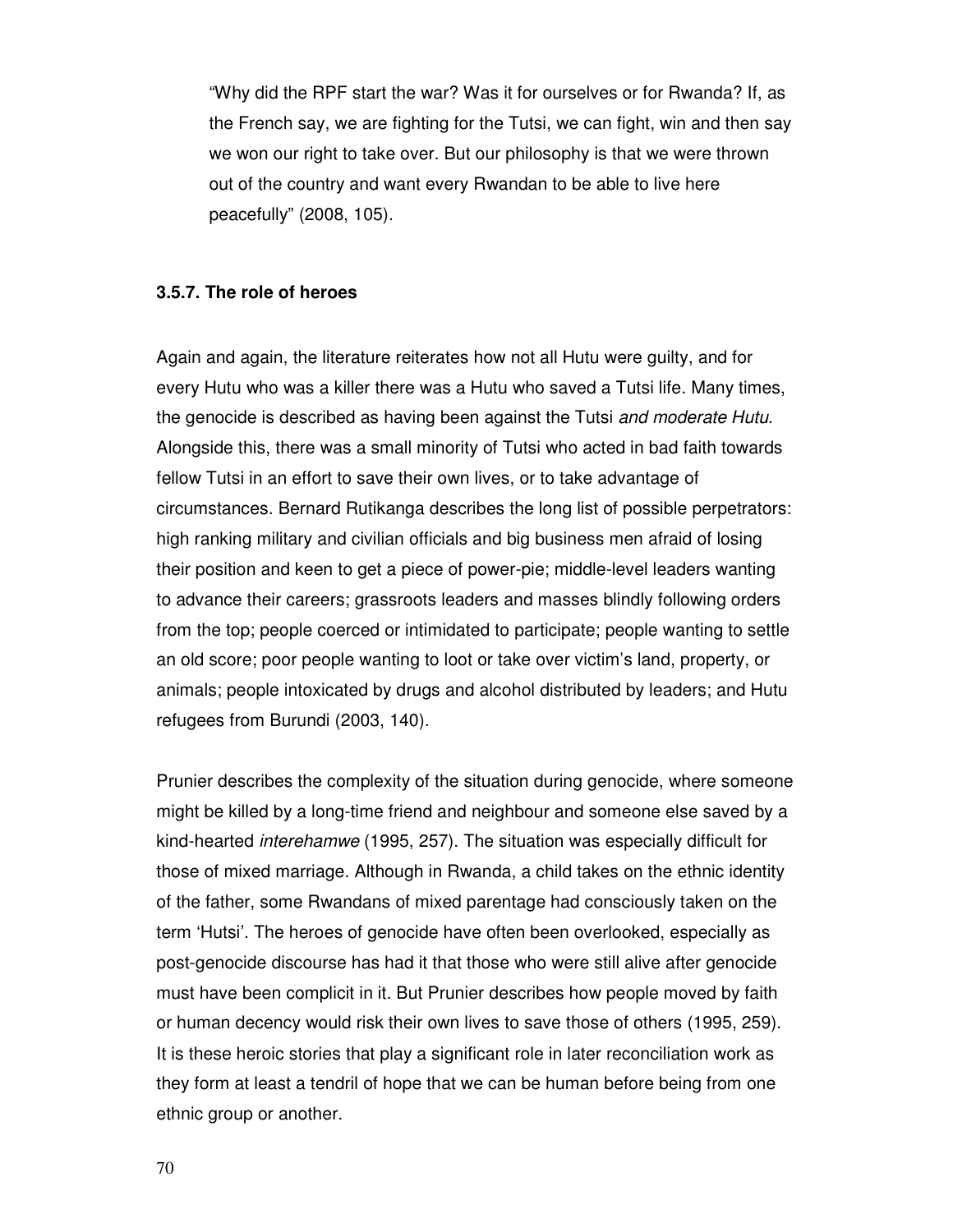### **3.6. Concluding thoughts**

Ervin Staub, Laurie Anne Pearlman and Vachel Miller write: "Understanding genocide helps people move beyond the belief held by many people in Rwanda that what they experienced was incomprehensible evil. It helps them to see genocide, however horrible, as a human process. It helps them to see their common humanity with others who have suffered mass violence" (2003, 290). For many Rwandans the horror of genocide makes it unimaginable and incomprehensible. Yet, when dissected step by step, as was done in this chapter, one begins to see how ordinary people can be manipulated through their fears to do things they would normally never consider. Understanding genocide and its underlying narratives becomes an important factor in the healing and reconciliation process as we can begin to see how deeply embedded stereotypes, inferiority-superiority complexes and ideologies are and begin to work on transforming this level of our shared consciousness so that these narratives might not be so easily manipulated in the future.

The following chapter will look at Rwanda after genocide, when the country had been destroyed and most of its population displaced. Some of the extreme challenges to healing and reconciliation will become evident as the story of Rwanda after genocide unfolds.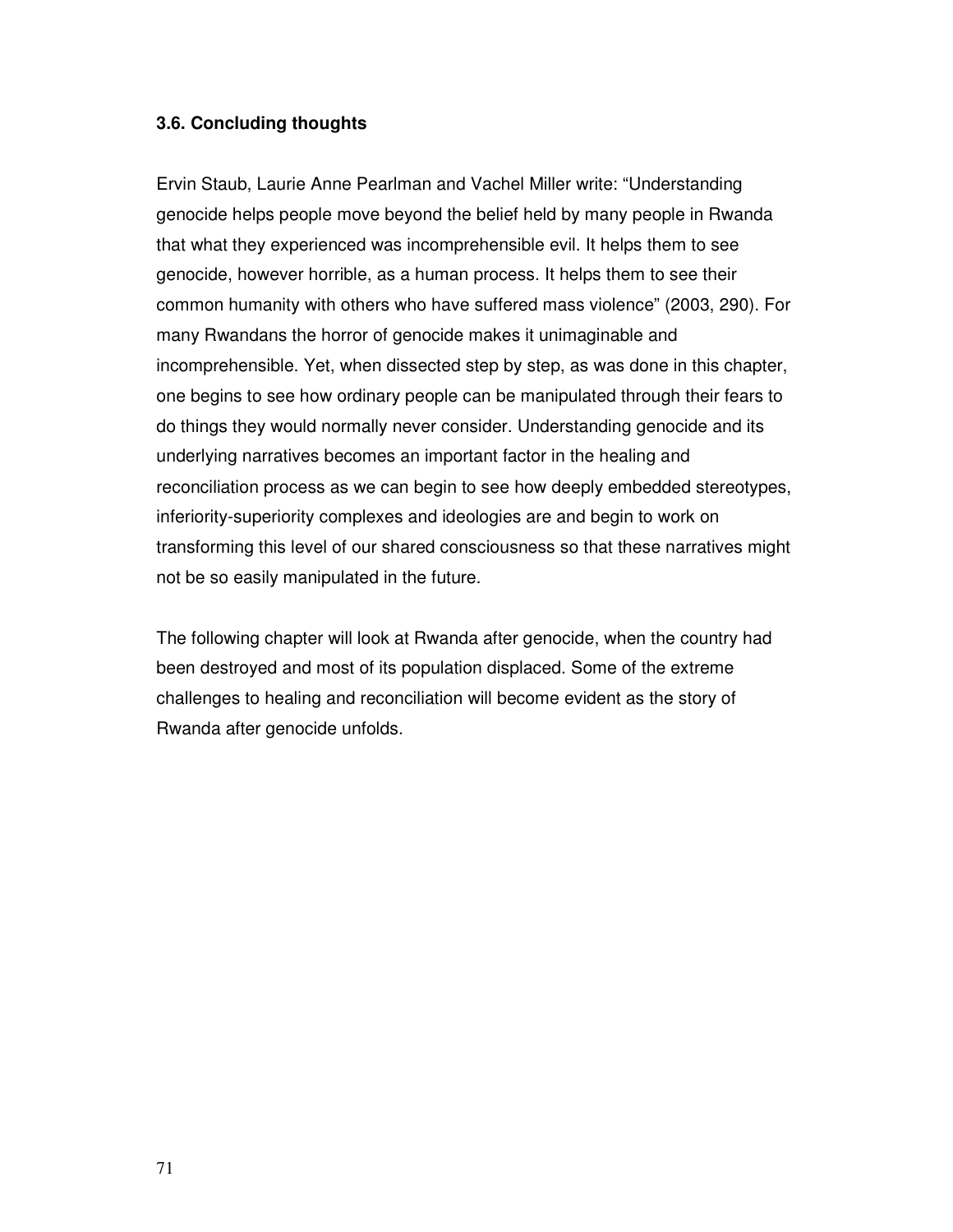# **CHAPTER 4: AFTER THE GENOCIDE: 1994-1999**

"He was moving in a strange universe here, composed entirely of women, old men and children. Their gaze was not empty but chillingly absent, turned inward, or quite simply dead. Like people who can see but will not. Only a few women would speak, in hushed voices, their eyes fixed on the ground, where they kept them long after they had finished their almost clinical descriptions (for they had only concrete words) of the murders of their husbands and sons. The rapes these shy, prudish women described with a wealth of blood-curdling detail, as if they were dictating the reports of their own autopsies" (in Courtemanch, 2003,233).

### **4.1. Tensions in the 'after'-narrative**

In the previous two chapters, we have seen the role that certain divisive narratives have played in inciting and sustaining violence in Rwanda. These narratives have been described as being rooted in history and developing along ethnic lines. In the Rwanda after genocide, much of these divisive narratives continued to play a significant role amidst the difficult task of rebuilding a destroyed country and people. The following chapter will look at how the Rwandan government managed to develop the country beyond all expectations. It will also unpack how age-old divisive narratives continued to undermine reconciliation by looking at two streams of narratives: the narrative of the 'new' Rwanda, embraced by the government and (mostly Tutsi) Rwandans returning to their country from the diaspora, and the less heard narrative of the Hutu refugees who fled to the DRC and those who remained in the country.

When the RPF liberated Rwanda in May, 1994, there was great relief, both within Rwanda and without. Their victory brought with it the end of the horror of genocide as well as hero status to the victorious party. The expectation of many, within and without was that order, good governance, democracy, stability, equality and peace would come to Rwanda. Some others, however, feared revenge and retribution and a reversal of everything that had just happened. Instead of a Hutu-dominated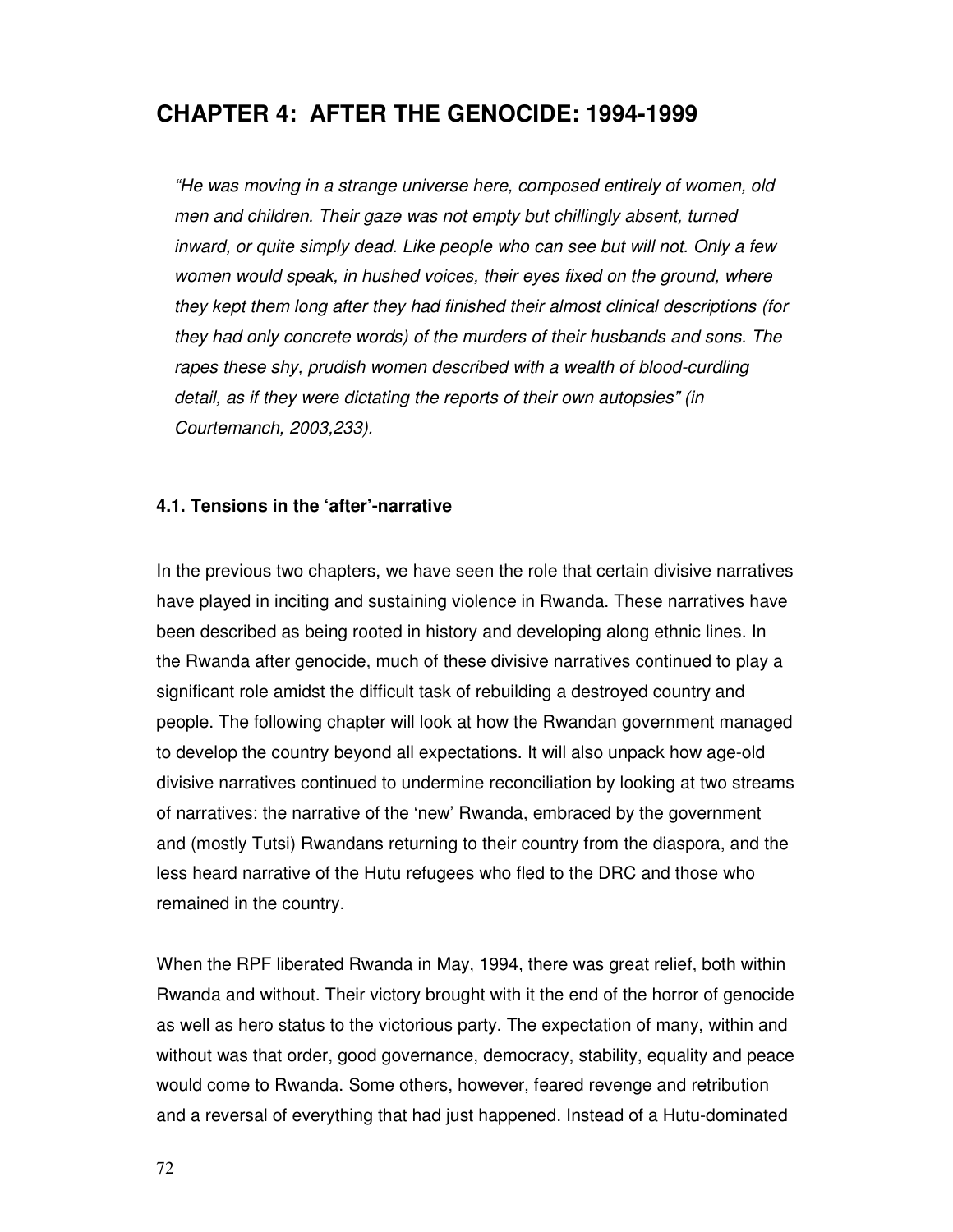society, it would now be Tutsi-dominated. Instead of Hutus being favoured for jobs, education and positions, now Tutsi would be. Instead of Tutsi fearing for their lives, Hutu would fear for theirs.

The following section will examine how some of these fears became a reality while others were dispelled. Further, it will explore how the new government was able to rebuild a country able to sustain itself in the light of enormous obstacles and challenges. And it will unpack how the new Rwanda continued, and continues, not surprisingly, to be riddled with ethnic division and tension.

#### **4.2. The narrative of the 'new' Rwanda**

Immediately after genocide, Special Representative of UNAMIR Shahrya Khan, described Rwanda's capital as being 'macabre, surrealistic and utterly gruesome' (2000, 14). After a hundred days in which over 800 000 people had been killed and some two million fled to neighbouring countries, it is not surprising that he describes Kigali after genocide as seeming to have been hit by a 'neutron bomb' (2000, 297).

"There was no sign of life. The buildings were mostly wrecked, pockmarked by mortar and machine gun fire. Every shop, every house, had been looted … The market place was destroyed and deserted. There was not a kiosk in the entire ghost city that sold a Coke or a box of matches … There were corpses and skeletons lying about picked bare by dogs and vultures" (Khan, 2000, 14).

Prunier describes Rwandans as being like the 'living dead'.

"Psychologically, many people were in various states of shock and many women who had been raped were now pregnant with unwanted children. Most of the infrastructure had been brutally looted, as though a horde of human locusts had fallen on the country. Door and window frames had been removed, electric switches had been pried off from the walls and there were practically no vehicles left in running order except RPF military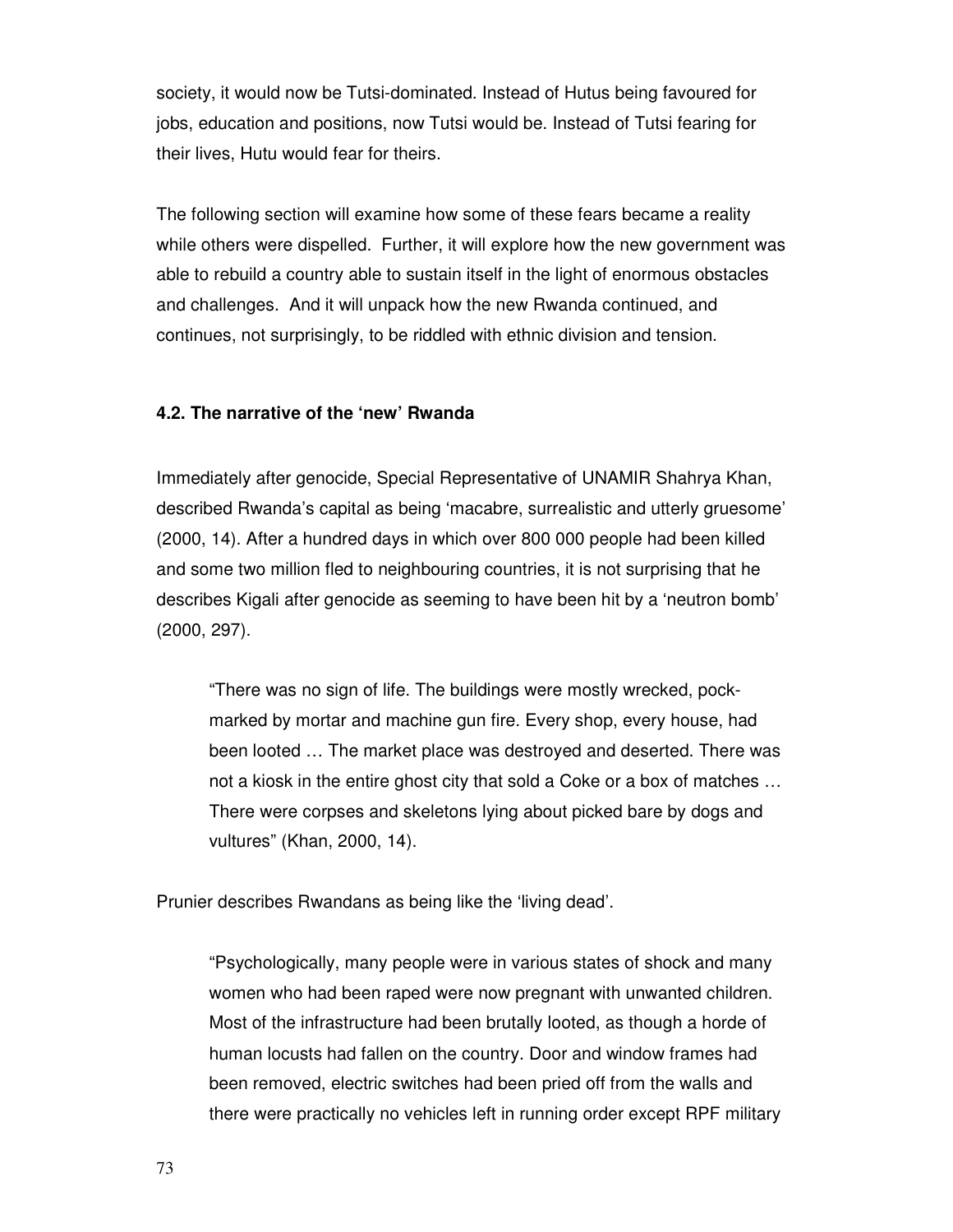ones. There was no running water and electricity in the towns, and on the hills there was no one to harvest the ripe crops" (2000, 297).

It was this that the RPF army was left with in July, 1994; a country devastated of people and resources. Khan describes that within only a few months, Kigali started to take steps towards revival, as people began to trickle out of their hiding places and large numbers of Burundian Tutsi "could be seen driving around in their swanky cars" (2000, 29). While the press and humanitarian aid organizations concentrated their attention and resources on the millions of refugees outside of the country, little aid or assistance was being offered to those within.

Khan describes month by month, the development of Rwanda from a horrific country of the dead, to a living, active, and fast-growing nation. Markets, shops and cafes started to open, farmhouses were reoccupied and ambassadors returned to their posts (2000, 47). By November, a mere six months after the end of the genocide, towns and communes were alive again, with houses being rebuilt and schools reopened (2000, 81).

However, it was near impossible for the government to make much headway. When the RPF took over governance, almost all offices, communications, electricity, water and roads had been damaged and destroyed. The previous government had walked out with all state money, resources and administrative systems (Khan, 2000, 55). Apart from this, the entire judicial system had been destroyed. "There were no judges, prosecutors, magistrates, court officials, gendarmes or police. There were no prison officials to guard the growing number of prisoners. Nor were there buildings that could serve as courts" (Khan, 2000, 56).

Under these circumstances, the international community placed enormous demands on the new government to fulfill certain standards in order to receive funding, including certain political conditions. Yet, there was no funding in order to satisfy these demands (Prunier, 1995; Khan, 2000). Tensions increased between the new government and the international community. Apart from this, the RPF now in power saw the international community as partially responsible for what had happened (Khan, 2000, 60).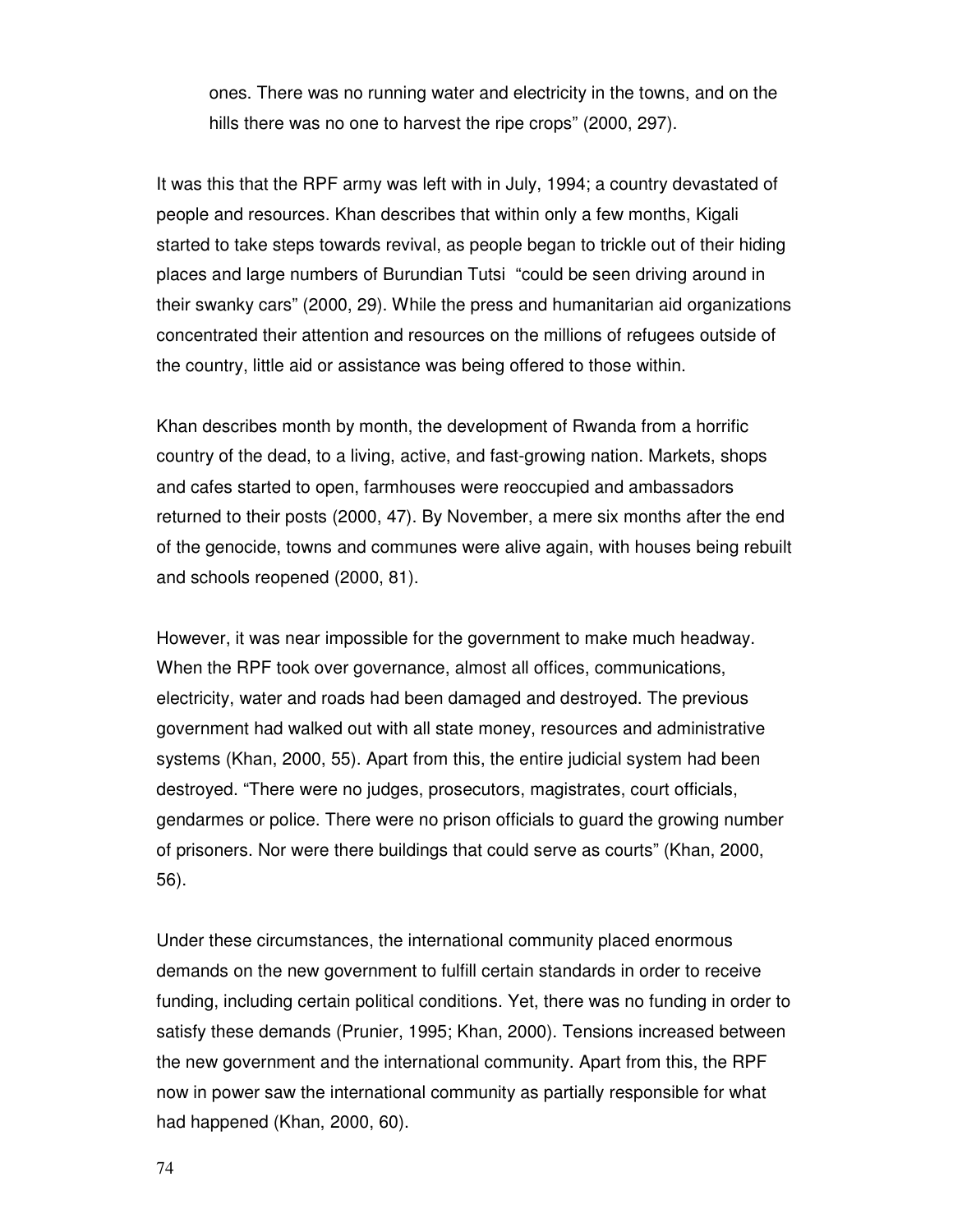From the start, the new government was presented as a return to the Arusha Accords of 1993, which included shared governance. They called this the Government of National Unity. But they veered from these Accords by giving the seats that were appointed for the former reigning party, the MRND, to the RPF. Further, they created the post of vice-president, giving this position to the RPF leader, Paul Kagame. Pasteur Bizimungu, both a Hutu and a member of the RPF, was appointed president (Prunier, 1995, 328, 9). The new government, according to Khan, saw themselves as holding the moral high ground for having stopped genocide and, when in power, sticking to the Arusha Accords. Further, they saw themselves as standing alone in rebuilding a devastated country, and wanting to do it their way, not the way of the international community, understandably, after having been largely abandoned by the international community during the genocide.

From the start, the new government adopted an ideology of national unity. This ideology insisted on the idea that there was no longer Hutu, Tutsi or Twa but only Rwandans (Des Forges, 1999, 851). This was politically necessary in a country where the RPF found themselves in the minority, and where hundreds of thousands of old case-load refugees were streaming into the country. (The term 'old case load' refugee is commonly used in the literature to refer to Tutsis who became refugees prior to 1994 (in 1959, 1972 and 1973, for example). 'New caseload' refugee refers to Hutus who became refugees shortly after the genocide, in July, 1994). Further, it was in line with RPF ideology from the early RANU days where 'Rwanda for all Rwandans' was a foundational philosophy.

Apart from the fact that some 150 000 mostly Tutsi homes had been destroyed, hundreds of thousands of old case-load refugees were seeking a place to live in a country already over-populated. In this situation, it was not uncommon that the homes of either the fleeing Hutu refugees or deceased Tutsi were 'taken' by these newcomers and survivors (Prunier, 1995, 324, 5). Prunier describes how some 400 000 old case-load refugees had entered Rwanda by November, 1994, entering a country devastated of resources and infrastructure (1995, 325). Each group of refugees came from different countries, the vast majority never having lived in Rwanda at all, and brought with them their unique cultures and styles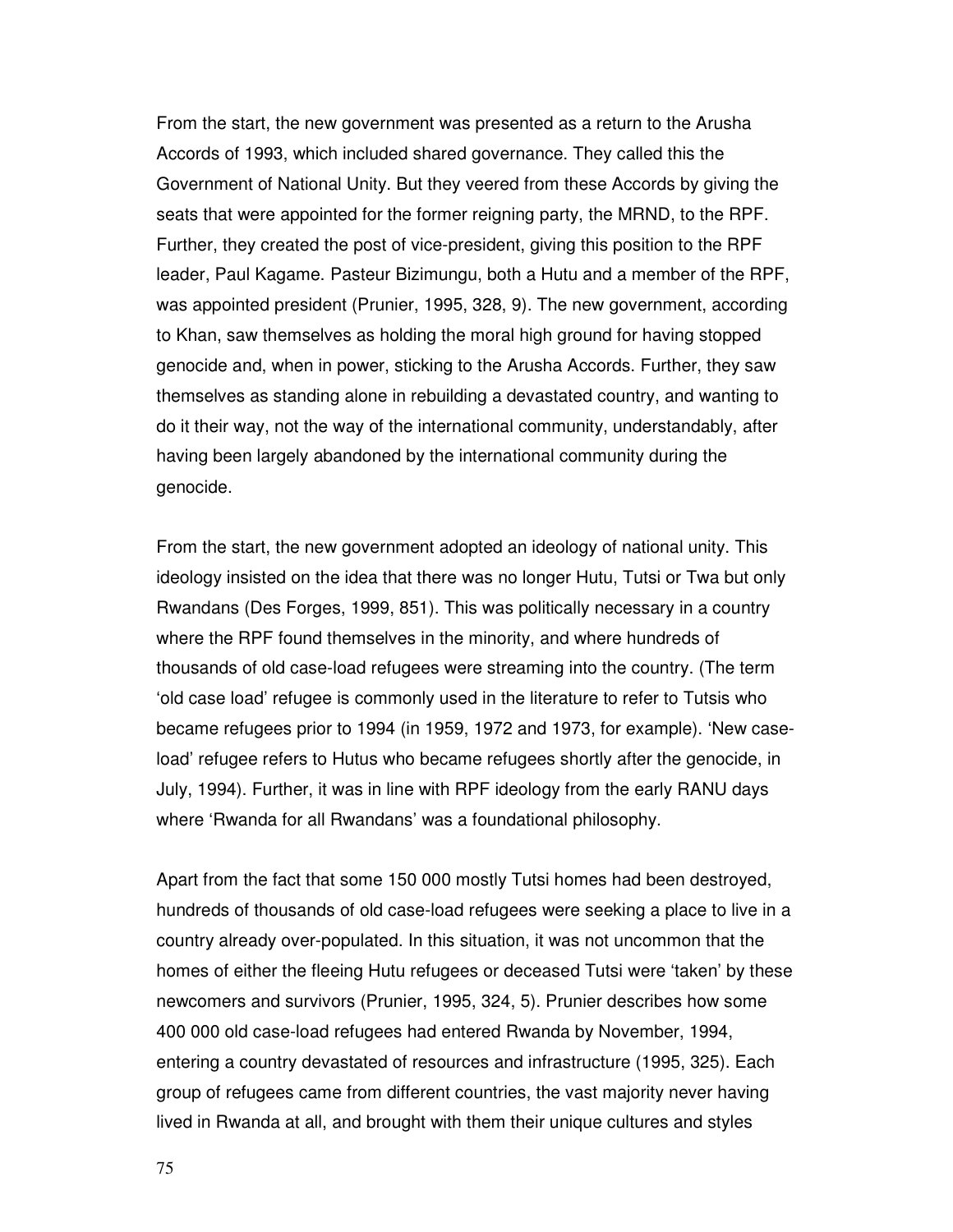(Prunier, 1995, 325). Prunier describes the Zairians as the ones with the least money, the Ugandans as the ones who planned their entry to Rwanda the best, and the Burundians as the most aggressive and arrogant (Prunier, 1995, 126).

Writes Dallaire,

"Increasingly, we could see the immaculate cars of Burundian returnees or the oxcarts of the Ugandan Tutsi refugees in the streets of Kigali, as members of the scattered diaspora took up residence throughout the better parts of the capital, sometimes even throwing out legitimate owners who had survived the war and genocide" (2003, 476).

Thus, added to the tensions between fleeing Hutu refugees who were being encouraged to return, survivors of genocide who were desperately trying to piece their lives back together, and Hutus who had chosen to remain in Rwanda, there were hundreds of thousands of people new to Rwanda, who nevertheless felt they had a strong claim to its land and resources. Yet the new government was welcoming people back, inviting all Rwandans to help rebuild their country. The message they were sending was one of national unity, of all Rwandans standing together for a common cause.

In the new Rwanda, a new history, a new story was needed to counter that of the extremist Hutu Power. As Pottier describes, the RPF walked into a country which they could reinvent (2002, 109). The primary focus of the new government was to reinvent a Rwanda without ethnic categories. The presiding message of the new government was and still is, "There is no Hutu and Tutsi, there are only Rwandans" (Des Forges, 1999). This reinvention of Rwandan identity would need to be built on a retelling of history. Where Hutu extremists had painted a picture of Tutsi masters subjugating the Hutu masses, the new government developed their history on the foundations of a harmonic, idyllic pre-colonial Rwanda (Des Forges, 1999; Pottier, 2002, 111). This picture of Rwanda, as described in chapter two, would allow the government to encourage Rwandans to return to the Rwanda of before colonialism. It would also allow them to place most of the blame for ethnic division squarely on the shoulders of the colonialists and colonial policy (Des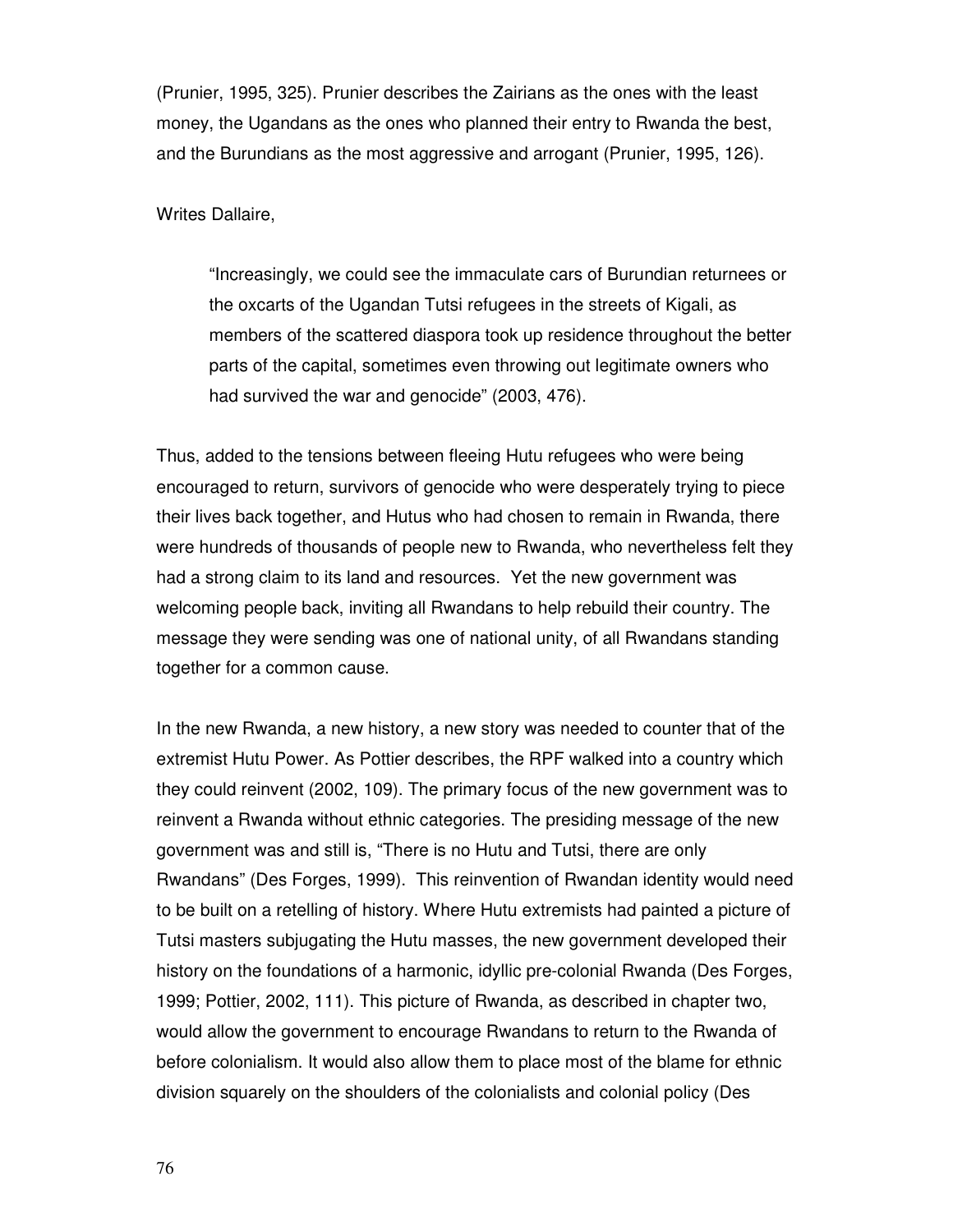Forges, 1999, 855). The following section will examine some of the narratives that were silenced to make room for this new dominant narrative.

### **4.3. The silenced narratives**

In this section we will look at some of the marginalized narratives. The first of these is that of the mass exodus of refugees into the DRC. This will be followed by the narratives of Hutu within and outside Rwanda who began to feel increasingly voiceless.

### **4.3.1. The refugee exodus**

That two million refugees streamed over the borders of Rwanda into neighbouring countries, and the DRC in particular, is no secret. That refugees suffered and died in their thousands from cholera, hunger and fatigue is neither hidden. That exgenocidaires intimidated those in the refugee camps is openly known. But what happened after the media spotlight found other events to shine its attention on, some two years after genocide, remains the unspoken story of a few survivors scattered across the globe.

Between April 7 and July 14, 1994, the RPF achieved military victory after military victory against former government forces (the FAR), driving them first towards the north, and then right out of Rwanda, over the border into the DRC. What no one had prepared for was that these genocidal forces would drive with them hundreds of thousands of civilians in a mass exodus rarely seen before. Prunier describes how, as the interim government disintegrated, thousands of people streamed out of Kigali on foot, either to the northwest, 'which was seen as the last government bunker' or the French 'safe humanitarian zone'. "Many people now moving had fled several times before during RPF offensives in 1992 and 1993. For them, the RPF generated enormous fear and visions of devil-like fighters engaged in massive killings everywhere. But the fear was such that even some Tutsi were running from their 'saviours'" (1995, 294). He describes the crowd of some 300 000 being a mixture of 'dispirited interehamwe who did not even bother to kill the few Tutsi who walked alongside them', FAR troops, civil servants and their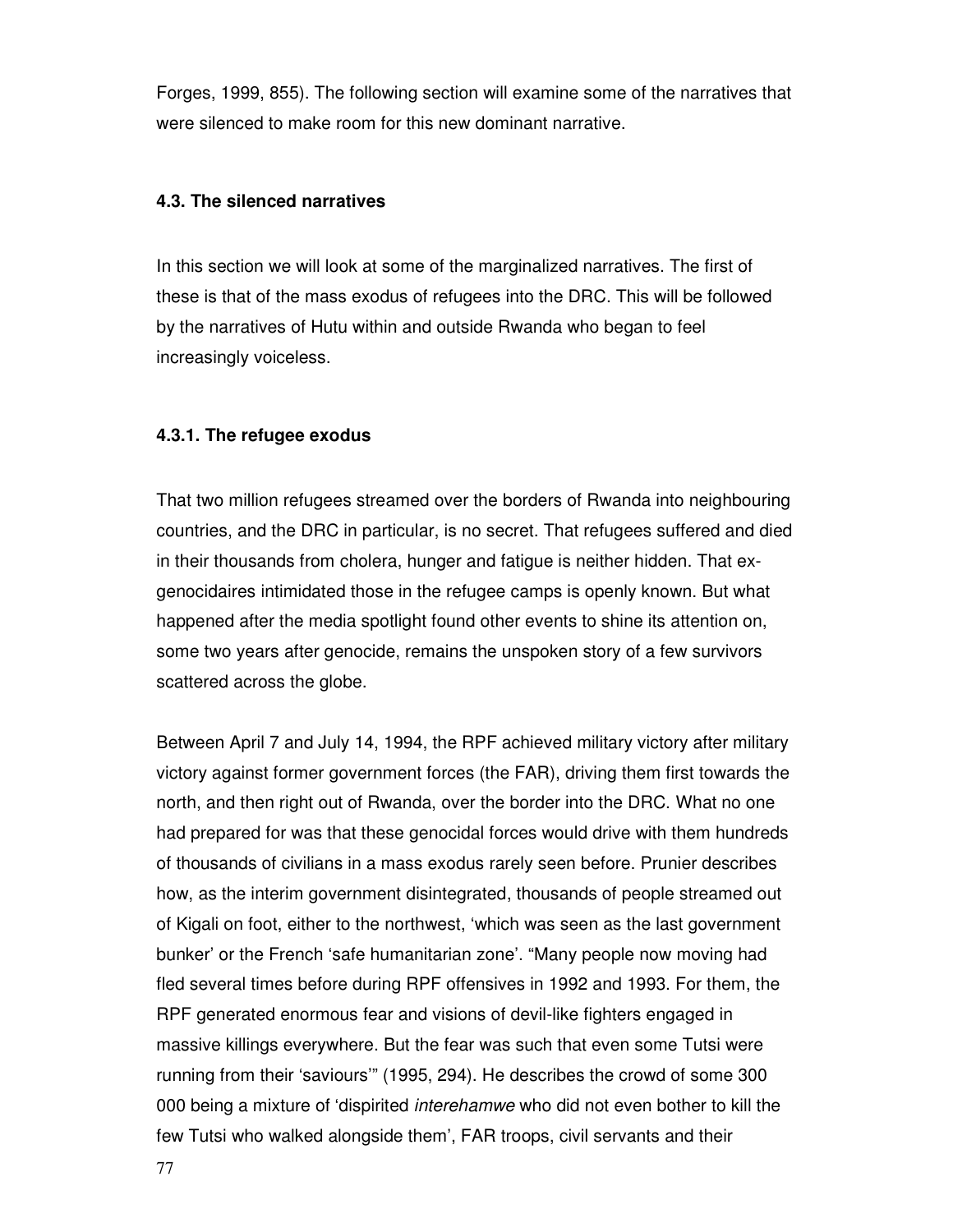families, peasants, businessmen, abandoned children, priests, nuns and even madmen (1995, 195).

Khan describes the scene at one of the largest refugee camps these hundreds of thousands of people would arrive at. "The road from the airport was full of starving, sick and dying refugees. Scores of dead bodies lay strewn about rotting in the sun, with people simply stepping over the dead carcasses … Dead children lay next to mothers who were also dying of cholera, hunger or simply exhaustion" (Khan, 2000, 33). Prunier further describes scenes of corpses falling into the lake, spreading the cholera epidemic that had traveled with the fleeing refugees (1995, 302).

But one of the foremost issues in the camp was that of security. Apart from several hundred thousand civilian, there were several thousand known genocidal leaders amongst the refugees. This 'criminal element' in the refugee camps would result not only in continued suffering for the masses of civilians but in eventual war that would spill over into several countries in Central Africa for at least another decade. Prunier quotes a former leader during the genocide as saying, "Even if the RPF has a won a military victory, it will not have the power. It only has the bullets, we have the population" (1995, 314). Soon after the establishments of the camps, it became apparent to humanitarian aid workers that former genocidal leaders had taken over control of the camps, organizing the masses of refugees into the same commune structures as in Rwanda, guaranteeing that the same extremists would hold power and have influence over the civilians (Prunier, 1995, 315; McCullum, 1995, 43; Khan, 2000, 72). Apart from this, Khan describes a Human Rights Watch report that cited clear evidence for the training and recruiting of refugees by the former genocidal leaders with the support of the DRC government (2000, 141). These trained forces would undertake cross-border raids into Rwanda, causing further insecurity within the country.

It was thus strongly to the advantage of former leaders to hold onto the civilian refugees, and they did this by continuing the genocide-fear-propaganda campaign. Ian McCullum describes how many refugees "believed the propaganda that the Tutsi-dominated RPF would exterminate them. Radio Mille Collines, now on wheels, pumped out stories of massacres, although few could be confirmed by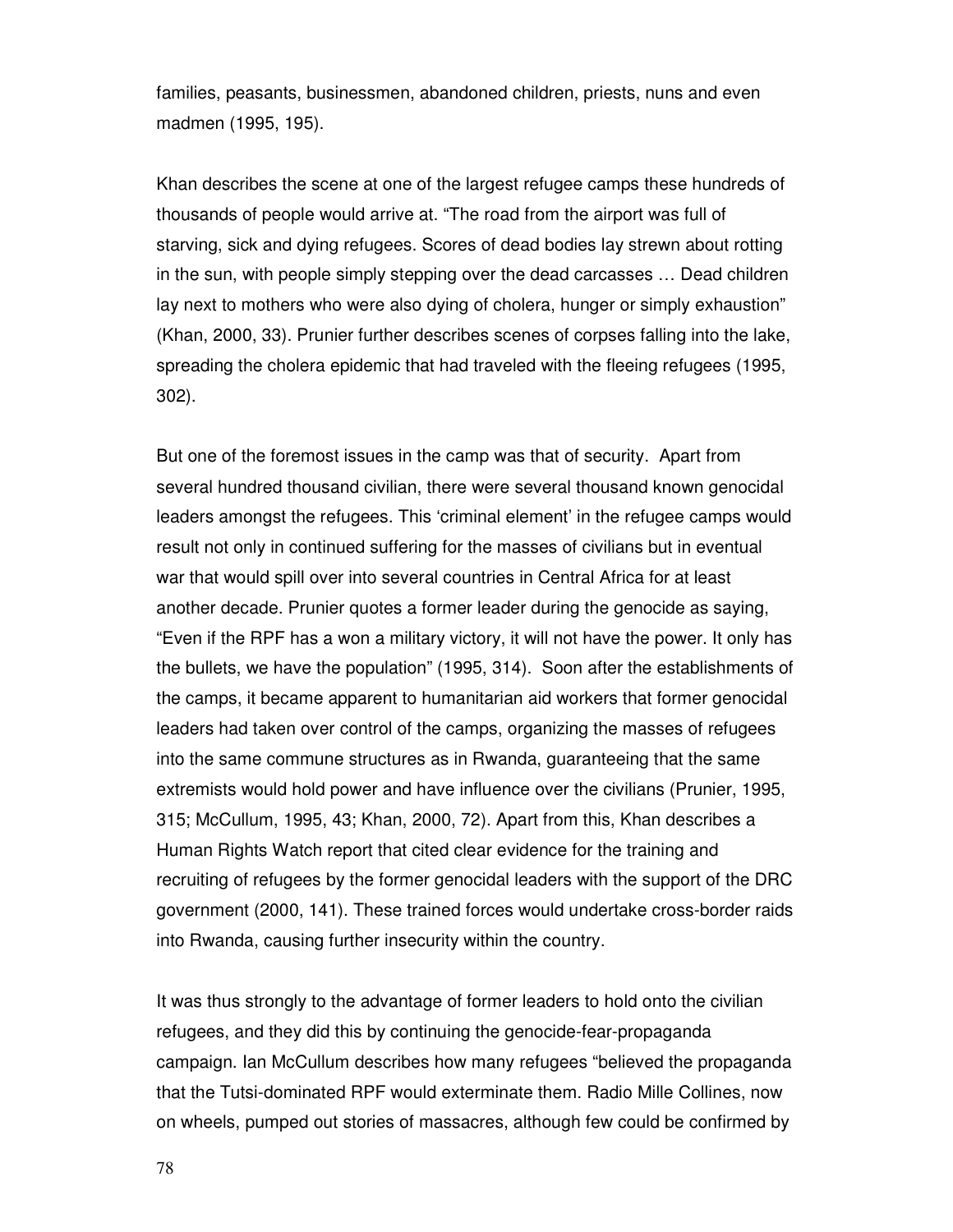the UN … Most of all, the people were cowed by the intimidation and terrorism practiced by the former government and its army and militias … Those who tried to return to Rwanda were beaten, tortured or killed" (McCullum, 1995, 55).

Very soon after the new government was in place, efforts were on the way to encourage refugees to return to Rwanda. Many felt that the only way forward in terms of reconciliation would be for all Rwandans to be together in one country and for justice to be meted out. However, the bulk of the two million refugees in the DRC, Tanzania, and Burundi refused to return. Suggested reasons for this included that the conditions in the camp were better than what many of the refugees had ever experienced back home, that they were guilty and therefore afraid to face justice, or that they were genuinely afraid of the revenge of the RPF and Tutsi.

Khan describes how in the refugee camps, refugees were guaranteed food for the children, medical assistance, schools, and even in some camps, cinemas, night clubs, churches and educational and upliftment activities (2000, 146). Both he and McCullum write how some two million dollars were poured into the refugee camps by international donors every month, ensuring the absolute comfort and ease of the refugees (McCullum, 1995, 88; Khan, 2000, 146). However, the stories of refugees themselves differ with this somewhat. Umutesi speaks of receiving only enough food for one week on a bi-weekly basis, resulting in malnutrition amongst children. She describes how many refugees were forced to hire themselves out to the locals to supplement their diet, receiving a handful of grain in return for a full days labour. Provision of heating wood was also insufficient, resulting in refugees scrounging every piece of usable resource in the surrounding area. She mentions the humiliation of having to wash her rags during periods in full view of those around her, and the rivulets of blood that ran with water between their temporary shacks (2000, 85).

Apart from the physical challenges, she speaks of the suffering of the refugees at their own uselessness. She describes the frustration of someone else deciding how much you will eat and when, and having to beg for extra when the little you are given is not enough. "To forget their uselessness, refugees threw themselves headlong into drink and debauchery" (2000, 83). Pottier also counters the idea of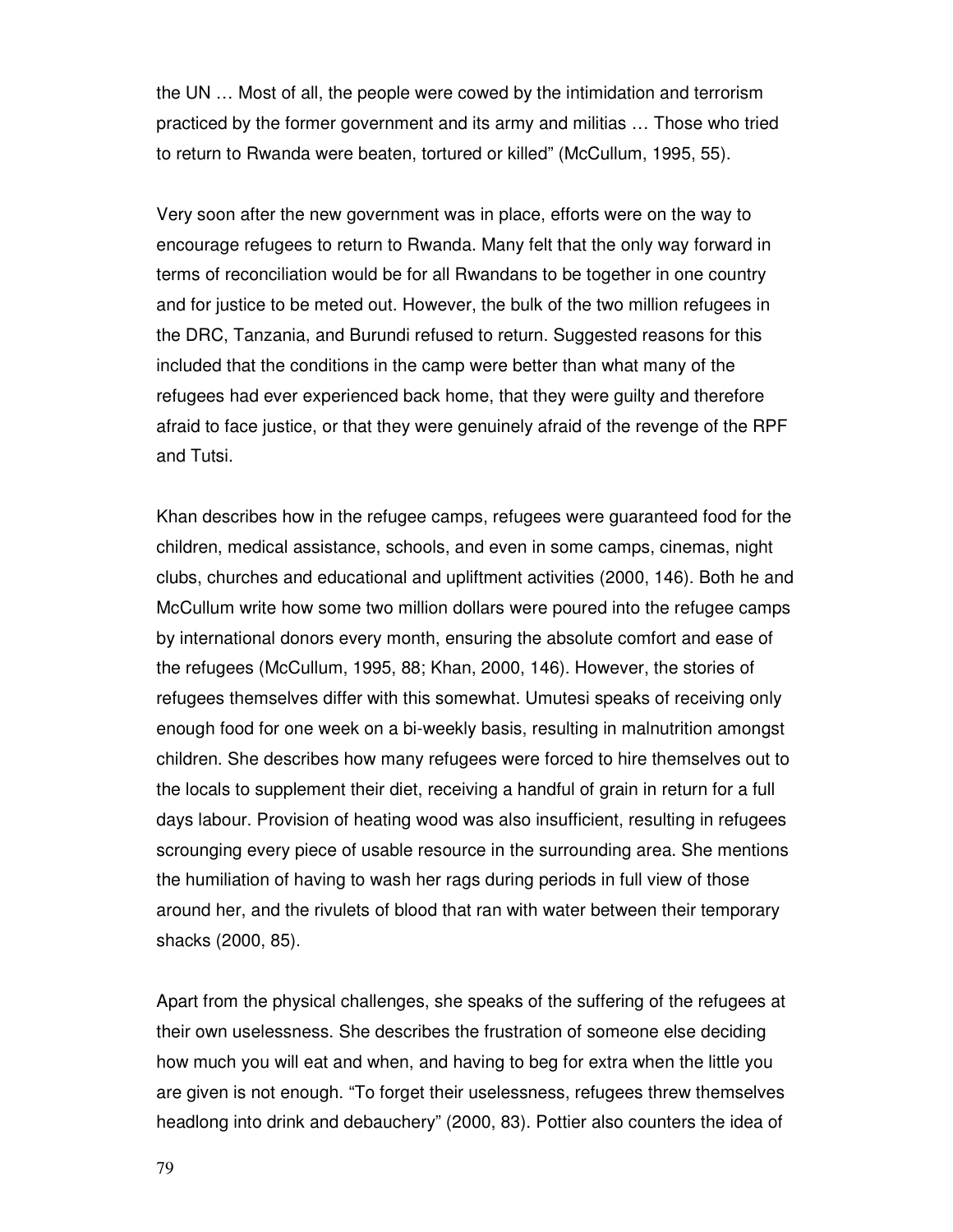well-fed refugees in describing how the food distributed was not culturally appropriate – maize grain, which is costly and difficult to ground – was the staple diet, whereas Rwandans were accustomed to cassava (2002, 80). The reason why refugees may have given the impression of being well-fed, argues Prunier, is that the top leadership was well-fed, having taken over food distribution from humanitarian aid workers, ensuring that most of it would be channelled to themselves at the expense of the greater civilian population (1995, 315).

As small numbers of refugees trickled back and time passed, the growing feeling was that the refugees remaining were guilty of genocide. Pottier writes, "After some 700 000 refugees returned to Rwanda in November 1996, and the US military declared only 'warring parties remained', Rwandan officials declared the crises was over" (2002, 148). Those who remained were described as extremists and their camp followers. Pottier describes how the refugees were regarded by the Rwandan leadership and the international community as "one mass who spoke with one (extremist) voice. They were collectively guilty, collectively disposable" (2002, 149). There was even the sense that the cholera, death and suffering of the millions of Hutu in the refugee camps were their 'just punishment' for their supposed collective participation during the genocide (Prunier, 1995, 303).

By making the refugee mass out to be a collectivity, a guilty Hutu mass, Pottier argues that aid agencies did not take into consideration the north-south divide, the difference between respected leaders and self-appointed leaders, and that there were skilled and able people amongst the refugees who wanted to take an active part in their plight rather than just be dependencies (2002, 131,2). Even if not all refugees were seen as guilty, they were all seen as 'hostages, collectively trapped under the claw of the unrelenting extremists' (2002, 132).

Refugee accounts communicate a deep sense of fear amongst refugees about what would happen to them were they to return to Rwanda which impacted their choice to remain in refugee camps. McCullum writes,

"There is no doubt that the calamity was of apocalyptic proportions and that people were petrified by the advancing RPF army, which had by then taken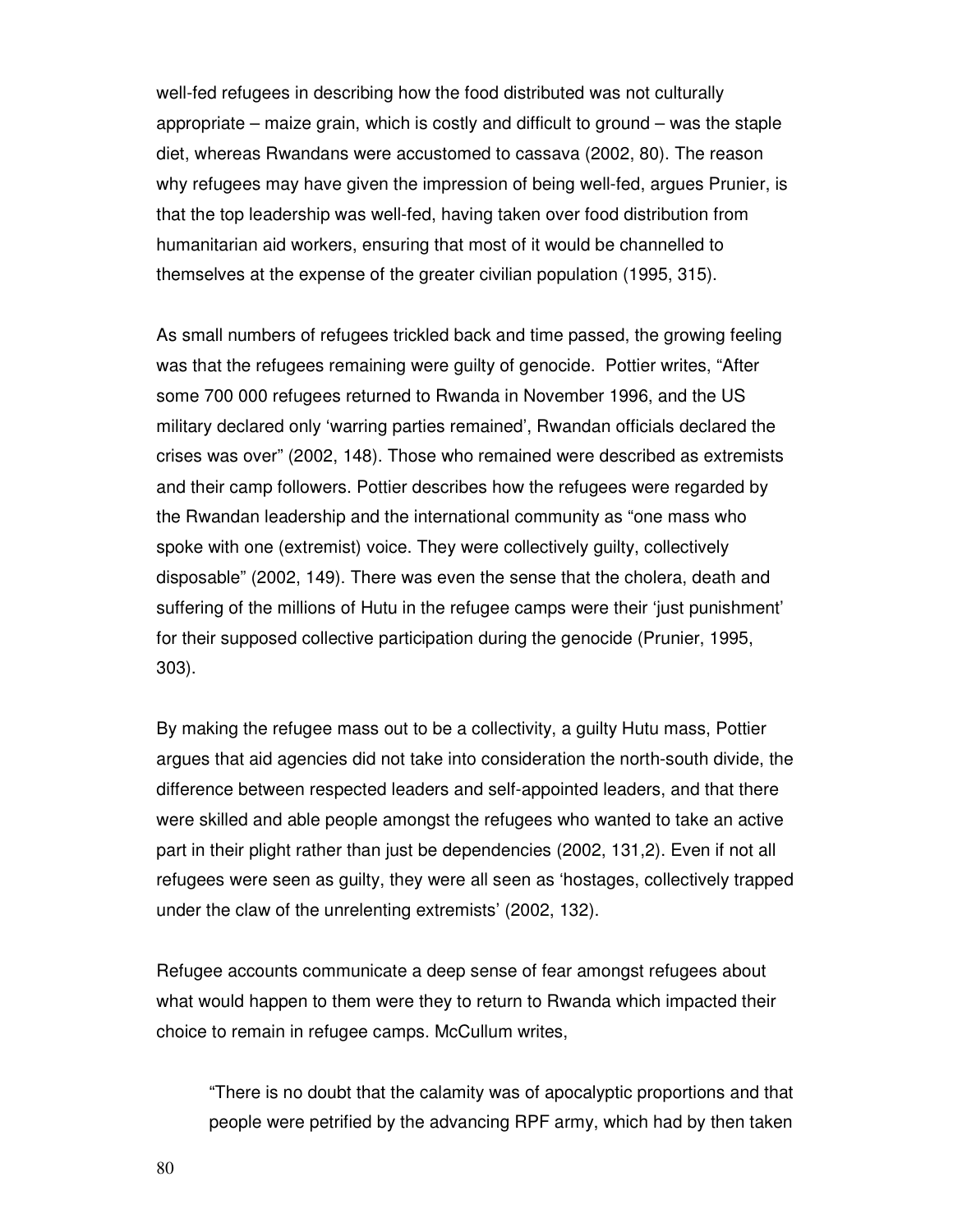about half the country. 'If Tutsis catch you, they slit your skin from head to foot and skin you alive,' said one refugee. In fact, aid workers fishing bodies from the swollen Kagera River reported that the corpses bore the same brutal wounds as those inflicted on people slashed to death in churches inside Rwanda" (1994, 43).

He recounts stories of Anglican bishops not wanting to return, saying that they knew of and had spoken to people who had gone to Rwanda only to return to the refugee camps wounded, and with stories of revenge killings and danger (McCullum, 1994, 83).

Khan further describes the continual mixed messages regarding whether it was safe to return to Rwanda or not. The UNHCR was reporting that the 'new government is enough in charge to reasonably guarantee [the refugees] safety' (2001, 132). Other reports were saying that security in Rwanda had deteriorated, and there were arbitrary arrests and ill-treatment. There was a doubling back of returning refugees back into the DRC. Also, many would-be returnees knew that their homes and businesses had been occupied by the 'old case-load' refugees, Tutsis who had come to Rwanda from abroad after the genocide, perceiving it as now being 'their' country.

The fear the refugees experienced was largely seen as either the result of the genocidal leaders propaganda campaign, or else the refugees own distortions of the truth. More and more, the mass of refugees was painted to be collectively guilty. Pottier argues that this story of 'the guilty refugees' was one fabricated and sold by the RPF to the international community to give the RPF a free hand in dealing with the refugees as they saw fit (2002,130).

Whether the international community bought the story as much as Pottier claims they did, they remained largely inactive in doing anything about the refugee problem, apart from doling out enormous amounts of money for humanitarian aid in the first couple of years, and then forgetting about the plight of these refugees after that. In the light of this inactivity, Khan mentions how the Rwandan government made continued noises that they "might be obliged to reach across the border and 'sort out the killers themselves'" (2000, 141). He refers to a speech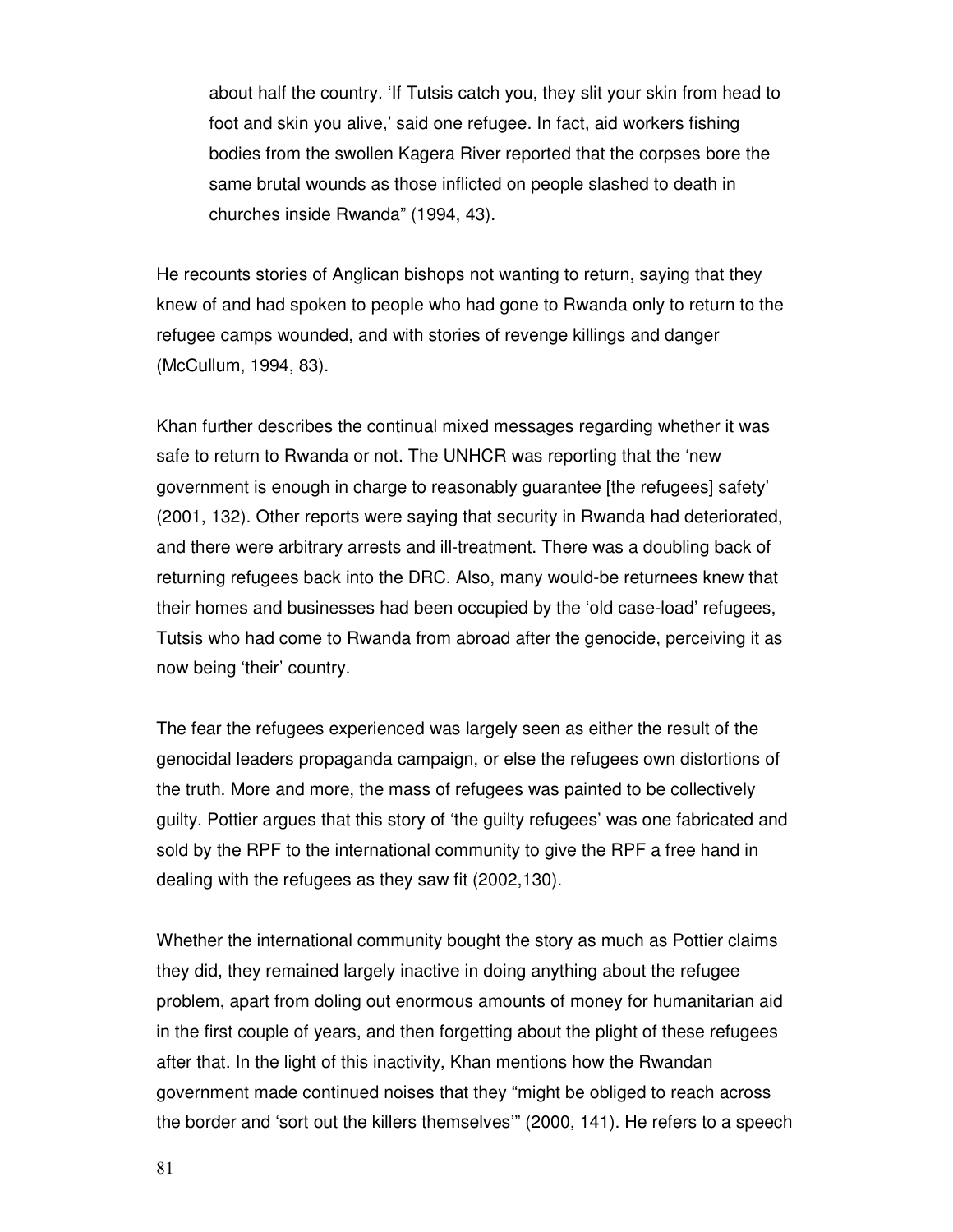Kagame made to the effect that it would take them only a couple of days to 'cleanup' the intimidators in the camps (2000, 142).

After 1996, Umutesi describes how the refugee camps in the DRC were forcibly closed down, while at the same time the country was swept into a confusion of uprisings and civil war. She describes her harrowing trek across the DRC, while being pursued, she claims, by the RPF who wanted to eliminate every surviving refugee. At this point, Umutesi describes herself as being forgotten by the international community, labeled a genocidaire, and deserving of the hell she found herself in (2000, 102). Some tens, if not hundreds, of thousands of refugees were killed either in stampedes, from hunger and disease or as a result of direct violence meted out upon them by the RPF and various factions within the DRC who wanted the camps closed and perceived the refugees as a threat (Umutesi, 2000; Pottier, 2001).

The narrative of the 'cleaning-up' of the camps remains a largely silent one. Further, the many stories of suffering of what are referred to as 'new case-load' refugees are also silent as they are said to be incomparable, even unimportant, in the light of genocide. But the implications of these stories, and the suffering and agony they hold, remaining unspoken, unheard, and unacknowledged may become a block in the process of healing and reconciliation.

#### **4.3.2. Counter narratives**

While on the one hand the government was working hard to rebuild Rwanda, amidst the chaos in the DRC, on the other, critics of the government were starting to voice concern. In a report on Rwanda over the period of 1998 and 1999, Filip Reyntjens describes the growing critique against a government that was starting to look more and more like a dictatorship (1999, 6). He speaks of the 'Tutsification' of the state machinery and he writes that, "One does not have to suffer from ethnic fundamentalism in order to see that a regime claiming to fight ethnicity is actually spearheading ethnic policies" (1999, 6).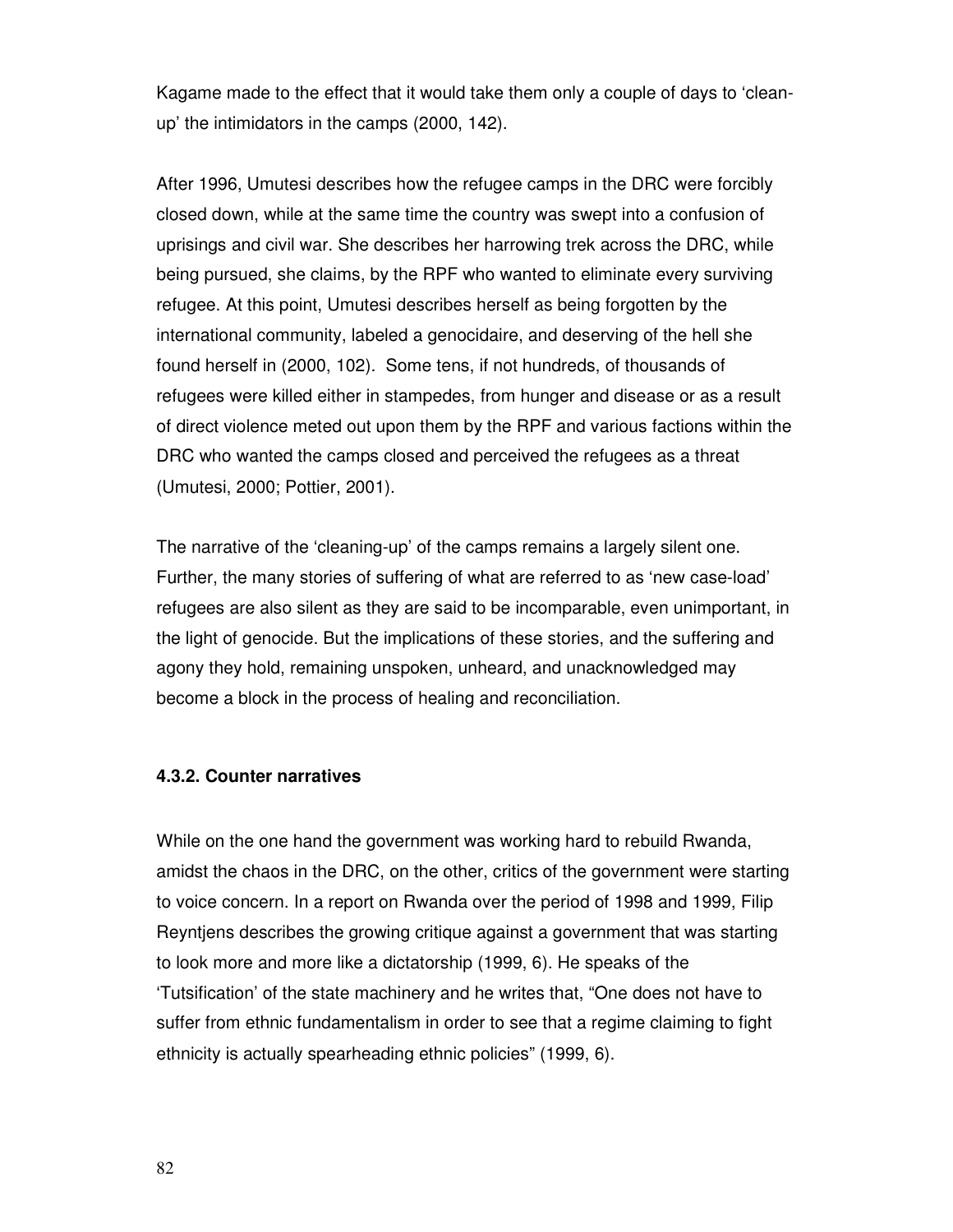By August, 1995, the Government of National Unity started to disintegrate when Prime Minister Faustin Twagiramungu left the cabinet along with the Interior Minister, Seth Sendashonga and three other ministers, four Hutu and one Tutsi. Sendashonga claimed having been threatened for criticizing RPF measures: "accusing [the RPA] of creating an atmosphere of tension and insecurity in the country. He quoted arbitrary arrests, the prison system and an oppressive attitude towards the majority community that, in his view, were reversing the process of reconciliation in the country" (Khan, 2000, 148). Twagiramungu claimed there was 'a government within a government' that made all the crucial decisions.

Amidst this political critique there was a growing concern with regard to possible human rights abuses committed by the RPF and the new Rwandan Patriotic Army. The RPF was heralded the savior of Rwanda for bringing an end to genocide, something the international community and United Nations failed to do. But along with this heroic act also came less praiseworthy reports. The massacres of former government agents and employees, along with their families, at Byumba and Ngarama are perhaps the best known (Prunier, 1995, 359; Des Forges, 1999; Dallaire, 2001, 378). Des Forges describes how many of those Hutu who did not flee with the former government to the DRC, were rounded up in stadiums and murdered (1999, 801). A commonly known massacre event is that of the three bishops and ten priests who were killed by RPF soldiers in Kabgayi (Des Forges, 1999; Dallaire, 2001, 414). Des Forges reports how people were told that they would receive essential foods if they would assemble at a public place. Once there, the killing sprees would start (Des Forges, 1999, 802).

Apart from massacres, summary and arbitrary executions and assassinations were also common. People seen as a threat to the RPF were often killed at their homes, with former government leaders and officials particularly targeted (Des Forges, 1999, 806). Some people mysteriously 'disappeared'. Dallaire makes mention of rumours of secret interrogations at checkpoints for returnees. And when UN personnel saw a truckload of returnees being waved to one side, over a hill, at an RPF roadblock and then were prevented from observing what was going on behind the hill, Dallaire saw this as "personal proof that Kagame was allowing the security checks of returnees to go beyond what had been discussed with me and I could only think the worst" (2001, 503).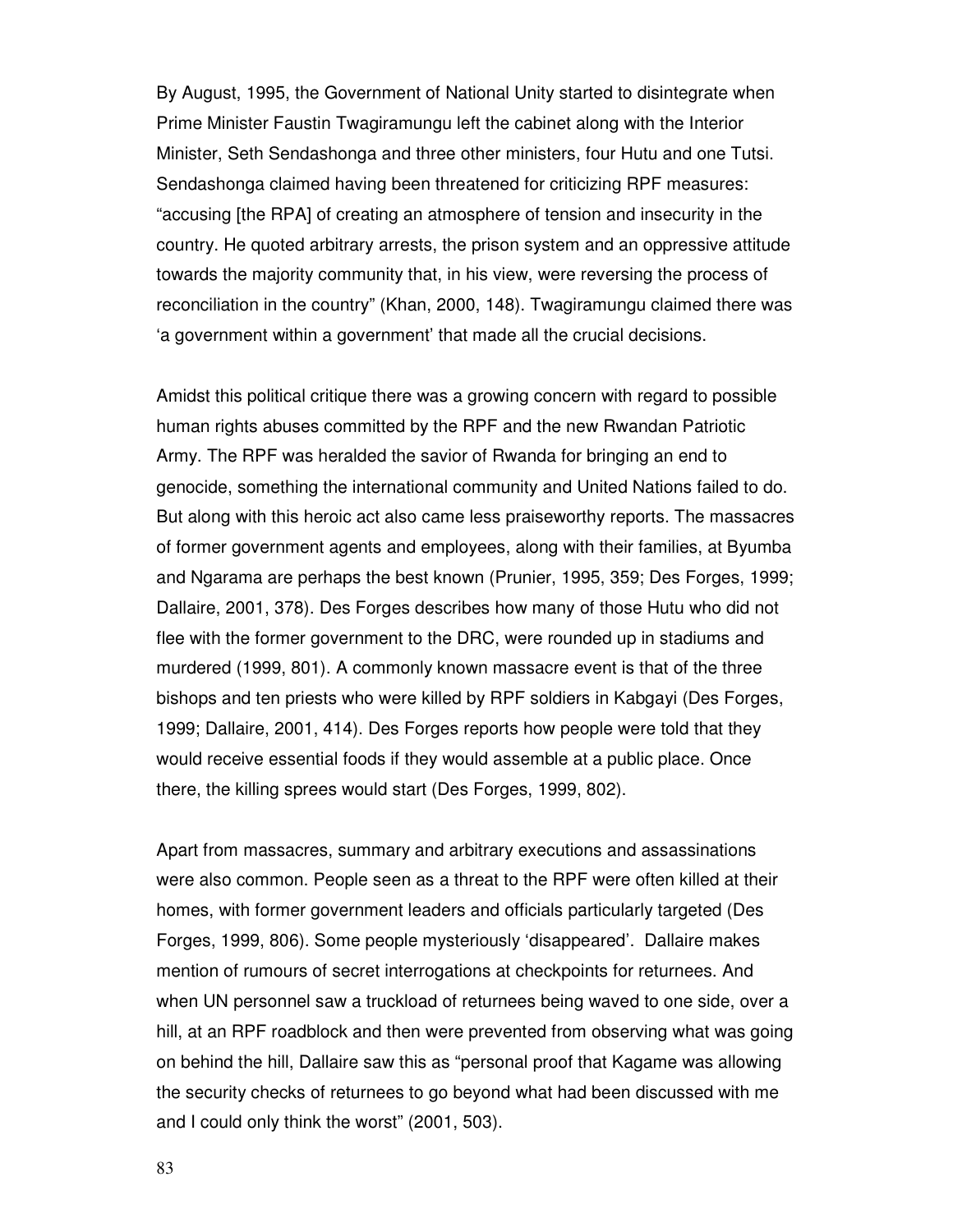Prunier describes the high level of confusion in Rwanda after the genocide, where fresh corpses were dumped with old corpses, making evidence for RPF violence difficult to ascertain (1995, 360). In fact he describes a scenario where there were 'so many unburied corpses lying around' that 'a fair amount of killing could easily be passed off as part of the general mayhem' (1995, 361).

Further, humanitarians as well as the UN were systematically denied entrance to certain parts of the country. International Red Cross staff, refusing to close down their hospital in Nyanza, were repeatedly threatened until they gave in. In this way, access and information were controlled by the RPF, compromising the ability of human rights observers to do their job, and bringing to question what the RPF was up to in these closed areas (Des Forges, 1999, 810).

The RPF leadership maintained that all these acts of violence were random acts by undisciplined soldiers, particularly new recruits from within Rwanda who had survived genocide, and would be dealt with internally. Dallaire makes mention of how this was indeed the case, with guilty soldiers often being summarily shot (1999, 344). However, the RPF denied and still deny the growing evidence that seems to point to possible systematic, planned killing from higher levels of leadership.

A damning report in terms of human rights abuses came from Robert Gersony and a team of two others, who were undertaking research for the UNHCR into speeding up the repatriation of refugees. Their report stated that the RPF had engaged in "clearly systematic murders and persecution of the Hutu population in certain parts of the country" (Des Forges, 1999, 705). "They reported massacres following meetings convoked by the authorities, murders committed by assailants who went from house to house, and the hunting down and murder of people in hiding" (Des Forges, 1999, 705).The Gersony report estimated that between April and August of 1994, between 25 000 and 45 000 people had been killed (Prunier, 1995, 360; Des Forges, 1999, 706).

This report was made available to the United Nations leadership, who immediately briefed the Rwandan government on the findings. Khan describes in his book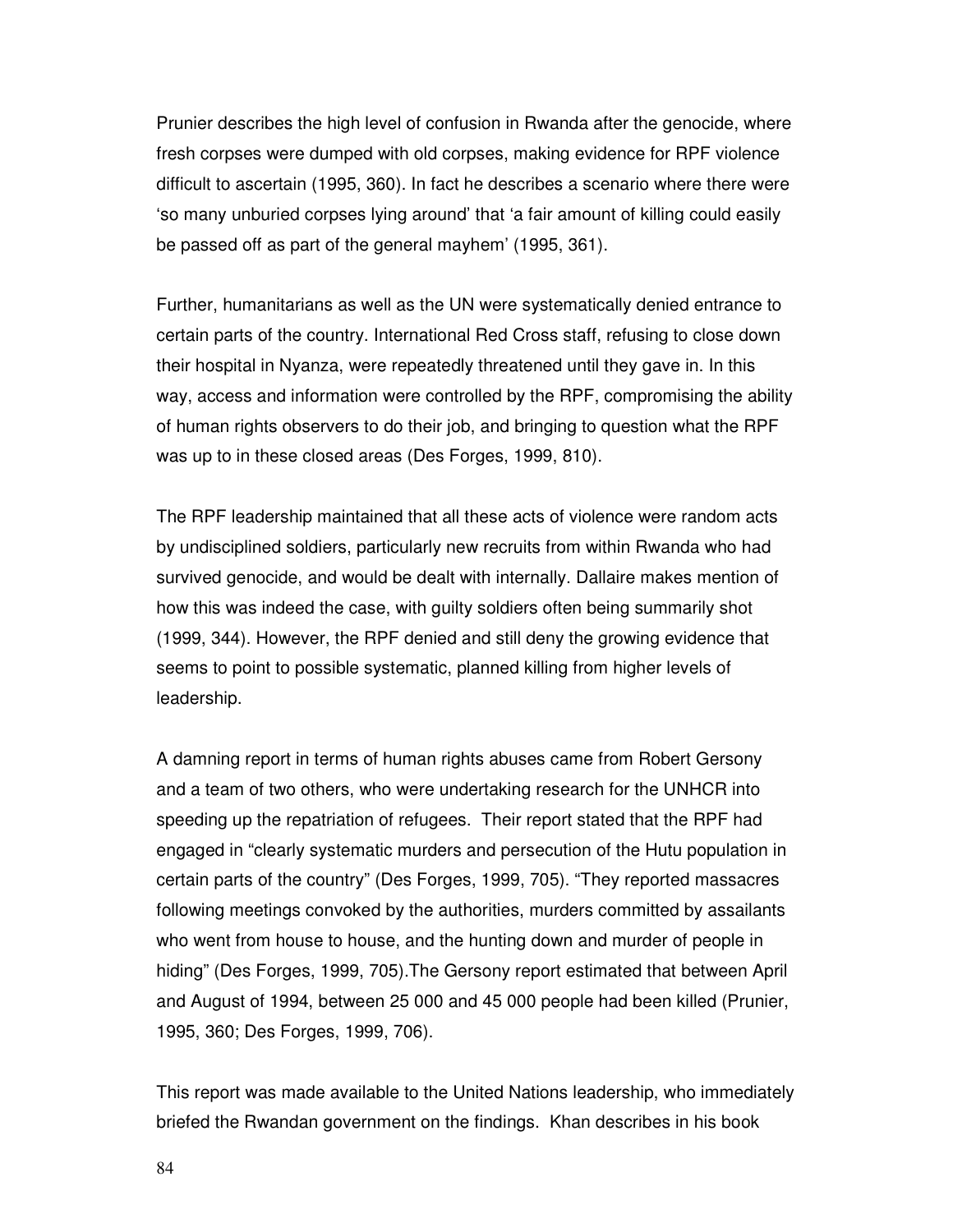how Gersony's report was taken very seriously, and that an independent UN research team found his claims unfounded. Khan revealed these further investigations to Gersony, who apparently "expressed his complete satisfaction at the way his report had been received by UNAMIR and the Rwandan government" (Khan, 2000, 54). From here on, the Gersony report was suppressed. Des Forges writes that when attempting to gain access to the report the reply was: "We wish to inform you that the 'Gersony Report *does not exist*" (Des Forges, 1999, 707). Khan diplomatically suggests that rather than RPF arranged massacres there was an increase of violence from Burundian Tutsi towards returning Rwandan Hutu refugees; he even suggests that some higher leader in the RPA could have played a role in this, but he refuses to give any sway to the idea that it could have been preplanned from the top levels of the RPA (2000, 55).

#### **4.4. Some concluding thoughts on Rwanda after genocide**

The greatest challenge in the new Rwanda has been and still is the question of ethnicity. Mahmood Mamdani points out that Rwanda can either become a divided state with a Hutuland and a Tutsiland, or a union with bipolar political identities, or it could "forge a political identity that transcends Hutu and Tutsi" (2002, 265). It is this latter option which the new government has attempted.

However, the way they have done this includes rewriting history in such a way that it favours a particular perspective. Further, they have discouraged any dialogue or debate that would counter or question their ideology. Through developing specific laws, they have quieted dissidents and disallowed ulterior voices in their quest for national unity. As one government official commented to me, "It will take time to get used to the fact that we are no longer Hutu and Tutsi but all Rwandan. It will take time, but people will get used to it" (Personal interview, Kigali, June, 2005).

Filip Reytjens points out the conflict between the new governments' rewritten history and that of opposition parties. He describes a document put forward by one opposition party that insisted that even before the colonial period, there was no unity in Rwanda, that the events of 1959 truly were a revolution that kindled the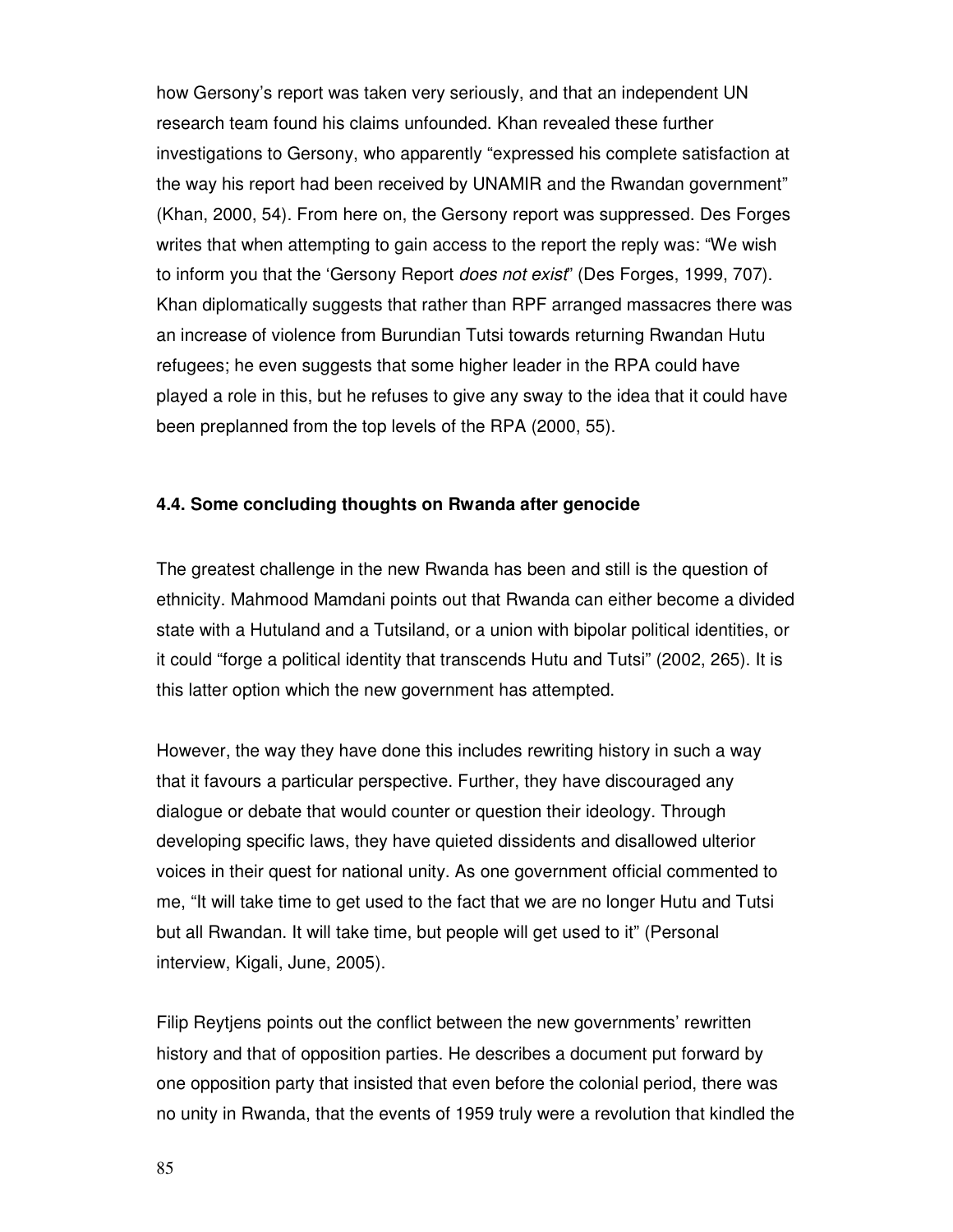idea of democracy, that the monarchy rather than external factors undermined the country, and that the allegation considering all Hutu to be genocidaires contributed to the insecurity in Rwanda (1999, 6). Reyntjens describes how these claims were very politically incorrect in the eyes of the new government, who advocated the exact opposite and that the opposition parties were compelled to rethink their position (1999, 6).

This chapter has described how the new government has embraced unity and reconciliation and has tried to instill this in all Rwandans through writing a new narrative. The following chapter will explore Rwanda between 1999 and 2009, to see if Rwandans are indeed 'getting used to' a united identity and how the process of healing and reconciliation is unfolding after the devastation and development described in this chapter.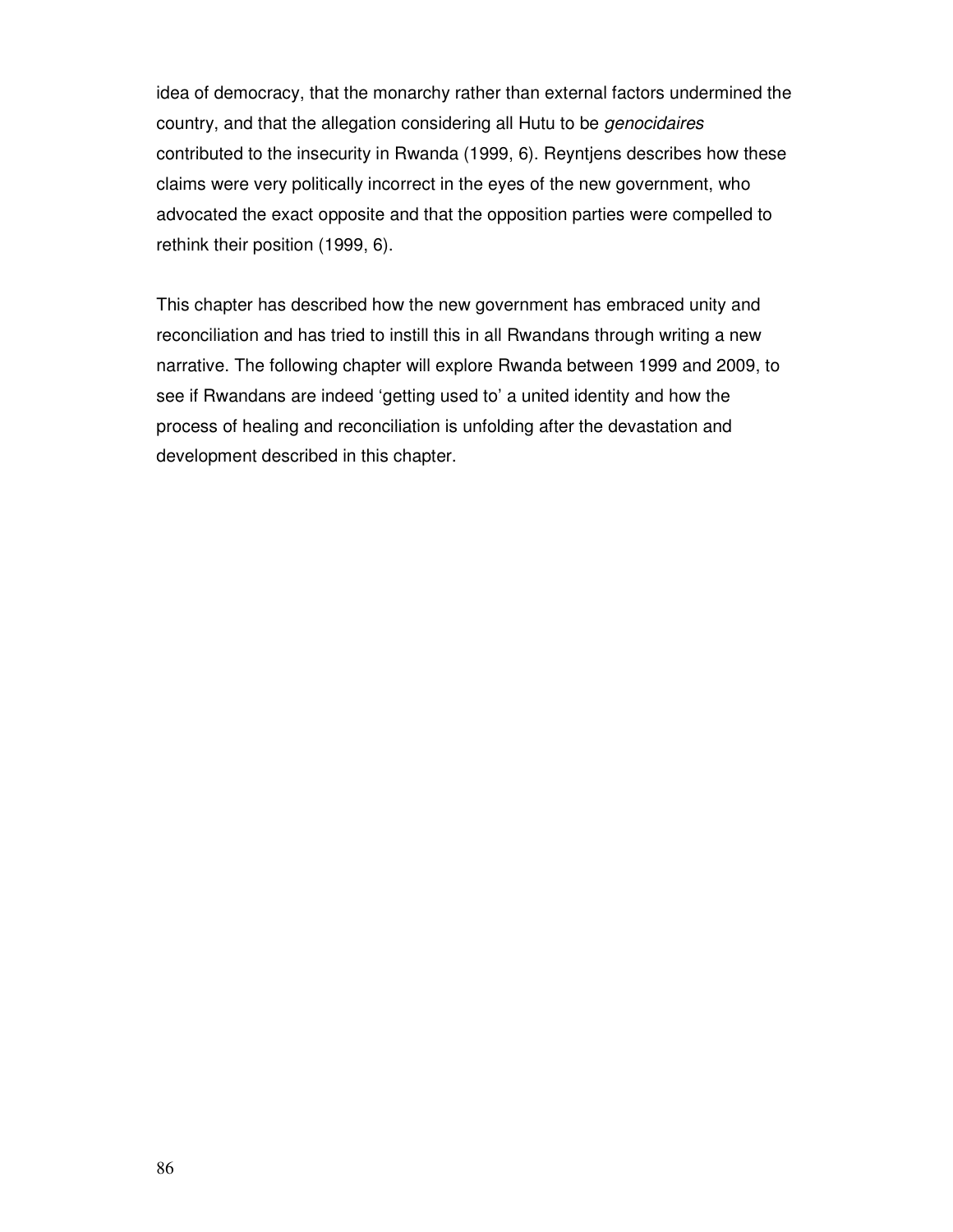# **CHAPTER 5: RWANDA TODAY: 1999-2009**

As was described in the previous chapter, the divisive narratives of Rwanda's history continue to play a significant role in Rwandan society today. The inferioritysuperiority identity complex, competing versions of history, competing versions of how to understand the genocide and a continued sense of inequality and injustice pose challenges to the possibility of sustainable reconciliation. As the Rwandan government has continued its amazing spate of development and has had to meet the challenge of bringing justice and reconciliation to an almost destroyed nation, we will see both stories of hope and despair.

This chapter will look at some of the national narratives in Rwanda in the past ten years. It will examine the government's vision, its National Unity and Reconciliation Commission, laws and policies and the judicial process for dealing with the vast numbers of genocide related crimes, called *gacaca*. It will then consider some alternative narratives from genocide survivors, perpetrators, Hutus in the country, Hutus abroad and human rights organizations, some of who are critical of developments in the country. Lastly, it will explore some of the efforts on the ground, by churches, organizations and communities to bring about reconciliation on a grassroots level. Along with the previous three chapters, this chapter will shed light on the specific issues that need to be considered in terms of developing a framework for sustainable healing and reconciliation in the Rwandan context.

#### **5.1. National narratives**

From the outset the Rwandan government called itself the Government of National Unity and Reconciliation, declaring its intent to move beyond ethnic division towards inclusivity. In a research report for the African Studies Centre, Arthur Molenaar comments on the 'profound influence of central authority' in Rwandan society and that positive policy can have a far reaching impact on all levels of society (2005, 48). He then describes the official national discourse which has a strong emphasis on 'abandoning ethnicity'. This is done through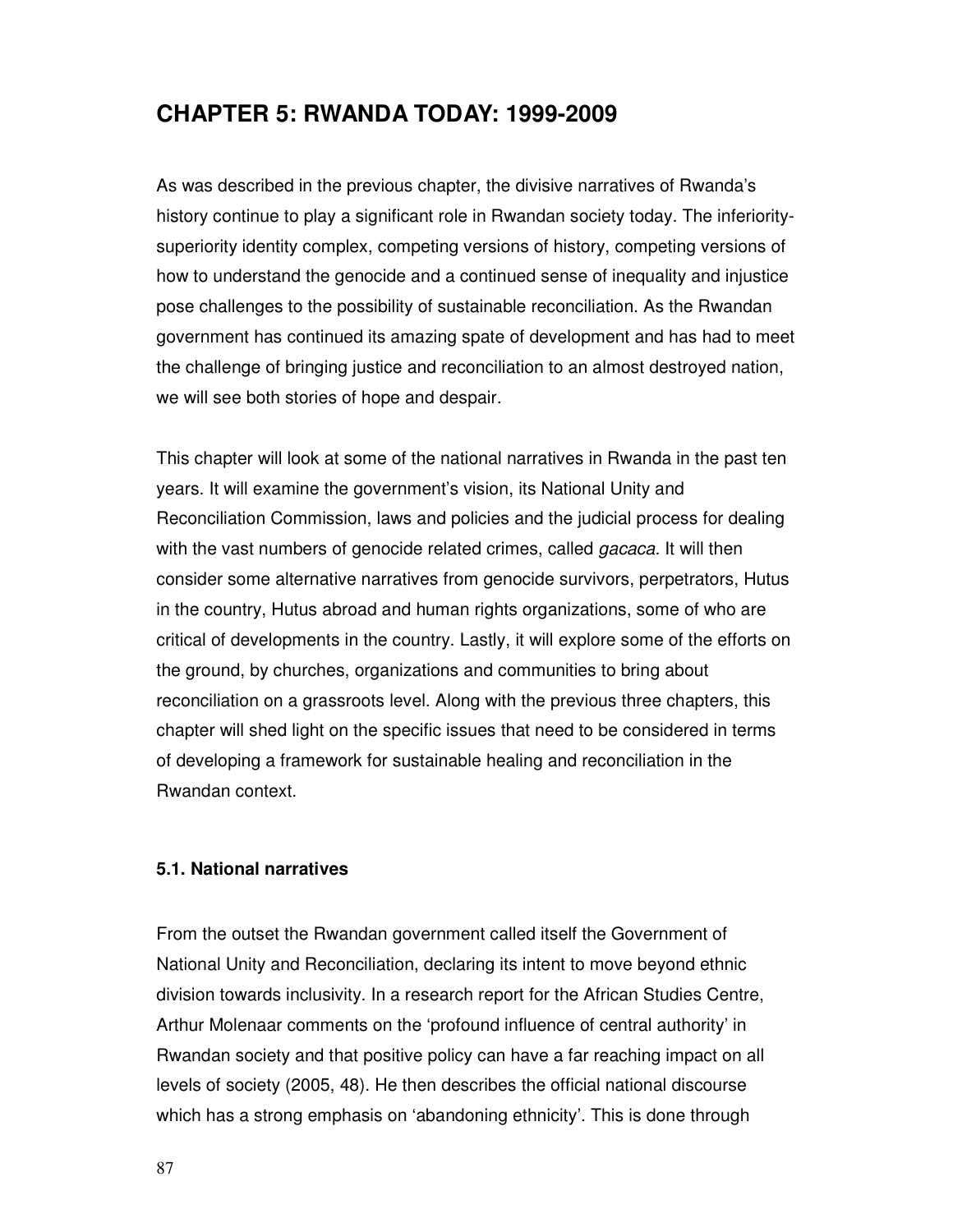rewriting history and educating citizens in the governments' vision at public gatherings and through the media (2005, 52). The following section will unpack this national strategy, describing the efforts of the National Unity and Reconciliation Commission, gacaca and the process of democracy and development between 1999 and 2009.

#### **5.1.1. National unity and reconciliation**

In section 4.2, some of the challenges to the new government were described. In 1999, the National Unity and Reconciliation Commission (NURC) was launched by the government to assist in the process of reconciliation in Rwanda. NURC represents the government's policy and action in terms of reconciliation and national unity.

At its inception, NURC ran a country-wide survey which asked the following two questions: what do you think is the cause of genocide and what do you think are the strategies to meet the challenge of unity and reconciliation? The main causes of genocide were listed to be bad leadership, a distorted history, poverty and a culture of impunity. NURC then developed the following strategies in response to this: civic education, the writing of an objective history, supporting community initiatives, and conflict management and peace building activities (Personal interview, Kigali, January, 2007). NURC's official aim is "organizing and supporting national round tables on the promotion of unity and reconciliation amongst Rwandans" (IJR, 2004).

Apart from countless activities related to the above-mentioned around the country, NURC has published various papers on reconciliation, the position of women and land reform in Rwanda. They have also established *ingando*, which are solidarity camps initially for the purpose of reeducating ex-prisoners and reintegrating them into society. Today, every Rwandan is encouraged to attend ingando, and they are mandatory for anyone wanting to enter tertiary education.

Public debates, workshops and conferences as well as research papers and educational syllabuses have been developed to educate people in principles of good governance, human rights and responsibilities, citizenship, democracy and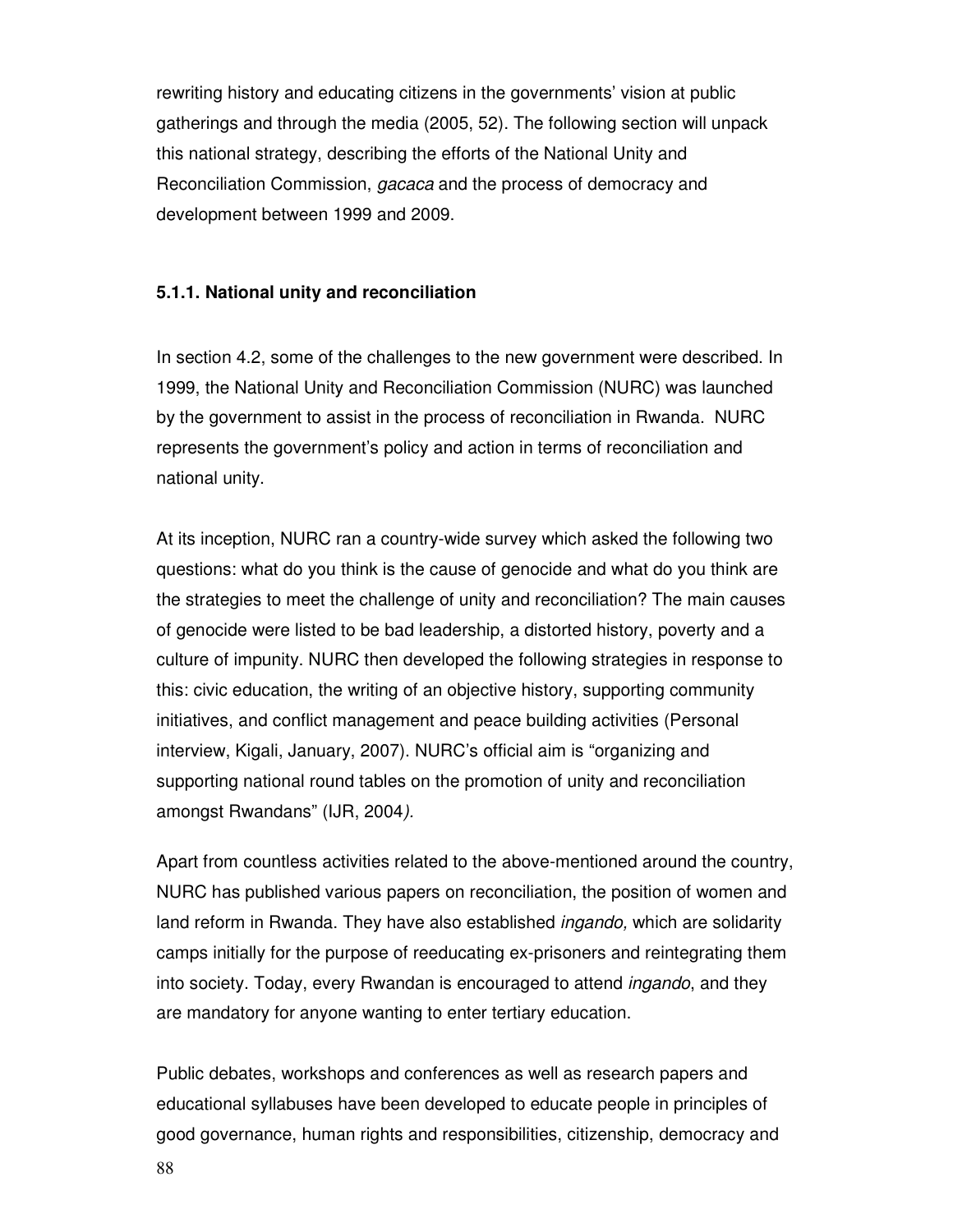the like. During the civic education activities, a representative from NURC described how they teach things like: "You are not from Chad, Hutu; you are not from Ethiopia, Tutsi; you are not from the forest, Twa. Even taking into consideration migrations, for each one of you your heritage is Rwanda" (Personal interview, Kigali, January, 2007). The primary goal, however, according to the NURC representative, is to take Rwandans to the place where they share the same understanding of Rwanda's past, the reasons for conflict and the way forward in the future. The NURC representative strongly emphasized the importance of a same understanding and a same thinking, arguing that when everyone is thinking in the same way, there will be no more division, and there will be unity and reconciliation.

Similarly, Arthur Molenaar quotes a government official who was responsible for a public gathering in his province as saying,

"The goal is to make people have the same opinions. It is very important that people in Rwanda think the same way because we need unity in this country. What we hope to achieve is that after a meeting, 75% of the people leave with the same mindset. Those people will also talk with other people so that we reach almost the entire population" (2005, 59),

This is in line with the official government position which says that ethnic identity was the result of colonial constructionism and that it is time for Rwanda to return to how it was prior to colonialism, when there was unity, peace and harmony between all Rwandans. As described by the NURC representative, the government would like to see all Rwandans accepting a united identity and a common understanding of history, the reasons for genocide and the way forward.

#### **5.1.2. Gacaca**

Directly after genocide, as was mentioned in chapter four, the entire judiciary system had been destroyed and the jails were filled with some 800 000 people (or one in four of the adult Rwandan population) awaiting trial. According to Molenaar, it may have taken up to 200 years to prosecute all prisoners using a classic system of justice (2005, 2). The government thus came up with an alternative,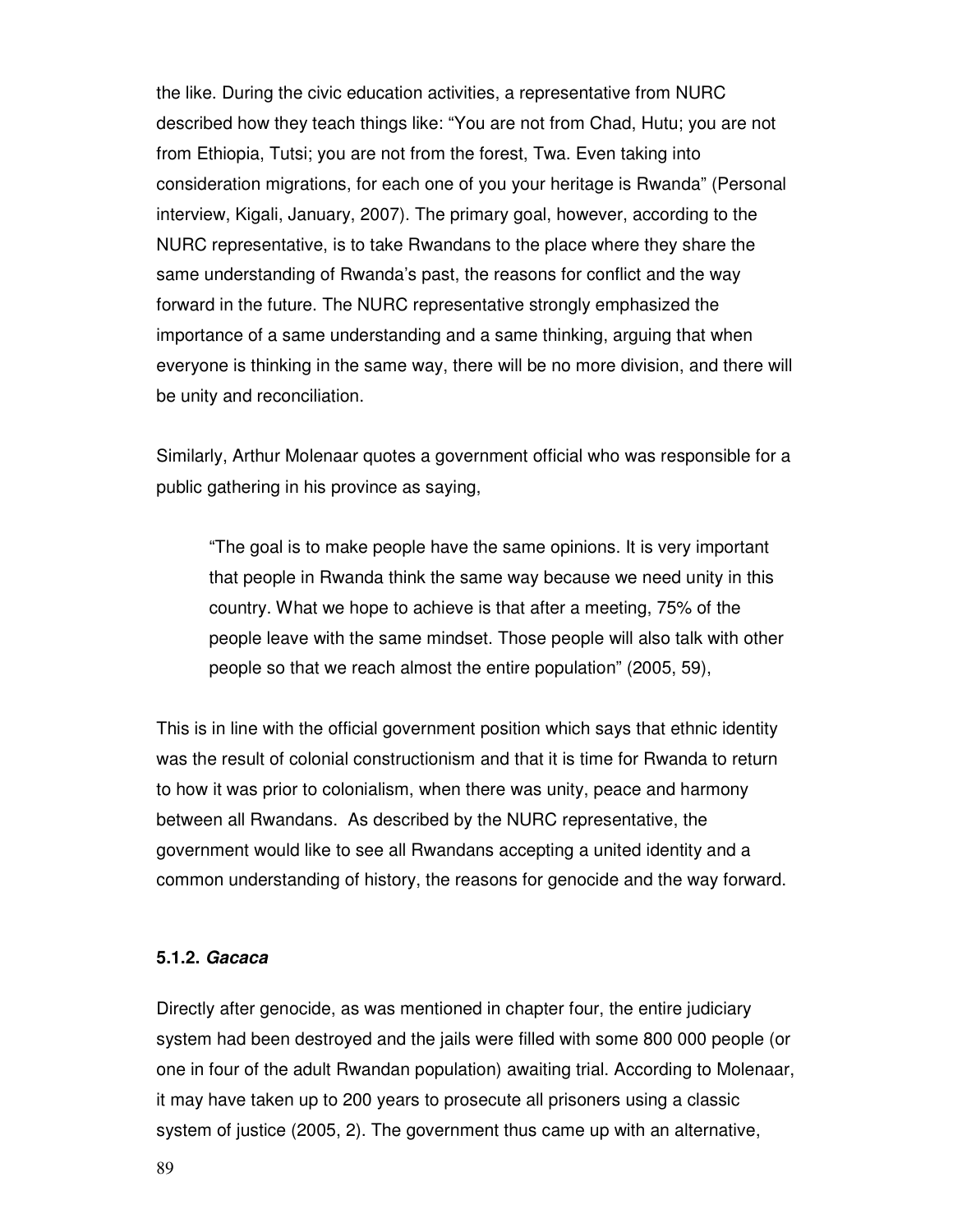gacaca. This Kinyarwandan word is said to mean 'on the grass' and is a grassroots form of justice that was used in Rwanda prior to colonialism. It is described as a community-based, restorative model of justice that involved communities sitting together, with both victim and perpetrator, to come up with possible solutions to the satisfaction of all parties. The result was normally along the lines of symbolic restitution and the restoring of the perpetrator into the community. The government adapted this model to address a modern day Rwanda with its unique challenges.

The gacaca process started with the election of judges, normally respected members of a community, who were trained by, amongst others, the international legal NGO Avocaats Sans Frontiers (ASF). Community members then had to bring all the information they had to these judges who organized them into one of four categories. The Act on the Organization and Pursuits of Crimes of Genocide or Crimes Against Humanity of August 1996 created four categories of alleged criminals: Category 1 are planners, organizers and leaders of genocide, those who have acted in positions of authority, presumed infamous assassins and those alleged to have committed sexual crimes involving torture or rape; category 2 are co-perpetrators, or accomplices of voluntary homicide or violence with the intention to cause death or serious bodily harm leading to death; category 3 are perpetrators of serious bodily injury to others without intention to murder; category 4 are perpetrators of crimes resulting in property damage. Gacaca courts have jurisdiction over the last two categories; those in higher categories are prosecuted before the national criminal courts. In 2005, weekly *gacaca* trials began to be held within communities across the country, with people coming together at a central point, carrying with them their benches or blankets and settling around the appointed judges.

In many respects, though, it is far from the original model. Perhaps the key difference is that the model has shifted from a restorative one, where the perpetrators and their family would face the victim with their family and they together would discuss restitution, to a retributive one, where judges mete out punishment to the perpetrator. Perpetrators are promised a reduced sentence if they admit guilt and show remorse.

90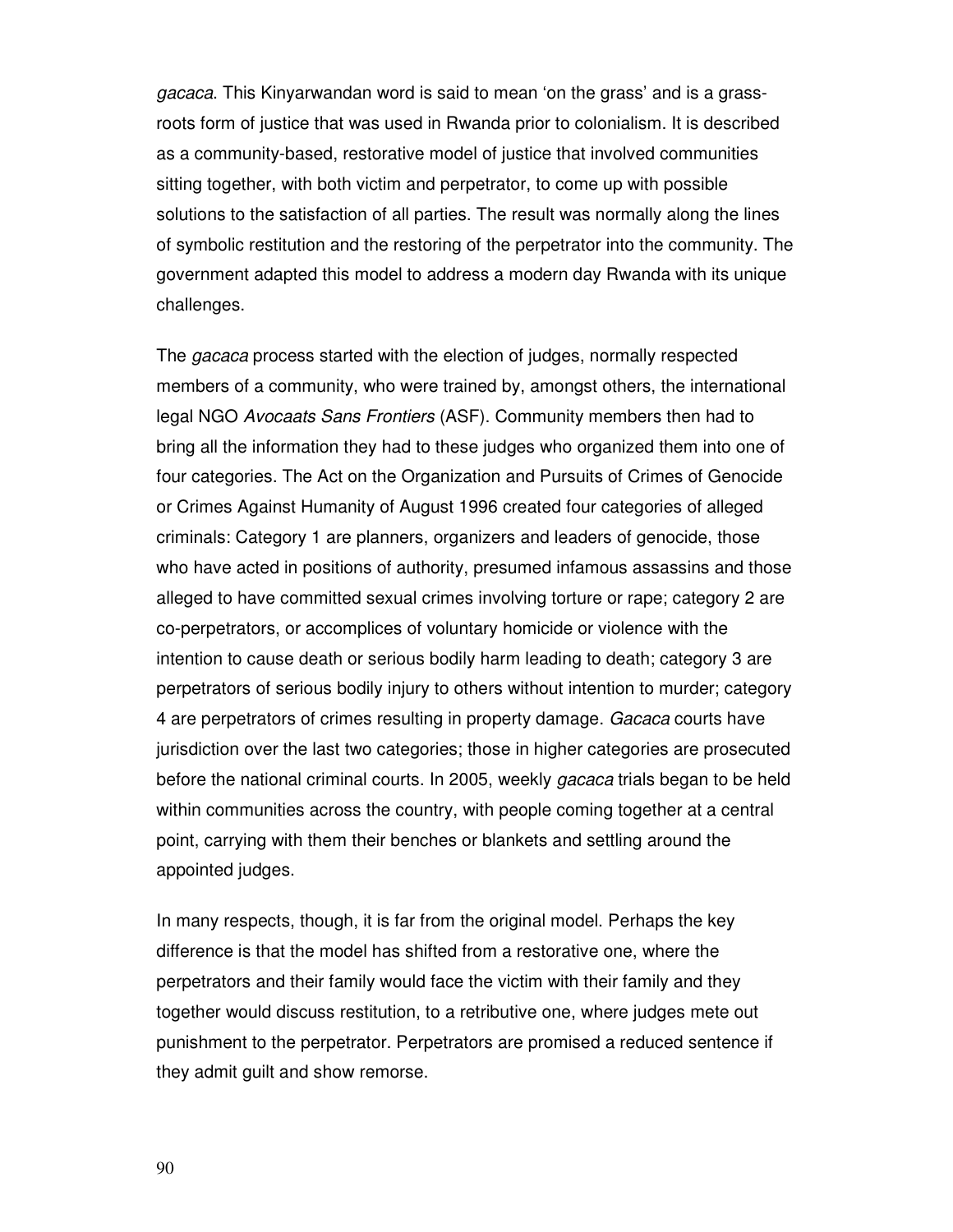Gacaca remains a controversial issue within Rwanda although there is a sense that it has achieved what it set out to achieve in that the vast majority of cases have been recorded and tried. Communities have had the opportunity to give voice to what happened, survivors now know how friends and family died and where their dead are so that they can be buried and the details of how the genocide unfolded have come to light (Molenaar, 2005, 123).

### **5.1.3. Ingando**

The Ingando solidarity camps were established in 1996 to help Tutsi returnees reintegrate into Rwandan society. But with the establishment of NURC, *Ingando* became its responsibility and has targeted a far wider range of people, including ex-combatants, released perpetrators, teachers, students and leaders of a variety of backgrounds. The purpose of Ingando is to foster reconciliation through education in Rwandan history, why the genocide happened and Rwandan identity. Following NURC ideology, the central message is that 'we are all Rwandan' and need to accept the centralized understanding of Rwandan history. In addition, depending on the group targeted, there may also be education on HIV/Aids, basic military training and practical assistance in terms of reintegrating into civilian society.

Most pertinent to the case studies considered in this thesis, is the *Ingando* camps for students entering tertiary education. Chi Mgbako describes three phases of these camps. The first two weeks are spent in activities encouraging critical thinking, followed by activities helping the students identify political, social and economic issues facing the nation. In the third phase, the students break up into small groups to debate and discuss solutions to the identified problems (2005, 217). A strong emphasis during these student camps is 'erasing the myth of ethnic difference' and helping students see 'there is no Hutu or Tutsi, we are all Rwandan'.

Mgbako is critical of Ingando camps, describing them as political indoctrination camps in a context where such indoctrination has had dangerous consequences in the past (2005, 202). Although the students were encouraged to engage in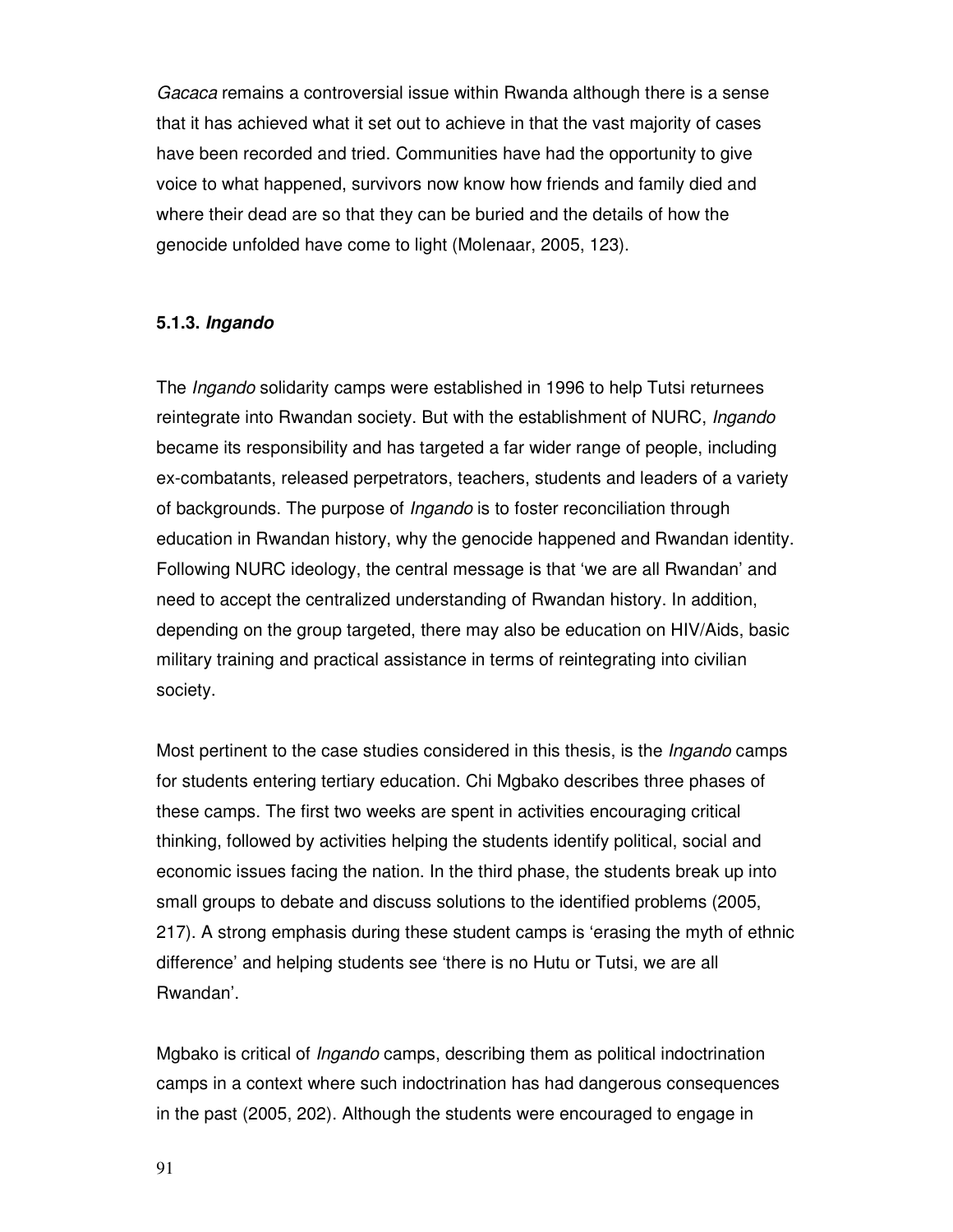dialogue and asked for suggestions on how Ingando could be improved, Mgbako describes how students seemed reluctant to say anything critical or contrary to what they had been told by government officials presenting the lectures (2005, 217). He suggests that *Ingando* would be more successful were the government to allow a greater degree of open dialogue about history and a higher degree of political pluralism (2005, 203). On the other hand, Ingando forms an important channel between released perpetrators and ex-combatants into daily life. It also provides a necessary opportunity for public debate around critical issues in Rwanda

### **5.1.4. Democracy and development**

In an interview that can be found on the Rwandan governments' official website, President Paul Kagame describes democracy as a process that needs to be carefully guided. In 2000, he argued that political parties needed to be suspended during the transitional period so as to avoid politics along ethnic lines. He describes how the government has been "been moving systematically and deliberately, making sure we lay a firm foundation".

Proponents of the government appreciate the government's clear position and decisiveness in bringing about their vision. Opponents believe this vision to be close to brainwashing, enforcing all Rwandans to hold 'the same' view regardless of what the truth or the diversity of opinions might be. However, in a country where literacy is around 69%, with only 53% of children enrolled in schools, a high HIV/Aids rate and few resources, some would say the country needs to be run tightly (USAID, 2005). USAID reports that there has been an increase in citizen participation in government affairs over the past few years due to government encouragement (2005, 2).

Alongside the national narrative of reconciliation is the narrative of development. Countless newspaper and magazine articles within Rwanda and internationally speak of the Rwandan governments focus on development, particularly in the area of IT. In an interview with President Kagame in the Rwandan magazine Enterprise, he speaks of the necessity to develop human capacity and physical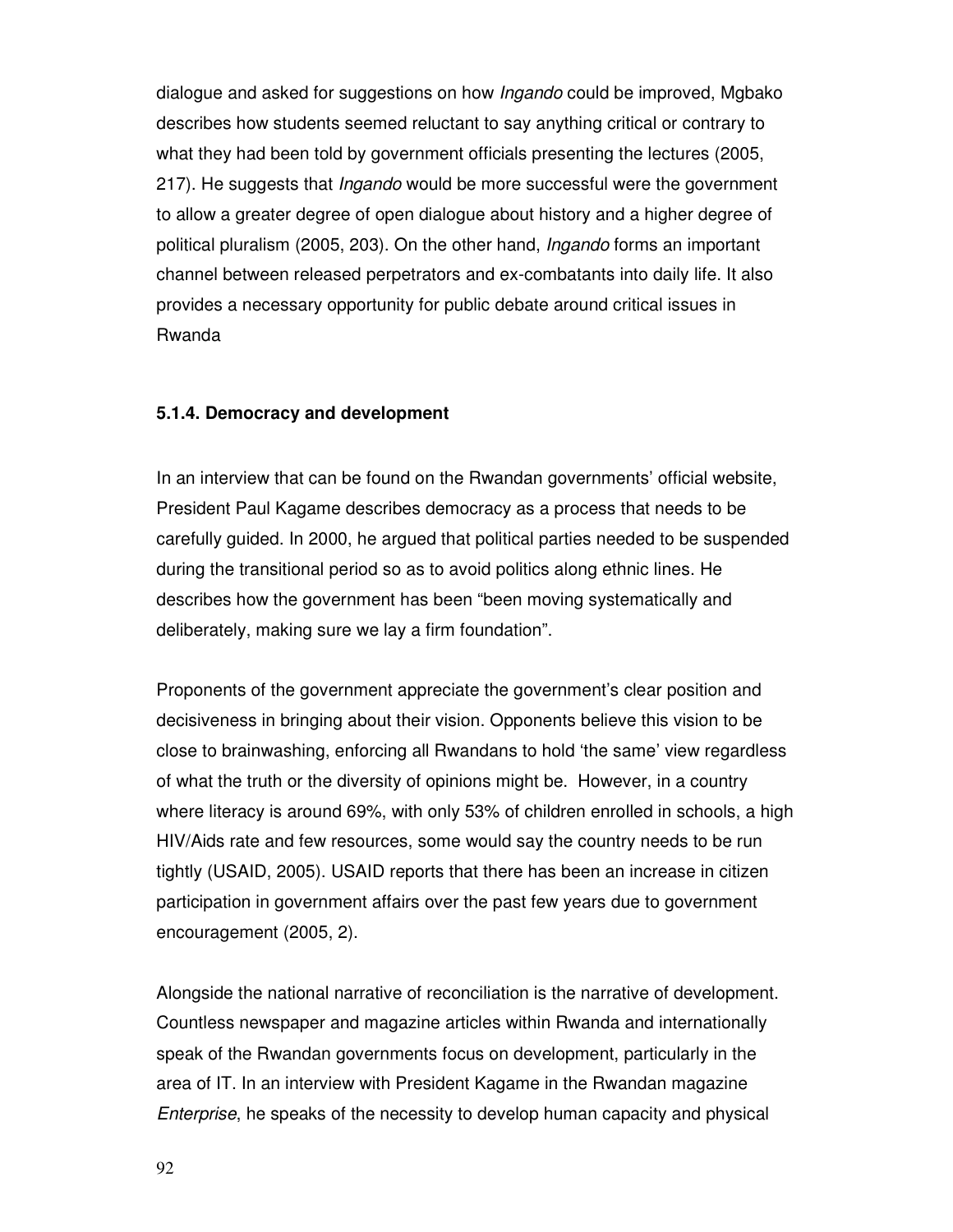infrastructure. 16.5% of total public expenditure is channeled towards education (2009, 8). The June, 2009, edition of Rwanda Dispatch describes Rwanda's 'e-Dream' of development through IT. In this magazine, Kagame writes an article in which he encourages the country to develop itself. "We appreciate support from the outside, but it should be support for what we intend to achieve ourselves. No one should pretend that they care about our nation more than we do, or assume they know what is good for us better than we do ourselves" (2009, 10). Alongside this strong rhetoric is tangible action in the form of policy decisions that encourage development. This includes supporting entrepreneurship and innovation, the adoption of English as the national language, installing fibre optic cables across the country for wireless internet access, and brokering deals that allow Rwanda's greatest exports such as coffee to be sold to the 'world's most demanding customer's' at a high price (2009, 10).

These national narratives of reconciliation, justice, democracy and development are countered, however, by narratives of fear, voicelessness and dictatorial control. The following section will explore some of these less heard narratives as this will bring to light some of the factors that need to be considered in developing a model for sustainable healing and reconciliation.

### **5.2. Alternative narratives**

The alternative narratives come from a range of sources. Survivors of genocide have become a distinct and organized group in Rwanda over the past ten years, feeling they need to protect their rights in a country which has been overrun by Rwandans from the diaspora. Many survivors feel the country has moved on without compensating them for their suffering. Further, many have lived in fear as there have been reprisal killings, partly triggered by the *gacaca* process. Perpetrators and released prisoners have their own complaints. Some of them claim to have been unjustly accused. For those who were guilty, reintegration into their communities is a painful process, especially as in their absence, others may have moved into their homes and taken their land. Hutus who somehow managed to escape involvement in genocide are nonetheless collectively implicated and it is difficult for them to reintegrate into a country that has changed so significantly in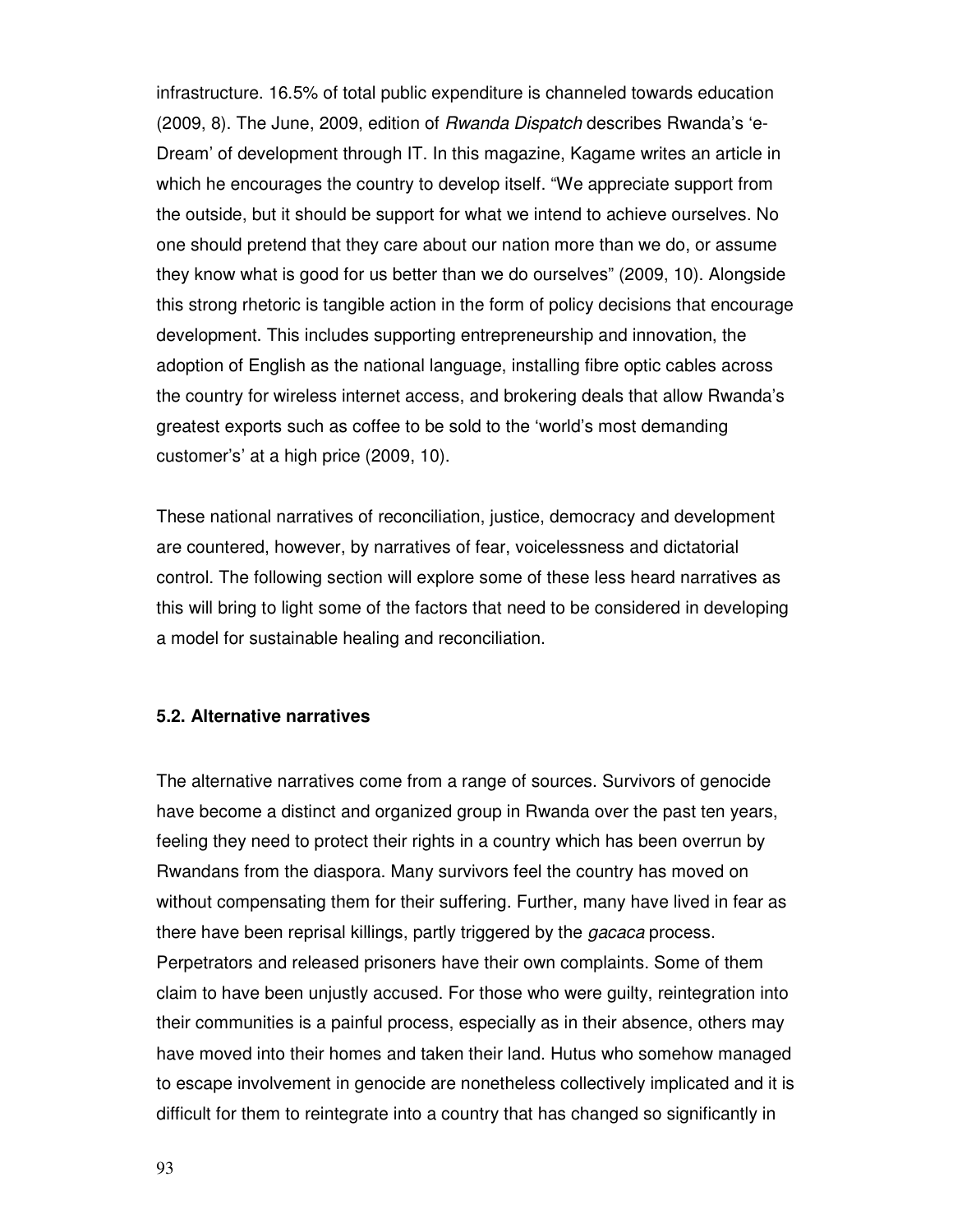such a short space of time. Lastly, human rights organizations have followed activities in Rwanda closely and point to many human rights violations that have taken place over the past ten years. The following section will explore some of these narratives. Although they may not all be a full or accurate reflection of Rwanda or the government, they give insight into the mindsets of many Rwandans today, helping us understand what factors may stand in the way of healing and reconciliation processes.

Highlighting the negatives is a risky endeavor as it can lead to cynicism and an unbiased dismissal of all the significant and important good that has taken place. But as Eduard Jordaan writes in an article around the New Partnership for Africa's Development (NEPAD) peer review process, being sufficiently critical is important for development. Jordaan argues that the Rwandan government is not sufficiently self-critical with regards to the state of economic, political, social, and corporate governance in the country. In his abstract he states:

"This article examines Rwanda's evaluation of its political governance during this first stage, as reflected in the January 2005 version of this country's self-assessment report. After sketching the compromised political environment in which the report was written, it is indicated how this rosy report inadequately addresses a number of serious political problems in Rwanda, such as Rwanda's involvement in the Democratic Republic of Congo, the inadequate separation of powers in the Rwandan political system, tensions in Rwandan society, and the flawed presidential and parliamentary elections of 2003. While it remains to be seen to what extent Rwanda either acknowledges its political problems in the final version of its self-assessment report, or is censured in the subsequent stages of the peer review process, it is concluded that the greater the failure to do either, the greater the doubt that will linger over the value of the African peer-review exercise" (Jordaan, 2006, 333).

The following section will unpack some of these political problems.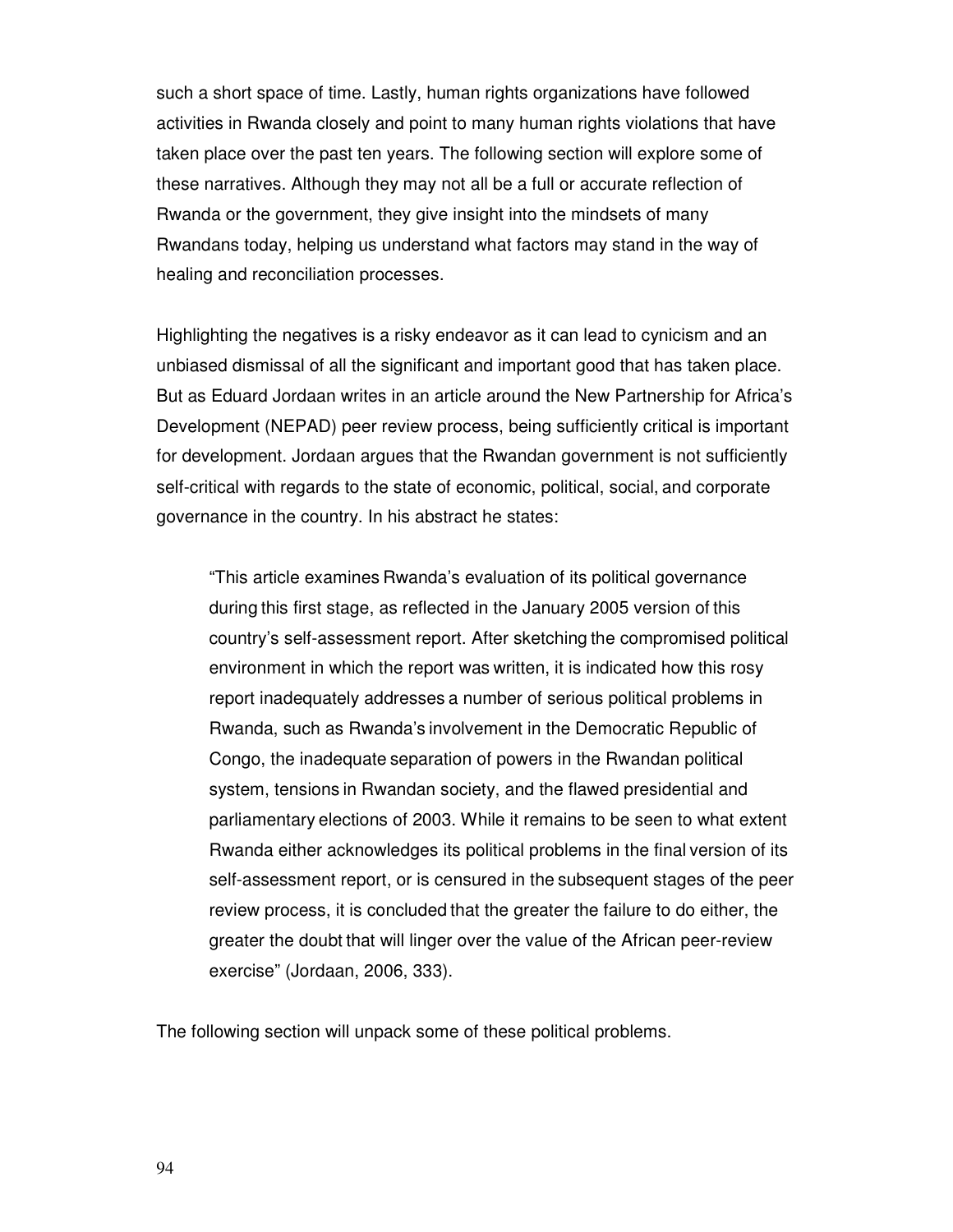#### **5.2.1. Political opposition**

In December 1999, "some forty university students, most or all of them Tutsi, left for Uganda in denouncing the "dictatorial" nature of the government" (HRW, 2000). Human Rights Watch describes people being thrown into jail without trial for criticizing government, and especially for holding 'inappropriate political ideas' around returning to the monarchy. While this was going on inside the country, the governments' army was fighting in the DRC, "where its troops committed numerous violations of international humanitarian law" (HRW, 2000). Numerous people in Rwanda were killed for being 'insurgents', others were jailed without trial and tortured in military facilities. In mid-2000, "several bodies were sighted floating down the Akagera River, and other persons were said to have 'disappeared'" (HRW, 2000). Masses of Hutu fled Rwanda in fear of their lives, including local and international journalists who felt themselves to be in danger for criticizing the government.

In 2000, "The speaker of the national assembly, the prime minister, and the president all quit their posts under pressure within the first three months of the year, leaving a shrinking circle of power holders in control of the Rwandan government" the HRW report states (1999, 21). At this point Kagame took over the presidency, a post HRW alleges he had held from behind the scenes from the beginning. Due to a reshuffle of cabinet, in violation of the Arusha Accords, the RPF now held ten of eighteen seats. In a report on Rwanda five years after genocide, Filip Reyntjens writes, "The regime, faced with its internal contradictions and political impasse, however, remained closed to all proposals for debate. On the contrary, the regime's key word remains 'control' and its way of governing the political space is still very military in nature" (1999, 21).

Most of the human rights organizations active in Rwanda are critical of the level of control the Rwandan government, and particularly its president, maintains over all the affairs of the country. In an article critiquing international criminal tribunals, Helena Cobban says the following about the situation in post-genocide Rwanda:

"Post-genocide Rwanda has been dedicated in its pursuit of war crimes prosecutions. But it has borne that country little fruit. At one point when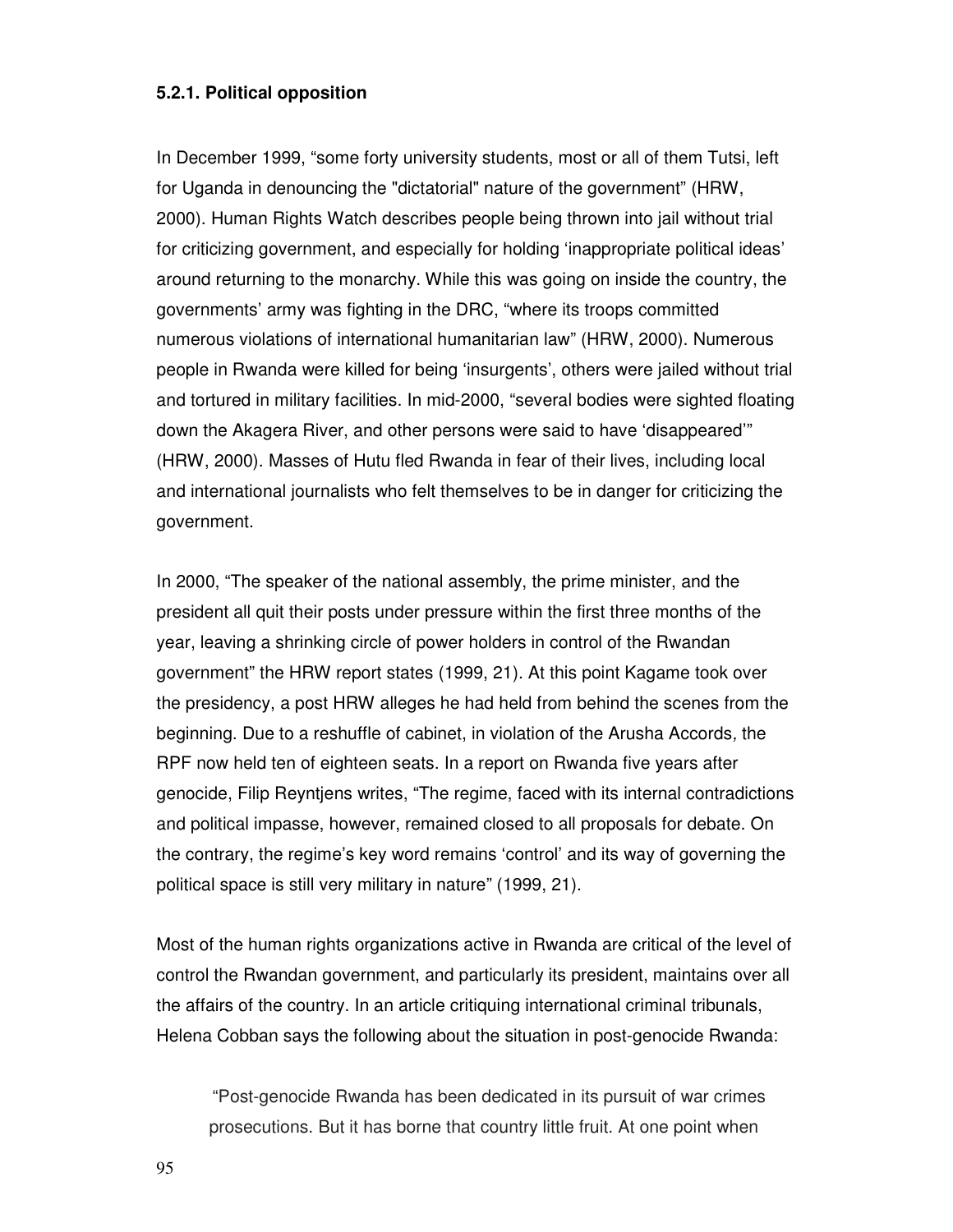Rwanda was still trying to prosecute all those accused of participating in the 1994 genocide, more than 130,000 of its 8 million citizens were detained. Yet President Paul Kagame has also kept all major elements of society, including the judiciary, the government, and the media, completely under his thumb. That undermines the rule of law in Rwanda, no matter how dedicated the regime is to seeking justice. In 1994, Freedom House gave Rwanda a "Not Free" rating for its political rights and civil liberties basic components of the rule of law anywhere. In 2004, Rwanda received the same rating" (2006, 27).

A report from the international NGO, Committee to Protect Journalists (CPJ), describes how in 2002 a criminal law was passed that barred "any propaganda of ethnic, regional, racial or divisive character or based on any other form of divisionism." Public incitement to discrimination or divisionism is punishable by up to five years in prison, heavy fines, or both (2004, 2). Because the boundaries of this law remain unclear it has easily been used in response to a variety of scenarios, particularly against anyone who might be seen to be critical of the government. HRW describes how political opponents of the RPF and nongovernmental organizations have been accused of divisionism (2005, 2). In 2005, the Senate apparently commissioned a study to identify 'genocidal ideology' amongst NGO's and scholars. At risk was anyone who had expressed any doubt as to the gacaca process or the way the government does things. As a result, HRW describes how NGO's have tailored their activities to avoid 'confrontation with authorities' (2005, 2).

The result of this law has been to increase the fear on all sides. Those who already experienced feeling voiceless under the divisionism law are even more afraid to speak out their opinions. Perpetrators that have been released fear being falsely accused of genocidal ideology by neighbours who resent their release into the community. Survivors experience an increased fear as they hear of more and more people being identified by the authorities for apparently spreading 'genocide ideology'. As HRW states, "With repeated official statements that such ideas must still be feared, survivors are more afraid, continually reminded that their very existence as members of the Tutsi ethnic group may suffice to expose them again to injury and death" (2007, 40).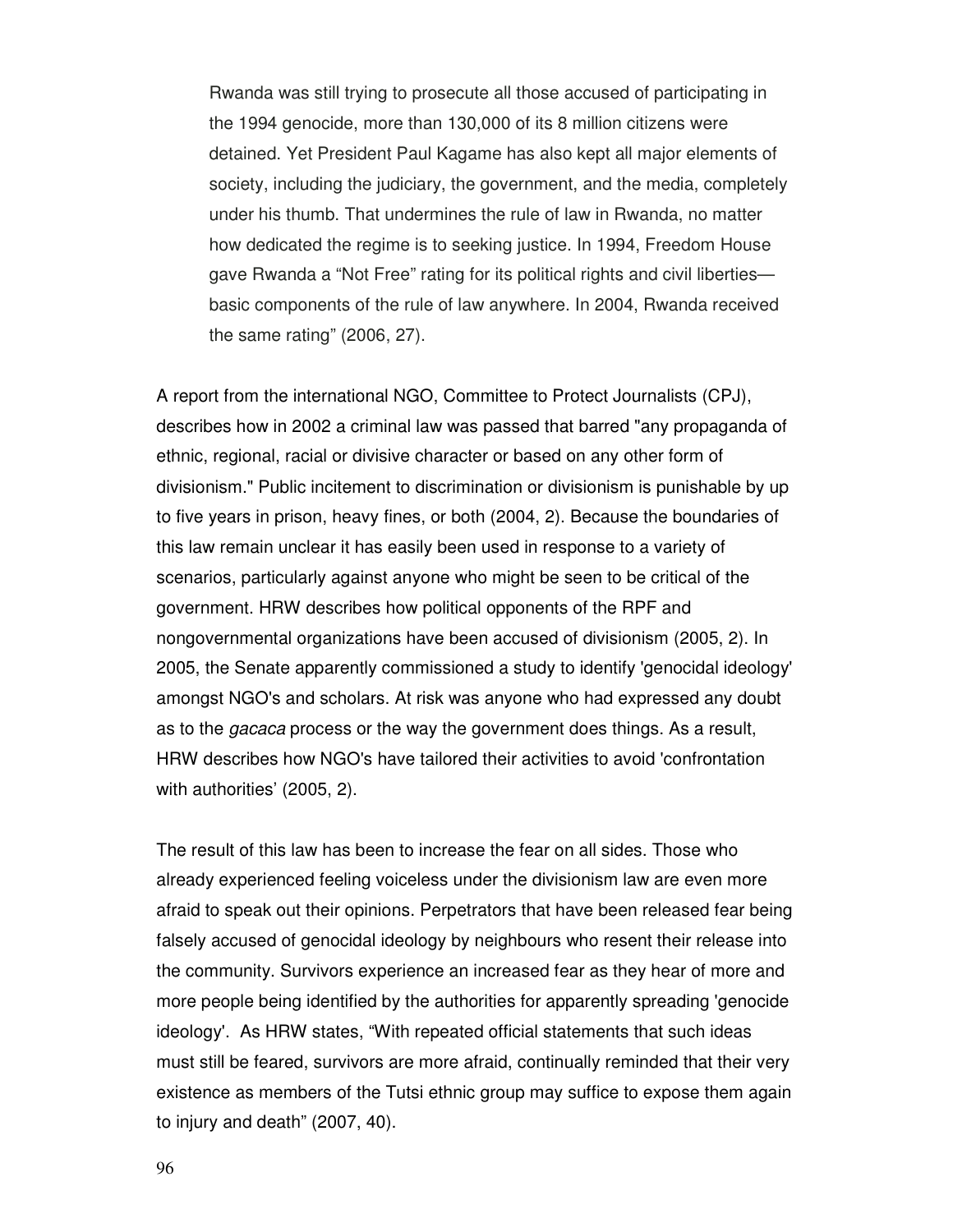A problem with the strict law of genocide ideology is that it disallows any group to be favoured over any other on the basis of ethnicity. This works in the disfavour of the Batwa, a minority ethnic group in Rwanda (some 30 000 people) who have been severely marginalised throughout Rwandan history. HRW reports that "authorities refused official recognition to the Community of Indigenous Peoples in Rwanda (CAURWA), which defends the rights of the Batwa minority, saying its ethnic focus violated the constitution" (2007, 3). In a personal interview with a representative from NURC, it was stated that this was a problem the government acknowledged but that in order to be consistent in terms of insisting that ethnic groups do not exist this would need to be true for the Twa as well (Personal interview, Kigali, January, 2007).

#### **5.3.2. Survivor fears**

HRW reports that in November, 2006, a genocide survivor and nephew of a gacaca court judge was killed, followed by reprisal killings of eight other people (2007, 1). The report states that "in recent years dozens of genocide survivors and others involved in the gacaca process have been killed" (2007, 1). Numbers remain vague but one figure suggests 160 survivors having been murdered since 2000 (2007, 1). A gacaca judge said that in communities where only one or two remaining survivors were left they were sometimes murdered by those accused, as they were the only remaining witnesses of what had happened (Personal interview, Kigali, January, 2007). This has left survivors in continued fear of perpetrators, and of the gacaca process, which will force them to tell the truth of what they know. The government response has been to establish an office of witness protection but according to HRW their work has been hampered as they are based in Kigali whereas most of the incidents occur in rural Rwanda (2007, 10). Ibuka, an outspoken organization supporting survivor rights, has suggested that it will take action where necessary to protect its members (HRW, 2007, 11).

A Penal Reform International (PRI) report says that many survivors not only experience fear but a sense of bewilderment that people that they now have to live alongside are clearly responsible for genocide related crimes but have not yet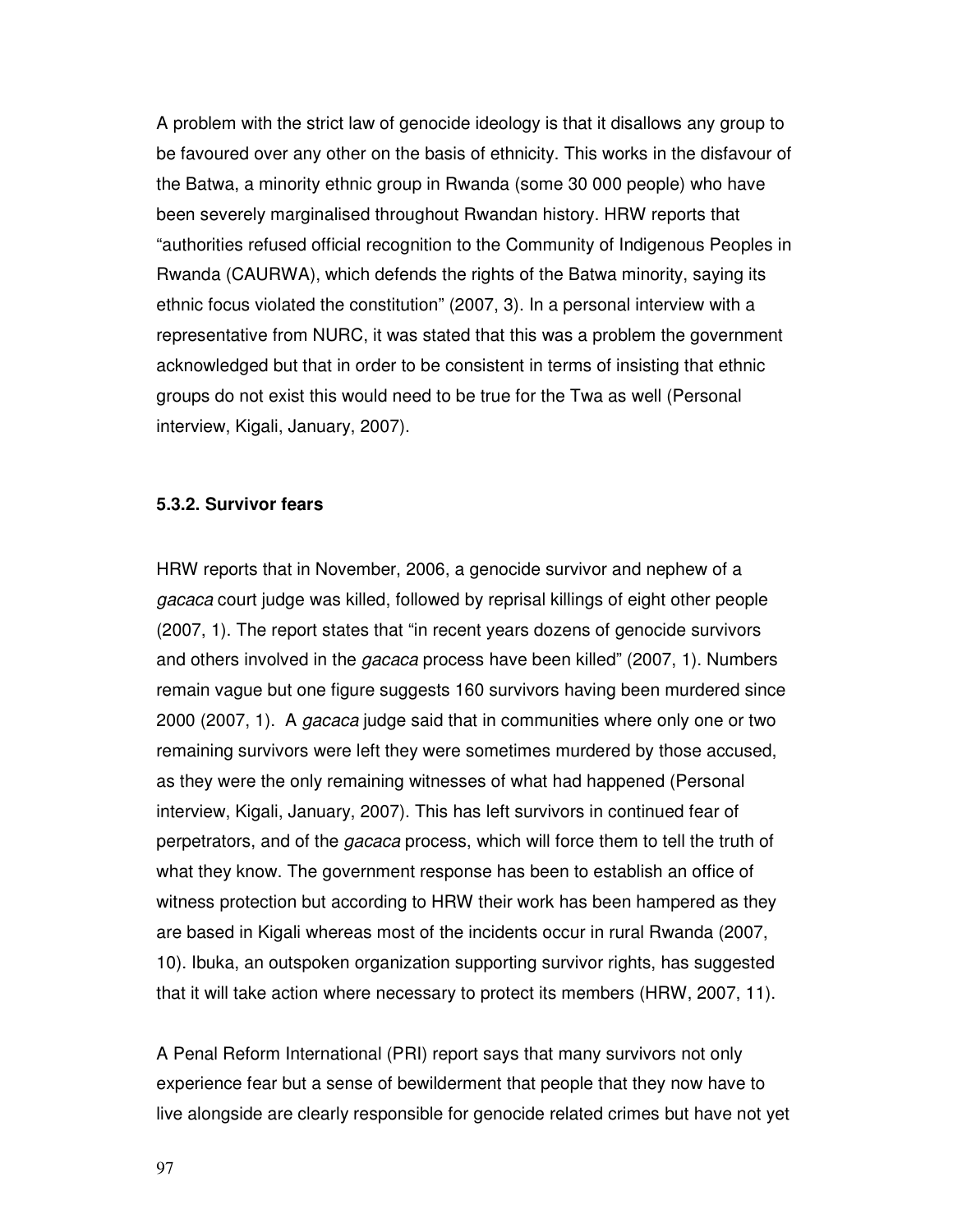been convicted for these crimes. PRI further states that survivor organizations like Ibuka have tried to prevent the release of prisoners as they feel they don't deserve to be released. The PRI report quotes a survivor as saying:

"Recently one of the persons who were released said that the Government should compensate them for having detained them without reason. In reality, this person does not even know why he was released! In this country there are two categories of people. There are us, the survivors of the genocide, and there are those who perpetrated the genocide. Usually, everybody who has committed an offense should be punished" (2004, 45).

#### **5.3.3. Released prisoner fears**

Fourth category perpetrators prosecuted by gacaca courts are released back into their communities on completion of their prison sentence. Apart from this, President Kagame has released various groups of prisoners over the past few years. In 2003, for example, he released 22 000 sick or elderly prisoners. PRI reports that the primary reaction of released prisoners is delight to return home, but that this is followed by various fears. In fact, PRI states that "Sometimes there is so much fear that some people, because of their crimes or their confessions, give up going back home to their hill and run away" (2003, 43). Alongside this, prisoners know their return is not always welcome and fear reprisal. Their release is provisional so that the possibility of being newly accused by someone who is unhappy with their presence in the community seems likely. Further, PRI states that their "fears may be considered justified insofar as some detainees' family members have been killed in suspicious circumstances, particularly in Kibuye and Umutara, and these murders have not been solved to this day" (2003, 43). A worrying development, according to HRW, is the fact that victims are taking the law into their own hands and that, following a killing of a genocide survivor, there is a growing response of reprisal killing. Although the murder of a genocide survivor (and potential *gacaca* trial witness) is acted on harshly by authorities, reprisal killings are not taken as seriously (2007, 2).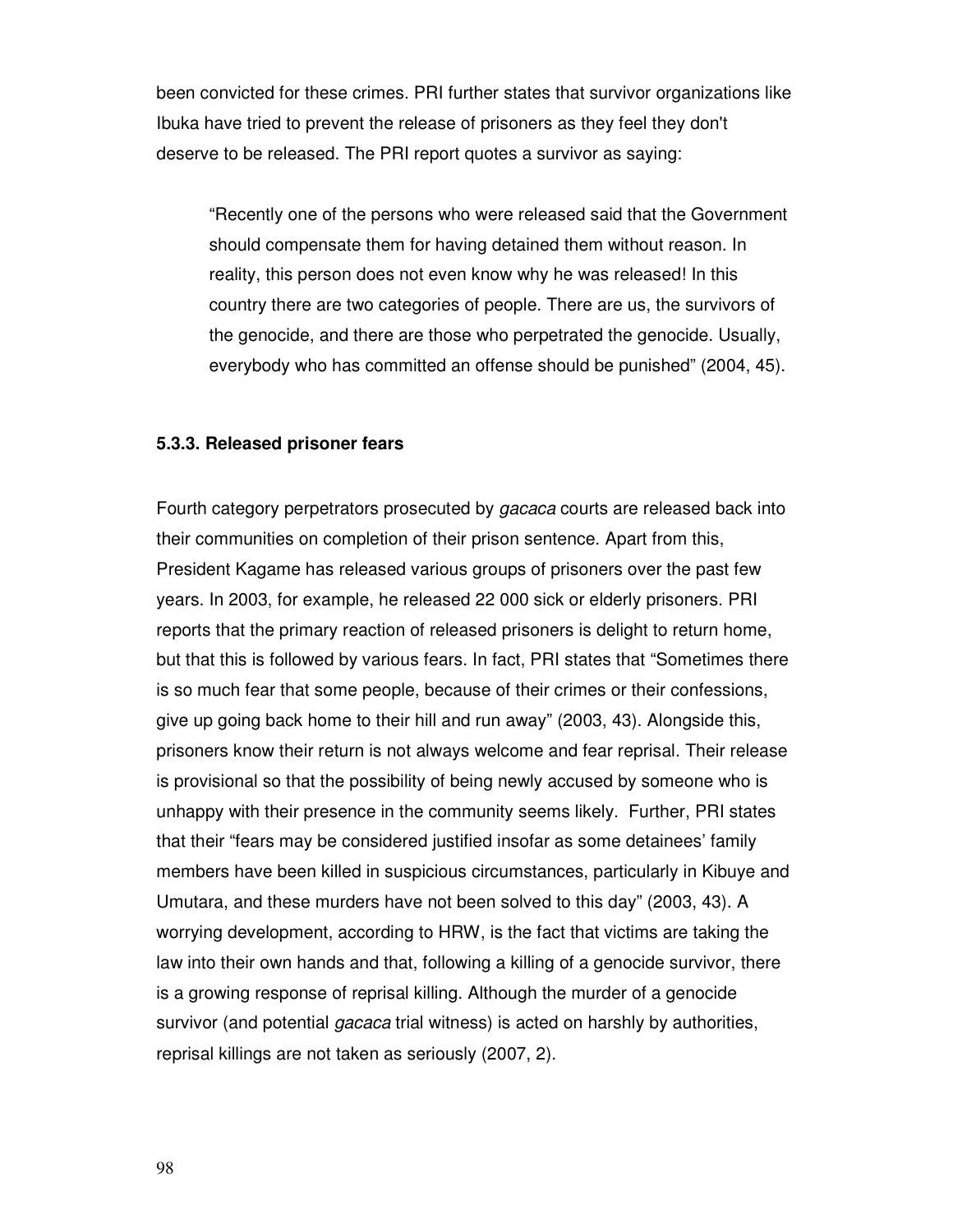Released prisoners also fear those they have denounced as their accomplices who are still walking free (PRI, 2004, 44). Denouncing accomplices, or telling the whole truth, is a mandatory part of the *gacaca* trial process which may allow the accused a lessened sentence. PRI describes some prisoners considering suicide prior to their release due to these fears (2004, 44). They relate how a group of released prisoners was seen leaving the Ingando camp to return to their homes, walking very slowly, even sitting at the side of the road, displaying their reluctance to a return to a situation that is so uncertain (2004, 30).

#### **5.3.4. Being voiceless**

Although many policies have been put in place by the government to support reconciliation, there are others that leave people feeling fearful and insecure. Some of those I interviewed, Hutus in particular, speak of being afraid to speak out and criticize the government or its policies. Some interviewees felt that they did not feel at home in their own country, even though they had lived there all their lives. They said that it sometimes felt that those who had lived in the country for only ten or twelve years had more rights than they did. Further, they did not feel they had the freedom to stand up for their rights (Personal interviews, 2005 and 2007). An illustration concerns one informant who fled the country at the start of genocide. On return, a few years later, his home had been taken by someone else. He feels he has no place to legally deal with this as he is from the 'wrong' ethnic group. He fears that the one who took his house might falsely accuse him of genocide in order to get him out of the way (Personal interview, Kigali, January, 2007).

A part of this insecurity is created by the fact that *gacaca* deals only with the crimes of genocide and not with the crimes against humanity on the part of the Rwandan Patriotic Front (RPF). A representative from Avocaats Sans Frontiers (ASF), the lawyer rights organization that has worked closely with the *gacaca* process, agrees that this creates resentment and a sense of insecurity for a large portion of the population. When ASF challenged the government on this matter, their response was that accusations against the RPF were to be taken to the military court system. But this is not publicly known to the population and the

99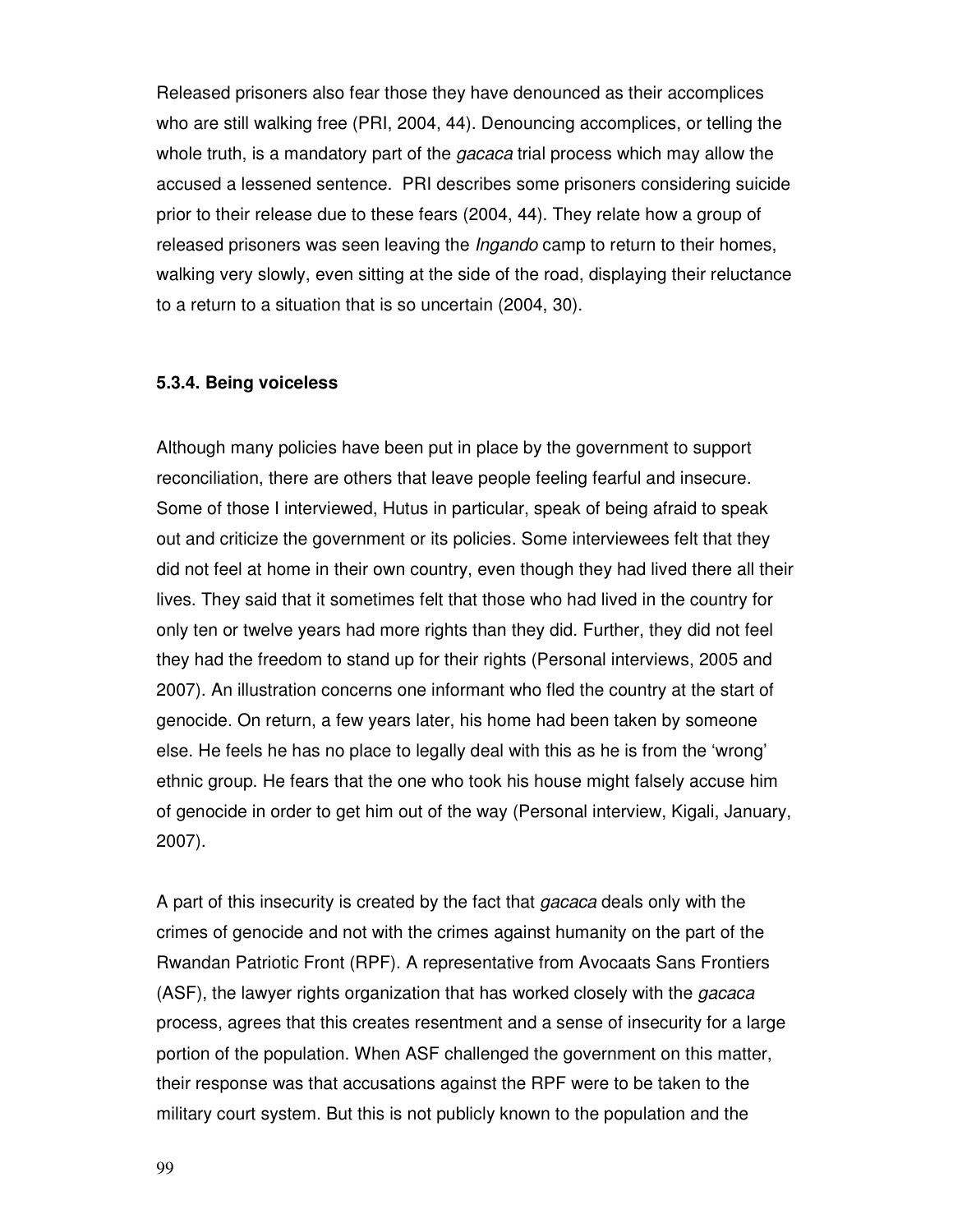majority of people are too afraid to take this step. The government needs to confront these fears and create a space where all Rwandans feel they have equal rights, an equal voice, and equal access to justice and legal assistance.

#### **5.3.5. Lack of independent journalism**

Perhaps the most prominent critique from the side of human rights organizations is that of the lack of independent journalism. In a report released in 2004, CPJ describes how journalists live in fear of harassment and imprisonment, and how others have been forced to flee after receiving death threats. Although the 2003 constitution guarantees press freedom, this is only in so far as the law allows and the divisionism law limits this freedom significantly. CPJ writes, "The current Tutsiled regime, which consolidated power in the 2003 election, has increasingly used allegations of ethnic "divisionism" to silence critics. Such allegations have been used against Rwanda's only independent newspaper, Umuseso (The Dawn), and against the Rwandan League for the Promotion and Defense of Human Rights (LIPRODHOR). Several members of these organizations have fled the country in fear for their lives" (2004, 2).

The accusations of spreading genocidal ideology also reach foreign radio stations operating in Rwanda. These are among the few providers of independent news in Rwanda, but now may be forced to reveal their sources. Radio stations in eastern DRC, which can be heard in western parts of Rwanda have also been accused of spreading 'ethnic hatred'. "The report pointed a finger at a number of stations, including Radio Okapi, a joint project of the United Nations and Hirondelle, an award-winning Swiss organization that promotes peace through media" (CPJ, 2004, 2).

An Amnesty International 2007 report states that: "Journalists were subjected to intimidation, harassment and violence. The authorities failed to conduct independent and impartial investigations into attacks or threats against journalists. The authorities repeatedly denied that there were restrictions on freedom of expression in Rwanda, accusing independent journalists of "unprofessionalism"". They then go on to describe an incident taking place in late 2006, where the news editor of Umuco reportedly had his home in Kigali ransacked in January by four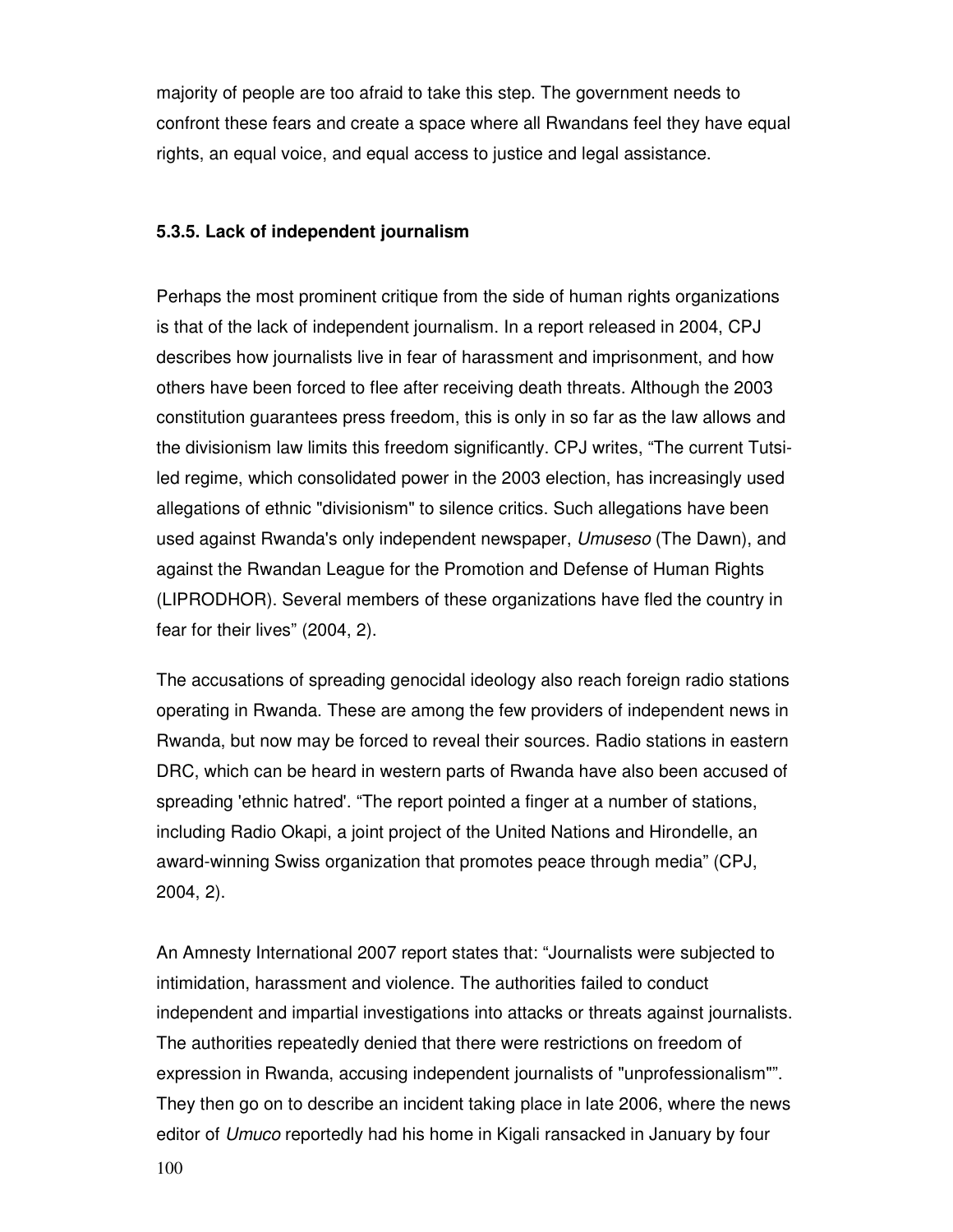men armed with clubs and knives. Before this attack, Umuco had criticized the ruling party for ineptitude and for allegedly controlling the judiciary. A second incident involved editor of the Umuseso who was given a suspended sentence of one year in prison and a fine for "public insult". In 2004, Umuseso had questioned the integrity of a parliamentary Deputy Speaker.

### **5.3.6. Political prisoners**

Amnesty International reports that in the run up to the 2003 elections, prominent members of civil society mysteriously disappeared.

"Augustin Cyiza, a prominent member of civil society, was reportedly a victim of enforced disappearance in 2003 during the run-up to elections. Rwandan officials denied knowledge of his whereabouts in 2005, but sources claimed he had been abducted and killed ... Léonard Hitimana, a member of the Transitional National Assembly, disappeared in April 2003. In April 2006, the President of the National Commission for Human Rights stated that the investigation into his case was confidential, and that results would be released in due course. The fate of Léonard Hitimana remained unknown" (2007).

Further, there are the well-publicized cases of former president of Rwanda, Pasteur Bizimungu, and Charles Ntakirutinka, who together started a new political party and were imprisoned in 2005 on charges of "inciting civil disobedience, associating with criminal elements and embezzlement of state funds" (Amnesty International, 2007, 2).Many human rights observers would say these men were imprisoned to get rid of political opposition.

#### **5.3.7. Condition of prisons**

In the previous chapter, conditions of prisons following the genocide were described as appalling. Amnesty International suggested that this had hardly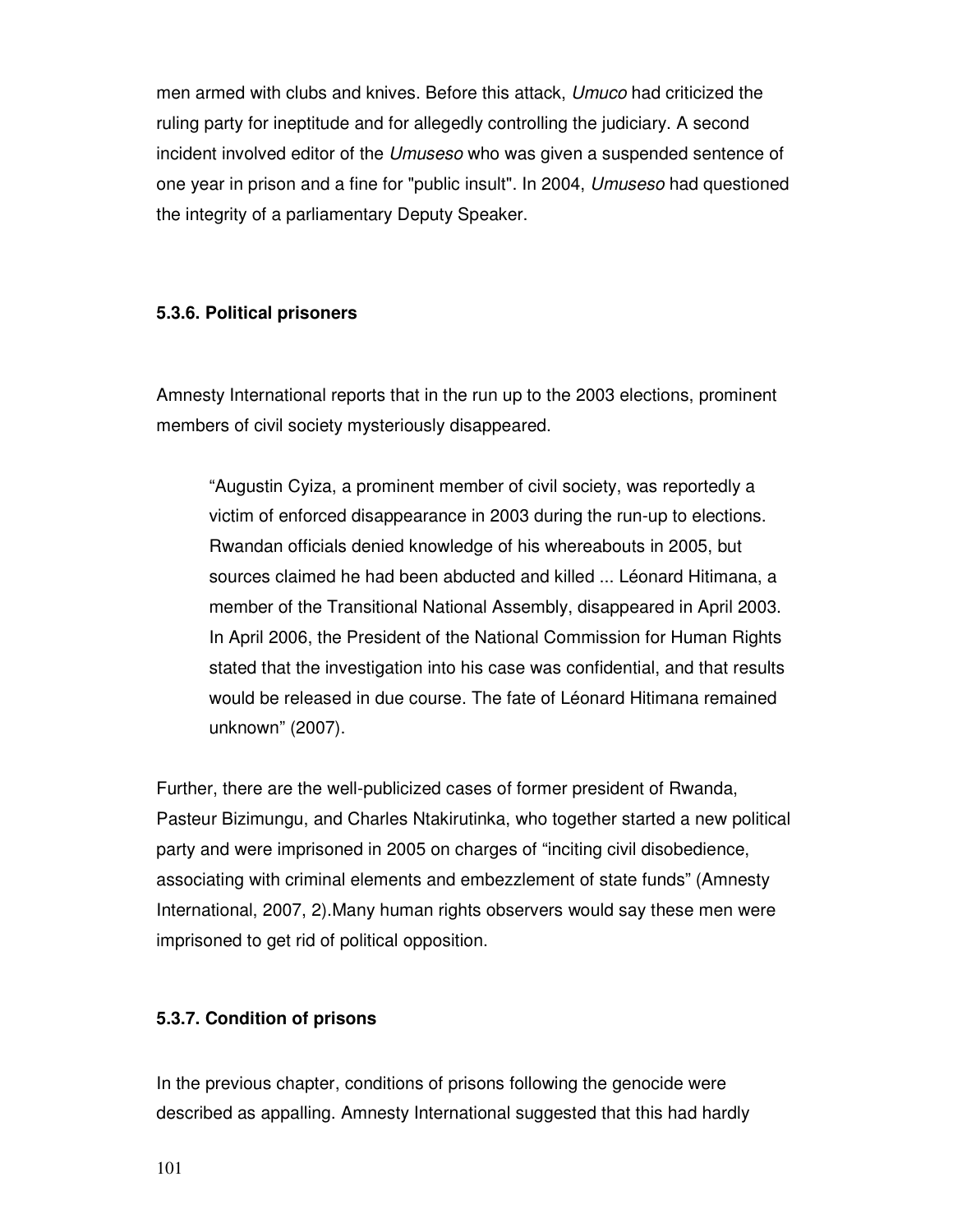changed in their 2007 report. During 2006, 69 000 people were still incarcerated, with prisons across the country being significantly overpopulated. Amnesty International describes prison conditions as "extremely harsh and amounted to cruel, inhuman or degrading treatment". Underground cells were reported to exist in some prisons as well as detention centres (2007, 2). Further, they report that 48 000 detainees still await trial in for genocide related crimes.

In describing the conditions, Khan writes:

"There was no room to sit or lie down, only to stand and doze while leaning against another prisoner. Day after day, week after week, month after month these prisoners, most of whom were suspected of genocide and who had been put into prison without due process of law, would simply stand and pass the time. Many became gangrenous in their legs due to lack of circulation" (2000, 120).

Khan describes in some detail efforts made by the UN to try to address the problem of the prisons, but in defence of both the UN and the new government, describes how international donors were more interested in pouring money into refugee camps, survivor programs and education than in building new prisons (2000, 120). Directly after genocide, the new government was entirely without resources or infrastructure to deal with the vast amount of accused. The death sentence was abolished due to international pressure in 1999, but prison conditions did not improve.

In a forty-page report regarding prison conditions in Rwanda, HRW bring to attention the death of twenty detainees that were killed between November 2006 and May 2007. Where the official statement says that these prisoners were shot by prison guards while trying to escape, HRW suggests they were shot in reprisal killings following the 'highly publicized' killings of survivors (2007, 1). Although both the United States and United Kingdoms' governments, along with human rights organizations have asked for investigation into the matter, HRW expresses doubt as to whether this will take place with an independent investigation process (2007, 2).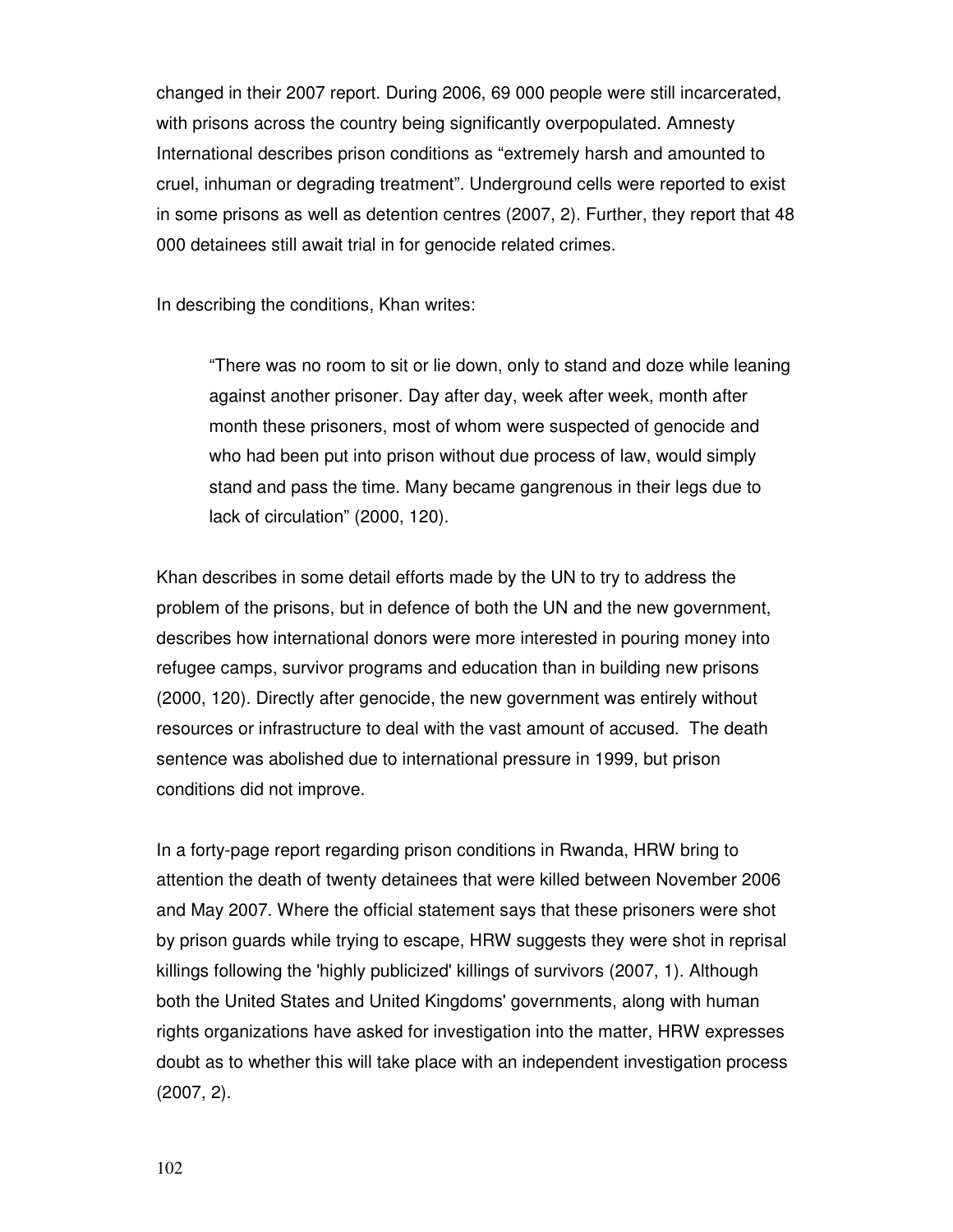Detainees on trial for crimes unrelated to genocide also find themselves victims of police abuse and killings (2007, 16). HRW describes incidents where police have been called to the scene of a crime, arrest suspected criminals then shoot them a short distance from the crime scene. The report has a table listing the names of detainees killed, either by police or soldiers, the dates on which they were killed and where they were killed (2007, 15, 16).

Although national police have announced several ways of lodging a complaint against police abuse, HRW cites a case where such a complaint was lodged by the family of a murdered detainee, without any response from the police many months later. Referring to a report given to HRW by the national police in December, 2006, they say:

"All the detainees were killed within days and in some cases within hours of their arrests. In no case had trials begun, far less verdicts been reached, yet in the opening paragraph of the statement, several of the detainees are referred to as "killers," not suspects. In its final paragraph, the statement acknowledges that some of those killed by the police had no involvement with genocide but nonetheless it declares that "the suspects involved in these cases were of extreme criminal character ready to die for their genocide ideology." It concludes that these detainees were "terroristic in nature and don't care about their own lives leave alone others"" (2007, 25).

Alongside these accusations on the part of HRW, the police statement (which is attached to the HRW report) does state that the national police is in need of training with regards to firearm use in the case of escaping detainees, could do with more handcuffs, and would like to ensure toilet facilities are available inside police stations as their being outside provides detainees with an 'advantage to escape' (2007, 37).

Filip Reyntjens makes mention in his report of the issue of releasing those without files, which was suggested by the Minister of Justice in 1999. However, genocide survivors and especially Ibuka, an organization protecting and supporting genocide survivors, denounced this, arguing that it consolidated "the culture of impunity favouring a general amnesty" (1999, 7). Until today, releasing prisoners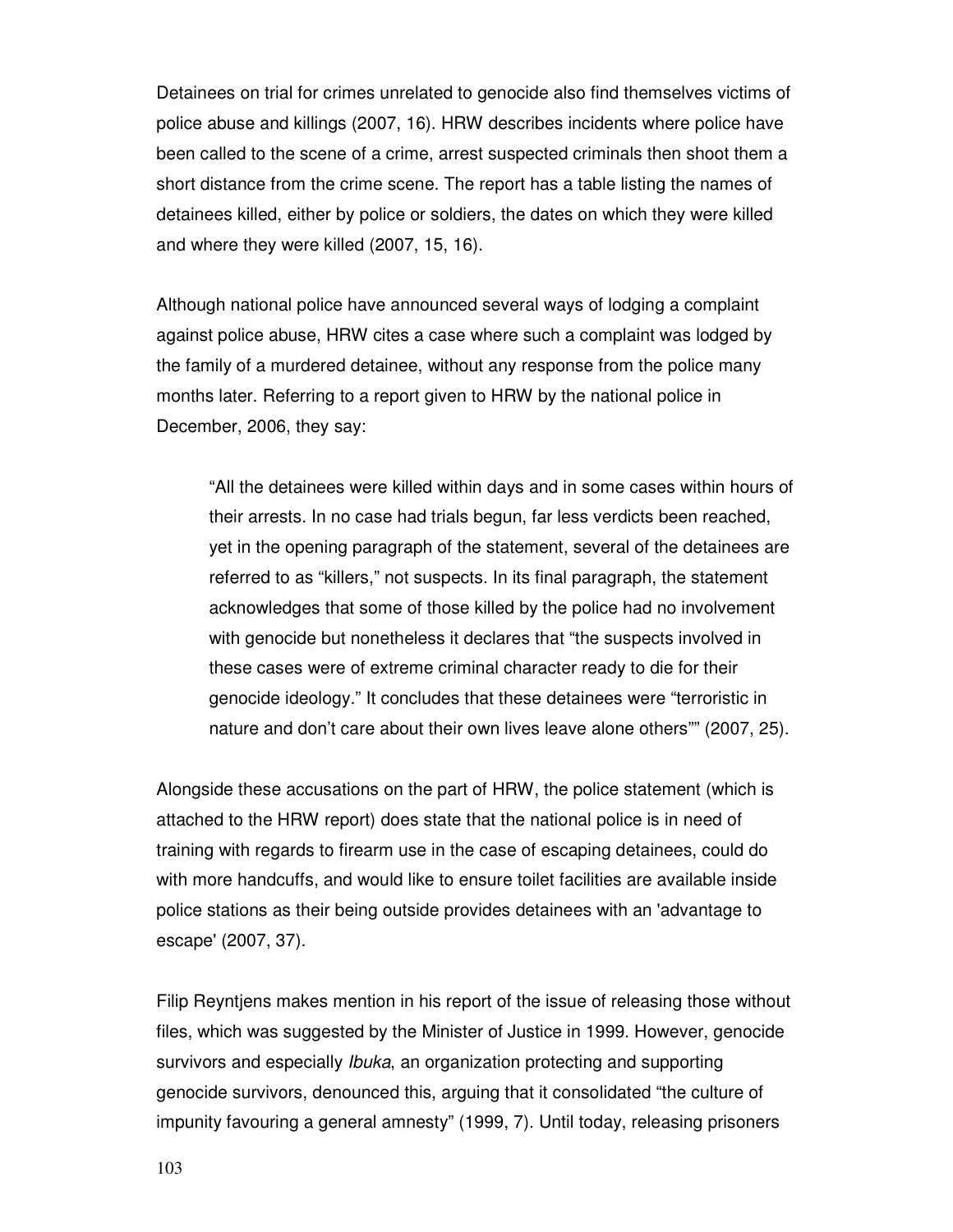remains a hot topic, with Kagame releasing some tens of thousands of prisoners who were either sick or elderly in the past years, in the midst of much protest and controversy.

#### **5.3.8. Conflict in the DRC**

Making international news on a regular basis is the continued challenge for Rwanda of the situation on its border in the Democratic Republic of Congo (DRC). In a 90-page report concerning the situation in the DRC, HRW state that in 2006 and 2007, countless violations of international law took place including attacks on civilians (murder, rape and the recruitment of child soldiers) and the displacement of hundreds of thousands of people from their homes (2007, 3). Former genocidal forces in the DRC have formed the Forces for the Liberation of Rwanda (FDLR) with the explicit aim of overthrowing the current government of Rwanda although HRW suggests they have attacked Congolese citizens more than engaging the Rwandan military (HRW, 2007, 3).

Further, the Rwandan government has been in support of Laurent Nkunda, the former Congolese general who is fighting against Congolese president Jospeh Kabila. Rwanda's stake in the DRC is significant; the USAID report states that the Rwandan government sees itself as being in a key position, centrally placed on the map, and a key strategic point of stability within an instable region full of globally sought-after resources (USAID, 2005, 104). According to HRW, the Rwandan government allows Nkunda's forces to recruit soldiers, including children, from amongst Congolese refugee camps in Rwanda (2007, 7). In their report, HRW strongly recommends the UNHCR disallow repatriation of Congolese refugees in Rwanda back to the DRC unless they are certain of their safe return, implying that at this point UNHCR is becoming an inadvertent partner in the recruiting of child soldiers (2007, 8).

The United Nations Human Council for Refugees (UNHCR) report states that there are still some 50 000 Rwandan refugees that need repatriation, the majority of those in eastern DRC. With the implementation of gacaca trials in 2005, several thousand people from Butare and Gikongoro fled Rwanda, seeking asylum in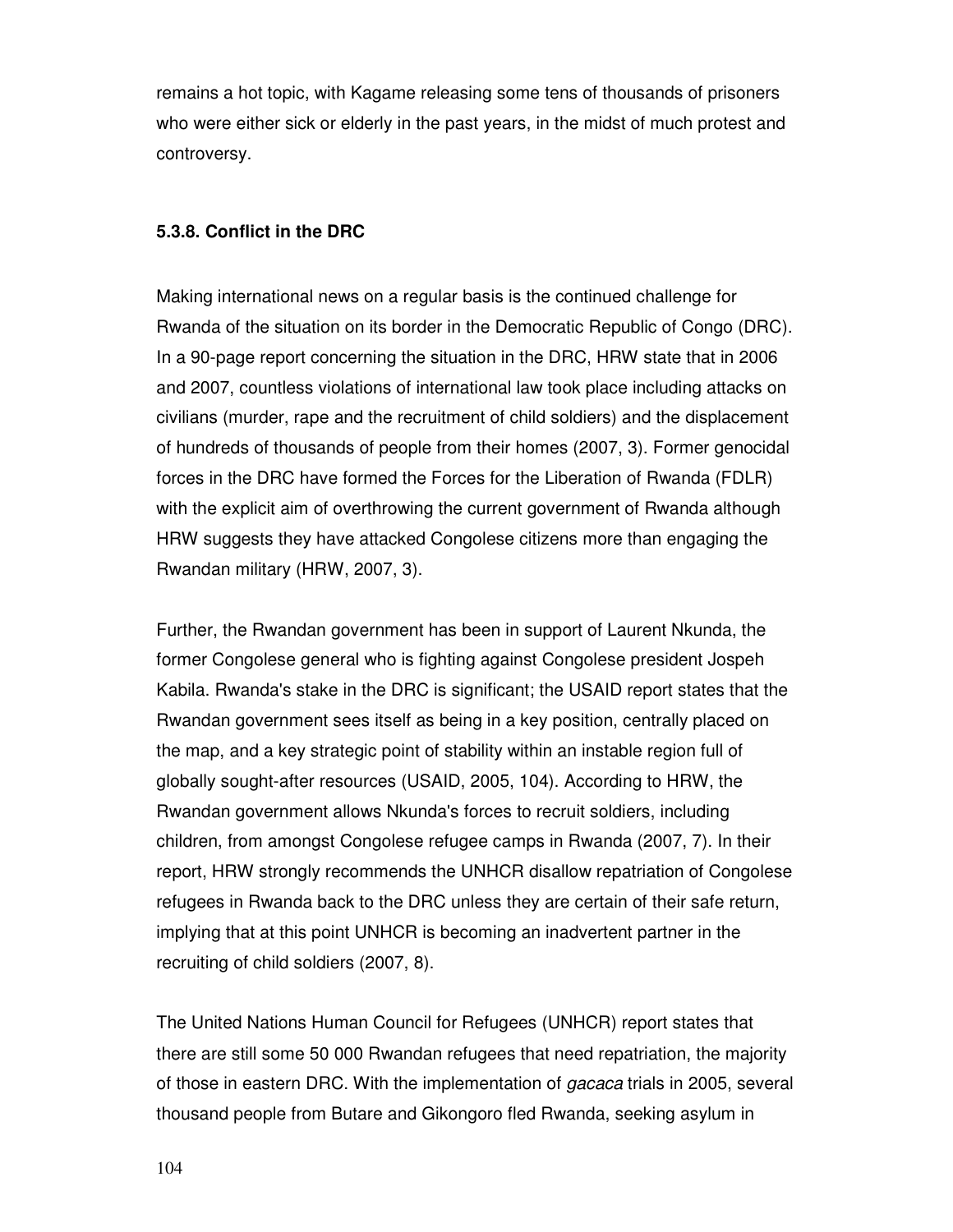Uganda and Burundi (2006, 102). They argue that the continued stability in Rwanda assists refugee repatriation but the situation in the DRC brings further uncertainty (2006, 102).

"On 1 January 2005, some 47,800 Rwandan refugees were living in 19 African countries. This group is mainly of Hutu origin, with only a few Tutsis and people in mixed marriages. About 20,000 people belonging to this group are expected to have returned by the end of 2005 and another 20,000 are to return in 2006. Five thousand refugees are expected to opt for local integration" (UNHCR, 2006, 103).

The repatriation of refugees continues to be a challenge, especially in the light of tensions around gacaca trials and violence between those accused and survivors. The UNHCR publishes a bi-monthly newsletter titled 'Rwanda Returnee News' which depicts positive stories of returnees to Rwandan refugees to encourage them to voluntarily repatriate. Not only are Rwandan refugees a challenge, but also refugees from the DRC and Burundi that are in Rwanda. USAID reported in 2005 that 42 000 refugees were seeking asylum in Rwanda, 95% of those being Congolese (2005, 5). Having said this, USAID reports how the Rwandan government is a key player in regional peace talks and in returning stability to the Great Lakes region through negotiations with the DRC, Tanzania, and Uganda (2005).

These were some of the more negative stories from human rights organizations reporting on Rwanda. The following section will look at some of the more positive stories coming from NGOs working in Rwanda.

# **5.3. Reconciliation narratives**

Stories from local NGO's working in the field of reconciliation show that amidst the many complex issues abounding in Rwandan society today, many Rwandans are open to reconciliation and want to move on from the division that caused genocide. This section will focus on local NGOs that do a variety of work, from poverty reduction to talk shops between victims and perpetrators.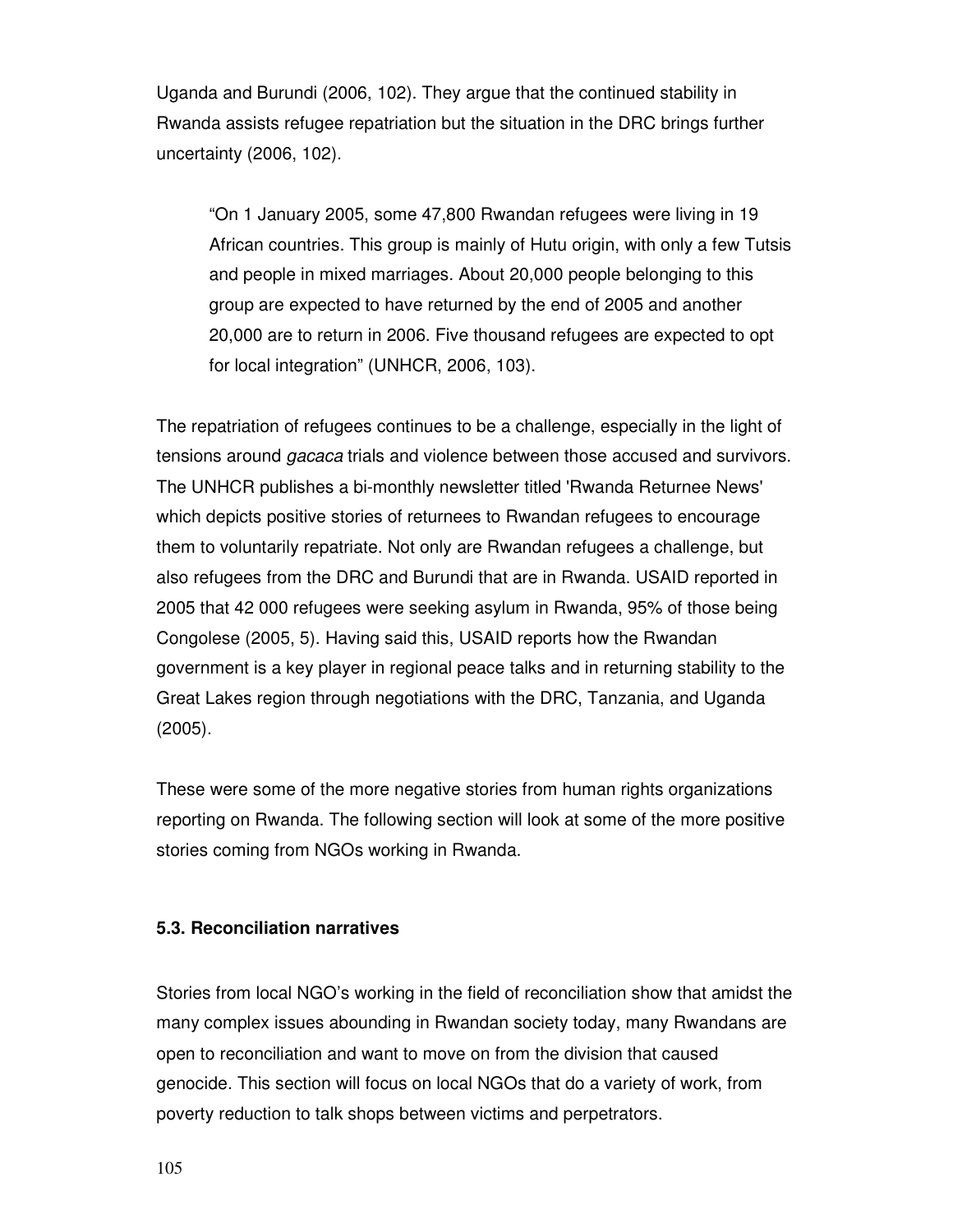Solace Ministries is an NGO to which people widowed by the war can come together to support each other emotionally and share resources. The director of Solace, Jean Gikwanda said that people want to reconcile and they want to get on with life; they don't want to sit around and talk about reconciliation (Personal interview, Kigali, January, 2007). At Solace, both Hutu and Tutsi widows work on practical projects like bead work and sewing to supplement their incomes. As they work together and share in each others hardships, reconciliation begins to take place.

MOUCECORE, on the other hand, runs workshops where people can talk about reconciliation. Michel Kayitaba who heads up this organization, says that talking about the process of reconciliation is important when it is coupled with action as well (Personal interview, Kigali, January, 2007). At MOUCECORE workshops people are educated around the terminology of reconciliation and then are invited to share their wounds. Workshops include both perpetrators and victims, both Tutsi widowed by the genocide and Hutu widowed by the violence of the civil war. Kayitaba described how sharing stories has been very powerful for healing, especially if it was followed by practical activities, such as perpetrators and victims rebuilding their homes together.

Another project that involves sharing stories is in a town called Byumba where Dutch researchers implemented a pilot project termed 'sociotherapy'. Here, groups of people living in the same area meet together weekly with a trained facilitator and work through a program that allows them to talk about their pain but also their futures. This group supports and heals itself through the process of working together therapeutically as a group. Currently, 43 groups are meeting on a weekly basis, reaching 1300 people (Personal interview, Kigali, January, 2007).

Working from a slightly different angle, the organization PHARP focuses on Hutu refugees in the DRC after 1994. Their primary aim is to create open dialogue, especially between refugees who may collectively have been labeled 'genocidaire' and other Rwandans. The director, Reverend Anastase, felt strongly that practical activities are good but do not heal the underlying wounds that need to be spoken out (Personal interview, Kigali, January, 2007). PHARP creates safe spaces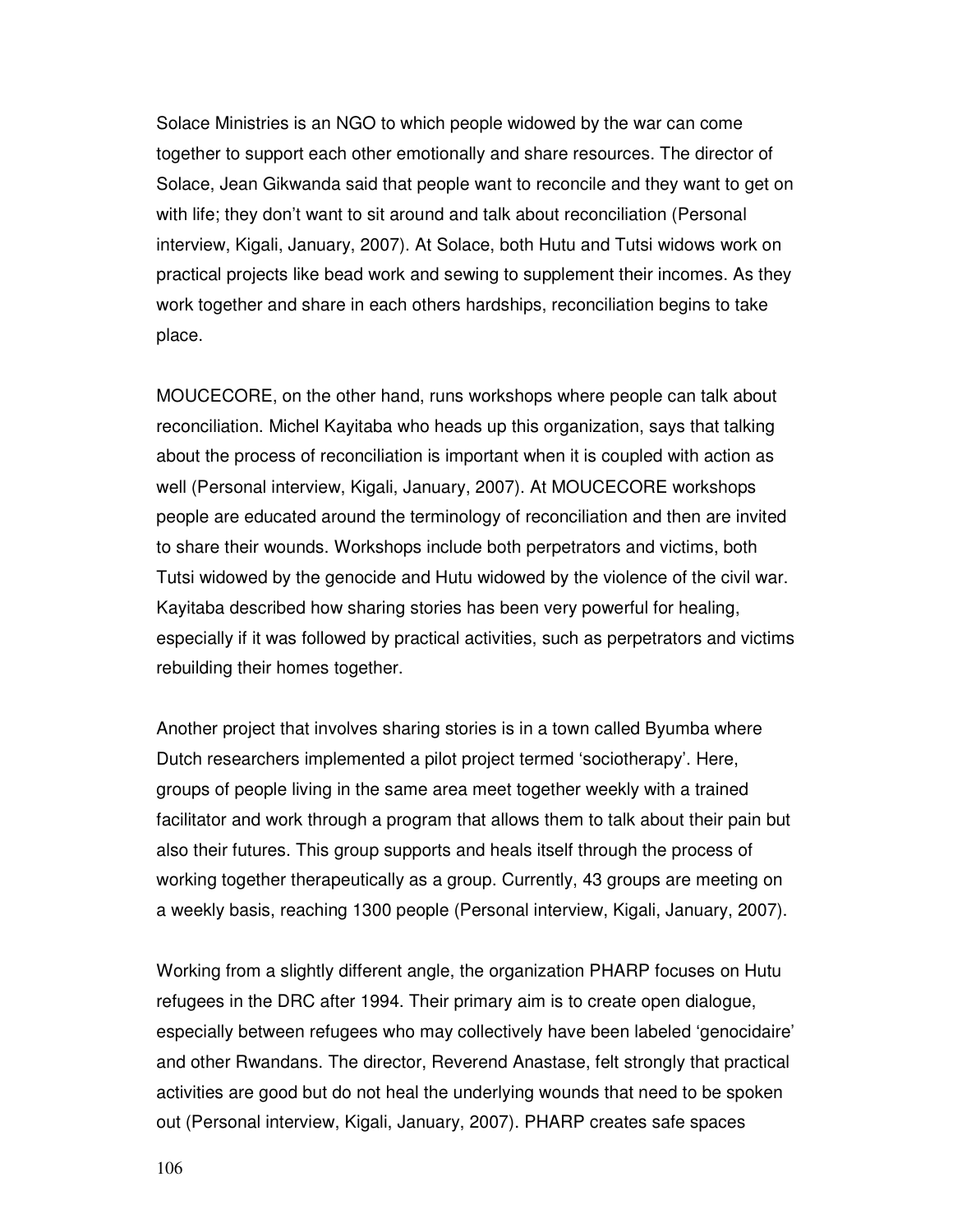where perpetrators and victims can be together and speak out their pain, repentance and forgiveness. As of 1995, they have distributed a newsletter related to reconciliation called Umuhuza, which means 'hope'.

Shalom, Educating for Peace is a small NGO that focuses on educating people in conflict resolution and nonviolent communication. It is not working directly in response to genocide, but rather wants to foster an understanding of peaceful ways of interacting in daily life. Following a period of training with Shalom in reconciliation, a church choir in the Rwamagana area developed a repertoire of songs celebrating unity and reconciliation which they now perform for local communities. Shalom seeks to foster dialogue between people around topics of reconciliation and forgiveness, to unpack what these mean when lived out in daily life.

African Evangelical Enterprise (AEE), which was already active in Rwanda prior to genocide, works not only on the individual and group level but is influencing reconciliation narratives on the national level. Members of AEE are involved with government initiatives such as NURC. Further, they hold campaigns and events across the country that are attended by thousands of people, where victims and perpetrators share their stories and take collective responsibility for their role in the violence. International speakers are regularly invited to these events where they speak around themes of reconciliation and hope for the future.

Bernard Rutikanga highlights the role of the Church in reconciliation efforts (2003, 159). Although he mentions how the Church has been compromised due to its involvement in the genocide, it maintains a significant role in 'eradicating ethnic distrust and discrimination and promoting respect for human rights' (2003, 160). In 1996, many church leaders from a variety of church backgrounds came together for the Detmold Confession where "Hutu and Tutsi participants confessed and apologised for crimes committed by members of their respective groups.

"The Hutu apologised for the crimes committed against the Tutsi between 1959 and 1994 and especially the heinous nature of the crimes" 'torturing, raping, slitting pregnant women open, hacking humans to pieces, burying people alive … forcing people to kill their own relatives, burning people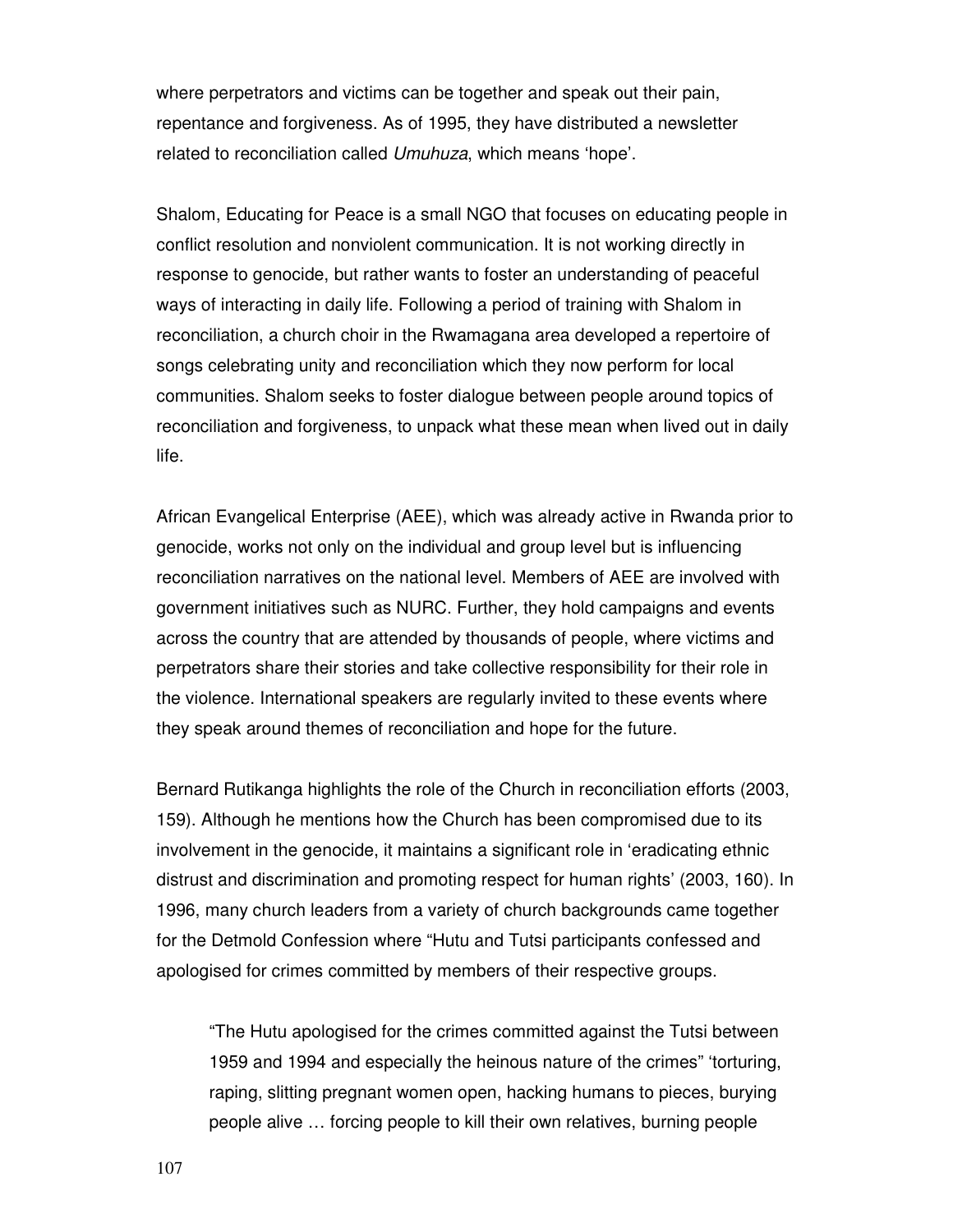alive' (Detmold Confession 1996, 51)'. The Tutsi 'apologised for repression and blind vengeance which members of our groups have taken, deposing all claims to legitimate self defence'. They also apologised for 'certain arrogance and contemptuous attitudes shown to [Hutu] throughout our history in the name of a ridiculous complex of ethnic superiority' (Detmold Confession 1996, 51-52). Western participants apologised for having sowed the seeds of Rwandan division and violence, for having aggravated violence by delivering arms, and for having neglected the suffering of Rwandan refugees" (2003, 161).

This kind of public action by leaders of the church in a country where the vast majority of people are church going plays an important part in the reconciliation process.

This is a brief overview of some of the more prominent activities towards reconciliation in Rwanda that were started and are sustained by Rwandans. More of their efforts will be explored at a later stage. Through interaction with these organizations it is clear that there is a desire for reconciliation and that reconciliation narratives dominate the national discourse.

# **5.5. Conclusion**

As was stated at the beginning of this chapter, there are hopeful and positive as well as ominous and dark signs as to where Rwanda is today. Some have said the country is on the brink of another genocide whereas others sing the praises of its stability and progress. Perhaps the most powerful sign of hope is the work that ordinary Rwandans are doing on the ground, where communities are being transformed by the message of reconciliation.

At the heart of the challenges in Rwanda are the issues of identity and history. What is constantly in flux is how to understand one's identity and one's personal history within the wider scope of the national and international histories. Much of the conflict in Rwanda is hinged on defending a particular story over others and a particular understanding of identity above others. Where individuals grapple with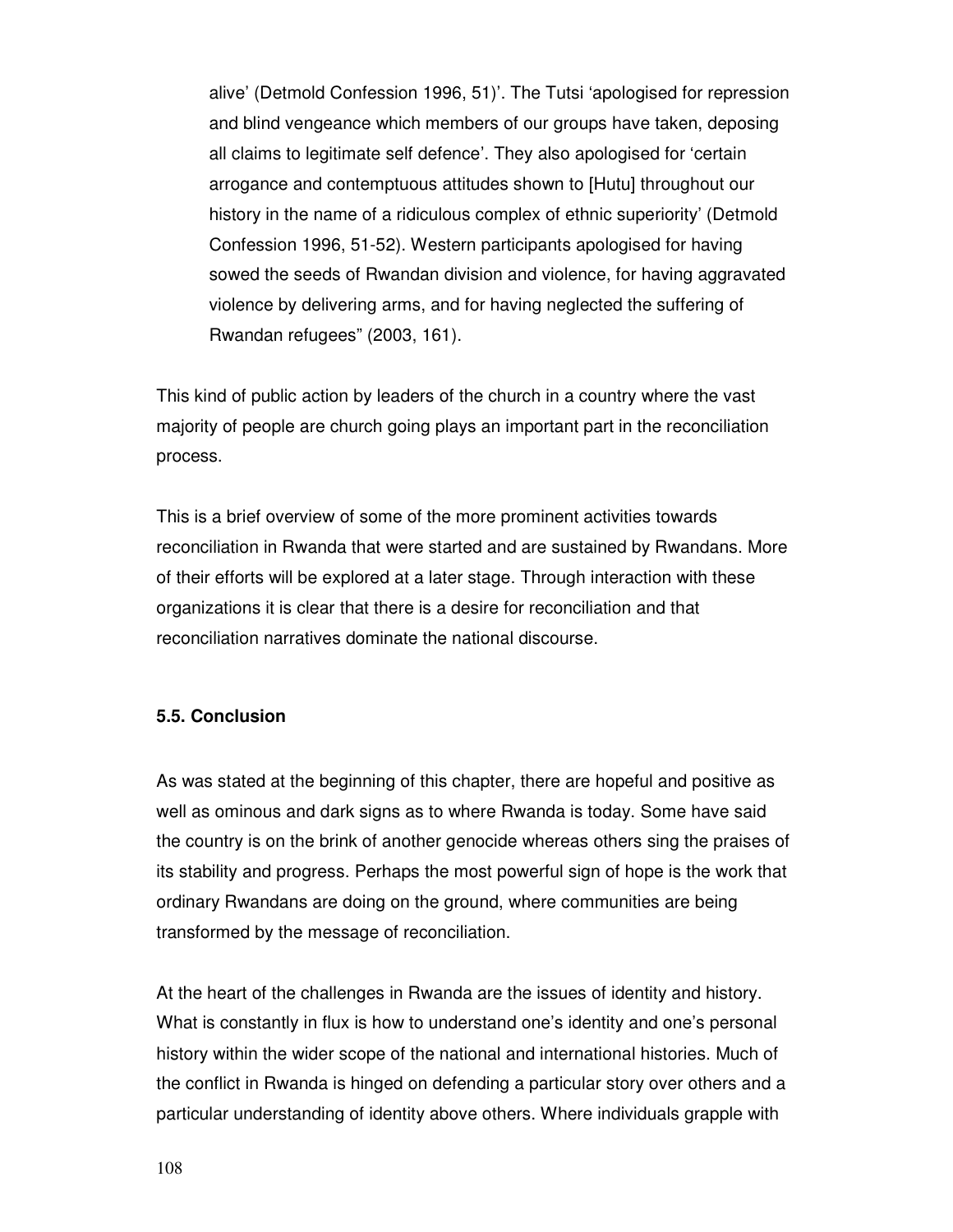what it meant and still means to them to be Hutu or Tutsi, the government tries to foster a new, united identity. Where individuals struggle to make sense of their role in the enormous movements of politics and history, the government tries to rewrite history in a way that would bring all Rwandans together. And yet this movement to a united Rwandan identity and common understanding of Rwandan history remains fraught with difficulties, creating a conflict of its own. In the quest for a united identity, some people feel voiceless, helpless and without a meaningful identity. In the quest for a common understanding of history, some feel their stories are being sidelined, ignored and dismissed.

Unfortunately, the divisive line remains on the basis of ethnicity, with many Tutsi publically supporting the government, its policies, its version of history and its new identity, but with many Hutu continuing to feel sidelined and marginalized. As one Rwandan said, this is leading a to a growing resentment amongst the majority of Rwandans who may be kept in line by strict government policies but are not participating in the process of reconciliation and national unity willingly or with a sense of ownership (Personal interview, Pretoria, September, 2009).

Further chapters will investigate the complex issues of identity and history that people in Rwanda grapple with in the face of tumultuous political and societal events. Before this, the next chapter will look at the research methodology that was used.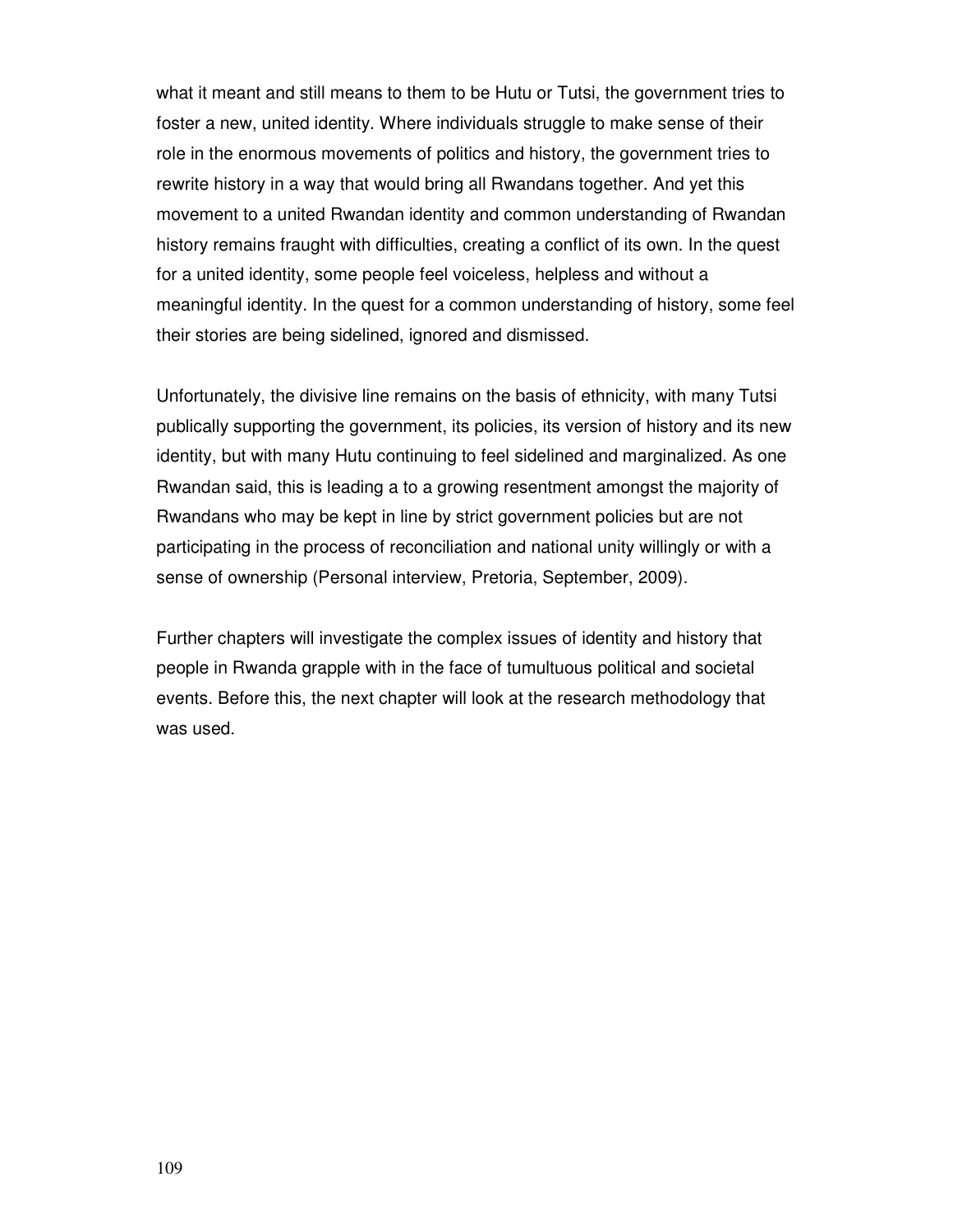# **CHAPTER 6: THE RESEARCH STORY**

#### **6.1. Understanding narrative research**

This study will make use of a narrative research method. Narrative is suggested as a way of bringing about reconciliation and healing Rwanda but it is also the research methodology used in this study to gather data relevant to better understanding issues of history and identity in the Rwandan context. In using this methodology, as will become clear in this chapter, there is an element of participatory research, where the researcher and the participants in the research together attempt to work towards solutions to a particular problem. In the case of this research, researcher and participants together grappled with the issue of reconciliation and how it can be either hampered or enhanced by narratives of identity and history.

 At the centre of this research is the analysis of four Rwandan life stories. These life stories are not only analysed and reflected upon by the researcher, but also by the four Rwandans themselves, and their reflections form an integral part of the research. Supplementing these life stories are a series of five formal interviews with leaders of NGOs working in the field of reconciliation and twenty informal interviews with ordinary Rwandans inside and outside of Rwanda. All these interviews were collected between January 2005 and December 2009. I was also able to observe a *gacaca* trial session in January, 2007 where three people were tried and a Reconciliation Forum in June, 2009, where thirty-five community leaders discussed reconciliation. In June, 2008, I attended the Amahoro Gathering, which is an annual international conference for African Christian leaders exploring various topics relevant to the African continent. In 2008, the conference was held in Kigali and the theme was reconciliation.

Each of these experiences formed part of the narrative research approach. Amia Lieblich, Rivka Tuval-Mashiach, and Tamar Zilber write that narrative research is any research that uses or analyses narrative material, either as the object of the research or as the means to study another question (1998, 2). They assert that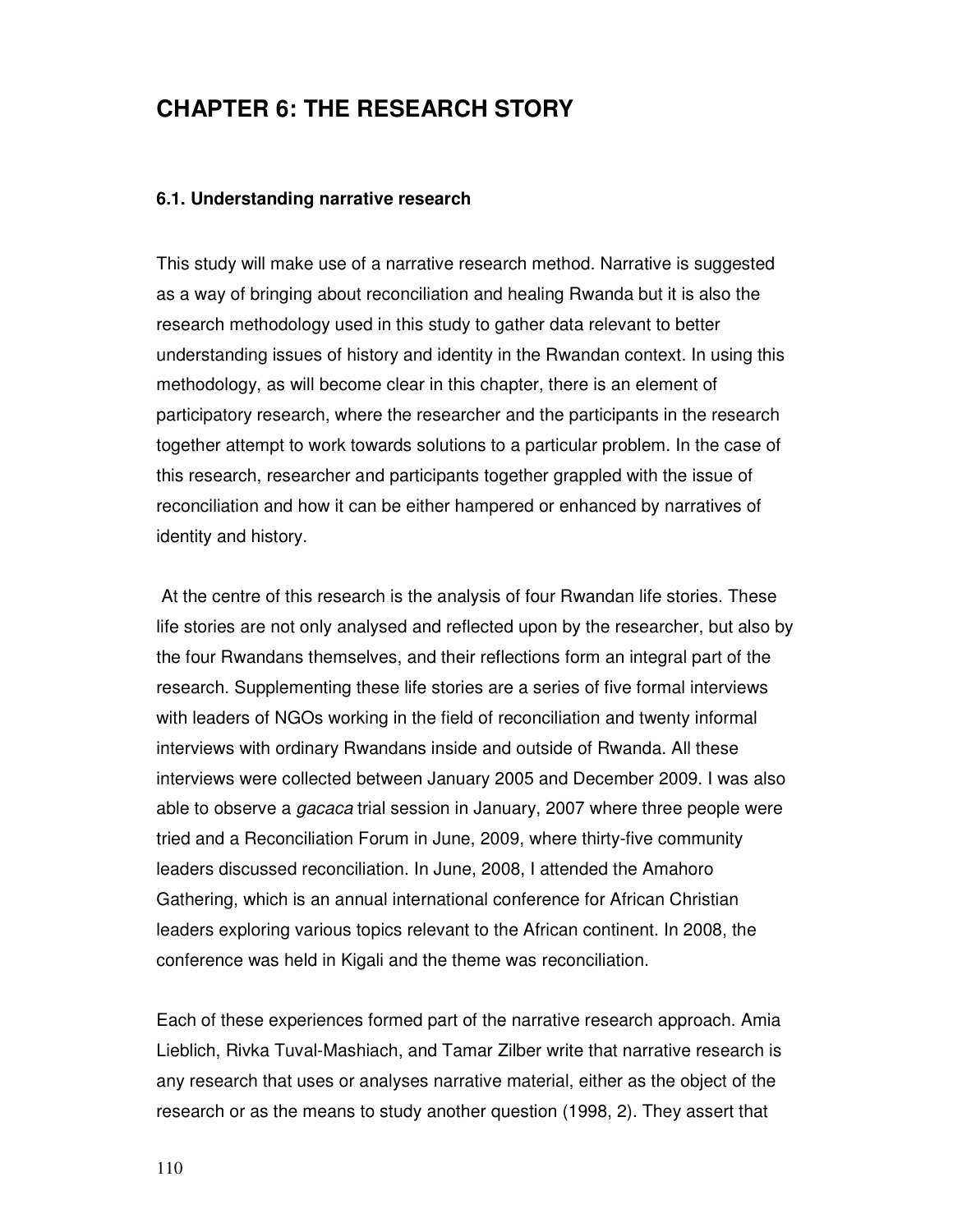narrative research provides "one of the clearest channels for learning about the inner world [of individuals] … Narratives provide us with access to people's identity" (1998, 7). They further say that we "know, or discover ourselves, and reveal ourselves to others, by the stories we tell" (1998, 7). This research methodology is highly relevant to this research project in its exploring of identityrelated issues.

Like Lieblich et al. (1998, 8) this research

"[does] not advocate total relativism that treats all narratives as texts of fiction. On the other hand, we do not take narratives at face value, as complete and accurate representations of reality. We believe that narratives are usually constructed around a core of facts or life events, yet allow a wide periphery for the freedom of individuality and creativity in selection, addition to, emphasis on, and interpretation of these 'remembered facts'" (1998, 8).

Rosenwald and Ochberg take this point further in referring to the embeddedness of our narratives in our social-cultural and political contexts (1992, 8). Our very acts of remembering are a result of our contexts and also our identities. Alongside this, when recording a life history we capture a frozen photograph, a static moment in time and analyse it, looking for insights into identity and meaning. Yet, identity is constantly in flux and we never capture 'the' ultimate identity. "The particular life story is one (or more) instance of the polyphonic versions of the possible constructions or presentations of people's selves and lives which they use according to specific momentary influences" (Lieblich et al., 1998, 8).

Lieblich et al. believe that "The use of narrative methodology results in unique and rich data that cannot be obtained from experiments, questionnaires or observations" (1998, 9). Narrative research is a highly relevant research methodology for exploring issues of history, identity and reconciliation. Smith, in a discussion around life story research, speaks of how "The act of constructing a life story, whether as actively engaged in by the one constructing the story or as secondarily engaged in by an engaged listener, has a powerful, potentially transforming, (re)organizational impact" (2000, 13). It is this 'emancipatory' role of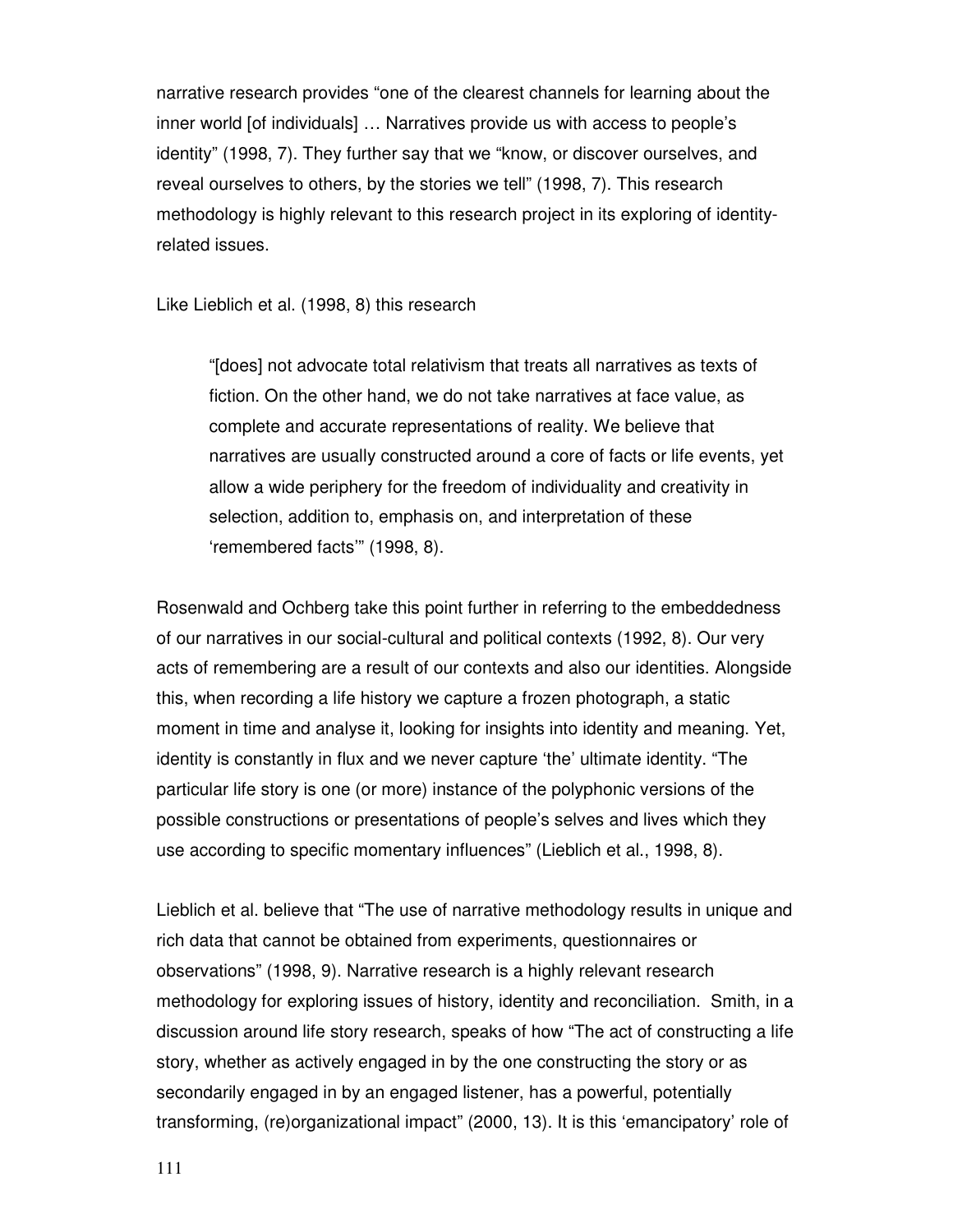narrative research, as Rosenwald and Ochberg describe it, that further makes this methodology relevant. It is believed that constructing life stories, listening to these, analysing them and then reflecting on them again will indeed have a 'potentially transforming, (re)organising impact'. However, Smith also warns that the exact opposite can happen, and that instead of emancipating, telling the story can 'disempower, degrade or pathologise'. This potential negative effect of narrative research will be discussed in section 6.3.2.

#### **6.1.1. Theoretical foundations of narrative research**

Narrative research has developed largely out of a criticism for adopting too much of the method of the natural sciences in the field of social science. Lazar (1999, 16) discusses in some depth the journey which research methodology in the social sciences has taken, from being purely 'naturalistic' (drawing conclusions through 'rigorously repeated observations') to completely interpretive (interested in the interpretation of meaning). On the one hand are those who argue that the only 'true' knowledge is knowledge gained through objectivity, distancing oneself from ones subjects and using the methods of the natural sciences. On the other, is the belief that the social sciences are all about intersubjectivity, interaction, intercommunication, and language, which demand a less rigid, more 'messy' form of research (Lazar, 1999, 16).

Part of the shift from a naturalist methodology (as in, a method adopted from the natural sciences) to a more interpretive, and maybe even relativist, approach, have been ethical considerations. Johan Galtung, writing from a perspective of non-violence, argues that the naturalist method had the danger of being 'violent' to those being researched. He argues that 'the researched' are often exploited and are encouraged to bare their souls in order to further the career of the researcher (1975, 266). Further, researchers enter the research project with the assumption that they have knowledge, insight or understanding about the researched that the researched themselves don't have (1975, 268). Researchers are also described by Galtung as fragmenting the researched; individuals are researched (interviewed, for example) independently from each other, with the assumption that 'normal society [consists] of fragmented, unconscious people'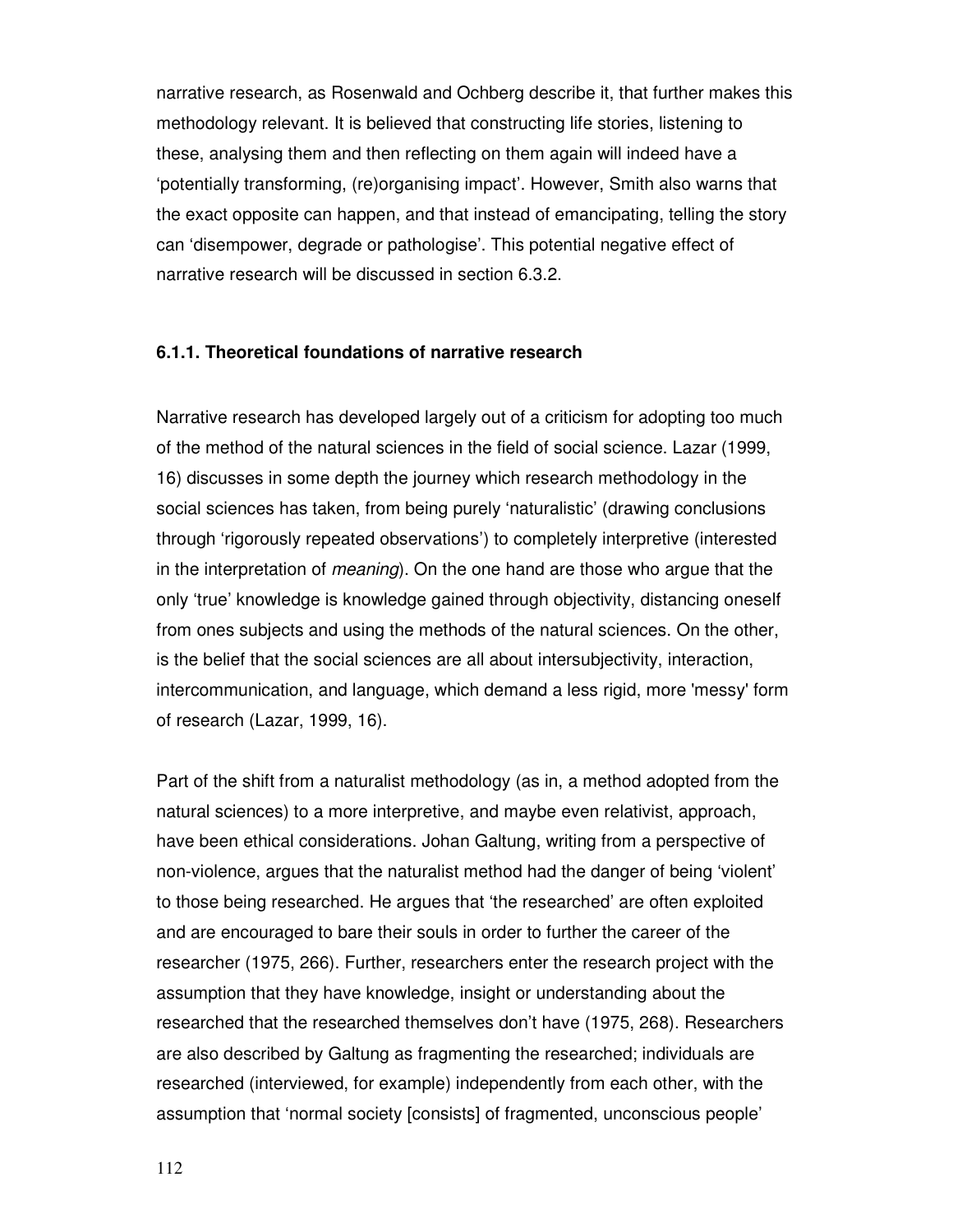and that what happens to one individual can be generalised to communities of people (1975, 271). Lastly, Galtung argues that researchers see themselves as 'unalterable, unchangeable, fixed points' and take on a 'detached, cool, noncommittal' attitude towards the interviewees, thus marginalising them (1975, 272). The fear of doing violence to the researched has influenced me to adopt a narrative method over and above a more so-called 'objective' method, although even the narrative method has its own ethical issues to be considered, as will be discussed in section 6.3.1.

David Walsh discusses the shift that has happened in society in general, towards cultural relativism and a critique of ethnocentricism (1999, 218). A research methodology with the researcher as detached and 'objective' observer often comes with the assumption that the researchers' cultural values and perceptions are more 'logical', 'right' and superior. Through the influences of postmodernism and deconstruction, it is becoming more and more accepted that all cultures have an internal logic of their own and are equally important in their own right (Walsh, 1999, 218). This is a foundation of narrative research.

#### **6.1.2. Characteristics of narrative research**

Narrative research works with a small sample and aims at gathering in-depth, rich data. It is a time-consuming research methodology that requires a sensitivity on the part of the researcher. Narrative research does not pretend to be objective but is consciously aware of the researcher influence on the research process. Interpretation of the data is always personal, partial and dynamic. Lieblich et al. describe it as 'dialogical listening' to three voices: the voice of the narrator as represented by the transcribed text, the voice of the theoretical framework, which provides the tools for interpretations, and a reflexive monitoring voice, namely, self awareness in drawing conclusions from the material (1998,10). This research has added to that the reflective voice of the research participants. The danger of interpretive methodologies is that they may seem 'wildly' subjective, but Lieblich et al. argue that they are in fact based on careful analysis of the text, careful examination of other related, published material, the theoretical framework and painful self awareness (1998, 20).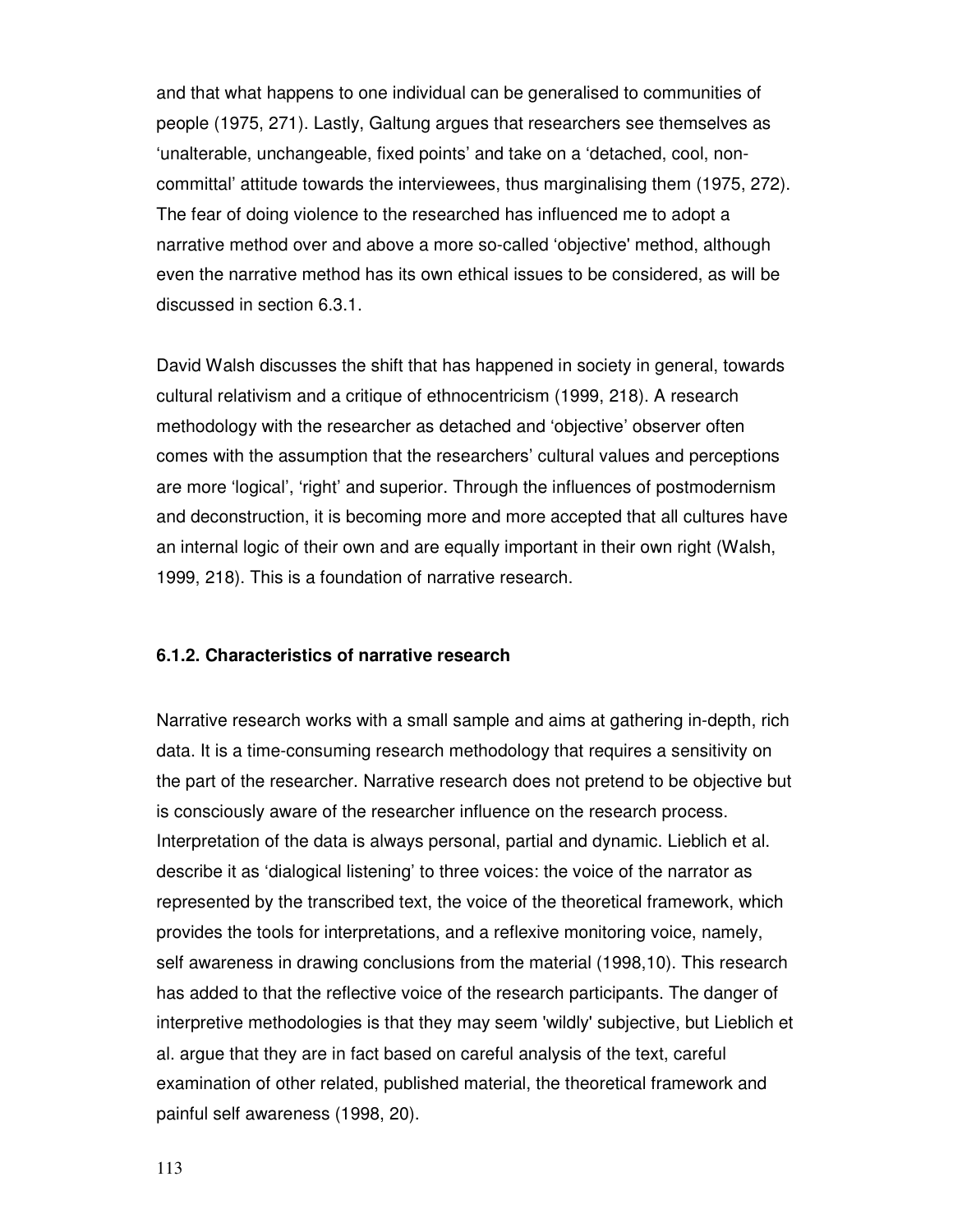Another characteristic of narrative research is that rather than starting with an a priori hypothesis, the hypothesis emerges from the material (Lieblich et al., 1998, 10). Narrative researchers would argue that this is a more 'genuine' approach. Rather than the researcher imposing a research direction onto the researched it is as if the researcher is discovering what the material itself is demanding. In the case of this research project, what emerged was significantly different from what was expected beforehand. In particular, it was imagined that identity in the Rwandan context was largely a hindrance to reconciliation whereas it emerged that it may in fact be an important channel through which reconciliation may take place.

A narrative approach does not try to generalize its findings from one individual or groups of individuals to the larger society and for this reason does not strictly require replication of results as a criterion for evaluation (Lieblich et al., 1998, 10). This is a significant point to keep in mind, as this research project never assumes that the experiences of the four Rwandans narrating their life histories can allow us to draw conclusions about Rwandan society in general. What these life stories can do is provide us with material for exploring issues relevant to those four individuals as they engage Rwandan society and relate this to aspects brought to the fore by the literature. Similarly, the interviews with five NGO leaders cannot be generalized to apply to all NGO activity in Rwanda, but is only relevant in its limited and immediate context.

### **6.1.3. The position of the researcher in narrative research**

Walsh sees four possible positions for the researcher. Firstly, as a complete participant the researcher is thoroughly involved as a participant in the research, generating 'complete' knowledge but with the ethical compromise of pretending to be something s/he is not. Secondly, as a complete observer there is reduced reactivity but the possibility of alienation occurs. Thirdly, the position of participant observer is an honest approach but has the danger of 'going native' and losing perspective on what is being studied. Finally, the observer as participant is safer but might result in superficial understanding (1999, 222). His suggested best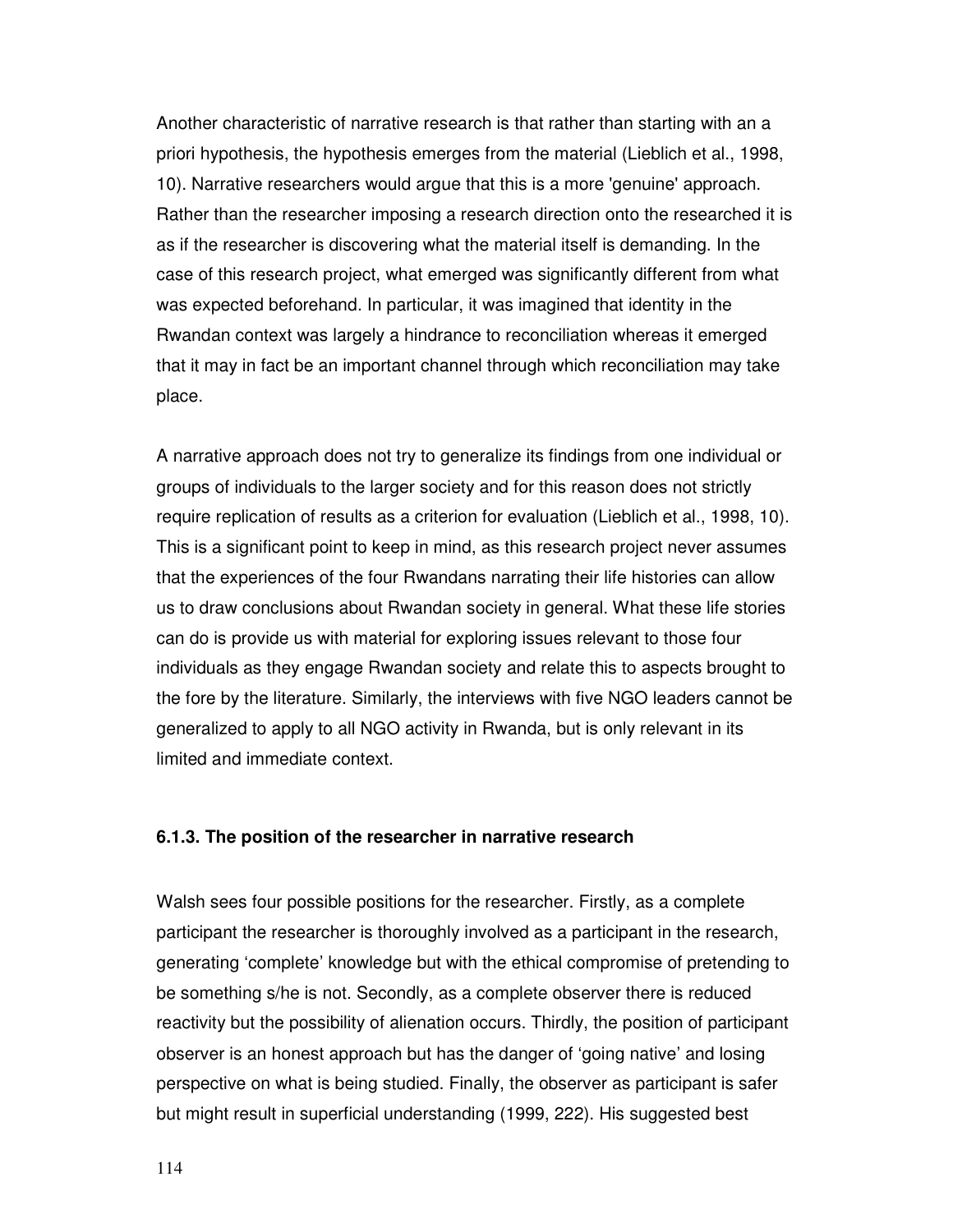approach is that of 'marginal native', where the researcher is "poised between a strangeness which avoids over-rapport and a familiarity which grasps the perspectives of people in the situation" (1999, 226). "This position creates considerable strain on the researcher as it engenders insecurity, produced by living in two worlds simultaneously, that of participation and that of research" (1999, 227). This difficult position is the one I have most tried to adopt; that of being well aware of myself as outsider, as stranger, and yet at the same time being involved in the lives of those I am researching, thus allowing me to more deeply understand their perspectives. Further, those being researched have become participant researchers, giving direction to and becoming involved in the research project.

In terms of the position of the researcher, rather than seeing the relationship between researcher and narrator as objective, Ochberg argues that the researcher influences the way the narrator tells their story as well as what the narrator says. According to him, the narrator is forming a relationship with the interviewer, with those interviewed trying to make themselves likeable or even keeping the interviewer at bay. "To see what a life story means, we have to see what effect the speaker is trying to create" (2000, 119). Narrators, Ochberg argues, may not expect or even want their audiences to understand them as they understand themselves.

"Our sense of ourselves depends on our experience of how others understand us. However, I do not think that our sense of ourselves necessarily depends on others seeing us the same way that we see ourselves. In fact, just the opposite may be the case. Our sense of who we are may depend on feeling that others see us differently than we see ourselves. We may, for example, cherish the idea that we are keeping a secret or that we are too complicated for any but the most attentive audience to comprehend" (2000, 120).

This viewpoint on the position of the researcher and the impact of the researcher on the narrator leads to a more complex understanding of the kind of data that is allowed to emerge. Not only is a narrative research approach interested in the content of the life story but the very way it is related and the relationship that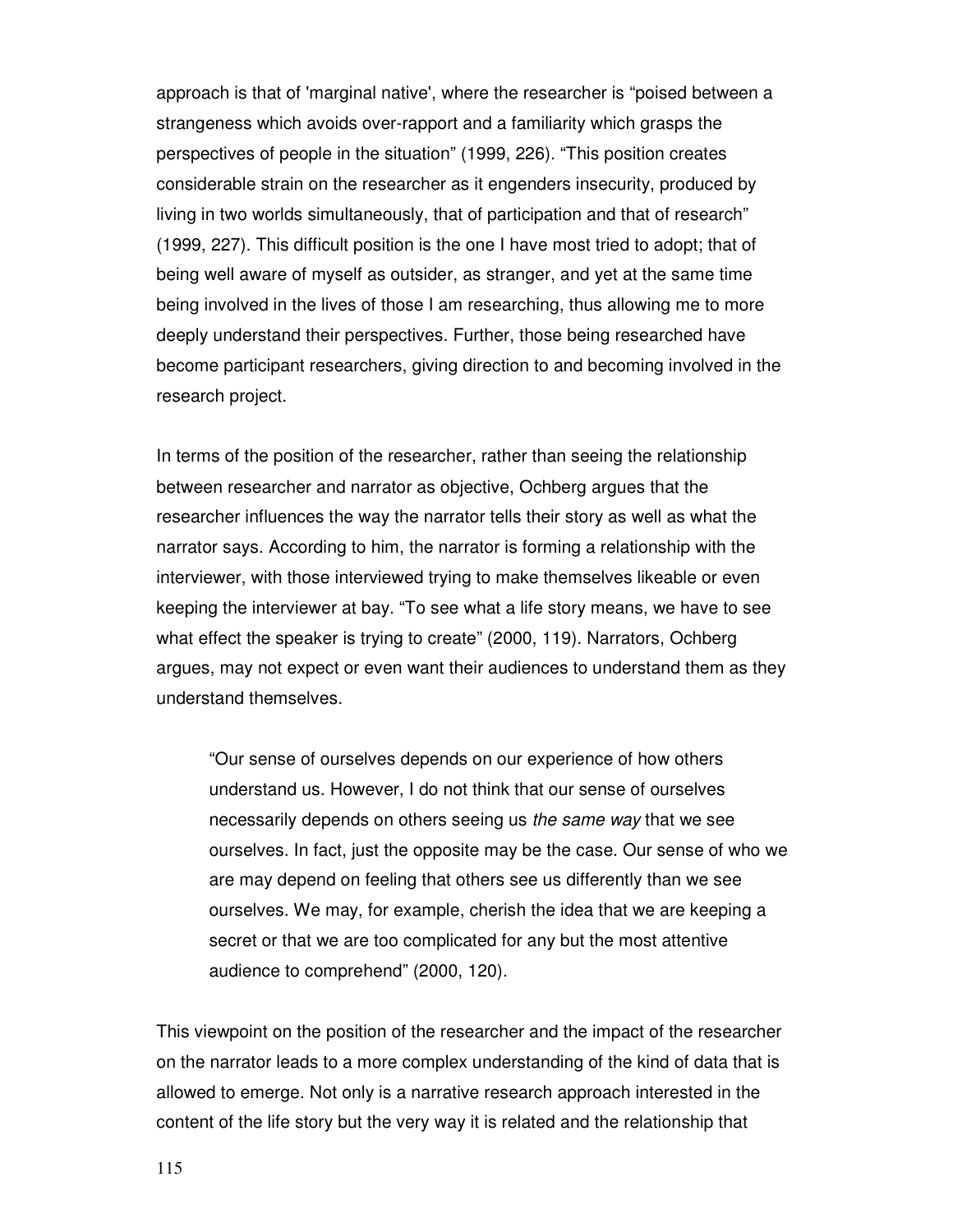develops between the researcher and narrator, and in this case, also between the four Rwandans as they engaged with each others stories. For example, with the life histories as well as the formal and informal interviews, there was sometimes the sense that the speaker was trying to second guess the direction I was taking, trying to answer not what I asked specifically, but what I might need them to say to satisfy my research and prevent me from probing any further. I often had the sense that I was being directed away from certain topics that seemed unsafe and towards others that almost had a rote answer. For example, I had a strong sense that certain interviewees wanted me to have a clear impression that they supported the government and that I would have no doubt at all of this. There were also times when interviewees would emphasise how relaxed and open they were to speak to me, but at the same time it seemed as if there were things they were uncomfortable to discuss.

Ochberg says we all know of people who want to seem ambivalent about being understood, maybe because they are distrustful; they may want to feel connected to others but fear it may be dangerous.

"For anyone who doubts the perfect goodwill of their audience, telling a transparently open life story may seem foolish: If, instead, the goal is to create relationships that are only partially open, one must tell stories that are semi-opaque. Such stories must engage an audience yet keep that audience at a distance. Telling a story in this manner – and thereby creating a contested or guarded relationship with one's listener – in turn confirms a particular sense of self" (2000, 120).

Such vagueness and ambivalence, which included contradictions in accounts and changes of subject, were common within the context of this research project.

Ochberg suggests that some people would want this ambiguity to be removed, for example, by creating a more trustful relationship. But he argues against this, saying,

"We do not become more ourselves in the absence of these (protectively constructed) dangers; instead – were such a thing possible – we would no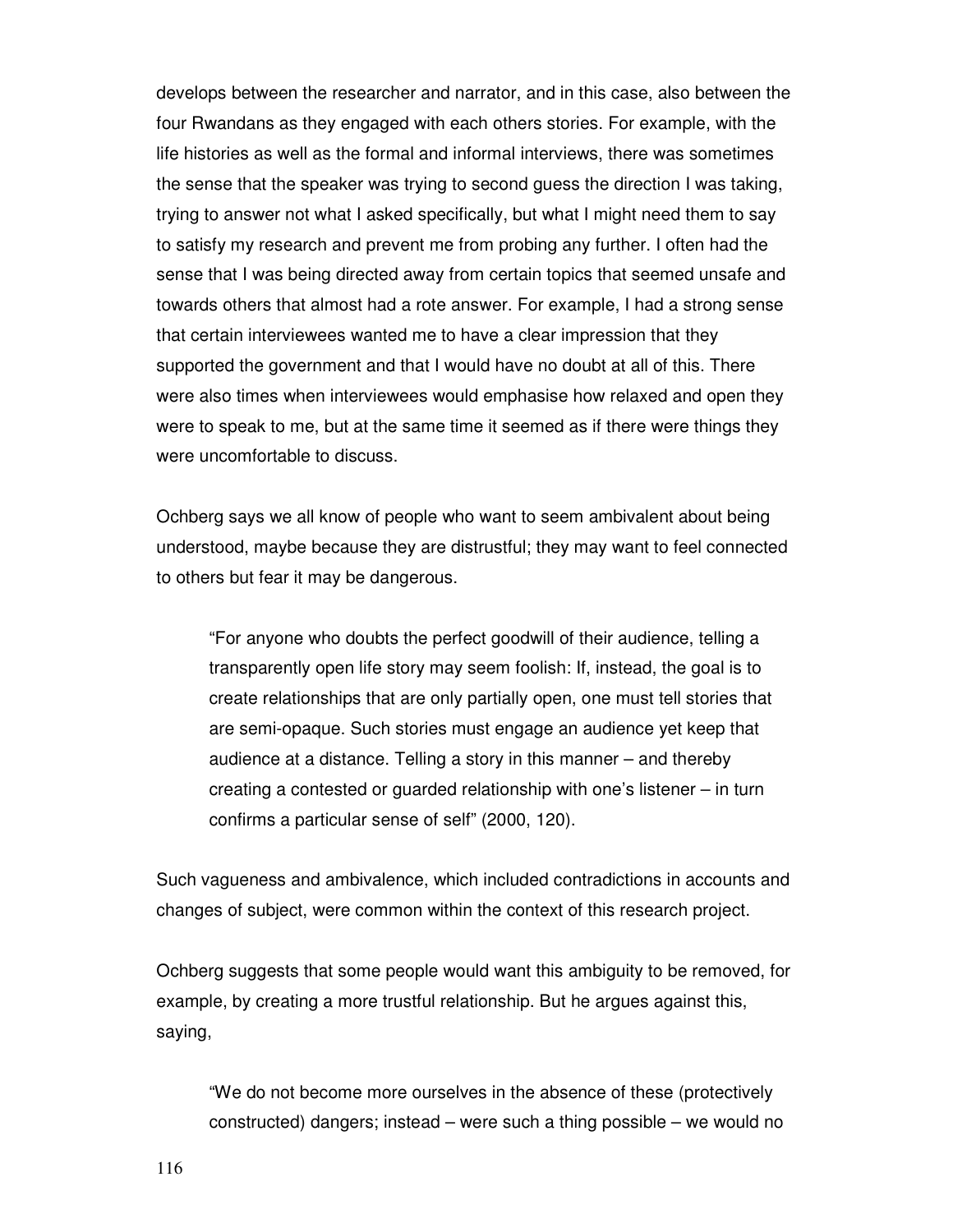longer be ourselves. Therefore, not only is it inevitable that our informants struggle against us, this struggle may be essential to their self creation … To see how narrators struggle with their audiences – pushing them away and pulling them closer, inviting understanding and disparaging it – is to see more of the complexity in both life stories and lives" (2000, 122).

In addition to this, who the narrator is also has an impact on the researcher and the way the life story sharing or interviews unfold. I was aware of asking either more or less direct questions depending on the openness or comfortableness of the narrator. With some of those interviewed, it was easier to be candid and open whereas with others it felt necessary to be sensitive and guarded about the topics we engaged in. Rather than this being a hindrance to objectivity, it rather added to the richness of the data as my own responses to the interview situation gave clues to some of the underlying issues at stake. For example, if it felt that the conversation was becoming more guarded and less direct I took note of this to consider whether it might indicate uncertainty of what could or could not be discussed within the confines of government policy and law.

As mentioned before, engaging with such an understanding of the relationship between the narrator and the researcher allows for both more complex data and the opportunity for deeper analysis.

#### **6.1.4. Narrative research models**

Lieblich et al. have developed a simple measurement which takes into account the unit of analysis and hermeneutical approach when developing an appropriate narrative research model (1998, 12). The unit of analysis ranges from extracting a section from a complete text (categorical analysis) to taking the narrative as a whole (holistic analysis). In categorical analysis, the story is dissected and phrases or words are categorized; this is helpful for understanding phenomena that affect a group of people. In holistic analysis, the life story of a person is taken as a whole and sections of the text are considered in context of the whole text, which is helpful for understanding an individual's development towards a particular position.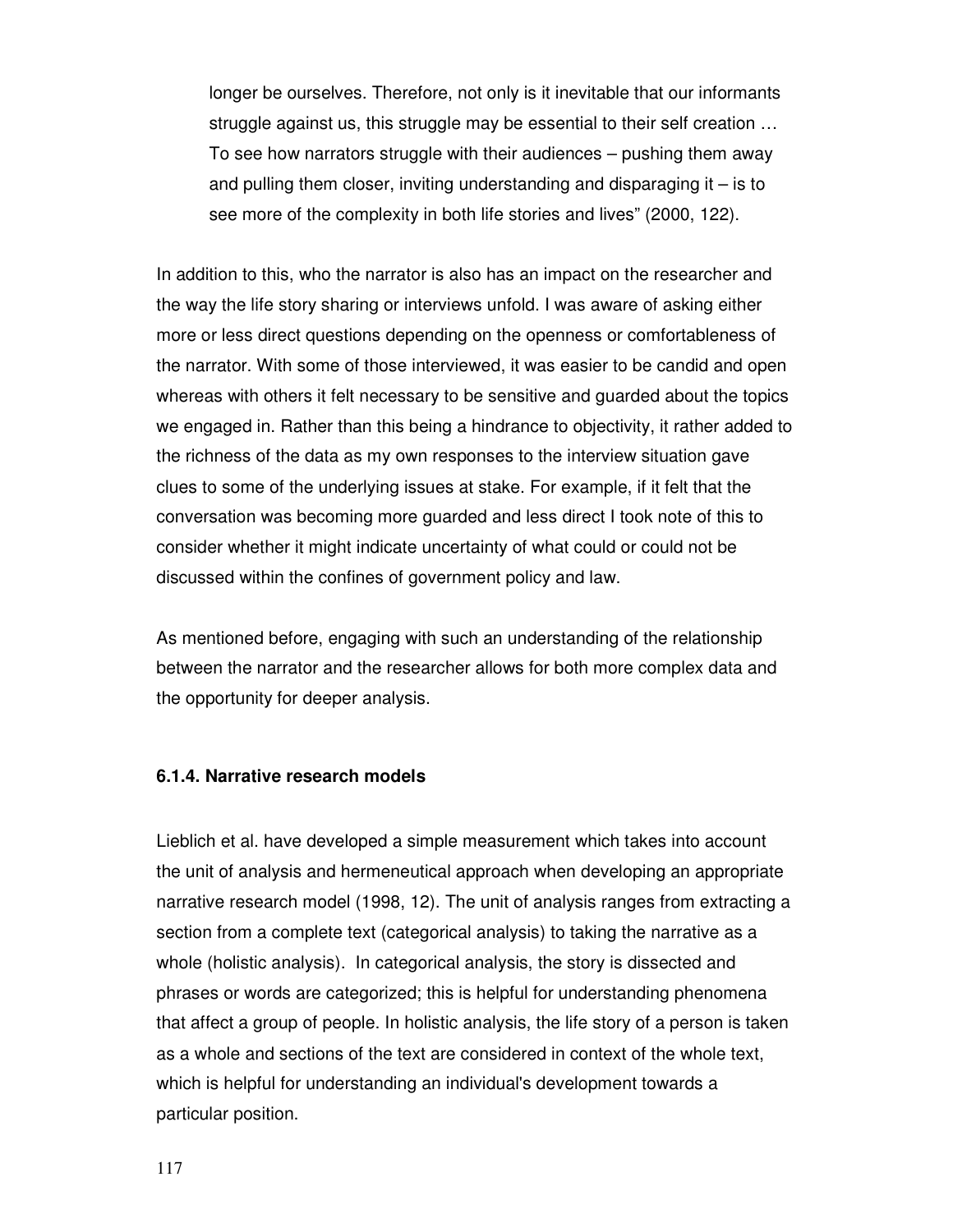How we read the text can vary from the explicit (what happened, why, who participated) to the implicit context of the text (the meaning, motives, symbolism) or the form of the text, such as structure, plot, sequence of events, coherence and complexity. Lieblich et al. say that a content analysis 'seems to manifest deeper layers of the narrator's identity'. The table below gives an overview of the unit of analysis and hermeneutical approach in relation to one another, outlining four possible approaches to narrative research (Lieblich et al. 1998, 13).

 $\top$ 

| <b>Holistic-Content</b>         | <b>Holistic-Form</b>         |
|---------------------------------|------------------------------|
| Uses the complete life story of | Looks at the plot and        |
| an individual and focuses on    | structure of a complete      |
| the content presented by it.    | narrative. Considers climax, |
| Analyzes sections of the        | or a turning point, which    |
| narrative in the context of the | sheds light on the whole     |
| whole narrative.                | narrative.                   |
|                                 |                              |
|                                 |                              |
|                                 |                              |
| <b>Categorical-Content</b>      | <b>Categorical-Form</b>      |
| Content-analysis; categories of | Stylistic or linguistic      |
| the studied topic are defined,  | characteristics of defined   |
| separate utterances in the text | units of the narrative, eg.  |
| extracted, classified and       | Metaphors, passive or active |
| gathered into these categories. | voice. Instances are counted |

The current research falls largely under the 'holistic-content' model of narrative research. Within this model, according to Lieblich et al., the entire story and content is taken into consideration. Central themes that run through the narrative as a whole are significant (1998, 18). Rather than analyzing individual utterances or categorizing specific aspects of the narratives, this research project has focused on the complete life story as it interacts with the larger narratives in Rwanda and the Great Lakes region.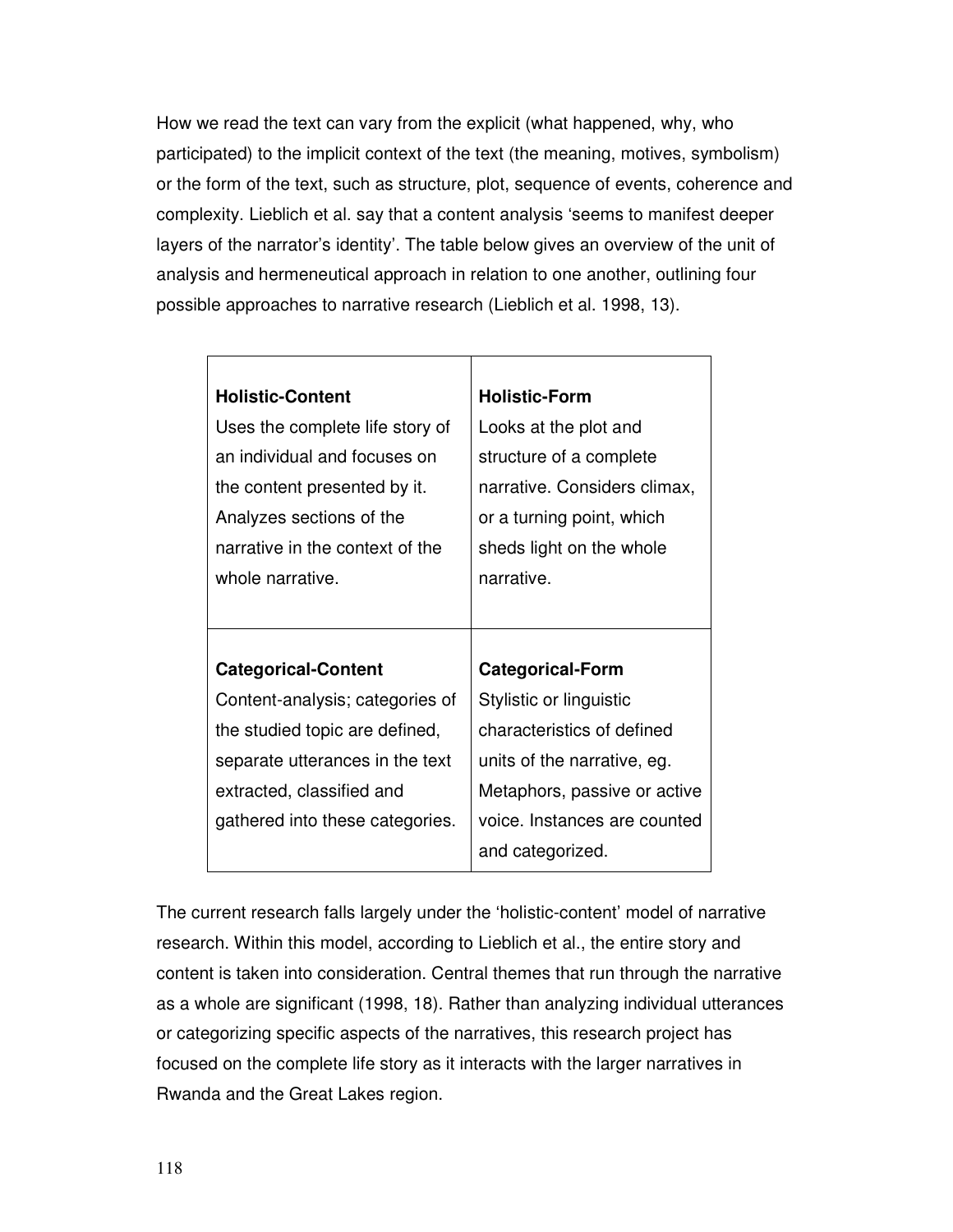#### **6.2. Narrative research as applied to this study**

#### **6.2.1. Reasons for the study**

What first sparked my interest in the research topic was my introduction to the Rwandan community in Pietermariztburg, where I was living and studying at the time. Most university centres in South Africa have significant numbers of government-sponsored Rwandan students as well as Rwandan refugees. These Rwandans, as students in any foreign country may well do, formed a Rwandan community. The Rwandan community in Pietermaritzburg was particularly closeknit at the time I was there (2002-2004) and enjoyed eating Rwandan food and celebrating Rwandan culture together.

My experience of this community was significantly positive, and I had a very strong sense of hospitality, warmth and that people deeply cared for one another. At the same time, I became progressively more aware of undercurrents that I found out to be related to political and ethnic differences. Being a governmentsponsored student was something quite different to being a refugee who was studying here. And being Hutu or Tutsi in origin certainly affected community relations. Alongside this, I was fascinated by allusions to the 1994 genocide, which had left not a single Rwandan untouched. References to genocide tended to be on the clinical side and were sometimes even mixed with humour, albeit cynical or sardonic. The relational dynamics, coupled with the way various people individually and as a community were processing one of the most horrendous events of human history, moved me deeply.

In January, 2005, I had decided to make this the topic of my doctoral thesis. At the summer school early in the academic year, I had the opportunity to meet a number of other Rwandans who were studying by distance and had flown from Rwanda for the purpose of attending the week-long school. This gave me access to a new and diverse group of Rwandans who were studying in the same field, with similar interests.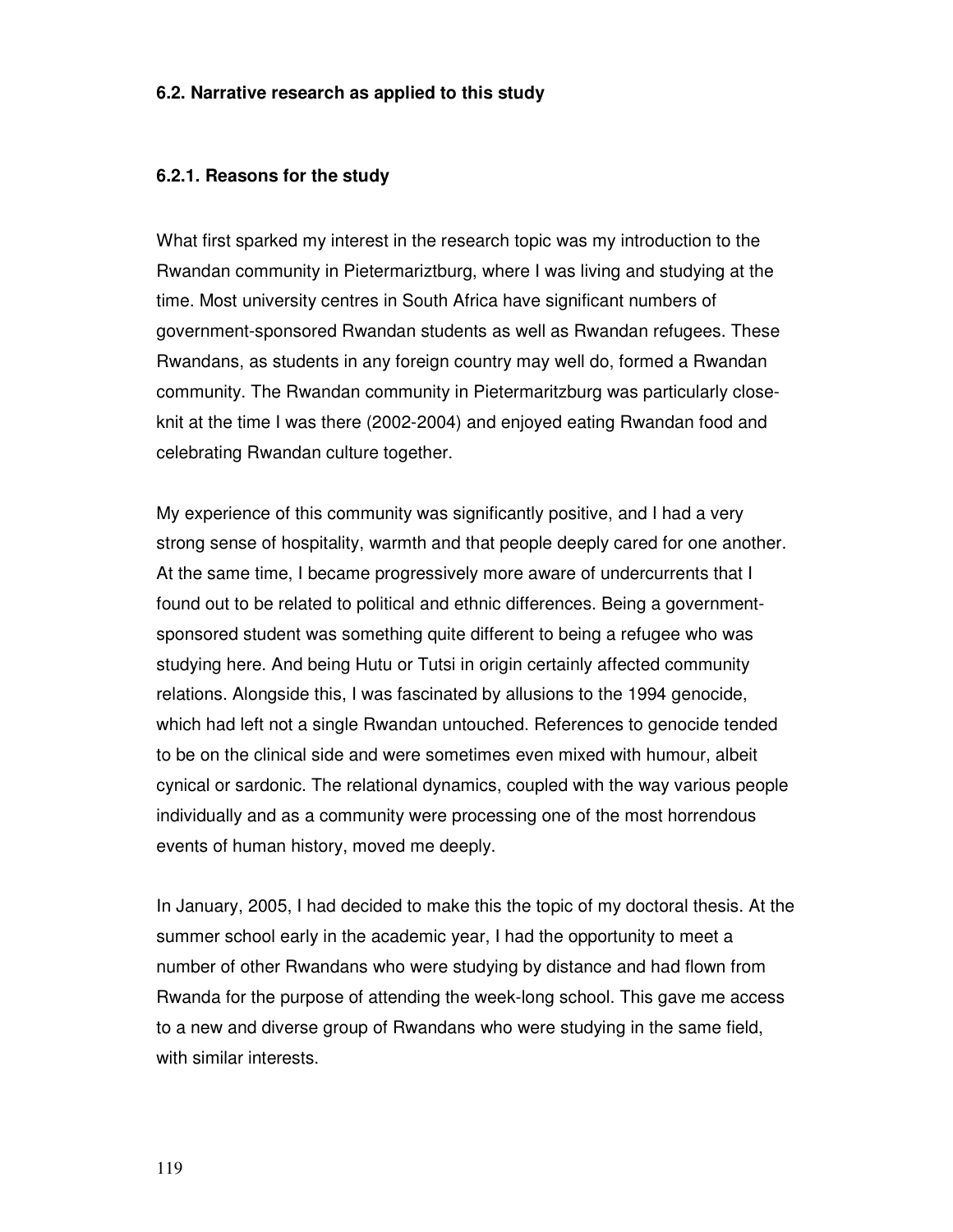In July, 2005, I made my first reconnaissance trip to Rwanda. The agenda of this trip was completely open. My intention was to look, see, hear and feel. I stayed with a Rwandan, in his home, for the period of one week. During this week I visited Rwandan friends who had moved back from Pietermaritzburg, family members of friends from the Pietermaritzburg community, friends I had made at the summer school and saw some of the sites. Wherever I went, people were made aware of my research, and most social, casual conversations led to discussions around the genocide, healing, reconciliation and politics. This formed the first level of my 'data collection'.

In January, 2007, I returned to Rwanda for a two-week period, this time with the intention of interviewing people to gain a clearer concept of the process of reconciliation in Rwanda. I stayed with a study colleague who is researching the gacaca hearings in Rwanda and also worked for the UN in Kigali. This gave me a different perspective on Rwanda than the previous visit. During this trip, I interviewed five NGO leaders and had informal interviews with some ten other Rwandans. I also had the opportunity to experience a gacaca hearing. This formed a second level of 'data collection'.

Having a clearer picture of the situation in Rwanda, and combining this with a thorough literature review in the area of Rwandan politics and history, reconciliation theory, and narrative theory I felt equipped to start on what formed the core of this research, namely, the recording of four life stories. In May 2008, I returned again to Rwanda for two weeks, this time recording life histories and attending the Amahoro Gathering, an international conference whose theme this year was reconciliation. This contributed to my grasp of the Rwandan situation and the concept of reconciliation. I stayed with the editor of a controversial newspaper in Rwanda. This editor had been beaten and left for dead only a year previously, as a result of articles he had published in his paper. Experiencing Rwanda through his eyes gave yet another perspective.

In June, 2009, I returned to Rwanda for another two week trip. During this time, I held follow-up interviews with some of the young men whose life histories I had recorded. I also attended a Reconciliation Forum which was hosted by Shalom, Educating for Peace in conjunction with the National Unity and Reconciliation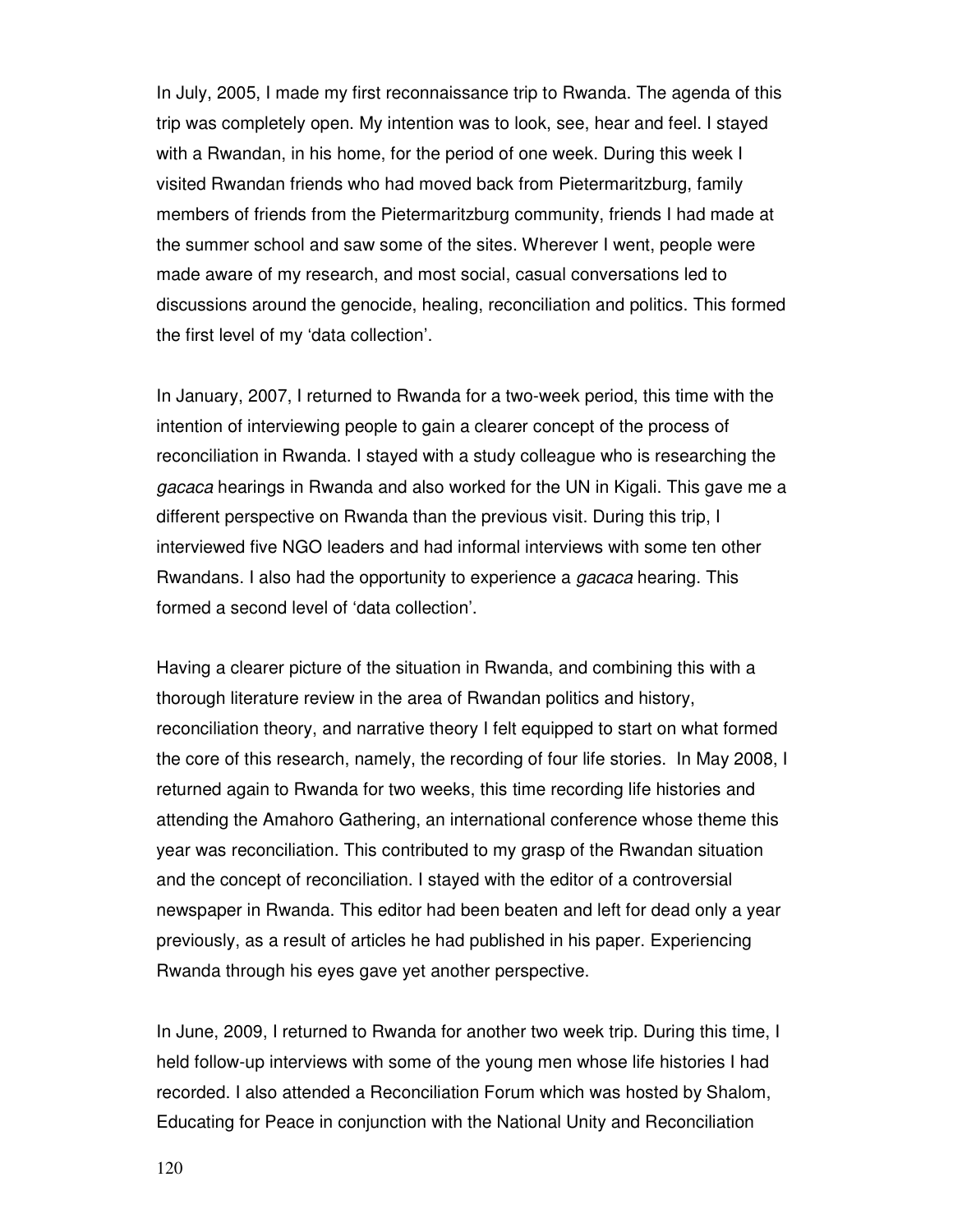Commission. I had further conversations with Rwandans I had had informal interviews with on previous trips. I stayed with a close Rwandan friend who, due to the nature of our friendship, was able to share honestly about experiences in Rwanda. These short trips over a period of five years helped to see the process of reconciliation in action over time.

#### **6.2.2. Selection of the sample**

My sample selection was initially influenced by the community of Rwandans studying in Pietermaritzburg that I first came into contact with. It has further been influenced by the Rwandan students I met at the summer school. My sample method may be described as 'cascading' or 'snow-balling'. Each person I met introduced me to someone else, furthering and diversifying my network. I consciously chose to work with people based in Kigali who were students and could speak English. Part of the reason for this was practical. Not having to work through a translator has many advantages, and having a shared academic background means that those I engaged with understood, at least to a degree, the concepts and methodology I was working with.

Of the four Rwandans who shared their life stories, two were collected from refugees outside of Rwanda while the other two came from Rwandans living in Rwanda. The intention with the life stories was to gather in-depth narratives from eight Rwandans of varying backgrounds to explore the relationship between history, identity and reconciliation. In the event, it proved exceptionally hard to find people willing to speak on the record, into a dictaphone, with a signed consent form before them. Many people who had engaged freely with me in casual conversation about these matters were very reluctant when it came to formalizing these conversations in an official interview. This was particularly the case with people of older generations. The four who did agree to be interviewed were all men between the ages of twenty-five and forty. A factor contributing to their willingness may be that none of them were the heads of their households at the time of the conflict and thus had fewer responsibilities. Another possible reason may be that those of older generations seemed to hold stronger prejudices and stronger fears.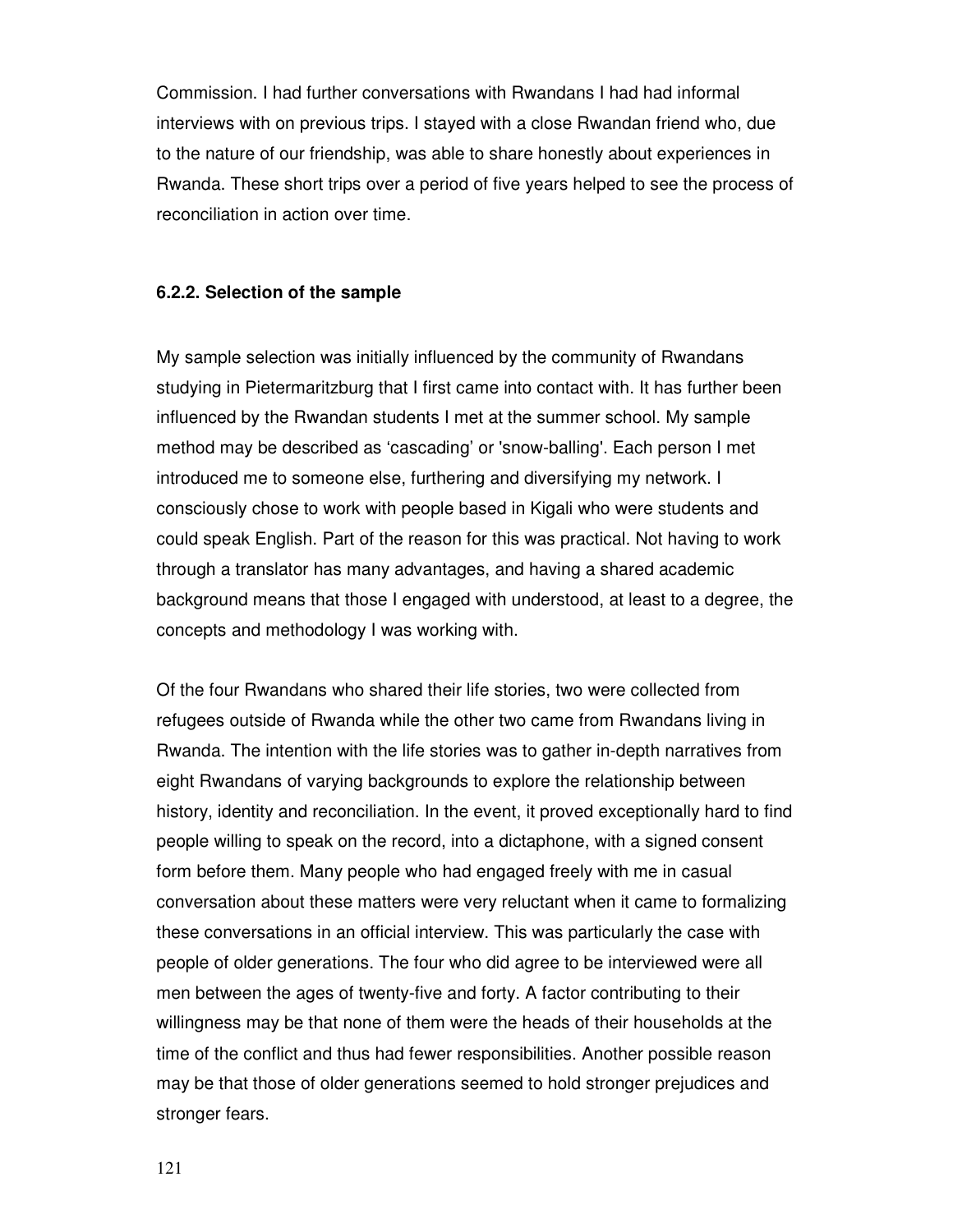Perhaps because of the nature of Rwandan culture, many of those I have met have become friends. I have visited in their homes, shared food with them, and often shared travel or other social experiences with them. Every one of those sharing their life stories is a friend. As will be discussed later in this chapter, trust is a major factor in Rwandan society. Rwandans, by their own admission, tend to be very careful about what they say to whom. Complete strangers would never share with me at the level of honesty that my friends have been prepared to share, and my findings would have been considerably less significant or relevant.

# **6.2.3. Formal and informal interviews**

As mentioned above, I engaged in informal interviews in Rwanda between 2005 and 2009, and formal interviews in 2007, 2008 and 2009. In addition, I have been in constant conversation with Rwandans in Pretoria, Pietermaritzburg, and Durban and email communication with Rwandans throughout the world over the five year time span. These informal conversations and emails contributed to my understanding of the situation and dynamics in Rwanda as much as reading books and articles, if not more so.

Clive Seale draws attention to the fact that with every interview we have access only to the speakers version of an account, and that it is very difficult to ascertain how this version corresponds with reality (1999, 203). Apart from the content of a speakers account, the way in which they share their account, the words they choose to use, the themes they choose to emphasise, the emotions they express and their body language is of importance. The aim with the interviews was not to draw universal conclusions based on information gathered from large numbers of Rwandans, but rather in-depth, authentic insights into atmospheres, feelings and subjectivities (Seale, 1999, 205). Large sample research has been carried out by various research institutes to measure the extent to which people are ready for reconciliation. Such research brings different results than spending time over several years with people in close relationship and 'feeling out' as it were, where their hearts lie in terms of reconciliation.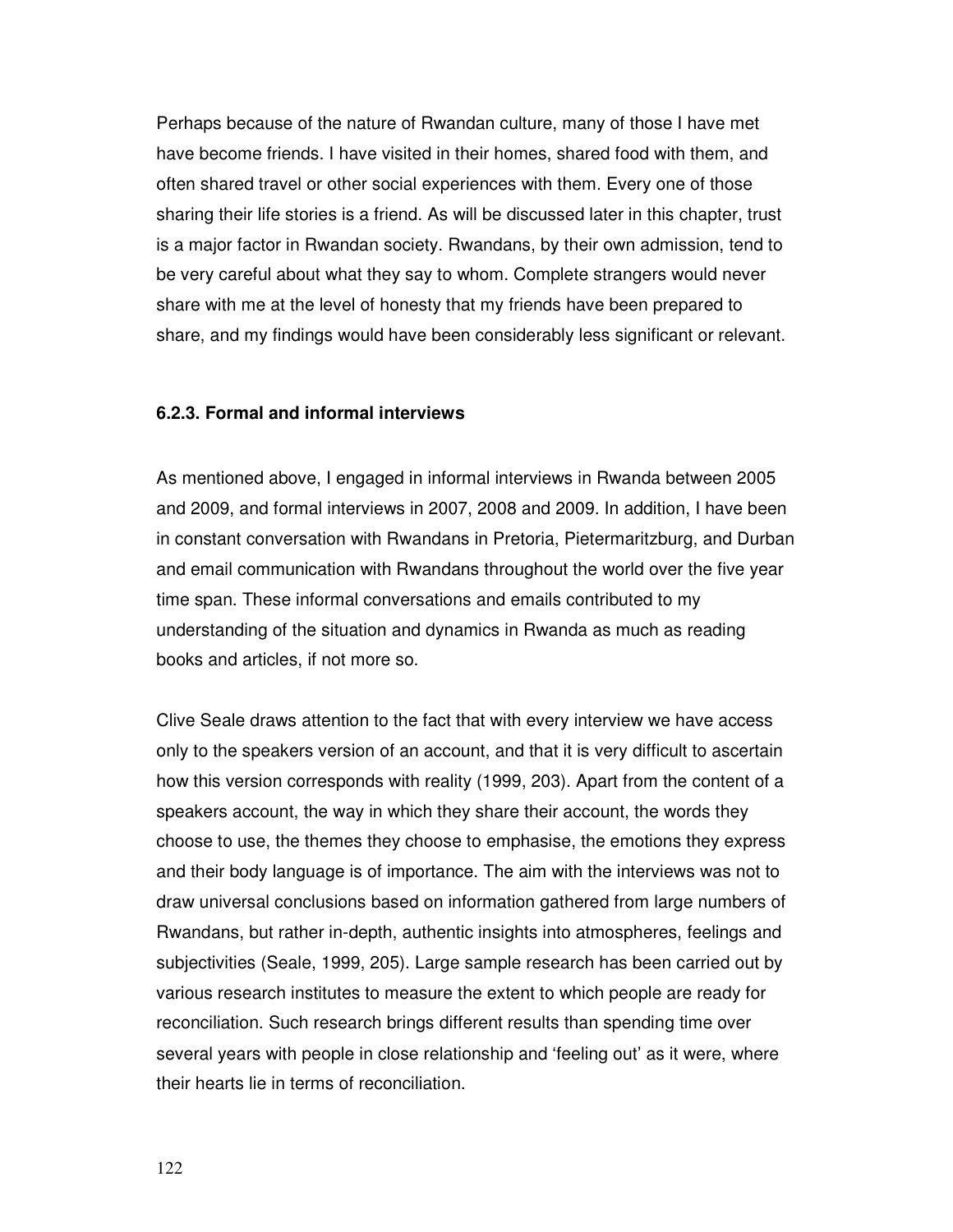As I approached my trips to Rwanda, I would think about what I wanted to have clearer insights about. I would draft conversation topics, and central questions to which I wanted answers. I allowed my genuine curiosity to lead conversations towards my intended topics. So although I had drafted concepts or questions I wanted to explore, my approach was flexible, and allowed for following up interesting leads (Seale, 1999, 205). In this way, I was often led to new ideas and angles I had not encountered in the literature or considered before. I was also exposed to undercurrents that would often be hidden from a researcher taking a more formal approach.

In an environment where it can be perceived to be a danger to share anything which might be construed to be 'inciting ethnic hatred', it is difficult for people to speak openly and honestly about issues of identity and reconciliation. In conversations with people over time, it was almost as if the same conversation would be repeated but each time another layer would be peeled off, and I would gain a little more insight into the speakers 'true' feelings on a matter. With each layer, a little more of the complex dynamic would be revealed. For example, in initial conversations with many speakers, when asked whether there were tensions between Hutu and Tutsi, the response would almost always be, "There is no tension. We are all Rwandan. We live together, we eat together, we share the same language and culture". As this peeled away, the speaker might start to admit that there was some level of mistrust and that they would trust someone of their own ethnic group more than someone of another ethnic group. As the next layer peeled away, they might start to admit certain prejudices they were brought up with, certain stereotypes they were taught as children. And as the next layer peeled away, they might tell me about their own prejudices, their own stereotypes, their intense fear of those of the other ethnic group, and in some cases, an admission that they would act to protect their own ethnic group at whatever cost, even if it meant violence, and even if it meant killing. This careful peeling away of the layers would not be possible with a survey, a questionnaire, or even a formal interview with a stranger. It was only possible because of the generous trust and friendship given to me by Rwandan friends who, like me, hope that somehow, together, as we explore this complex dynamic, we can begin to build healing and reconciliation.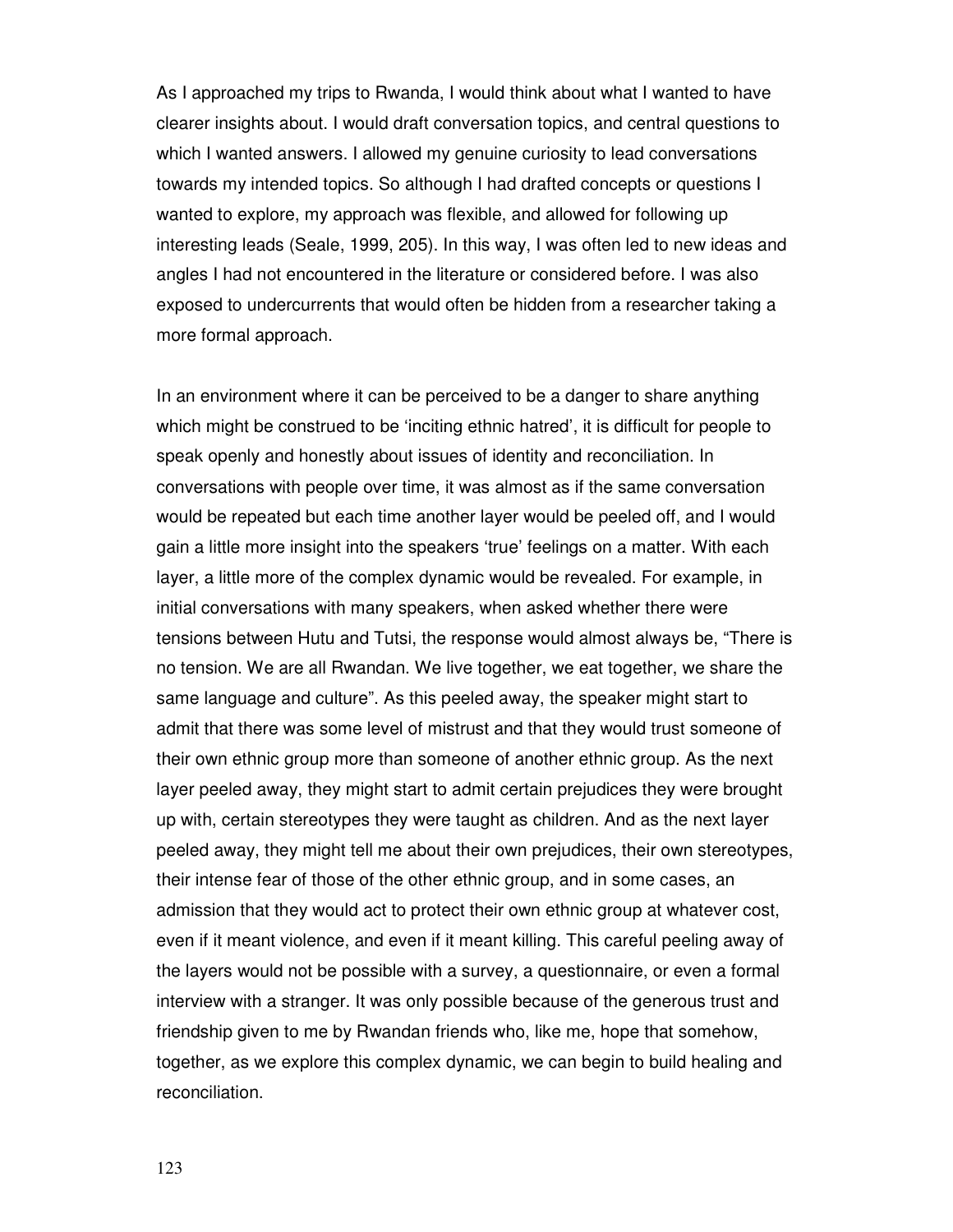The more formal interviews with NGO leaders followed a somewhat less relational path. I had conversations with Antoine Rutayisere from African Evangelical Enterprise, Michel Kayitaba from MOUCECORE, and Rev Anastase from PHARP, each of whom have engaged in research into reconciliation in Rwanda, are familiar with the concepts I am working with, and have interacted with quite a number of other researchers working in the same field. It was thus easy to speak with them freely on an analytical and conceptual level. The purpose of these interviews was to test some of the findings beginning to emerge around identity, history and reconciliation in Rwanda. For these interviews, I developed a set of questions in order to facilitate comparisons. These questions, listed under Appendix A, included, for example, how they would describe the reconciliation process in Rwanda and where they thought it was and was going. I asked them to explain the identity-dynamic that seemed to suggest that on the one hand 'we are all Rwandan' but on the other there is still much underlying ethnic tension. I asked them to share their views about whether Rwanda was being forced to accept a particular politicized understanding of history. I asked whether they believed there was an openness for dialogue in Rwanda or if Rwandan society was still dominated by fear, suspicion and mistrust. Their answers were candid and honest, and allowed for in-depth discussion of some difficult and critical issues.

Similarly, the formal interviews with Avocaats Sans Frontiers (ASF) and the National Unity and Reconciliation Commission (NURC) allowed for honest exploration of these issues. These two interviews differed from the above three in that these were not faith-based NGO's, but government-related organizations. NURC is a governmental body responsible for implementing and monitoring national unity and reconciliation through a range of projects and programs. ASF has the specific role of monitoring the *gacaca* process and other legal processes dealing with genocide as well as current legal disputes. Although ASF is independent of government, it works very closely with government projects and departments. With these two organizations, I explored many of the questions mentioned above, but with a level of greater care, being acutely aware that these were government-related organizations with all the implications this holds. Nevertheless, representatives from both organizations were also very open and allowed critical questions to be discussed.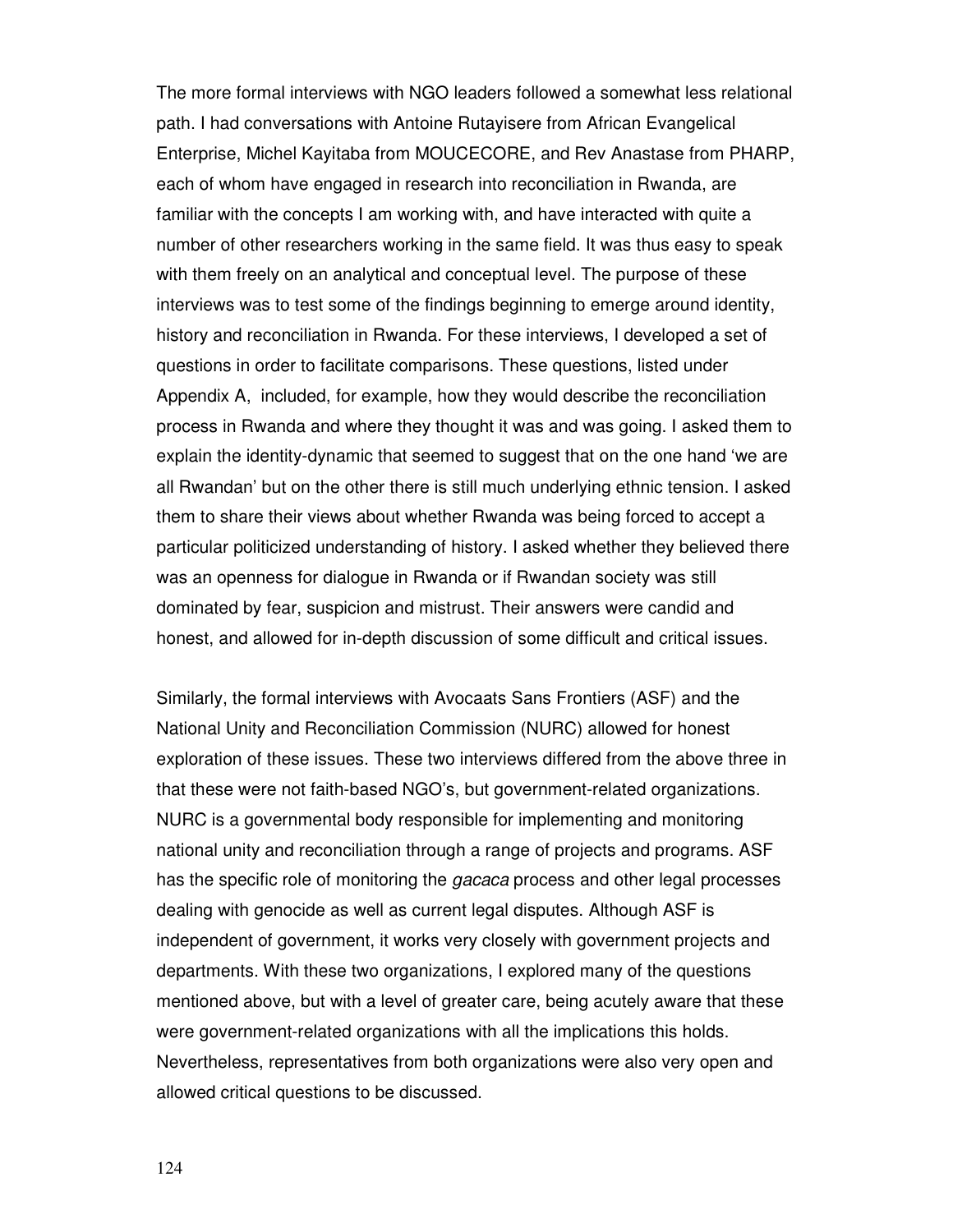In addition to these, some twenty informal conversations provided valuable research data. I recorded all formal interviews by taking notes with pen and paper and then fleshing these out later. All informal conversations were recorded afterwards, thus perhaps losing some of the details, but maintaining the 'feel' of the conversation, which was often more relevant than the actual content. For example, it was significant that several people felt the need to whisper in their own homes when speaking of certain topics and that some people would shift their opinion depending on who was with us during different conversations.

As Liisa Malkki found in her ethnographic research in a Burundian Hutu refugee camp in Tanzania, during informal conversations about everyday matters, historical narratives would almost inevitably arise (1995, 49). I am convinced that my informal conversations offered much more material for my research than would have resulted from more formal methods. As Malkki describes, it was far easier to find men willing to engage in formal interviews than women (1995, 49). However, on an informal basis I was in continual conversation with a number of Rwandan women over a period of five years about matters related to this research. Their contribution has been invaluable but is unfortunately not 'on the record'.

Due to the sensitive nature of this research, almost all of those interviewed, except the four NGO leaders and the representative from NURC, have asked to remain anonymous. This means that the names and particulars of the interviews have not been recorded in this thesis.

# **6.2.4. Life stories**

The difficulty of finding Rwandans willing to engage in the life story component of my research was discussed in section 6.2.2. The diversity of the life stories was further limited by the number of interviewees I was able to get hold of within the time limit of my research. However, this had the unintended advantage that all four life stories that were recorded had similarities of focus that I could then explore in greater depth. It also unintentionally resulted in a dialogue between two Ugandan Tutsi and two Hutu refugees, all four of them being highly educated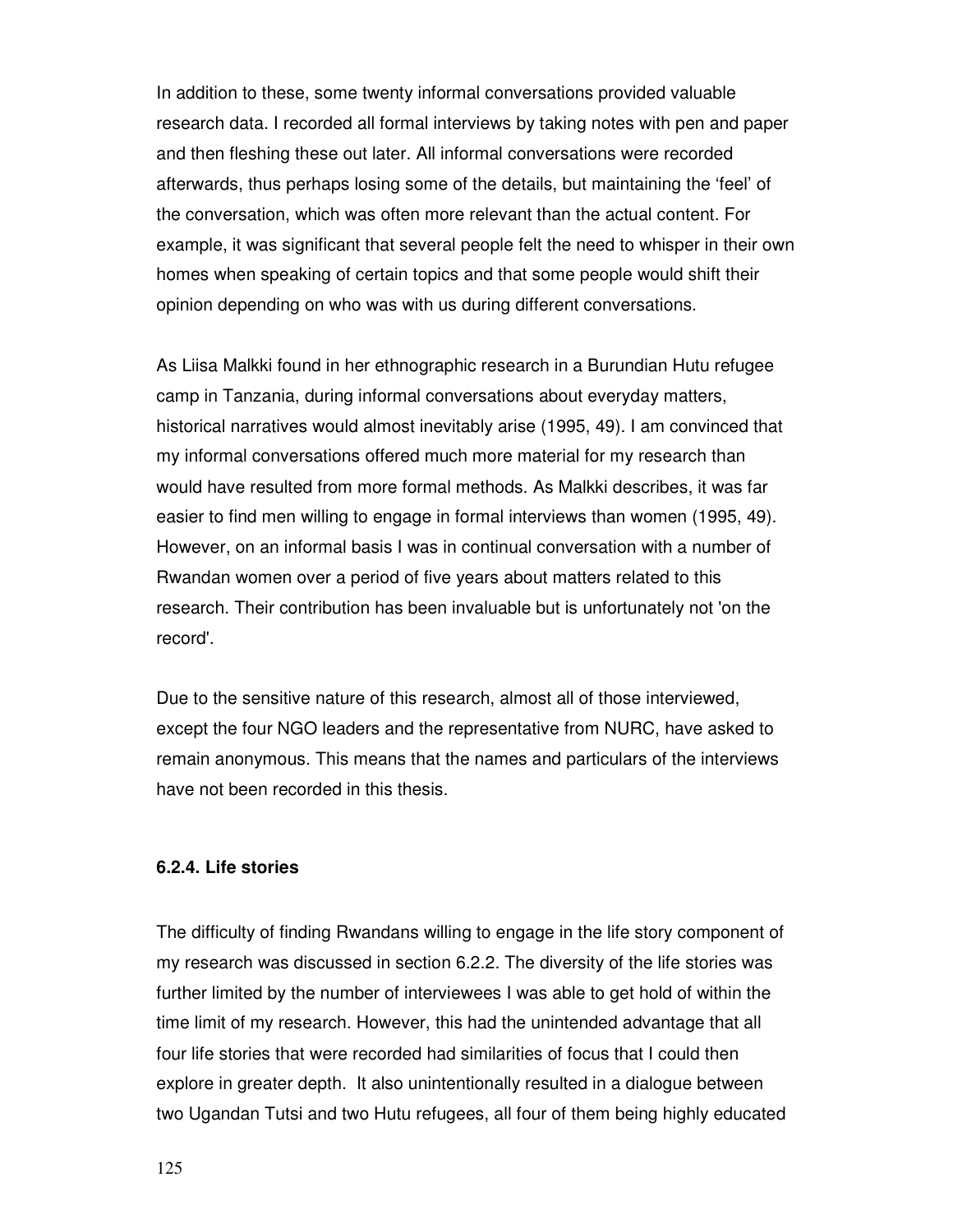and articulate Rwandans. This is significant in that much of the conflict around the way forward in Rwanda is not between peasant farmers but between the Ugandan Tutsi government and the Hutu intelligentsia, the larger part, or at least the vocal part, of which remains outside of Rwanda.

The life stories may either have been enhanced or limited by my long-standing friendship with all but one of the participants, who is a close friend of a relative. The interviews were enhanced by this because trust is a major factor for Rwandans and it is unlikely that anyone outside of a trust relationship would have participated as honestly as did these four young men. It often felt more of a collaborative project between myself and four friends than a researcherresearched relationship. This was in line with my hesitation with the researcherresearched dynamic which, as was described by Johan Galtung, can become a form of violence. However, the limitation of interviewing friends is the potential for researcher bias which will be discussed in section 6.3.

Another limitation was the difficult position I found myself in when engaging with the highly divergent views between the Hutu refugees and the Tutsi Ugandans. None of those interviewed would want to be categorised in this way and each of them dissociated themselves from these categories in various ways, but there were certainly powerful differences of opinion between the two groups. I was aware of the fact that I might be compromising my integrity and their trust in me if I seemed supportive of the Ugandan Tutsi viewpoint when with the Ugandan Tutsi and supportive of the Hutu refugee viewpoint when with the Hutu refugees. In fact, in each case I was supportive in so far as I could see how the situation looked from their viewpoint and was at that moment fully convinced of their way of seeing things. In each case, though, I could also see how their views may have been coloured by prejudices or pushed to unhealthy extremes. I realise in retrospect that the way I engaged in informal conversations with interviewees may have influenced the kinds of things they shared in the formal recording. This may particularly have been the case when we discussed the summaries of the other three life stories and supports Ochberg's comment that the very relationship between researcher and narrator forms part of the research.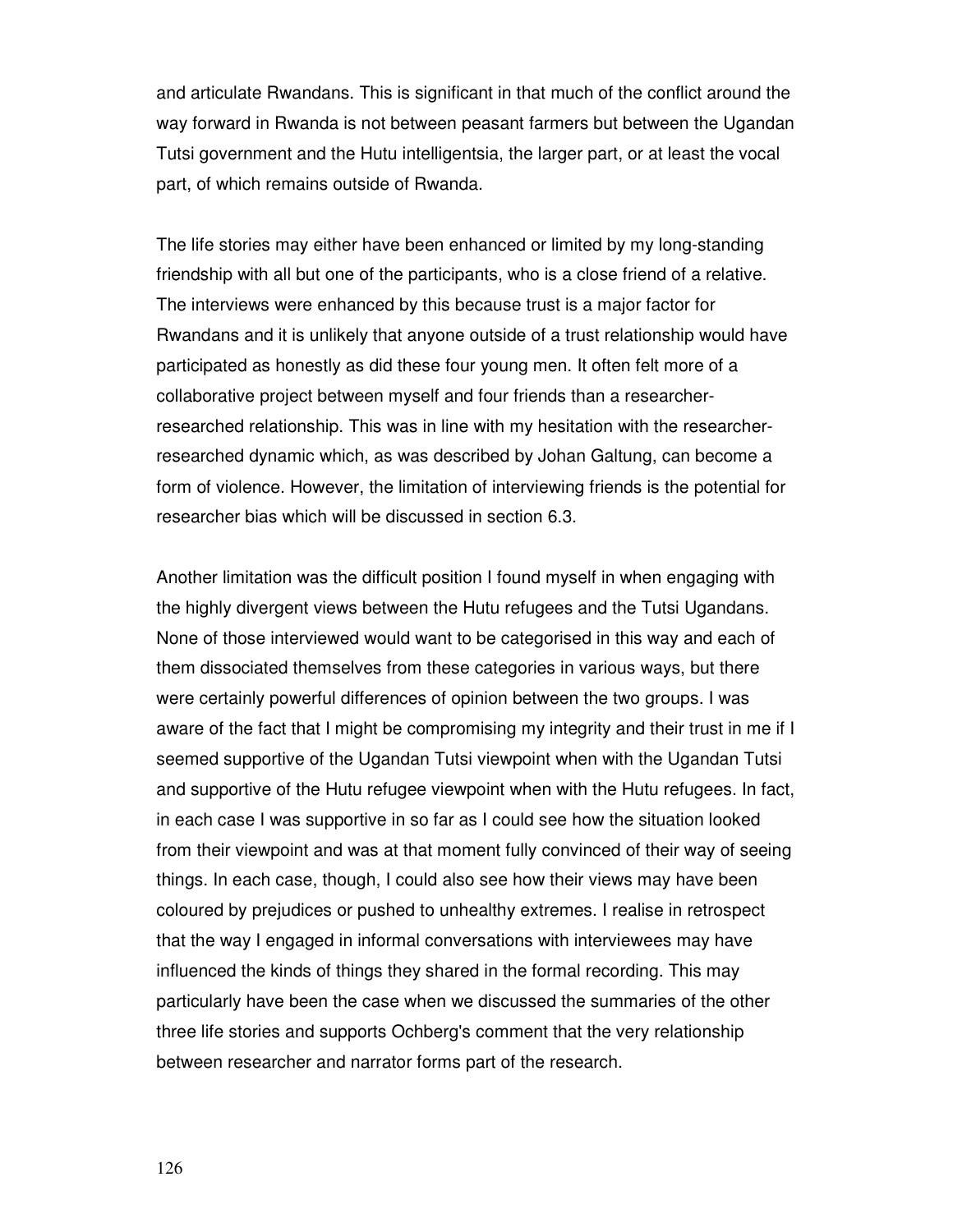When discussing the summaries, I fully participated in the conversation with the desire to play the defendant of each interviewee. To the Ugandan Tutsi, I defended the views of the Hutu refugees and vice versa. My purpose in this was to try to establish as far as possible whether there was any understanding on either part for the side of the other. I was not only interested in 'measuring' the level of understanding one participant might have for another, but to actually influence this, through dialogue with other participants with myself as impartial mediator. This role of researcher as mediator was made clear from the start and all participants knew that I was hoping to create some form of useful dialogue between the four of them without them having to meet. Meeting, in their case, would be far too dangerous, perhaps even to the risk of their lives, according to one of those interviewed. He suggested that were he to air his views publically then members of his family might be jailed or simple 'disappear'. The chosen research methodology seemed the closest alternative to an actual dialogue between people on seemingly different sides of a divide.

#### **6.3. Limitations of narrative research**

#### **6.3.1. Limitations in the literature**

The most obvious weakness of the narrative research method is its subjectivity. The entire process rests on the subjective interpretation and analysis of the researcher. Further, the participants' involvement is also subjective. Responding to this, Lieblich et al write,

"No reading is free of interpretation … The illusion that we have a static text of narrative material, and then begin a separate process of reading and interpreting it, is far from the truth … Based on our experience, our claim is that in the mere act of being together in a room, stating the purpose of the encounter, asking questions, relating to the responses, and participating in the creation of an atmosphere, some interpretive choices have already been made … Narrative studies may profit from the researchers'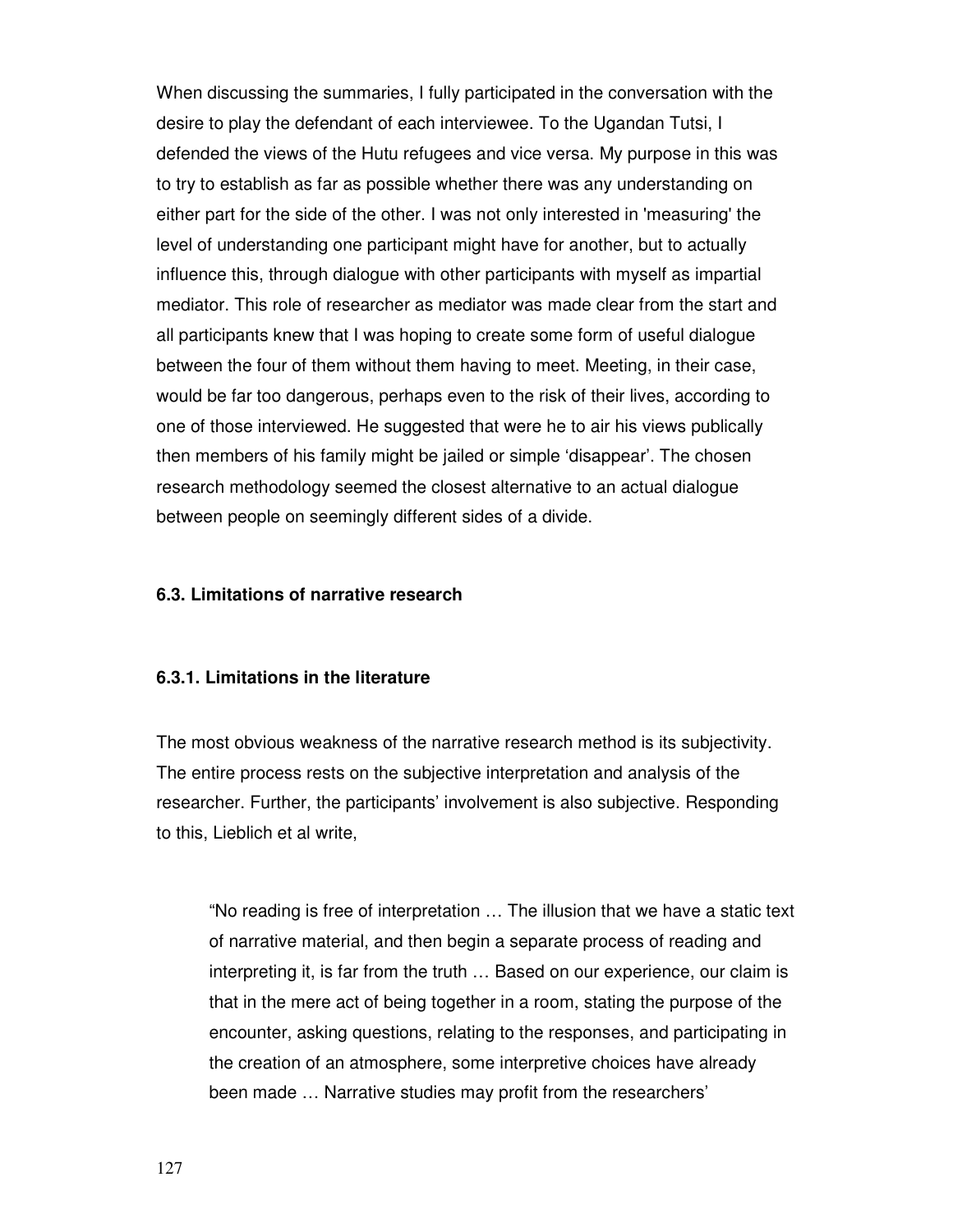sensitivities to and awareness of these subtle processes and their willingness to share them with the reader" (1998, 166).

In evaluating quantitative research, the key criteria are reliability, objectivity, validity and replicability. These

"contradict the very nature of the narrative approach, which, starting from an interpretive viewpoint, asserts that narrative materials – like reality itself – can be read, understood and analysed in extremely diverse ways, and that by reaching alternative narrative accounts is by no means an indication of inadequate scholarship but a manifestation of the wealth of such material and the range of different sensitivities of the reader" (Lieblich et al., 1998, 171).

How then must one evaluate qualitative research? Runyan (in Lieblich et al., 1998) argues that there are internal criteria and external criteria. In terms of internal criteria, what is important is style, vividness, coherence and apparent plausibility; and for external criteria, correspondence with external sources of information is essential (Lieblich et al., 1998, 172). He lists several subpoints to these criteria that the researcher needs to fulfill: providing 'insight' into the person, clarifying what was previously meaningless or incomprehensible, suggesting previously unseen connections, providing a feel for the person, conveying the experience of having known or met him/her, helping us to understand the inner subjective world of the person, how s/he thinks about their own situation, experiences, problems, and life, deepening our sympathy or empathy for the subject, effectively portraying the social and historical world that the person is living in, illuminating the causes (and meanings) of relevant events, experiences and conditions, being vivid, evocative and emotionally compelling to read.

Lieblich et al. have developed their own criteria, which includes width, coherence, insightfulness and parsimony. Width refers to the comprehensiveness of the evidence, including the quality of the interview and observations as well as to the proposed interpretation or analysis. Coherence refers to the way different parts of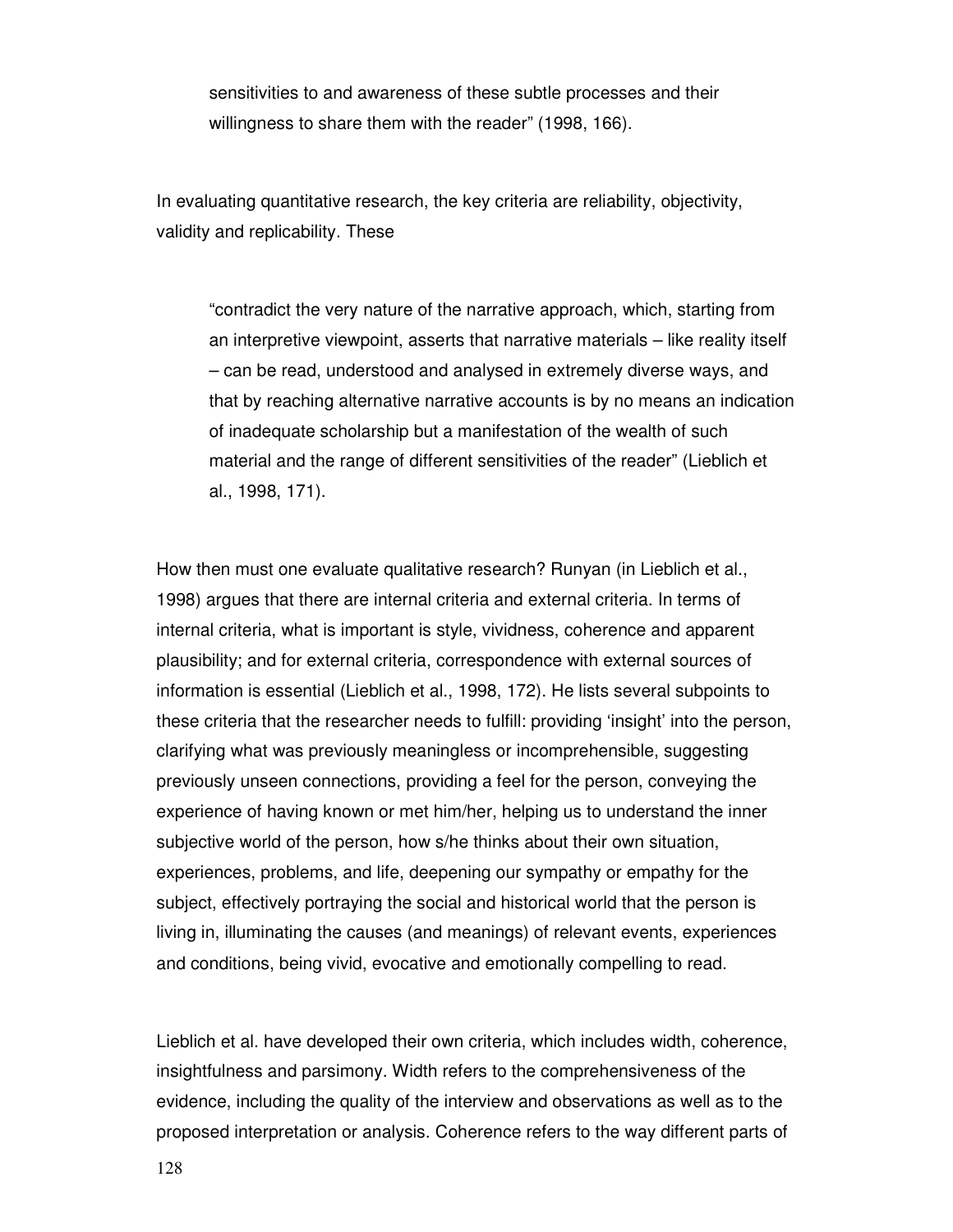the interpretation create a complete and meaningful picture, both internally (how the parts fit together) and externally (how it fits in with existing theory and research). Insightfulness looks at the sense of innovation or originality in the presentation of the story and its analysis; has it resulted in greater insight and comprehension regarding the readers own life? Lastly, parsimony refers to the ability to provide an analysis based on a small number of concepts, and elegance or aesthetic appeal (Lieblich et al., 1998, 173).

Rather than referring to a truth-value, they propose a process of consensual validation through sharing one's views and conclusions and making sense of them within a community of researchers and interested, informed individuals (Lieblich et al., 1998, 174). This is another reason for sharing the summaries of the life story interviews amongst those interviewed and even the completed research project was shared with various interested Rwandans and their feedback incorporated into the finished product.

# **6.3.2. Limitations in the Rwandan context**

Until quite recently, Rwanda has been described by various researchers as a military-state, or even a military dictatorship. Although Rwanda is officially a democracy, practicing democratic principles, this is not always the reality. Until today, whether due to high levels of trauma or government policy, there remains for many an atmosphere of fear, suspicion, uncertainty and insecurity. This level of fear is difficult to understand until one is fully immersed in the Rwandan context.

In conversations with Rwandans prior to traveling to Rwanda, I was aware that they seemed slightly guarded in what they said, but I could not really work out why. People did warn me that I needed to be careful about what I said and the questions I asked once I was in Rwanda. I took this warning seriously, but also quite lightly. On spending a week in Rwanda in 2005, I was fully baptized in a high dose of Rwandan fear, suspicion and paranoia. By the end of that week, I was looking over my shoulder at every moment, thinking and rethinking every word I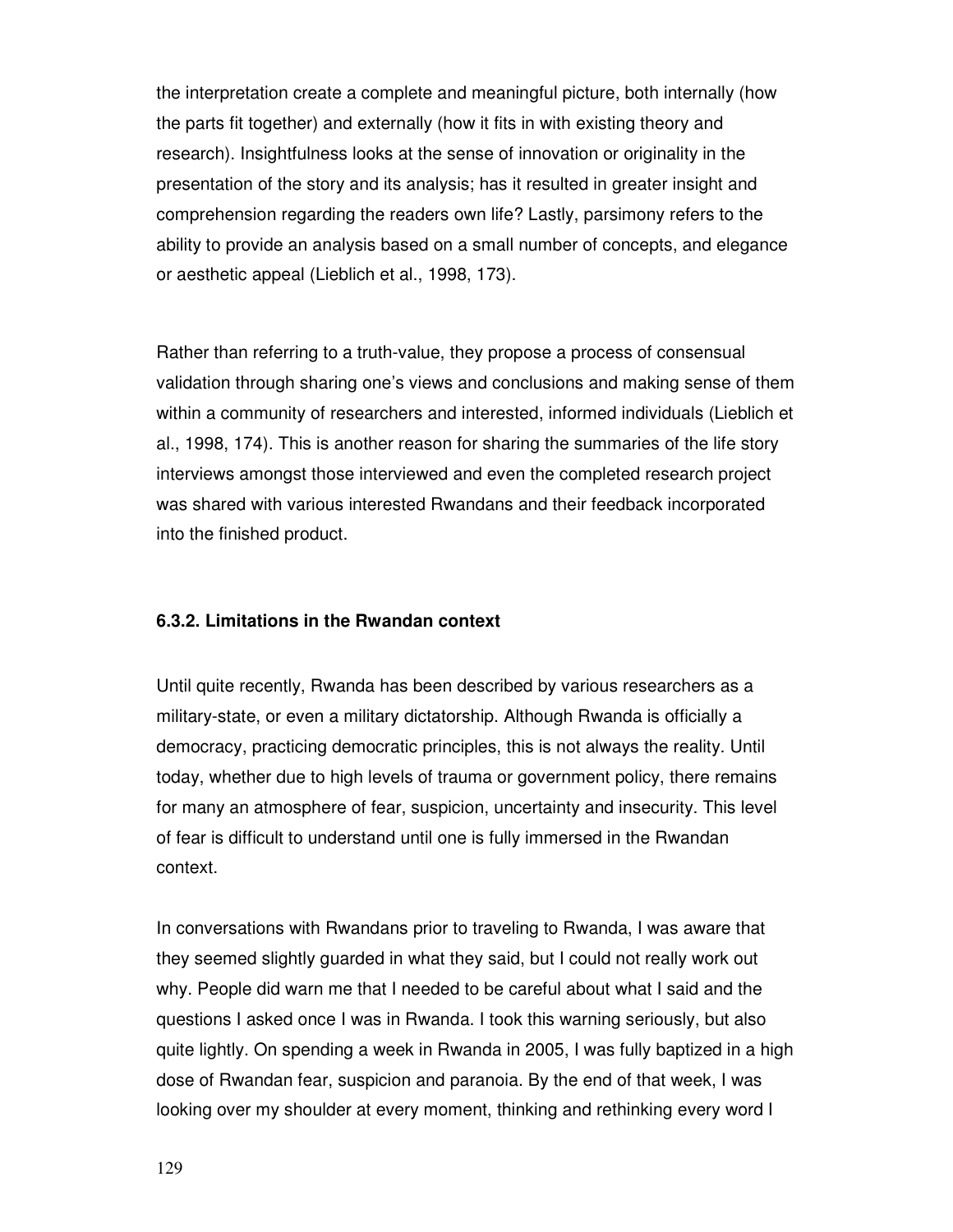spoke and running conversations over and over in my mind to pinpoint possible things to be suspicious of.

On the second trip, in the company of two friends who had no prior knowledge or experience of the Rwandan situation, I was surprised to find that all three of us were fearful and suspicious by the end of our two week stay. A number of people said to us that president Kagame is 'very clever' and has an omniscient presence through his intelligence system. In casual conversation, mention would be made time and again of Kagame's intricate spy network, and that 'anyone we talk to could be one of those spies'. Consequences for saying the wrong thing ran from 'mysteriously disappearing' or being in a sudden fatal accident to at the very least, being barred from the country, which has indeed happened to the Belgian researcher, Filip Reijntjens.

The fear and suspicion is of such heights that after distributing a newsy, light newsletter about my first trip to Rwanda to Rwandan friends, I was horrified to find out that one of the Rwandans I had spent some time with during that trip felt the need to carry his passport constantly for fear that he might need to flee the country as a result of a passing comment I made that might be read as being critical of the government. On considering publishing an article on my research thus far, a Burundian friend sent an email in which he wrote, "remember that there is quite a strong presence of RPF militants in [South Africa], so be careful who you talk to there" (Email correspondence, 13 April, 2007). According to several Rwandans, a military person chose to embark on a study in the same field as mine with the express purpose of keeping an eye on my own and other projects researching the Rwandan situation. During my research, I have become more and more wary of talking to people and trusting people. I have become suspicious of every Rwandan I have interacted with and have found myself wondering, after every conversation, what that person wanted me to think and why; what agenda they had, what card was up their sleeve. It has become difficult for me to enter into a conversation with a Rwandan without wondering what is going on at a level I perhaps cannot perceive or interpret.

It is not clear whether this fear and suspicion is grounded in anything real or is the most real aspect of Rwandan society imaginable. An outsider reading this may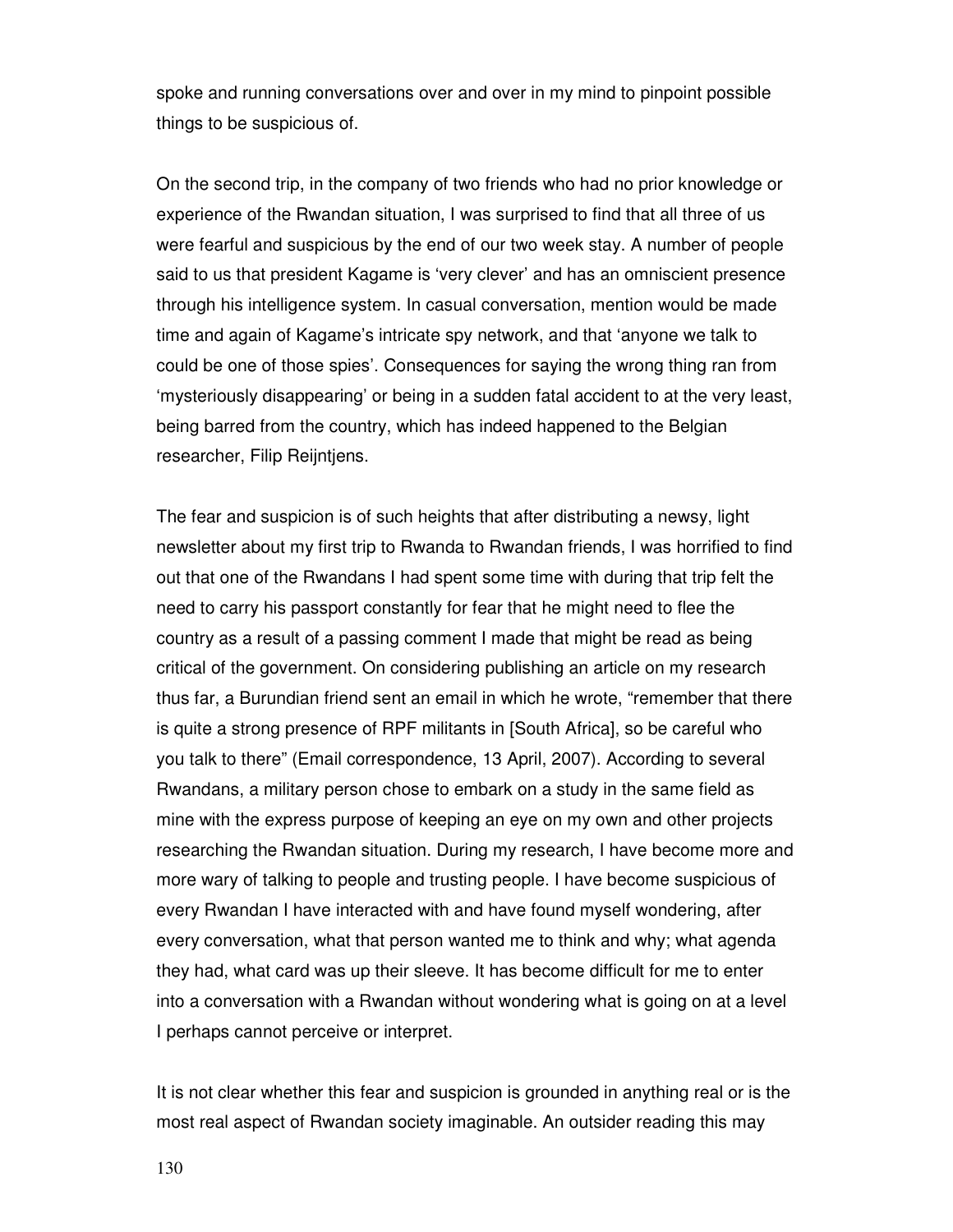well think this level of fear and absolute paranoia bordering on the absurd. For a Rwandan, it is second nature, a way of life. For a Rwandan, it is unthinkable that I do not take their warnings 'not to trust anybody, even me' absolutely seriously. To be told by the vast majority of Rwandans I have interacted with that 'even what I say may not be true, even I have an agenda' is a potential limitation of my research. Focus groups, interviewing strangers and formal interviews of ordinary people become a challenge in this context. A relatively close friend has told me that he cannot tell me the truth because of fear and because of a lifetime of speaking in layers. This pervasive atmosphere of fear in Rwanda hinders open dialogue. This is what led me to reject the idea of a focus group. Some Rwandans I spoke to felt it would be a waste of time to put Rwandans of different ethnic groups, or even the same ethnic group, in the same room, and expect to gain any meaningful insight into the Rwandan situation.

This is the background which led to my chosen research methodology, which developed during the research journey and differs greatly from my original intentions. Analysing this very issue, of fear and suspicion, mistrust and paranoia, has formed an important part of my research, and has given a clearer understanding of the context in which healing and reconciliation need to occur. Being immersed in it myself has allowed me to begin to grasp the complexity of being in relationship with someone yet never fully trusting them; loving my country but never being sure of where I stand in it; dreaming of reconciliation during the day, but having nightmares of being hacked to pieces by a neighbour in the night.

Thus my greatest limitation was this atmosphere of fear, mistrust, suspicion and paranoia. This limitation was also my ethical bane. To gain a person's trust in the Rwandan context means so much more than it does in any other context I have operated in. At no point did I want to exploit that trust for the purpose of my research. And yet this happened in spite of my best intentions. One example of this was the betrayal one Rwandan friend experienced when he fully realized that every word he spoke in casual conversation with me had the potential of becoming a quote in my research project. I had assumed it would be commonly understood that anything said relating to my research topic could contribute to my final research product but this assumption was not shared with those I was in conversation with. After this experience, which took place early in my research, I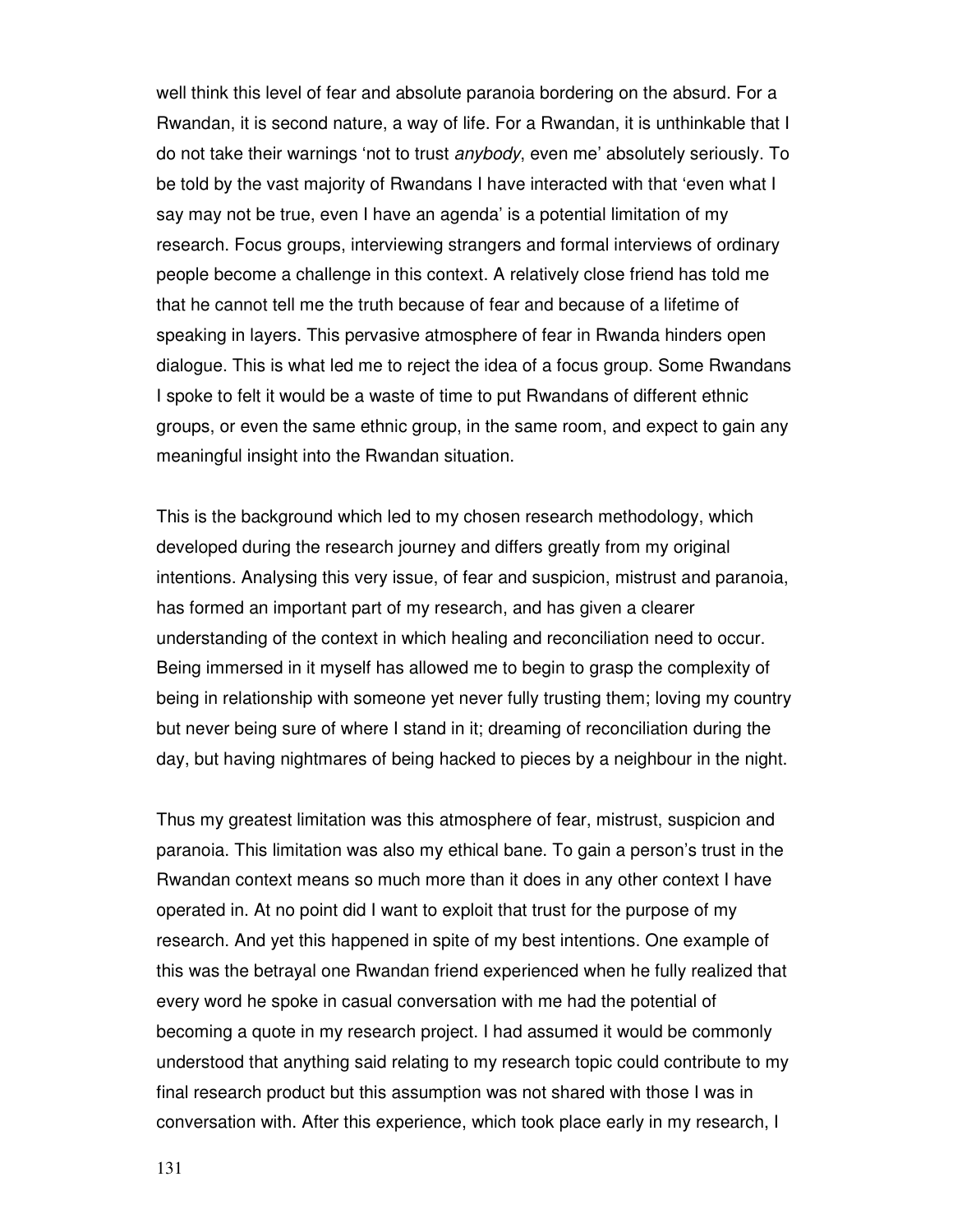became a lot more explicit about my desire to use conversations in my research. Because conversations often developed unplanned, over breakfast, or drinks in a restaurant, it would be difficult to ask permission to use conversations before they happened. But I became a lot more conscious about asking after a stimulating conversation whether that was 'on the record' or not, and whether I could use it in my research project. I also talked to my Rwandan friends about my research methodology and the implications that would have for them. After understanding my approach, most Rwandans I interacted with continued to be open in conversations and supported my project.

As the project developed I began to see it less as mine and myself less as researcher versus researched, but more and more I saw it as a shared project to which we were all contributing for a common purpose. Especially once the life story research began, I had the feeling people were sharing details for the express purpose of allowing me deeper insight into difficult issues so that more of the 'truth' would be revealed. Nevertheless, my ethical over-stepping of the boundaries in 2005 resulted in much regret, and it is a testimony to the tremendous generosity and kindness of the person in question that our friendship has continued in such good faith.

Liisa Malkki, whose ethnographic research was amongst Burundian Hutu refugees in Tanzania, writes that the success of her fieldwork was not so much the result of "a determination to ferret out 'the facts' as on a willingness to leave some stones unturned" (1995, 61). She writes that she displayed her trust in her informants in not prying where she was not wanted but accepting that which they offered her. She argues that there is no guarantee that the 'hidden' will reveal to us what we are looking for and that is may be better research not to extract the truth just to get to the bottom of the truth (1995, 61). I approached my research similarly, not ruthlessly digging into things that people avoided but allowing all those I spoke with the space to withdraw, to change the subject, to share as much or as little as they were comfortable with, believing that in this very dynamic lay a lot of the 'truth' or relevance of the unique context being explored.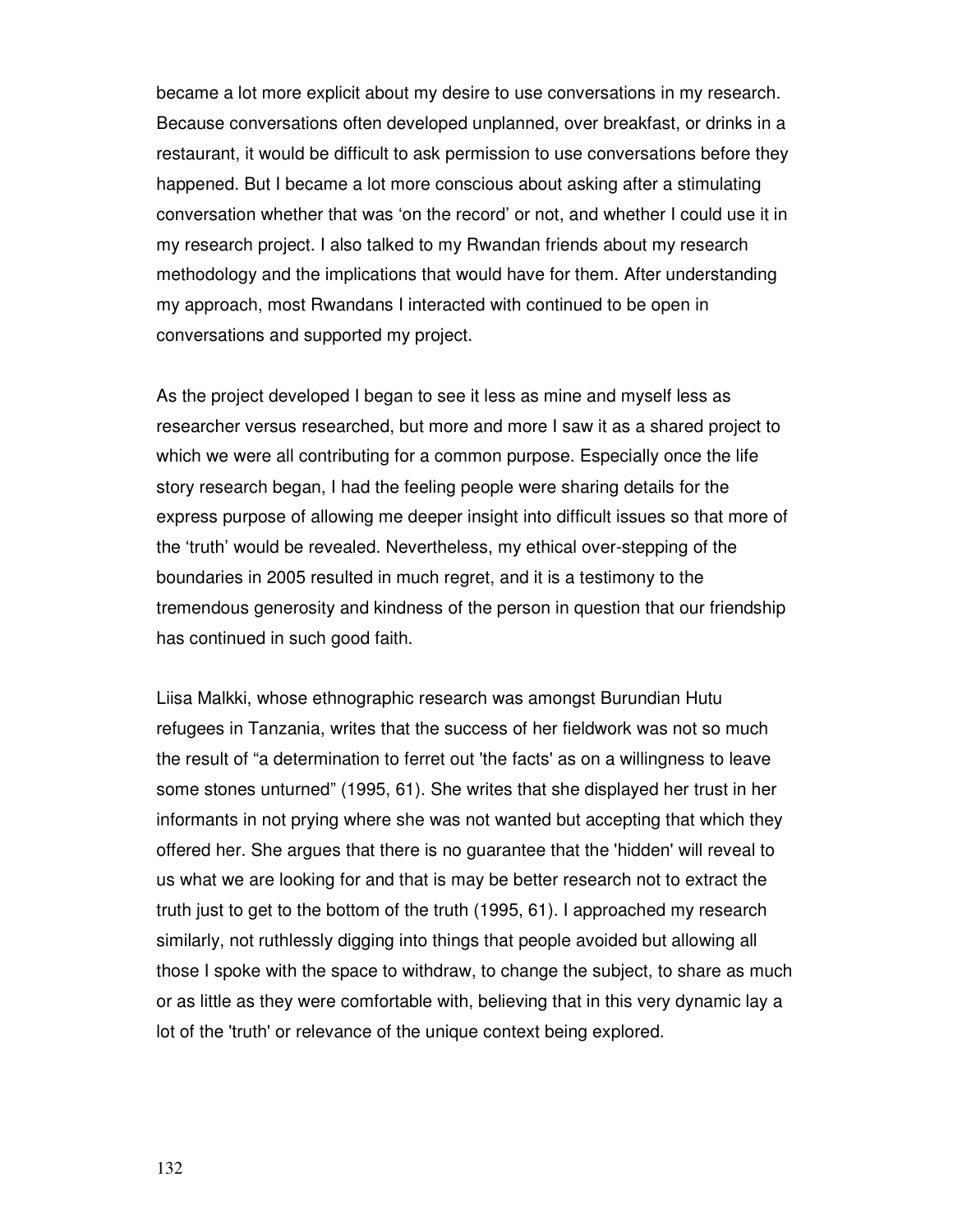# **6.4. Conclusion**

This chapter has explained the narrative research method and the reasons for making use of this method in the context of this research project. It has argued for an inter-subjective, relational approach which places emphasis on the researchers' interpretation of the data which allows for depth and insights a more formal approach might not allow.

The next chapter will explore the four life stories, analysing the content and discussing some insights interactions with these four Rwandans brought to the fore. It will also focus some attention on the formal and informal interviews in so far as they dialogue with the life stories.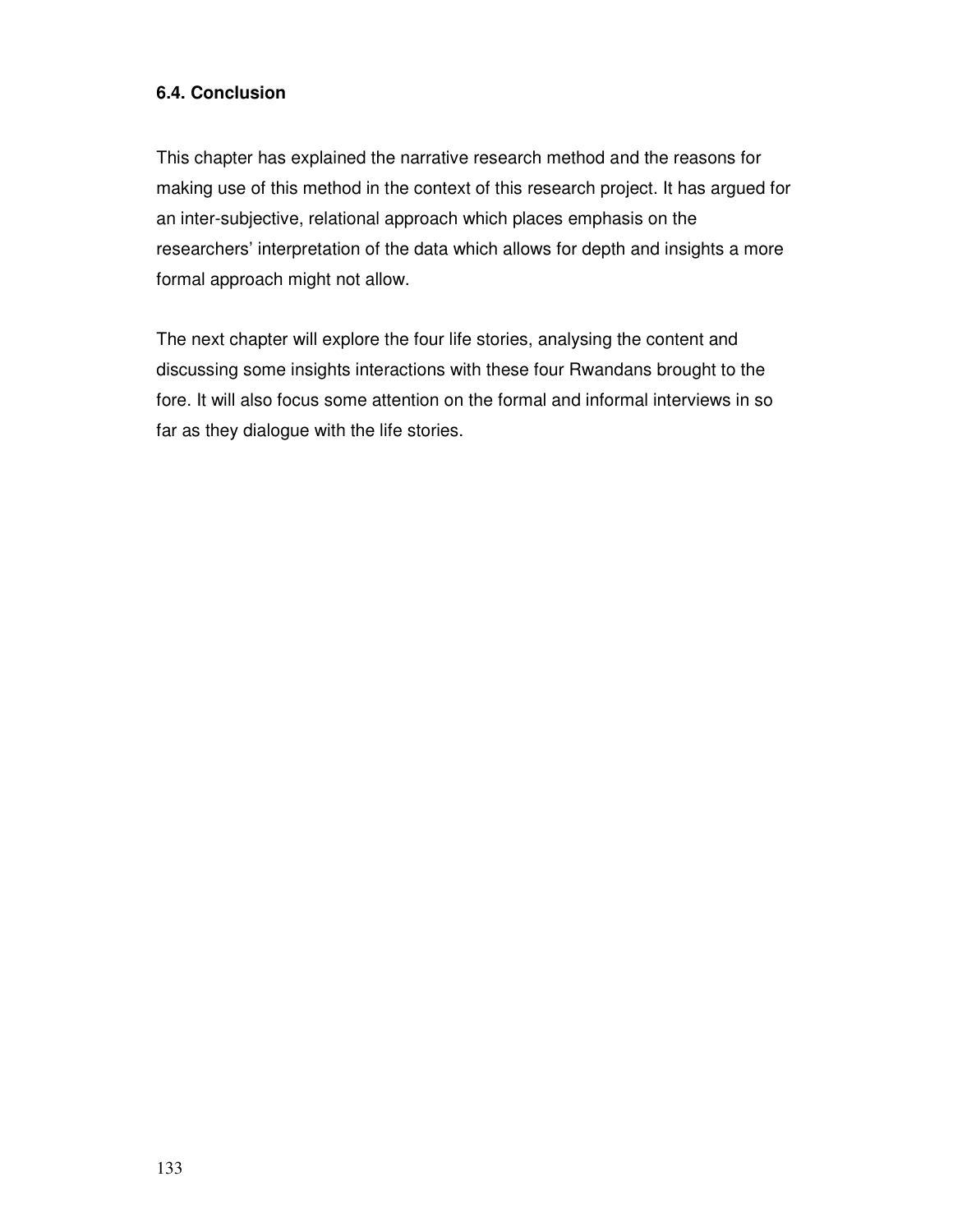# **CHAPTER 7: ANALYSING THE LIFE STORIES**

# **7.1. Introduction**

This chapter will analyse the four life stories, looking at the themes of history, identity and reconciliation. In the previous chapter it was explained that the narrative research methodology used in this project falls under the 'holistic content' model where the entire story and content is taken into consideration. Central themes that run through the narrative are considered significant rather than the analysis of individual utterances or categorizing specific aspects of the narratives (Lieblich, Tuval-Mashiach, & Zilber, 1998, 18).

The four life stories, which were collected in sessions lasting around two hours, were recorded on a dictaphone and then transcribed. The transcriptions were summarised for the next step in the research project which was to have all four participants read each others' summaries for the follow-up interview. This chapter will analyse the life stories, and the following chapter will focus on the participants' responses to each others' life stories.

Although the life story interview was open-ended, it made use of several guiding questions. The opening question was for the participants to share their story from birth until today, describing where they grew up, their family history, their education and significant life events. This was followed by the question of when they became aware of their ethnic identity and the existence of ethnic groups. Next was a series of questions that explored their awareness of what was going on politically and socially around them and how that impacted them and their understanding of identity. Lastly, they were asked to share their thoughts on how they thought reconciliation in Rwanda could become a reality. Coupled with this question was the question of what it meant to them to be a Rwandan. The following section will give a brief background to each participant's life story before exploring the life stories according to the arising themes.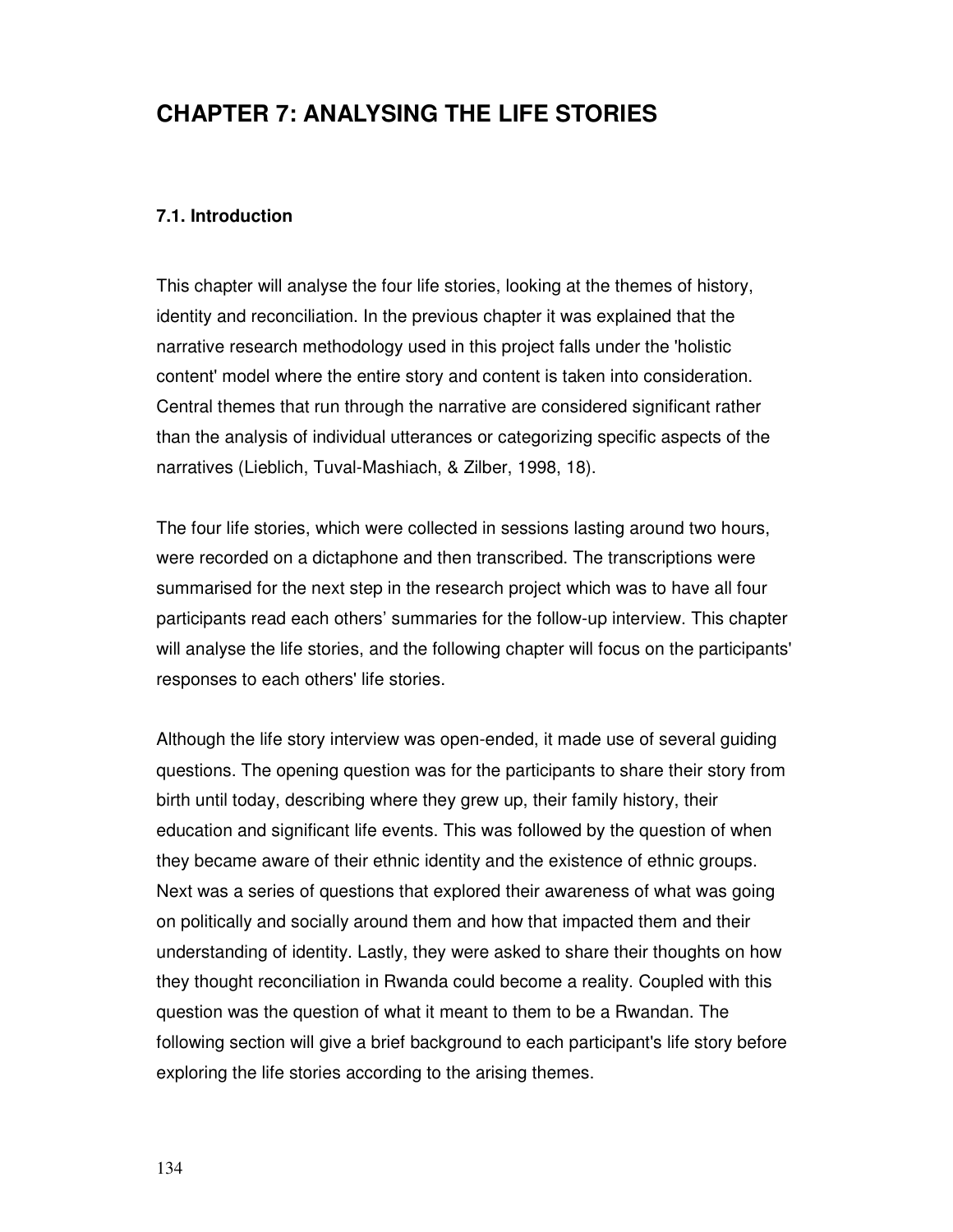### **7.2. Background to the life stories**

The life story interviews were held between October 2007 and September 2008. One of the reasons for this long time period was due to geography, as two of the participants were in Rwanda and two outside, so the interviews depended on my travel schedule. Another reason was the hesitancy of participants to participate and the need for several conversations prior to the actual interview. The interviews were held at locations decided on by participants and progressed as relatively open conversations between us.

Although participants were all relatively relaxed and ready to share their story, there was uncertainty about the possibility of being asked 'political' questions which might compromise them. Three of the four participants asked me not to ask them any direct question about the president or anything that might force them to take political sides. Participants were regularly reassured that they did not have to answer any question with which they might be uncomfortable. Interestingly, though, alongside the fear of being compromised in terms of what they said, all four participants expressed a desire to tell the truth as they saw it. For the protection of the participants, their names were changed with their consent.

## **7.2.1. Life story 1: Robert**

Robert grew up in Uganda during Idi Amin's rule. His family lived with other Rwandans, called 'Ugandan Rwandese'. For a period, he and his family experienced living as refugees in a Rwandan camp in Uganda. After he completed his secondary education, he joined the RPA to fight for the refugees to be allowed to return to Rwanda. During the interview it became evident that his ethnic identity had little significance, and even being a Rwandan meant less to Robert than having a place in which he could determine his own future. While living in Uganda this was threatened, and returning to Rwanda was more about securing his future for education, a career and self-determination as opposed to a patriotic act per se. He emphasized his desire for an East African community which would allow people to move freely across borders, saying that the denial of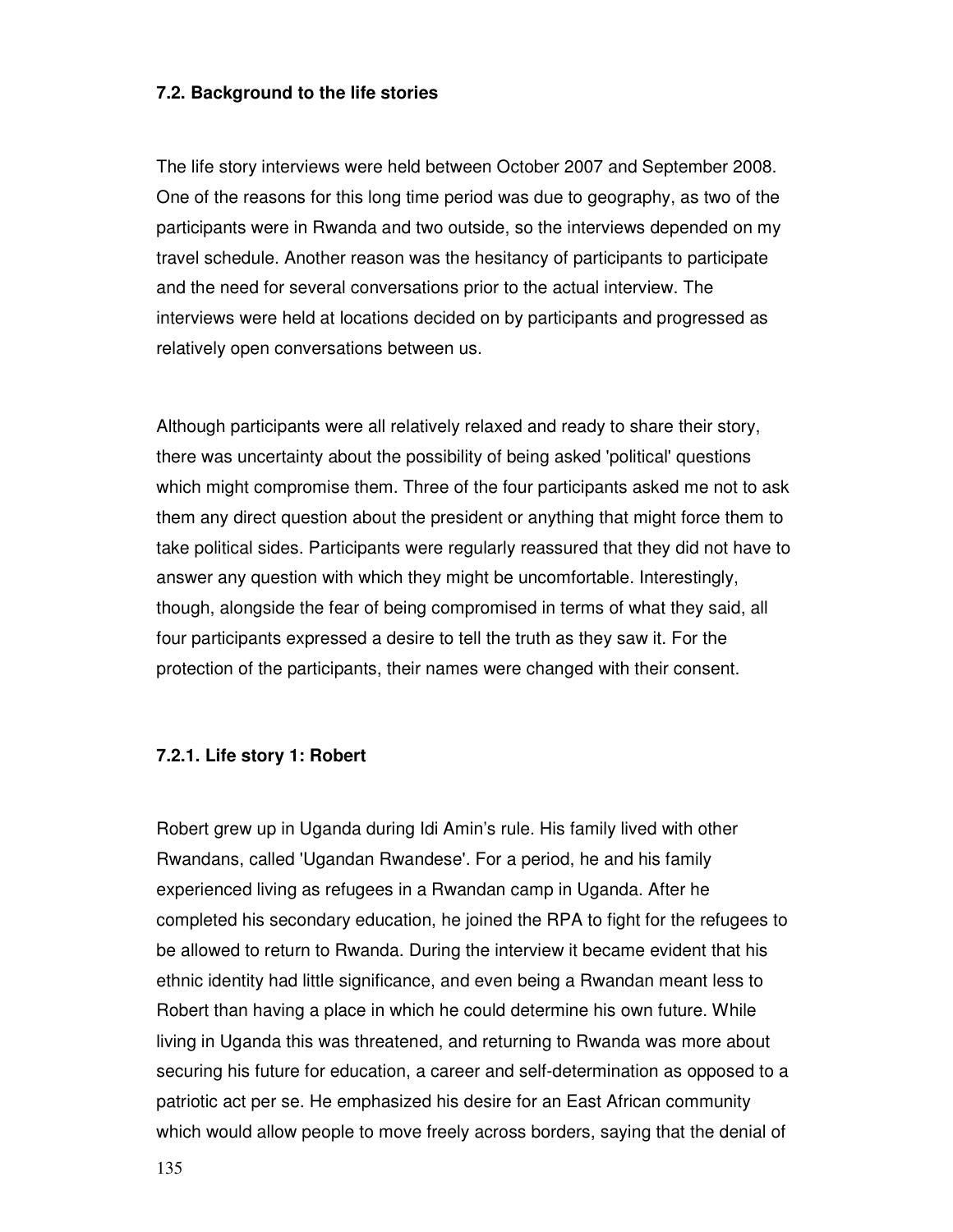entry of Rwandan refugees back into Rwanda prior to 1994 was at the heart of much conflict.

## **7.2.2. Life story 2: Fred**

Fred also grew up in Uganda. His parents owned their own home in the capital city and lived with other Rwandan families. They never had the experience of being in a refugee camp but did experience being negatively treated because they were Rwandan. Fred completed his studies in Uganda while the RPA were invading Rwanda. It was only after the war and genocide were over that he went to Rwanda to see if he could find a job there or make a contribution. He did find a job with a humanitarian aid organization and has stayed in Rwanda since then. Being a Rwandan is important for Fred largely because it allowed him a sense of belonging that he did not experience while living in Uganda.

## **7.2.3. Life story 3: Francois**

Francois' family was from the south but he grew up in the north, and the northsouth divide plays a significant role in his story. It was only due to the events of the early 1990s that he became aware of ethnicity. Because he came from mixed ethnic parentage, his sense of belonging to either ethnic group has always been in contention. He stayed in Rwanda after the war in the hope of being part of something new. After completing school, Francois was sent to an *Ingando* camp and told he needed to fight in the DRC, but he was not interested in going to fight and instead left the country. During the interview, Francois stressed repeatedly his love for truth and justice and how he felt that these were two things severely lacking in Rwandan society today. He had a strong desire to return to Rwanda but only if he could feel free to express his views and bring attention to the injustices he saw. He felt strongly that no person should be forced to live outside of their own country.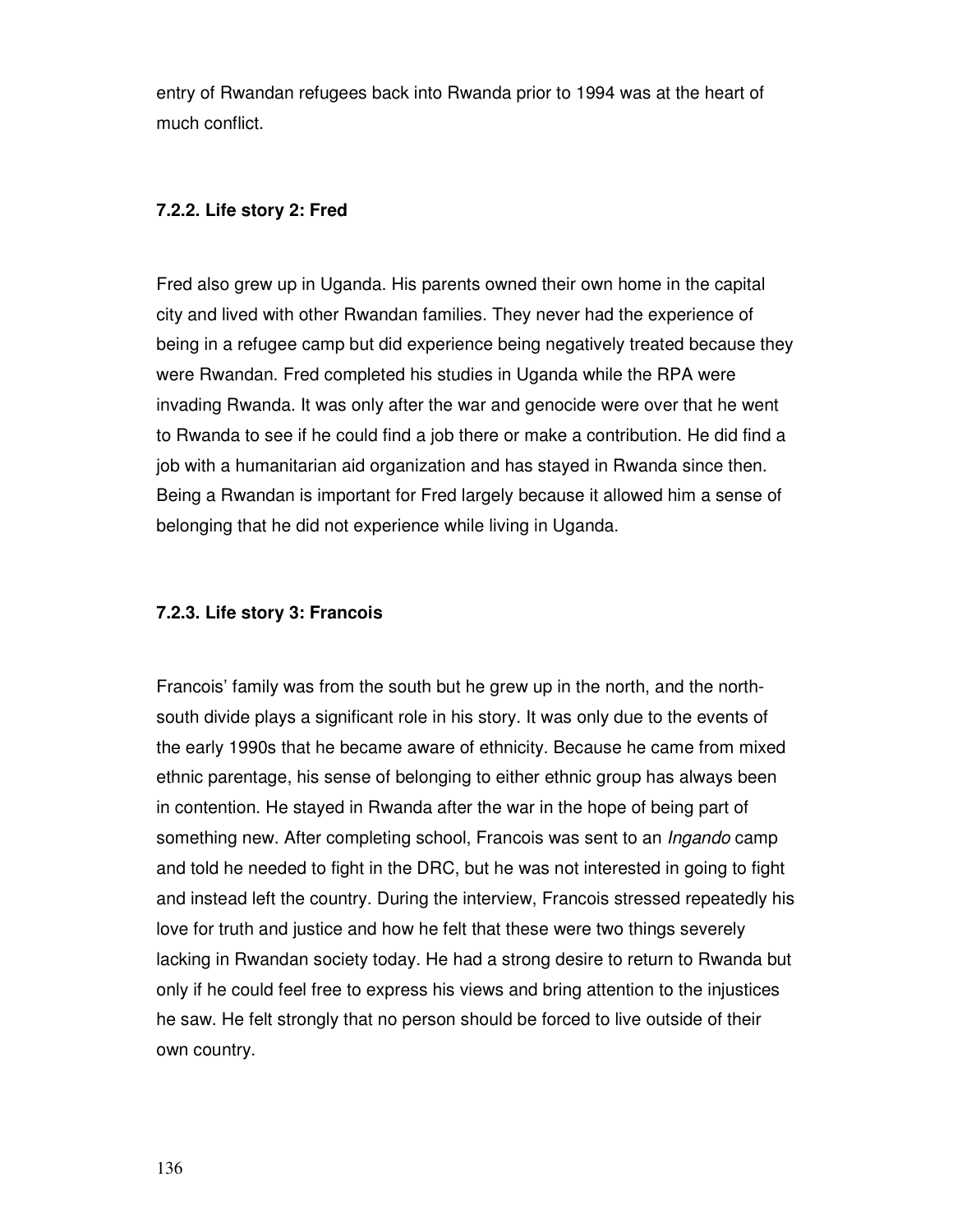## **7.2.4. Life story 4: Reginald**

Reginald's family was from the north and his father was a mayor (burgemestre) of his district. His father was accused for allegedly participating in a coup against the then president, Habyarimana. He spent time in jail and later died in mysterious circumstances when Reginald was nine. Reginald's family, although Hutu, was thus seen as siding with the RPA against the current government. This placed his family in a difficult position during the war as they were seen as the enemy by both sides. After the war, Reginald pursued his schooling in Kigali, and then attended an *Ingando* camp where he received military training and education. During this time he became increasingly aware of injustices in Rwandan society, and like Francois, when he was called to fight in the DRC, chose rather to leave the country. Reginald, too, would like to return to Rwanda were he allowed to speak freely and be himself.

#### **7.3. Themes in the life stories**

#### **7.3.1. Ethnic identity**

Amartya Sen writes about how we have allegiance to a plurality of identities that together make us who we are. He argues that we constantly 'explicitly or by implication' make choices about which identity we favour over others (2006, 19). In the case of the life stories, all four participants rejected simple identification along ethnic lines. None was comfortable with being labeled either Hutu or Tutsi or as Hutu refugee and Ugandan Tutsi, which are categories into which each could be placed on the basis of their histories and present circumstances. Robert and Fred, both Ugandan Tutsi, expressed their disinterest in their ethnic identification. Robert favoured his allegiance to the East African community whereas Fred emphasised his Rwandan identity. Francois was the least comfortable with his ethnic identity, having been brought up by a Tutsi mother but being labeled Hutu due to his absent father's identity. There was even some doubt whether his father's line was in fact Hutu or had had their identity cards changed to Hutu at the beginning of the First Republic in order to gain favour with the authorities. Reginald was the only participant who seemed to experience pride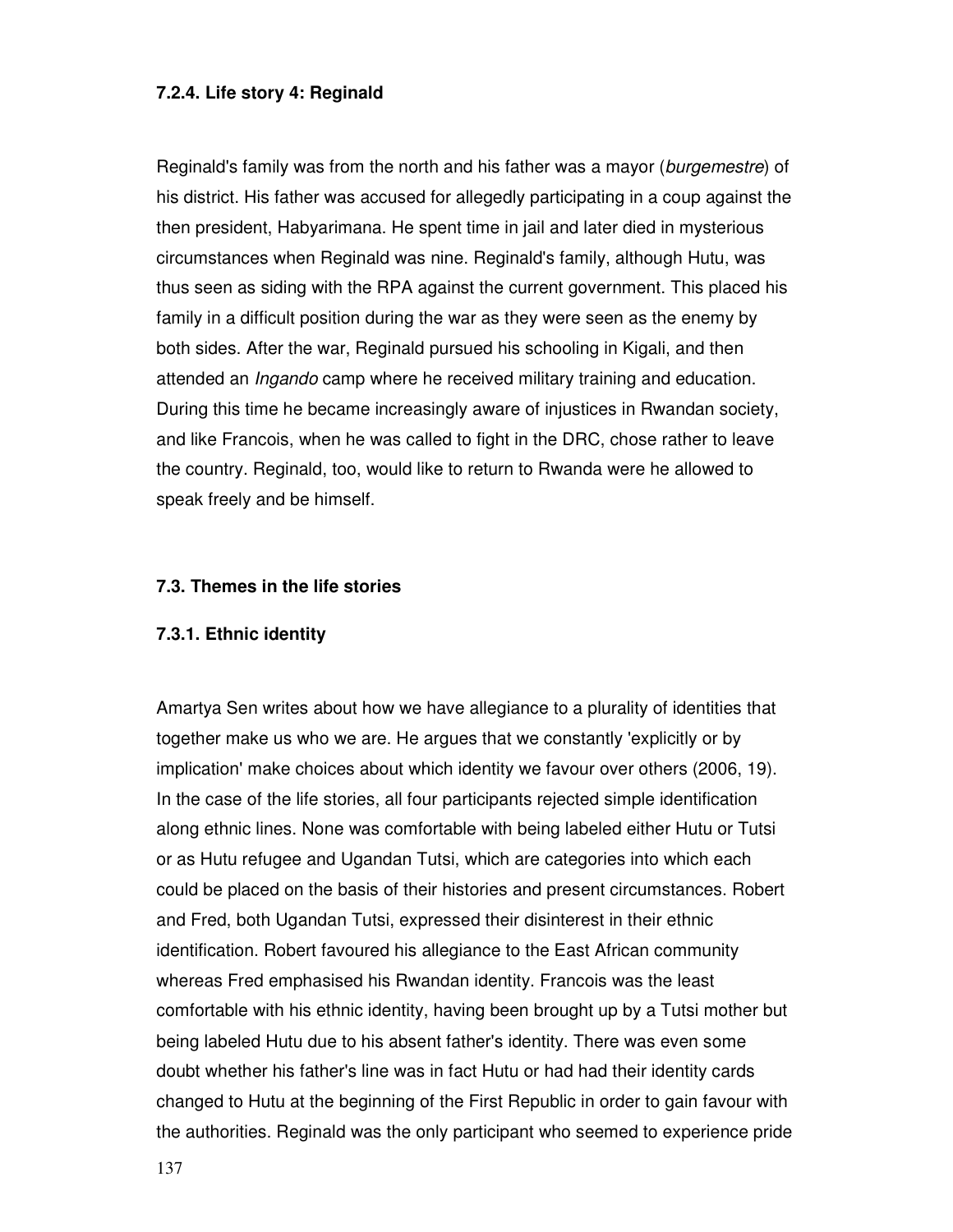in his ethnic identity, identifying confidently with being Hutu, but this identification seemed secondary to what was far more important to him: being a Rwandan, an African and a member of the human race.

For Fred and Robert, ethnic identity played an insignificant role while they were growing up in Uganda. They were made constantly aware of their Rwandan identity, and this was seen as something derogatory and demeaning, but they were not aware of the terms Hutu and Tutsi. Robert's refugee camp in Uganda, as far as he remembers, held both Hutu and Tutsi, but these distinctions meant nothing; everyone just wanted to return to Rwanda and leave the country that was treating them so badly.

Robert described the RPA as being Pan-Africanist, focused on the African continent and a united Rwanda. Their training was not only military but also included Rwandan and African politics and history. Robert says,

"In the RPA, Hutu and Tutsi wasn't spoken about. They dealt with segregation with military discipline and strictness. They wanted to show that Rwandans could live without those, and it was forbidden. You couldn't even speak of being Tutsi. They promoted patriotism and unity".

When asked if he felt any hatred towards Hutu during the war, he replied, "Not at all. In the military we were mixed and what we were doing was a military operation. I never had a background which gave me a reason to hate anyone".

None of the participants looked the part of their ethnic group. Reginald joked during the interview about how his limbs and fingers were too long to be a Hutu but his nose too flat to be a Tutsi. Francois similarly described how his neighbours always said he was too tall for a Hutu. Fred, although tall, joked that he was too heavily built to be a Tutsi. Although all the participants were dismissive of appearance as a means of defining ethnic identity, Francois expressed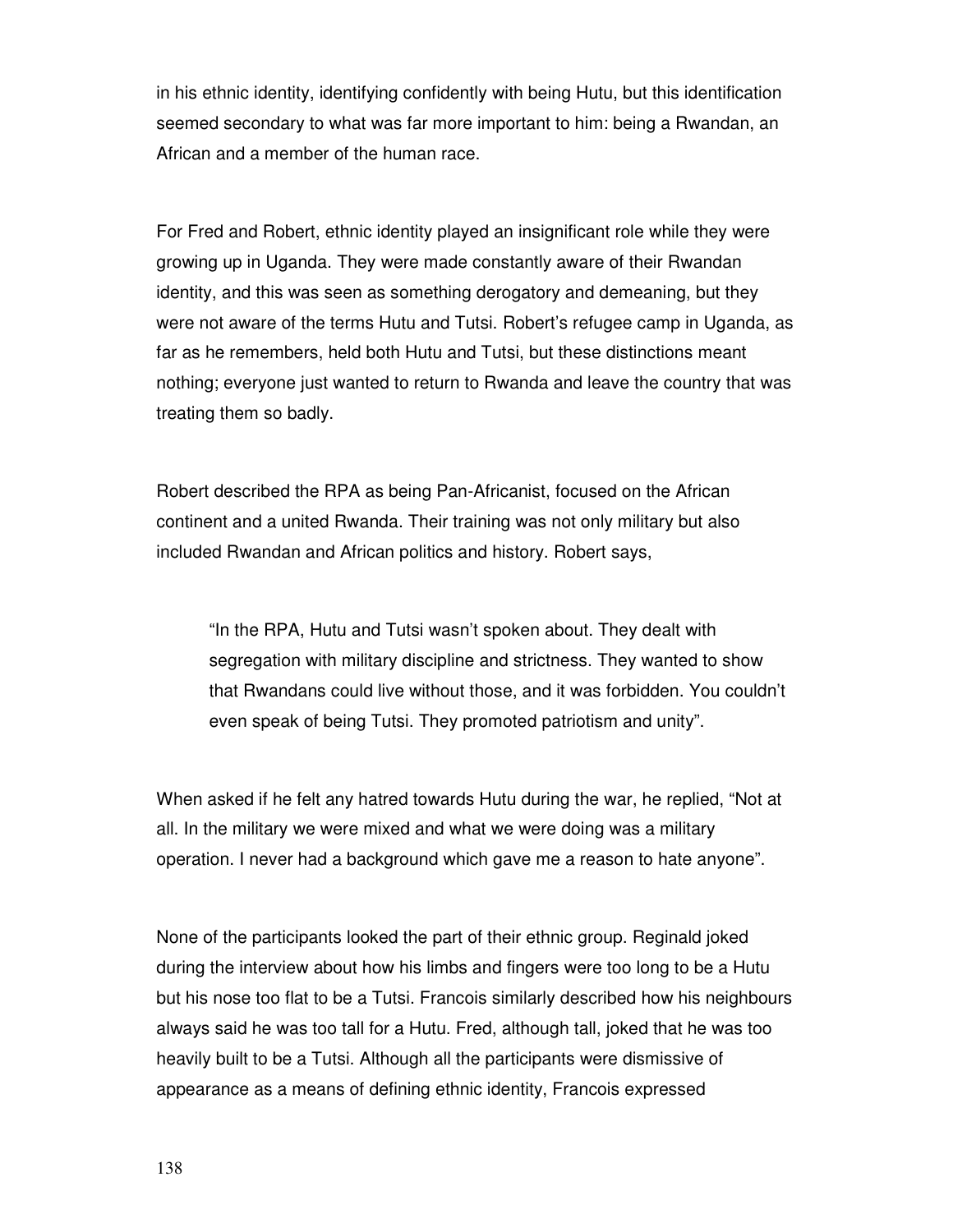experiencing a distinct lack of belonging in either ethnic group as a result both of his appearance and his mixed parentage. He says,

"You can even hear it amongst people, you can sit down, and the people you are with think you are Tutsi so they start telling me certain things, then they realise I'm a Hutu and change what they were saying. When I'm with a Hutu they don't tell me anything. They think, they don't know with this guy. You have to fight to convince someone you are a Hutu or a Tutsi. You have to fight to say that no matter what I am doing, I am still a Rwandan".

He describes how as he was growing up he spent more time with his mother's side of the family, who were Tutsi, but never felt he was one of them. During the interview he expressed the belief that Tutsi have secrets or inside knowledge that Hutu don't have, suggesting this might be intrinsic to being Tutsi. On the other hand, his Hutu friends never fully trusted him because of his close interactions with Tutsi and so never divulged their true thoughts. This has left him in an awkward position, the effects of which he still feels as a refugee today.

Each of the participants seemed to place less value on their ethnic identity than other identifications. Each also insisted that there was nothing that made a person essentially Hutu or Tutsi apart from upbringing and what they had been taught. And yet, Francois' experience as described above brings to attention the myriad of unspoken factors that might give a person access to a particular group or not. These factors are taken for granted, implicit, assumed and are most probably unknown or unrealised by those in the group, but for those forced to remain outside they are very real and felt. During informal interviews, the secretiveness of the Tutsi was often mentioned and there was a sense that there was a hidden, shared knowledge between Tutsi that Hutu would never be able to have access to, making Tutsi essentially untrustworthy and unsafe to anyone outside of the ethnic group. When discussing ethnic stereotypes, Reginald commented that:

"Tutsi are considered to be superior, more collected, more intelligent, more secretive. Hutus are considered to be indifferent, don't care what will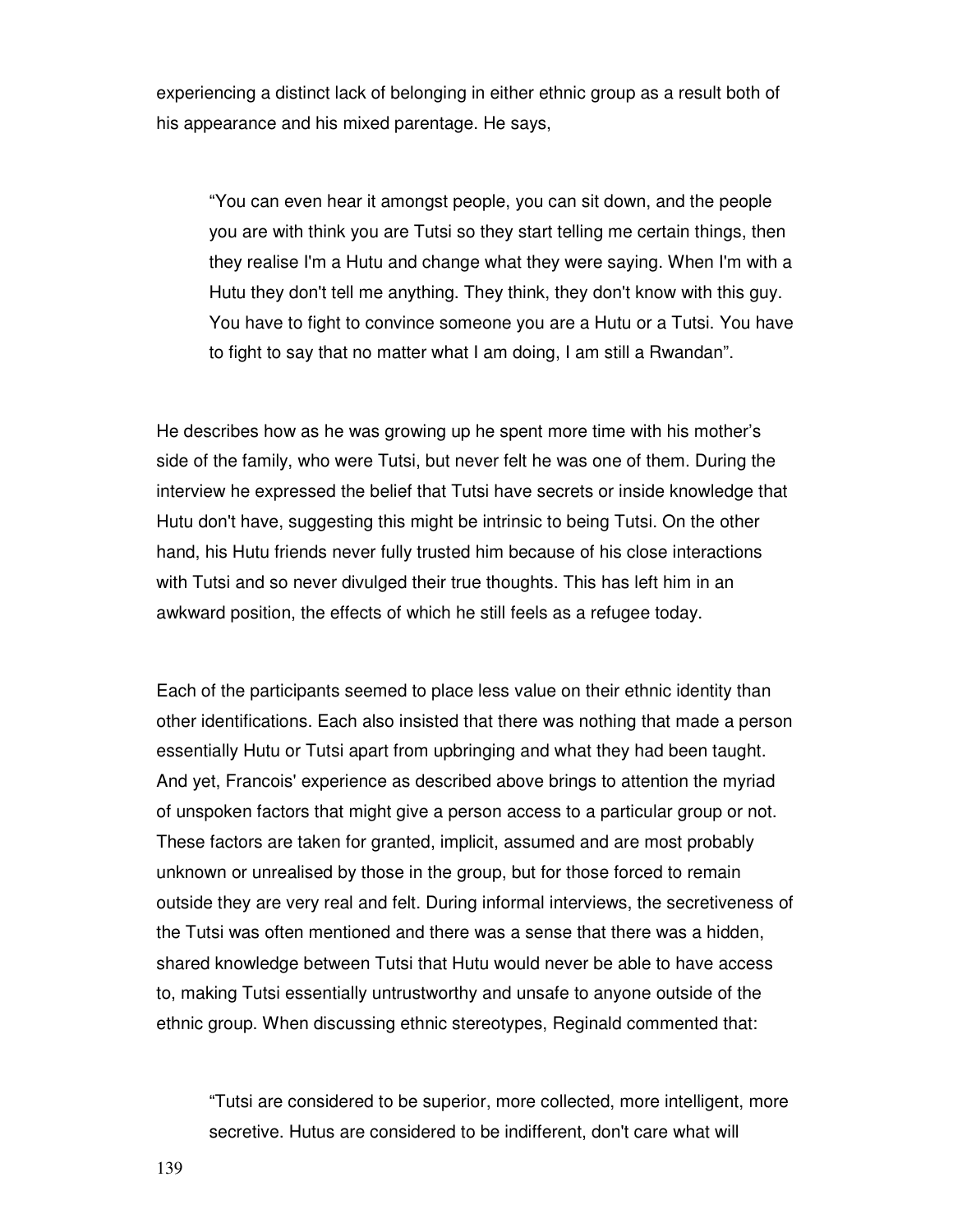happen tomorrow, concerned only with today; derogative depictions were used, people who are greedy".

Elsewhere he describes Hutu as being 'transparent', in opposition to Tutsi who are more mysterious. Whether Tutsi experience themselves in this way, or believe themselves to have a secret knowledge denied to other was never expressed to me by a Tutsi. Two comments may bring this into question, though. The first was that several Rwandans, both Hutu and Tutsi, said to me on several occasions that Rwandans were not to be trusted and were not likely to tell the truth. But this statement was made by people from both ethnic groups and implicated people from both ethnic groups. The second was an informal conversation where a Tutsi man said he would sit at the same table as a Hutu but he would never trust a Hutu. I said that sitting at the same table as a Hutu was a positive step towards reconciliation. Another Tutsi friend who was there pointed out to me that the only reason he would sit at the same table as a Hutu was because Tutsi were expected to show good behaviour and superior manners at all times. Although he would pretend to welcome Hutu into his home and share food with them, it would be without sincerity and with hidden motives. This story is of course anecdotal but it feeds into the belief many Hutu have that the hospitality of a Tutsi, or anything a Tutsi may offer, cannot be fully trusted.

#### **7.3.2. Ethnic stereotypes**

From the literature and conversations with Rwandans, it was clear to me that there was a sense of Tutsi superiority and Hutu inferiority. Although Reginald and Francois had many experiences while growing up that confirmed this, growing up in Uganda with families who spoke little of ethnicity meant that Robert and Fred were much less aware of this.

Robert suggests that his first experiences of ethnic stereotyping was when the war started and he heard how Tutsis were classified as animals. After that, the survivors and those who came back from the diaspora where there had been a lot of segregation, especially in Burundi, wanted to glory in the fact that they have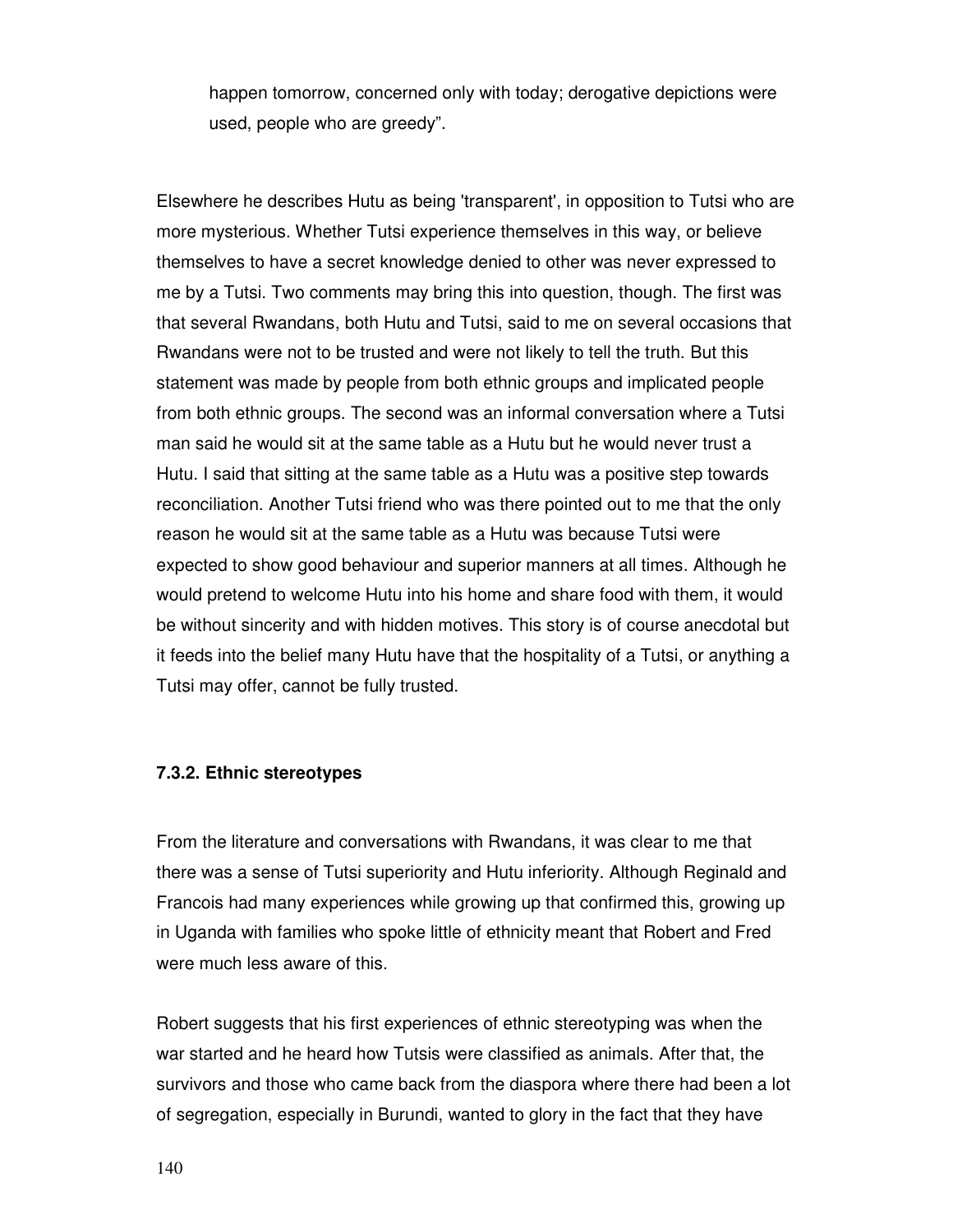survived. They would strive to show they were superior because they had survived. According to Robert, Rwandan Tutsi suffered a great deal in Burundi and celebrating their ability to survive was a matter of pride.

Francois was much more direct in response to the questions of ethnic stereotypes:

"I don't want to lie now, I'm going to tell you as a Christian, mostly the Tutsi they are manipulative. Secondly, Hutu, they are stupid. I say this because Hutu sometimes don't know what they want ... I don't know how to put this, Hutus have a reaction now and it's over. You will never see a Tutsi being angry now. They keep quiet and you think everything is fine and after a while something happens. Hutu get angry quickly. Tutsi try to be clever, which doesn't mean they are clever but they think they are which adds to their arrogance".

It is clear that for Francois, who has never found a sense of belonging with either Hutu or Tutsi, each group has distinct characteristics, neither of which he feels a part. He explains these stereotypes in terms of an example:

"A clear example is how one person was killed and everyone picked up machete and started killing other people. It doesn't make sense. But look how Tutsi are killing Hutu now. They are killing them slowly, by not allowing them to study, for example. They think they are clever but ultimately they will fail. The one group uses anger, the other uses [cunning]".

Reginald admits the existence of these stereotypes but takes them in a far more positive light.

"My argument is that we must be able to display those traits without hurting others, in a way that is accepting of others. In a way that says, "Yes, thank you so much, you are whatever they say you are, strong physically or transparent, content with life, etc. So be it! Take pride in that if you want to keep that. If you want to change that behaviour then do! If you're intelligent, collected, think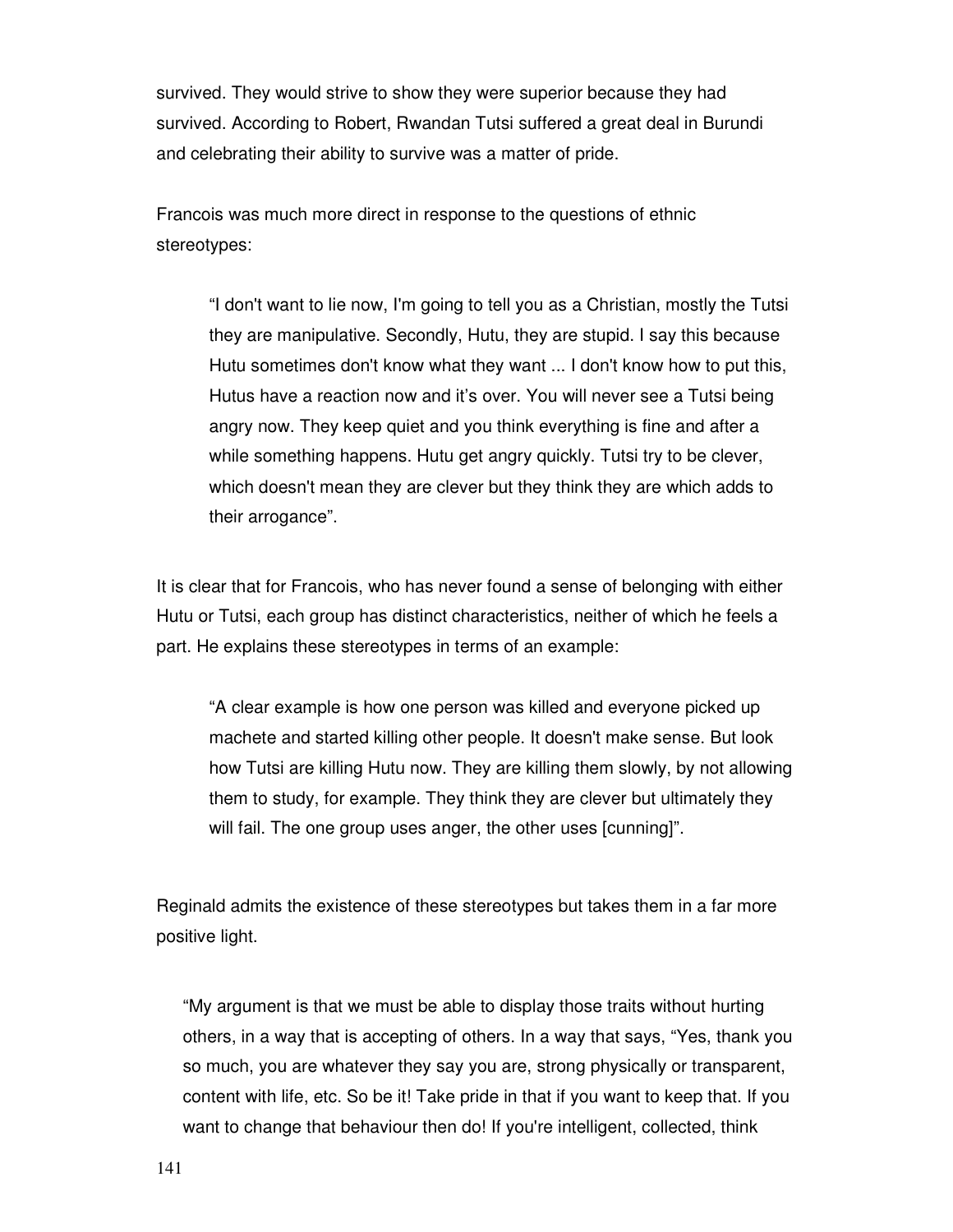ahead, and a natural leader, then what's wrong with that? There's nothing wrong with being Tutsi. As long as it is not used to discriminate against or be superior to another. You don't need to compare yourself with the other...

In all typical definitions of Hutu and Tutsi that I've seen in literature and experienced there are good and bad qualities, things I wouldn't necessarily take on. But there are others I would like to be associated with. I would like to be transparent, content with life, I would like to be settled in my heart without fear of what might happen tomorrow. But at the same time I would like to plan ahead, but without being afraid, I would like to take pride in saying that I have good manners, and that I am a natural leader. If we tell a child you are a natural leader, they will become one, if we tell them the opposite they'll become that".

Reginald thus suggests an integration of the positive stereotypes of both ethnic identities, as opposed to denying that such stereotypes exist. Yet many Rwandans have not been able, as Reginald has, to overcome the negative implications of what it means to be Hutu and Tutsi, and remain trapped in a cycle of believing themselves to be 'less than' and a victim of the others' clever, secretive cunning, or 'more than' and deserving of leadership and power due to one's apparent superior ability.

#### **7.3.3. Being a refugee**

Interestingly, all four participants have experience of being a refugee. Robert and Fred were refugees in Uganda before 1994 and Reginald and Francois have been refugees since the late 1990s. All four emphasise the importance of every person having access to their home country and having the freedom to decide their own future. When asked what it meant for him to be a Rwandan, Fred said the following:

"All in all, I have a home, I belong somewhere. I was in Africa but I didn't belong anywhere. I feel an added value being in my own environment. I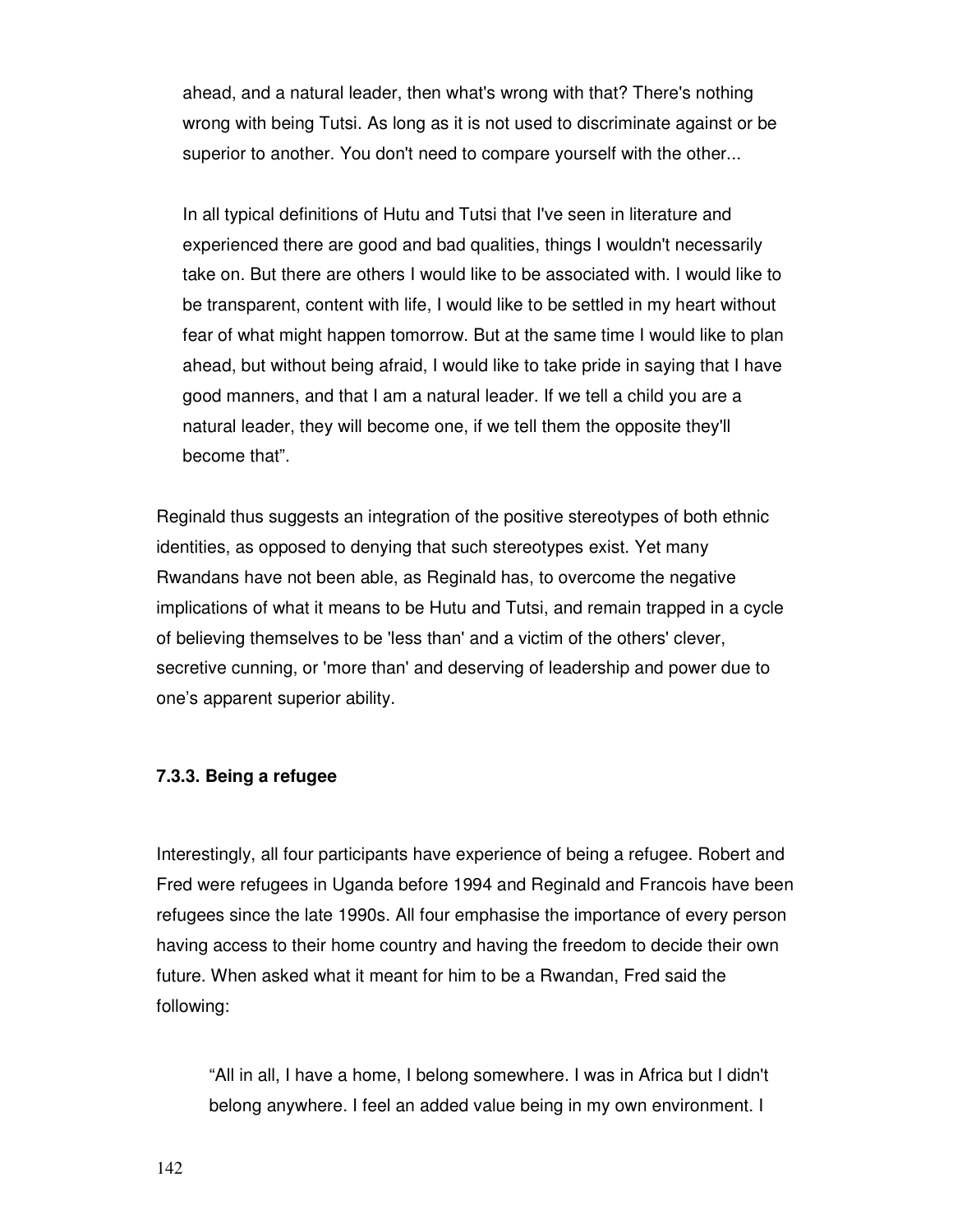feel I need to protect my own identity as a Rwandan. I wouldn't enjoy seeing any Rwandan out as a refugee".

Both Fred and Robert could see no reason for anyone to stay outside of Rwanda but Reginald and Francois said it was impossible for them to live in Rwanda at this time. They gave as reasons the injustices, the lack of freedom of speech and the inability to freely be who they are, without apology. This latter theme was identical to that which Fred and Robert experienced living in Uganda. Robert describes an experience at school while playing volleyball. He accidentally knocked into another player who turned to him angrily and said, "I've been hit by a Rwandan!" The way in which this was said implied that being a Rwandan was something dirty and bad. Similarly, Fred describes how at school if children were irritated with him, they would say, akayirwanda which is like saying, 'you're tiny or useless', which made him very frustrated, especially as his family was better off in every way (educationally and economically).

These experiences of being seen as something lesser just because of your identity and not because of anything you have done was a repeated theme in Robert and Fred's life stories and the emotions expressed when mentioning specific incidents were frustration, a sense of injustice and an underlying anger. These same emotions were expressed by Reginald and Francois as they described their lives in Rwanda, both before 1994 and after. Reginald told the following childhood story:

"When visiting my friend, the son of the family next door, there was an argument between his friend and his sister as to whether a friend who was visiting them would buy enough bottles of Fanta to include me or not. I was in the room but only my friend knew. As the two children were fighting the visitor turned to the mother and said, "Oh my goodness, your children have turned into Hutus! This is not the behaviour of imfura". (Imfura means 'first born' and Tutsi consider themselves as having the position of the first born in Rwandan society). They continued having this conversation and when they discovered I was in the room there was a shock".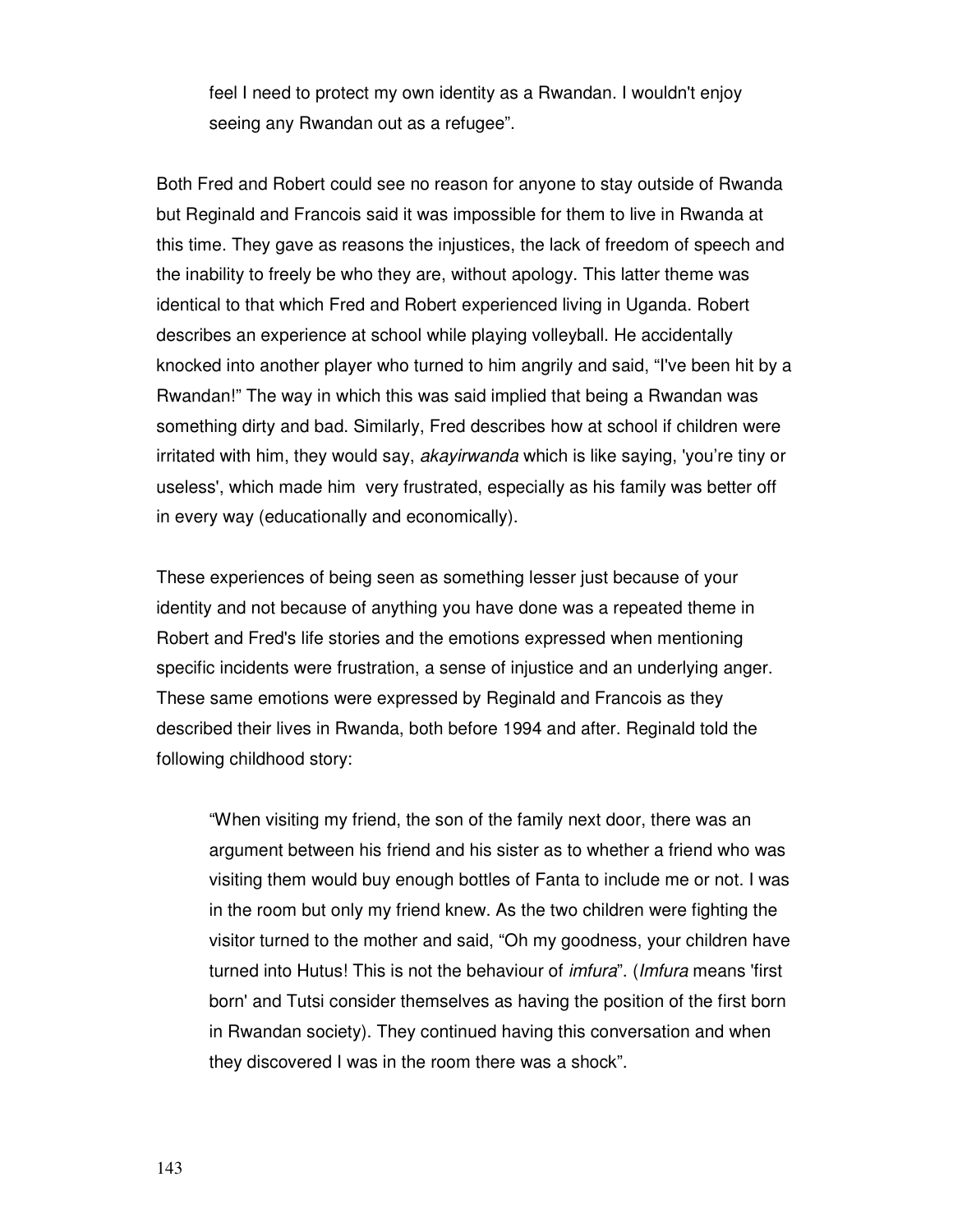Variations of this kind of story were mentioned to me by a wide variety of Hutus I spoke to formally and informally, and gave them the impression that they were 'less than' not because of anything they had done but merely because of their affiliation to an identity category they didn't even understand at that age. This 'being less than' just because of affiliation with the Hutu category was repeated again after 1994. Francois describes being made to feel guilty or responsible for genocide even though he had no part in it. Both he and Reginald describe how education was freely available for Tutsi children whose parents had died during the war and genocide, but not to Hutu children similarly orphaned. Some Hutus I have been in conversation with privately have described being kicked or spat at by neighbourhood children while others say they don't feel safe to be outside their homes and cannot live a normal, free life. The words of one Hutu were, "This doesn't feel like my country any more. I am not safe here."

The experiences of Reginald and Francois in terms of being a refugee thus hold many similarities to those of Fred and Robert. While the latter two experienced feeling discriminated against because of their identity while being outside of their country, Reginald and Francois experience being discriminated against within their own country. And yet all four long for the same thing, the right to make decisions about their own future, access to education and a career, a family living together freely in their own country, the freedom to be who they are without being made to feel like they are 'less than'. The following section will explore this further in terms of what it means to the participants to be a Rwandan.

## **7.3.4. Being a Rwandan**

For some, their Rwandan identity meant more than for others. Both Fred and Robert expressed relief to be proud of being a Rwandan after their experiences in Uganda. However, Robert believes far more in an East African identity:

"We still have a lot of problems in the region which are coming from the problem of nationality and citizenship. Oppressing people of other nationalities, like oppressing Rwandans in Tanzania and Uganda, is a failure of African leaders and they don't realize that these identity crises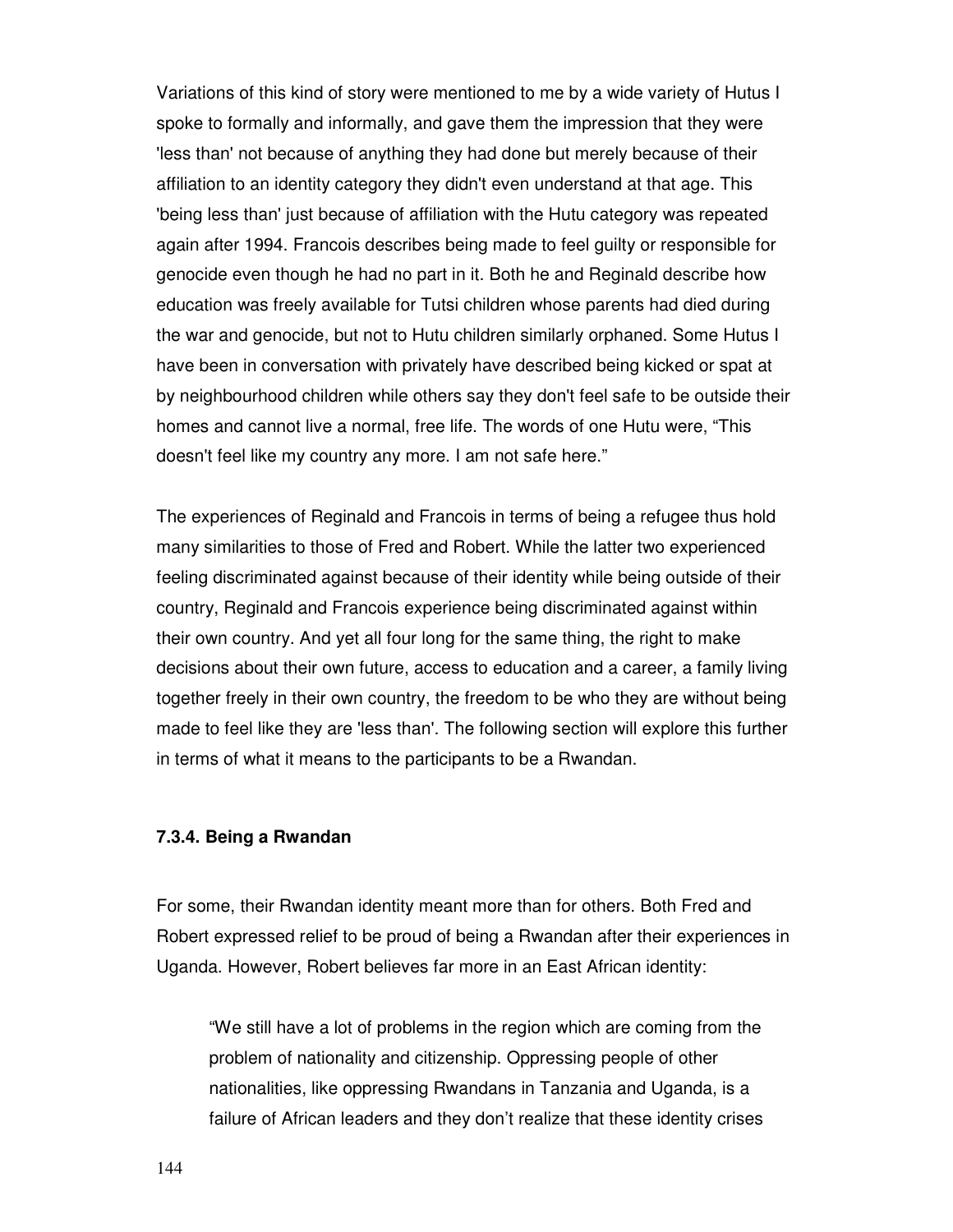lead to political crises and violence. This is something that needs to be addressed at a regional, policy level. If there had been no reason to leave Uganda I would not have gone to Rwanda. If people had security there would be no need to engage in violence. If there was an East African Community that secured people's futures there would be no need for nationalities".

Robert said during his interview that he would like young people to be given the chance to live their lives identifying themselves according to their nationality, and not suffer the consequences of what their parents, cousins or whoever might have done. He added that all Rwandans should have the chance of growing up as Rwandan.

But this becomes a complex challenge in a country flooded with people who have lived outside of Rwanda for most of their lives. I asked Fred whether there is any conflict in Rwanda because of there being so many people from all over the diaspora. He responded with a joke, "My only fear is that because we don't all know our family lines because we are all coming from different areas and are young we may end up marrying our family members!" On a more serious note he added that groups may have formed according to their backgrounds; those who had lived together in the Congo might still feel an affiliation to one another, as might Rwandans who had lived in Uganda or Tanzania. "You meet someone and start speaking Kinyarwanda and you put in a French word. The moment you put in a French word I know you have a French background". But he emphasizes that your background doesn't make you more or less Rwandan. He adds that there is even a community of Rwandans who studied in Russia.

Speaking of the survivors he mentioned how some may feel jealous of those from the diaspora as they come with big families who weren't affected by genocide. He adds,

"Some might say, if the Rwandans from Uganda had not attacked maybe genocide would not have happened. Such things come up. It doesn't please us at all. We from Uganda may be proud that we started this whole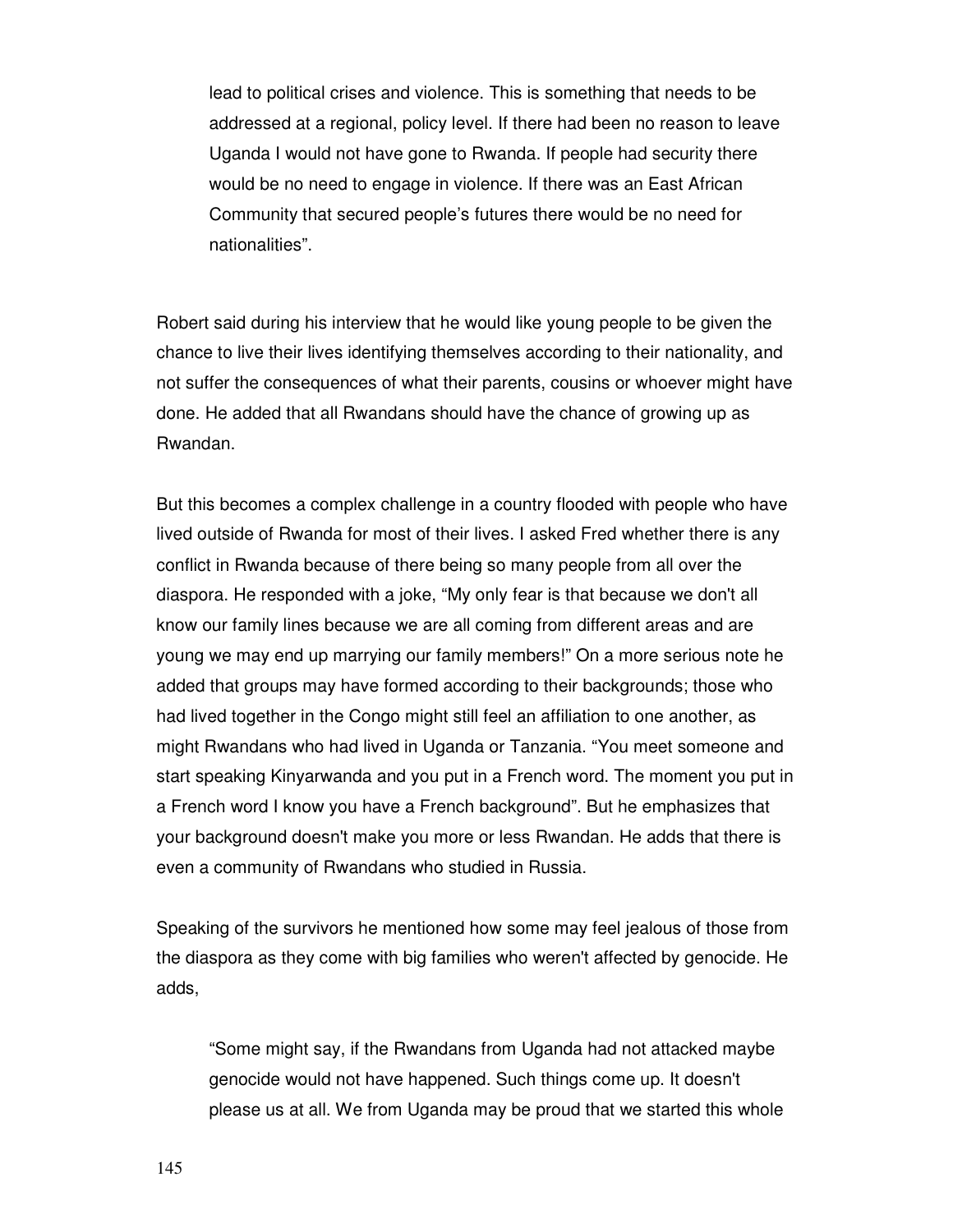thing so that everyone could get home, another is not so happy about it: 'When you came, I lost. I lost riches, I lost my families. Now you are here you are useless to me.' You can't bring back the dead. But in a struggle you have to forfeit something. Myself, mother's side they lost five brothers who died in the war".

It is with such difficult realities that Rwanda has to grapple in terms of national identity. Yet both he and Robert remain confident that in time everyone will be able to internalise a new, united identity all can be proud of.

However, this hope seems elusive for Reginald and Francois. A recurring theme in both their interviews was that being Rwandan today seemed to go hand in hand with accepting a certain version of Rwandan history and of what happened during and around 1994. Further, being Rwandan seemed to require being trained for the military and being sent to fight in the DRC. Francois struggled to be proud of being a Rwandan at all as every time he mentioned where he came from he sensed people wondering if he was a killer. Reginald expressed being far more proud of being a Rwandan, but reappropriated what that might mean in a poetic statement:

"Victimhood is a choice. So is endurance, forgiveness and hope. I am proud to be Rwandan, and grateful for all the experiences brought through what horrified the entire world. I believe from Rwanda will come what glorifies our humanity too. I want to experience and be part of that glory. As to the meaning of being Rwandan, it is a living question to which I hope to find an evolving answer as my journey unfolds".

Thus Rwandan identity remains a complex issue which is constantly impacted on by historical and political considerations, as will be explored in the following section.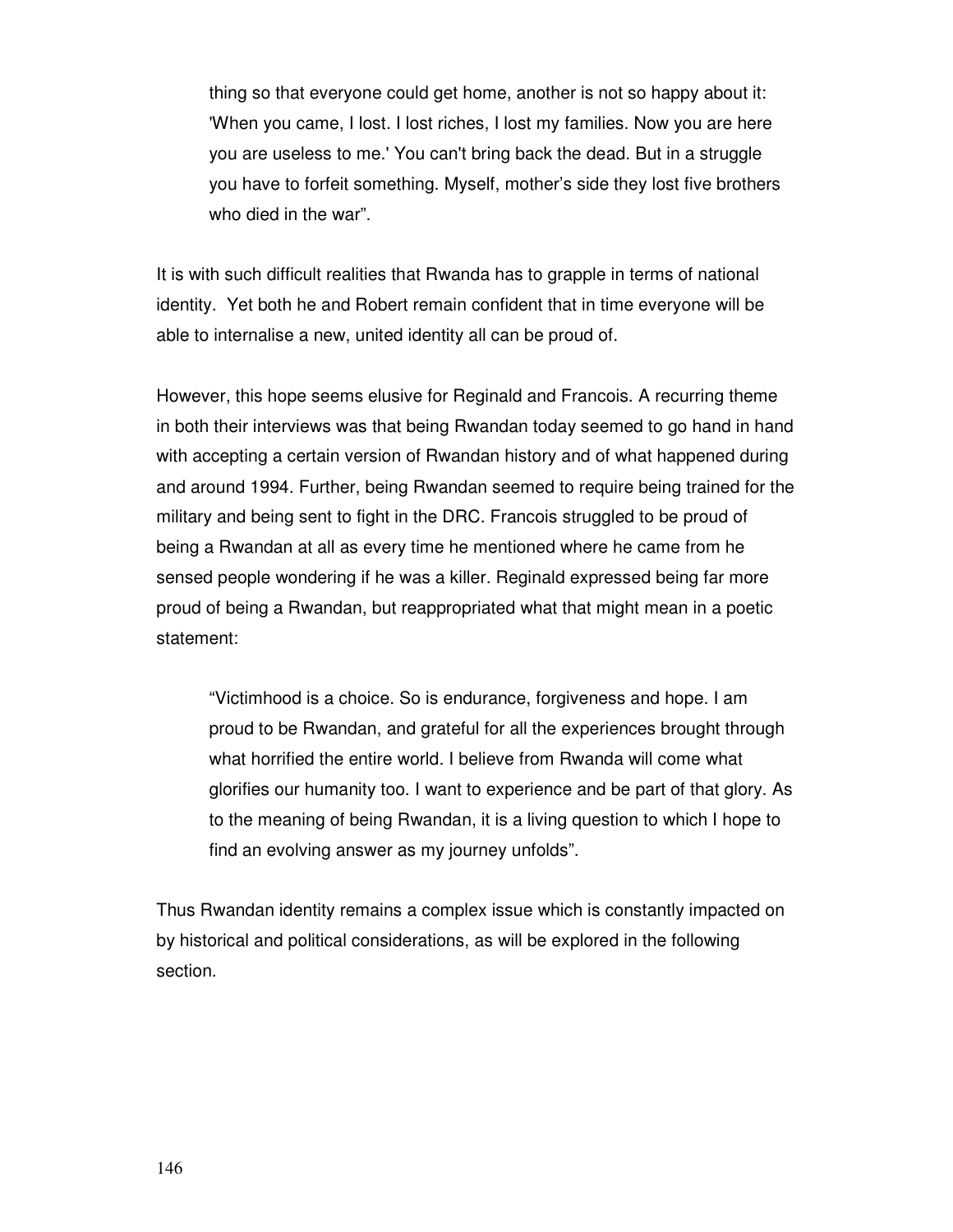## **7.3.5. The impact of history on identity**

When asked whether there is actually a difference between Hutu and Tutsi or something that makes a person essentially Hutu or Tutsi, each of the participants began to talk about Rwandan history and the impact it had on ethnic identity. It was clear that each participant struggled with articulating the constructedness of ethnic identity while also acknowledging its prevailing reality in Rwandan society. There was an agreement that physical features were not decisive at all but that other factors, primarily due to upbringing, played a role.

Robert suggested that the economic activities of being either nomadic pastoralists (Tutsi) or cultivators (Hutu) influenced the kinds of songs or cultural activities that developed. People who live a nomadic life have different behaviours based on their lifestyle and life experiences. He says that nomadic people, whether in Rwanda, Tanzania or elsewhere in the area, are similar in that they use similar utensils and similar customs, for example.

Fred's response to the same question was:

"I wonder what you're calling ethnic? This thing is very hard to explain. I might claim I'm Tutsi but when you go back to the colonial times, physical appearance was measured and then you are classified as Tutsi … You were classified on the basis of your appearance and wealth. If you were Hutu and became rich you could become a Tutsi … There is a term in Kinyarwanda that says to grow out of Hutuness".

Fred captures here the complex development of ethnic terminology and identity in Rwanda. He joked during the interview that were the colonialists to return to Rwanda today to classify his family, they would classify some as Hutu and some as Tutsi. He adds that there has been a lot of intermarriage, not only between Hutu and Tutsi but between Rwandans and other east Africans, making identity classification even more complex.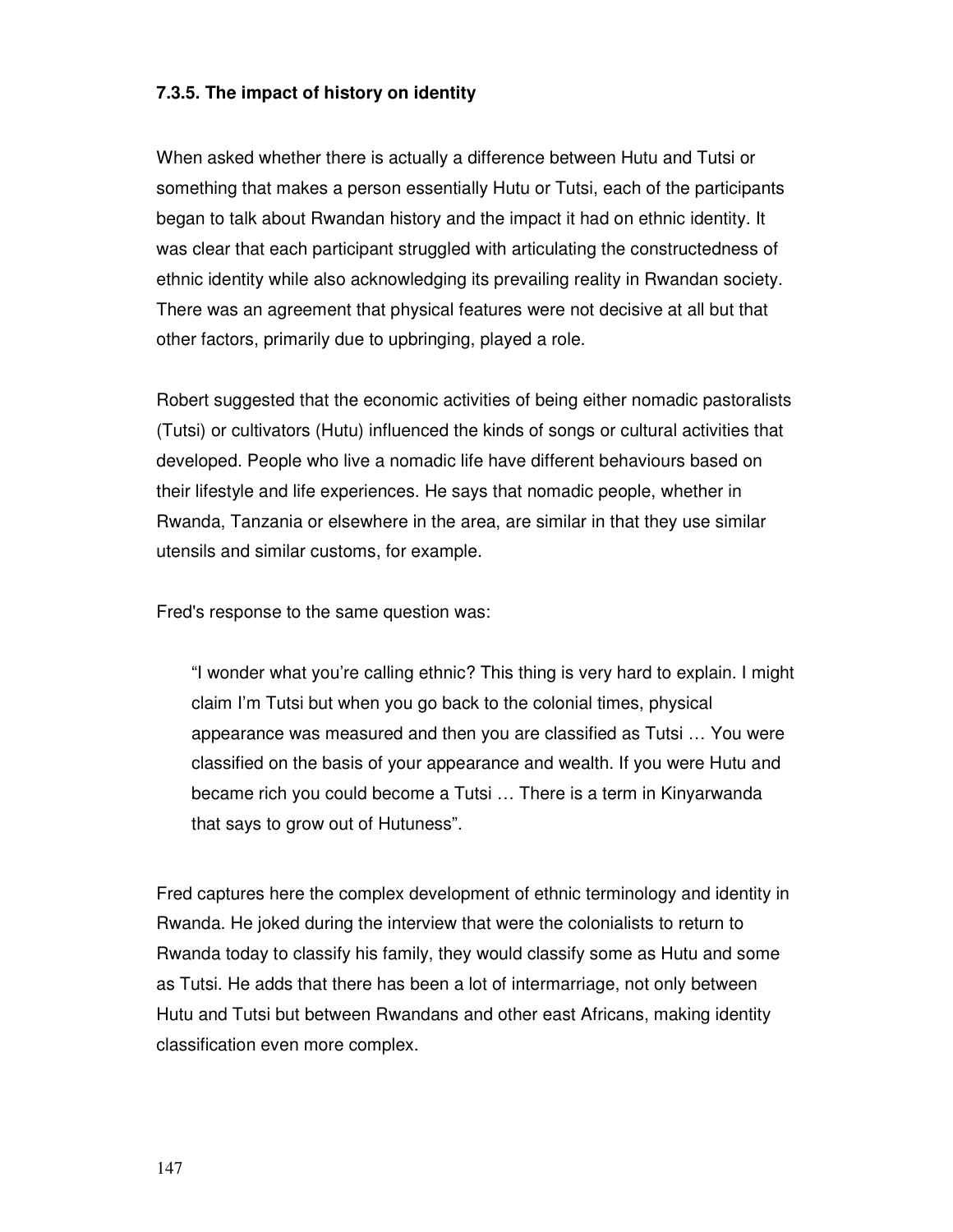Francois easily dismissed ethnic identity as a construction of Belgium colonialism. He has seen in his own family how easily this construction has been manipulated when he discovered from his grandfather after the genocide that his family had had their ethnic identity changed from Tutsi to Hutu during the 1950s. His continual experience has been of not belonging in either group and it is clear that this leaves him frustrated. Reginald, on the other hand, is the only participant to insist that there was such an identity as being Hutu or being Tutsi prior to colonialism, although their meaning may have been different.

"We have proverbs or sayings in Kinyarwanda that go back to long before colonialism which imply that there were Hutu and Tutsi. Storytellers clearly indicated that there were Hutu, Tutsi and Twa; the Twa always playing a funny role in the stories. But in history (...) Rwanda had a king. The king was neither Hutu nor Tutsi but he did come from the Tutsi identity. There is a saying in Rwanda that were the king to resign his throne he would become a Tutsi again. In the stories we had, if the king was demoted he would be a Tutsi and in the following one he would be Hutu (...) Yes, there were Hutu and Tutsi and people were told who they are. In Rwandan stories and sayings there would be a question, 'How many Hutu do you have?'"

When asked what role colonialism might have played in terms of this, he responded:

"It's not an either/or situation in my mind. There were migrations. But Tutsi were more from the north and Hutu were more from Chad, more Bantu. That story to me makes sense. However, I don't think that there is a Hutu or Tutsi there who can claim to have only Hutu or Tutsi blood".

This leads Reginald to the conclusion that people need the freedom to choose what they identify themselves with but doesn't see this as a threat to a united Rwandan identity.

Several of the participants point at how politics and the struggle for power have played a significant role in the development of ethnic identity and division. Francois says, speaking from the experience of his family,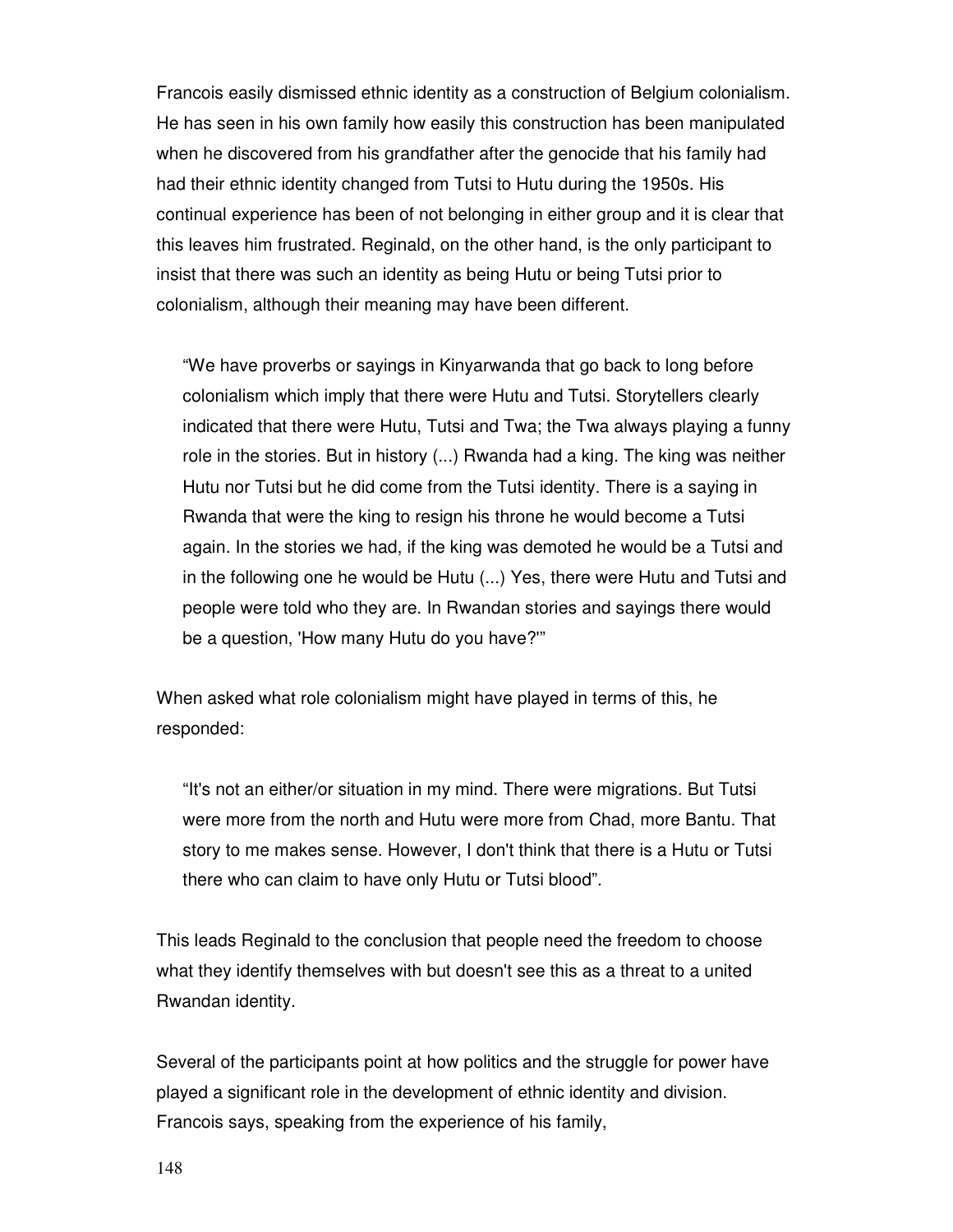"What makes me feel I am a Hutu or Tutsi? Politics! If the Hutus win power, I am 100% a Hutu, if not, I have nothing to do with them - this is the game people are playing. That's maybe my stupidity, I don't see any difference between Hutu and Tutsi except what the stupid Belgians said about our differences. Biologically can you prove anything? My mother is a Tutsi but she is short. What makes people different? Parenting plays a big role, and politics".

Reginald takes this further in saying that until today, politicians have manipulated ethnic identity to their advantage:

"Everyone wants to describe their history in a way that suits them, that makes them to be the victim. The intention is to justify whatever wrong doing is done to the other. If you read the two versions, they conflict with each other. The former wants to make Hutu the victim of the Tutsi and justify the revolution and the war and the defense of national pride and democracy because of being the majority... The other says those things didn't exist, there was no slavery, there was no such thing as the revolution, things were orchestrated by the colonialists... But both stories break down, as if those things didn't exist Tutsi refugees would not have had to go into exile and the genocide of Tutsi would never have happened".

Having said this, as they grapple with the difficulty of articulating a constructed yet prevalent ethnic identity, each of the participants would most likely agree with Fred's words:

"I would claim I'm a Tutsi because that's what I've been told but genetically, if I look back a hundred years, am I one? Where do I belong? I don't know. I am Rwandan. That one cannot be denied, whatever I am, I am Rwandan".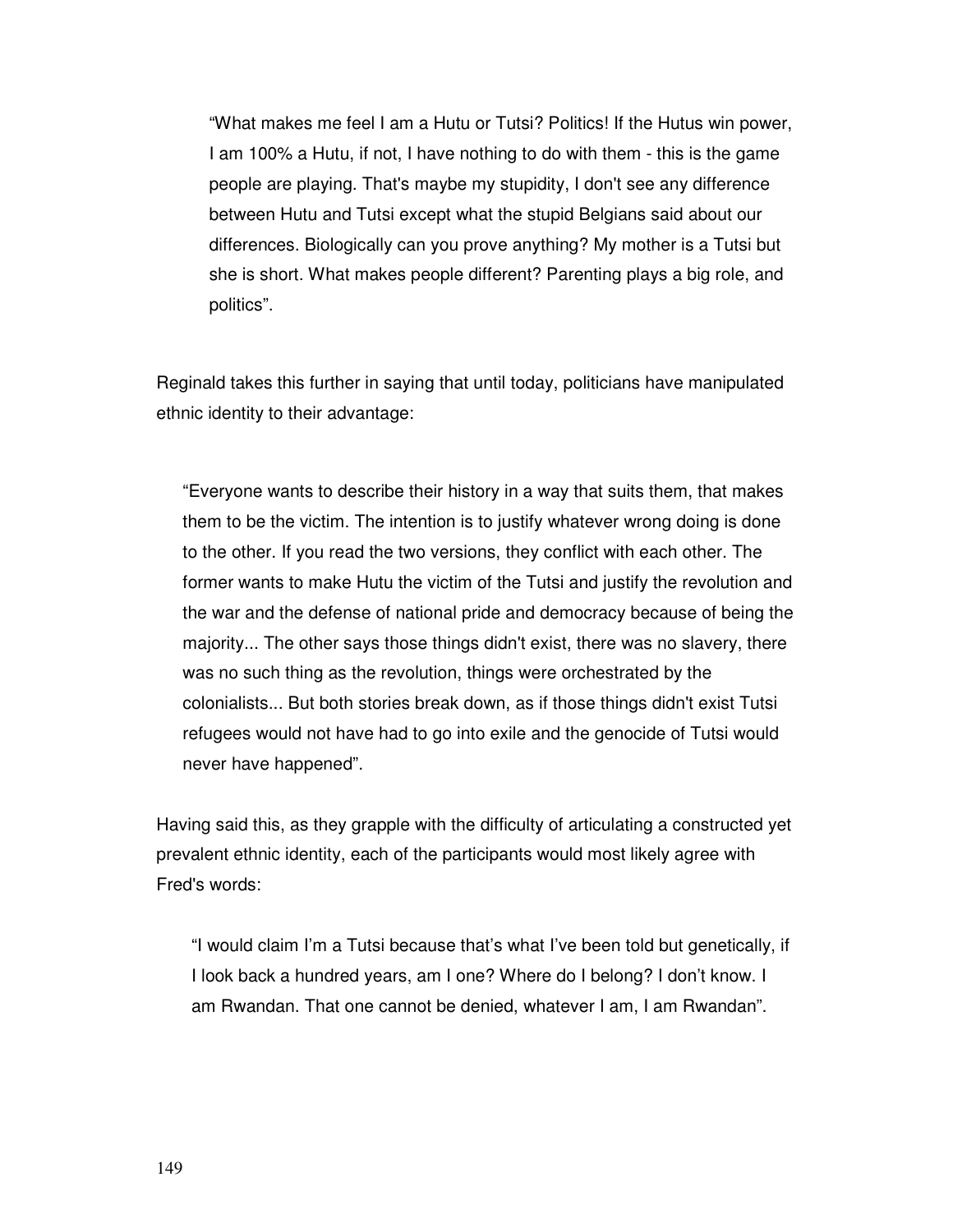## **7.3.6. Reconciliation**

Where the participants differed the most was with regard to reconciliation. Robert and Fred both defended and supported the current efforts made towards reconciliation by the government and felt Rwanda was making good progress. Francois and Reginald were very critical of the current policies and approaches related to reconciliation and saw this as a primary reason for remaining outside the country.

Robert, like the other participants, says he would like everyone to have a chance to grow up as a Rwandan. I asked him about the government's law against inciting divisionism, which seemed to others I had spoken to as a means of controlling freedom of speech and criticism aimed at the government. He responded,

"To stop all the division one has to be very strict. It's not something you can theorise about…It takes too much to hate someone, to kill someone, to kill your wife, your kids. Anything that can save future generations from a mentality that will lead to that, is worth it".

He argued that the government needed to step in and protect people from allowing their differences to lead to genocide through 'strict' policy and legislation.

"A strong policy can assist the process of leaving behind differences – until people are ready to talk and think about these things without it inciting violence. The issue is very sensitive, the wounds are very fresh".

As can be seen here, he believes the strict approach is a temporary measure until the wounds have been healed and there is an atmosphere more conducive to open dialogue.

Although Reginald and Francois had much to say on the injustices they felt were present in Rwandan society today only Fred commented directly on issues of justice related to those who are guilty of genocide.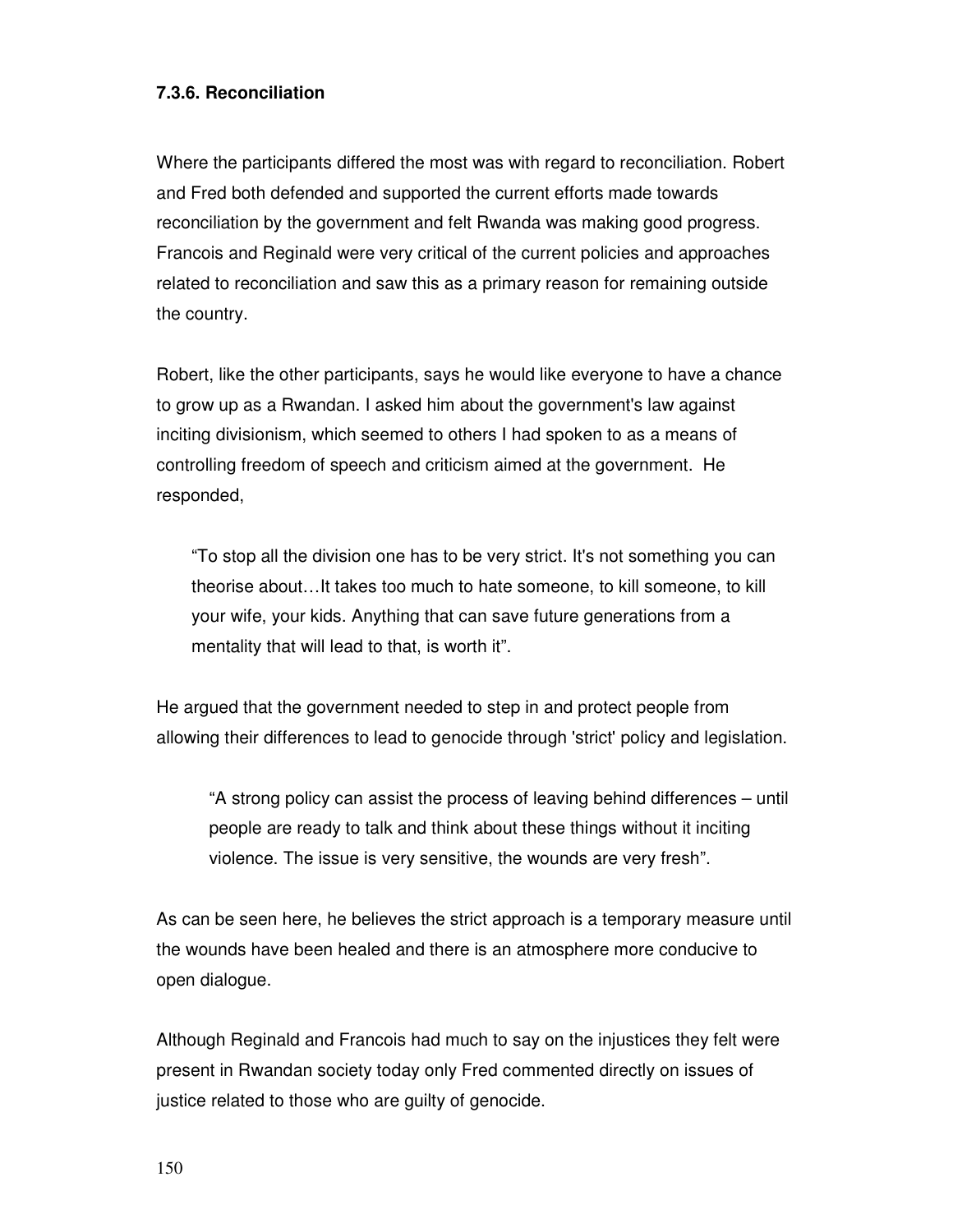"They should be punished and they should pay back... If we feel sorry, or say this is a child, it was his father who killed, we shouldn't touch his property as the son will stay poor, I don't think that is the way it should work. We have a justice system and the justice system should do its work. People should be brought to justice. The whole world should understand this was a crime that was performed that should be punished. If they just leave it like that and they don't take measures even the so-called reconciliation will never be there. How can reconciliation be there if some deny genocide happened? They need to admit that the mistake was there. If that mistake is there we punish it. You accept you are wrong, I accept you did this to me, now this is the moment we come together, we reconcile. But if you are left free ... because the so-called human rights organizations are protecting you, I don't see reconciliation happening. If they bring people to justice, people admit they were wrong, we can sit at the same table and say, okay, how will we move forward".

But it is partly this position that worries Reginald and Francois. Both made mention of what they felt to be an injustice in Rwanda: that the son of an RPF soldier who died is looked after by a government supported fund but the son of a former Rwandan government soldier is held responsible for his father's behaviour. Even though both children were caught up in a war not of their own making, the one is made to suffer for it for the rest of his life and haves his future choices limited by this, while the other is favoured and given opportunities for his future. Fred himself mentions the challenge presented here but sees no way around it:

"There are a lot of divisions here that are hard to understand. They [the perpetrators] feel out of place. You find organizations to help children of the survivors to go to school or to have shelter because their houses were destroyed. But that group you are mentioning [the perpetrators] are not considered ... they died in war, they are the ones that were fighting or they are there in the Congo. This child is as vulnerable as the other one, but these are the conditions of politics and wars. Such things are there. Sometimes you feel sorry for that person but what can you do? Not so much. You see the father has property but because of the law that property has been impounded to settle what the father did, but the father is dead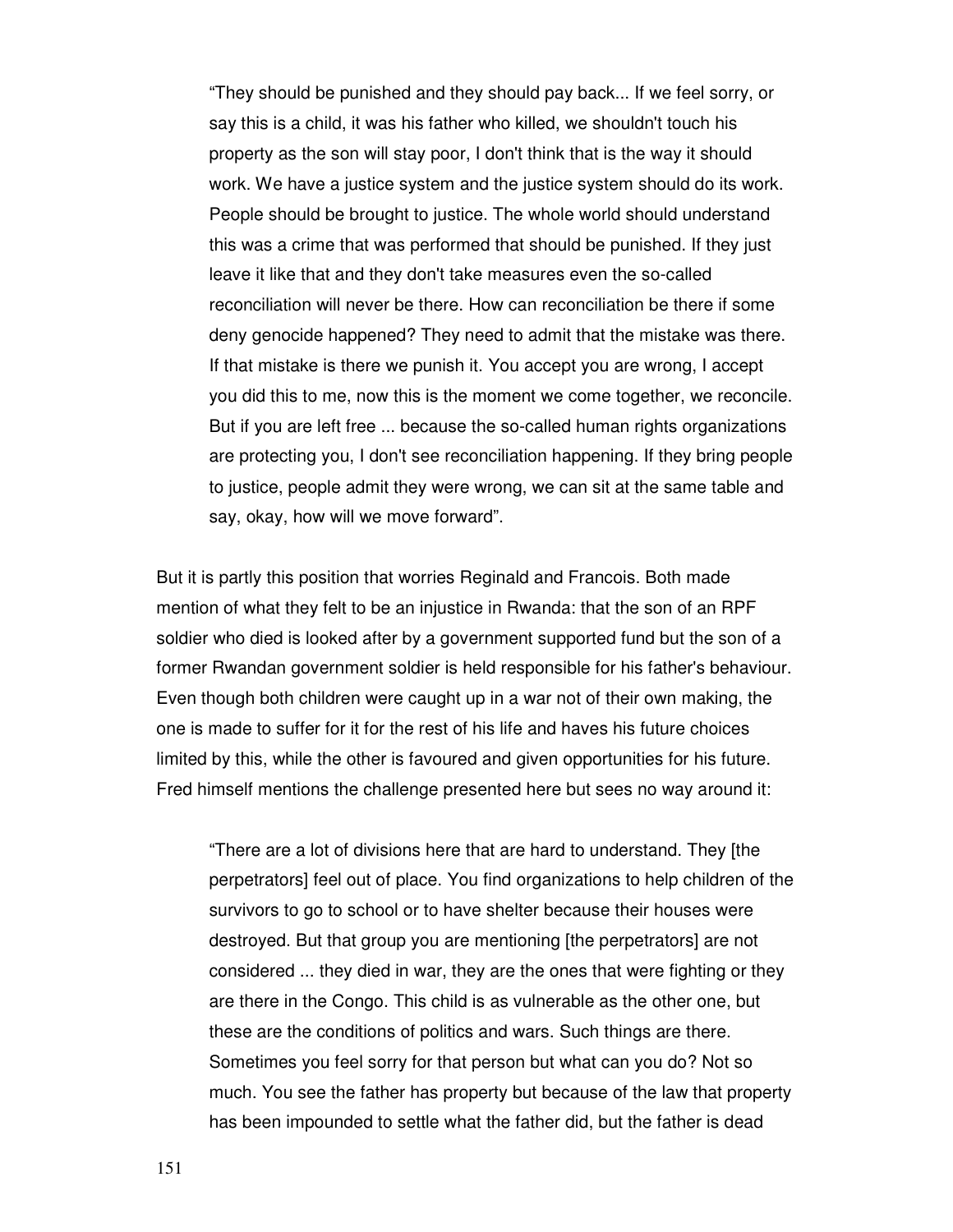and the child is paying. Or the father is in the bush and the child doesn't want to talk about it. These are the after effects of war. They are there".

Even though these challenges remain a reality, Fred sees a clear path ahead for reconciliation.

"I think [Rwanda is] moving on because the phases are so clear. One, the justice system is doing their work. We feel they are doing something. The international community is disappointing us, it is not doing what it's supposed to be doing. If you are to bring people to justice let us do it in the quickest possible time and then we forget all about that phase. But they take too long on that. And Rwanda stepped in with the *gacaca* system. Groups of people are judged. Sometimes there are failures of people being competent in justice but there are other levels to rectify that. But whatever the case, it is faster than the Arusha court. People are brought to justice, and after most of the *gacaca* courts are closed, people have been judged and need to pay back by doing physical work ... doing something for the community. Justice is taking its steps, and if that one is going on I see reconciliation as not being very far. We are about to move on which is the way forward. The NURC is trying to do that as the other phases are getting through. With time I believe the other phases will be getting through".

For Francois, principles of truth and inequality lead him to an alternative viewpoint:

"If someone were to say, "Tutsi did not kill people" but then in five years the truth comes out that they did, what then? But you only want to believe what you already know. Always, we are busy lying. Now if my parents, I know were killed by the RPF, maybe in Rwanda or probably in the DRC [and] it happens that you become my friend and your parents have been killed by Hutu or interehamwe, now I have someone to pay for me but you don't have anyone to pay for you for school fees. Just because of what your tribe has done, you are not responsible and yet you have no school fees".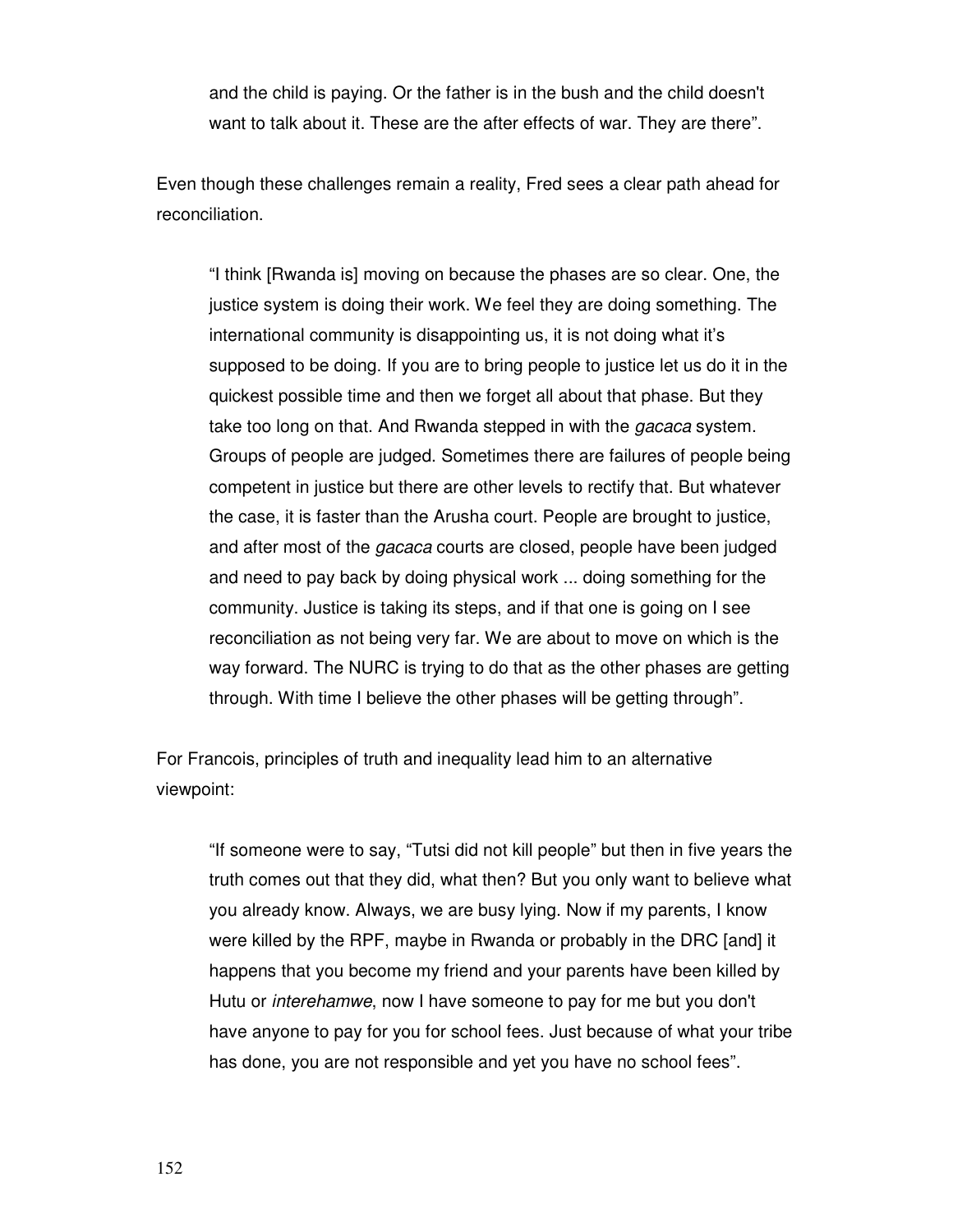Another theme that arose was being forced to do military training and fight in the DRC. For both Reginald and Francois, this was not in line with their expectations of a democractic country at peace. When asked why he did not want to stay in Rwanda and rebuild the country, he responded:

"So, rebuilding a country, so I really thought we would be in a country that would be having peace, but my expectations were not met. I was keen to help but the system did not allow it. If you take a high school student and force them to military training, that is not right ... It happened to me three times that I was called from high school for military training but each time I escaped ... The system did not allow me to do what I dreamed to do".

Further, Francois argued that no one is innocent and this makes punishing people a complex issue. Rather, he argues that only punishing some or unjustly punishing the wrong people can result in yet another crisis requiring justice and reconciliation.

"If you deny as a Hutu that Hutu killed you are either one of those killers or there is something wrong. But also Tutsi are not innocent. The innocent people are those who were killed ... The solution, if one hits you is not to hit back ... But you find that this person is not in jail. Probably, he is innocent. But we don't want to see him because he is Hutu. So we put him in jail because we have the power and the rights to do it. So now the survivor is no longer innocent. We are creating something similar as what was done".

I asked Francois what would need to be in place for him to return to Rwanda. He said that he wanted to see a government that was not obviously affiliated to any ethnic group. Further, he would want a leadership in place that allowed all Rwandans to feel free and punished those who were guilty, regardless of their ethnicity. "What is happening now is that people with power who have any links to the opposition are being removed, accused of crimes. Or else, people from the street are being jailed without knowing or understanding what they did" and that they should rather be educated and reinstated in society. Reginald adds to this that the problem in Rwanda is that its history has always been one-sided in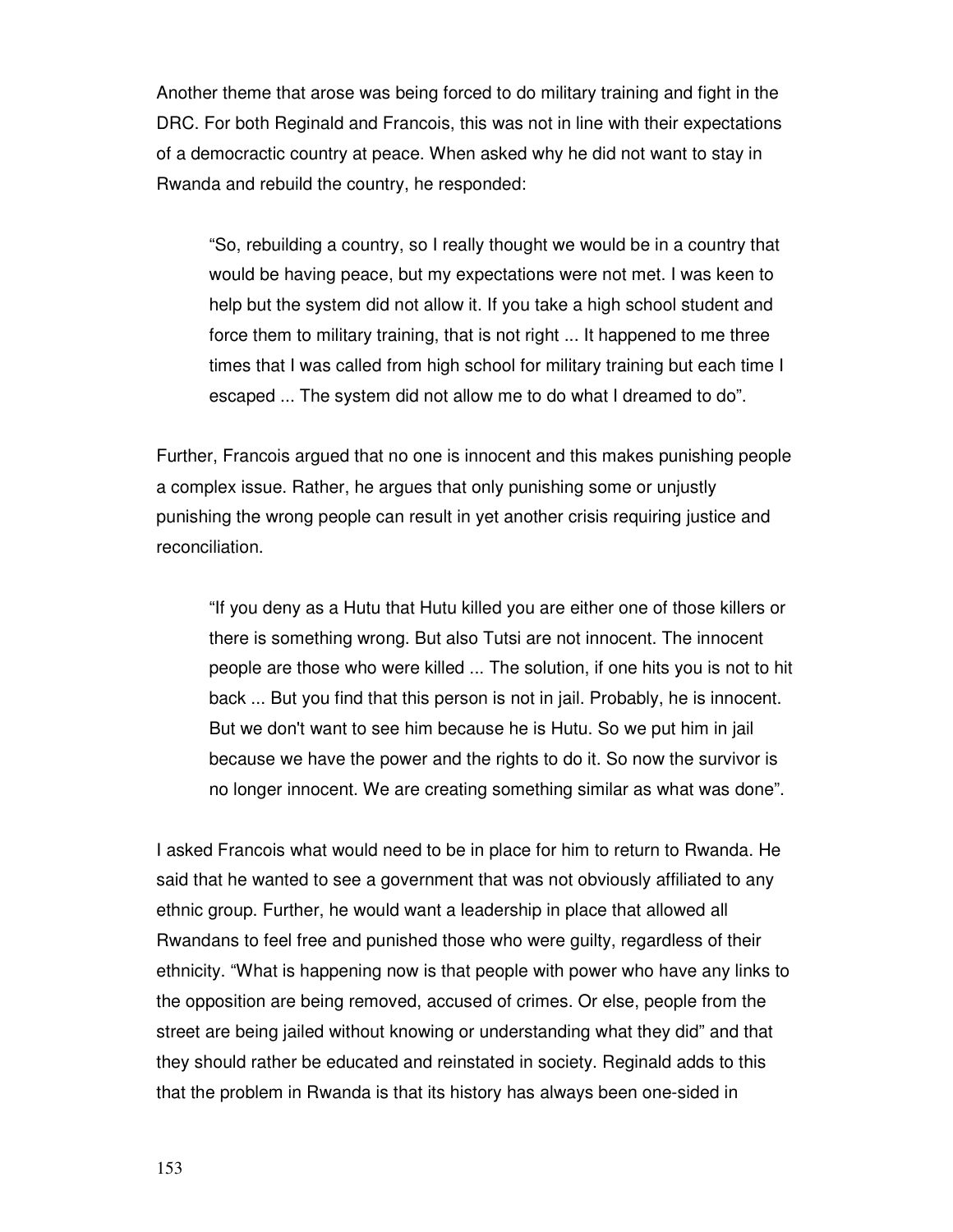support of those in power. The truth about history needs to be revealed, according to him, in order for justice and reconciliation to take place.

When asking what would bring about reconciliation, Robert suggests that practical projects in which people can get involved will assist the process of reconciliation. He argues for activities such as theatre or school events that bring people together. But he suggests the approach needs to be something you can plan, execute and then evaluate the results. I asked him about workshops where people could dialogue and his response was that these would "become too difficult to control. People become traumatized". He says that this, as with the remembrance days, reminds people of what happened and incites hatred amongst the survivors. He does, however, feel that debate should take place in writing (in the media) as between memorials there is little debate and discussion. When I suggested that many people were afraid to discuss anything genocide related due to the divisionism law, he said they shouldn't be afraid as "You are not arrested for talking. You are arrested for inciting". I then described the fear of some of my Hutu friends outside of Rwanda.

"The fear is not substantiated. There are very distinct things you can be punished for by law. Through staying outside of Rwanda they have not seen how the country has progressed. I think it has to do with exposure to changes over time (…) They have not gone through the process of the country's changes. They have been targeted by oppositional media with negative stories".

Yet both Reginald and Francois feel they cannot speak out about the injustice they see. Francois said,

"As a Christian I don't like to see injustice happening. If you're my brother and you're missing the point I will tell you. I won't keep quiet because you are my brother. When I see injustice somewhere I don't tolerate it, I have to say, this must stop (…) Someone you know is innocent is treated unjustly because he is who he is. You can't participate in that system".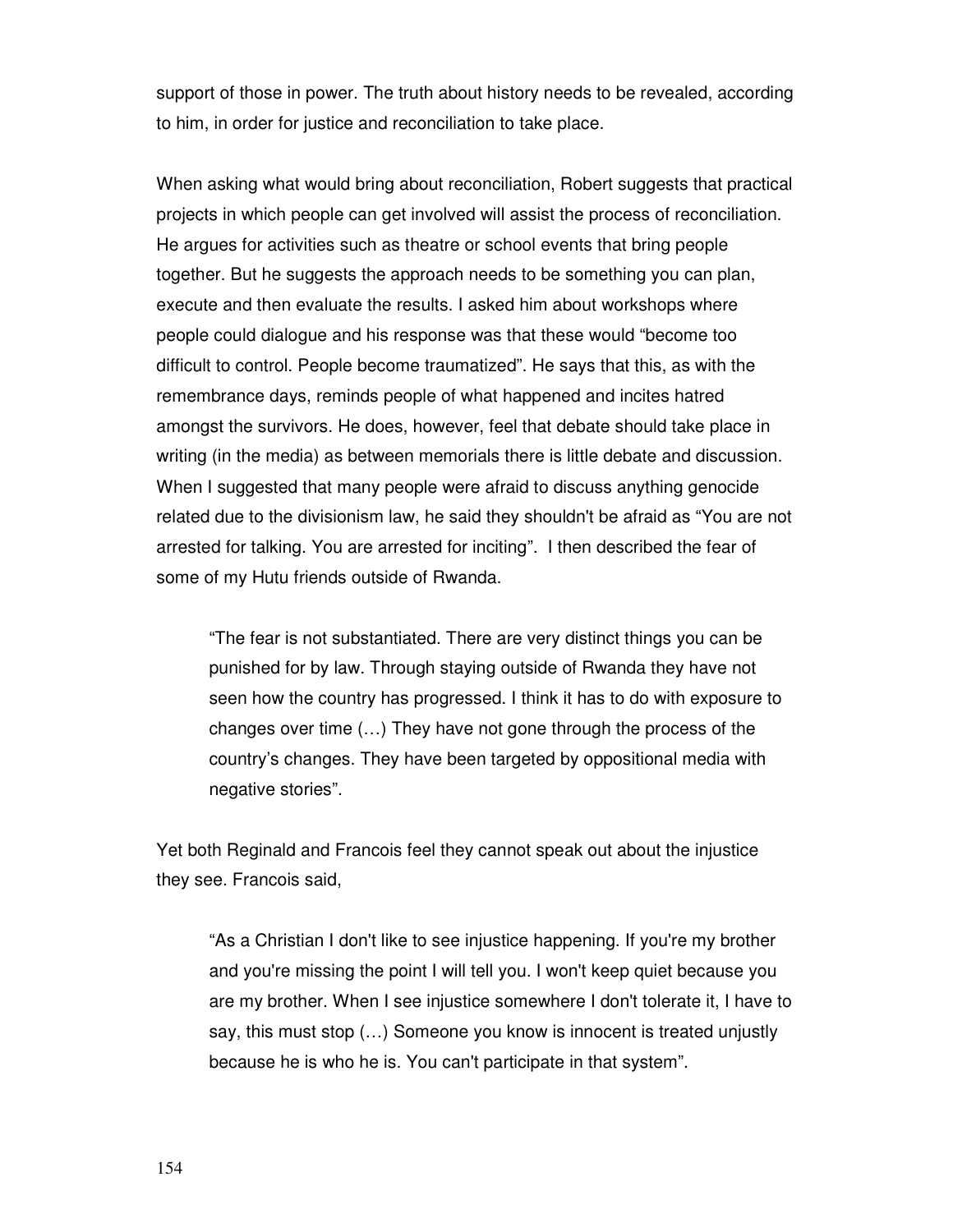Francois insists that the truth must come out. "What is known in Rwanda is only one side of the story. If both sides of the story are known no one is going to ask question ... Now, someone reads an article about Rwanda and asks if it is true I have to explain that this is half the story but there is more to it too". It is difficult for Francois to endorse the punishment of those guilty of genocide when others just as guilty of heinous crimes walk free just because of their ethnic identity.

When speaking about future generations, Robert suggests that he would not want to tell his children their ethnic identity. They would probably find this out from society but as far as he is concerned, all they need to know is that they are Rwandan. Francois is less optimistic. He says that when he was a child he knew very little about ethnicity but that children today know too much as many of them are taken to the genocide memorial where "he will read on those walls that Hutu killed Tutsi. So his way of thinking will be different from me when I was growing up".

For Reginald and Francois, a major issue is the contradiction they see in the government's position on ethnicity. According to them, on the one hand the government preaches the message that "we are all Rwandan" and has outlawed the use of ethnic categories. On the other, they insist that a genocide of Tutsi took place and that it is Tutsi survivors that need to be looked after by the government. Both advocate accepting and coming to terms with ethnic identity rather than denying or disallowing its existence. As Francois says, "We need to sit down together, without denying you are a Hutu – because I don't agree with the RPF idea of saying we are all Rwandan. No, no, no. We can't deny our identity. If you feel you are a Hutu or a Tutsi, fine, but can you allow each other to stay together". Reginald feels strongly that ethnic identity needs to be dealt with openly:

"How is reconciliation possible if there are not Hutu and Tutsi to reconcile with each other? Otherwise we need to reconcile the RPF with the former army or the current government and the former government... There are two groups that need to be reconciled. People went into exile in the past because they were Tutsi. The RPF accused the former government of genocide against Tutsi so there must be Tutsi. [Ethnic identity] should be an essential part of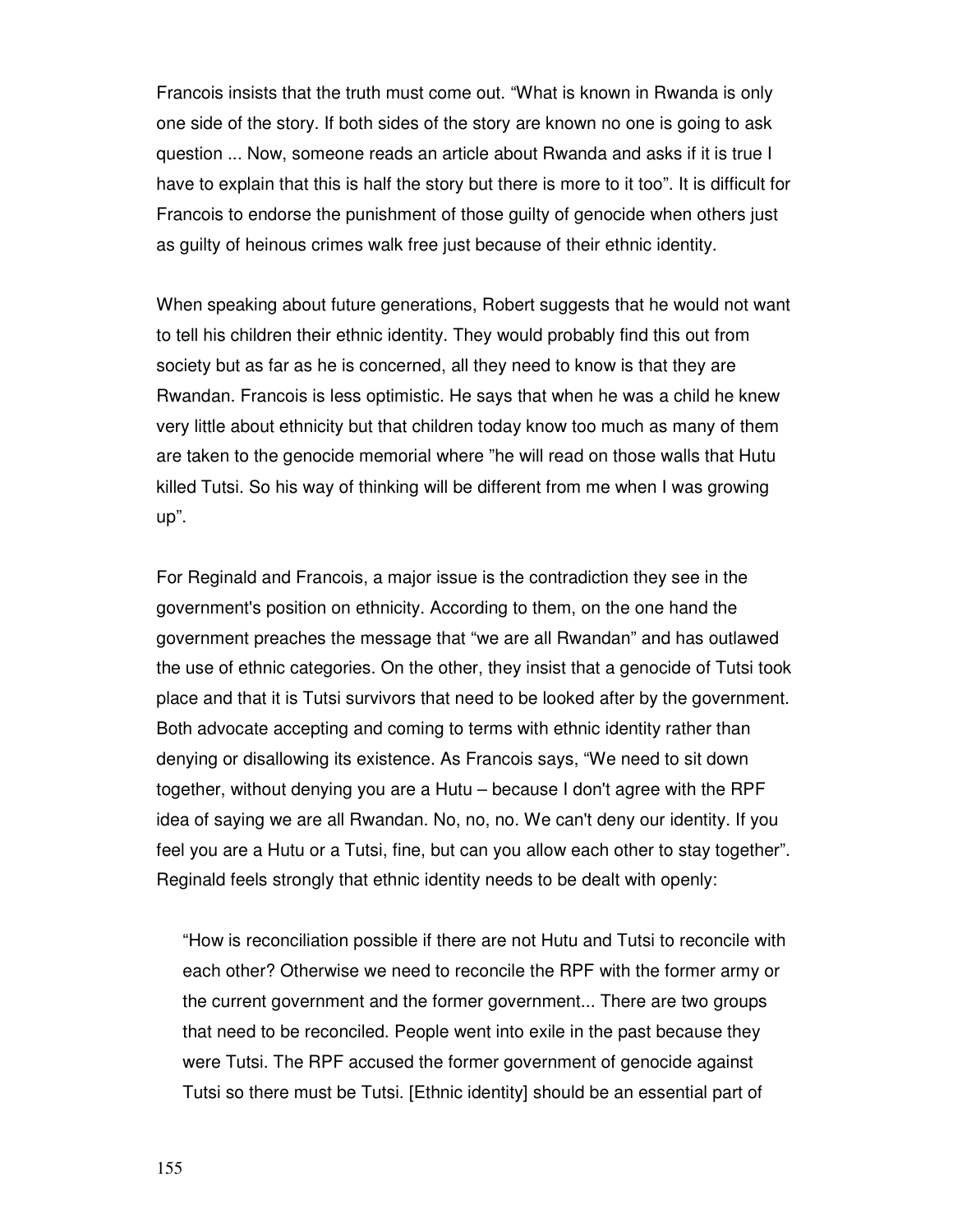people's dignity. Whichever way you choose to tell Rwandan history, you need to know what your history is and take pride in it".

Reginald believes that a reappropriation of ethnic identity towards something positive and unifying, as opposed to the suppression of ethnic identity, is the way forward.

"My argument is that we must be able to display those [ethnic] traits without hurting others, in a way that is accepting of others ... People say Hutu were in slavery but we are here now. So what? If you take pride in having such a difficult past and making it to where you are now, out of slavery, then that is something to celebrate! Why wouldn't you, rather than feeling victimised. Also, [as regards Tutsi history], so what? In all typical definitions of Hutu and Tutsi that I've seen in literature and experienced there are good and bad qualities, things I wouldn't necessarily take on. But there are others I would like to be associated with".

Although each of the participants prefers a different path to get there, all four agree that they would like a Rwanda where everyone is free to be Rwandan.

# **7.4. Conclusion**

This chapter has outlined themes that emerged from the life stories. All four participants revealed a similar desire for all Rwandans to be free to be themselves in the new Rwanda, but they differed on how to make this a reality. For Robert and Fred, the strict government laws and policies, such as the divisionism law, the protection of survivors, and the execution of justice for genocide related crimes, seemed the best way forward for reconciliation. Such an approach seemed necessary due to the risk of renewed violence. For Reginald and Francois, these laws and policies were seen as the root cause of injustices and an impediment to freedom of speech and the freedom to be themselves.

All four have experience of what it means to be a refugee and what it feels like to be treated badly, not because of having done anything wrong but merely for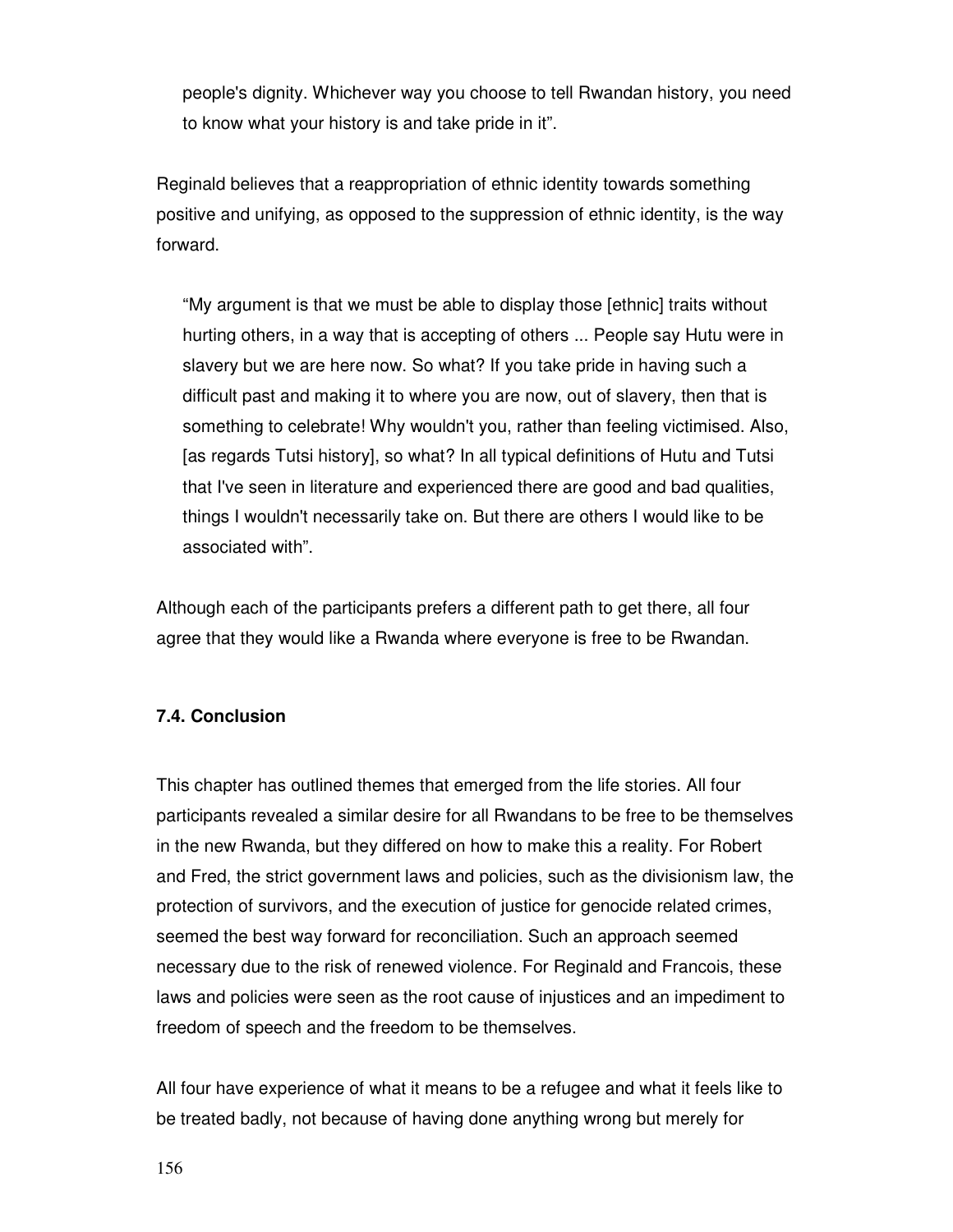belonging to a particular identity classification. This common experience between participants seems to me to be a starting point for dialogue. The shared desire for a country of which all Rwandans can be proud is a vision all four participants may be willing to build on. In the following chapter, this tentative dialogue between the participants through their summaries and dialogue with myself as mediator will be described. Along with this, the Reconciliation Forum, where thirty-five community leaders debated reconciliation and forgiveness, will be analysed. They, along with all those interviewed, would probably agree with Francois' words with which this chapter concludes, "I can't feel like I am on the side of Hutu because I want to be part of Rwandans who want peace".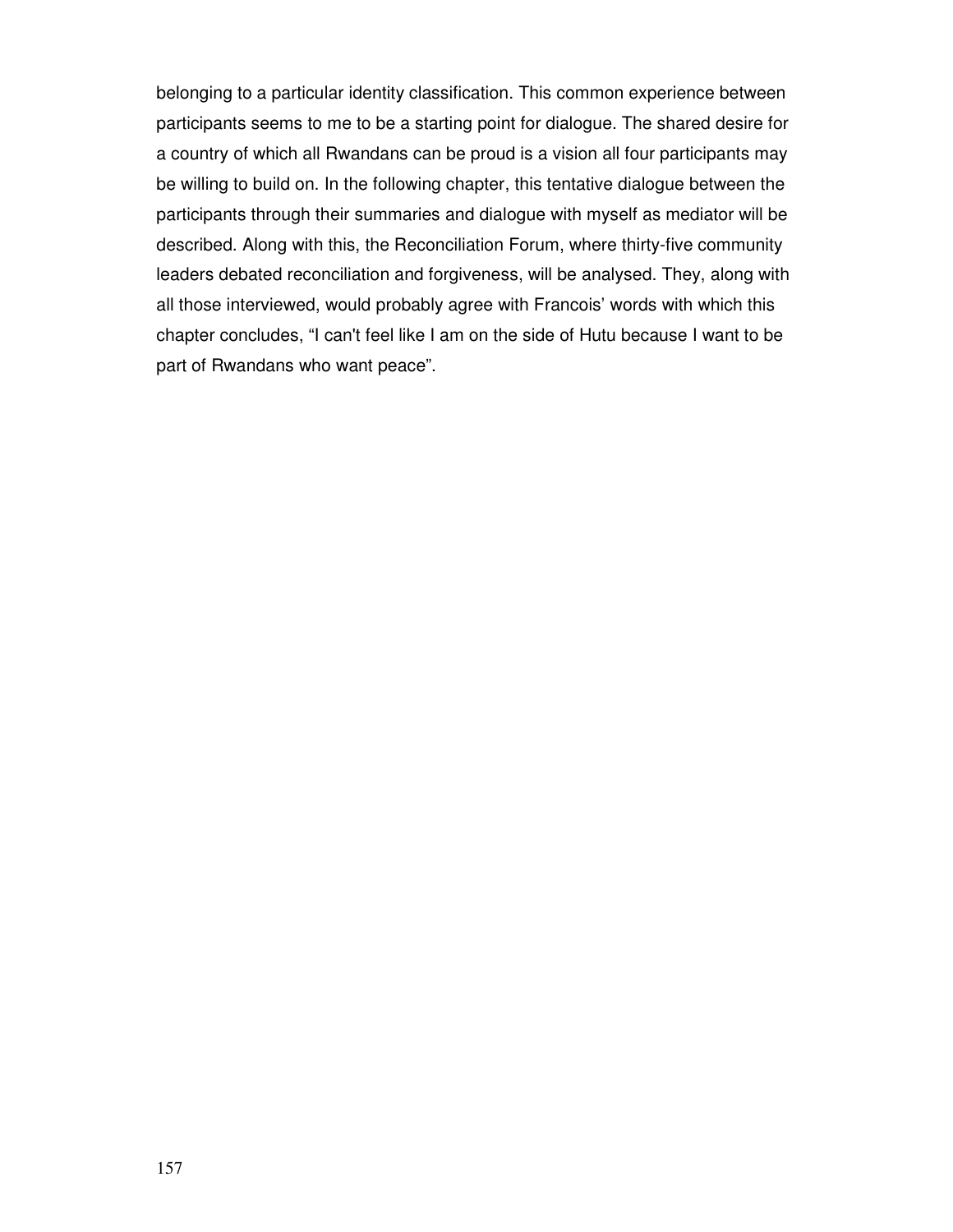# **CHAPTER 8: CRITICAL REFLECTION ON THE DIALOGUES**

## **8.1. Introduction**

The previous chapter ended on the positive and hopeful note that the shared experience of having been outside Rwanda and the shared desire for a united Rwanda would be a starting point for reconciliatory dialogue. This chapter will show that although this is partially true, the divisive narratives described in the first four chapters of this thesis pose a challenge to the possibility of reconciliatory dialogue.

As we explore the follow-up interviews, which form a dialogue between the four Rwandans of the previous chapter, this chapter will show how, on the one hand, we have a group of people who see Rwandan society as safe, united and progressive, and on the other, as dangerous, divided and false. Apart from the interviews around the life stories this chapter will also examine the dialogue that arose during a conference on reconciliation that took place in a rural district in Rwanda. Here, thirty-five district leaders who sit on a government initiated Reconciliation Forum, discussed and debated whether reconciliation was taking place in Rwanda or not. Although a genuine desire for open dialogue was expressed by all participants, they had mixed levels of optimism about the progress.

As mentioned before, the issue at hand is not who is right or what the truth is but to look at the impact these divisive ways of seeing reality have on the possibility of reconciliation. This chapter will point to both the challenges that the divisive narratives portray as well as the possible opportunities that came to light in the various dialogues.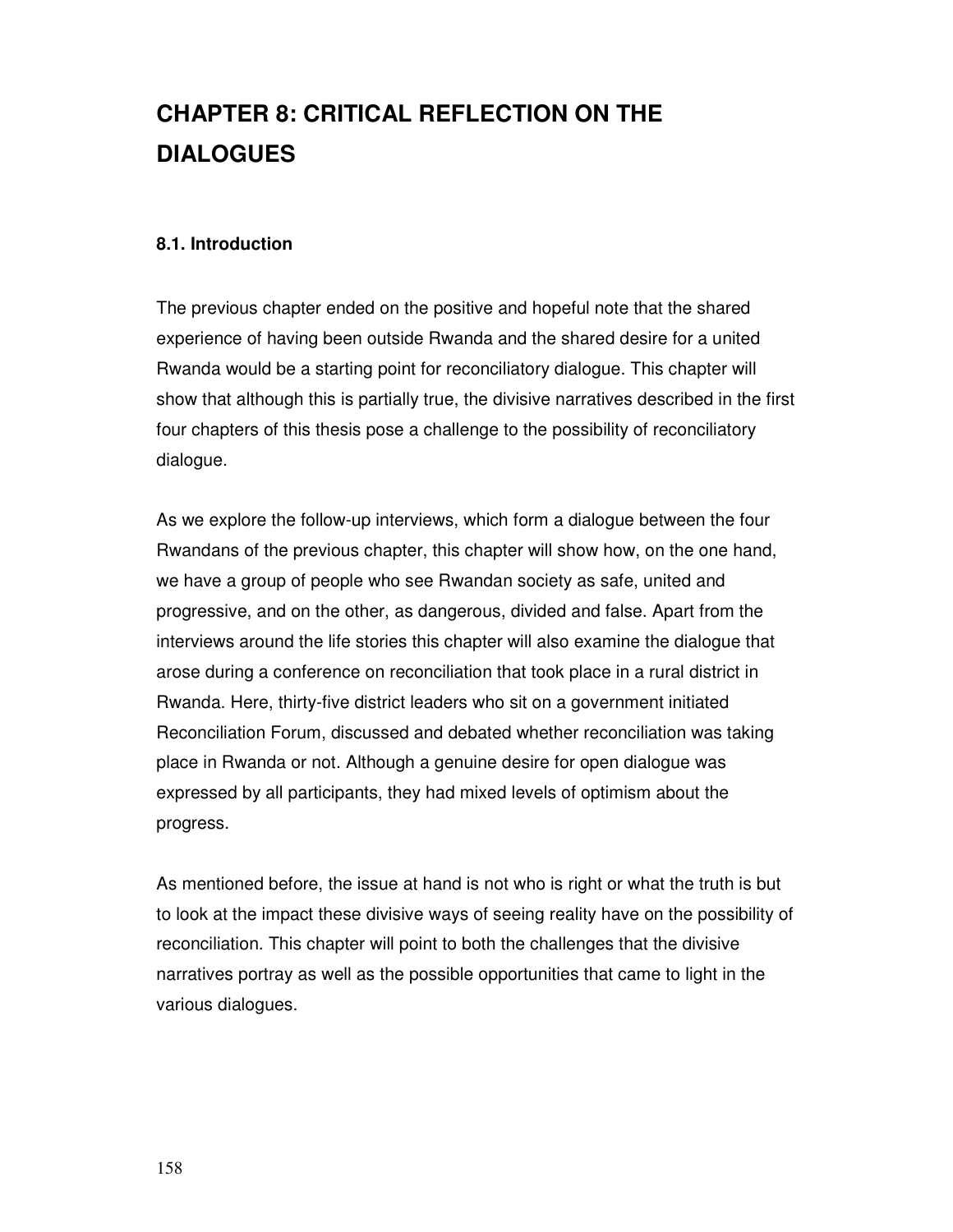### **8.2. Critical reflection on the life stories**

The life story interviews were held between August, 2007 and September, 2008. The follow-up interviews were held between May and September, 2009. This means that there was approximately a year to a year-and-a-half between the initial interviews and the follow-up interviews. This allowed for interesting dialogue around what had changed in the intervening time. Robert and Fred were more realistic and open about some of the challenges in Rwanda. Francois was more cynical of the process of reconciliation in Rwanda and expressed a higher degree of fear than in the initial interview. Reginald was guardedly positive about the development of Rwanda's infrastructure but remained skeptical of the government's motives and the possibility of reconciliation.

From the interviews several themes emerged which have been arranged below as a dialogue between the participants even though they did not speak with one another. However, the positions of each of these themes were presented to each participant in order for them to respond to. The themes include perspective on the country as things have developed over the past ten years including injustice and freedom of speech, forced conscription and Ingando, power relations in Rwanda and homecoming and reconciliation.

#### **8.2.1. Perspectives on the Rwandan context**

During the follow-up interviews, of the four Rwandan men interviewed, Francois was significantly the most negative about progress and reconciliation in Rwanda. When I described to him the positive changes I had seen in visiting the country over a five year period, he responded that you can't base what you see on the street as an indicator of what is actually going on. He then recounted some of the reasons for his negativity. He began by referring to the growing evidence of RPF crimes during and directly after the genocide. He made mention of evidence emerging at the trials held at the International Criminal Tribunal for Rwanda (ICTR) in Arusha that the genocide was in fact not preplanned, which suggests that it is was not a genocide but rather a civil war that took place in 1994. Supporting this allegation he asks why the United Nations did not investigate the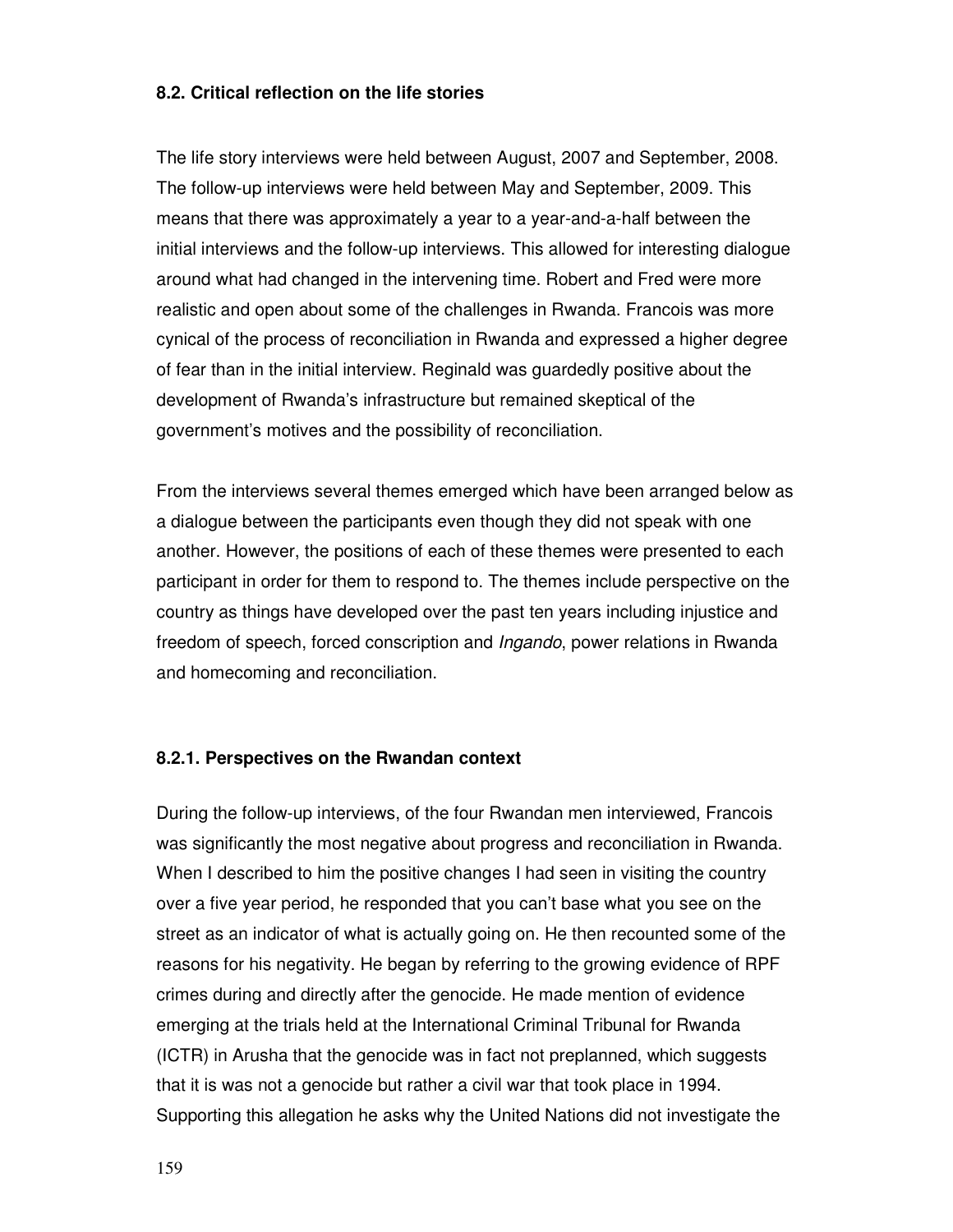plane crash which incited the killing in April of 1994 directly after the genocide, unless it was to hide something that they knew.

Francois stated that all Rwandans know the truth but are not speaking out about it. The strongest emotion during the interview was a deep sense of fear. Francois saw the government as one that has control over everything and a desire to hold onto power at whatever cost. While speaking, Francois on several occasions warned me to be careful with my research and further to be careful with what I sent through my email accounts or said over the telephone as everything could potentially be tapped.

Mention was made that the government was systematically eradicating educated people that were seen as opponents through accusing them of corruption and then having them jailed, or having them accused of participating in genocide or spreading genocide ideology. He then said that there is a "need for a new revolution like the one in 1959" and suggested this was brewing under the surface. He described a growing anger and resentment due to so many people being silenced as a result of so much injustice. He argued that teachers are forced to take early retirement as schools change their modem of language from French to English. Most French speaking teachers are Hutu and the new English speaking teachers that take their place are Tutsi.

When this perspective was placed before Robert, he proposed an interesting interpretation. He described the enormous pressure on ordinary Rwandans, especially young Hutus. He described how in a very short space of time, Rwanda had transformed itself from being a country operating according to a traditional economic and societal structure to a western one. Development has become Rwanda's focus together with a very rapid introduction of technology. There is pressure on Rwandans to be wealthy and yet there is a harsh response to corruption. Many people travel and bring with them new ideas and ways of doing things. Due to the government's vision for progress and development, they have replaced French and the Francophone system, which they believe has brought much damage to Rwanda, with English and new political and developmental relationships with the United States and the United Kingdom.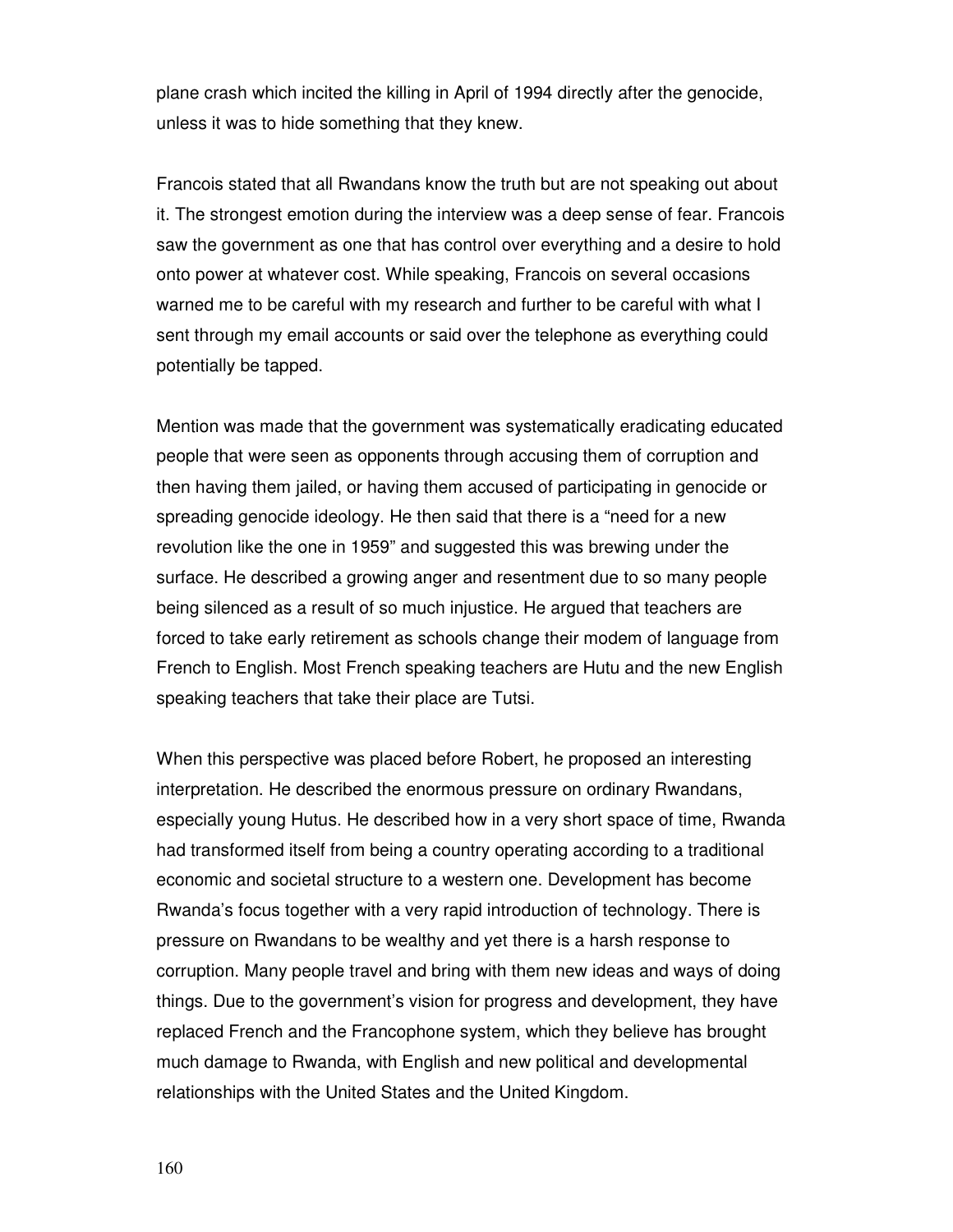Robert suggests that these many changes, which have taken place in the short space of ten years, have created a lot of insecurity and pressure for the ordinary Rwandan. Coupled with this, he describes how the vast majority of Tutsi in the country are linked to survivors whereas the vast majority of Hutu in the country are linked to perpetrators. The genocide is a daily topic of conversation that everyone is confronted with constantly. Although Robert believes it important to talk about what happened he believes this also makes it difficult for people to move on, especially for young Hutus who have to work through many complex and difficult emotions.

In the context of a rapidly changing society, and the burden of living in a society in which a million people were killed, Robert says it is not hard to imagine why what he calls 'negative feedback loops' may develop, which allow for everything that the government does to be interpreted along the lines of conspiracy and control. These negative feedback loops are intensified, he suggests, by the government's aggressive hunting down of high ranking genocidal leaders all over the world. These leaders are tapped into networks in the diaspora. Those in the diaspora may see that high ranking officials have their phones or email accounts tapped and witness their arrests, and assume this is the government's treatment of all Rwandans. But Robert thinks it unlikely that the government would have the resources or interest in following the lives of most Rwandans in the diaspora, particularly young Rwandans who were not old enough to participate in the genocide in 1994.

When presented with Robert's version of the Rwandan context, Reginald said that "fantastic things have happened in Rwanda" with regards to development and progress and that "credit must go to where it is due". However, he remains skeptical of the government's motives. He argues that if Robert's version of events in Rwanda were true then he cannot understand why criticism of the government was not being dealt with on a public platform. If the Francophone system was being replaced with an English system for the good of the Rwandan people, why were there not public platforms for people to debate and discuss this? "The consequences [of government policy] are not being addressed in the public arena," argued Reginald. He suggested that the government has adopted a good strategy of developing the country and insisting on "one version of history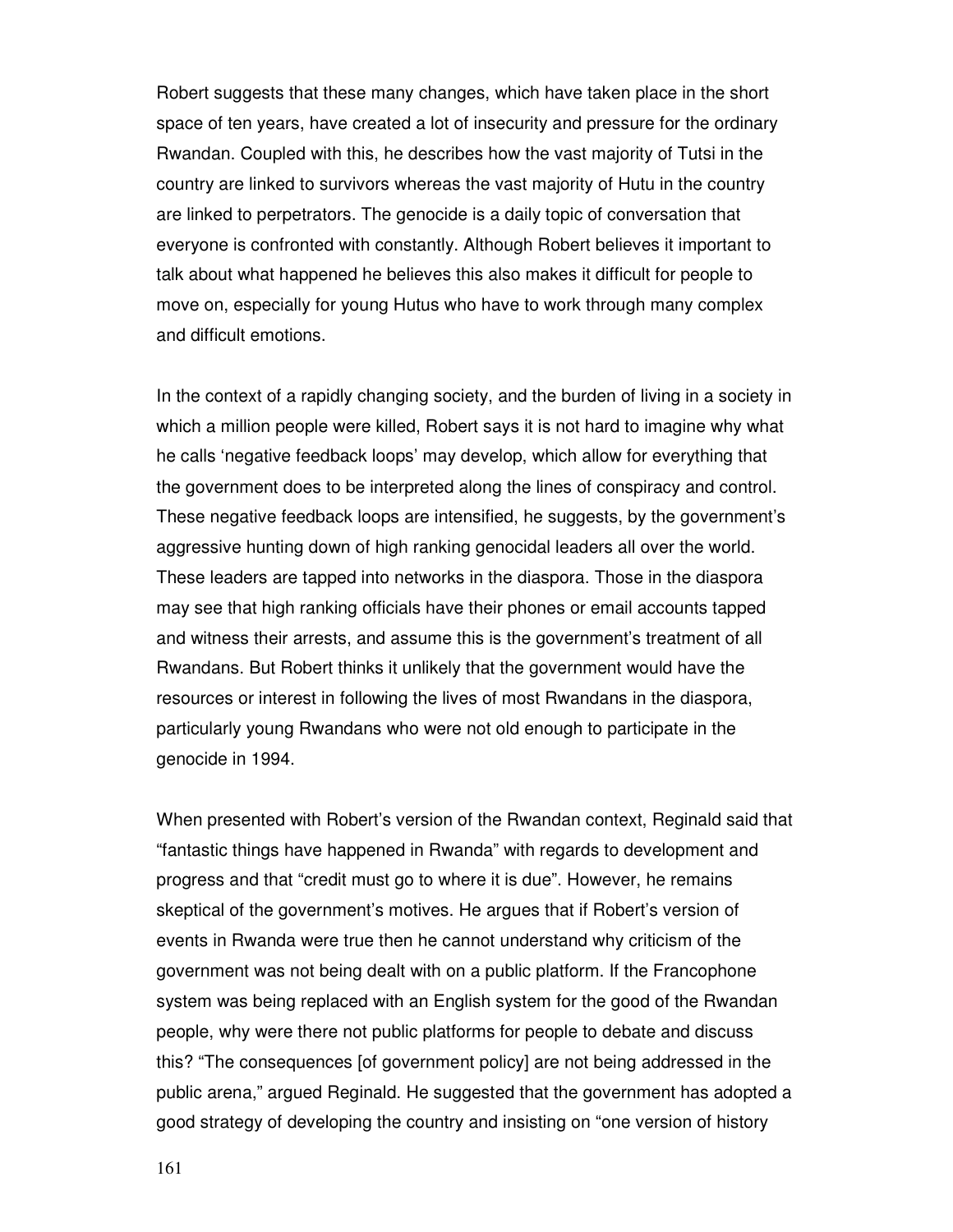long enough until it is true" but that he does not trust the motives behind this as being for the good of all Rwandans. He is also skeptical of the move from an economic system dependent on agriculture, which places power in the hand of every farmer, to a service-based economy which is controlled by a few powerful people.

On the question of individuals in the diaspora being followed by the government, he says that, as unlikely as it seems, he was surprised when one of his refugee friends was contacted on his cell phone by the Rwandan embassy in his host country. Officially, refugees should not be contacted or acknowledged by their countries of origin and in the case he cited, his friend had never given his contact details to the embassy. These stories incite fear and suspicion.

Francois, more cynically than Reginald, feels that Robert's theory of a negative feedback loop is only a guise to hide what the government is really up to, although exactly what that might be remains unclear. During the interview he handed me a document signed by a woman who alleges that her husband was assassinated by the Rwandan government in June, 2009. This allegation can be found on several websites which suggest that the author's husband, a Tutsi with a high ranking position in the Rwandan army, was hired by the government to help make people the government deemed to be a threat 'disappear'. The author's husband became progressively uncomfortable with this job and began to protest. One night, in June 2009, gunmen entered her home and shot her husband while she and her children managed to escape. Following websites such as these can instill a sense of fear and conspiracy, particularly if they are supported by alleged witness accounts which are then spread through the diaspora. These allegations are difficult to verify but have a powerful effect on those following them.

### **8.2.2. Injustice and freedom of speech**

Apart from fear of the government, Francois also highlighted the injustices that he feels need to be taken seriously before reconciliation can take place. He says,

"I can't reconcile with you until you accept what you have done. The RPF needs to say what they did. People were orphaned. How can we ignore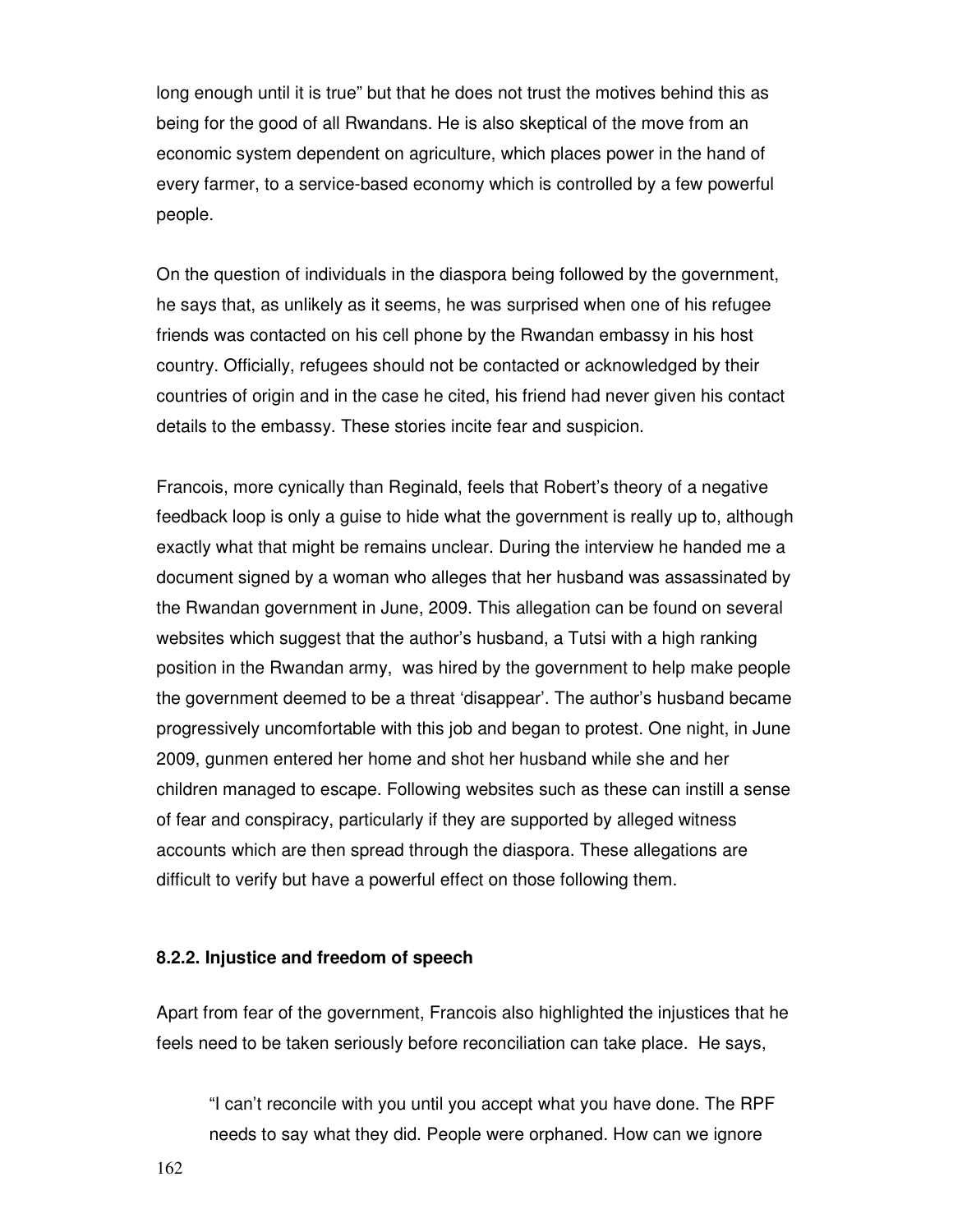that? … I have friends who have family members killed by the RPF and they can't say anything about it. How can there then be reconciliation?"

Francois suggests that a way forward would be to have an external mediator. He identified three groups, namely, Hutu extremists, Tutsi extremists and moderates in the middle. The Hutu extremists blame everything on the RPF. The Tutsi extremists blame everything on the *genocidaires*. It's hard to find people in the middle. I suggested that President Kagame may be in the middle in that he releases prisoners and tries to reintegrate people back into society but Francois responded by asking how many Hutu students are studying on government scholarships abroad compared to Tutsi students? He added that jobs are reserved for Tutsi. Hutus might hire Hutus as they fear the Tutsi may be spies but Tutsi will hire Tutsi. He argued that the president is making diplomatic decisions to protect his position of power.

Yet another fear of Francois is the lack of freedom of speech. He says that not only do people keep quiet about the 'truth that everyone knows' but that there is no room for public debate. In response to this, Fred suggests that the Rwandan government is doing the best they can on limited resources. One of the major challenges is the competence of journalists. Investigative journalism has a long way to go in Rwanda and journalists may be shut down not because they are exposing things but because they are printing rumours and gossip rather than carefully and thoroughly investigating issues and allegations. Fred adds that there are newspapers, such as Umeseso, which are critical of the government and widely read on the street without being under threat.

Robert further describes how the governments National Unity and Reconciliation Commission (NURC) is working hard to bring public debate into communities, encouraging people to talk about controversial and difficult topics together in public spaces. He adds that NURC's work is probably not moving fast enough to counter the powerful negative feedback loops that spread by word of mouth but that they are trying, through forums and Ingando, to reach as many people as they can.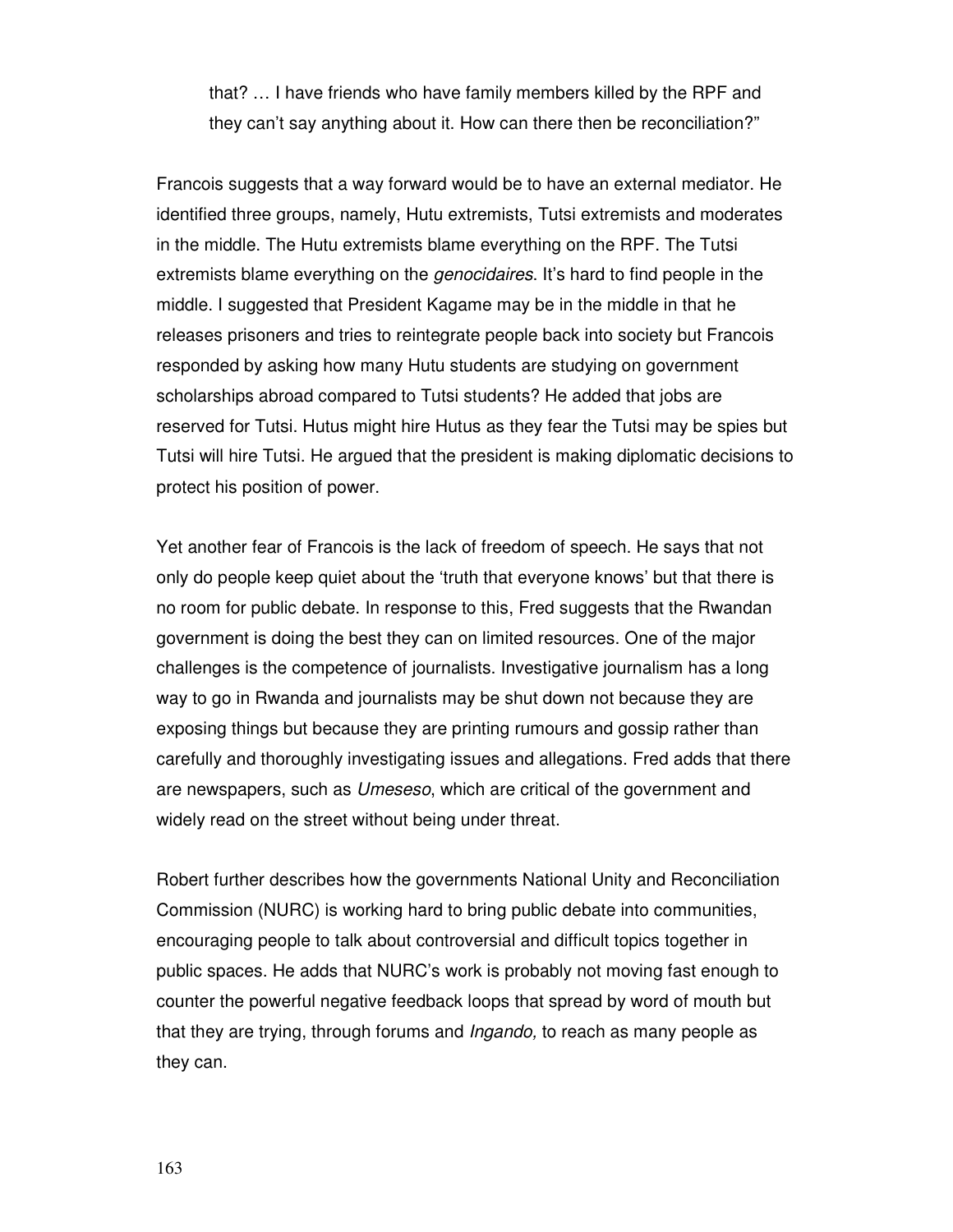Where the focus of NURC's efforts were on the reasons for genocide and what happened, Robert suggests that now they are moving towards more positive stories, including rewarding people who did good and heroic deeds during genocide. These awards are an acknowledgement that not everyone was collectively guilty during genocide but that there were also positive things that happened that can form the foundations for a new vision for the country.

Reginald repeats that the need for public debate is urgent. Even if there were public debates on critical issues, he argues that Rwandans have a "particular way to tell their story". He suggests that there is an unspoken understanding between Rwandans that only certain topics can be addressed and critical issues are addressed in particular acceptable ways. People are scared, and however difficult it may be to articulate why, "the bottom line is that they are". One of the things that cannot be publically debated, for example, is the government's version of the genocide story.

Both Francois and Reginald feel that the problem of freedom of speech is exacerbated by the lack of political opposition. National elections take place in 2010, but Francois is doubtful that they will mean anything in a one-party state. He says that the reconciliation process in Rwanda is like putting a bandage on a sore muscle instead of massaging and healing the muscle. It is all about creating an appearance of development and progress to impress donors when under the surface there are issues that are not being addressed.

When I described the improved circumstances of Hutu friends in Kigali, Francois responded by saying that in Kigali people generally don't know each other and people from all over the country and the diaspora live side by side. In the city, people have access to resources such as lawyers and can protect their property and livelihood. But in the rural areas, everyone knows each other well and has lived together for generations. People live alongside those who killed their family members. There is no access to the legal system or other resources and it is difficult to protect yourself against others who may accuse you of genocide or spreading genocide ideology.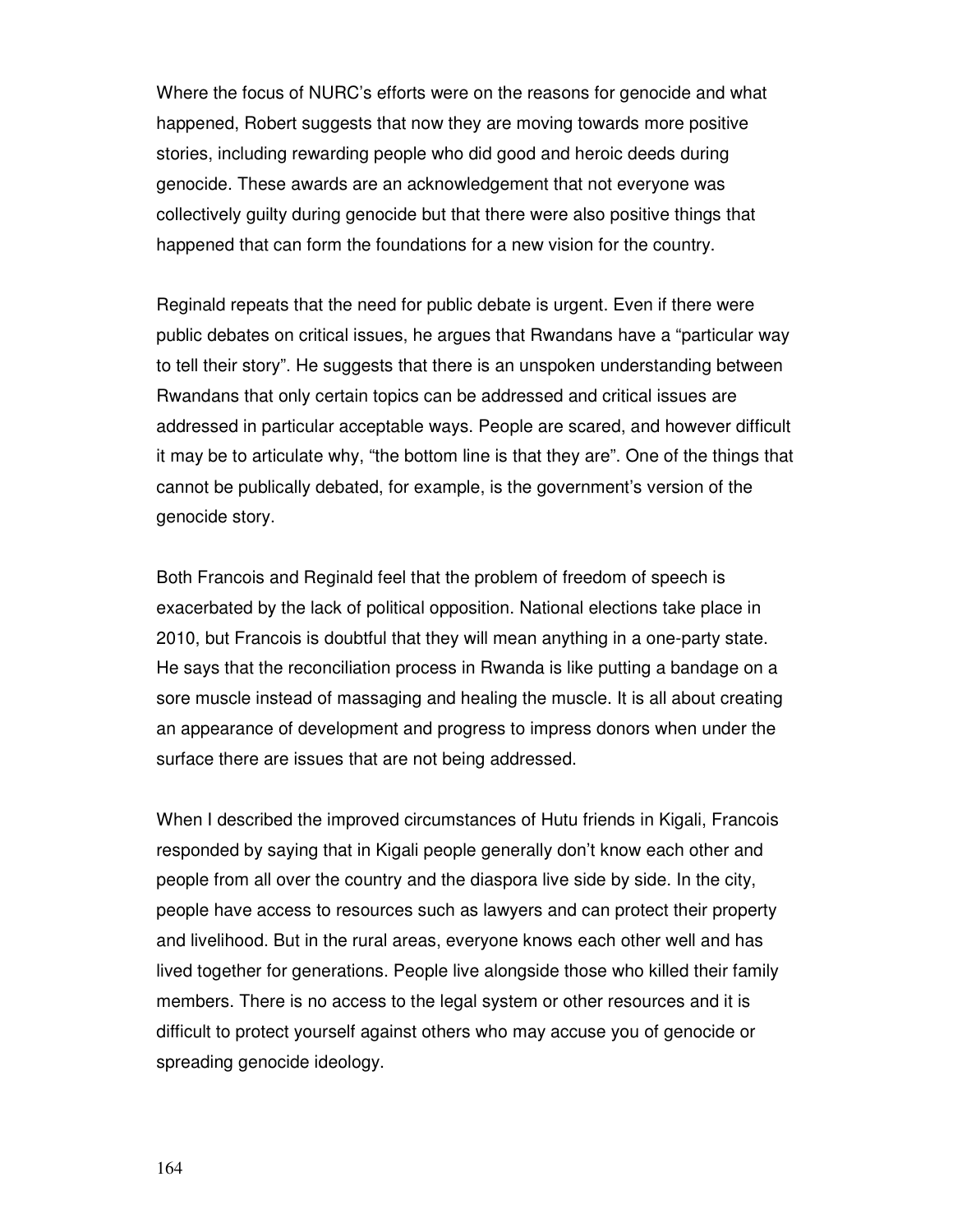On the question of genocide ideology, I mentioned to Robert that this creates a lot of fear within the country as well as a feeling that everyone is part of a spy network. I told him of a friend of mine who admitted that were I to mention the name of a Hutu friend who spoke against the government, they would feel compelled to report him to the government. Robert responded that the ordinary Rwandan wants to be a good citizen but are not always aware of what that involves. He doubted that the government would have the resources or the interest in following up every individual Hutu who might say something negative in a private conversation. They may be interested in following up teachers or people in public positions who were trying to pass on genocidal ideologies to others. He referred again to the pressure many Rwandans are under to maintain a high standard of living with competition for jobs and resources and that being a model citizen is something to strive for and may lead people to an exaggerated compliance to laws in a way that the government did not intend.

### **8.2.3. Forced conscription and Ingando**

Interestingly, in the initial interviews both Francois and Reginald had mentioned that one of the reasons they had left Rwanda was because, after the *Ingando* training, they would be forced to fight in the DRC. Fred and Robert responded to this saying they had never heard of forced conscription in Rwanda. Robert, being of a similar age to Francois and Reginald, had never been called to fight. When I mentioned this to Reginald, he said that there is no longer forced conscription but there was in 1998 and 1999. "I don't need to debate this one. I narrowly escaped conscription to the army," Reginald states simply.

Both Robert and Fred were supportive of the *Ingando* camps. Fred said it was part of tertiary school training and used the example of Israel where in a country that faces war, it is useful for its young people to have some military training. He experienced something similar while growing up in Uganda. He describes the purposes as educative and to 'sensitize' people. Robert adds the reason of 'demystifying' the military, in sharing military knowledge and training with all Rwandans.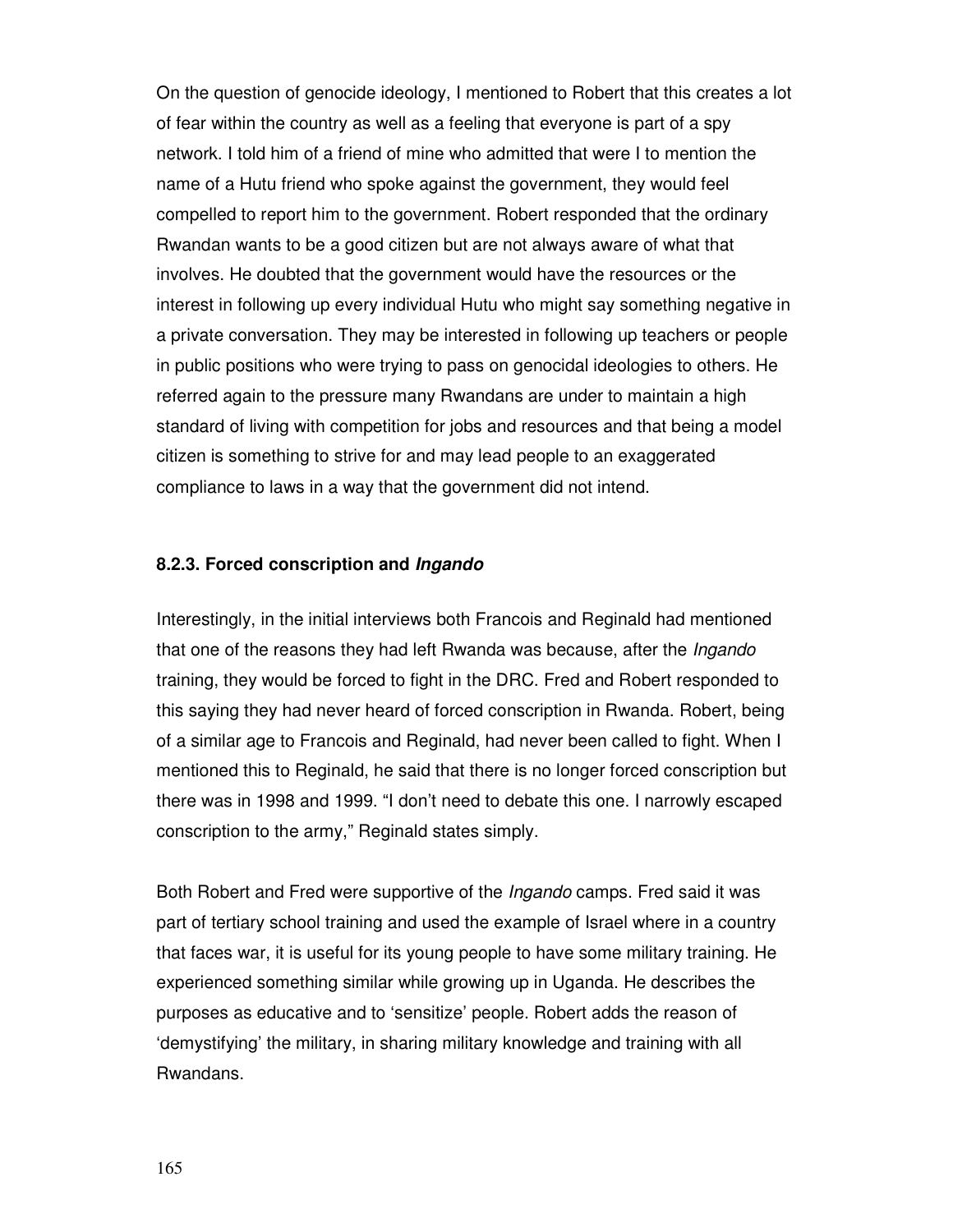## **8.2.4. Power relations**

Alongside the injustices that Francois sees in Rwanda, he argues that all the power lies in the hands of the former RPF and Rwandans from Uganda. Both Robert and Fred, being from Uganda, admit that this is true. Robert says that on entering Rwanda, the country was devastated, with Hutu and those Tutsi who survived all fleeing Kigali in fear and confusion. As a result, the RPF had to set up administrative systems from scratch, drawing their resources largely from a military staff. As the country started rebuilding itself, it was difficult to then remove the RPF and Ugandan people from the high positions they held, especially, as Robert points out, when the military works according to rank and experience. It would be very difficult to demote or remove people of high rank and experience in order to make room for non-Ugandans of lesser ranks. Both Robert and Fred feel this needs to change and that it will change in time, but for now it remains a reality that much of Rwandan economic and military power does indeed lie in the hands of Ugandans.

Alongside this, Fred reacted with some offense to the allegations that Ugandans were given handouts as he felt that everything he has he worked for. When he came into the country he had nothing but has built up a life for himself. He feels that some others from the diaspora, like Tanzania and Burundi, may come to Rwanda expecting to be given jobs and homes on a platter and are not prepared to put in the hard work that others have had to do.

## **8.2.5. Homecoming and reconciliation**

During his interview, Fred repeated that those that are abroad need to 'come home'. He says that only if they are in Rwanda can they begin to work through some of the issues that remain in the reconciliation process. Robert says that it is not easy for young Hutu but that they need to be part of the process. But Francois insists, "I don't feel okay to go home. They can't accuse me of anything" but he cites again the injustice and people being put in jail even when they are innocent. "I don't know what will happen if I speak out over there."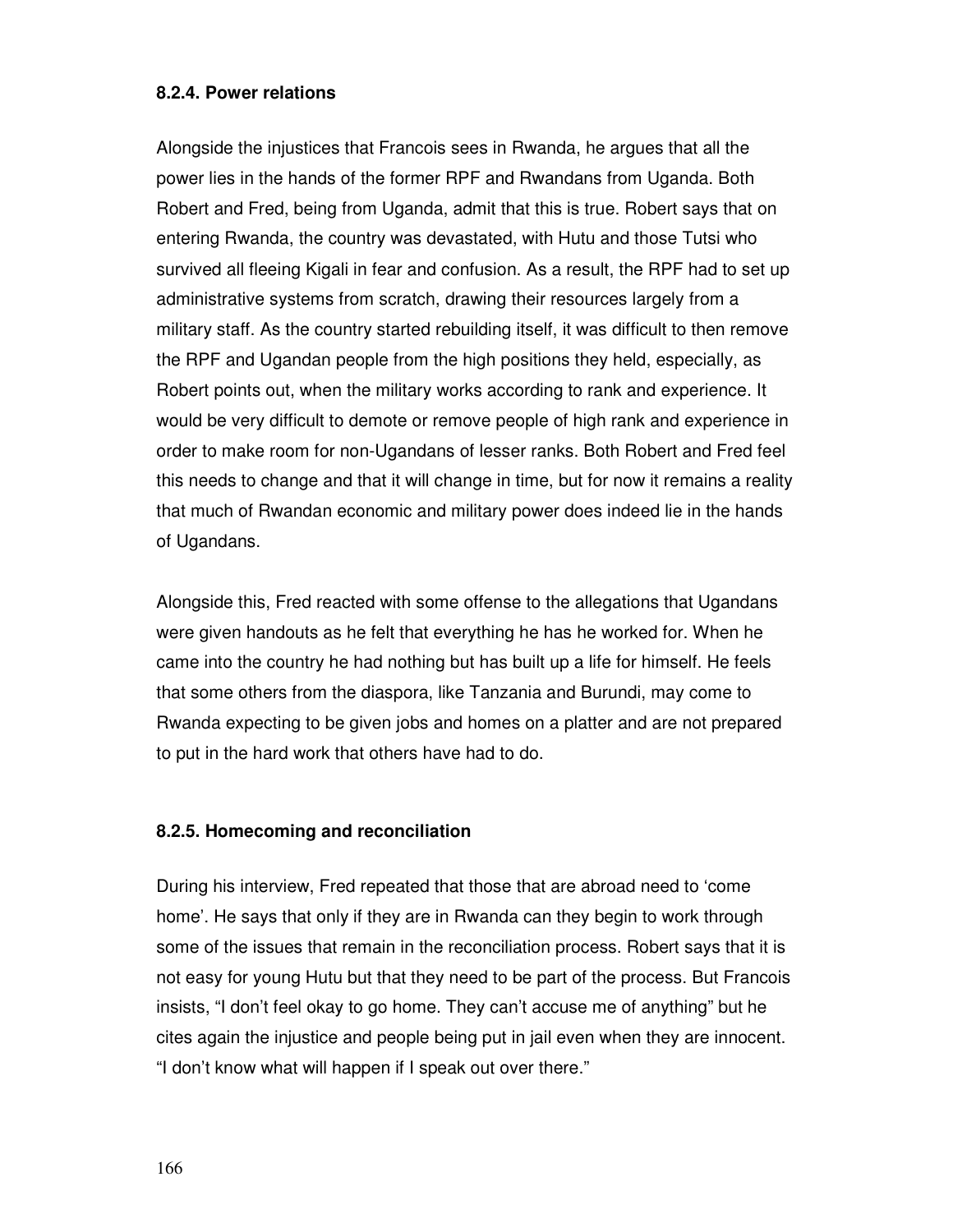On asking Francois if he would consider being part of a focus group, his response was that there would be no chance. "I could not expose myself. It would not be safe. It is not even safe talking to you. I still have family in Rwanda." Fred, on the other hand, could not understand why open dialogue between himself and Rwandan refugees in other countries would not be possible and found it hard to imagine that others would feel unsafe to be speak freely.

Reginald, however, said that it is just not true that he is free to voice his opinions in Rwanda. "You can't stand in Kigali and say the RPF killed people". He describes how many Rwandans in the north have lost family members to the RPF but that you never hear from them. "Do you think their pain has healed?" he asks. "If there is no fear in Rwanda, why are we not hearing their stories?"

Fred found it difficult to understand why someone would choose to be a refugee and remain away from home unless the person was in fact guilty or benefiting from being a refugee. When I mentioned that these Hutu men were too young to have been involved in genocide, he suggested that there must be economic gain for them in staying outside. He described how several Hutus he knew had returned to Rwanda, and through the legal system had reclaimed their properties. He added that Rwanda needs all the educated people from the outside to come back to help rebuild things and kept reiterating that those outside must "come home, feel free". Until they feel they are free to speak out, however, Reginald and Francois have no desire to return home.

Reginald suggests that with the way things are going the chances of violence happening are very high. He says the current government is sabotaging itself and that the cost of the truth coming out will be very high. He describes the approach of the current government as confrontational, a case of accepting their way or nothing else. He sees this as a significant block to reconciliation taking place.

On the topic of reconciliation, Francois says that reconciliation doesn't need to happen between strangers but between "me and the people I am angry with. With strangers it will be like an academic debate. It needs to be between the government and opposition leaders". He adds, "The government wants to solve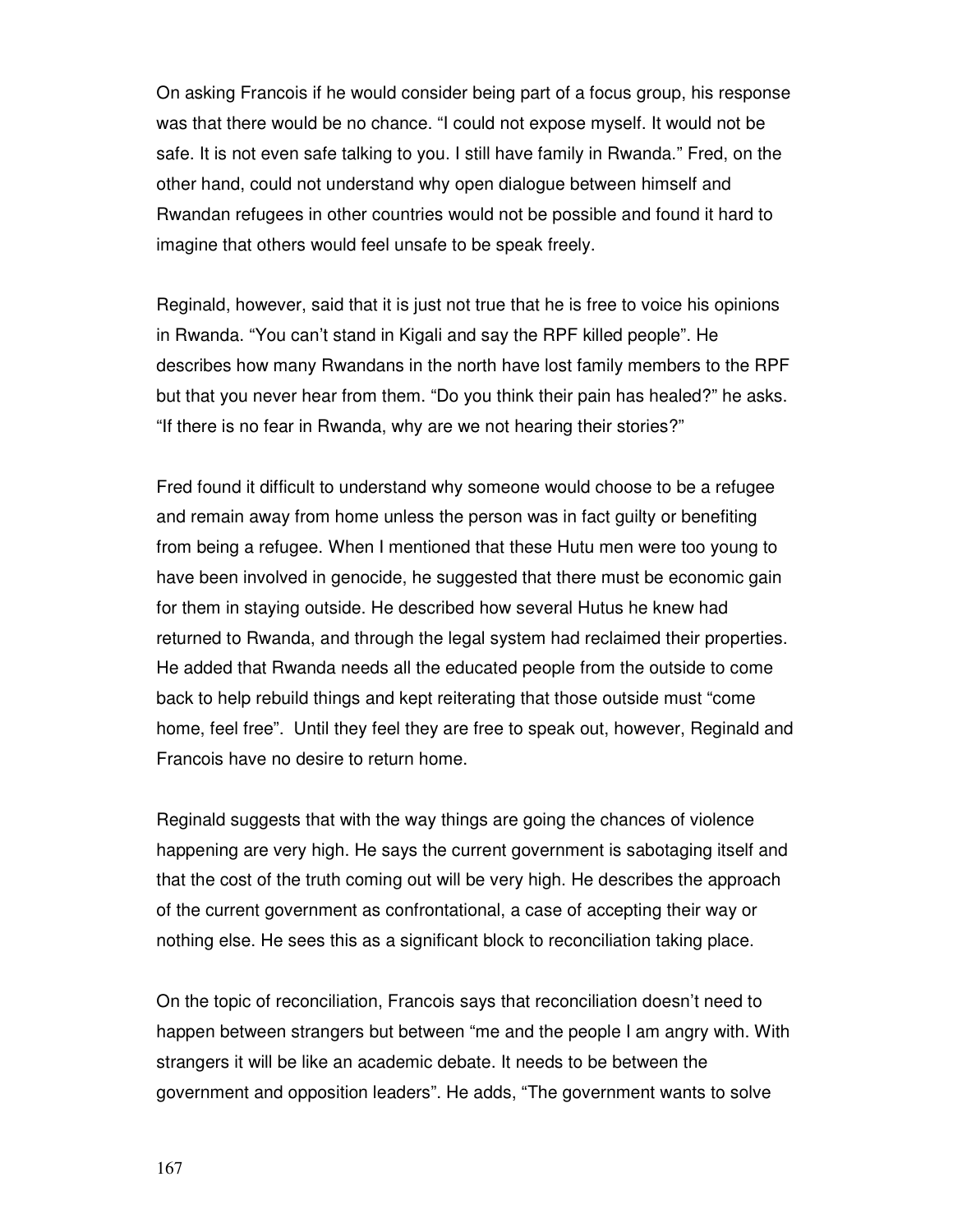issues militantly but that's not going to work. Reconciliation needs to happen from the top."

Fred feels that there is some progress being made in terms of reconciliation. He says that the government started with justice and is now moving on with things like community work. He thinks it's a good idea to use those in prison to rebuild the country. He can't tolerate people who have killed and are now comfortably off, but says their children are welcome to be free in Rwanda. He adds that the standards are not always high because of a lack of resource, but that they are doing the best they can under the circumstances.

What is evident from Francois' interview is the high level of fear. There was fear that I was a government spy and fear that other Rwandan refugees may be plants by the Rwandan government to secure information about other refugees. There was a sense that Francois could not trust anyone, even being outside of his country. This same fear was not shared by Robert and Fred, who seemed completely confident of all ordinary Rwandans who wanted to contribute to the development of the country. Fred even said that he would like to buy flight tickets for people who are outside the country just to come and have a look at how things have changed and then to decide if they want to stay or go.

Interestingly, as these interviews were taking place, during mid-October, 2009, news agencies reported that four hundred Rwandans had fled to Burundi to seek refuge there. The reasons for fleeing were as cited as being 'fear of persecution in Rwanda'. "One said he was acquitted before Rwanda's community-based gacaca courts in 2006 on charges of having burned the house of a Tutsi during the 1994 genocide. In September, though, he was summoned to respond to the same charges, was convicted, and sentenced to 30 years in prison. He fled to Burundi" (Human Rights Watch, 2009). Alongside this were allegations by some Rwandans that "their neighbors had been taken from their homes in the middle of the night and had not been seen again" (Human Rights Watch, 2009).

These reports give some credence to Francois' fears and add fuel to the 'negative feedback loop' which pervades so much of undercurrents of Rwandan society. Where Rwandans may want to believe in the governments' vision, and in the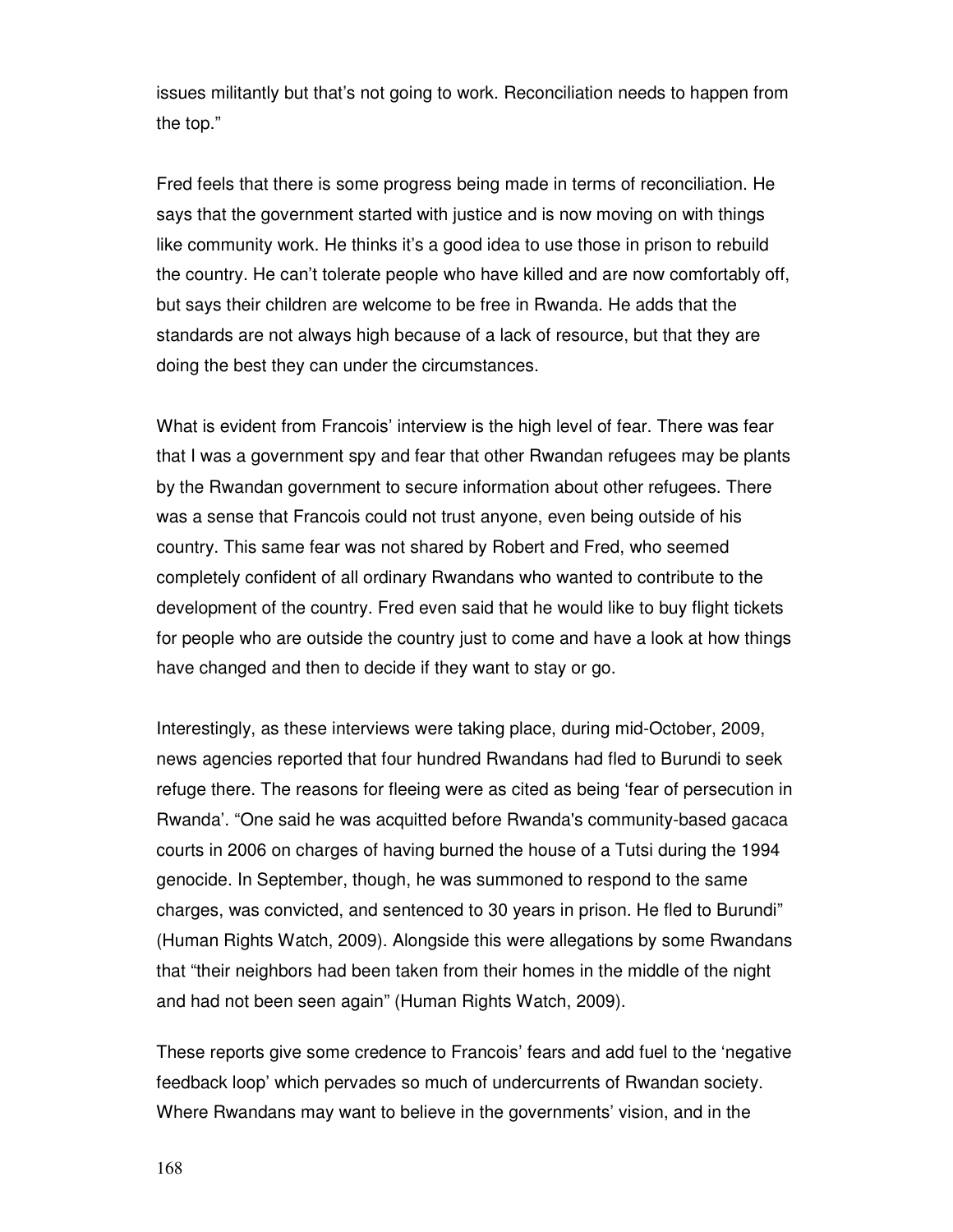confidence of Robert and Fred that things are moving forward, other stories suggest something quite different. Reginald says, "Development is fantastic and is working, but is it working as it should be? It works for the IMF, the international community, the governments' image, the AU and so on, but is it working for the Rwandan people?"

The following section will report on and analyse the dialogue that took place during a NURC Reconciliation Forum seminar. This is significant in its own right but particularly because of the light it sheds on the dialogue between the four young Rwandan men. Where the dialogue between the interviewees was largely divisive, the dialogue amongst members of the Forum, although still full of tensions and challenges, gives more reason for optimism.

#### **8.3. Reconciliation conference**

In June, 2009, I participated in a seminar for thirty-five community leaders who form the NURC-initiated Reconciliation Forum. Districts throughout Rwanda have formed these forums, where religious, agricultural, economic and political leaders meet together to discuss problems in their communities, specifically around reconciliation processes. This fairly new initiative is also an opportunity for NURC to pass along government policy and educate communities on the government's stand on various reconciliation related matters. For some, these forums are an important step in the reconciliation process, encouraging communities towards dialogue and public debate, whereas others see them as yet another way the government is trying to control communities by monitoring what leaders say and think and feed them the official line. During the seminar, however, the level of open dialogue and debate was surprising in the light of so many warnings to me to be careful in the way this research was conducted and so much explicit fear amongst those within and outside the country in terms of speaking out.

The purpose of the seminar, which was organised by Shalom, Educating for Peace, a young NGO bringing peace education to local communities, was to dialogue around reconciliation and forgiveness. Specifically, Shalom wanted to challenge the idea that reconciliation was the same as 'cohabitation', given that so many Rwandans have said that they don't need reconciliation; they already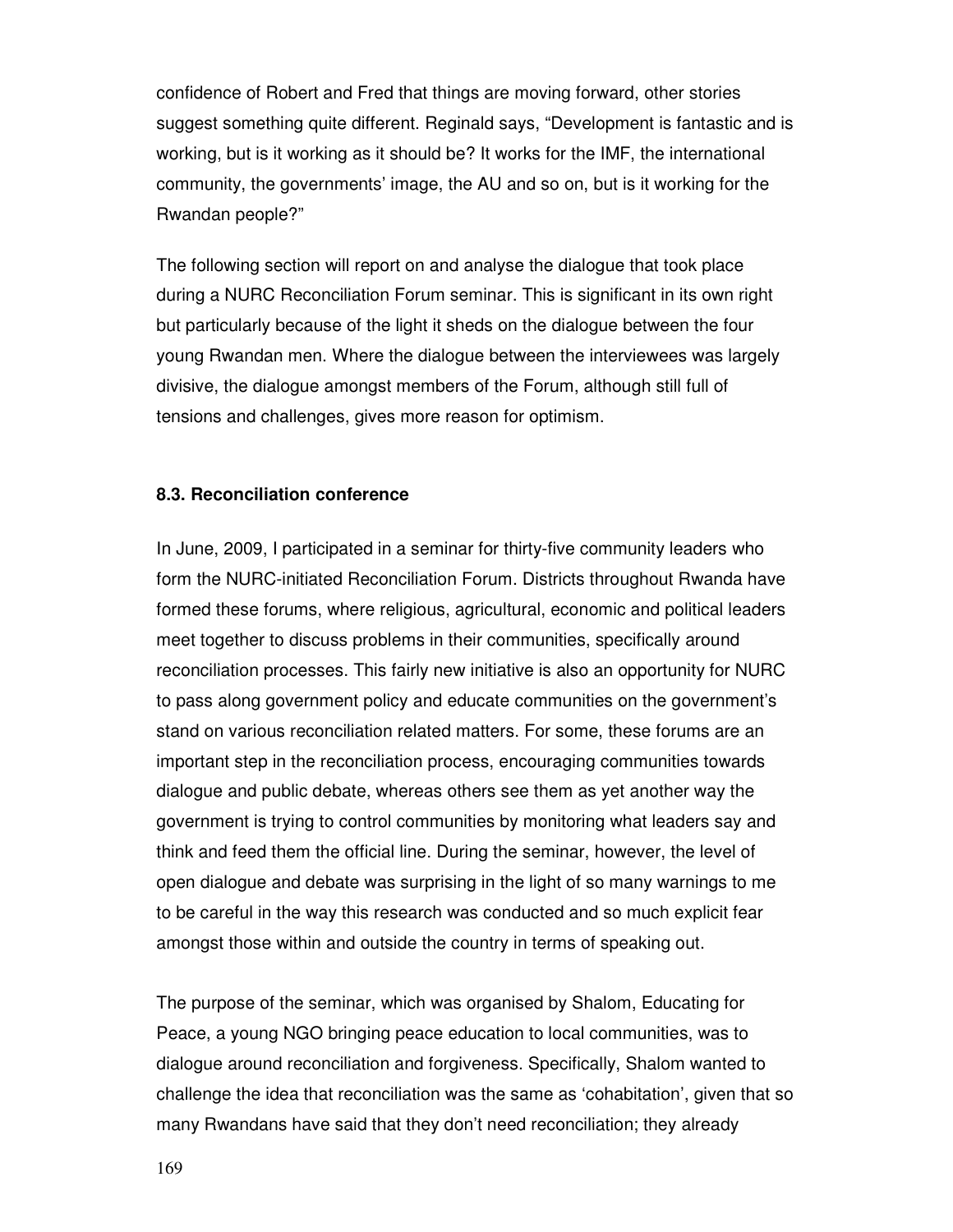manage to live side by side. Three talks were given, one by Shalom's director, Jean de Dieu Basabose, on the concept of forgiveness and reconciliation, one by Penine Uwimbaba, a member of Shalom, on leadership that supports sustainable reconciliation and one by myself on the role of storytelling in reconciliation. After these talks and a shared lunch, there were several hours within which members of the Forum could ask questions and discuss the content of the talks. Apart from the rich dialogue which took place, further insights could be drawn from the feedback forms participants completed after the seminar. Three broad themes emerged. The first was around the process of reconciliation, the second was around the need for open dialogue and truth, and the third was the need for practical interventions, such as poverty reduction, that would support the reconciliation process.

## **8.3.1. Perspectives on reconciliation**

While one participant expressed that it was a waste of time to discuss reconciliation because people were already reconciled in Rwanda, another expressed how difficult and painful the reconciliation process is. This captures well the kinds of comments heard amongst Rwandans generally, with some feeling reconciliation has already happened in that Rwandans are living side by side and getting on with their lives, while others feel the process has hardly started as there is still so much mistrust and unforgiveness in people's hearts. This brings to light the importance of clarifying what one means by reconciliation before embarking on efforts to bring about reconciliation.

In the context of storytelling, I spoke about how negative things in our past stories can sometimes continue in our present and future stories and that it is difficult to leave these behind. One participant mentioned that in Rwanda's past story there was an approach to leadership that was authoritarian and aggressive. He said that this story has been carried over and that the current governments approach to the national reconciliation process was similarly done in an authoritative and aggressive way. Others laughed about this and the conversation that developed from there expressed both an appreciation for the government's efforts to bring about reconciliation as well as critique that it was done in this authoritative way.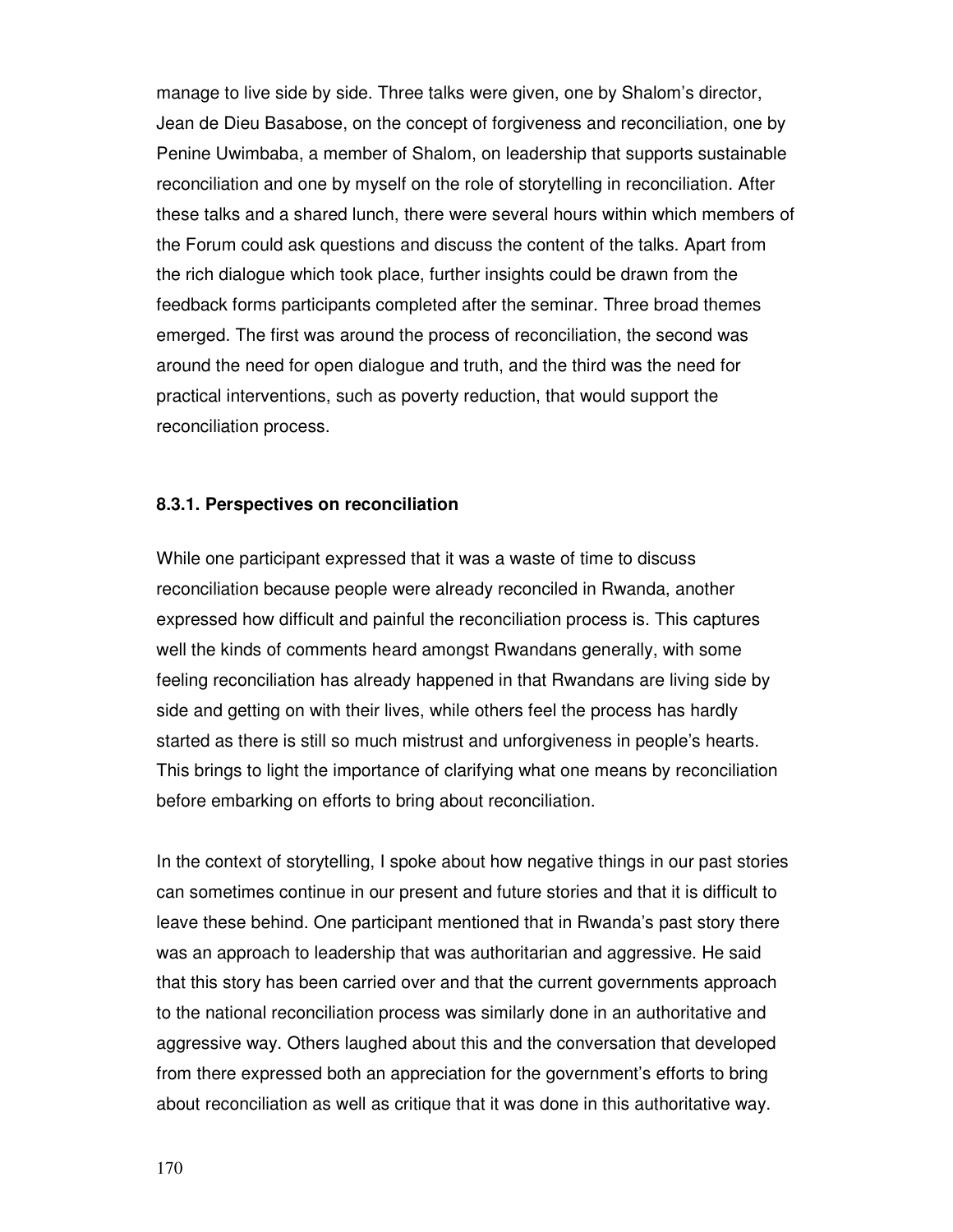Related to this, one participant commented that perpetrators are required by law to show remorse and that they are required to ask forgiveness from the government, within the *gacaca* process, rather than from the victim. They felt this side-stepped the central issue in reconciling people, which is for the perpetrator and victim to come face to face, and not the perpetrator with a legal system. This echoes what Francois said about reconciliation needing to take place between himself and those who had hurt him. Robert also reiterated distrust in the *gacaca* process because the remorse expressed by some perpetrators was not regarded as genuine.

There was a suggestion made during the discussion that perpetrators and victims should sit in one room, face to face, thrashing things out. My presentation was an attempt to show that it is not always easy to say who the perpetrator and who the victim is. To those at the Forum, however, it was clear that these were two demarcated groups without any doubt as to who fell into which group.

On evaluation forms, respondents were asked what they had learnt from the seminar. A few mentioned that although much work has been done in the area of reconciliation, there are still many challenges ahead. Some mentioned that the seminar had revived in them a desire to participate in reconciliation processes and highlighted the necessity for their participation in order for them to live in peaceful communities. Mention was made of the need for both offender and victim to play a role. Several referred to what Jean de Dieu Basabose had said about victims forgiving their perpetrator before the offender asks for pardon for the sake of the victim's own healing process. Another referred to Basabose's presentation which highlighted the need for the offender to also forgive themselves.

On evaluation forms, respondents were asked what they recommended various groups would do, including the district authorities, NURC and Shalom, Educating for Peace, and other NGO's working in the area. One comment suggested that NURC needed to "recognize that reconciliation is a voluntary process and should not be forced". Although participants expressed appreciation for what the government is trying to do, there was a sense that a rushed process that is driven from the top down might hinder the reconciliation process rather than help it.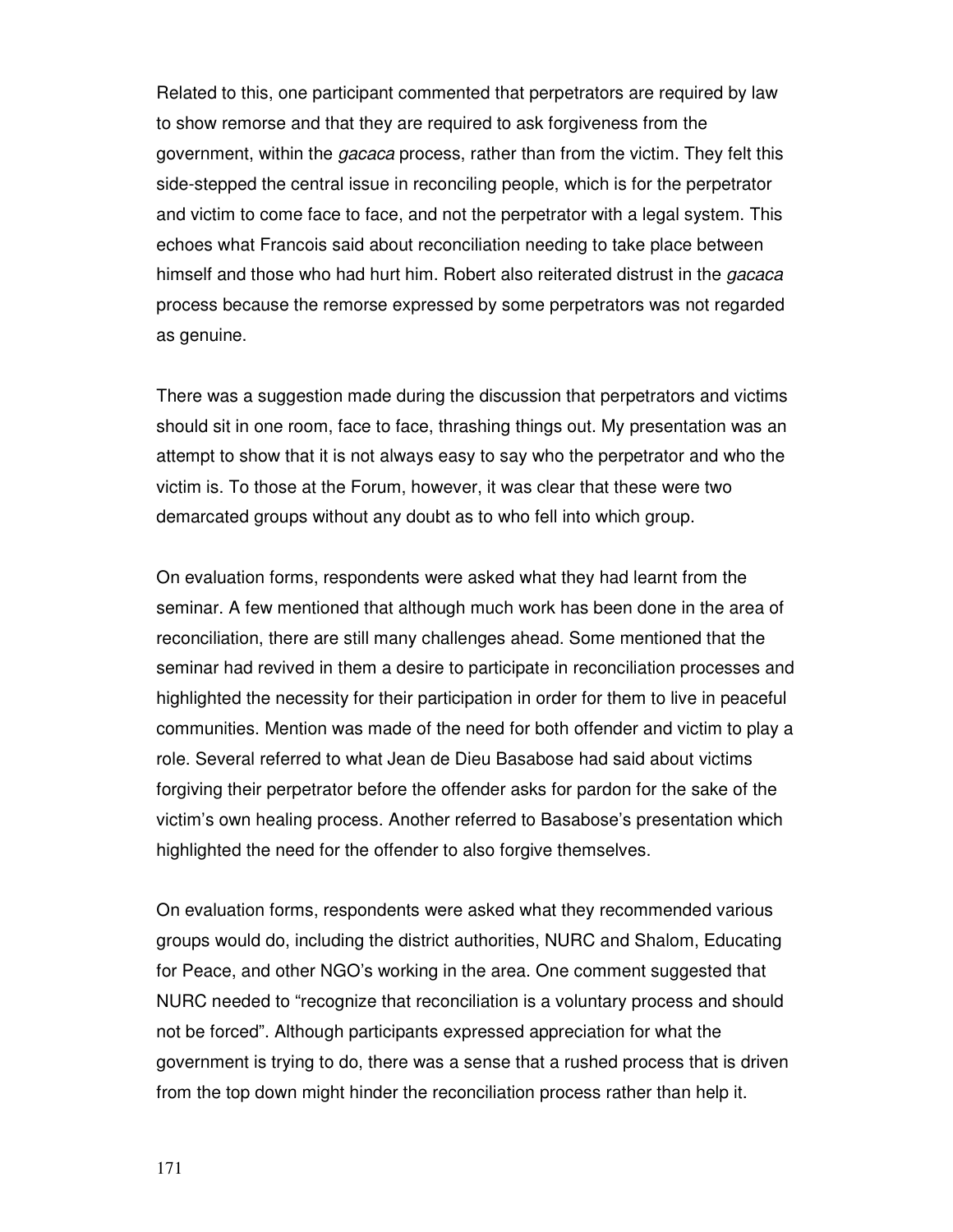# **8.3.2. Open dialogue and truth**

There was discussion around why the stories we tell about the past differ so much and the challenge this holds for teaching history at schools. I spoke of the need to create a new story for the future together but that this would require acknowledging the diversity of old stories. However, there was a sense that just knowing the 'true' story would make things simpler and that some people's stories were more valid and counted more than those of others.

A related comment in the feedback forms was that there was a need for "establishing a dialogue around Rwandan history in order to read together the history and avoid divergences and different antagonistic tendencies". This may also reflect the government position, which suggests that all Rwandans need to align themselves to one understanding of history in order to move forward. However, it also holds potential in that 'reading together the history' is the beginning of understanding one another's differences and may allow for open dialogue.

When respondents were asked what the obstacles and challenges were to the process of reconciliation, the first comment was the 'divergence' of Rwandan history. Again, it is evident that the divisive stories regarding Rwanda's past are a central issue for many Rwandans. Secondly, it was said that there was a "lack of a platform where people can sit and speak truth to each other in their community, at grassroots level". Repeated comments from participants during the discussion and through the feedback forms reiterated the message that there was a desire for more open dialogue in communities. On feedback forms, respondents were asked what needed to happen to strengthen the Reconciliation Forum. The responses included the need for more such forums, with greater time for discussion "in order to allow participants to openly express their feelings and thoughts". This was interesting in the light of previous conversations with Rwandans that they do not feel safe to openly express their opinions. This Forum, made up of a diverse group of Hutus and Tutsis in a semi-rural setting, openly expressed the desire for more open debate in public spaces.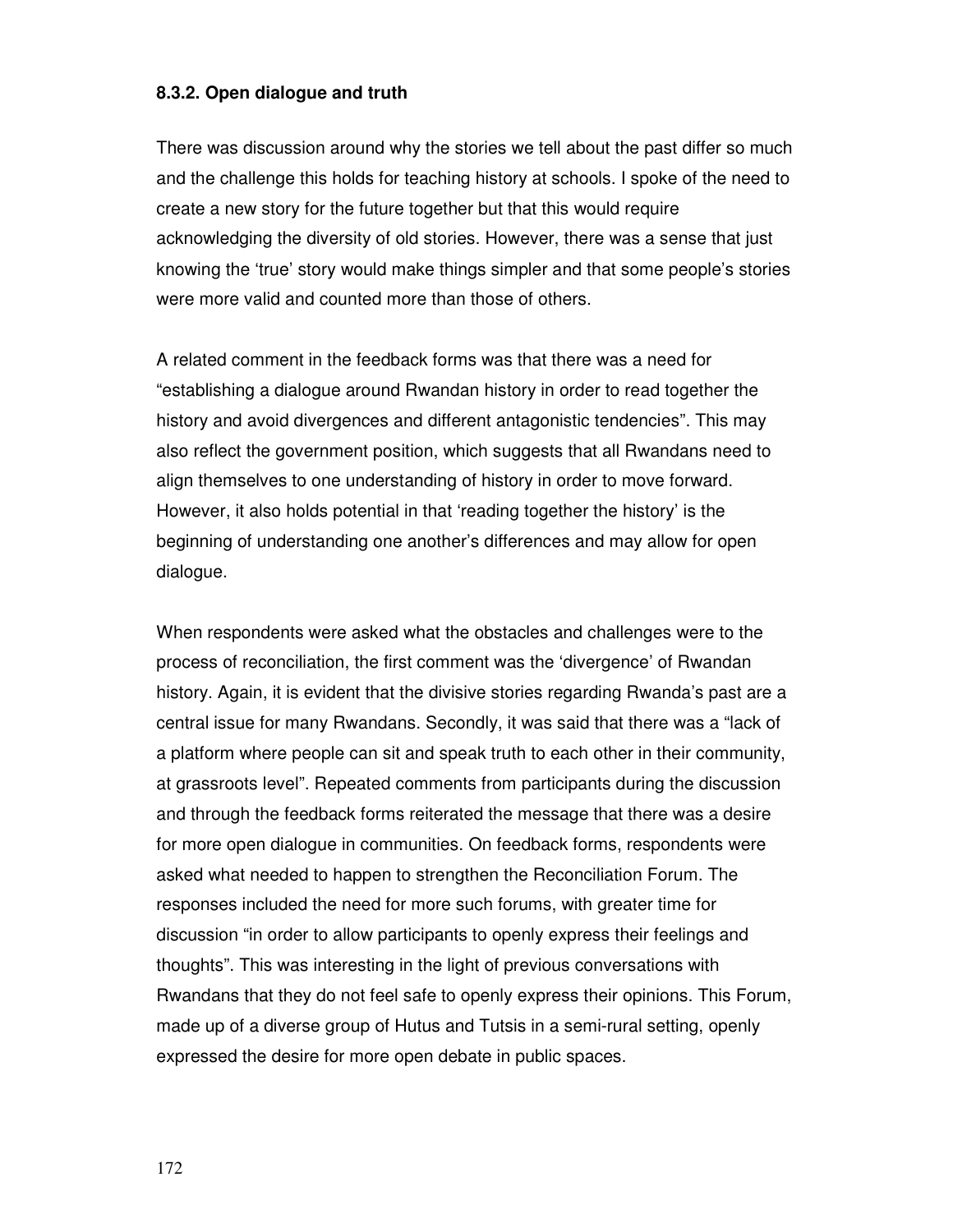One response distinguished the objective of reconciliation from the process being used. "Many people disguise their feelings and thoughts on the way the reconciliation process is undertaken: Some people seem to appreciate what is done whereas they are not convinced and satisfied with the process". This highlights a crucial point for the reconciliation process, that although members of this Forum express the desire to debate and dialogue openly there is nevertheless an awareness that many people are still too afraid to express what they really believe. One respondent merely wrote, "Silence, fear and suspicion". Added to this were the responses that genocidal and divisionist ideology still persisted amongst some people and that many of the offenders who ask for pardon are not sincerely remorseful. These issues exacerbate trust in the reconciliation process and the fear people have to speak out freely.

When asked what the Forum could do to overcome some of these challenges, interestingly, again, mention was made of organizing opportunities where dialogue around Rwandan history could take place. It was also suggested that dialogue need to take place between and with victims to discuss redress. Further, there were suggestions around more efforts to equip the community and allow for more opportunities for dialogue at various levels. In terms of recommendations to the district authorities there was a general suggestion to "educate leaders and citizens to speak the truth to each other". NURC was encouraged to organize workshops on the village level (umudugudu), and not just the district level. NURC was also asked to "create dialogue spaces where victims and offenders could meet and speak truth with each other and build strong foundations for sustainable reconciliation".

# **8.3.3. Practical interventions**

Several mentions were made of the need to be equipped to resolve conflicts and having resources to educate their communities in reconciliation and peace. Further, it was recognised that members of the Forum themselves have wounds from which they need healing and some members asked for trauma counseling and support. One respondent mentioned the need for a workshop on the role of economic development and poverty reduction in the process of reconciliation.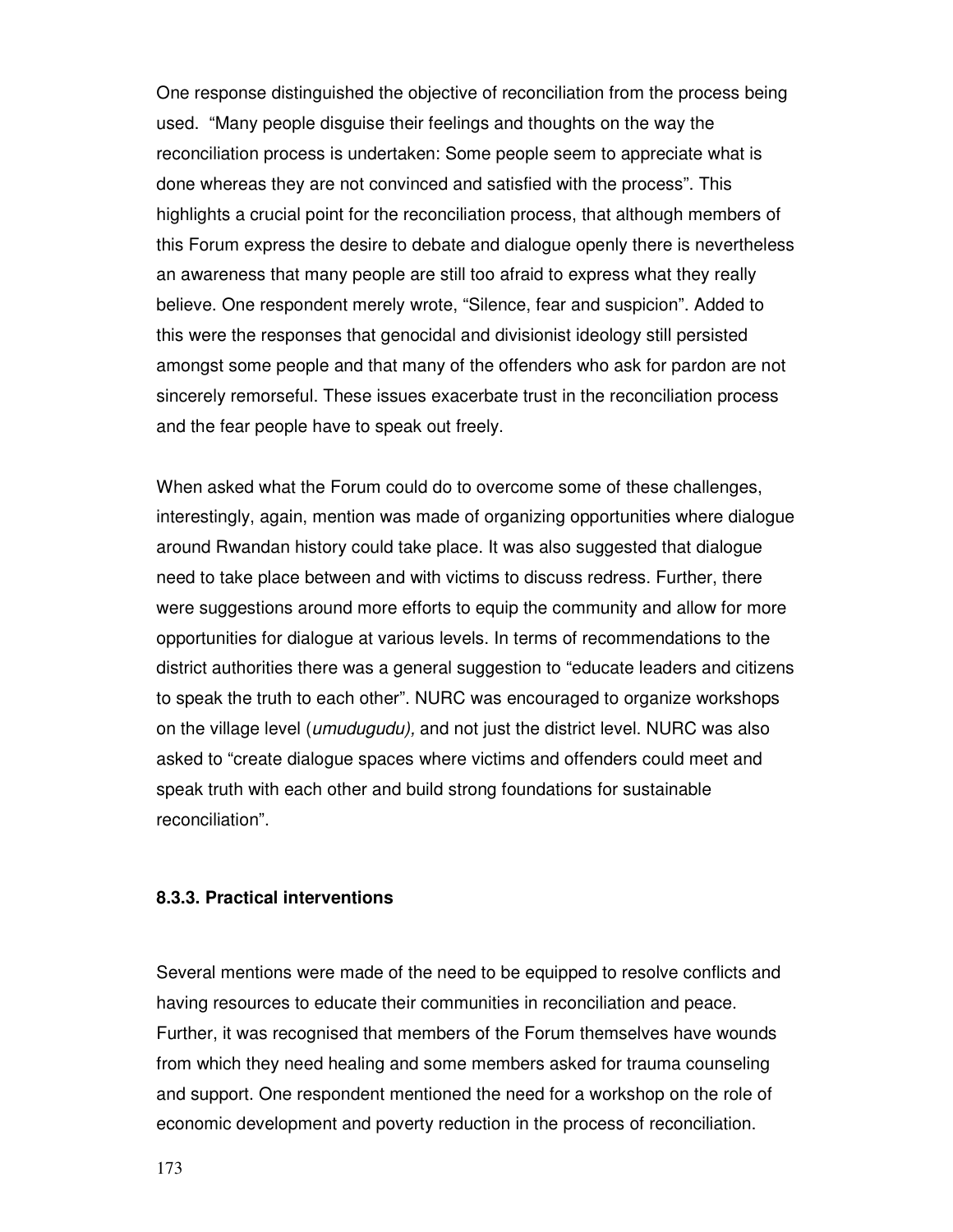The last set of responses referred to the lack of educational resources, poverty, the absence of a monitoring and evaluation system in terms of reconciliation projects and misconceptions around what reconciliation actually is.

The responses from the Reconciliation Forum show that there is a growing desire amongst Rwandans for space for open dialogue and for a more truthful and honest level of engagement. Where in the past, many Rwandans may have felt that the way to survive was to say only what was acceptable by someone in authority, here there was a sense that people wanted a higher level of transparency and openness. There was an acknowledgement of the fear, mistrust and suspicion that still exists, and repeated mentions were made of the challenge of a divisive narrative of history. The sense from this discussion is that some of the fears of the young Hutu men interviewed are echoed, but some of the openness of the Tutsi men was also present. It could be said that the Reconciliation Forum was a realistic reflection of both the challenges present in terms of reconciliation but also the potential and the hope where people have a strong desire to build sustainable peace and reconciliation.

We now return to the dialogue between the four young Rwandans with new insights and new emphases, particularly around the distinction between insisting on one official narrative that all Rwandans should accept and having many narratives that are mediated by higher levels of tolerance.

#### **8.4. Recontextualizing the narratives**

The follow-up interviews with the four Rwandan men, where the 'dialogue' took place, brought to light the divisive narratives still active in Rwanda society today. Francois spoke of the fact that genocide may never have happened and that instead there was a civil war. Further, he placed emphasis on the judicial process in Arusha, seeing *gacaca* as an attempt at eradicating government opposition. He feels the crimes committed by the RPF need to be taken in the same light as the genocide. He speaks of another revolution like the one in 1959 needing to take place. He sees the Hutu majority in Rwanda as being significantly oppressed and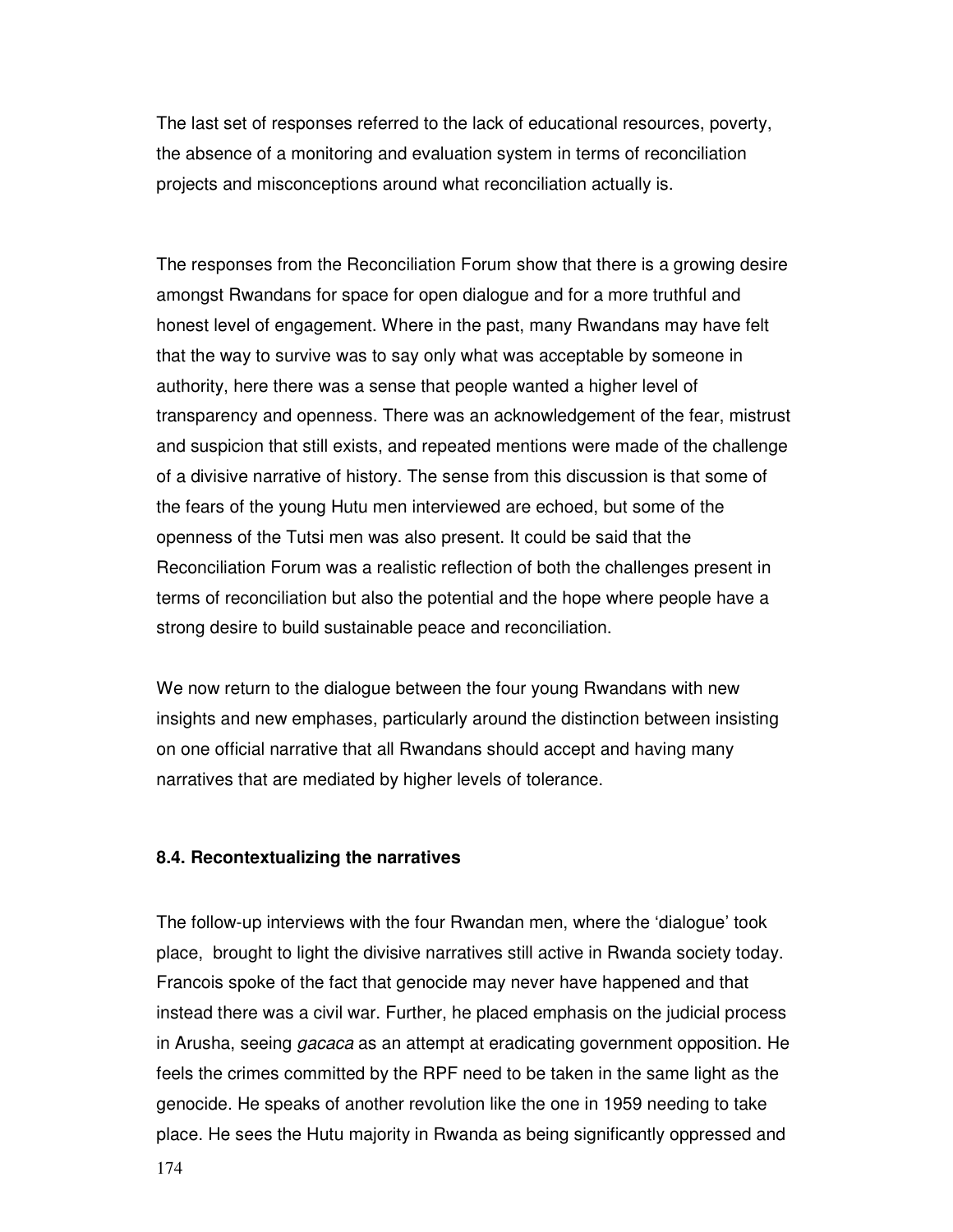silenced by a small group of Ugandan Tutsi who are going to extreme lengths to maintain power in the country. The government is seen as a dangerous, dictatorial regime that needs to be overthrown. Under these circumstances, Francois sees no reconciliation taking place.

On the other side, Robert and Fred speak of a country that is the midst of progress and development. After decades of bad leadership and a horrifying genocide, the country was rescued by the RPF who have returned order and have rebuilt the country to what it is today. They pay little regard to the ICTR in Arusha and believe *gacaca*, with its weaknesses and limitations, is nevertheless playing a significant role in the reconciliation process. Although they admit that Rwanda is tightly run, they believe this is gradually changing as the country begins to work through its trauma, and believe any strict controls are there to help the country as it comes to terms with some terrible realities. They believe the RPF's crimes don't compare to that of the genocide and cannot be considered in the same light. They see a country that is slowly becoming more open, with increasing degrees of freedom of speech. They feel reconciliation is taking place although there is still a lot of work that needs to be done. Although they are critical of the government, they believe it is doing the best it can under very challenging circumstances.

Alongside these narratives are also the narratives of the survivors and Tutsi from countries other than Uganda. As mentioned, some survivors and Tutsi from Burundi, Tanzania and the DRC feel they have been sidelined and may have a harder line than the Ugandans. Some survivors feel the perpetrators of genocide are being dealt with too 'softly' and want a society that benefits them more overtly. Some Tutsi from the diaspora even support the return of the monarchy and an overt return to Tutsi power in the country.

Developing new narratives in this context poses a challenge, especially if it feels like a single new narrative is being enforced from the top down on all Rwandans. Johan Pottier is one researcher who has been particularly critical of the governments' attempt to create a new narrative. He argues that the political doctrine of the RPF is the dominant voice in Rwanda, and has 'the monopoly on knowledge construction' (2002, 202). He argues that 'depictions of reality have come to be led by political visions and ideas, not by empirical studies' (2002, 203).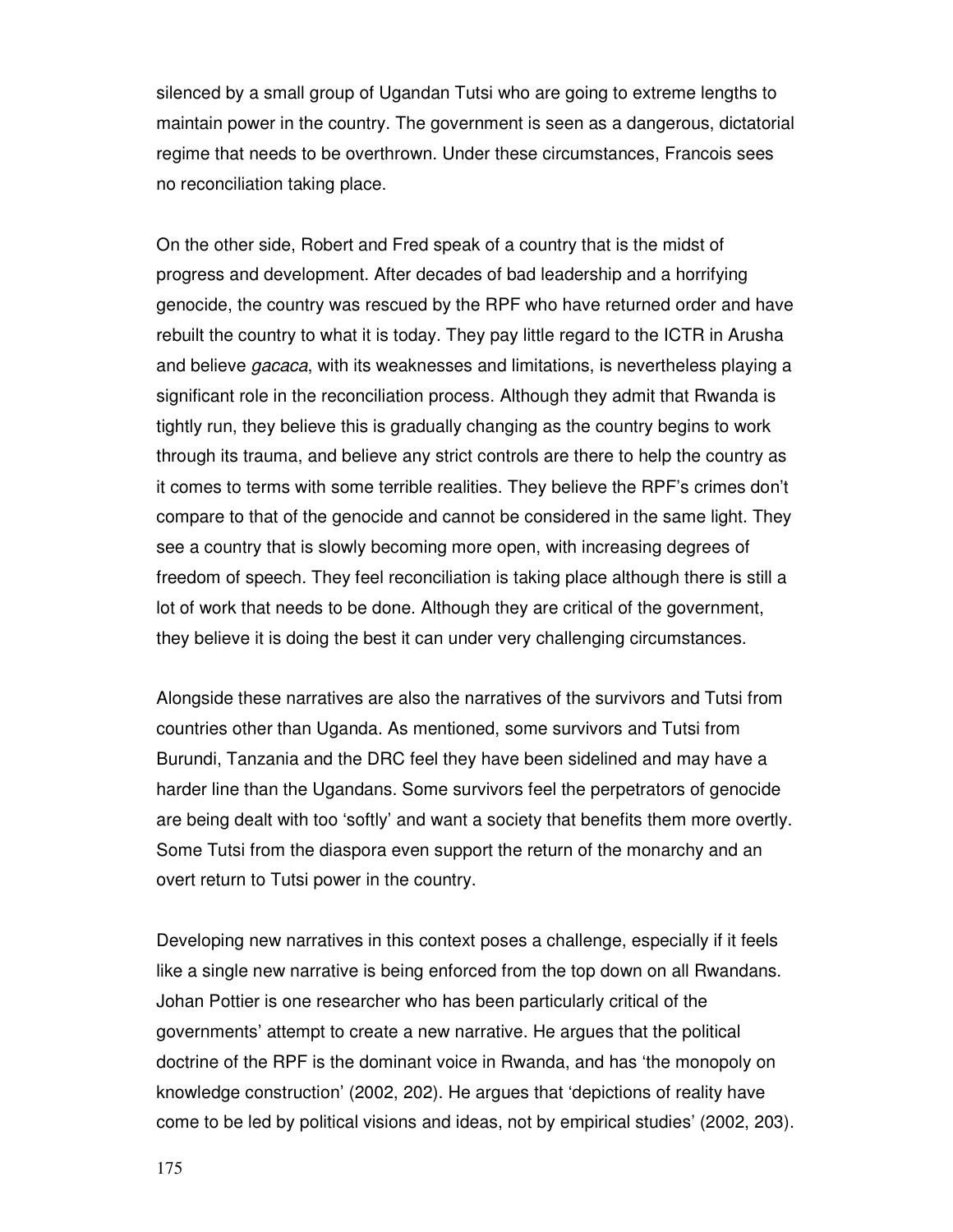Part of the way this new narrative has been developed, he suggests, is by simplifying reality and using 'feelings of guilt and ineptitude' on the part of the international community (2002, 202). Following the genocide, there was a vacuum of research and information with regards to Rwanda, much of the available research being grounded in European race ideologies from the 1900s. Into this vacuum, the RPF carefully constructed a new narrative that the international community and all Rwandans would need to accept.

Chi Mgbako argues that the *Ingando* solidarity camps are where the RPF ideology is most overtly being passed on. He speaks of the attempt by the government to erase ethnic identity for political purposes; that instead of teaching tolerance for difference, difference is being 'obliterated' (2005, 218). Further, he describes how Ingando camps are the only place where history is currently being taught in Rwanda, with it having been removed from the school syllabus. But the history that is being taught is a pro-RPF version which sidelines all other possibilities (2005, 219).

The problem with this new narrative is that it does not take into account the other subtle and complex narratives continuing to find a voice, however quietly, in and outside Rwanda. As those at the Reconciliation Forum said, the government's approach to reconciliation is as authoritative as the kind of leadership style existent in Rwanda for the past few thousand years. Further, fear, suspicion and a hesitancy to speak one's mind has resulted in many narratives not finding voice. Not allowing for critical engagement with issues of identity and history, argues Mgbako, leads to a 'resentment' and he fears people will 'mouth government rhetoric, but not necessarily reorient themselves' (2005, 19).

Yet, in the context of a country recovering from genocide, where the majority of the country is either a perpetrator of extreme violence or a survivor of extreme violence, is a strong and tight form of leadership not necessary? Many would argue that were freedom of speech to exemplify Rwandan society, genocide ideology would spread and new violence would erupt. It is argued that were people not controlled by the divisionist law, not exposed to Ingando camps, and not consistently fed a new government-approved narrative by the country's media,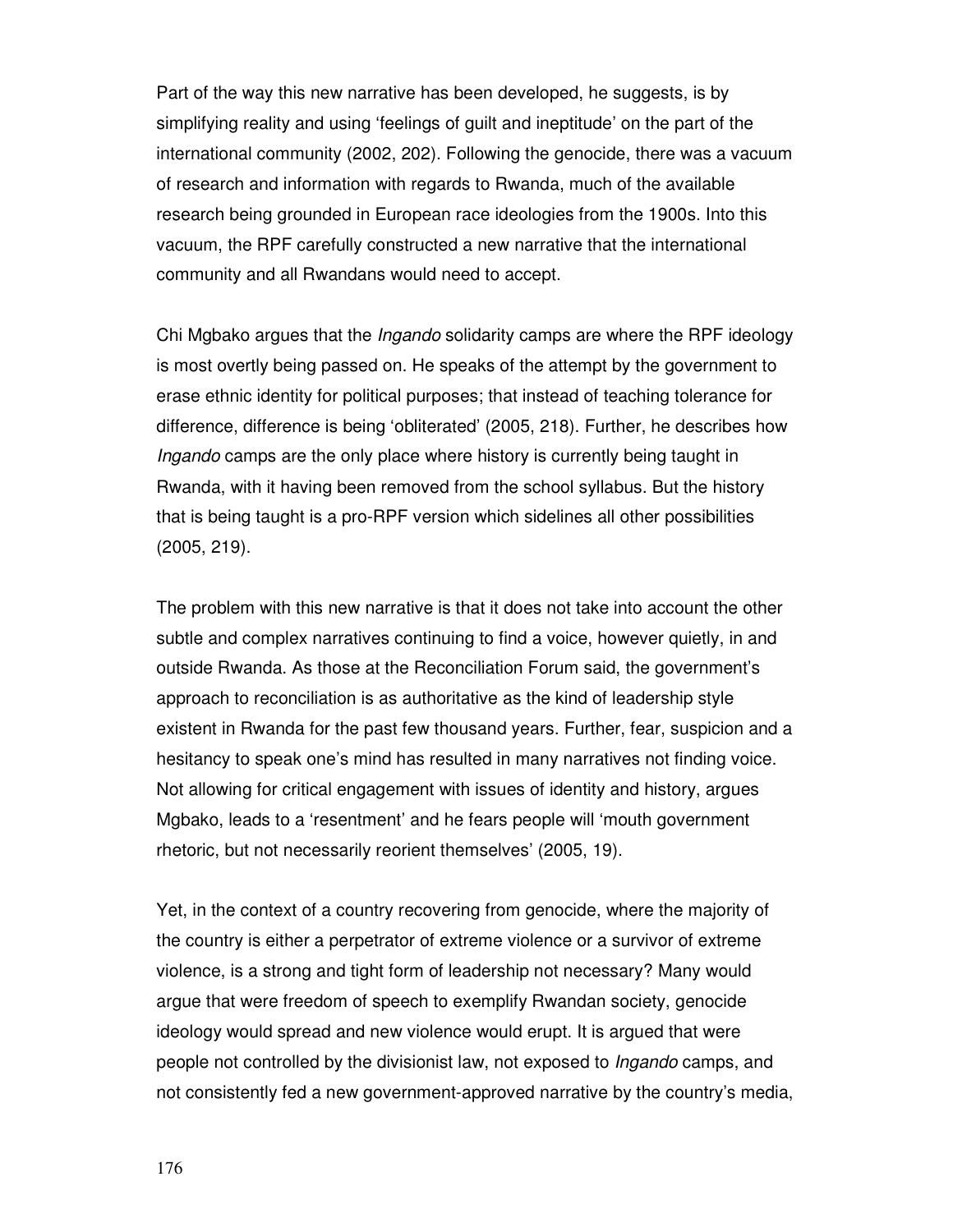those in authority and through policy and law, the country would not be able to move beyond destructive, divisive narratives.

This presents us with two possible responses to the divisive narratives that pervade Rwandan society. The one is to create a new, unified, simplified narrative that can be passed on to all Rwandans, from the top down, until everyone accepts it and it becomes internalized and forms part of a new national Rwandan identity. The other is to allow for dialogue and debate to take place where each person brings to the table their diverse narratives, as dangerous and destructive as they may be, and allow for multiple new narratives to emerge that can stand side by side to form a plural, hybrid national identity that can encompass the tensions and contradictions existent in Rwanda.

The answer is not simply the latter. In a society under extreme stress and pressure, following absurdly high levels of violence, it may not be a simple task to encourage open dialogue and trust that it will lead to something healing and good in a society where many are still in denial of the crimes they have committed, still believe in the very ideology that led them to participate in genocide, are still entrenched in understandings of identity founded in ethnicity, still carry wounds and unforgiveness, and are still dominated by trauma, fear and horror at all that has gone before. Alongside this, add the stress of the continued presence of genocidaires on the borders of Rwanda, with constant, confused and confusing violence breaking out between the Rwandan army and an unknown force on the border. And again, alongside this add the pressure of a rapidly progressing society which is introducing technology, a higher standard of living, English as a first language and a western economic and political system into the deal. We are speaking here of a country which is in the most painful stages of transformation. Simply encouraging greater freedom, the input of opposition politics, an open media and a plurality of identities and narratives may not be a realistic way forward. These are some of the challenges that the interviews, follow-up interviews and feedback from the Reconciliation Forum bring to light. Although Pottier's critique is important to keep in mind, the reality of Rwanda today begs for a very sensitive intervention.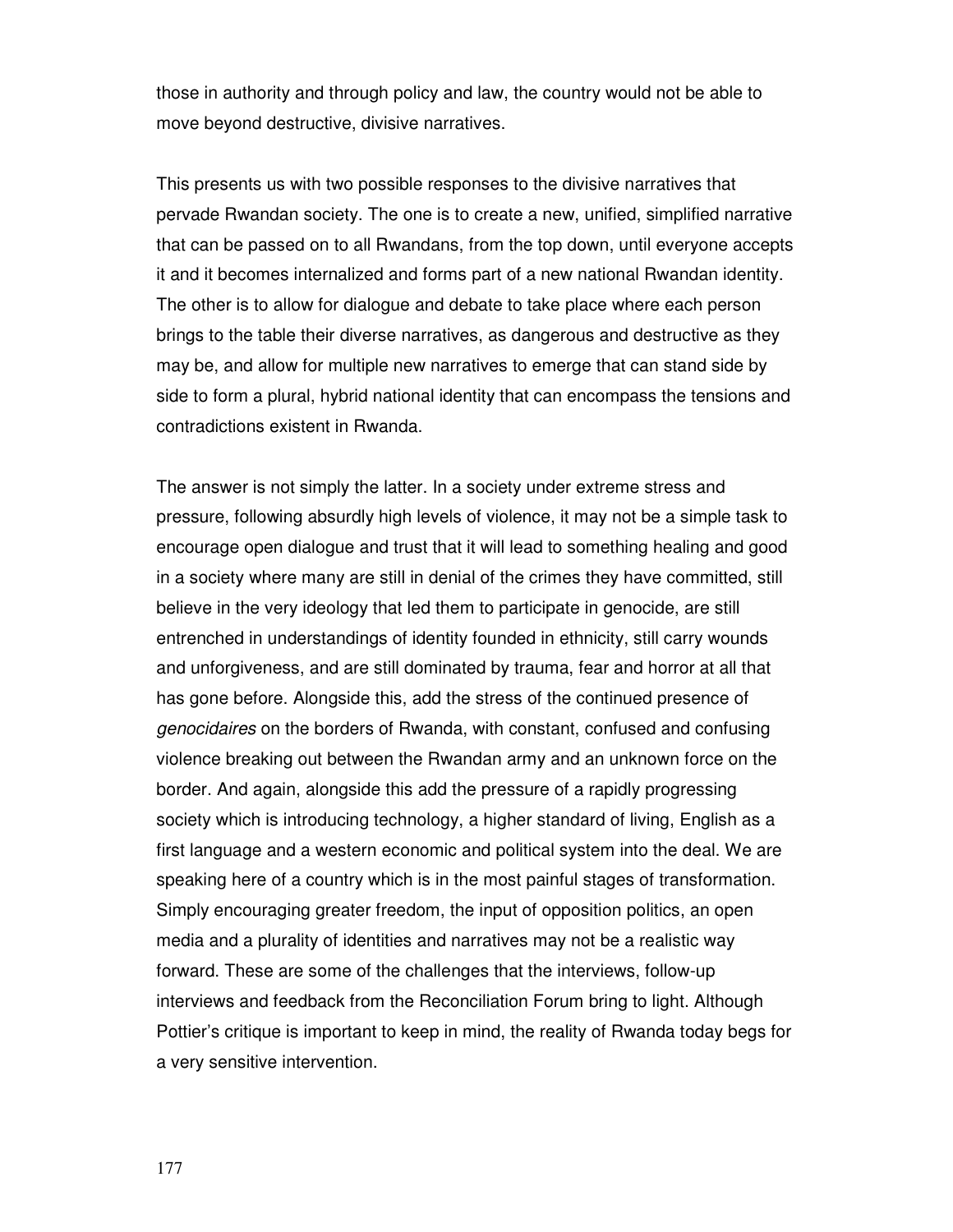At the heart of Pottier's critique is the fact that the new Rwandan identity and narrative is being created by what he describes as 'a subordinate minority which after protracted struggle overcame the relations of domination which had kept it in exile' (2002, 204). The question is whether such a minority, namely the Ugandan Tutsi who formed the RPF, can legitimately rewrite and pass on this new narrative on behalf of the rest of Rwanda, however good and upright their intentions might be. Previous attempts at rewriting the Rwandan narrative do not bode well. In addition to this, there is a sense of disconnection not only between the Hutu majority and the Ugandan-dominated Tutsi who are rewriting the narrative, but between this group and all other groups, including survivors and Tutsi from other countries. There seems to be a half-formulated question of what gives these Ugandan Tutsi the right to decide for everyone how Rwanda will move forward. And the common answer is that they have no choice; the country was devastated, someone had to take charge, and now they are doing a good job of it. However, as much as the country may be progressing well, and as much as the new narrative may be a positive one, it is not a shared one and it is doubtful that it can forcefully be internalized or made into the national identity and narrative without the explicit participation of more of the population over a period of time.

In the following chapter we will begin to explore the concept of healing and how it takes place. We will investigate the relationship between healing and reconciliation and what would need to be in place to facilitate a process of healing and reconciliation. Some of the issues brought to light in this chapter will be considered with regards to healing and reconciliation theories.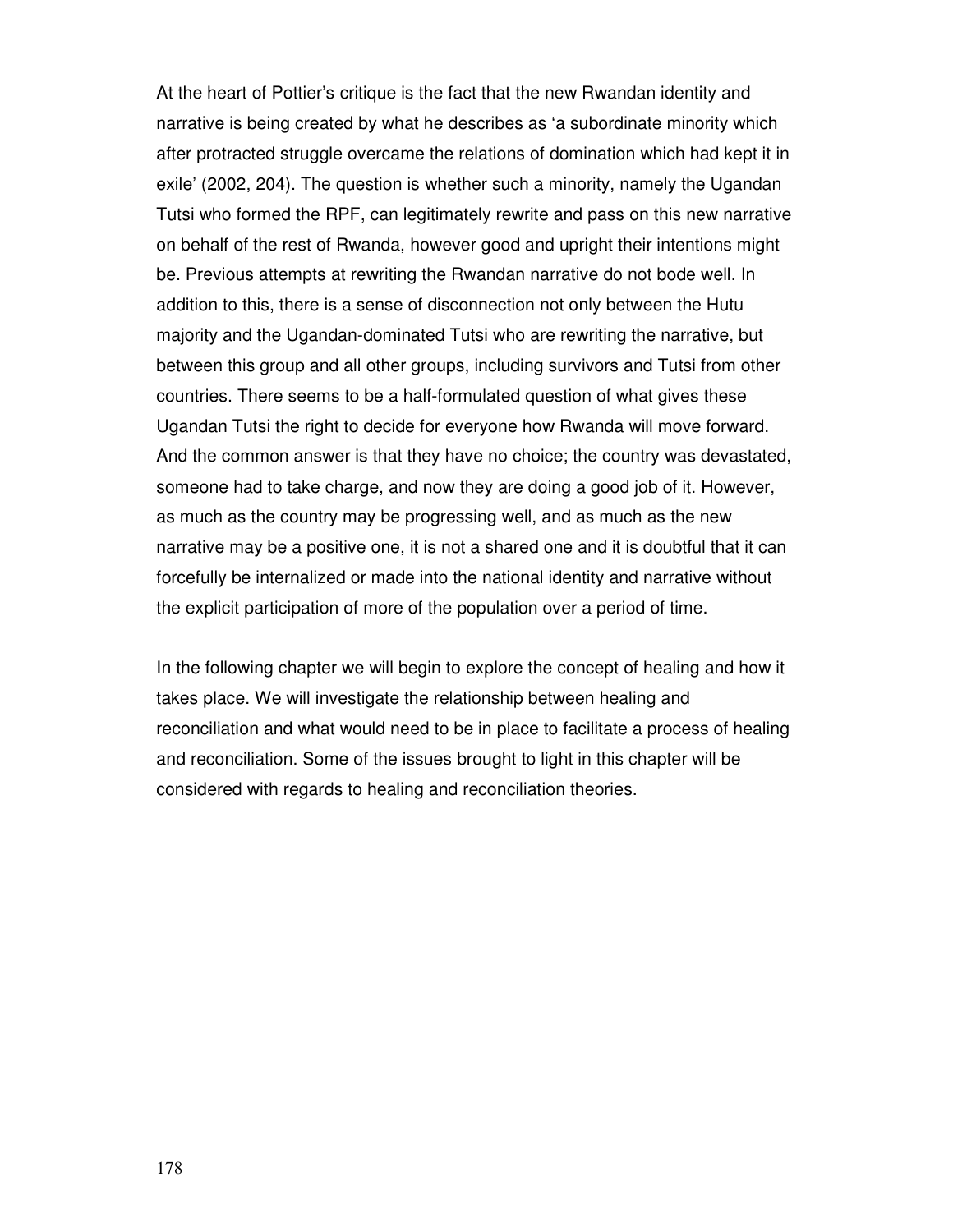# **CHAPTER 9: HEALING AND RECONCILIATION**

"It was an image from hell: row upon row of corpses, hundreds and hundreds of them stacked up like firewood … How many years – how many generations – would it take for Rwanda to recover from such horror? How long for our wounded hearts to heal, for our hardened hearts to soften?" (Ilibagiza, 2006, 179).

However much research and theorizing may have been done on the topic of healing and how it happens, at some level it remains a miracle. Many would assume that it is human nature to want revenge on the one who has hurt us. Yet again and again, as can be seen in the Rwandan context, people reach out with forgiveness, compassion and a desire for healing both for themselves and for their broader society.

This chapter will bring us back to our premise and our central questions. Our premise is that our narratives bring coherence to our lives, and that it is through our narratives that we make sense of the world around us. But our narratives, especially in terms of how we view history and identity can pit us against one another. However, through critically engaging with our narratives, in dialogue with one another, there is the potential for emancipation, for transcending 'my' narrative and embracing a shared narrative. This shared narrative would not need to be a single narrative, but would include many different narratives standing alongside one another. In this process of sharing narratives, this chapter will argue that healing and reconciliation begin to take place.

This chapter will first explore the relationship between healing and reconciliation, looking at how they are defined, and various elements of and approaches to them. Using Lederach's model of truth, justice, mercy and peace, it will explore healing in terms of these four elements. Through this, reconciliation efforts in Rwanda will be explored, as well as the work of NURC and the process of gacaca. A narrative approach to healing and reconciliation will be discussed, through a comparison with the narrative approach used in South Africa through their Truth and Reconciliation Commission (TRC). The role of stories and dialogue in the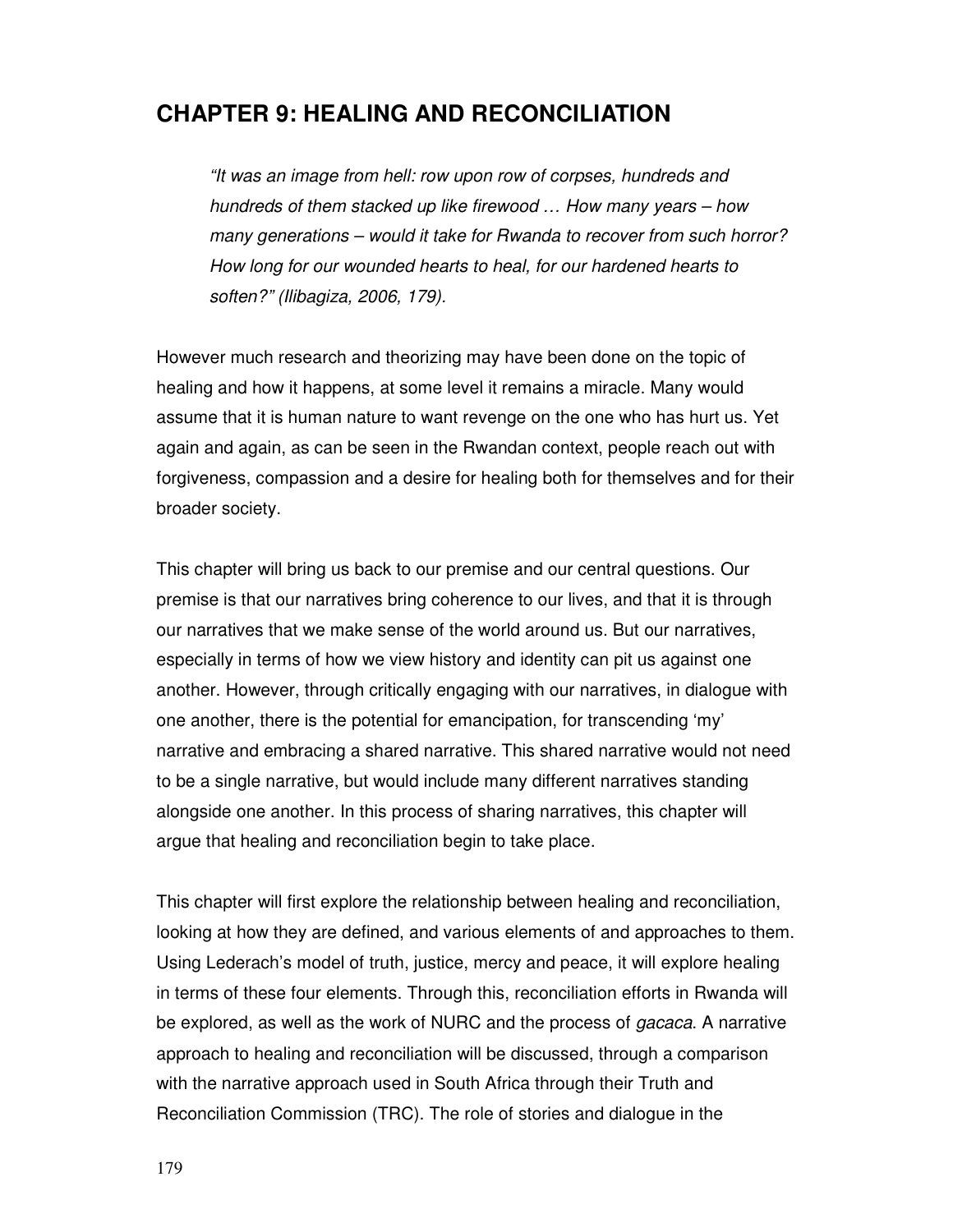narrative approach and the kind of context needed for this approach to take place will be explored. Chapter ten will describe what a narrative approach to healing and reconciliation in the Rwandan context might look like.

# **9.1. The relationship between healing and reconciliation**

Staub et al. describe the relationship between healing and reconciliation as cyclical; as healing begins, reconciliation becomes possible and as reconciliation begins, security and trust are fostered which facilitate further healing (2003, 288). They say, "Healing is essential both to improve the quality of life of wounded people and to make new violence less likely" (2003, 289). They emphasise that healing needs to take place both for the victim and for the perpetrator as both are wounded (2003, 288).

The term 'reconciliation' is used to support a wide variety of agendas although its actual meaning often remains elusive. Reconciliation is a priority of the Rwandan government and yet, as Arthur Molenaar points out, it is difficult to know what exactly the government means by this term (2005, 65). During conversations with Rwandans it was often said, "We have reconciliation. Reconciliation is not our problem. We live together, we eat together, we are reconciled". This would be followed by suggestions of what their problem is and this would normally include justice, forgiveness, truth and trust, as was reflected in the feedback and discussion from the Reconciliation Forum.

A minimalist definition offered by Louis Kriesberg states that "Reconciliation refers to the process by which parties that have experienced an oppressive relationship or a destructive conflict with each other move to attain or to restore a relationship that they believe to be minimally acceptable" (2001, 48). Kriesberg is writing in the context of preventing further violence, but more than this is desired when we speak of healing and reconciliation. Rwandans may well be living together and eating together, a relationship they may believe to be 'minimally acceptable', but a devastated nation is looking for more than 'minimally acceptable' relationships and the healing of individuals and communities seems paramount.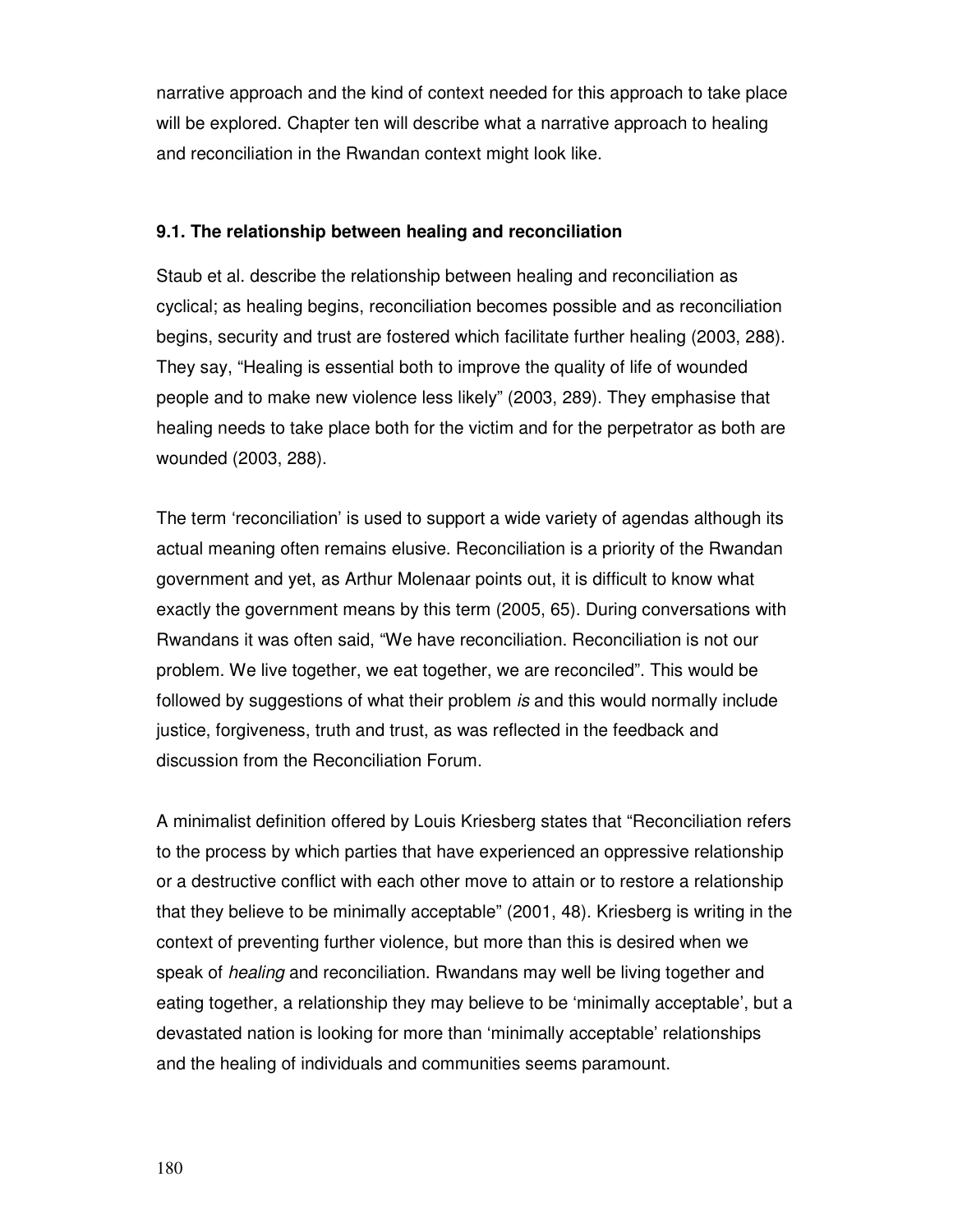Staub et al. describe reconciliation as "mutual acceptance by members of groups previously in conflict with each other" (2003, 288). This already takes the definition a step further, bringing in terms such as mutuality and acceptance. They believe that reconciliation involves a "changed psychological orientation toward the other".

"Reconciliation means that victims and perpetrators do not see the past as defining the future, as simply a continuation of the past. It means that they come to accept each other and to see the humanity of one another and the possibility of a constructive relationship" (2003, 288).

But more than even this, Lederach insists that reconciliation is the rebuilding of relationship. He rightly states that people may be living as neighbours "and yet are locked into long-standing cycles of hostile interaction", animosity, fear and stereotyping (1997, 23). "Reconciliation is not pursued by seeking innovative ways to disengage or minimize the conflicting groups' affiliations, but instead is built on mechanisms that engage the sides of a conflict with each other as humans-inrelationship" (1997, 26). Restoring relationships is what Mark Hay sees as central to reconciliation along with the 'recovery of the dignity and humanity of every person', both victim and perpetrator (1999, 12). This kind of reconciliation leads to healing.

As mentioned above, Rwandans would often mention that such things as justice, truth, peace and forgiveness are some of the factors lacking in Rwandan society. Lederach argues that these are all integral elements of reconciliation. He has a four-part model of reconciliation which includes peace, truth, justice and mercy (1997, 28). He argues that these elements, although seemingly contradictory, cannot operate independently from one another. Truth without justice would be an offence to the victims. Justice without truth might result in historical revisionism which would open the way for new conflicts. Mercy, which is sometimes translated as forgiveness, would be meaningless without acknowledging truth and justice, resulting in impunity for perpetrators. And peace is an essential ingredient for the other elements to become a reality (Lederach, 1997, 29; Molenaar, 2005, 35; Nolte-Schamm, 2005, 25). In the Rwandan context, there has been a high emphasis on justice due to the fear that perpetrators would be released with impunity, as has often been the case in Rwanda's history. However, opponents of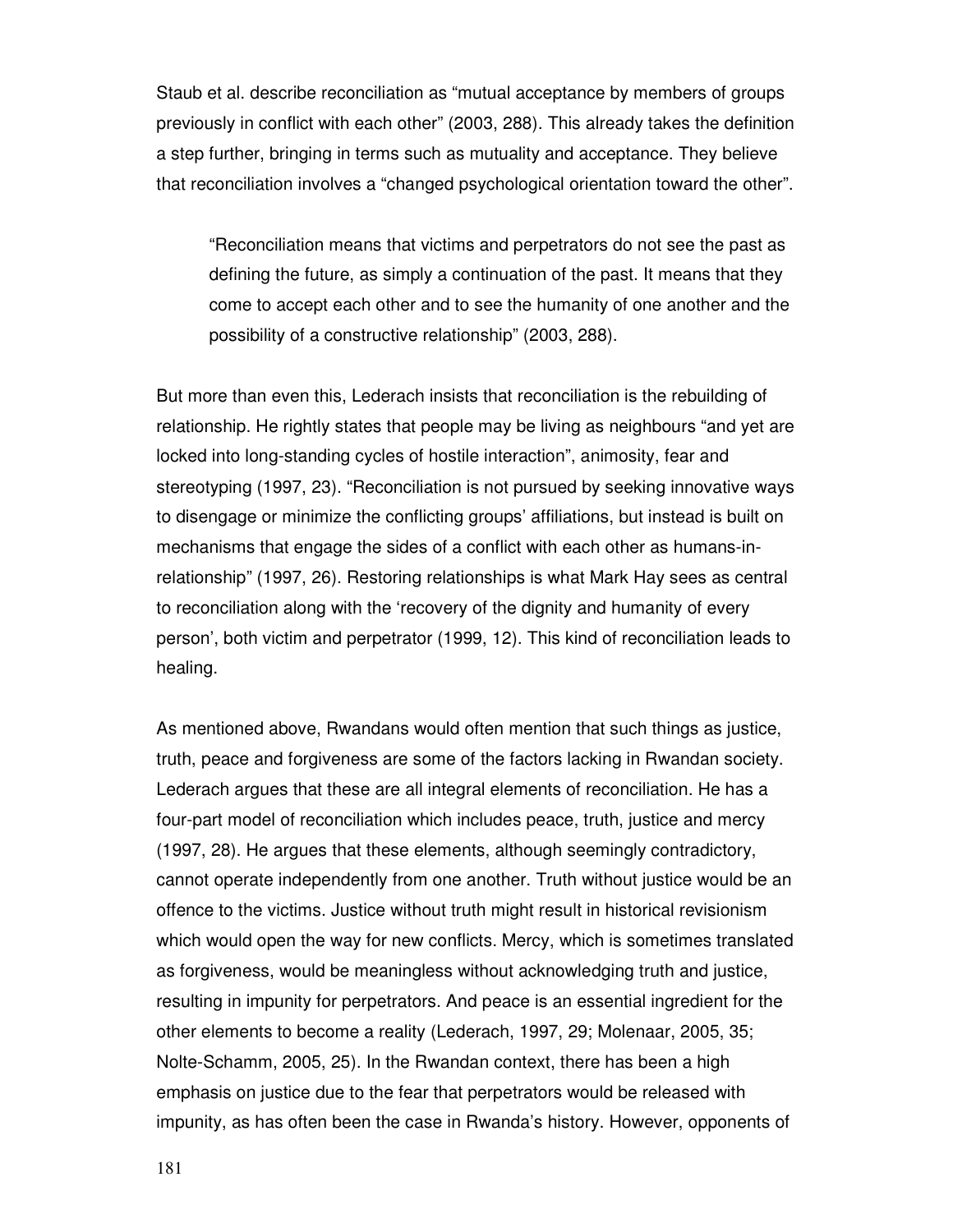the government would say that there is justice but no truth and that this is indeed resulting in revisionism and a less than complete justice, with only one group of perpetrators being targeted.

The following sections will explore reconciliation through truth, justice, mercy and peace. This kind of reconciliation has the potential to foster deep healing in individuals and communities. Section 9.2 will look at the role of history and memory in healing, as well as how truth is told and whose truth is heard. Section 9.3 will explore justice in Rwanda, looking at the *gacaca* system and consider the implications of various approaches to justice. Section 9.4 will describe a model of forgiveness and discuss some of the complexities in a forgiveness process. Section 9.5 will consider peace in terms the Rwandan approach of promoting national unity through oneness. It will discuss alternative approaches to national identity as a means of creating unity and peace. Section 9.6 will introduce a narrative approach to healing and reconciliation.

#### **9.2. Healing through truth**

Adami and Hunt, in the context of the ICTR, describe the cathartic effect speaking the truth may have: "For those who remain, for those who lived through the ultimate evil, for those who despaired of seeing the world react, the ICTR becomes a tremendous place to speak. There people can give voice to their suffering, ritualise it, objectify it, reopen the wound to better let it out, let it heal, let it scar over" (2005, 112). Once the truth is spoken and recorded it becomes a testimony in the collective memory of a nation, and of the world, and it is 'fixed in history' (2005, 113). In the discussion on South Africa's TRC, in section 9.6, it will become clear that speaking out the truth in and of itself is not necessarily healing. Yet, saying what happened and bringing events of the past out into the open is a significant part of the healing process. Truth encompasses various elements, such as how we speak of history, how we remember the past collectively, and what is said about the past in a judicial context. These will be discussed in the following section, focusing on the work of NURC.

A significant role that NURC purports to play is that of developing a shared understanding of Rwanda's past, the reasons for conflict and the way forward in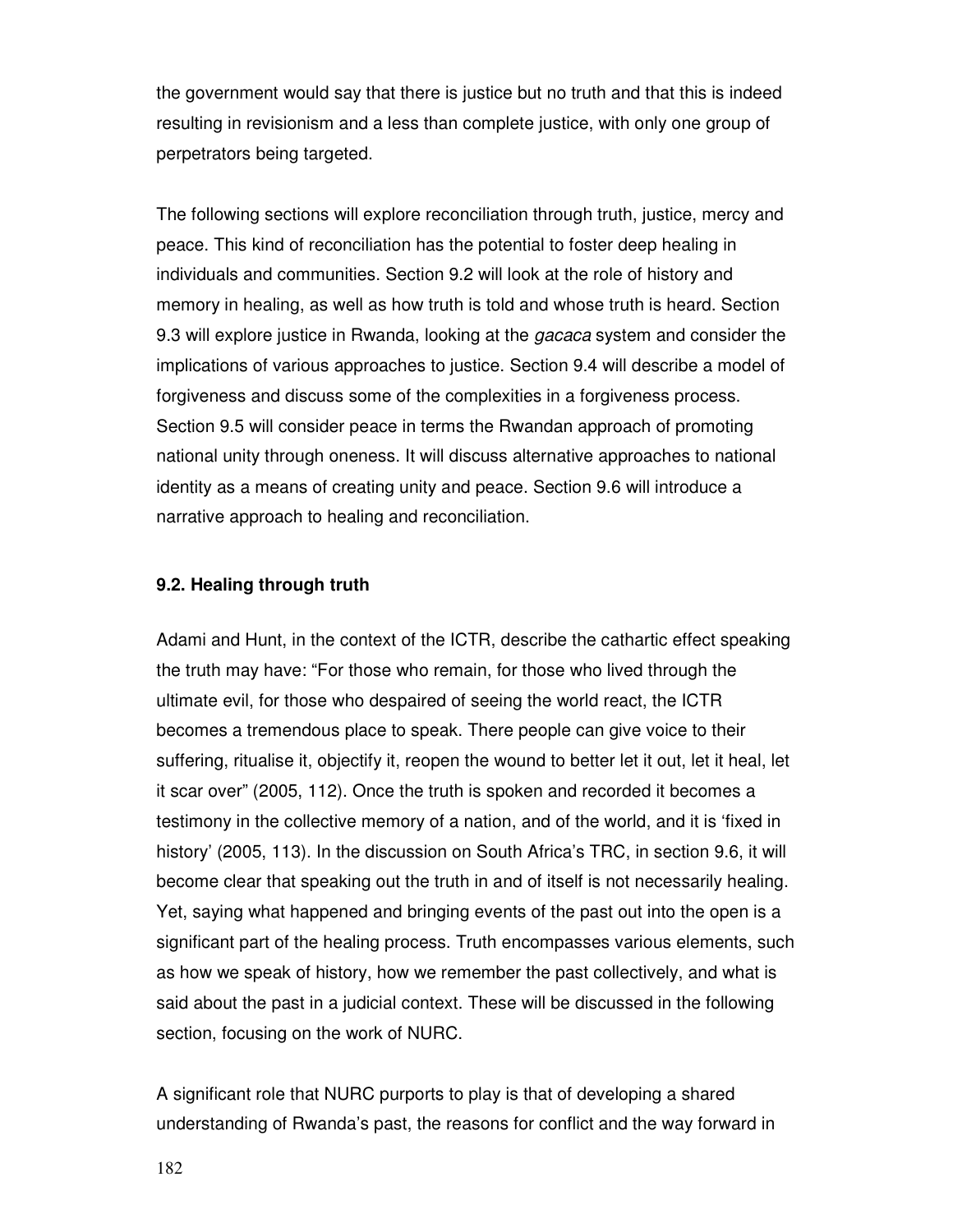the future. A representative from NURC stressed the importance of a 'same' understanding and 'same' thinking, arguing that when everyone is thinking in the same way, there will be no more division, and thus unity and reconciliation (Personal interview, Kigali, January, 2007). On asking the NURC representative whether there was room for diverse views concerning history his answer was yes and no. On the one hand, they are working to create public spaces, through debate, dialogue, workshops and the like, for ideas to be challenged and formed by a diversity of people. On the other, NURC remains a government-sponsored organization, and the government maintains its controversial law against ethnic division, which limits what may and may not be said in terms of identity and history.

Alongside this, the NURC representative mentioned the complexity of Rwandan society, where ones public view might well contradict ones private views. Or, as one interviewee explained, one's public identity often takes precedence over one's private identity, and having the appearance of having the 'right' view publicly may well be more important in Rwandan society than standing up for a divergent private view (Personal interview, Kigali, January, 2007). As Reginald was quoted as saying in section 8.2.2, Rwandans seem to have an unspoken understanding of which topics can and can't be discussed, and what the acceptable way of discussing these is.

Staub, Pearlman and Miller would agree with NURC in the necessity of providing information to communities with regards to the origins of genocide and developing a shared history (2003, 289). "Understanding genocide helps people move beyond the belief held by many people in Rwanda that what they experienced was incomprehensible evil. It helps them to see genocide, however horrible, as a human process. It helps them to see their common humanity with others who have suffered mass violence" (2003, 290). However, they feel that this shared history needs to be acceptable to both sides in order for reconciliation to take place (2003, 290).

Staub, et al. argue that conflicting views about history lead to the persistence of blame, mistrust, and antagonism (2003, 290). Particularly when groups live together, creating a history that is acceptable to both sides may be central to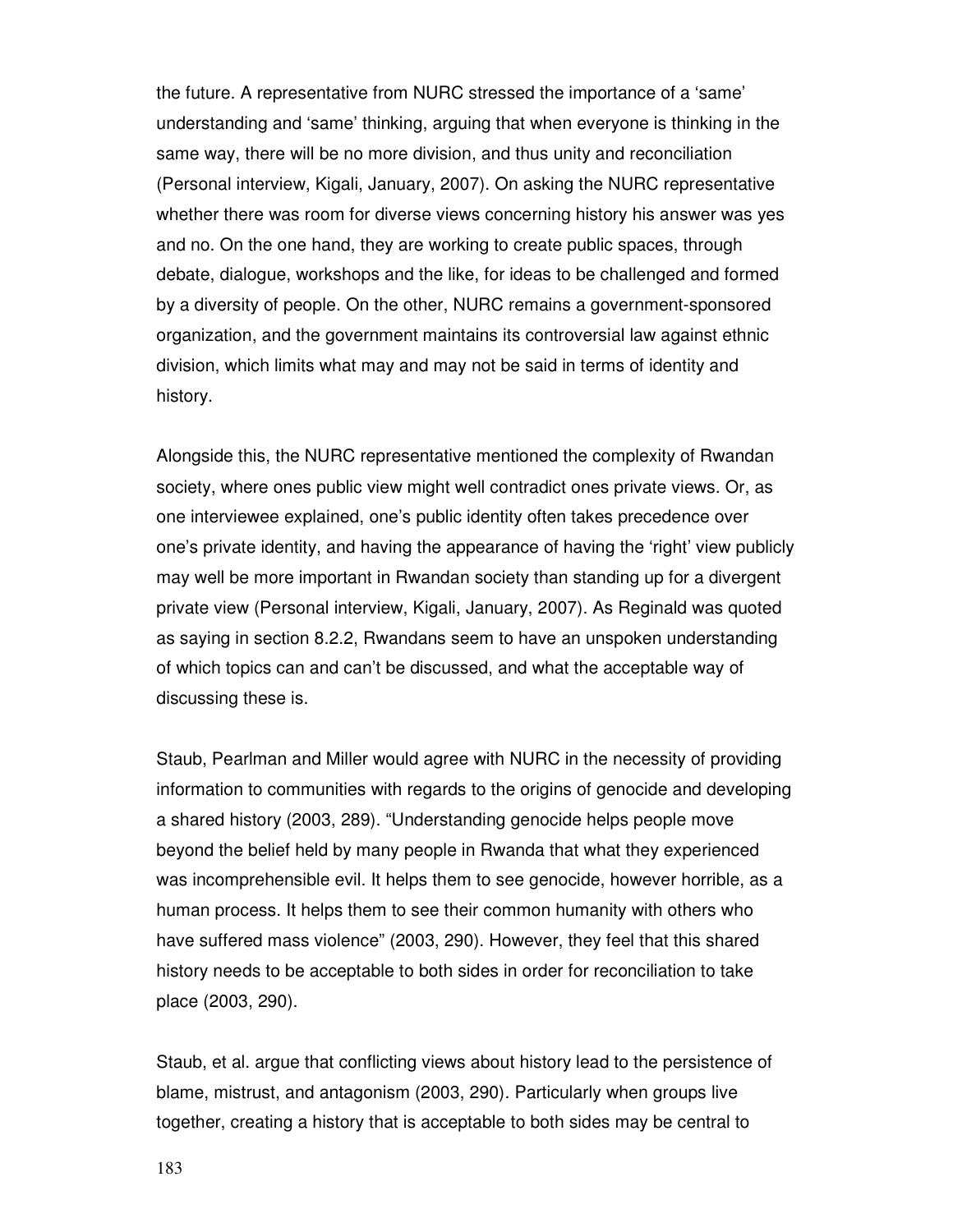reconciliation. The challenge is in creating an understanding that is acceptable to both sides. This seems crucial in building a shared understanding, rather than a same understanding. A shared understanding suggests acknowledging and taking into account a diversity of views and perspectives and piecing this together into a version everyone can share. A shared understanding also allows for a dynamic interaction between different groups over time.

Both identity and our understanding of history are constantly in flux, constantly being rethought and renegotiated. It is this fluid interaction with history and identity that is needed to allow reconciliation the space to become a reality. Similarly, Adam and Adam argue that there needs to be room for various versions of the truth rather than a unified, official version. "Only a pluralist interpretation of history may at best achieve a shared truth, or at worst, reinforce divided memories. History as an ongoing argument is still preferable to the myth-making of official collective memory" (2000, 37). A critique against the Rwandan government is that only an 'official' version of the past is considered.

Part of the process of developing a shared understanding of what happened and what needs to happen is through healing memories. In Rwanda, every April is a month of remembrance. Traumatic images of the horror of genocide are displayed publicly throughout the country. People are reminded of the death and mayhem that overwhelmed the country for 100 days. The purpose behind this is to say, 'never again'. Yet, Cyprian Fisiy argues that in the Rwandan context social memory has been manipulated for the purposes of holding onto power throughout Rwandan history and that it is difficult to separate the many layers of truth and memory, even when it comes to remembering what happened during the genocide (1998, 20).

One response to this might be giving victims and perpetrators, or victims from both sides of the conflict, the space and context in which to speak out their memories. Hay makes mention of the importance of giving victims the space to mourn and grieve their suffering. He highlights how trauma leads to the loss of a sense of self, a loss of human dignity, a loss of meaning, and a loss of trust (1999, 122). In this context, victims need to be provided with a context of safety to experience healing from their trauma. A part of this, for Hay, includes what he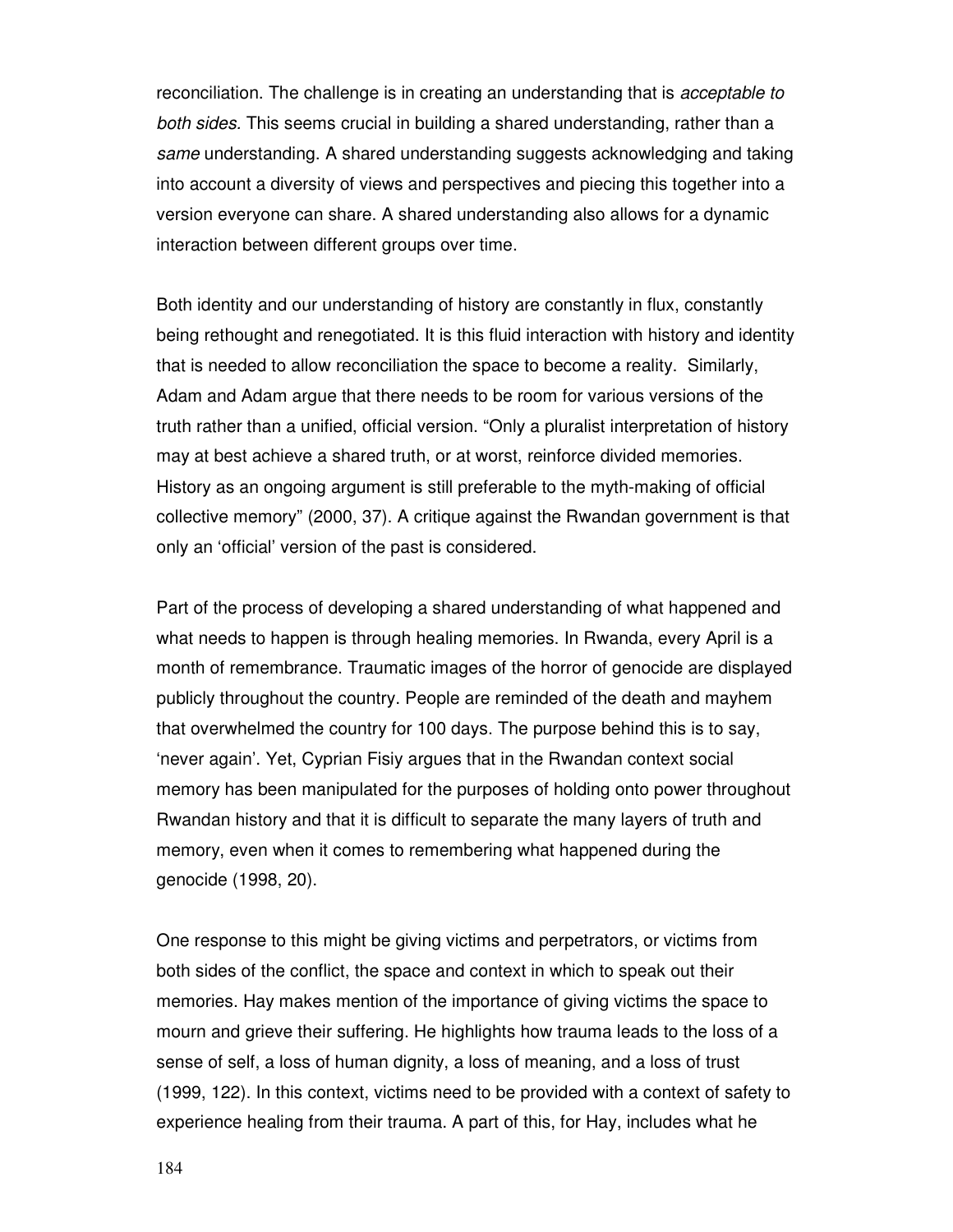calls a 'conversion' from victim to survivor. He sees this as a fundamental shift from brokenness and dehumanization to a restored human dignity. Similarly, perpetrators have been dehumanized by their own actions and need their humanity restored. This process happens as shared rituals, such as remembering April, 1994, take place. But they need to be shared rituals where everyone's stories are heard and truths are shared. Victims of the genocide as well as of the civil war would need the space to mourn and experience healing of memories.

In terms of the process of healing through truth, Villa-Vicencio writes that storytelling assists us in the process of accepting and celebrating our differences, enables us to understand each other well enough to co-exist, and build a common nation "in diversity and difference" (1995, 105). How the past and the nature of the conflict is perceived and remembered has a significant effect on the likelihood of conflicting parties reconciling. It is necessary for everyone's stories to be heard and told, and not only for one set of stories to be heard, as is often the case in Rwanda. As Reginald said in section 8.2.5, the stories of Rwandans in the north who have lost family members to the RPF during the war have not been told. "Do you think their pain has healed?" he asks.

The process of *gacaca* is helping to allow the story of what happened to be heard. Bronkhorst writes, "The dead must be counted and buried, the victims' stories must be recorded, told and retold until the whole truth is out. Reconciliation between opposing classes and groups can only be realized once the facts, the background, motives and emotions have been recognized and admitted by both sides" (in Hay, 1999, 117). Gacaca has helped to bring the facts of the genocide out into the open, at least with regards to the actions of the genocidaires against Tutsi and moderate Hutu in the attempt to eradicate an ethnic group. In terms of embodying truth and justice in a way that all Rwandans can accept, though, it has probably fallen well short. Someone like Francois, one of the young men interviewed, might argue that only a part of the truth has been told.

Graybill argues that "whereas the South African TRC required all perpetrators of human rights abuses on both sides—the government and the resistance movements—to apply for amnesty, the *gacaca* system will only judge the perpetrators of the genocide" (2004, 1224). The Rwandan government has said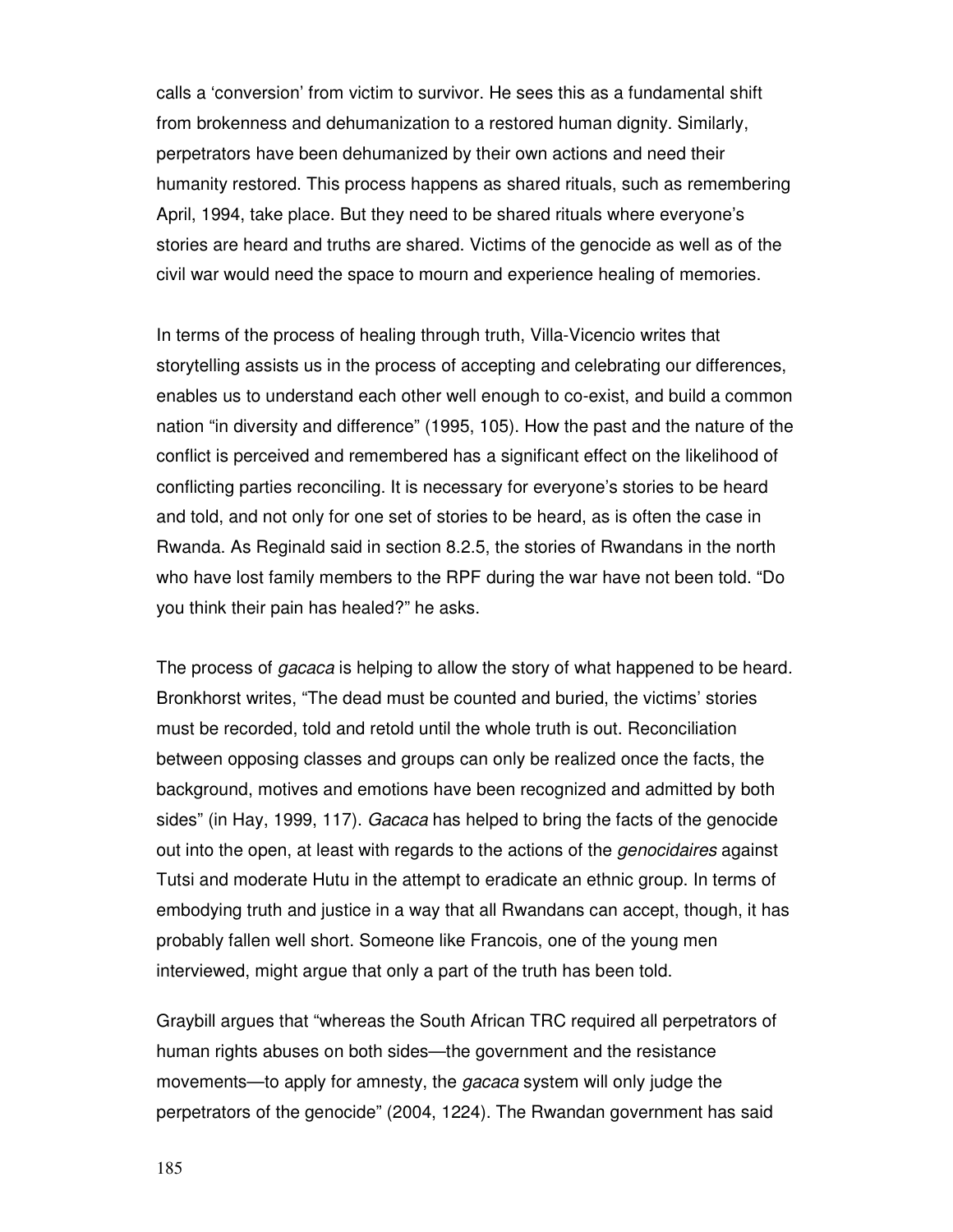that cases that involve RPF soldiers who committed crimes need to be taken to the military jurisdiction, a legal process separate from genocide crimes. When asked about this, the representative from ASF said that most Rwandans find the military judiciary intimidating or inaccessible and that they had recommended to the government that an accessible system needed to be put in place so that Rwandans can feel sufficiently safe to report these crimes (Personal interview, Kigali, January, 2007).

Villa-Vicencio has argued in the South African context, that for a culture of human rights to exist human rights violations on all sides of the conflict need to be investigated and acknowledged. Even were the crimes committed for the purpose of liberation, they need to come into the light for a culture of human rights to be established (2000, 29). Similarly, Graybill argues that considering that crimes by the RPF resulted in possibly 100 000 civilian casualties, it will affect the reconciliation process if it seems that only one side is receiving justice. "Exclusively judging Hutu acts, while ignoring RPF violations, may be one reason for the drop in willingness to participate [in *gacaca*], as Hutus view this as patently unjust," writes Graybill (2004, 1224).

In a report for the Institute for Social Security, Stephanie Wolters argues that "anyone who might choose to speak openly about the problems associated with the gacaca process would be accused of 'divisionism'" and that this leaves little room for the kind of national dialogue such a process needs (2005, 15). Added to this is the fact that participation in *gacaca* is mandatory by law and anyone who does not testify may be imprisoned for up to six months (Wolters, 2005, 7). As a result of these kinds of strictures some of the Hutu diaspora view *gacaca* as a government tool to exact revenge against the population, and view it as victor's justice (Wolters, 2005, 15).

This section has discussed the role of truth and memory in healing, saying that although the truth in itself is not always cathartic and healing, it is nevertheless an important part of the healing process. It has suggested that although NURC is creating important public spaces for debate, these spaces are limited due to government policy and the tendency towards 'double-speak' in Rwandan society. It has mentioned the significance of rituals to remember what happened, such as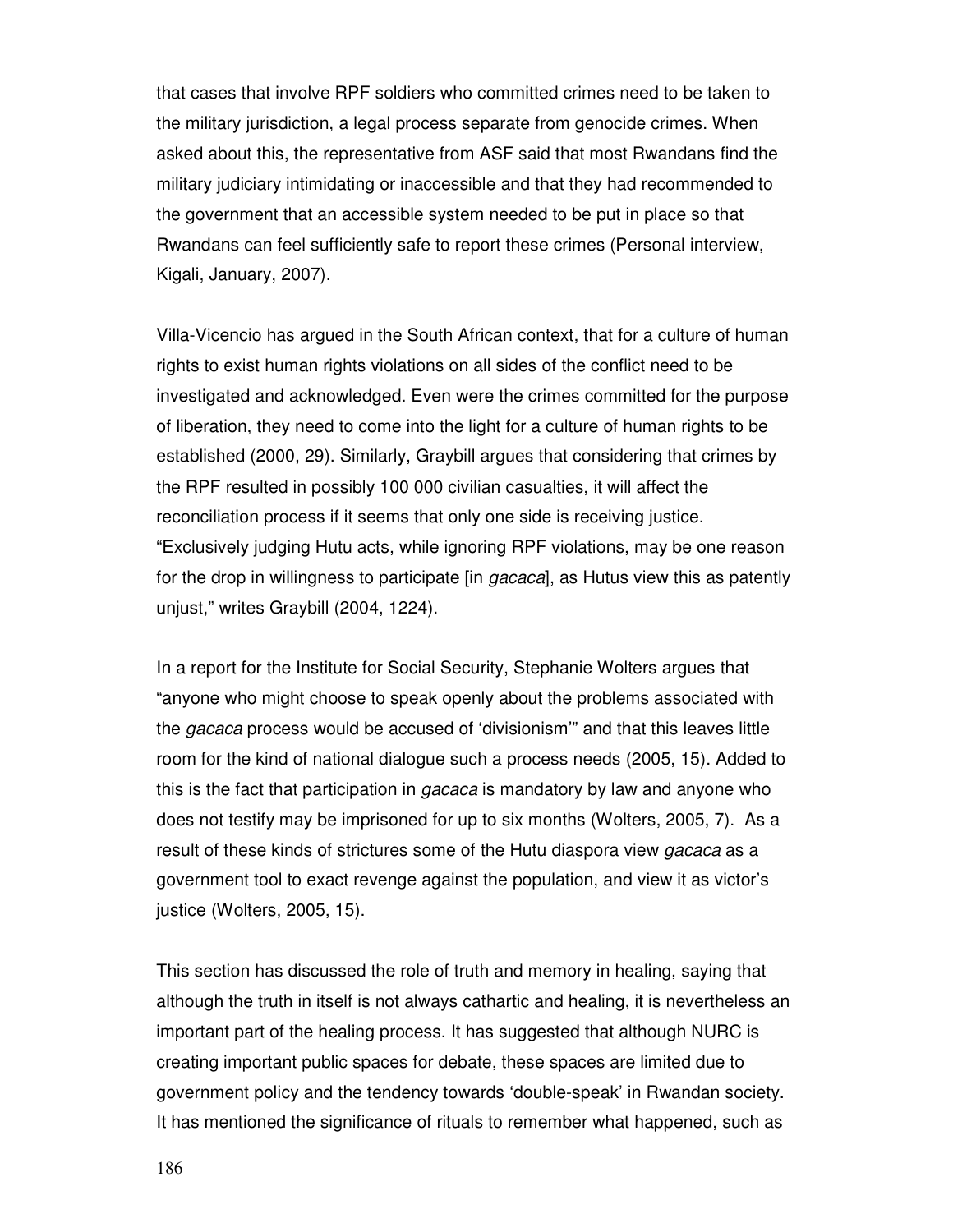the April memorials but suggested that these memorials need to incorporate the story of victims across the political divide, as well as the stories of perpetrators. It has considered the role of *gacaca* in allowing the story of what happened to be told, critiquing it for only allowing one side of the story to be heard. The issue of truth remains complex and will be explored further in relation to the TRC in section 9.6.1.

# **9.3. Healing through justice**

This section will examine the issue of justice, starting with Mamdani's differentiation between victor's justice and survivor's justice. It will then consider the difference between a retributive and a restorative style of justice, arguing that Rwanda's gacaca system incorporates some of both. It will also look at whether people should be individually or collectively responsible for what has happened. Judith Zur, writing in the context of Guatemala, where after extreme violence the entire country continued in complete denial of what happened, writes that impunity has a significant negative psychological effect on healing processes (1994, 14). She writes that not only is it necessary to find a language to be able to talk about what happened collectively, but that those who were responsible need to be identified and named. This section will argue that impunity will not aid in healing in Rwanda, but that the way justice is meted out needs to be carefully considered so as not to lead to renewed violence.

Mamdani suggests there are two forms of justice. He characterises the justice present in Rwanda as 'victor's justice' with an overwhelming sense of moral responsibility for the very survival of all remaining Tutsi, globally. Postgenocide power is committed to removing any trace of conditions that could possibly lead to a repeat of genocide, and this is done through violent methods, where necessary. He describes the founding ideology of post-genocide Rwanda as being the memory of genocide and the moral compulsion never to let it happen again (2002, 271). This justifies the pursuit of *genocidaires* and the possibility of labelling any opposition to the government as genocidaire.

"Arrests can be made on the basis of denunciation, not investigation … The moral certainty about preventing another genocide imparts a moral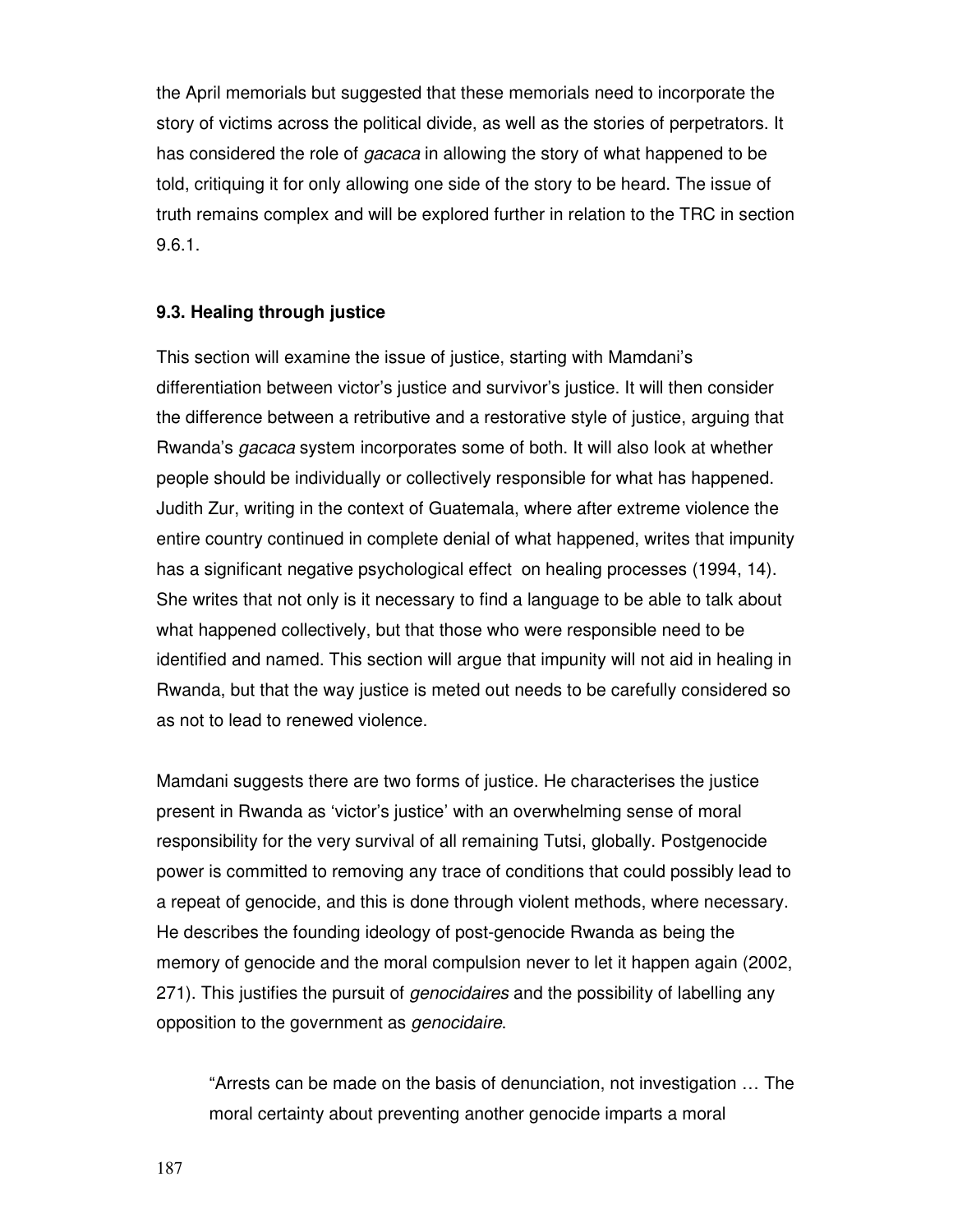justification to the pursuit of power with impunity … The price of victors justice is that the victor must keep holding onto his victory; thus a continued civil war or a political divorce. As there has been no divorce between Hutu and Tutsi in Rwanda we must assume that there will be another round of civil war" (2002, 272).

But far more productive than this would be survivor's justice. Mamdani describes how victory provides power and thus alternatives to the victor: "He has the choice of reaching out to the vanquished and transcending earlier opposition by the two and form a united community of survivors of civil war" (2002, 272). Marcia Hartwell similarly discusses how after a violent conflict the power lies in the hand of the victor and it is their decision how justice and reconciliation is going to unfold (2004). In the South African context, Desmond Tutu discusses how revenge would have been the easy route to take after Apartheid, but that the tempting victors justice was surrendered for the sake of creating a shared South African future built on the foundations of democracy, equality and freedom for all (1999, 23).

Although Rwanda should not necessarily have followed South Africa's route of justice, it nevertheless needs to consider whether the route it has chosen will lead to healing. Justice is often seen as being either restorative or retributive. Retributive justice focuses on punishment and is normally based on a hierarchical approach to justice. Justice is in the hands of the authority and meted out by those in authority to the perpetrator. Restorative justice, on the other hand, is between victim and perpetrator. Jim Consedine describes it as follows:

"Restorative justice is a philosophy that embraces a wide range of human emotions, including healing, mediation, compassion, mercy, reconciliation as well as sanction where appropriate. It also embraces a world view that says we are all interconnected, and that what we do, be it for good or evil, has an impact on others. Restorative justice offers a process whereby those affected by criminal behaviour, be they victims, offenders, the families involved, or the wider community, all have a part in resolving the issues that flow from the offending" (1999, 183).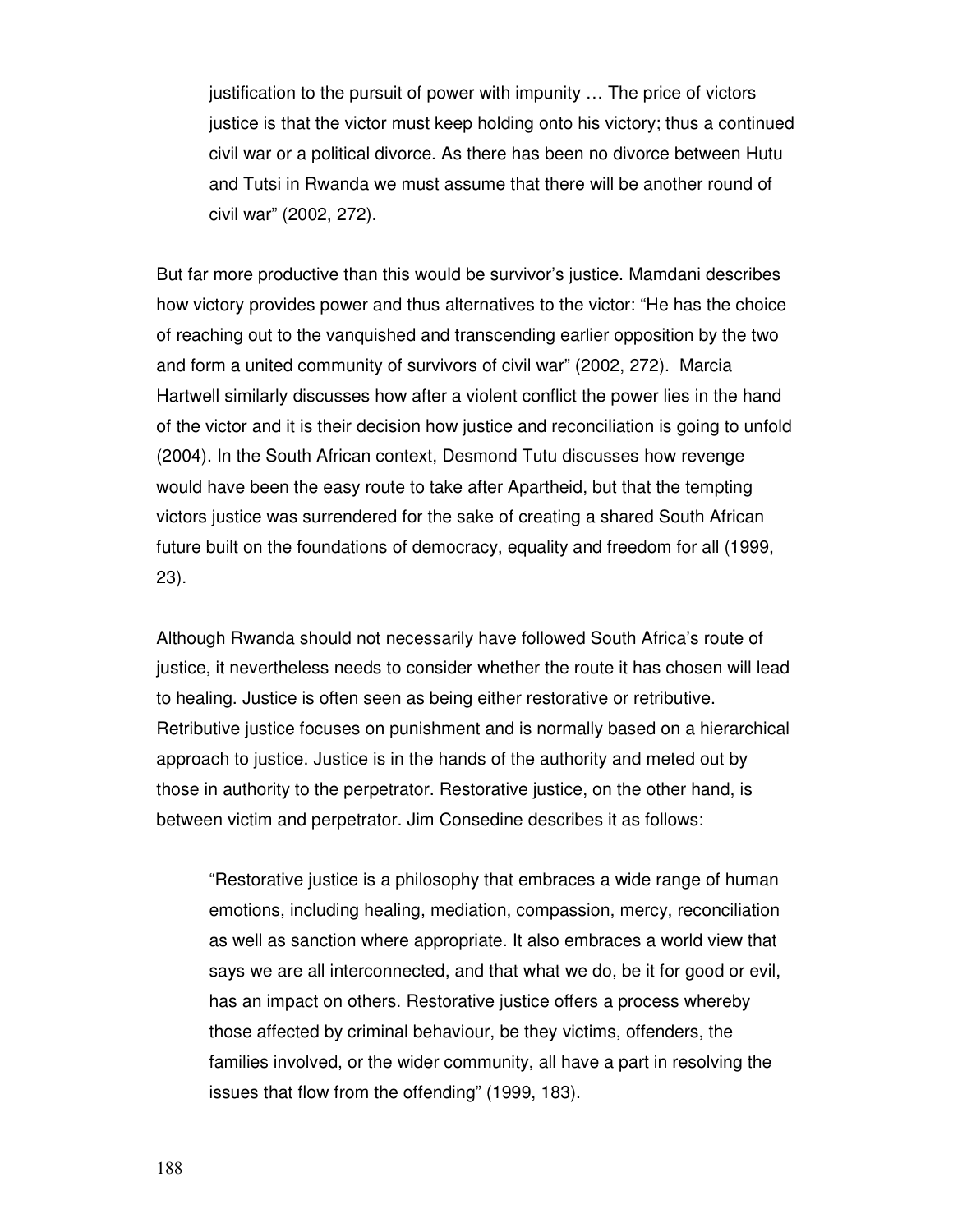The focus is not vengeance but healing for both victim and offender. In the case of Rwanda, in response to the justice crises following genocide, the government had to put a far reaching system in place that could try hundreds of thousands of people in a short space of time. The leader of the Constitutional Committee during the time when *gacaca* was implemented said,

"Rwanda is a poor country. The human rights in our prisons are nothing to brag about. The prisoners are suffering, but what is the alternative? We cannot let them out, but we cannot really keep them in now either. To follow the Western trial process would take far too long [a] time and therefore be a violation of the human rights [sic] itself. We had to do something" (in Morrill, 2004).

The origins of *gacaca* were discussed in section 5.1.2. Constance Morrill looks at whether *gacaca* is retributive or restorative in its approach by comparing traditional *gacaca* with the way it functions today. In the traditional *gacaca* system, Morrill describes how resolving disputes was not "compartmentalized into separate phases of pre-adjudication, pre-trial, adjudication, and sentencing, as is the practice in the classical judicial system. Instead, conflicts within the community were not fragmented, but approached holistically, which was seen to facilitate reconciliation" (2004). Any reconciliation process would involve the offender and victims' entire family or clan, thus the repairing of the relationship being a collective affair.

In the *gacaca* process adopted in Rwanda today, the whole community is involved, but offenders stand alone before their accusers. At the gacaca trial I attended in January, 2007, some seventy or eighty community members gathered with little benches and blankets along the side of a main road. Tables and chairs had been set up before them where a row of judges sat. The offenders would come before this table of judges and the community and defend their case. Unlike in the traditional model, here the offender carries the burden of what they have done alone. Further, the community was invited to ask questions or make comments on what the offender had said. Although the community participation was clearly high on the part of the victims, the offender seemed to have little support, and if the community decided they were guilty they would have no lawyer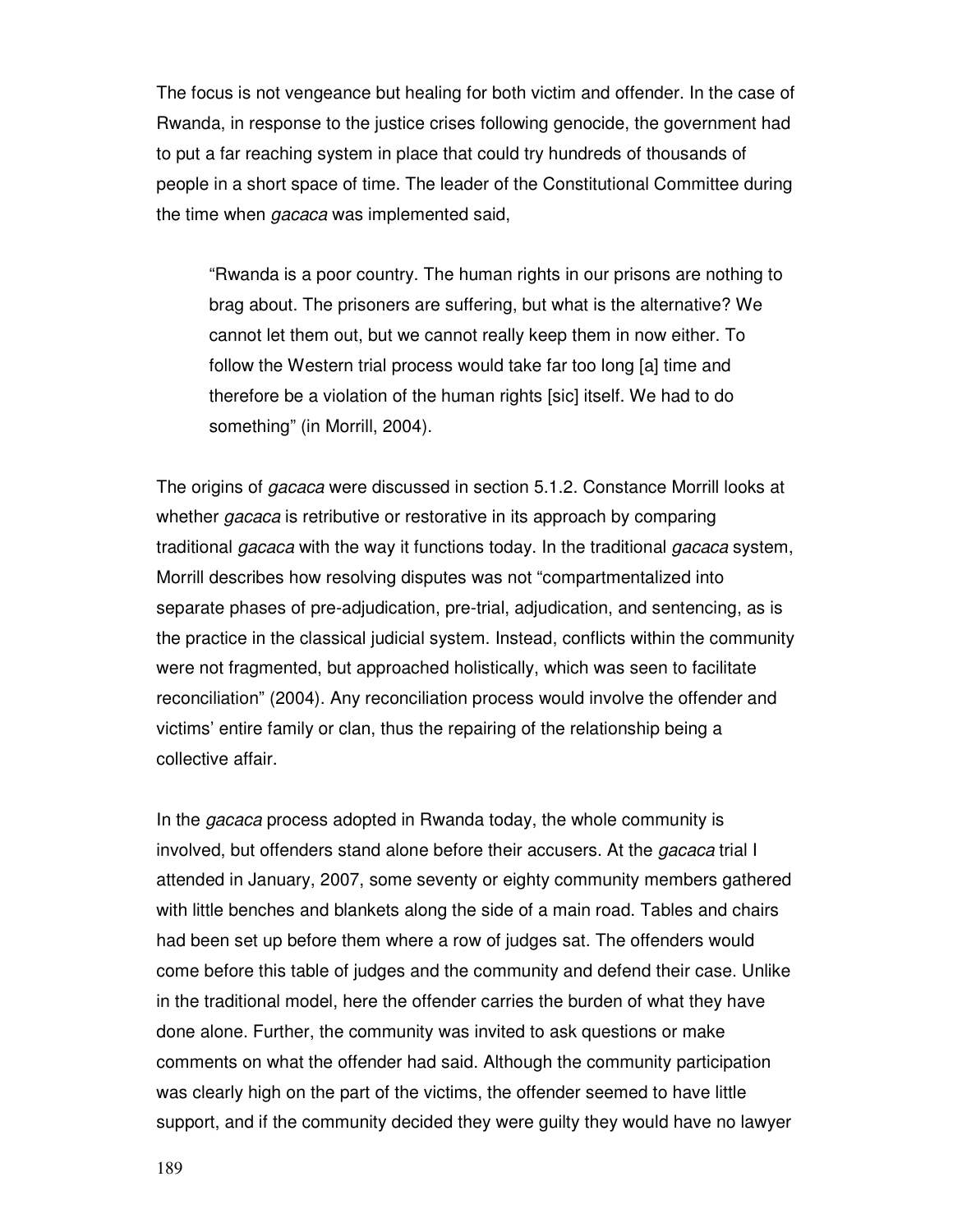(as in a western model) or family members (as in a traditional model) to stand up in their defence. An Amnesty International report states that the accused should by law have access to legal representation.

"Amnesty International believes that the gacaca jurisdictions would not respect the principle of ''equality of arms'' - an essential criterion of a fair hearing which ensures that both parties have a procedurally equal position during the trial and are in an equal position to make their case. In response to this criticism, the government has denied that the prosecution would have an unfair advantage, as it would not participate in the *gacaca* trials. However, cases would clearly be judged on the basis of case-files prepared and passed on by the prosecution. It would be extremely difficult for defendants without the assistance of a lawyer to counter in an effective manner the accusations already contained in these case-files. Furthermore, those presiding over the *gacaca* tribunals, having little or no legal training, are unlikely to challenge the information in the official casefile or the very basis for the case-file" (2006).

Further, their guilt and punishment would be decided on by the judges rather than the community collectively. So rather than it being a negotiated process between an offender and their family and a victim and their family, in this case it is a legal process where an individual takes individual responsibility with the input of the community in terms of clarifying what actually happened.

This would make *gacaca* more of a retributive than restorative approach. However, a fully restorative justice process may be argued to take too long and, as the representative from ASF suggested, such a process would be difficult to monitor. How would one ensure that victims and their families did not mete out revenge on offenders, who often had no family to stand with them, their families being either dead or refugees in the DRC? Thus the current *gacaca* system where communities were involved but certain standard western legal system practices were incorporated seemed the best alternative.

Hartwell argues that the need for revenge on the part of victims after violent conflict is normal and even, perhaps, a necessary part of the healing process. She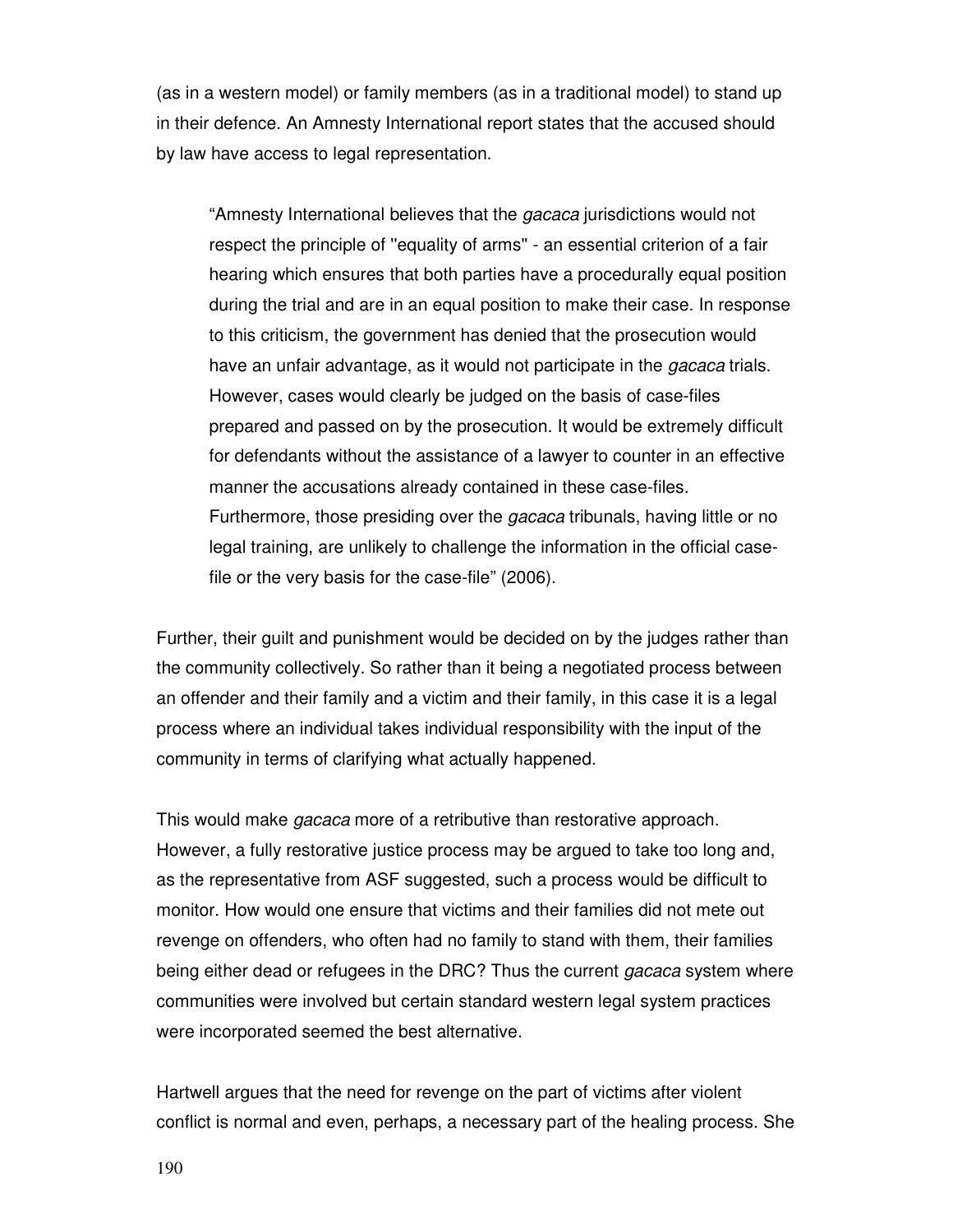suggests that any reconciliation process needs to undergo periods of revenge, lack of remorse and an inability to forgive, amongst other things, but that these do not need to be viewed negatively (2006). She describes that immediately after conflict justice is closely related to fairness, both from the perspective of the victims who want their perpetrators to suffer as much as they did, as well as from the perspective of those who perceive themselves to have 'lost'. In terms of the victim, Hartwell suggests that trials and truth commissions often fall short of the kind of action victims are looking for, as has indeed been the case in Rwanda. Hartwell lists four ways in which justice can be seen to be fair. Firstly, there need to be opportunities for all those involved to have a voice in stating their case and making suggestions. Secondly, their needs to be a trust in the neutrality of the authorities and the forum through which justice is meted out. Thirdly, the motives of those in authority need to be trusted. Lastly, all parties need to feel they are treated with dignity and respect (2006).

In the case of Rwanda, the issue of fairness has played a significant role. On the part of survivors of genocide, there has been frustration with regards the light sentencing of perpetrators, as well as sick and elderly perpetrators being released by the president at various times over the past few years. Added to this, there was a feeling directly after genocide that more aid was going towards those people who had fled to the DRC (and were seen by many to be guilty of genocide) than towards survivors of genocide within the country. On the part of perpetrators, as has been reiterated throughout this thesis, many feel voiceless and mistrust the motives of the current government and the way it is carrying out justice. The danger of feeling unfairly treated, according to Hartwell, is that it is easy to trigger a victim-mentality (2006). Perpetrators feel they are victimized and victims feel they are being revictimised. So although the desire for revenge is normal, in a society recovering from violent conflict that wants to create a new way of relating to one another, retributive justice may be unhelpful in the healing process.

Coupled with the debate between a retributive and a restorative system is whether guilt is collective or individual. Rhiannon Lloyd runs a reconciliation program which encourages individuals to apologise on behalf of their group. For example, at one of her workshops, a Hutu will stand up and ask for collective forgiveness for the crimes committed by Hutus, and then a Tutsi will stand up and ask for forgiveness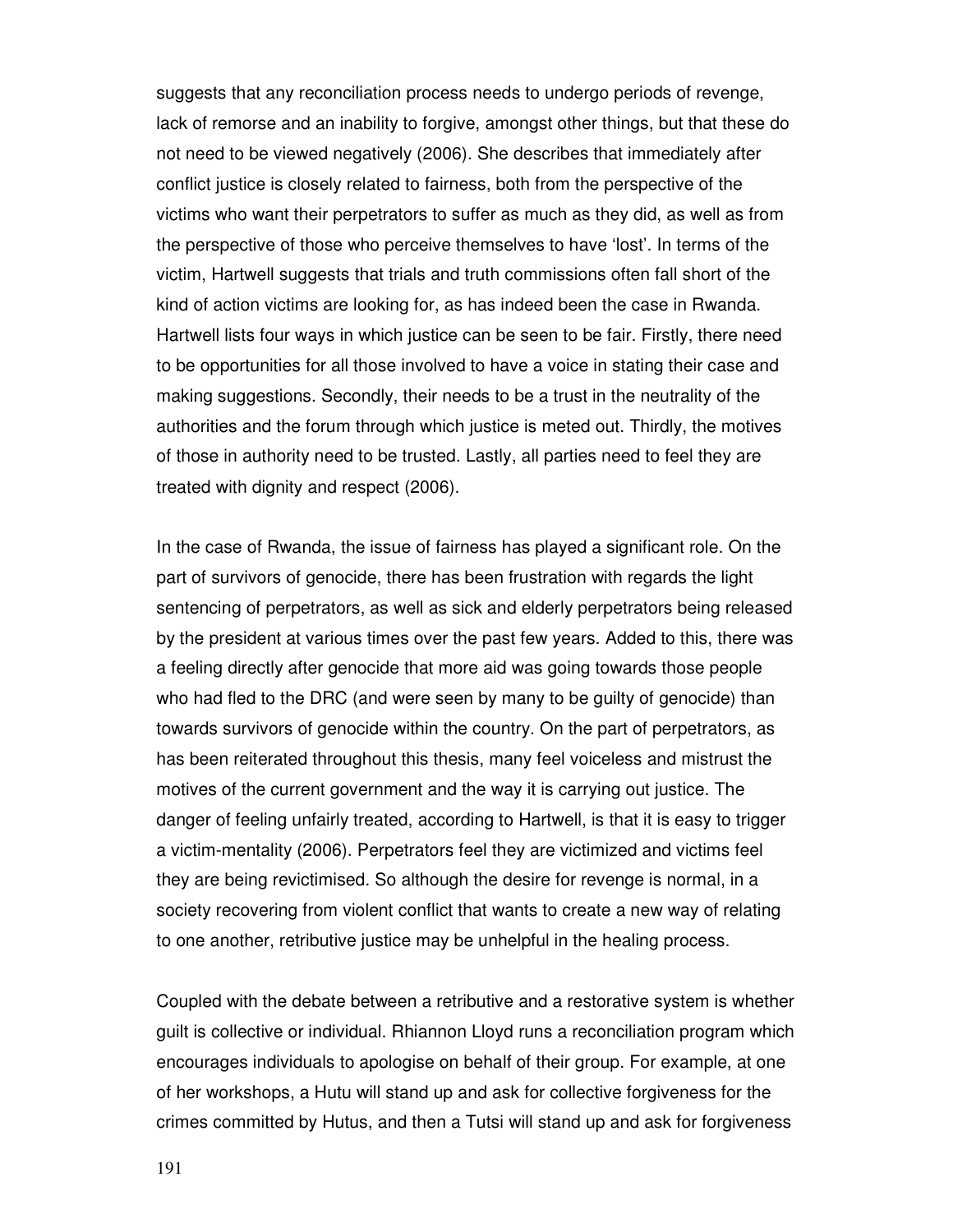on behalf of all Tutsi. Lastly (or many times at the beginning), Lloyd herself will stand up and ask for forgiveness on behalf of Europeans and the international community. There is then a ceremony of forgiving one another and acknowledging shared humanity. This is successful in that it highlights the roles of all involved in causing harm, but a danger is that an entire group is seen as collectively responsible (Lloyd, 1998).

Mamdani warns against the pitfall of seeing a particular group collectively as victimised or as collectively guilty as it has the danger that the collective group of victims self-righteously and unrestrainedly demands justice. He recommends instead that all Rwandans be seen as 'survivors of an era gone by' and that individuals take responsibility for particular crimes, on both sides of the political spectrum (1997, 25). Lemarchand writes, "Tutsi elite [tend] to substitute collective guilt for individual responsibility, and to affix the label 'génocidaire' to the Hutu community as a group" (1998, 8). He accurately states that the refugees in the DRC after the genocide were collectively criminalised, and that certain Tutsi survivors applied 'a logic of guilt by association: to be a Hutu was to be presumed a killer', even those who risked their lives to save Tutsi (Lemarchand, 1998, 8). Lemarchand suggests that 'lumping together the perpetrators of genocide with innocent civilians' creates the very conditions that may influence some Hutu to resort to renewed violence (1998, 8).

Because genocide was executed by a large portion of the population, Mark Drumbl suggests that it is easy to forget that individuals chose to become perpetrators (2002, 11). During his research in Rwandan prisons, Drumbl found that the vast majority of perpetrators did not see themselves as having done anything wrong (2002, 16). "Most see themselves as prisoners of war, simply ending up on the losing side" (Drumbl, 2002, 16). Drumbl found that many perpetrators would conflate war with genocide, whereas he states that war implies a mutuality whereas genocide implies innocent victims and unjustified perpetrators (2002, 16). As long as perpetrators felt they were fighting a justifiable war, they would not be able to take responsibility for their crimes, which largely involved violence against unarmed women and children. This would mean that were violence to break out again, many Rwandans might not see the difference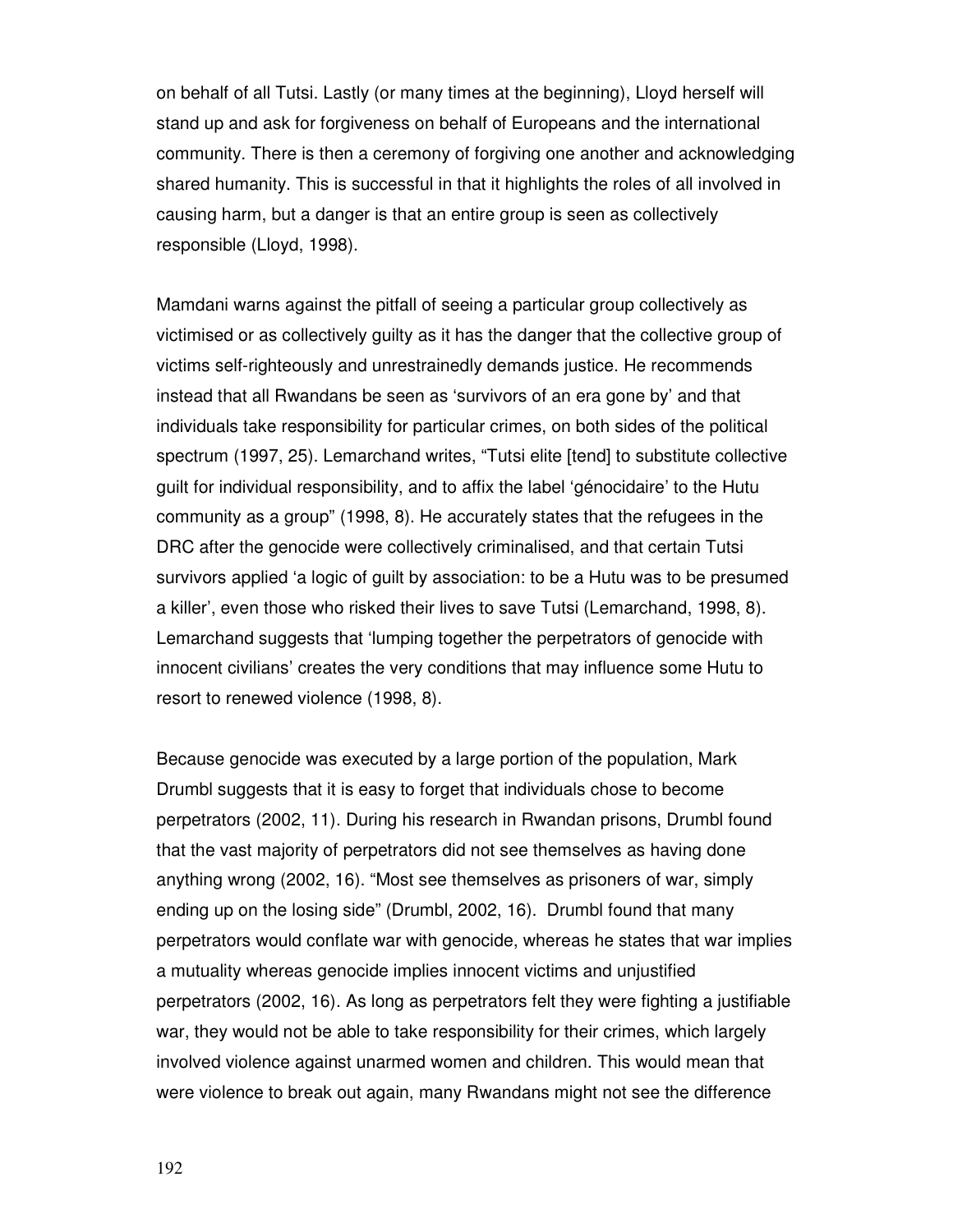between fighting a military war (between trained soldiers) and attacking innocent civilians. It is for this reason that Drumbl argues for individual responsibility.

A phrase often heard in Rwandan society when discussing justice is that of a 'culture of impunity'. With this it is said that in Rwanda, historically, people have not been held accountable for what they have done. This has given people the impression that in Rwanda, you can get away with anything, especially if it is politically motivated. Drumbl suggests that with a collective restorative justice model individual perpetrators would not need to take personal responsibility for their actions (2002, 16). Graybill describes how the Rwandan government was skeptical of South Africa's Truth and Reconciliation Commission which adopted a system of amnesty because of the history of impunity (2004, 1121). Further, it was feared that survivors would take justice into their own hands. There needed to be an immediate and tangible sense that justice had taken place and that perpetrators were punished, so that Rwandan society could move on.

Several of the NGO leaders I interviewed stressed how gacaca was imperative in breaking the 'culture of impunity' that existed after the violence in 1959, the 1970s and the 1990s. Gacaca, according to many of those interviewed, is contributing to the important task of holding individuals accountable for their violent crimes and allows victims to see justice is done. A representative of ASF, when asked whether *gacaca* was contributing to reconciliation, immediately responded, "Justice is being done." At a later stage she added that one cannot legalise reconciliation. Gacaca may create a space where reconciliation has the potential of taking place but it is up to individuals to make use of this opportunity (Personal interview, Kigali, January, 2007).

But does it create this space? There was a high expectation that gacaca would bring about healing and reconciliation. Molenaar writes how "at its incept, it was hoped that through the very act of participation in *gacaca*, a degree of truth-telling, confession, forgiveness and thus reconciliation would take place". Molenaar quotes the Mayor of a district in Rwanda as an example of official discourse regarding *gacaca* when it was first introduced: "Rwanda has great confidence in gacaca because it will solve our problems and bring about reconciliation. It is you, the population, who has to do it. It is you who must participate. In the first place,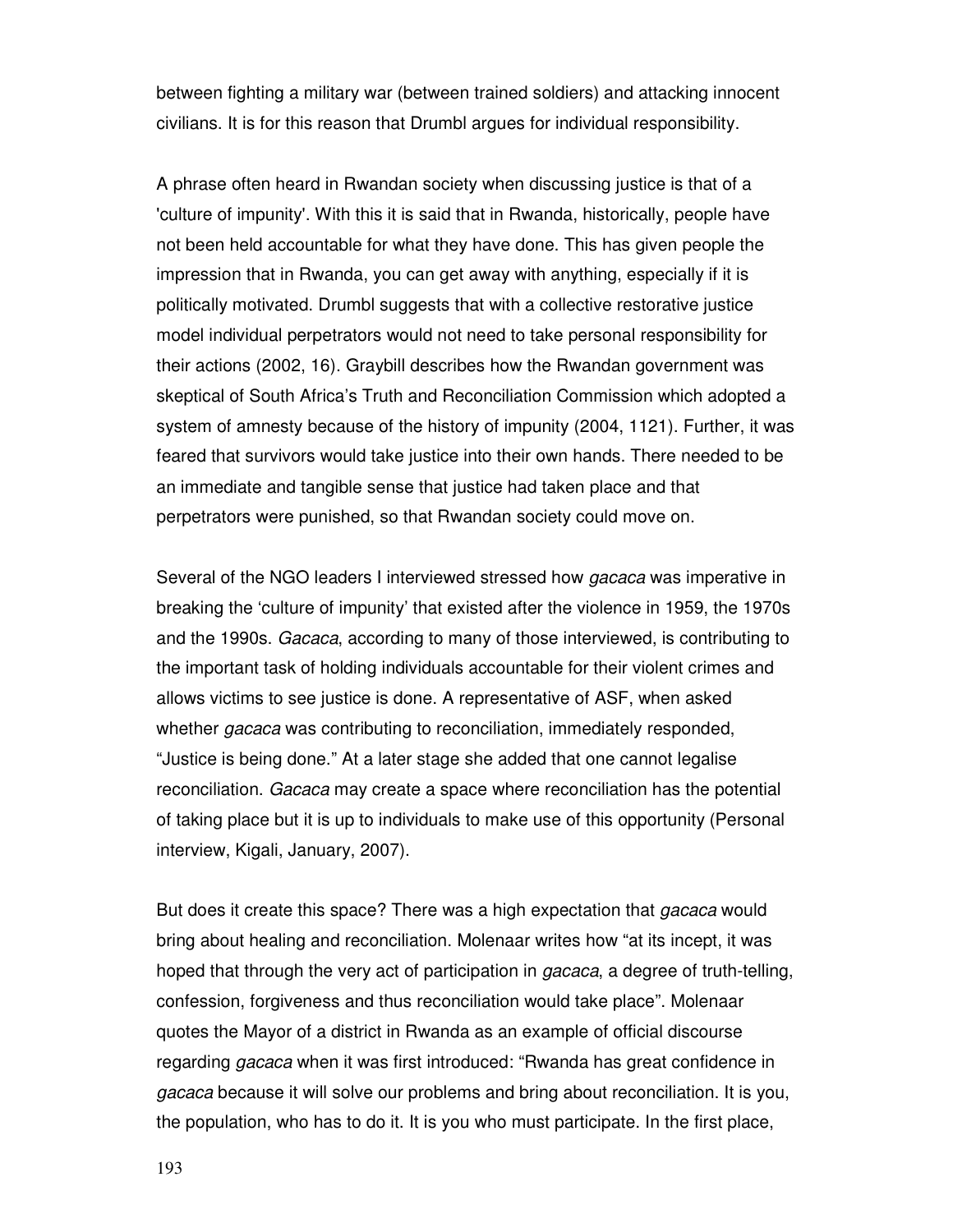you must come here and tell the truth about what happened" (2005, 51). Graybill describes that a survey done showed high percentages of Rwandans wanting to participate in the process. And yet, as it progressed, those participating became more skeptical.

When *gacaca* started, some last remaining survivors in rural areas of the country were killed by perpetrators who did not want to be identified. Then there were retributive killings of those perpetrators (Graybill, 2004, 1224). Apart from this, survivor groups have complained that gacaca is too lenient on perpetrators (Wolters, 2005, 16). Further, because perpetrators receive a reduction in sentence on confession, survivors experience perpetrator confessions as being insincere (African Rights, 2000, 98). Many perpetrators thought that merely by testifying and confessing they would contribute to reconciliation but survivors were resentful of this process as it felt it made light of their suffering (2000, 99).

This section has described the importance of bringing an end to 'the culture of impunity' in Rwanda, and having individuals take responsibility for their actions rather than emphasizing collective identities which may perpetuate ethnic division. It has also emphasized the need for fairness in a justice process, where the acts of violence committed by all those involved are dealt with, both as a result of genocide and as a result of civil war. It was also suggested that it is important that perpetrators understand the difference between inflicting harm on innocent people and engaging in military combat. Gacaca was explored in terms of its retributive and restorative qualities and it was critiqued for being more retributive than restorative. However, the difficult circumstances in which it was implemented and its positive contribution to the process of justice were also mentioned. Healing through justice remains one of the most difficult challenges to the reconciliation process and we are left with more questions than answers.

# **9.4. Healing through forgiveness**

Although healing occurs most obviously in a process of forgiveness, it is also the most challenging of all the elements of a healing and reconciliation process as it seems that the natural response from a victim is the desire for revenge. Yet the stories coming out of Rwanda describe again and again the miracle of victims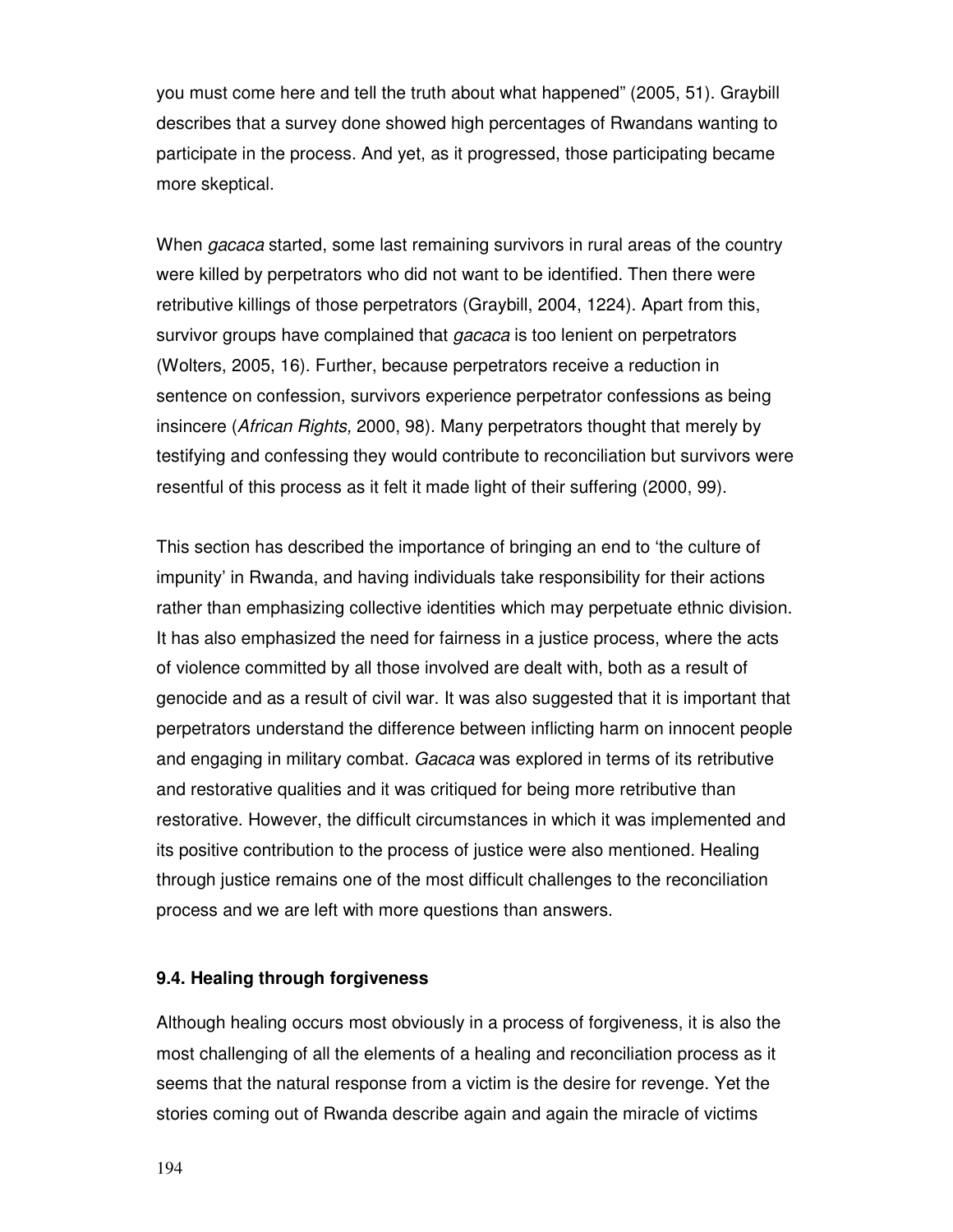forgiving perpetrators and thereby bringing healing to themselves, the perpetrator and their broader society. Making use of Harwell's discussion of forgiveness, this section will explore how forgiveness takes place.

Apology and forgiveness is difficult after violent conflict, suggests Hartwell, because in many cases the perpetrators may be dead or absent (2006). Hartwell stresses that a process of forgiveness needs to be engaged in by victims regardless of perpetrators expressing remorse, for healing to take place. In an informal interview, a Tutsi survivor stressed to me how she learnt that she needed to forgive her perpetrator even though he was not sorry, for her own sake. "I will never be free if I do not forgive", she said (Personal Interview, Kigali, January, 2007). In addition to this, as mentioned earlier, perpetrators also need to forgive themselves and their fellow perpetrators.

Hartwell uses Enright's model, which includes six stages of justice and forgiveness development, to explain the stages people tend to go through after violent conflict. According to this model, the kind of justice one desires is coupled with the progress of one's ability to forgive. In the beginning stages, one may find it impossible to forgive, and desire revenge, whereas in the final stage, one is able to forgive without needing anything in return. Here are the six stages:

- Stage one: 'Heteronomous morality' says that justice should be decided by the one in authority, leaving the outcome in the hands of others. Here, forgiveness is revengeful: I can forgive someone who wrongs me only if I can punish him to a similar degree to my own pain." (Enright et al, 1992, 104-6).
- Stage two: 'Individualism' defines justice in terms of reciprocity; if you help me, I must help you. With this stage, there is conditional or restitutional forgiveness: "If I get back what was taken away from me, then I can forgive. Or, if I feel guilty about withholding forgiveness, then I can forgive to relieve my guilt." This depends on the explicit action on the part of the perpetrator to show remorse and apologise.
- Stage three: 'Mutual interpersonal expectations', where group consensus and group pressure decides what is right and wrong. Forgiveness in this stage is 'expectational forgiveness'; there is pressure from others to forgive and people may forgive because they believe it to be expected. In stage four, 'social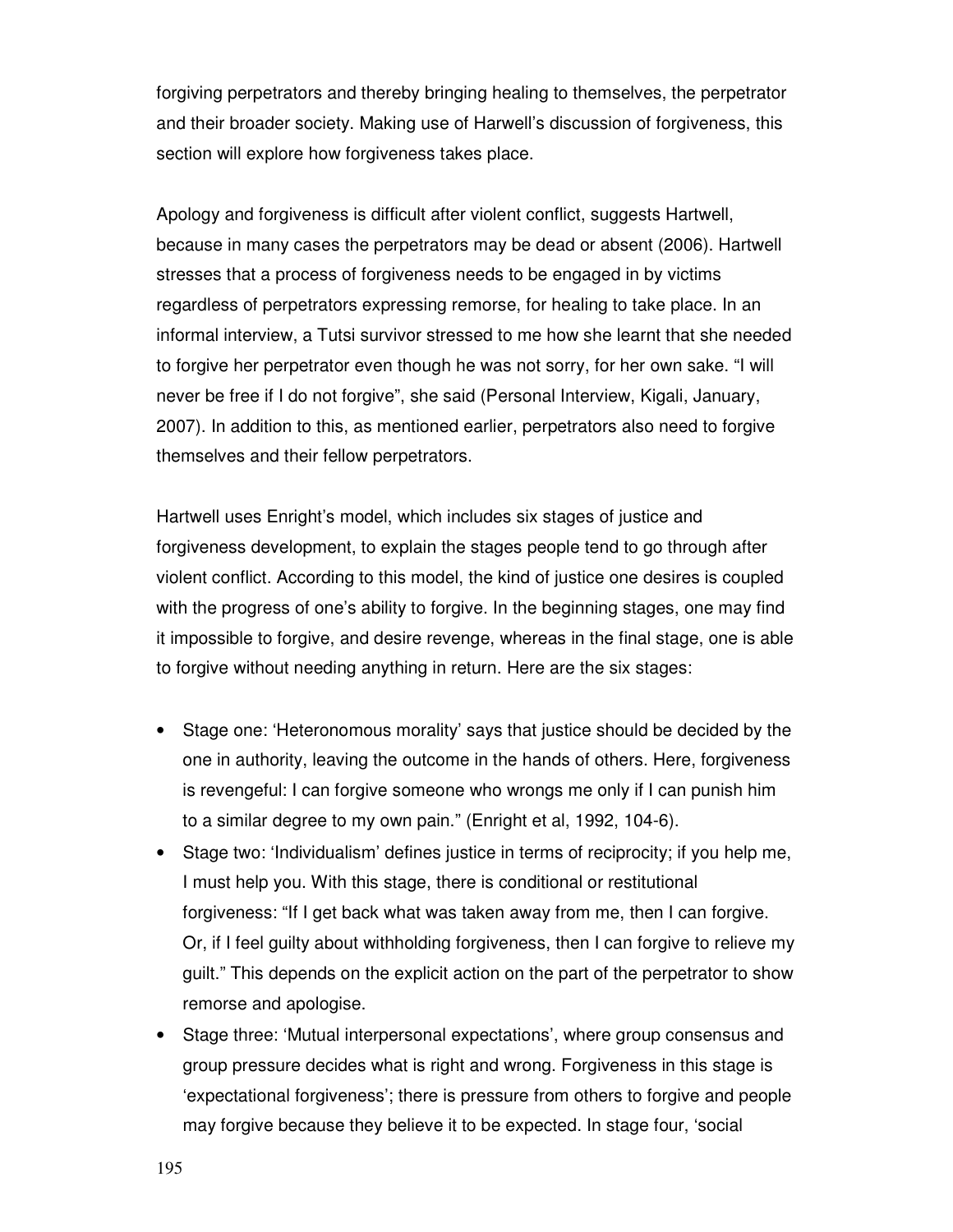system and conscience' justice, societal laws and the need for an orderly society guide justice.

- Stage four: 'lawful expectational forgiveness' where one may forgive because ones religion or government demands it.
- Stage five: 'social contract' justice', acknowledges that people hold a variety of opinions and that one should uphold the values and rules of one's group. Forgiveness here is in order to maintain social harmony.

Stages three and four both depend on external pressure in terms of forgiveness, even though it would not be dependent on an apology or reciprocal action. Stage five is not as driven by external pressure but nor is it a completely internal decision one comes to.

• Stage six: forgiveness as "an unconditional act of mercy and a complete abandonment of revenge" (2006). At this stage forgiveness happens because of the recognition of every human being as a human being and out of a place of love.

This would relate to the concept of *ubuntu*, which suggests that in order for me to be fully human I need to recognize the humanity of another. Here, Enright suggests that the act of forgiveness is not to control the other, but to release the other, and arguably, also oneself. This version of forgiveness acknowledges the presence of an injustice while releasing the hurt of the act. "While the offended realise they have been treated unfairly, and have no duty to show compassion, they decide to go beyond seeking a "fair solution", tied to a conditional justice of retribution or reparation, to reach for a compassionate one. (Enright et al, 1992, 104-6) This last stage is seen as a final resolution and answer to the offence and it will not be revisited again by either the individual or group involved" (Hartwell, 2006).

During any post-conflict situation, all these levels of forgiveness would be happening simultaneously, to varying degrees, amongst different people and communities. Some Rwandans I have spoken to suggest that the word for forgiveness, kubabarira, and its understanding in Rwandan, means to completely forget what was done without the perpetrator taking any responsibility. For this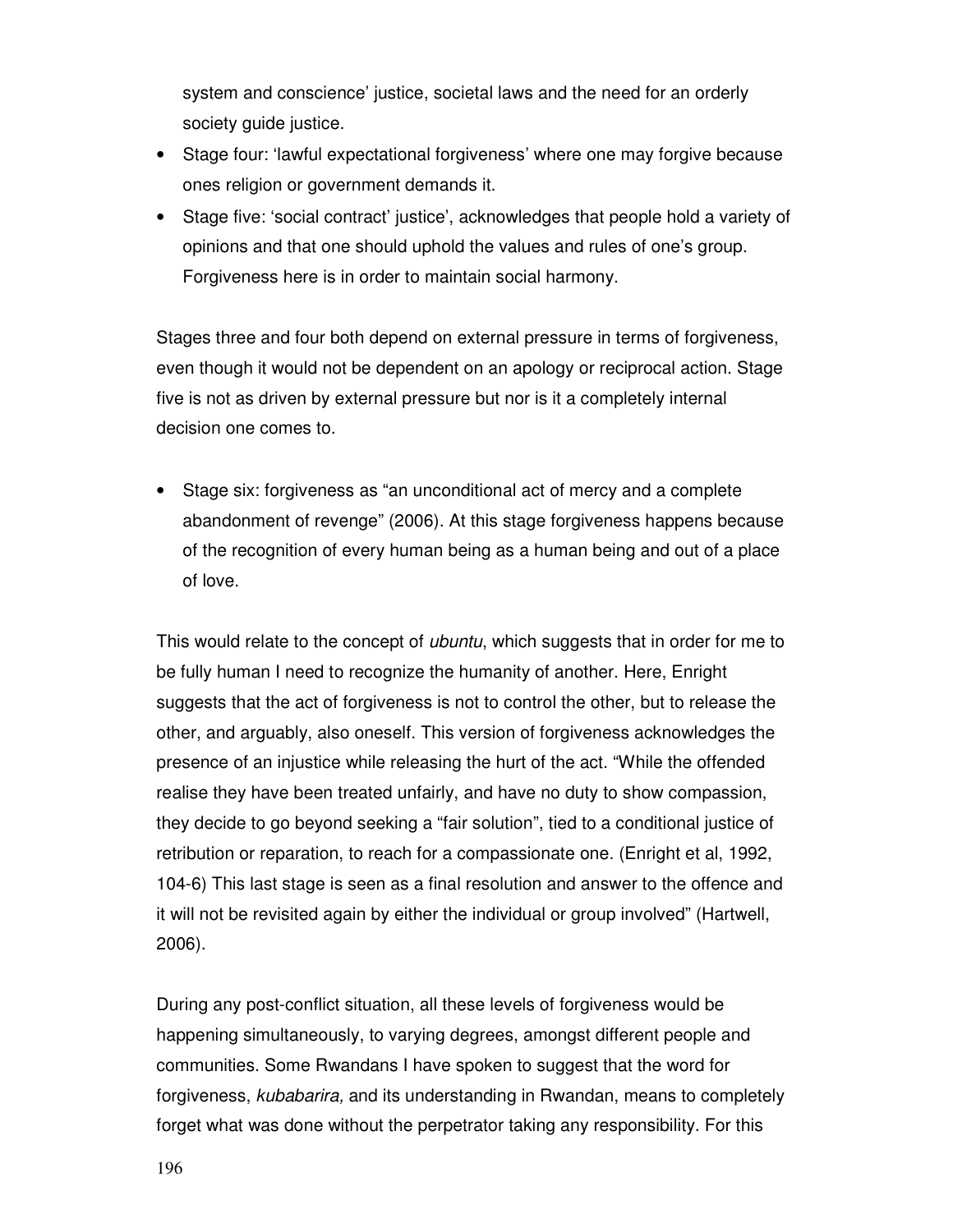reason, many have said to me they will not forgive as people will then not need to be accountable. However, Michel Kayitaba suggests that the word kubabarira finds resonance with the Rwandan word *urira* which means 'to cry'. During the MOUCECORE workshops he suggests that forgiving is to cry with one another at our lost humanity. Victims cry for their perpetrators that they could have done such inhumane things. Perpetrators cry for their own inhumane actions. Crying together leads to healing and reconciliation. This process would need to include acknowledging the inhumane act that was committed and would also involve remorse.

Kayitaba stresses, however, that many perpetrators are not ready to show remorse because of the difficulty of coming face to face with what they have done. He encourages victims to begin the 'crying' or mourning process. Victims need to mourn the broken humanity of their perpetrators and their own brokenness. As perpetrators see the mourning of the victim, there is the hope that they will begin to experience remorse. But this is not a given and, as Enright's model suggests, a truly freeing forgiveness does not depend on remorse, apology or restitution.

As desirable as Kayitaba's 'crying with one another' is, in a highly politicized environment shortly after violent conflict, most people will be at the earlier stages of justice and forgiveness which include the need for revenge and restitution. It is in this context that the Rwandan government has had to act, with hundreds of thousands of perpetrators in prison and victims demanding what they perceive to be fair treatment, and *gacaca* was a response to this. But where *gacaca* falls short is that no system can force perpetrators to a place of remorse, nor can it force victims to forgive. Churches and reconciliation organizations can create environments where this process might take place, but it is the action of individuals who rise above their hatred and revenge who make healing through mercy a reality.

Rwandan musician, Jean-Paul Samputu, describes this reality in his own life in a book on forgiveness. He tells the story of how he was on a music tour outside of the country when the genocide took place. When he returned his parents had been killed. After a long time of searching he discovered that the killer had been his close childhood friend, Vincent. For the next nine years, he gave in to drugs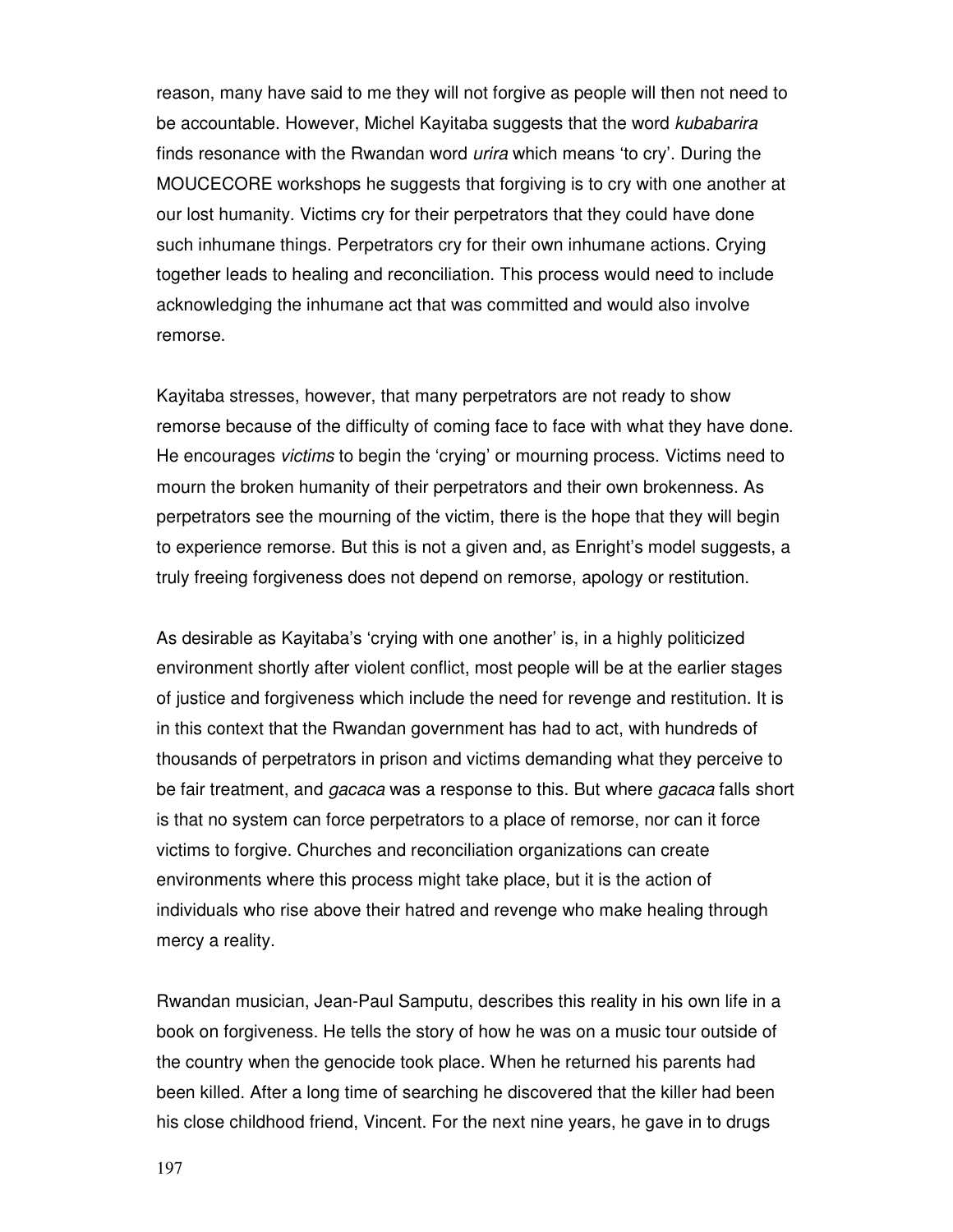and alcohol as the bitterness and hatred overcame him. He went through a divorce and spent time in prison. Through a religious conversion he managed to piece his life back together, but he didn't experience true freedom until he came to a place where he was able to forgive Vincent. When asked what led him to the place of forgiveness, his answer was that until he forgave his friend, he too was a killer. In his heart, he longed for his friend to be dead. He didn't want to become a killer himself and instead chose the path of forgiveness. He relayed the message of his forgiveness to Vincent, who was in prison. "After Vincent accepted my forgiveness, he was able to repent and forgive himself" (2009, 170). This story illustrates powerfully how when a victim is able to forgive a perpetrator, not only is he himself freed, but the perpetrator is able to begin to forgive themselves. Through mercy, through forgiveness, healing takes place.

# **9.5. Healing through peace**

It is sometimes thought that if the citizens of a country live in unity, then there will be peace. In both Rwanda and South Africa, the governments have called themselves the governments of national unity. Yet, how to create a sense of national unity in a country previously violently divided remains under debate. In Rwanda, the route that has been taken is to strive for a sense of oneness through eliminating ethnic difference and insisting on a single shared identity. Further, it is believed that unity will be achieved through having one understanding of history and the way into the future. This section will discuss how effective this approach is to national unity and peace. Before this, it will look at the dynamics of identifying people as perpetrators and victims and the impact this has on sustainable peace.

## **9.5.1. Victims and perpetrators**

As has been apparent throughout this thesis, the issue of identity stands central to any efforts of healing and reconciliation. In chapter five the multiplicity of identities in Rwanda were described, from old case load refugees to new case-load refugees, between northerners and southerners, between those who were formerly in Uganda, Burundi, Tanzania or elsewhere and of course between Hutu and Tutsi. Amidst all of this is the government's attempt to unite all Rwandans under one identity through national policies and laws.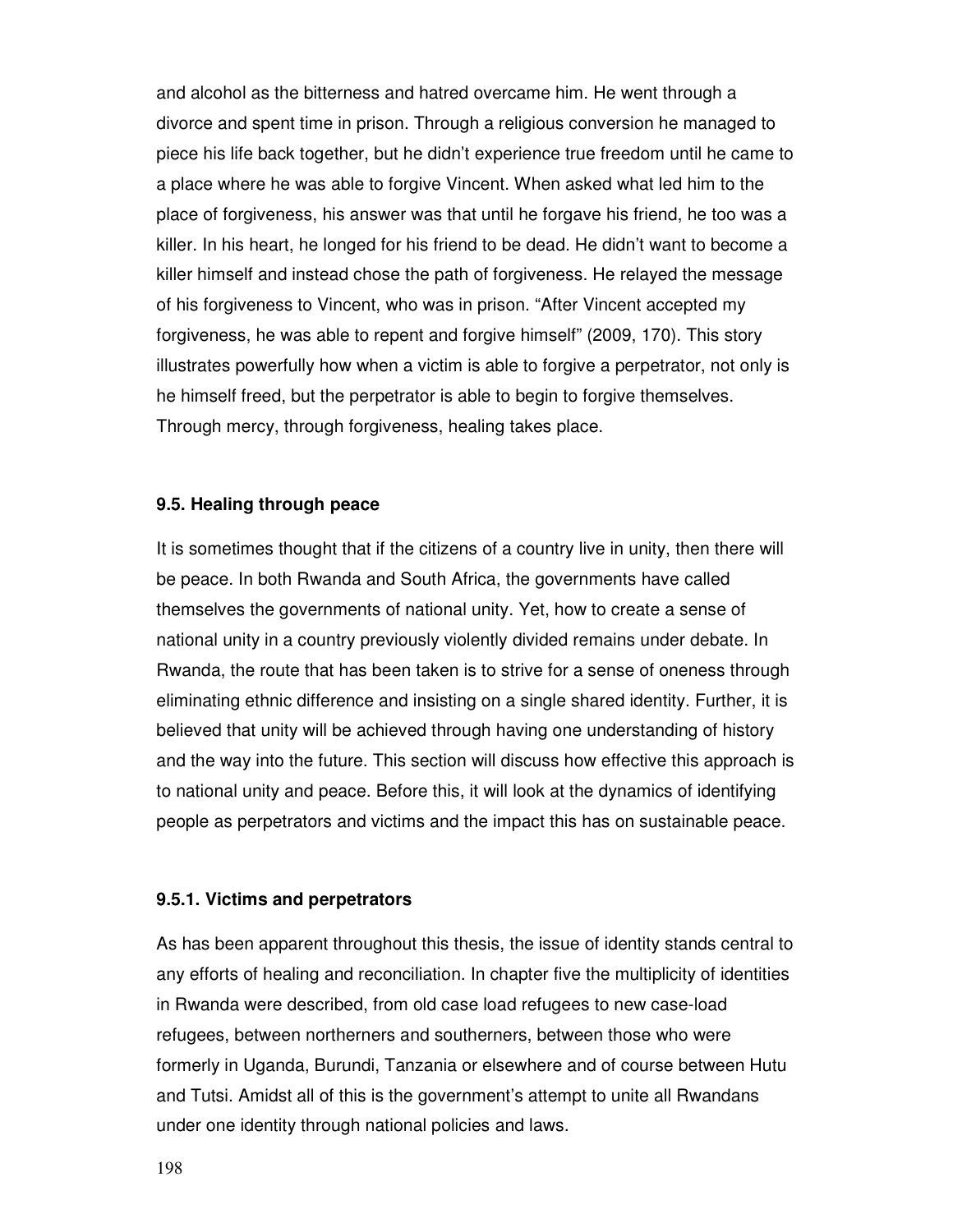Many have written about how identity has been manipulated throughout Rwandan history until today, as was mentioned in chapter two and three. Much of this manipulation has been around who is a victim and who is a perpetrator. Identifying people as perpetrator or victim has immense political consequences and remains a sore point in Rwandan society. Some would say the Hutu were the victim of the Tutsi monarchy during the pre-colonial and colonial period. Others would say the Tutsi were the victim of the Hutu during the two republics. Although prior to the violence of the 1990s, Rwandans may well have lived side by side in harmony, the moment the propaganda campaign began wielding its hate speech and conflict started rising, victim-perpetrator identities started to form. In a study of justice and identity, Hartwell describes how during peace, identities tend to be fluid, but during conflict they become frozen: "you are simply not whatever or whoever your enemy is" (2006). Further, during conflict, three central identities dominate, namely, victim, perpetrator and observer. In the case of Rwanda, as perhaps in all situations of conflict, who is in which role is not always clear. Although Tutsi, who were being slaughtered at the hands of genocidal killers during ethnic cleansing, were perhaps the most obvious victims, many Hutu nevertheless viewed themselves historically as victims of Tutsi subjugation. This victimhood, and the fear of being re-victimised by the Ugandan Tutsi infiltrating the country was a significant motivator for many Hutu to participate in the killing. While the genocide was taking place, there was nevertheless also a war between the Rwandan army and the RPF, and the RPF was attacking the country, acting against the Arusha Accords. It has also been suggested that both during and after the genocide, the RPF killed civilians who were not armed. This would make the RPF to be perpetrators as well.

Directly after conflict, Hartwell argues that political identities are formed around perceptions of winning and losing, depending upon who is getting the most external assistance, humanitarian aid, financial reconstruction assistance, and international military protection (2006). As the RPF took control of Rwanda, the genocide came to a halt, and millions of Hutu began to flee. However, it was not only Hutu who were fleeing. In her autobiography, Beatrice Umutesi describes how everyone started fleeing for fear of what new violence the new situation would bring, including many Tutsi (2000). When some two million of the fleeing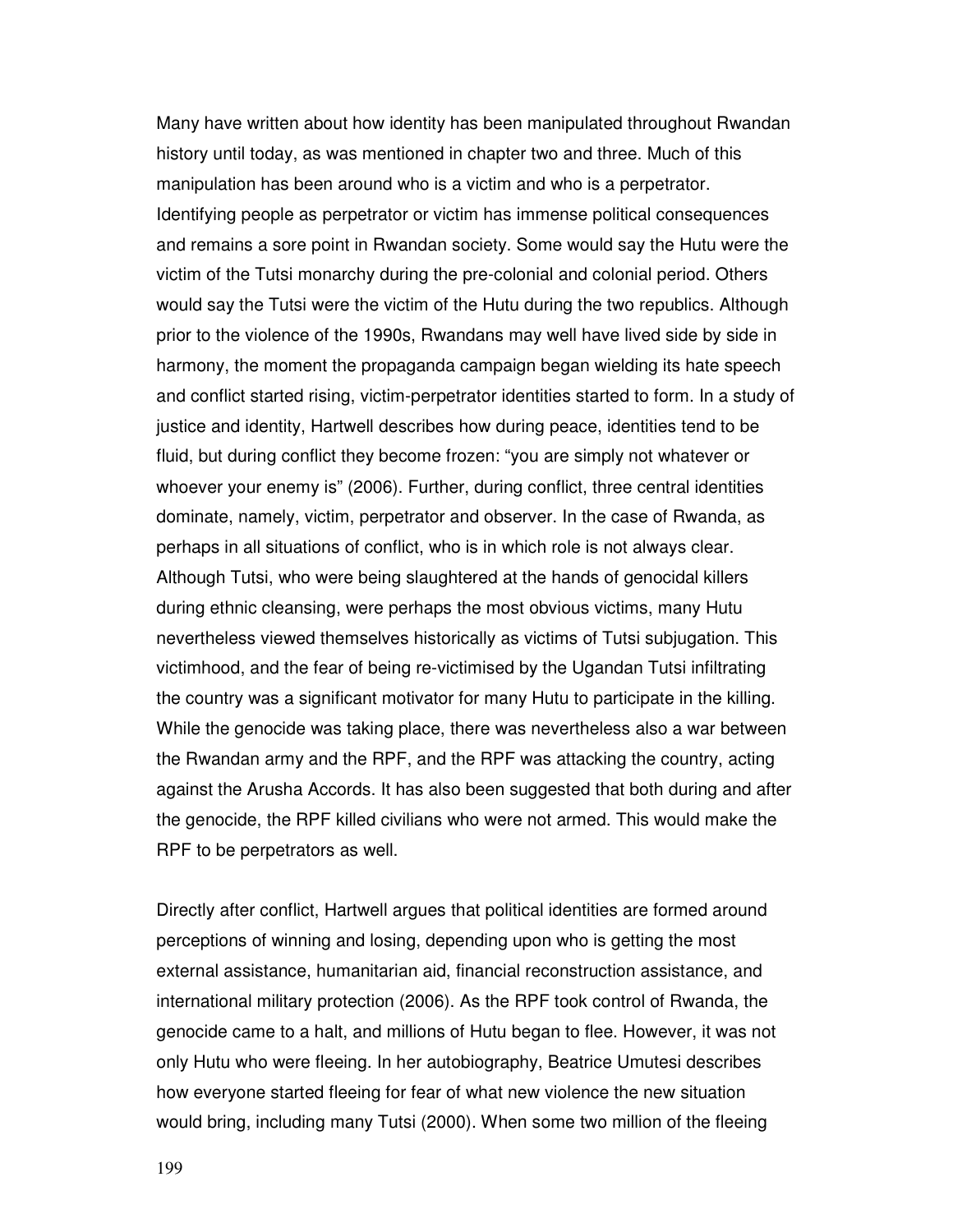refugees flooded refugee camps in neighbouring countries, the world saw them as the immediate victims; victims of cholera, dysentery and starvation. Humanitarian aid organizations began providing millions of dollars worth of aid. Little attention and aid was given to the millions of displaced and suffering people within Rwanda. But the RPF intervened quickly to show the world that the refugees were in fact perpetrators and not victims.

Pottier would argue that the RPF would on the one hand talk about the 'social construction of ethnicity' or 'the mistake of ethnicity' and at the same time speak with 'assertive, essentialist' terms regarding identity: "outsiders as well as insiders readily resort to 'the Hutu' or 'the Tutsi'. The former are 'perpetrators' of genocide, or in the case of those who died in 1994, 'victims of politicide'; the latter are 'survivors' or 'victims of genocide'" (2001, 130). Hartwell writes that "Perceptions of unbalanced access to political power and privilege contribute to the shaping of a 'victim' identity…This is how former dominant groups begin perceiving themselves as victims and can become a danger to sustainable peace" (2006). She describes how easily this can develop, as political leaders use the victim identity to mobilize people to fight, manipulating real and perceived slights against their group as justification for revenge. They then construct a one-sided version of current and recent events that aid the creation of a new generation of perpetrators (2006).

This clearly occurred during the genocide to incite people to fight. It has continued to occur after genocide, first in the refugee camps, and then in the prisons, where hundreds of thousands of accused genocide perpetrators have been awaiting trial. Pottier argues that the international aid effort 'construed the Rwandan Hutu refugees as a collectivity, 'which made the notion of collective guilt [for genocide] – and hence disposal – more acceptable' (2001, 131). Every year in April, when the genocide is remembered, the emphasis is on the innocent Tutsi victims who were mercilessly slaughtered by the Hutu perpetrators as they were manipulated by their political leaders. Hutu opponents, on the other hand, would bring attention to the victimization of Hutu, not only historically, but since 1994 as well. There are stories of RPF massacres of women and children, which some, particularly Hutu refugees, have labeled 'counter-genocide'. There are stories of continued harassment of Hutu in Rwanda. Filip Reijntjens would go so far as to say that the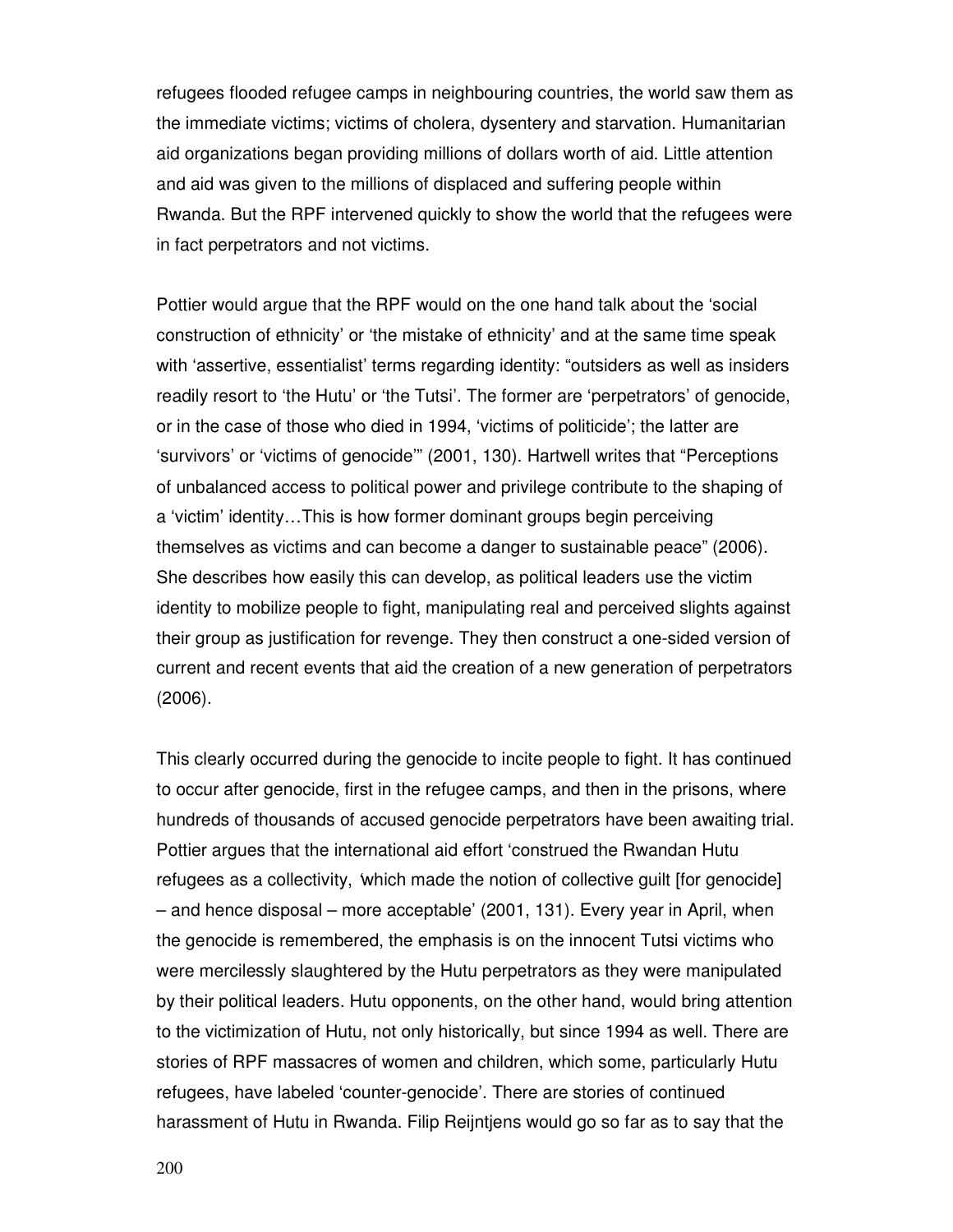very thing genocidal leaders feared, namely that the infiltrating Tutsi wanted to take and hold of power for themselves, has in fact happened (1999, 6). Thus many Hutu may feel they have become the new victim.

Mamdani writes, that "Every round of perpetrators has justified the use of violence as the only effective guarantee against being victimised yet again. For the unreconciled victim of yesterday's violence, the struggle continues. The continuing tragedy of Rwanda is that each round of violence gives yet another set of victimsturned-perpetrators" (2002, 268). He argues that colonialism in Africa led to two types of 'genocide impulses': the genocide of the native by the settler (coloniser) and the genocide of the settler by the native. Mamdani further argues that where the first violence, of settler to native, was 'obviously despicable', the second could be described as self-defense, or even an affirmation of the natives identity (2002, 10). In the case of Rwanda, as mentioned above, the Tutsi took on the role of colonialist settler and the Hutu of subjugated native. Thus many Hutu saw themselves not as senseless killers but as natives of a country that had been overrun by outsiders. As Mamdani writes, "For the Hutu who killed, the Tutsi was a settler, not a neighbour" (2002, 10). This, together with the strong inferioritysuperiority complex, led to a strong victim mentality on the part of the Hutu. Simultaneously, Tutsi felt vicimtised both within the country, by ethnic-policies and outside of the country and by the fact that hundreds of thousands of refugees were denied return to Rwanda. Thus both felt they were victims defending themselves against a feared and hated perpetrator.

As Hartwell and Lemarchand have warned, if we continue to operate according to winning and losing, victim and perpetrator, the conditions are being created that will incite some to rebel and ultimately kill. Both sides are correct in perceiving themselves as having been, at some point victimised, but both sides have also at some point been the perpetrator. Although the Rwandan government is attempting to transcend ethnic identity, the victim-perpetrator identities remain rife and continue to threaten peace in the country.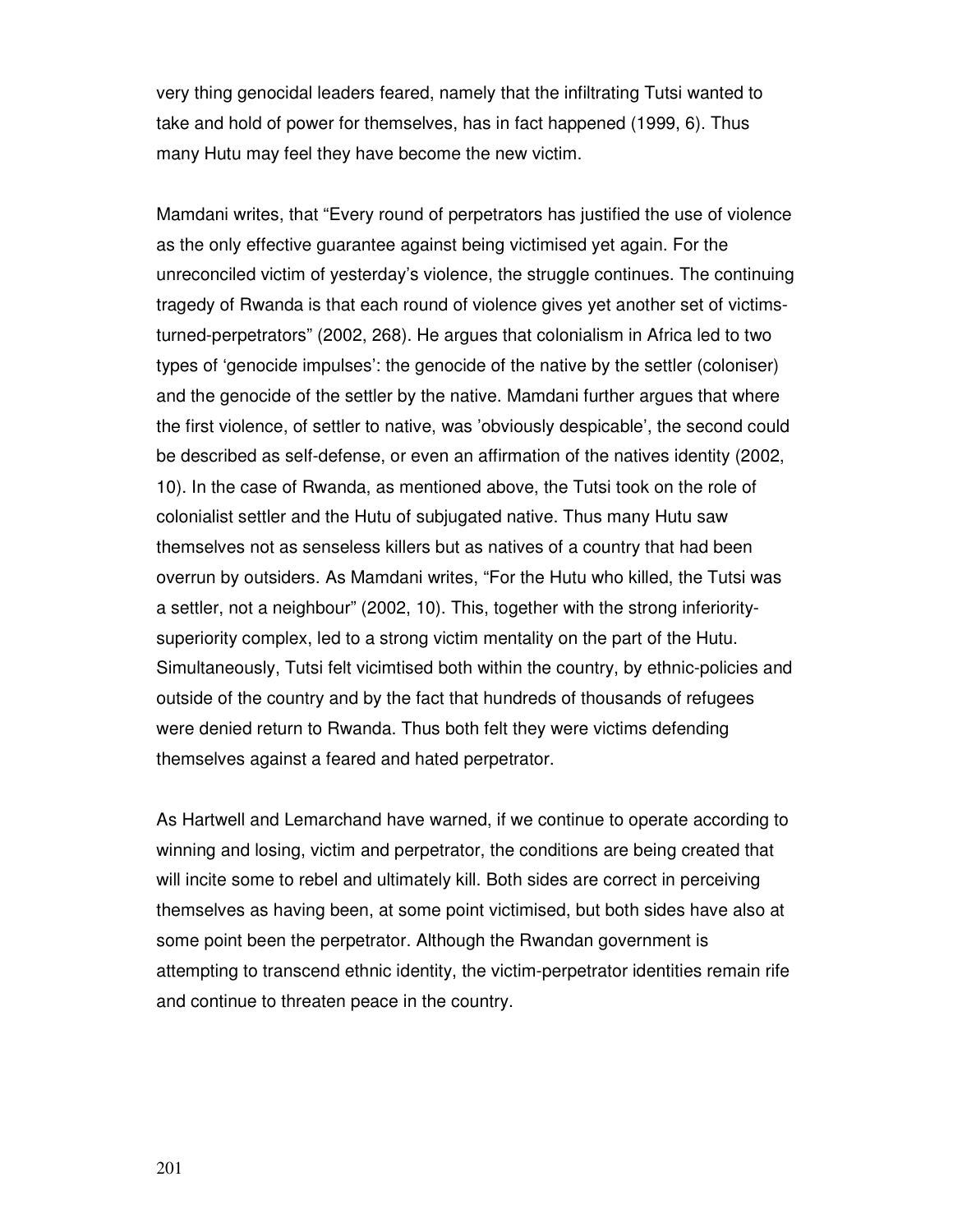## **9.5.2. Eliminating ethnicity**

Alongside the victim-perpetrator dynamic is that of what to do with the ethnic divisions which have played such a divisive role in Rwanda. The dominant rhetoric of the current government concerning identity is that of national unity in national identity. In an interview with a representative from NURC it was mentioned how education campaigns teach people, "You are no longer Hutu, Tutsi and Twa, you are all Rwandan. You are not from Chad, Hutu; you are not from Ethiopia, Tutsi; you are not from the forest, Twa. Even taking into consideration migrations, for each one of you your heritage is Rwanda" (Personal interview, Kigali, January, 2007).

Michael Dorf writes about the Rwandan government's policy to 'eliminate' ethnic identity using re-education camps and the law of divisionism. Although the basis of the divisionism law is 'the fomenting of ethnic violence', Dorf says that its critics "charge that it can also be used as a means by which the party in power stamps out even legitimate opposition" (2004, 2). Dorf suggests that these means are more extreme than one would normally find in a democracy but that they may be successful in the same way as Nazi re-education programs were arguably successful after World War II, and that the ethnic identities in Rwanda are 'artificial' to begin with. "If ethnic division can thus be created by government policy, perhaps it can be destroyed the same way" (Dorf, 2004). He later asks whether identities really can be erased and whether people don't have the right to identify with others in their own group. His answer to this question is that distinct identities need only to be preserved if there is some value in preserving them. If they are tied to religion, language or culture it would make sense to preserve them, but in the Rwandan case they are not (2004, 5).

One of the central questions discussed during interviews was that of sameness and difference. In the South African context, Desmond Tutu introduced the concept of unity in diversity; the rainbow nation which allows for all colours and creeds to express their diverse ways of being while still being incorporated into the national identity. Rwanda has taken a different route, that of emphasizing the constructed nature of ethnic identity, and from here, denying its existence. The Rwandan creed is that "we are all Rwandans; there is no Hutu, Tutsi or Twa".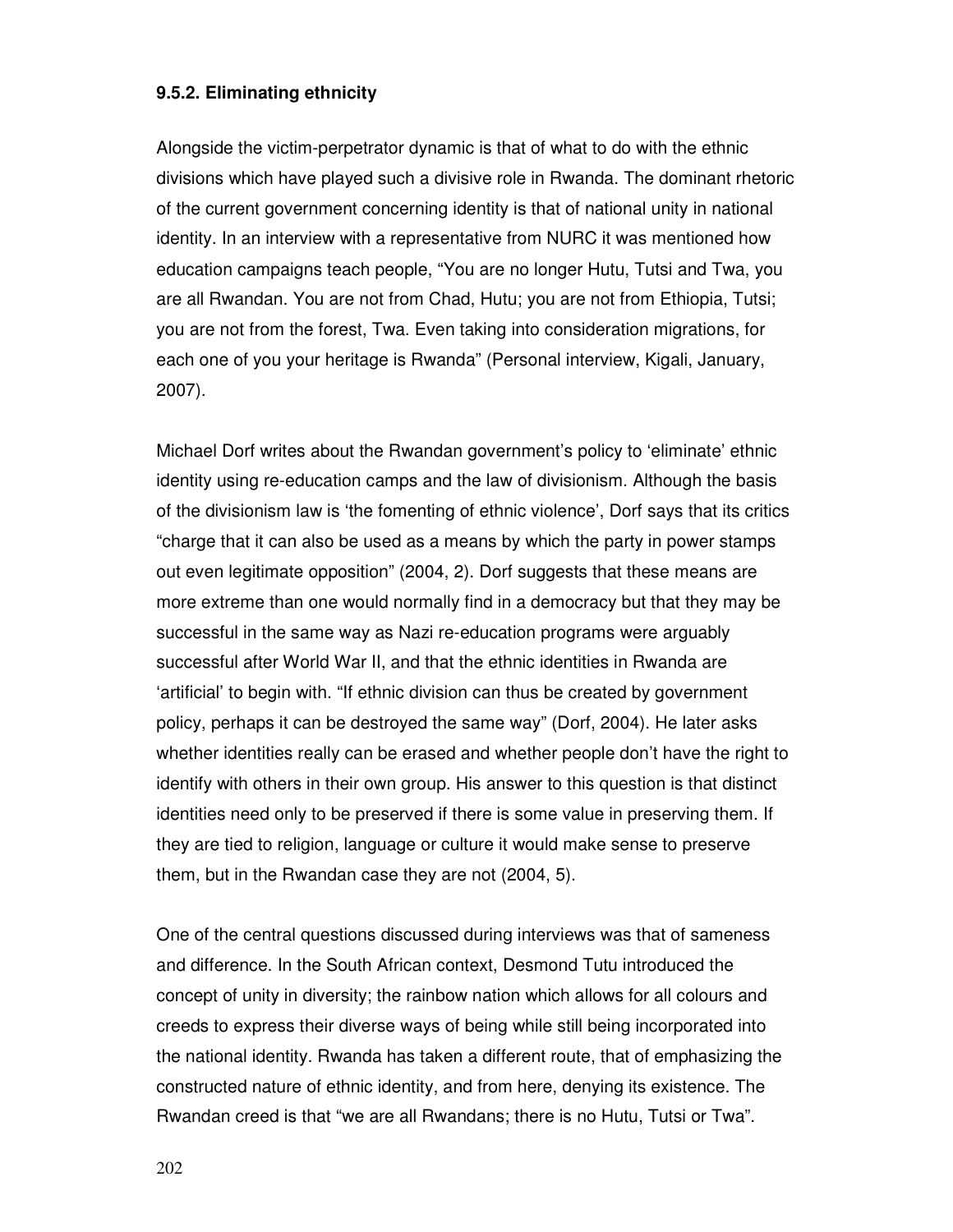The danger of the government's stance of national unity is perhaps that it not only tries to ignore the reality of ethnicity but further disallows any privileging of disadvantaged groups. A case in point in the Rwanda context is that of the Twa. The Twa are an ethnic group that have been severely stigmatized and abused throughout Rwandan history and remain a group that all other Rwandans look down on. The NURC representative spoke of the Twa as being seen as 'dirty, stupid people that lived in trees'. He also admitted that the policy of 'no ethnicity' meant that is was impossible for the Twa to assert their rights as a disadvantaged ethnic group. Although it is the commonly held belief that the Twa are short, pygmy-type people, nevertheless they are now, according to official rhetoric, no longer a distinct group but like all other people in the country, 'Rwandan'. Although the Rwandan constitution allows for the protection of all citizens rights, and equal opportunity, the Twa remain behind in education and in general society. Until today, it remains difficult for the Twa to integrate in society due to deep prejudices and stereotypes. And yet the 'no ethnicity' policy renders them without a collective identity from which to act and assert their equal rights in Rwandan society.

Rather more skeptically, Pottier would go so far as to argue that the government has a distinct political agenda behind eliminating categories to their advantage. Both Englund and Nyamnjoh discuss how in many cases in Africa, a multi-party democracy becomes an opportunity for a dominant group to legitimately channel all cultural and ethnic identities into the dominant way of thinking and being under the guise of citizenship and national unity. Even pluralistic governments 'continue to have major difficulties in envisaging diversity within their polities, particularly if that diversity takes on ethnic markers" (2004, 9). Marianne Andersen looks at the discrepancy between Kenyan political rhetoric of national unity which fails to make itself known in practice. She writes, "The ideology of equality based on common civic citizenship can be understood as a rhetorical device for the legitimization of existing hierarchies and forms of political power" (2004, 128). And further, "The ideology of equality in dignity and rights, when articulated only or mostly at the level of rhetoric, provides a practical tool for the suppression of identities not following the existing subject categories" (2004, 128).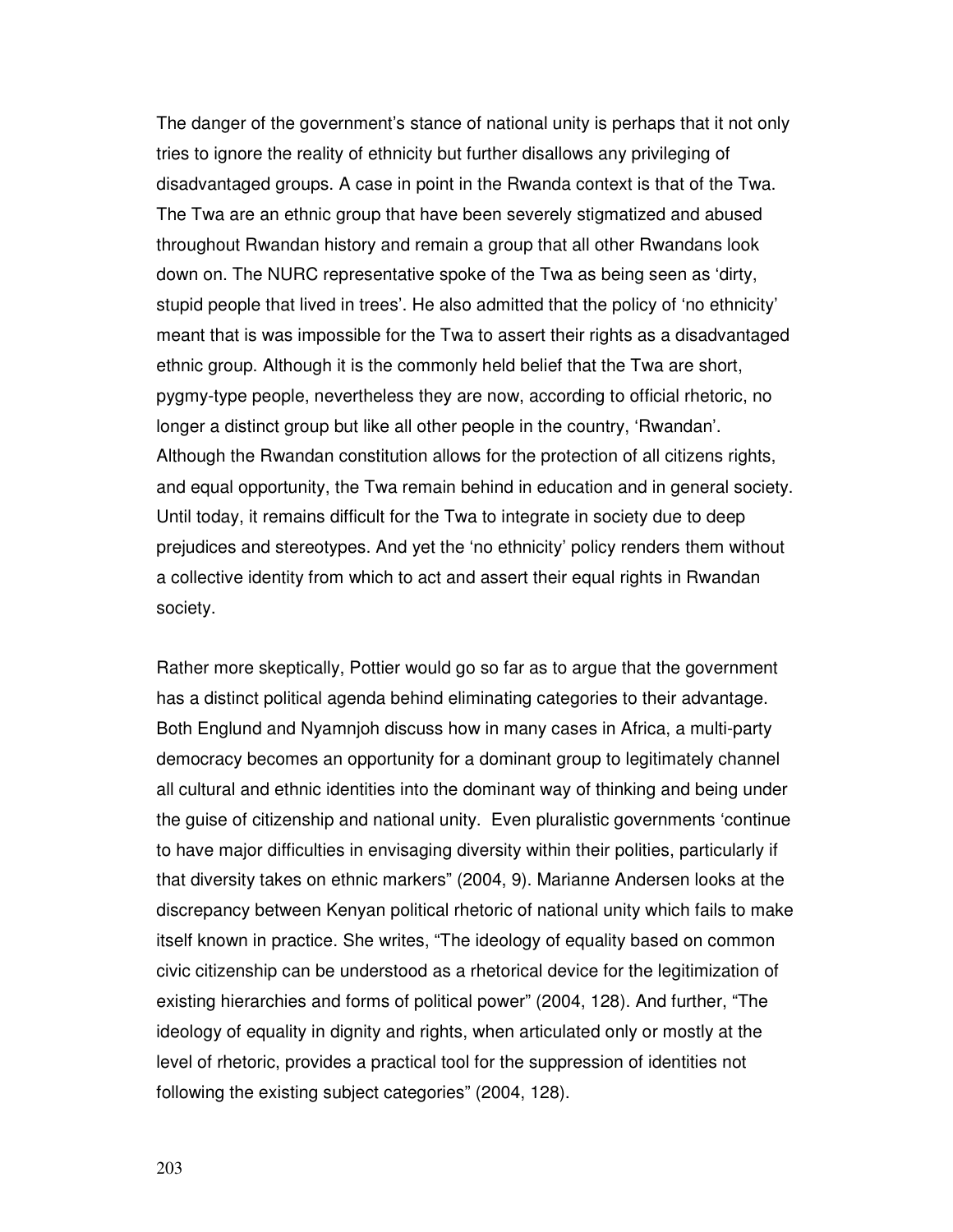In the case of Rwanda, it has already been made apparent that the history and politics associated with being Hutu and being Tutsi, and the relationship between these two ethnic groups cannot simply be undone by a governmental campaign that insists those identities no longer exist. Although everyone would agree that Rwanda needs to be moving towards unity, the question is whether eliminating ethnicity is the way to go. When questioned about this, Antoine Rutayisere, then director of African Evangelical Enterprise, argued for a separation of present state and future hope. The present state may be one of incorrectly experiencing a constructed ethnic identity; the future hope would be of a Rwanda without ethnic categories. Currently, he says, Rwanda is in a transitional generation, between artificial ethnic identities and a future state where these no longer exist. Rwandans cannot ignore what they are now but they can change the future (Personal interview, Kigali, January, 2007).

## **9.5.4. Nationalism and national identity**

A prominent factor in identity politics and securing sustainable peace in Rwanda is that of nationalism and national identity. Jenkins defines nationalism as "the expression and organization of political claims to territory and self-determination" as a nation" (2003, 124). It was nationalistic instincts that led hundreds of thousands of Rwandans who were enforced to live in neighbouring countries, to take up arms and violently reclaim their right to 'territory and self-determination'. In the interview with Robert, who was a refugee in Uganda, it was apparent that the primary reason he wanted to return to Rwanda was exactly this: selfdetermination, as an individual. In Uganda, he had no rights, no access to education or employment. In his own country, he believed he would have access to these things.

Jenkins differentiates between nationalism and national identity in that nationalism is a 'public ideology of identification with the state' whereas national identity refers to 'an implicit sense of being a kind of person, or living the kind of life appropriate to membership in that state' (2003, 160). Those refugees living in Uganda and Tanzania, for example, had a very strong sense of their national identity, of being Rwandan, even in these foreign countries. And this identity became violent when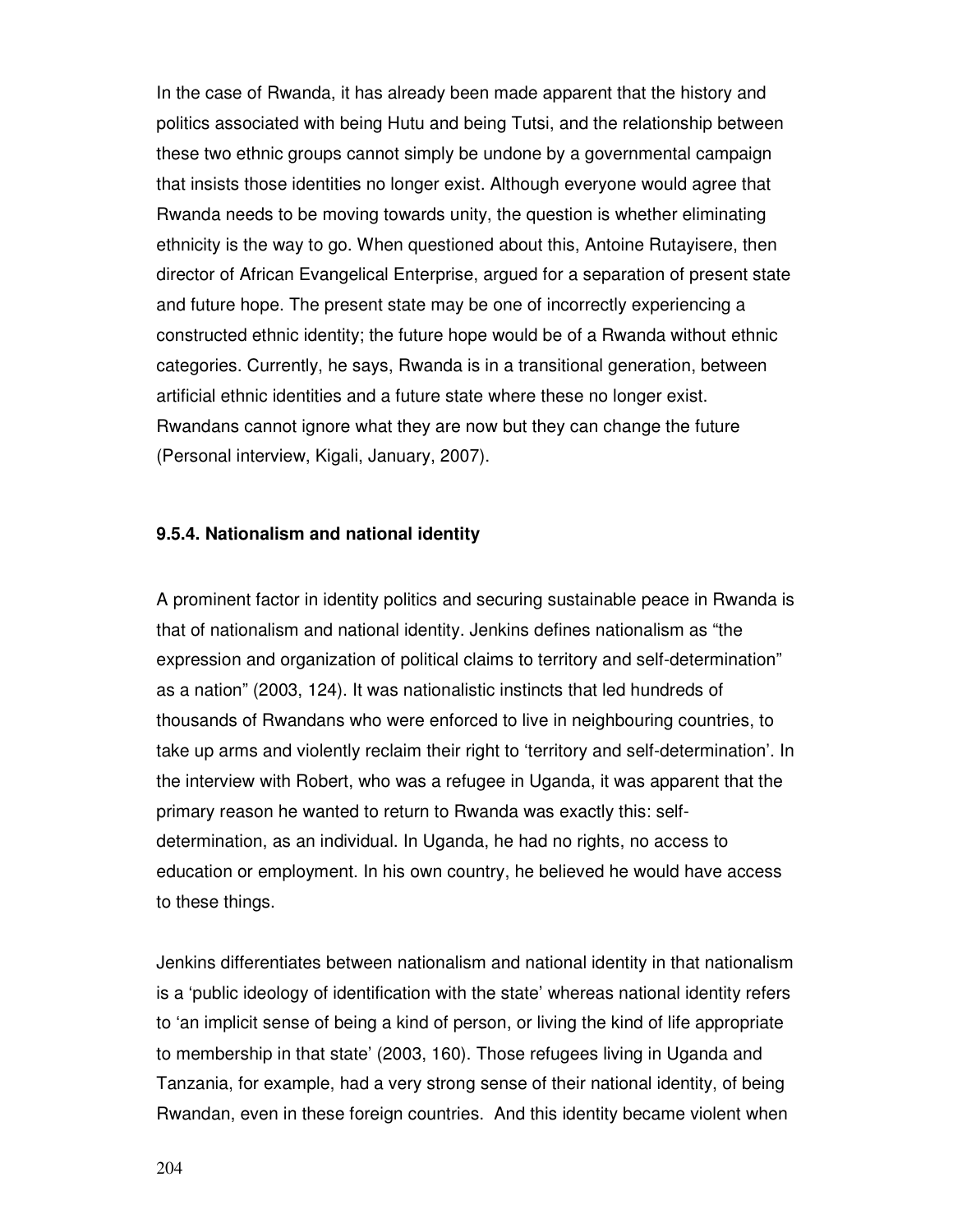it was translated into political claims of territory and self determinism. Similarly, those within the country turned to violence when it seemed their claim to territory and self determinism was under threat.

In Rwanda, there is a tension between the old ways of doing things and new ways, between modern and traditional, western and African, and individual and community-based ways of being. Nyamnjoh elaborates on these divides, using the case of Botswana as an example, arguing that it is often assumed that liberal, western style democracy, based on such concepts as the nation state, citizenship (and loyalty to the nation-state) and the autonomous individual is the best form of governance and thus adopted by African states (2004, 33). Englund elaborates on this saying,

"…post-colonial governments in Africa have great difficulties in acknowledging and accommodating difference. A rhetoric of unity dominated discourse during the first decades of independence. Nation building was the altar at which ethnic and linguistic diversity was to be sacrificed" (2004, 9).

Influenced by modernization ideology, African regimes 'ruthlessly suppressed' difference. "Ethnicity, for example, was a remnant of a 'tribal' past that had no future in a modern nation-state" (2004, 9). However, he also makes clear that rather than uniting a nation through 'the inculcation of national identity', often oneparty states would emerge that were 'highly selective in their choice of national symbols and political allies, feeding covert dissent' (2004, 9). This has strong resonance with the reality in Rwanda today. Robert described in his follow-up interview how Rwanda has undergone a significant shift from the old way of doing things to a more western way of operating. This has been necessary to participate in a global economy, but politically and socially the cost has been high.

NURC is actively educating Rwandans with regards to democracy and citizenship. Yet the uncritical acceptance of these concepts without integrating them into the African context can have dire consequences, according to Nyamnjoh. He is wary of simply describing African societies as being all that western societies are not, and warns against caricatured, idealized, or romanticized concepts of community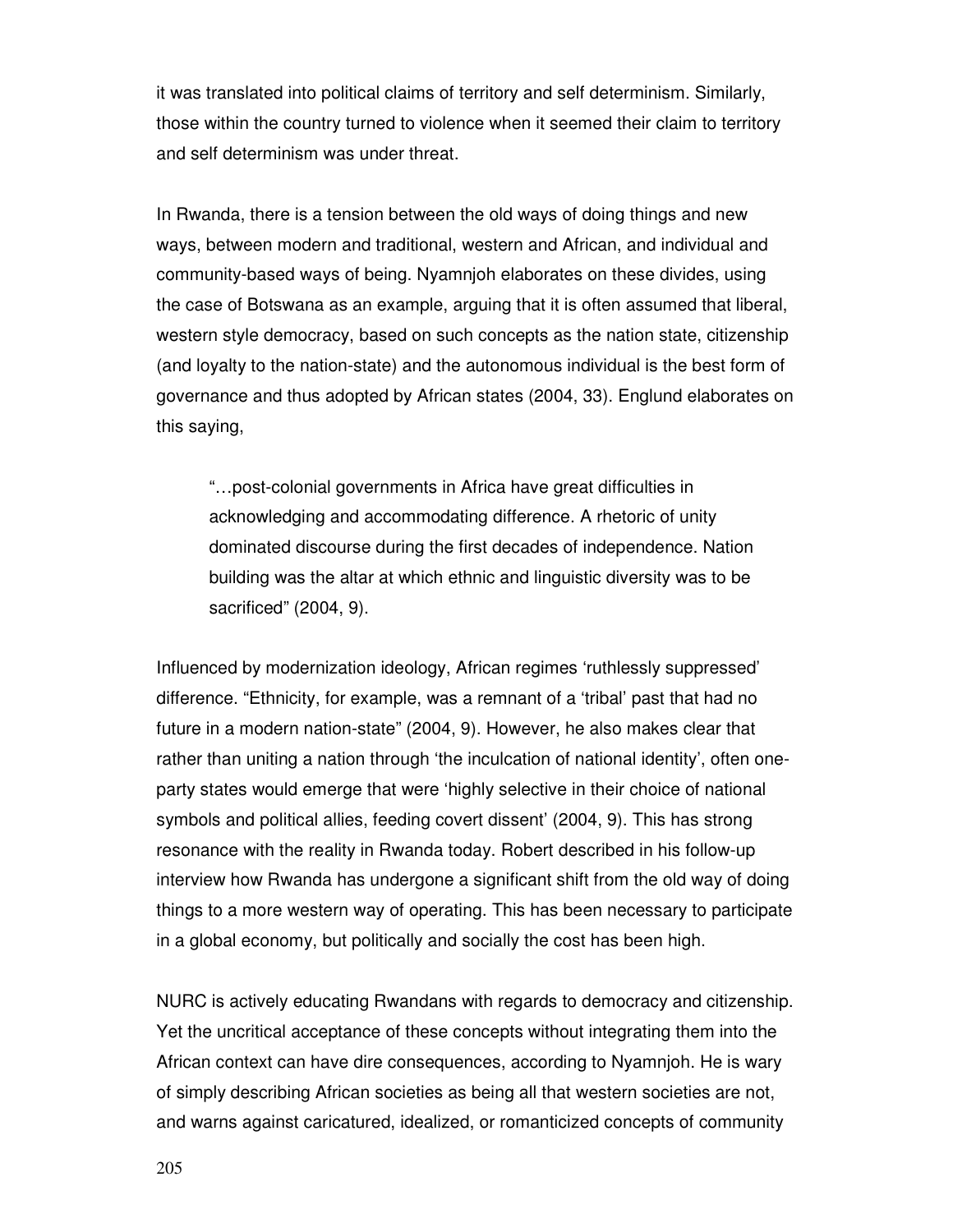and togetherness. But also, he speaks of how African society is held together by integral and complex relationships and hierarchies that act as checks and balances to power and allow interdependent individuals to gain from and contribute to a community in such a way as to ensure its survival (2004, 35).

By emphasizing national identity, the nation-state, citizenship, democracy and the like, the danger is of losing other aspects fundamental to a harmonic Rwandan society. Robert emphasized in an earlier interview that it is the interdependent community relationships that have allowed for at least some forms of reconciliation to take place and have forced people to draw together; not because they are citizens of one nation with a shared national identity, but because their very survival depends on the intricate interdependency of their community. And in Rwanda, every community constitutes Hutu, Tutsi and Twa, survivor, victim and perpetrator, old case-load refugee and new.

Claude Ake, in The Feasibility of Democracy in Africa (2000), discusses how a communal sense of personhood (as opposed understanding personhood in terms of the autonomous individual) asks for the purpose of the good of all.

"People participate not because they are individuals whose interests need to be asserted, but because they are part of an interconnected whole … Participation is based not on the assumption of individuality but on the social nature of human beings and is as much a matter of taking part as of … sharing the burdens and rewards of community membership. It is also more than the occasional opportunity to choose, affirm or dissent, in that it requires active involvement in the process of decision-making and community life in general" (2000, 184).

This kind of unity is based deeply in communal and cultural values that resonate deeply in Rwandan society, particularly the Rwanda outside of Kigali.

Jenkins suggests a way forward in terms of the tension between national identity, personal autonomy and a sense of community when he distinguishes between nominal and virtual identity (2004, 166). Nominal identity refers to that which is titled (eg: Hutu, Tutsi, Rwandan, etc) and virtual identity refers to that which is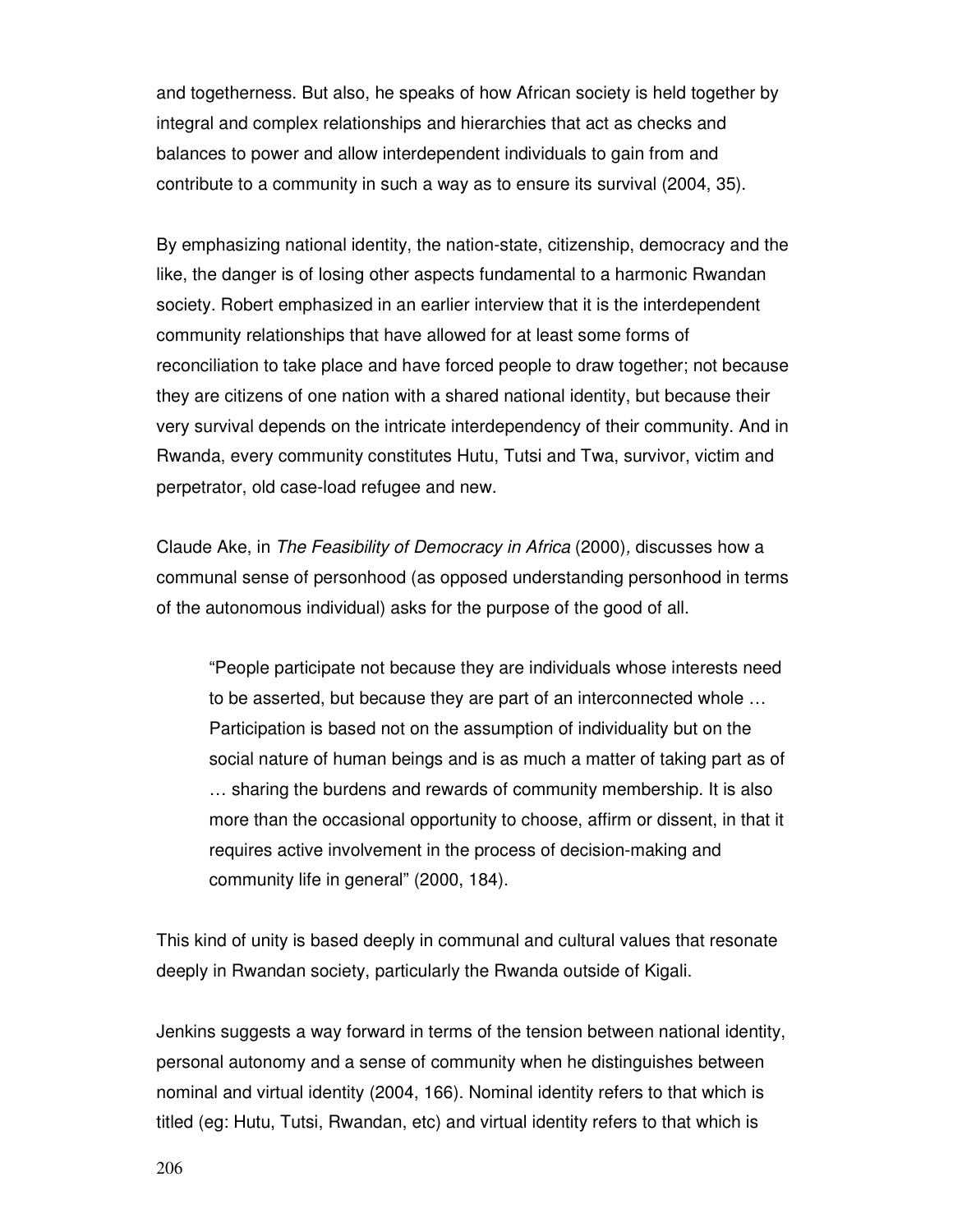lived. He argues that these overlap but aren't always the same thing. The nominal is less likely to change than the virtual, which remains dynamic. By freezing identity categories in terms of the nominal, the natural processes of virtual identity are hampered and disallowed to morph into something new. The following section will discuss narrative approaches to healing and reconciliation which allow identity categories to remain more fluid.

### **9.6. Introducing a narrative approach to healing**

A narrative approach to healing and reconciliation focuses on issues of identity and history, and how we speak of these individually, communally and nationally. It focuses on the stories we tell as a central point for personal healing and for engaging the other with empathy and compassion. Our narratives can become restrictive and unhelpful or they can open up channels for healing and reconciliation. This section will briefly examine South Africa's Truth and Reconciliation Commission to see the strengths and weaknesses of a narrative approach to reconciliation and healing. It will then consider other narrative approaches that have been used internationally and in Rwanda, such as the Healing of Memories, the Alternative to Violence program, the Sociotherapy project and others. It will look at how sharing stories impact on healing processes. It will consider the kind of context needed for a narrative approach to develop. And finally, it will describe some narrative healing events that might be helpful in the Rwandan context.

#### **9.6.1. South Africa's TRC**

South Africa's TRC is relevant to consider in the context of a narrative model of reconciliation for several reasons. One is that the TRC was primarily narrative in its approach. Another is that the debate around the role of history, and of personal narratives in dialogue with broader socio-political narratives played a significant role. Yet another is that the TRC brought to the fore the question of what should take precedence in the fine balance between peace, justice, truth and mercy in bringing about reconciliation. The following section will consider the TRC in terms of these four elements of reconciliation.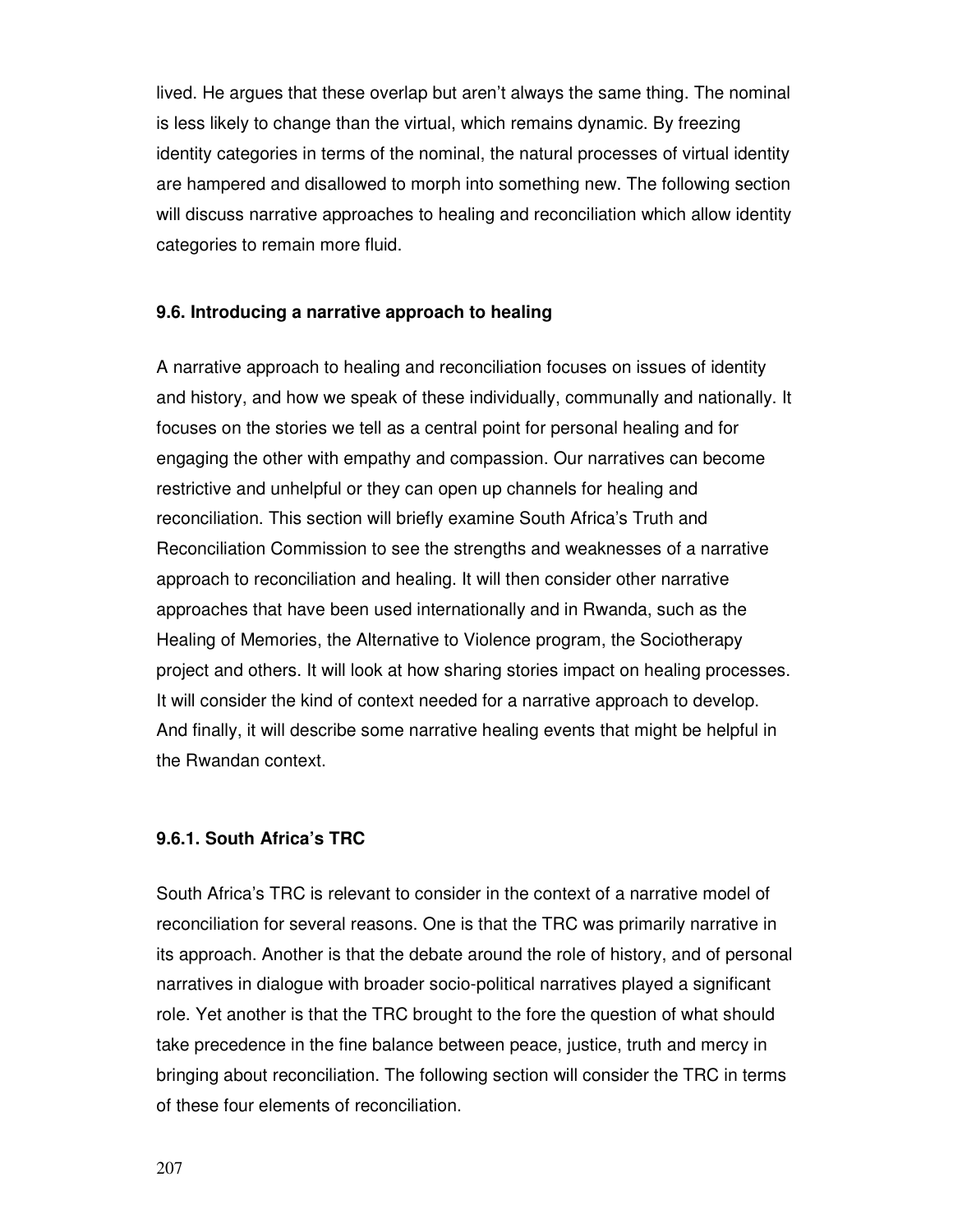During South Africa's Apartheid, 18 000 people were killed, 80 000 opponents of Apartheid detained, with 6000 of these being tortured. Structural violence was present in every area of society, with policies and laws that led to the systematic dehumanizing of millions of people on the basis of their race. The TRC was established to investigate human rights abuses committed between 1960 and 1994, and offer amnesty to individuals in exchange for their full disclosure about their past acts. According to Graybill, "its mandate was to give as complete a picture as possible of the violations that took place during the period, focusing on gross human rights violations defined as 'killing, abduction, torture, or severe ill treatment'" (2004, 1117). 7000 people applied for amnesty and about 16% of these were granted amnesty. Only a tenth of the 20 000 people wanting to testify at the TRC were heard (Graybill, 2004, 1117). But the TRC hearings were not intended as a means of trying everyone involved in Apartheid, but rather as an opportunity for all South Africans to hear the complexity of the stories of what happened. Nolte-Schamm writes that preference was given to those whose stories included particular trauma or those whose stories had never been heard (1999, 40).

The TRC proceedings culminated in a five hundred page volume which describes thousands of stories. In the report, the slippery issue of truth and history is discussed at some length. The approach was to adopt four understandings of truth: factual or forensic truth, personal or narrative truth, social or 'dialogue' truth, and healing or restorative truth. Colin Bundy critiques the report, saying that on the one hand it argues that the past is a 'a site of contending constructions and perspectives, a realm of subjective, partial truths', truths that may only emerge in time, and are dynamic, changing and multiple. On the other hand, it argues that this report is the final, factual truth of our past, and that 'we should accept that truth has emerged' (2000, 14). Bundy argues that the report makes no effort to negotiate the discrepancies between the forensic data and the many contradicting narratives of people. In terms of Stewart and Stratherns' assertion that history is the 'narrative of the interaction of narratives', this unresolved tension could perhaps be argued to be necessarily a part of any narrative of history.

Villa-Vicencio argues that the stories that emerge in testimony are incomplete, as memory is incomplete. He prosaically calls for a listening to the incompleteness,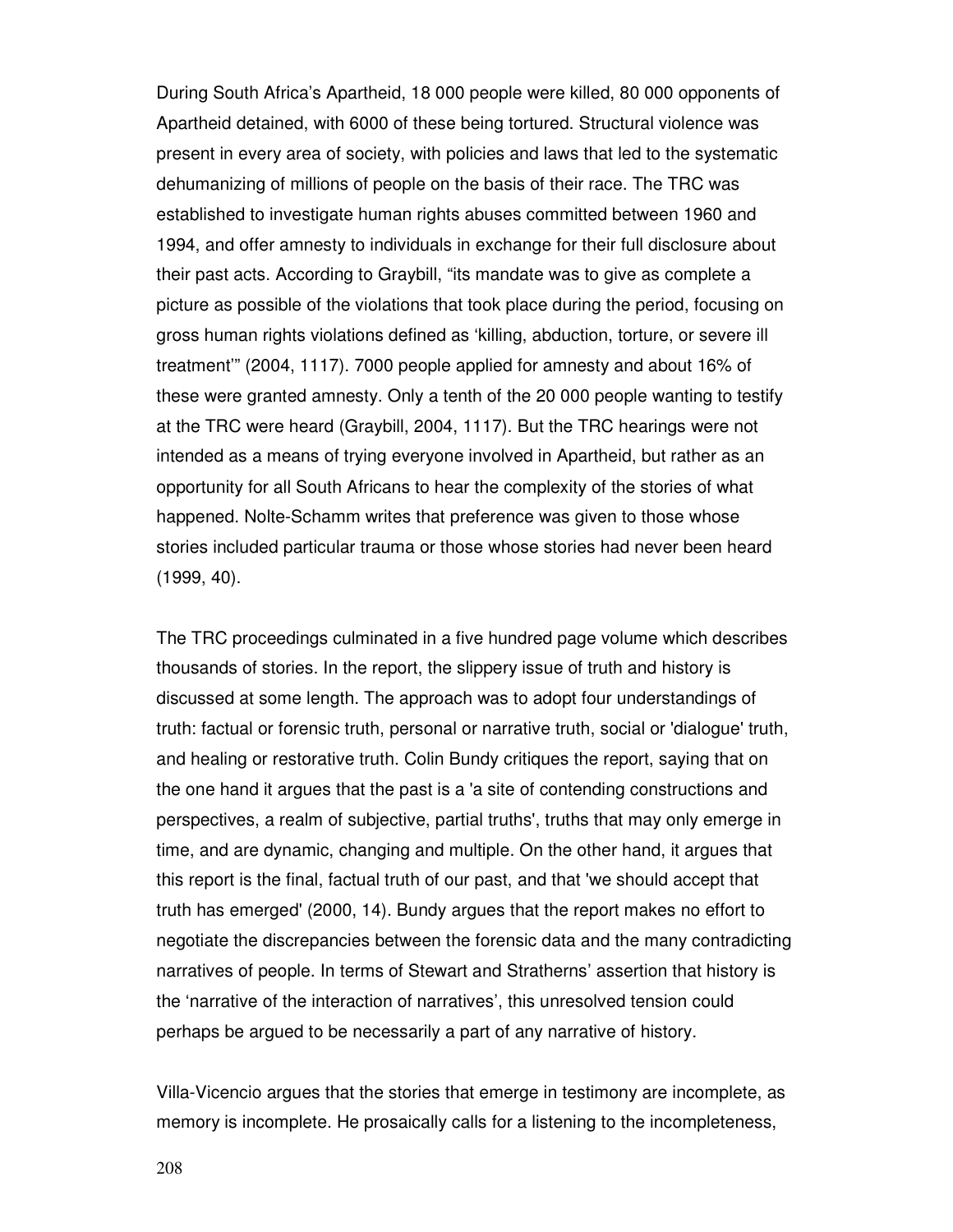the silences, the body language, and the complexity of emotions that accompany telling narratives of the past. The important issue, for Villa-Vicencio, is not that one complete, coherent truth is told, but that new insight is gained into what happened, along with "an empathetic understanding of how a particular event is viewed by ones adversaries" (2000, 27). The crux is not getting to the truth, but having people on opposing sides begin to see each others' truths with an empathy and understanding that will allow for healing to begin to take place. Nevertheless, this does not mean that what happened does not matter. Villa-Vicencio stresses that violations of human rights on all sides must be investigated and acknowledged in order to create a culture of human rights in the present (2000, 29).

Creating a culture of human rights was also a driving force behind choosing amnesty as the route of justice. Some of the reasons for this included the fact that those who might have been regarded as perpetrators were also the ones to carry the country forward in terms of the economy. Further, as Tutu describes in his book, No Future without Forgiveness, a retributive response may have resulted in renewed violence (1999, 23). But more than this, Tutu describes how the desire to live out the precepts of the Constitution and have the reconciliation process be a shared one between all South Africans were fundamental in deciding for a truthtelling with amnesty route.

He quotes Judge Ismail Mahomed, who was deputy president of the Constitutional Court at the time, as saying,

"For a successfully negotiated transition, the terms of the transition required not only the agreement of those victimised by abuse but also those threatened by transition to a 'democratic society based on freedom and equality'. If the Constitution kept alive the prospect of continuous retaliation and revenge, the agreement of those threatened by its implementation might never have been forthcoming" (1999, 22).

Those 'threatened by transition' needed to be incorporated in the process of transitioning in order not to become the new victims and renew violence. Because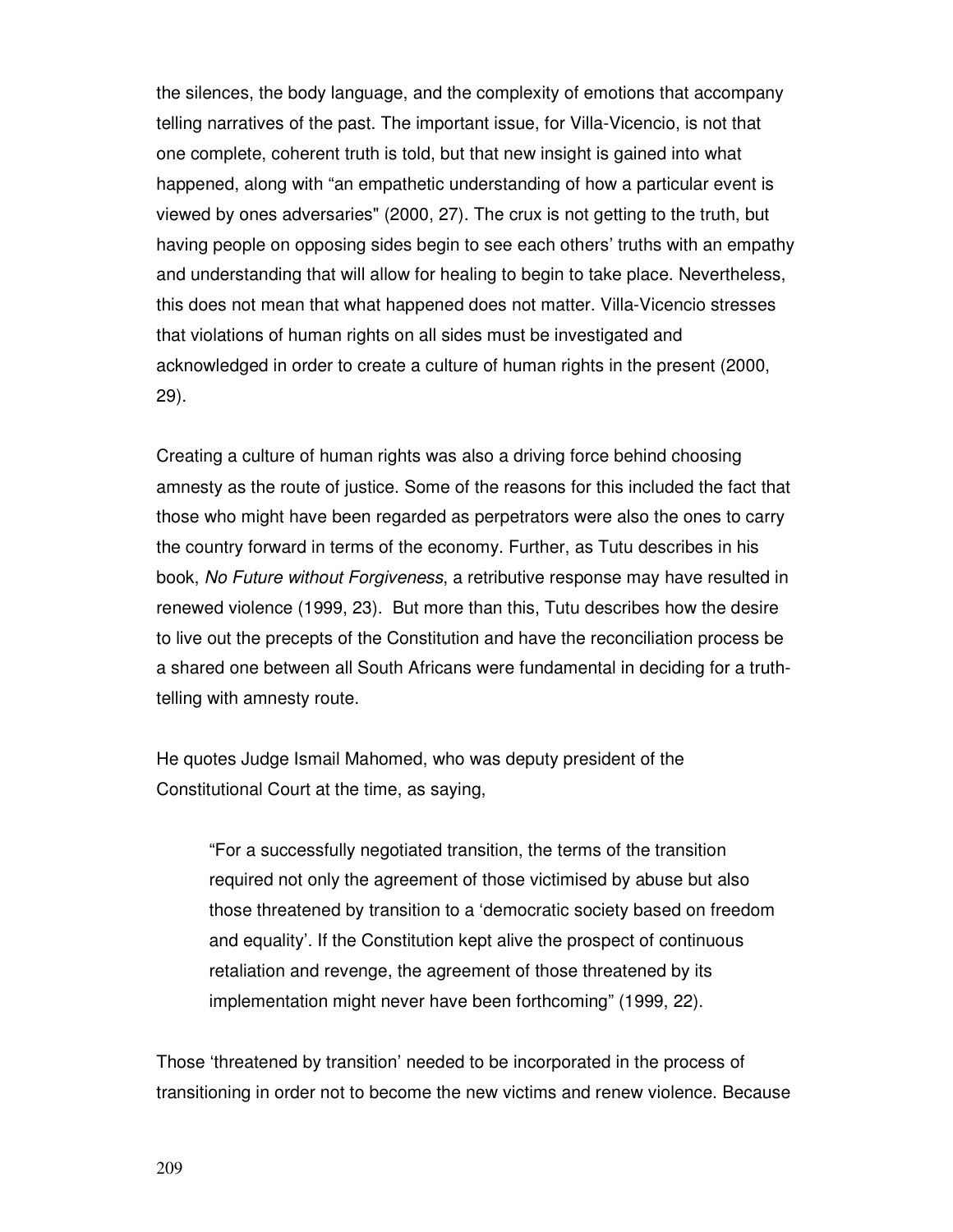the participation of those 'threatened by transition' was sufficiently high, the possibility of renewed violence was relatively low.

The Nuremberg trial option was considered, but it was immediately clear that this process would take too long and be too costly to be practically possible. Further, such drawn out trials would be "too disruptive of a fragile peace and stability" (1999, 23). Tutu writes, "We have had to balance the requirements of justice, accountability, stability, peace, and reconciliation" (1999, 23). And he goes on to say that had South Africa chosen a retributive path, it would have destroyed the country. "Our country had to decide very carefully where it would spend its limited resources to the best possible advantage" (1999, 23). The TRC seemed to respond to this requirement. On the official TRC website it is stated that "the conflict during this period resulted in violence and human rights abuses from all sides. No section of society escaped these abuses." Because of this, the clear distinction between perpetrator and victim was blurred. Any person who had committed any act of violence was seen as a perpetrator needing amnesty, regardless of their political affiliation.

Although the route of amnesty seemed at the time the best way for reconciliation and healing to take place in South Africa, in retrospect, many feel it was unhelpful for the victims of Apartheid. Hamber et al. describe their study with twenty women who survived political violence during Apartheid and testified at the TRC. These women had thought that they were testifying in order for the perpetrators to receive punishment.

"The respondent's main sentiment was that the perpetrators should face jail time. There were a few respondents who asked for other forms of punishment such as the perpetrators being forced to meet the victims, or being forced to tell the truth, but even these requests were coupled with calls for traditional retributive justice such as incarceration or compensation. It is clear that for these respondents, the TRC's limited system of justice (public accountability as the price for truth) did not suffice for these respondents. The most striking commonality between all of the responses is that of the twenty, not one of those interviewed is in any way supportive of the amnesty process" (Hamber et al. 2000, 38).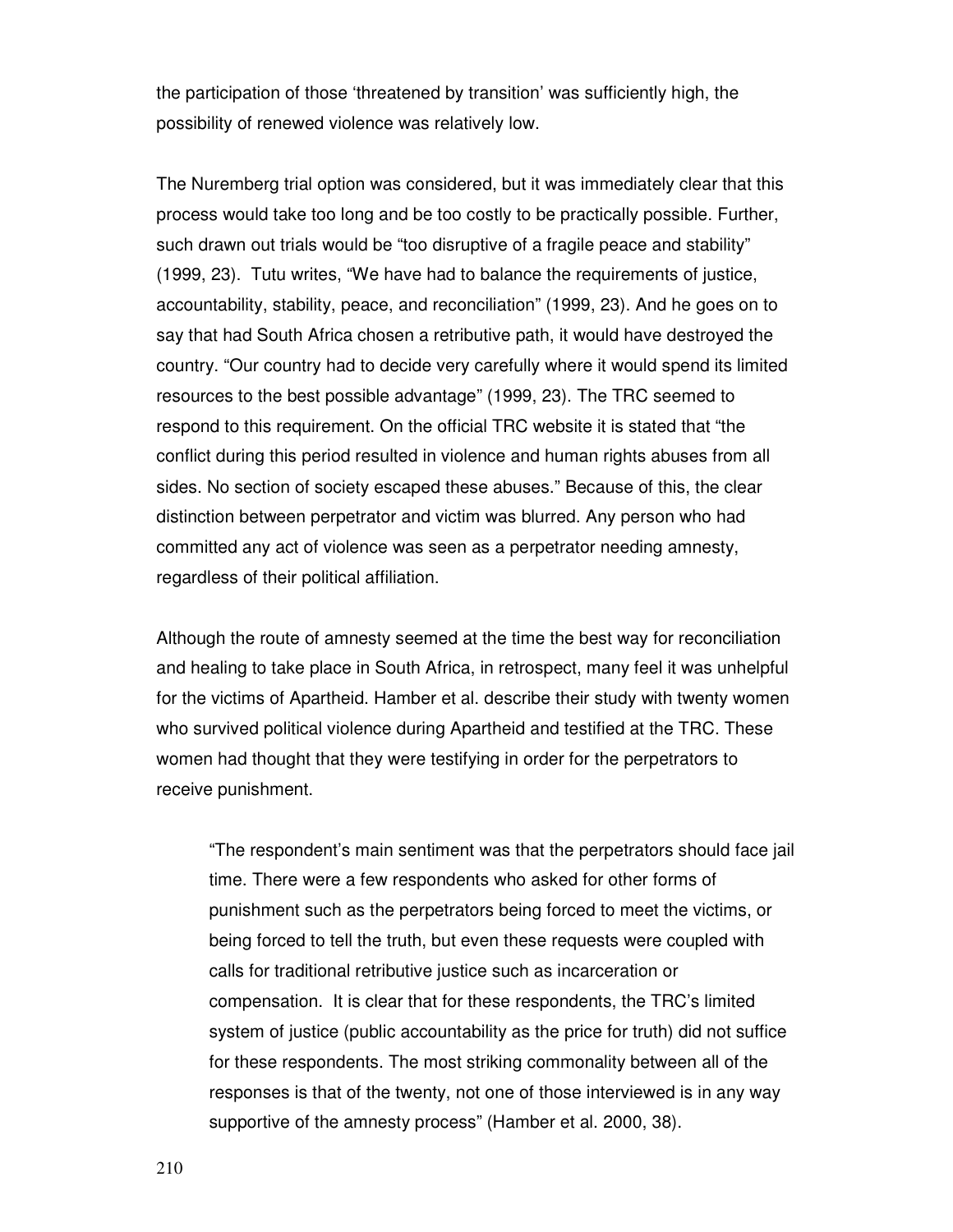Hamber et al. write that although the TRC may have had a role to play in the national process of healing, and that telling their stories may have been cathartic for some, "it does not seem to have helped many of the victims cope with their tragedies in a convincing manner, or help them deal with the ongoing personal and social difficulties created by their victimization" (2000, 39). Although at the time of testifying, many survivors felt relieved at the opportunity to be heard by the nation, months afterwards Hamber et al. found them frustrated and confused by the process. Hamber et al. suggest the possibility that those that testified felt like 'pawns' in a national healing process, where their suffering was used to help the nation but they themselves benefited from it very little.

"It is difficult to assess the truth for justice trade in a context where, for the majority, truth about their case was not forthcoming. Yet even for the few victims who we interviewed who got the truth, truth was not always enough. They still wanted the perpetrators to be punished in some way. For them, truth and possible reconciliation did not equate with justice. The question arises: did telling one's story and hearing the truth compound the psychic burden of revenge, or did the truth alleviate some of the anger? Can truth alone lead to reconciliation on an individual level? We speculate, that those we interviewed, would say no" (2000, 41).

This is a powerful statement about the limitations of a truth-telling amnesty process. A narrative approach to healing and reconciliation would need to consider how justice is to be incorporated in such a way that the victims of injustice are satisfied. At a later stage, Hamber et al. suggest that financial compensation or a sense that the perpetrator fully understands what they have done and are prepared to make restitution may help in the process of healing where retributive justice is absent (2000, 42). It may be worth noting here that only those who applied for amnesty and were prepared to tell the truth were given amnesty. Those who did not apply were tried by the usual judicial system. But according to Hamber et al. the TRC did not give enough room to the legitimate anger that survivors felt.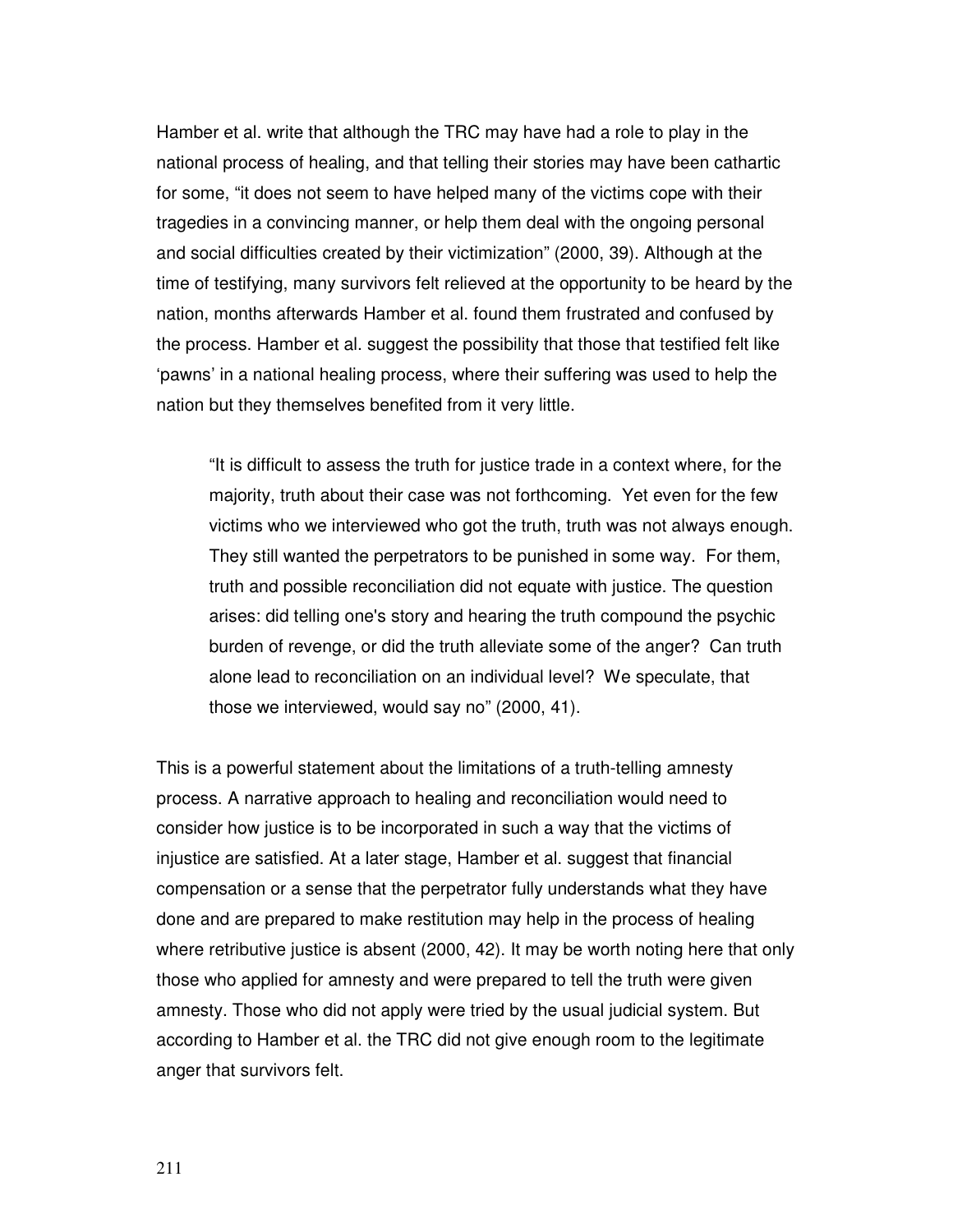As seriously as we need to take survivors' anger and pain, a retributive approach to justice may be impractical. In the South African context, Tutu argues that all South Africans had to continue living alongside one another and could not afford to alienate the perpetrators as this had the danger of leading to renewed violence (2000, 23). But a retributive approach is also limited in aiding the process of healing and reconciliation. A driving force behind South Africa's choice for a TRC was the desire to live out the precepts of the Constitution in the very way justice and reconciliation were engaged with (Tutu, 2000, 21). Leaders such as Nelson Mandela and Desmond Tutu wanted to build a country on the principles of forgiveness and reconciliation, amongst others. Forgiveness played a central role in the TRC proceedings, drawing its meaning both from Christianity which is practiced by the majority of South Africans as well as from the African concept of ubuntu. Graybill writes that in South Africa's interim constitution was written: "'There is a need for understanding but not for revenge, a need for reparation but not for retaliation, a need for *ubuntu* but not for victimization'. Ubuntu derives from the Xhosa expression 'Umuntu ngumuntu ngabanye bantu' (People are people through other people)" (2004, 1118). She quotes an example of a testimony at a TRC hearing that embodies this concept:

"One of those supporting amnesty was Cynthia Ngeweu, mother of Christopher Piet (one of the Giguletu 7 who was assassinated), who explained her understanding of ubuntu: 'This thing called reconciliation...if I am understanding it correctly…if it means the perpetrator, the man who has killed Christopher Piet, if it means he becomes human again, this man. So that I, so that all of us, get our humanity back…then I agree, then I support it all'" (2004, 1119).

Tutu held that all South Africans had been hurt by Apartheid and needed to be forgiven and healed, regardless of whether they were perpetrators or victims. "In one way or another, as a supporter, a perpetrator, a victim, or one who opposed the ghastly system, something happened to our humanity. All of us South Africans are less whole than we would have been without apartheid" (Tutu 1999, 154). He called on people to forgive regardless of whether remorse was shown, in the belief that forgiveness is pivotal if a nation is not to fall into an endless cycle of revenge (1999, 265).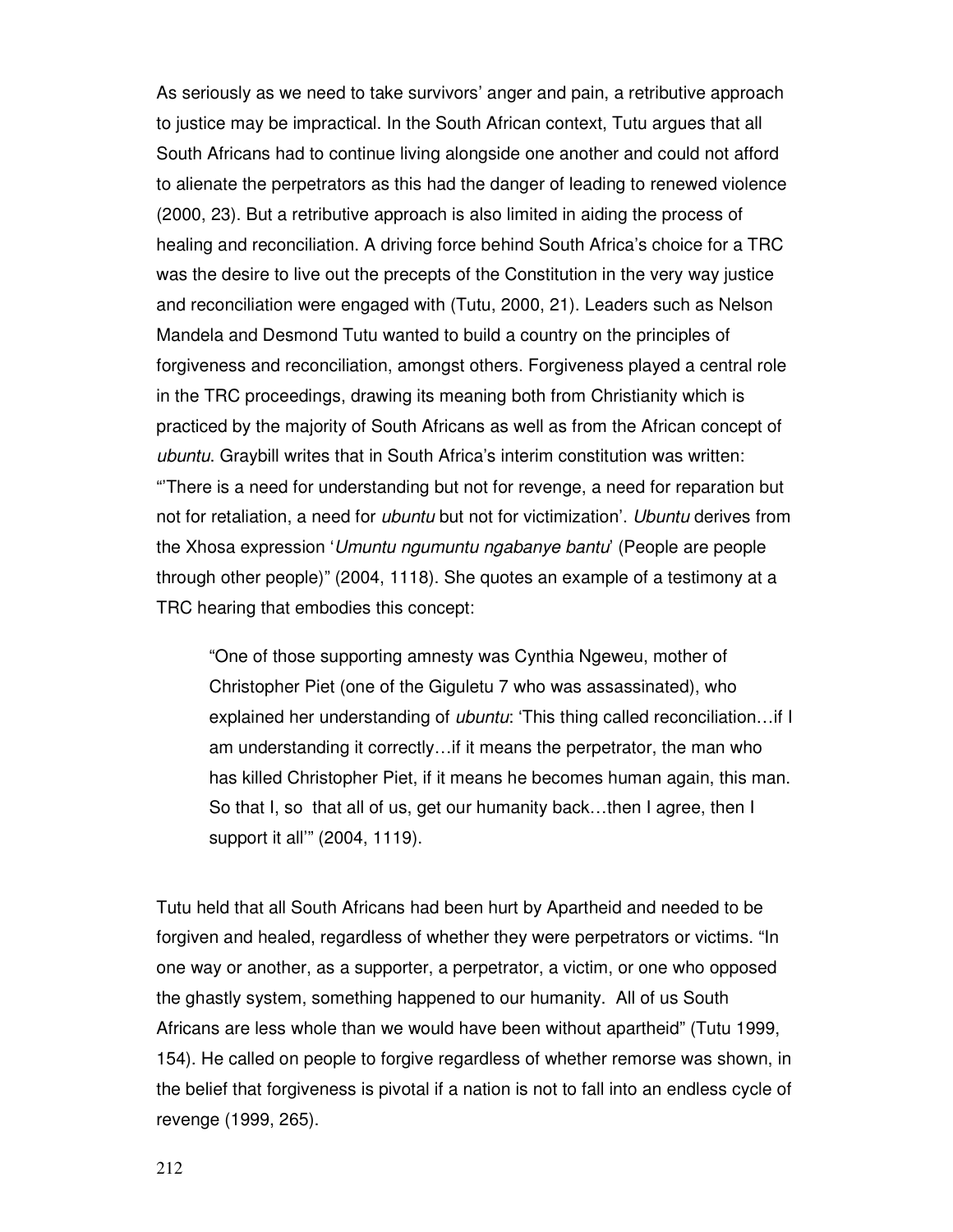Although this led to very moving and transforming experiences during the TRC hearings, the critique has been that white South Africans did not show enough remorse, and that the structural violence meted out by the apartheid system was not sufficiently acknowledged. Ntsimane writes that during the TRC hearings not enough contrition was shown by perpetrators, and that the atmosphere of the hearing led victims to feel forced to forgive. Ntsimane suggests that it may have been better had the victims, and not the TRC commissioner, been the one to decide whether perpetrators received amnesty (2000, 40). Graybill also argues that it was rare for victims to meet perpetrators face-to-face and engage in a process of forgiveness (2004, 1119). In this way, reconciliation and forgiveness have the danger of becoming abstract. As Francois said in his interview, in section 7.3.6, reconciliation needs to happen between the one who has been hurt and the one who has hurt them. Yet this is often not possible, and Tutu stresses in his book that there is no alternative, that there will be no future for South Africa or other nations in the process of recovering from a violent past, than through forgiveness regardless of whether the perpetrators show remorse (2004, 280).

Graybill concludes her critical discussion of the TRC hearings with the words of the chancellor of Rhodes university, "notwithstanding the complex divisions and differences of various sorts, levels, and intensities, [it] is decidedly not an unreconciled nation in the sense of being threatened by imminent disintegration and internecine conflict" (2004, 1119). Through the process of the TRC, amongst other things, South Africans across the political divide, who had access to large amounts of arms, have put down their weapons and have embraced peace. Amidst continual racial and political tensions, there has nevertheless been an ongoing effort made to abate violence and work towards a united nation. The route South Africa has chosen for nation building is unity through diversity.

Desmond Tutu coined the term 'the rainbow nation' shortly after the first democratic elections in 1994, to capture the idea of unity in the midst of many language, culture and race groups. Baines describes how sporting events and the media have participated in building this image, from the South African Broadcasting Association's 'Simunye-we are one' slogan to the Castle Lager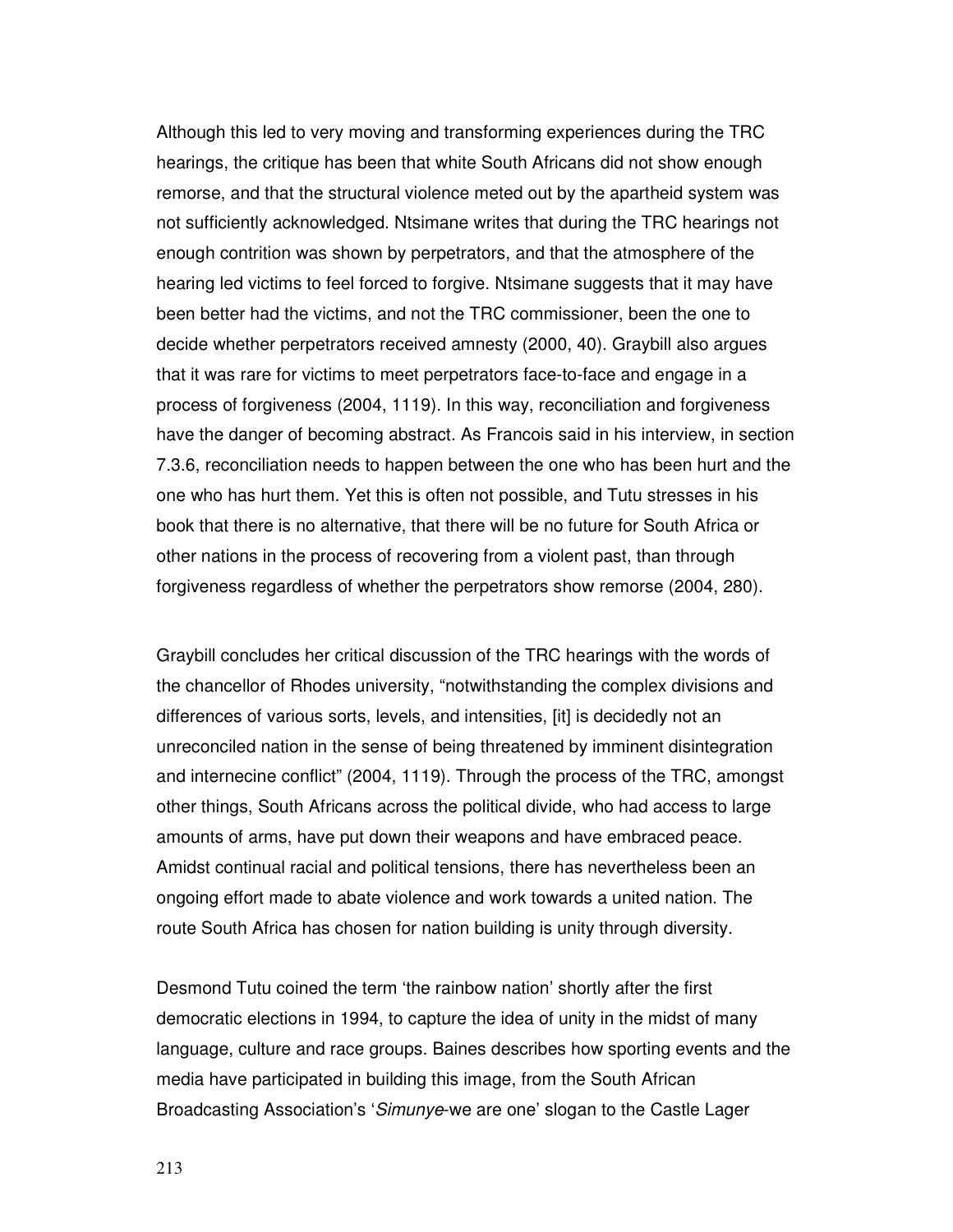slogan of 'one beer, one nation' (1998). Baines argues that although nationalism has the danger of becoming exclusivist and tends to emphasize a political affiliation over affiliation to a community, multi-level nationalism that incorporates national and communal identities creates a public national culture which a diversity of people can identify with without losing their own cultural affiliations (1998). However, he argues that the ANC's rhetoric has leaned towards being Africanist, even though it still insists on non-racialism. "The ANC's apparent ambivalence towards non-racialism is apparent in its varied definitions of nationhood. It is both inclusive and qualified" (Baines, 1998). There is a fear that black empowerment and the accompanying policies of affirmative action and BEE will result in what some inaccurately name 'reverse-Apartheid'. From a completely different angle, there are those that fear identities becoming lost in the 'rainbow nation'. Interestingly, the Afrikaner nation has reidentified themselves as a minority group in the new South Africa, an identity that gives a different kind of political leverage (Baines, 1998). Baines' discussion shows the complexity of multiculturalism and that, as important as unity in diversity is in order to sustain peace, it is a difficult path to forge.

This section has described the TRC in terms of the four elements of healing and reconciliation: truth, justice, mercy and peace. The TRC has been critiqued for focusing on national, symbolic reconciliation with an emphasis on forgiveness and mercy at the expense of victims' needs for justice and compensation. The most powerful impact of the TRC, though, would perhaps be exactly what a narrative approach to reconciliation endeavours to achieve, namely, to be challenged and changed through hearing the stories of others. Nolte-Schamm describes how the well-known South African journalist, Antjie Krog, "through being exposed to, and allowing herself to be challenged by, the collective memories of groups other than her own, was able to start critiquing her own story; her own story was 'stretched'" (2000, 41). This is the key contribution that a narrative approach makes to reconciliation and healing; through the sharing of narratives, our own narrative is challenged so that new narratives can begin to emerge.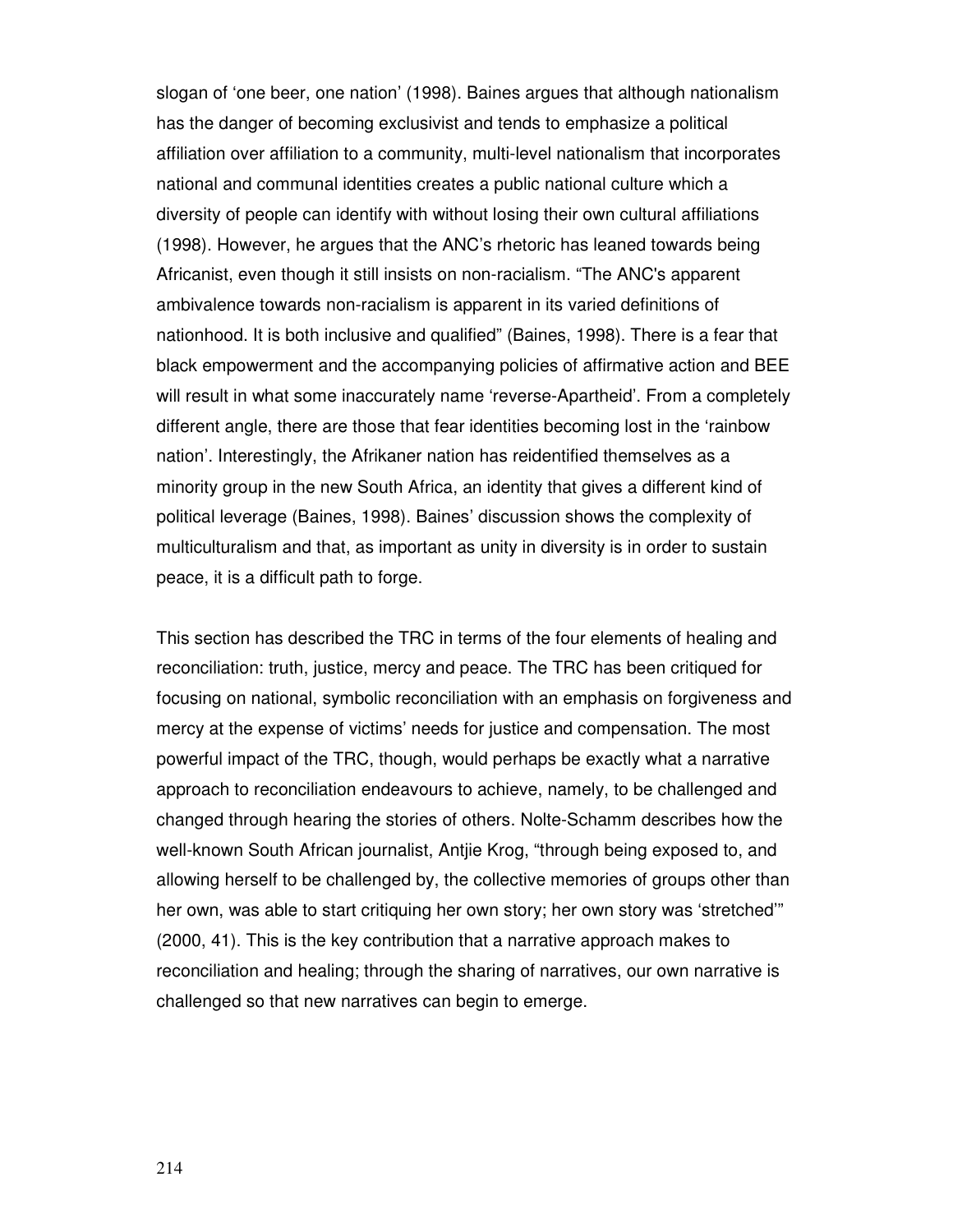#### **9.6.2. What is the role of narrative in healing?**

This thesis has argued that critically engaging our own and others' narratives can lead to emancipation. But how does sharing narratives lead to healing? During an interview with a genocide survivor, her comment was that she had no desire to talk about what happened or share her story. "Talking and sharing emotions with outsiders is a western way of doing things", she said. And she quoted a Rwandan proverb which says that a family's problems should remain within the confines of a family's home (Personal interview, Pretoria, March, 2005). Yet for individuals and a nation to find healing, sharing the story of what happened seems to be of significant importance. It is not only that the act of sharing is cathartic, but that through sharing we begin to create shared narratives. It is within these shared narratives that we begin to experience healing and reconciliation.

This is only possible, according to Anthony Balcomb, if we share our stories in a particular way. A shared story begins to emerge through listening (2000, 54). And not just listening to stories, but identifying with them and entering into them in such a way that one's own story is challenged or even shattered (2000, 56). What was hoped for with the four young men who shared their life stories was that by being confronted by another's story their own stories would be challenged. However, the setting wasn't right for deep listening. Kayitaba from MOUCECORE shared several instances, though, during their carefully structured reconciliation workshops, where hearing the story of another has resulted in a shattering of one's own story.

This is particularly the case when one has painted the other as the enemy, the perpetrator or simply the one who is completely other to me. When one is deeply embedded in a stereotyped understanding of the other, then it can be challenging or shattering to hear the others' story. In the case of Rwanda, many survivors would perhaps be shattered by the stories of Hutus who were violently forced to become perpetrators and who then underwent harrowing experiences while fleeing the RPF. Some extremist Hutu might have their stories shattered if they were to hear of the simple and humble lives lived by many Tutsi on the hills, where they had no concept of a sense of superiority or any desire to take over power in the country. When we hear the story of the other and allow it to challenge us, something significant begins to take place.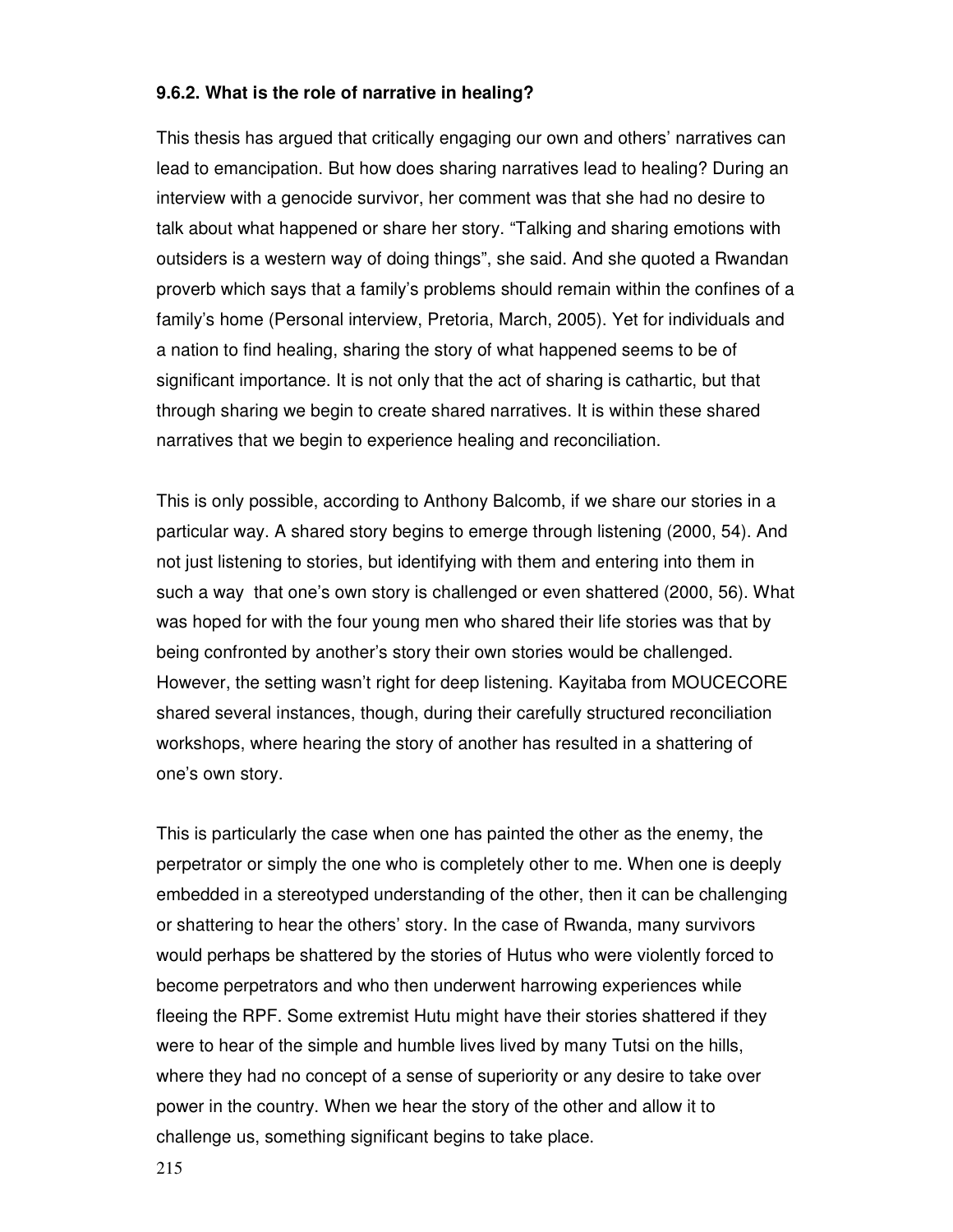Balcomb suggests that a crises takes place when our stories are shattered, and the ideas or stereotypes we had are brought into question. But the resolution of such a crises allows for the construction of new narratives (2000, 57). He writes that we need to identify which narratives are important to a community, which narratives aren't important, and "which stories are looking old and haggard and are ready to die" (2000, 60). In the case of Rwanda, part of the work of NURC could be to listen to the community as they tell their narratives, rather than having the Rwandan government tell communities which narratives they should be telling. It may be surprising and even shattering to begin to hear what stories emerge. It may lead to crises, but after the crises, space may be created for new, shared narratives to emerge.

#### **9.6.3. The context needed for a narrative approach**

A narrative approach to healing and reconciliation requires a context that is particularly open and safe. This kind of context needs to be created by the leadership of a country if a nation is to engage in a healing process. It can also be fostered to a lesser degree by organizations, churches or communities. Many reconciliation organizations in the country have created the kinds of spaces where a narrative approach to healing and reconciliation has taken place. However, the process of healing and reconciliation in Rwanda would be greatly helped if, on a national level, there was a sense of security, supportive government policy and laws, freedom of speech and open and honest dialogue.

Although many policies have been put in place by the government to support reconciliation, there are others that leave people feeling fearful and insecure. Certain government programs, such as those initiated by NURC strongly support reconciliation on a grass roots level. But laws such as these on ethnic divisionism law create fear and uncertainty. Some would argue that Rwanda is currently being governed in much same way as the monarchy governed prior to colonialism, which was also carried over into the two republics. In chapter two it was described that Kayibanda ruled Rwanda like a *mwam*i with a remote, authoritarian and secretive leadership. Hard work and virtue were valued and people were encouraged not to ask too many questions or meddle in politics. Much of the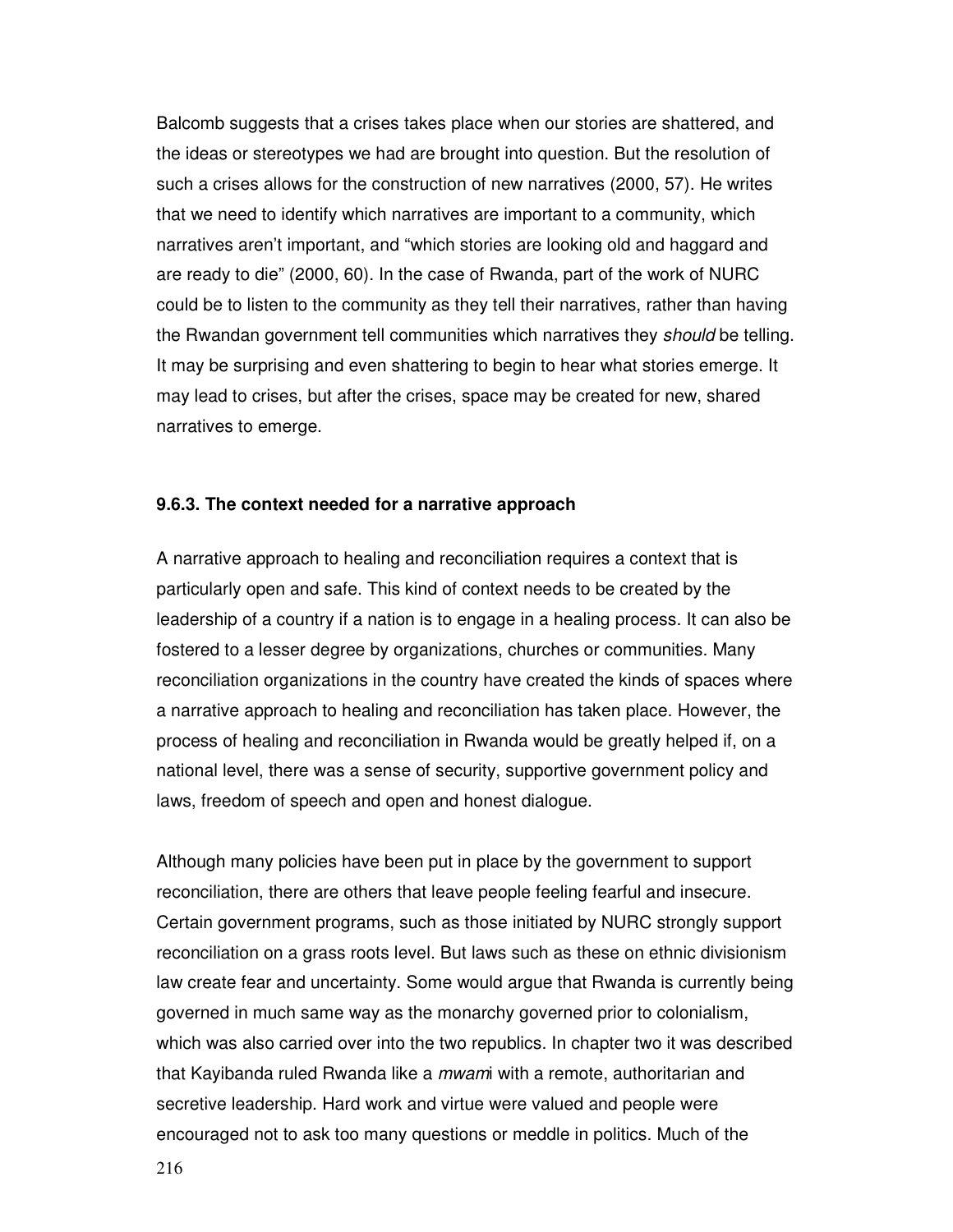same atmosphere is felt today, with a similar authoritative leadership style, as was discussed by the Reconciliation Forum mentioned in section 8.3. For Rwandans who mind their own business and work hard, life in Rwanda is pleasant and productive. But those who ask questions or are politically minded claim that they find themselves side-lined socially and in terms of employment, as Reginald described in his interview in chapter 7.

As a result, as was mentioned before, 'double-speak' is a common phenomenon in Rwandan society. According to several people interviewed, they hold one view in private and another in public. Fred, in his interview, described it as being like a woman who has been repeatedly abused by a string of men. After such an experience, it will be difficult for her to trust again. Similarly, in Rwanda, many people feel they have been betrayed by people they believe they trusted; neighbours, people they knew and had always lived with, and even family, became killers. The trust factor is thus high on the agenda with regards to any attempt to encourage people to talk to one another.

The editor of the controversial Rwandan newspaper, Umuvugizi, insists that there is little freedom of speech in Rwanda (Personal interview, Kigali, June, 2008). He almost paid for this with his life when he was beaten up by people allegedly acting on behalf of a politician he mentioned in one of his articles. The Committee to Protect Journalists (CPJ) intervened on his behalf and continues to support independent newspapers such as this one and Umuseso. The lack of free speech was confirmed by Reginald, Francois and others informally interviewed, Hutus in particular, who spoke of being afraid to speak out and criticize the government or its policies.

Premature efforts at reconciliation are doomed, argues Charles Mironko, if some of the underlying wounds have not been addressed. He says that "what survivors and perpetrators need is a forum for frank dialogue which will lead to a truthful rapprochement". He recommends extended periods of dialogue where survivors can begin to make sense of what happened and why, and perpetrators can begin to understand the feelings of survivors (2004, 50). Villa-Vicencio speaks of a period of 'reconvivencia' which describes a period of getting to know one another, confronting each others' worst fears and developing an empathetic understanding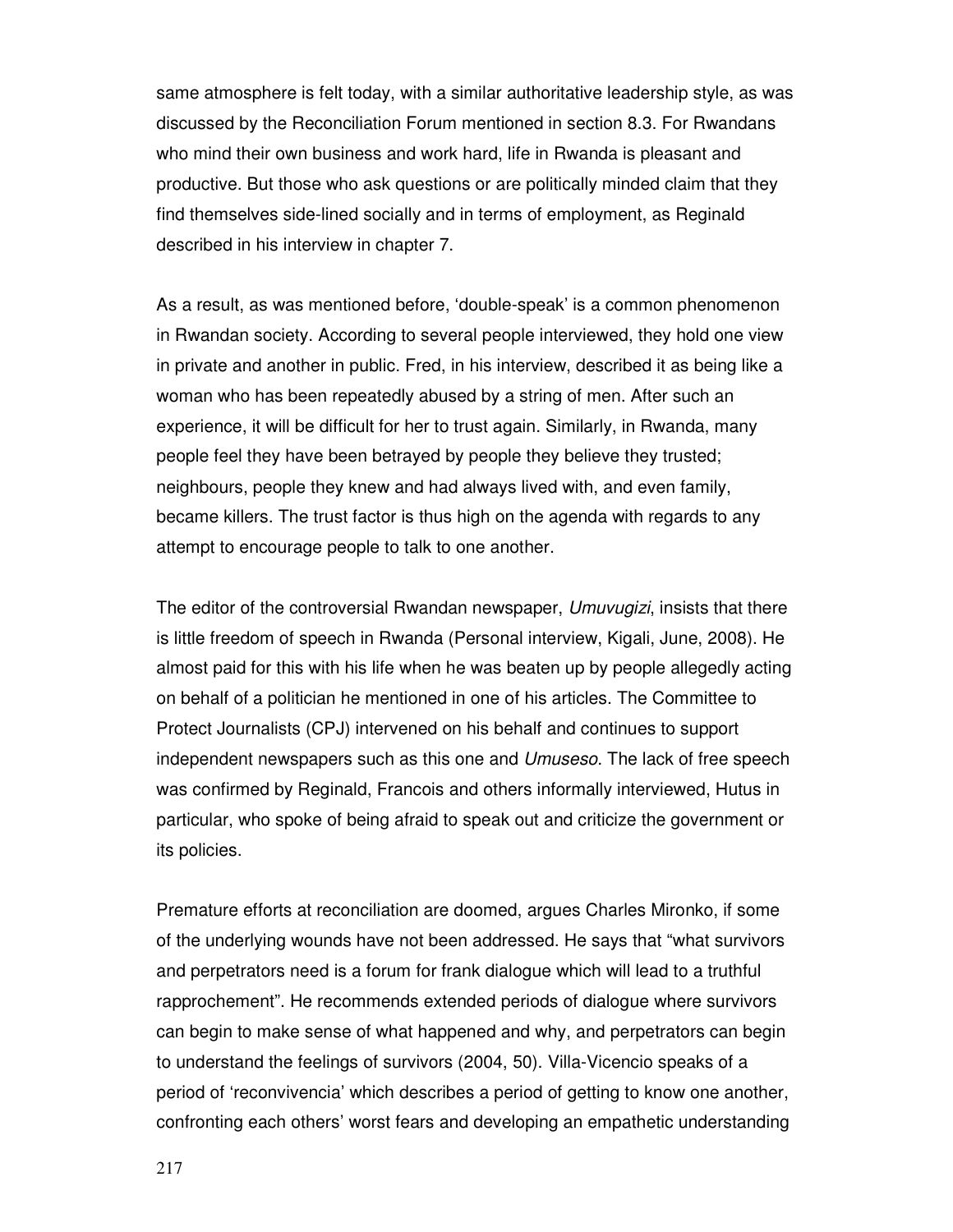of one another (2000, 27; Nolte-Schamm, 2005). Drumtra recommends that authorities should seek "opportunities to acknowledge the existence of sensitive ethnic problems in an open and constructive manner. The government can more effectively defuse the ethnicity issue by helping society discuss it, rather than by denying its existence" (1998).

#### **9.6.4. Other narrative approaches to healing**

Various narrative approaches to healing and reconciliation have been used by NGOs and churches internationally and in Rwanda. This section will discuss a number of these, including projects that focus on the healing of memories, the Sociotherapy program, the use of ritual and the role of memorials. Exploring these approaches will give insight into the significant role that a narrative approach can play in healing and reconciliation after violent conflict.

The Institute for the Healing of Memories was started by Fr Michael Lapsley during the TRC hearings in order to give more people the opportunity to give voice to their experiences. Where the TRC only allowed a small number of people to share their story, Lapsley's workshops were intended to reach a broader audience, allowing more South African to take part in the healing and reconciliation process. The website describes the objectives of the Institute as follows:

"On an individual level, participation in a Healing of Memories workshop provides an experiential way to overcome feelings of anger, hatred, prejudice and guilt and create a more positive meaning for suffering. It can therefore be considered as one step on the journey to psychological, emotional and spiritual healing and wholeness. On a communal, national or international level, the workshops reveal how the nation's history and resultant socio-political environment have shaped personal emotions and views. These processes lead to a growing empathy with the experience of others and have the potential to lead to reconciliation, forgiveness, and a transformation of the relationships between people of different ethnic groups, races, cultures, religions, and nations".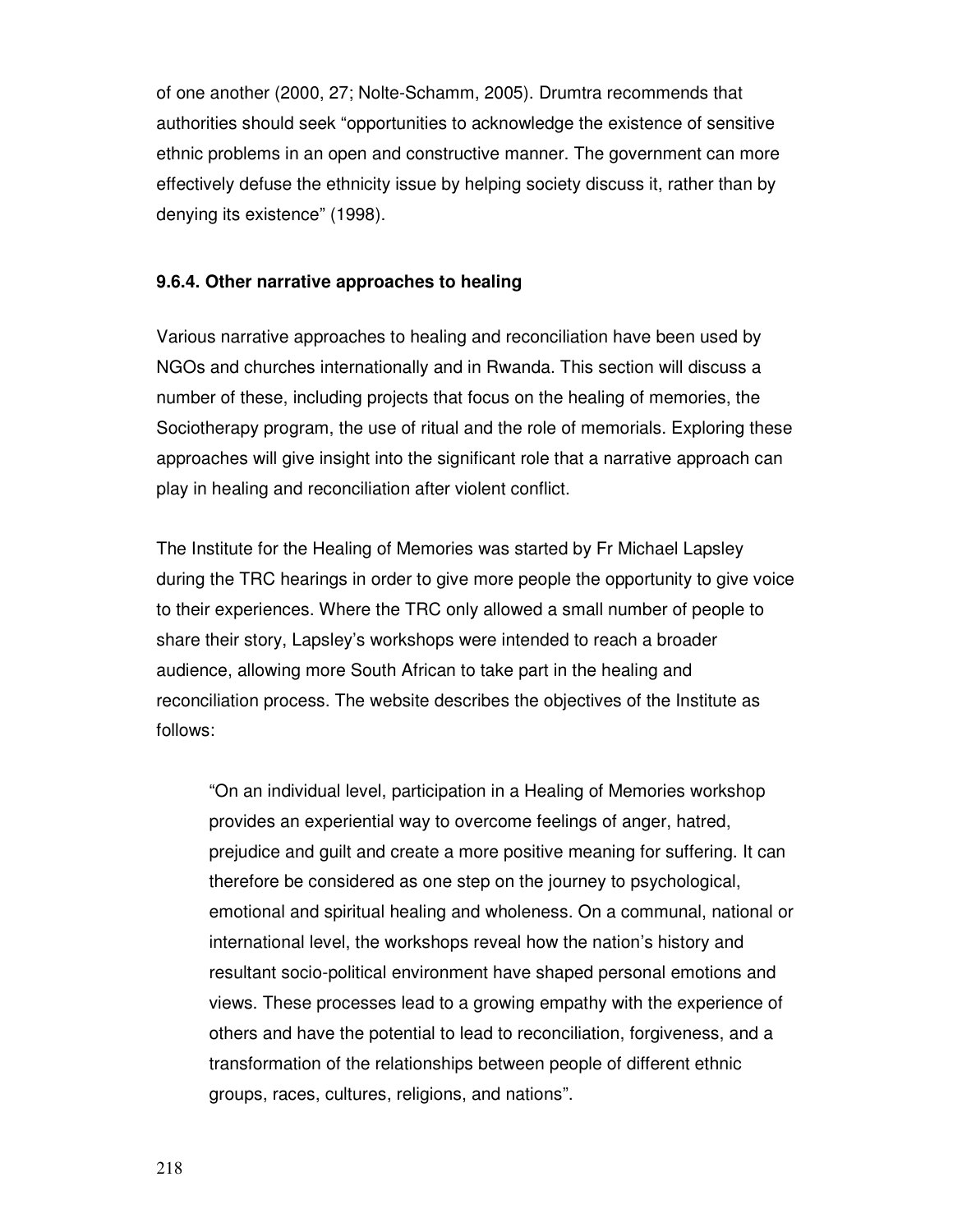This relates closely with the discussions throughout this thesis around creating an awareness of the role socio-political narratives have played in personal narratives. Understanding this role and hearing the stories of others has a powerful impact in the healing process. The workshops allow people to explore their personal histories and hear the stories of others.

Another organization that does this is the Khulumani support group who facilitate healing of memory workshops. Their information brief says that the "narrative approach to healing is concerned with people participating together in suffering and through the process becoming part of the ability to bring about transformation through the re-interpretation of their life stories through meaningful relationships". They say that sharing our stories leads to a deepening of trust as we begin to understand and know one another.

 The Sociotherapy project that was implemented in Byumba, Rwanda, similarly emphasizes sharing stories as a way of building trust. This project, implemented by Cora Dekker who previously worked with traumatized refugees in the Netherlands, is a kind of group therapy where participants meet together to share their daily life experience (Richters et al. 2005, 13). Richters et al. write that this approach focuses less on memories of the past than events happening here-andnow, although the past and present socio-cultural context is taken into account (2005, 14). Participants, normally both Hutu and Tutsi, victim and perpetrator, meet together on a regular basis and talk about how they together can negotiate their daily experiences. This is particularly pertinent in a context where interdependence is a crucial part of how communities operate. In a personal communication with Dekker, it was clear that sociotherapy makes no claims of forgiveness or reconciliation but does foster a safe environment for togetherness which may well lead to healing and reconciliation (Email, 01/02/2007).

Richters et al. describe their skepticism of the potential of gacaca and the TRC to foster long term reconciliation and healing as this needs to take place in the context of people's daily lives (2005, 4). Through the sociotherapy approach, new narratives are created through engaging differently with daily life. Richters et al. quote an ex-prisoner as saying that in the sociotherapy group he was 'treated as a full person of value' while another said that the group helped him 'decolonise' his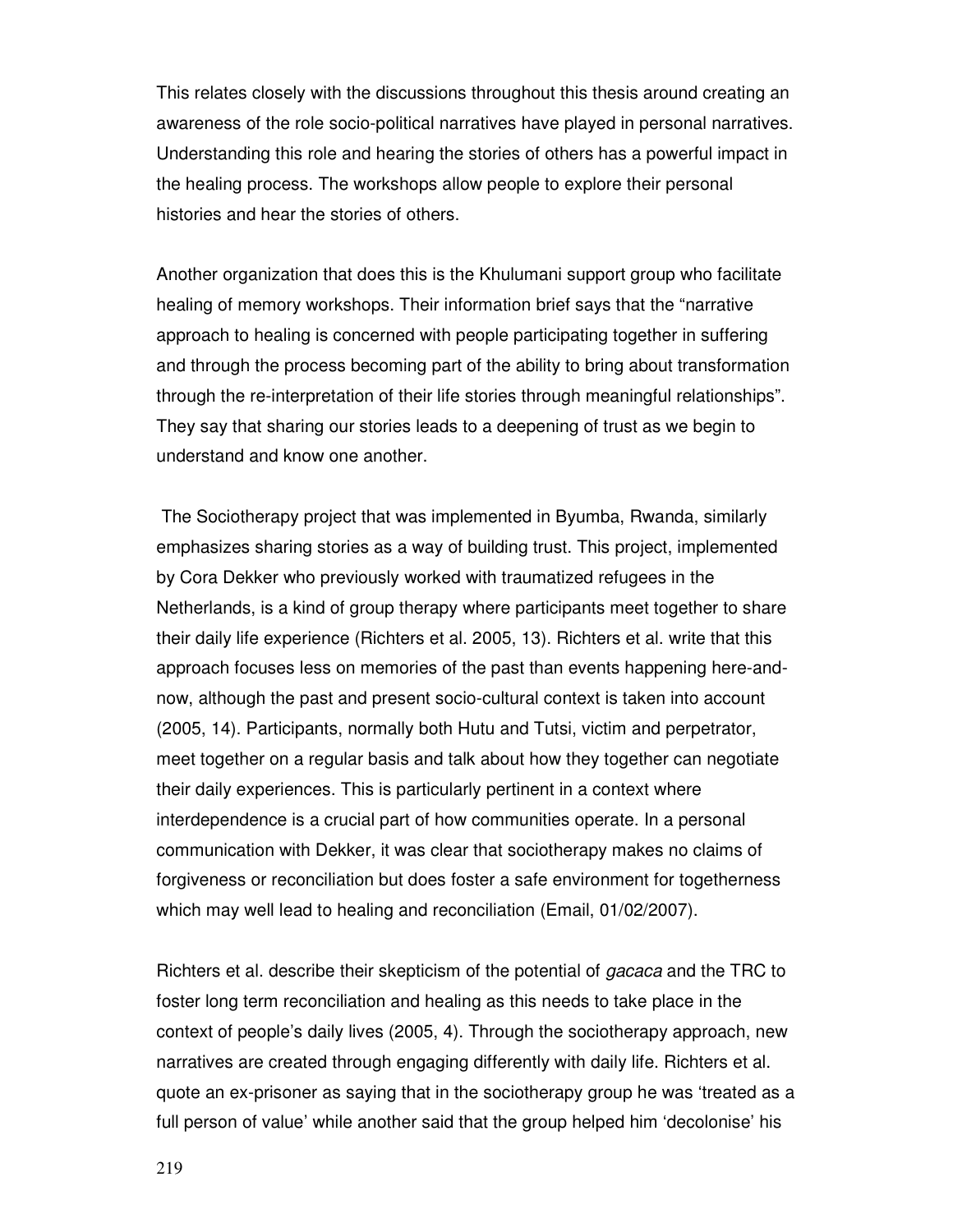thoughts, finding freedom from old ways of thinking (2008, 12). Although this method differs distinctly from the healing of memories approach, it can again be seen that a narrative approach to healing, in its various forms, has a powerful role to play in healing and reconciliation.

Apart from workshops that heal memories or dialogue that builds trust, Hay suggests that rituals can be helpful in the process of healing. Rituals create spaces in which new narratives can emerge. He writes, "Reconciliation will not simply happen; there are steps and rituals that are necessary to foster reconciliation" (1998,113). Ntsimane critiques the TRC for not having considered traditional African ways of reconciliation and mentions a Zulu ritual for reconciliation between disputing brothers, called *ukuthelelana amanzi* (2000, 22). In response to this critique, Nolte-schamm has developed a ritual which takes both Christian theology and African traditional practice into consideration. The question is whether such rituals would be helpful in the Rwandan context. In Rwanda, the predominant religion is Christianity, and most particularly Catholicism. The RPF leadership originating from Uganda brought with them a scepticism for western religion. Yet in many rural parts of Rwanda, traditional religions are still practiced, often interwoven with Christianity. This remains largely unresearched and unrecorded. The primary traditional religious groups seem to be the Nyabingi sect and the Ryangombe sect. Interestingly, members of the Nyabingi sect are mentioned in a panel at the Genocide Museum in Kigali for their heroism in saving lives regardless of ethnic affinity.

 In section 3.4.3, Taylor's description of cultural narratives that led to a particular kind of violence was mentioned. Taylor argued that there were narratives of purification and of blockage and flow that were expressed through particularly perverse sexual violence, throwing bodies into cisterns and rivers, the many roadblocks and the severing of tendons. Although these violent narratives have not been mentioned by many other researchers, it may be relevant to consider these in terms of how this related to traditional religions and the possibility of healing rituals. According to King, the worship of the ancestor Ryangombe played a powerfully unifying role in Rwanda in the past, bringing together Hutu, Tutsi and Twa (2006, 94). Nyabingi was a woman healer and her role was seen to bring an end to oppression and injustice, according to Dashu (2006). However, these sects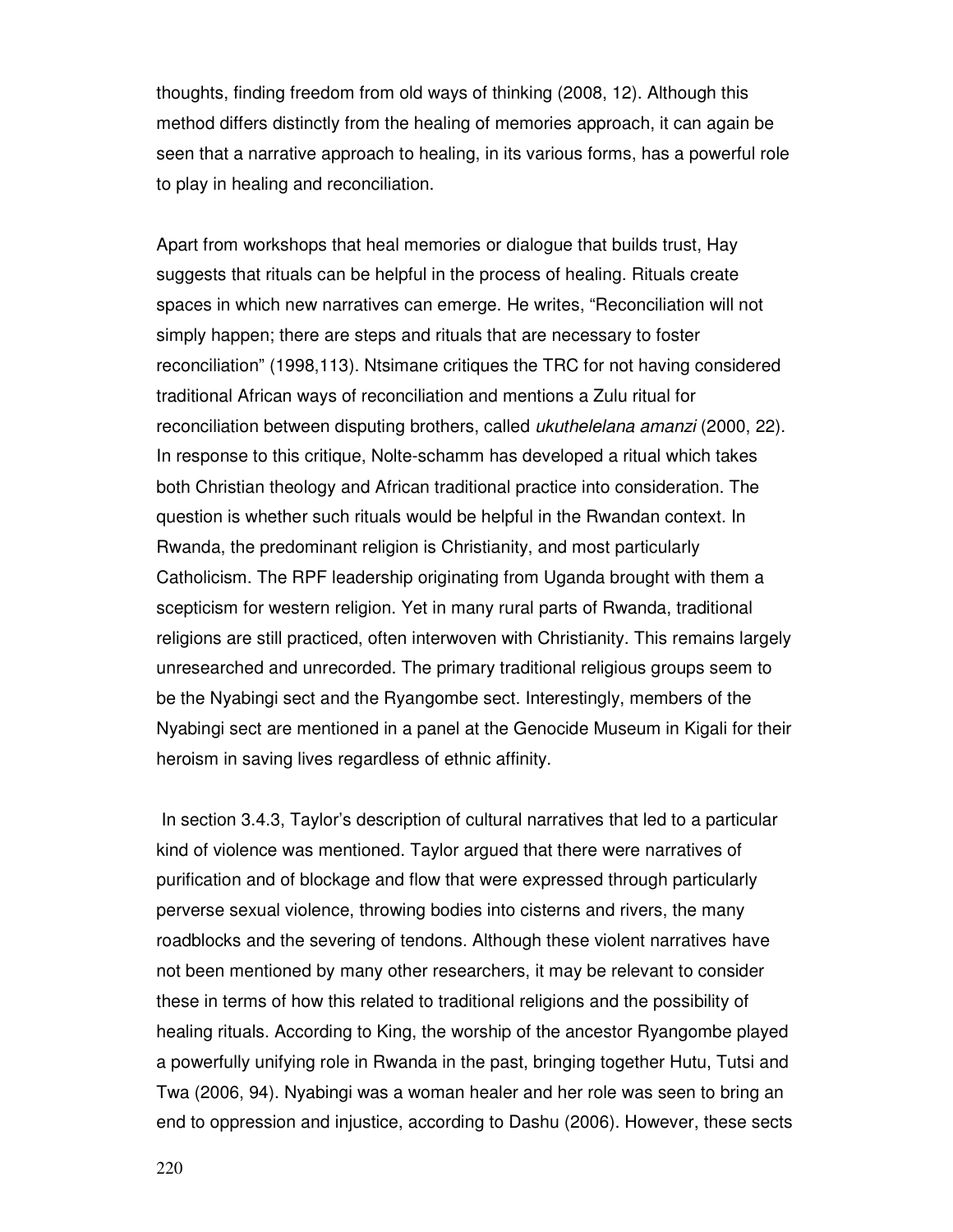now exist in secret and members may find themselves penalized for participation in these sects by their church communities.

Research into traditional religion and ritual falls outside of the scope of this thesis, but further research is recommended into traditional religious narratives that may open the way to healing rituals. Ilibagiza writes that "Rwandans are intensely private and secretive people who keep their emotions to themselves" (2006, 98). In a society where therapeutic sharing and talking about emotions may not come naturally, rituals that draw from deeply embedded traditional religious worldviews may be helpful in the process of healing. Coupled with this, both King and Dashu mention that traditional practices include theatre and dance. Shalom, Educating for Peace, is a Rwandan NGO that uses theatre and dance to communicate the message of forgiveness and reconciliation. More research needs to be done into the role these approaches can play.

At the beginning of this chapter it was stated that healing remains a miracle. We can speak of forgiveness and reconciliation, but for people who have experienced unimaginable horror, it is no easy task. In the autobiographical account of her ordeal during genocide, Immaculée Ilibagiza describes the intense internal struggle she underwent to come to a place of healing. While hiding in a tiny bathroom with seven other Tutsi women, she would hear the blood curdling cries of the Interehamwe (2006, 90). More horrifying than the images of flashing machetes and bodies hacked to pieces was the overpowering sense of the presence of evil. Even were it to be possible to blame the overriding political system for people's madness in a general sense, how is it possible to see those young men who were once your neighbours and friends, who became killers and rapists, as human beings again? Yet her decision to forgive came from the realization that if she did not, she would become as inhumane as them.

"The people that had hurt my family had hurt themselves even more, and they deserved my pity. There is no doubt that they had to be punished for their crimes against humanity and against God. But I prayed for compassion as well. I asked God for the forgiveness that would end the cycle of hatred" (2006, 197).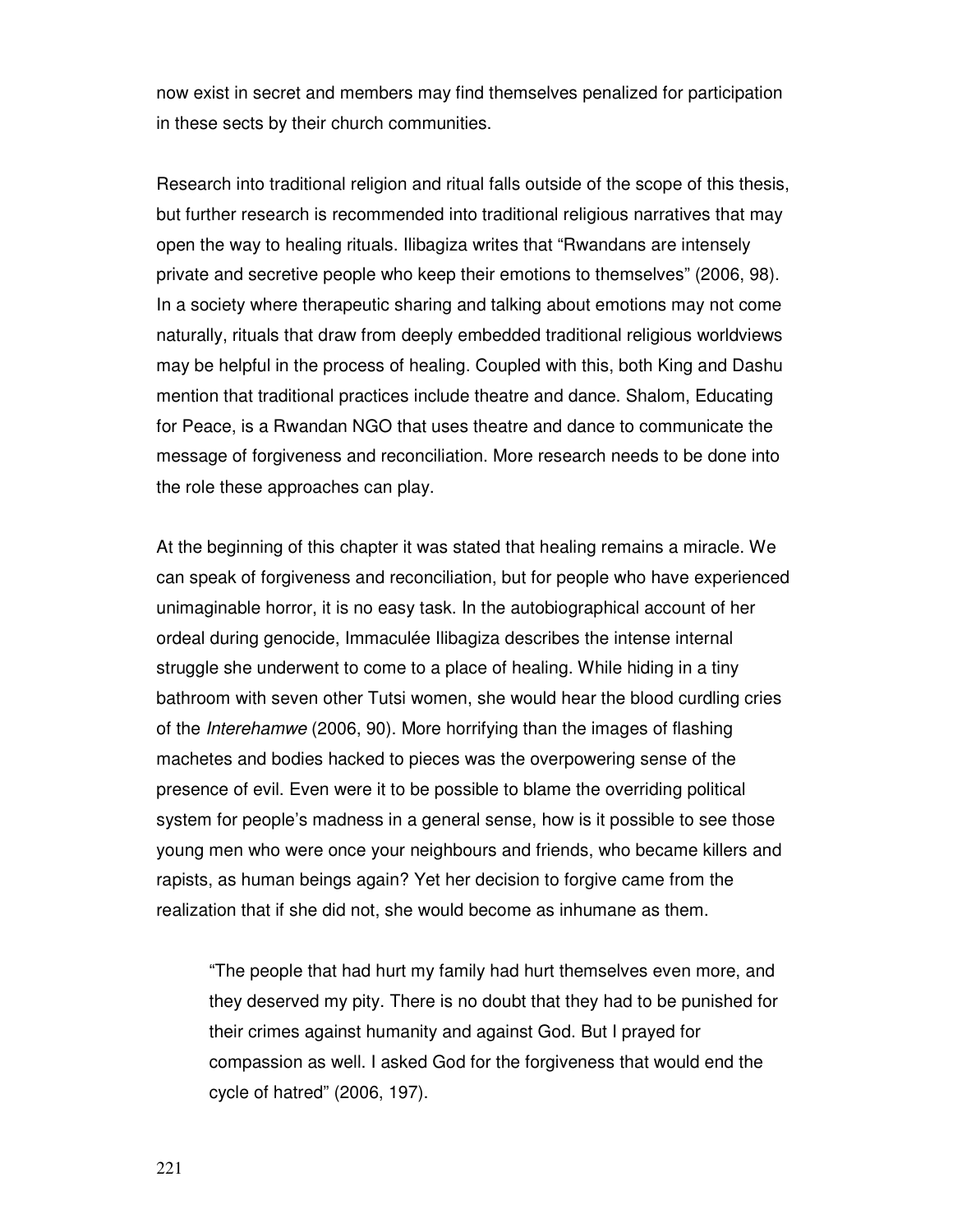The following chapter will bring together the issues of history and identity in terms of a narrative approach to healing and reconciliation in Rwanda. This approach will take into account the complex reality of the Rwandan situation as well as the ideals of Lederach's model of reconciliation, which involves people rediscovering and embracing each other as 'humans-in-relationship'.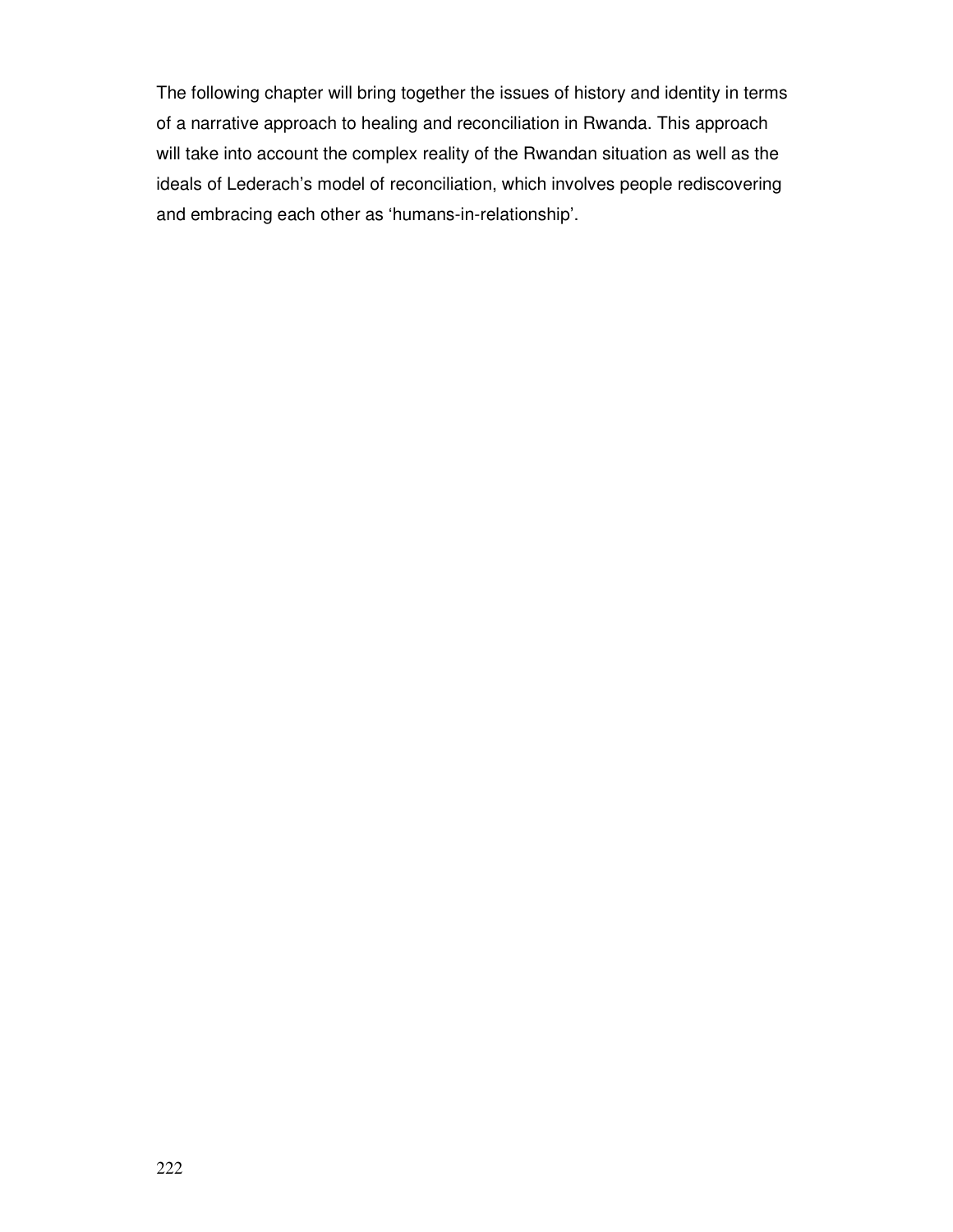# **CHAPTER 10: A NARRATIVE APPROACH TO HEALING AND RECONCILIATION**

This chapter will draw together various theories with the analyses of the Rwandan context to suggest a narrative approach to healing and reconciliation. This approach will recommend a national narrative of history and identity that will be inclusive, plural and emancipatory, encompassing the complex narratives of the past and the multiple identities present in Rwanda today. But it will also consider how individuals and communities can be humans-in-relationship, sharing their identities and histories, allowing new narratives to emerge amongst themselves, regardless of whether national narratives change or not. What is pivotal is for individuals and communities to become aware of the impact national historical narratives have had on their lives, but also to realize that these do not have to be deterministic in terms of the way our narratives unfold.

It will begin by summarizing the challenges in the narratives of history in Rwanda so far, assessing these in terms of Strathern and Stewarts' theory of the 'narrative of the interaction of narratives'. It will look at the issues of truth and memory in terms of retelling the narratives of history. It will then summarize the challenges in the narratives of identity, assessing these in terms of Jenkins social anthropological model of ethnicity, as well as Mamdani and Englund's theories of identity. It will critique the attempt in Rwanda to eliminate identity, showing the dangers of such an approach. It will briefly look at the role nationalism has played in Rwandan identity. It will then make recommendations for a way forward to forging new stories which, in line with Rosenwald and Ochberg's theory, will be emancipatory. This narrative approach to reconciliation will draw from narrative theory bringing it together with Lederach's four elements of reconciliation. It will include MOUCECORE's leader, Michel Kayitaba's call for us to 'cry together' and Volf's concept of embrace. This will hopefully bring to light an approach relevant in the Rwandan context that can inform sustainable reconciliation work in Rwanda in the future.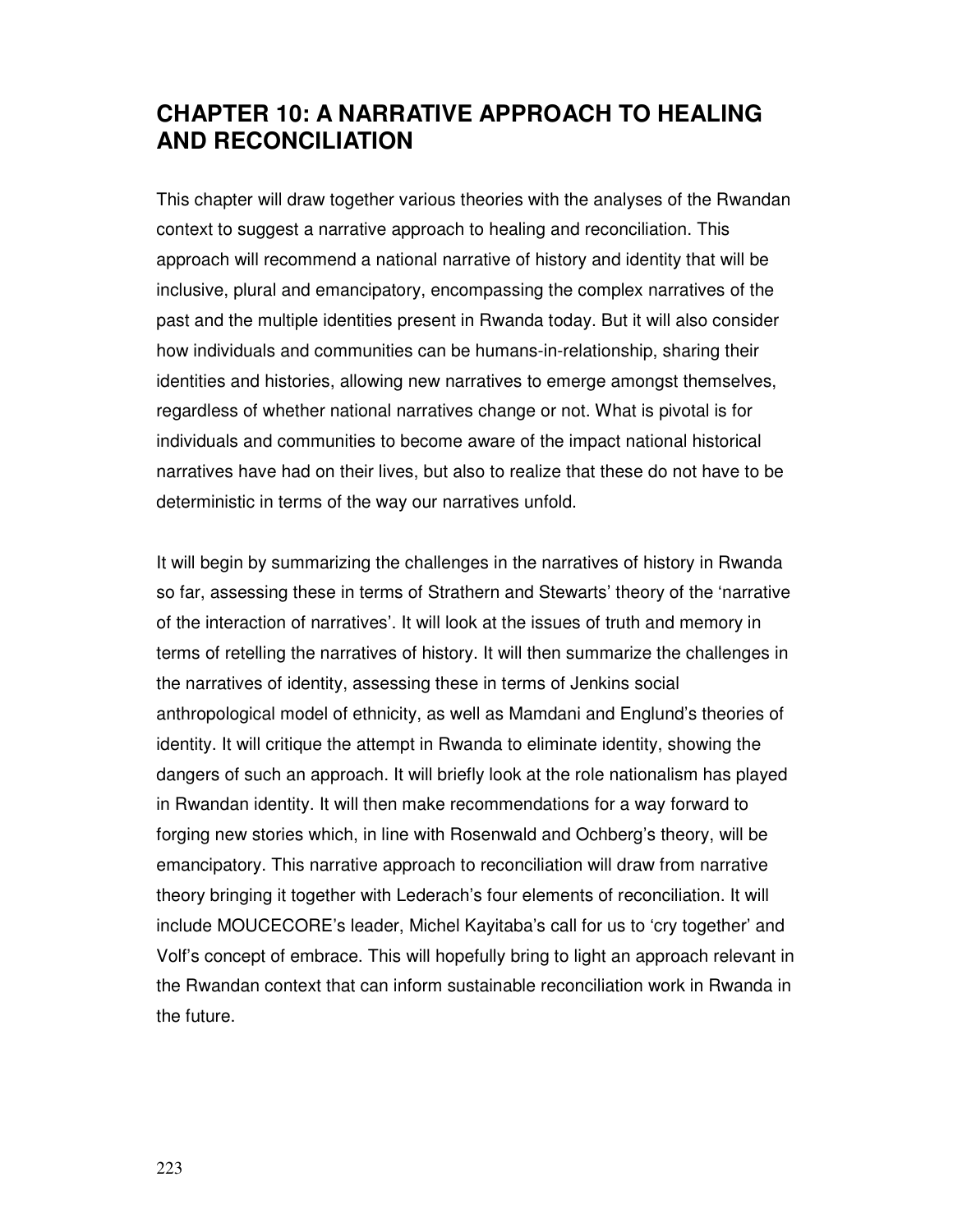#### **10.1. Creating new narratives of history**

Throughout this thesis, it has been reiterated that much of the conflict in Rwanda is based on divisive narratives of history. In chapter two, two distinctly different stories for the unfolding of Rwandan history, from pre-history until the genocide were described. The Tutsi-ideologue narrative described a peaceful integration between the Tutsi arriving from somewhere north with the Hutu and Twa already inhabiting the land we now call Rwanda. This narrative spoke of a benevolent monarchy who, through complex societal systems, worked together with Hutu and Tutsi leadership to ensure a well-functioning society. The arrival of the colonialists disturbed this system and resulted in ethnic division leading eventually to genocide. The genocide was the result of a carefully planned program to eradicate all Tutsi once and for all. The Hutu-ideologue narrative describes a series of wars and manipulative practices by the Tutsi who invaded the land Rwanda, resulting in the enslavement of the Hutu by a Tutsi minority ruled by a cruel monarchy with the help of colonialists until the Belgians assist the Hutu in a rightful revolutionary overthrow of the monarchy so that the Hutu majority could democratically rule the country. During the two republics, Rwanda was peaceful and harmonious and all was well until the Ugandan Rwandans started stirring up trouble when they wanted to unjustly return to a country where they were no longer welcome. The genocide was in fact a civil war, predicated by the Ugandan Tutsi to take power in Rwanda again, as the Tutsi had prior to 1994.

These are the two narratives that have run through this thesis in various forms. It has been described how these narratives supported ethnic stereotyping and a pervasive mistrust between ethnic groups. At various stages in Rwanda history, these narratives have been used by politicians and military leaders to manipulate the population and have led to extreme acts of violence. The worst of these was the genocide, but others include the various incidents of violence in 1959 and the 1970s against Tutsi and in the 1990s between Tutsi and Hutu along the borders of Uganda in the build-up to genocide. It has also laid the foundation for continued violence in the DRC since 1994 until today.

These divisive narratives continue to influence Rwandan society as it grapples with the reconciliation process. As the interviews with the four young men and the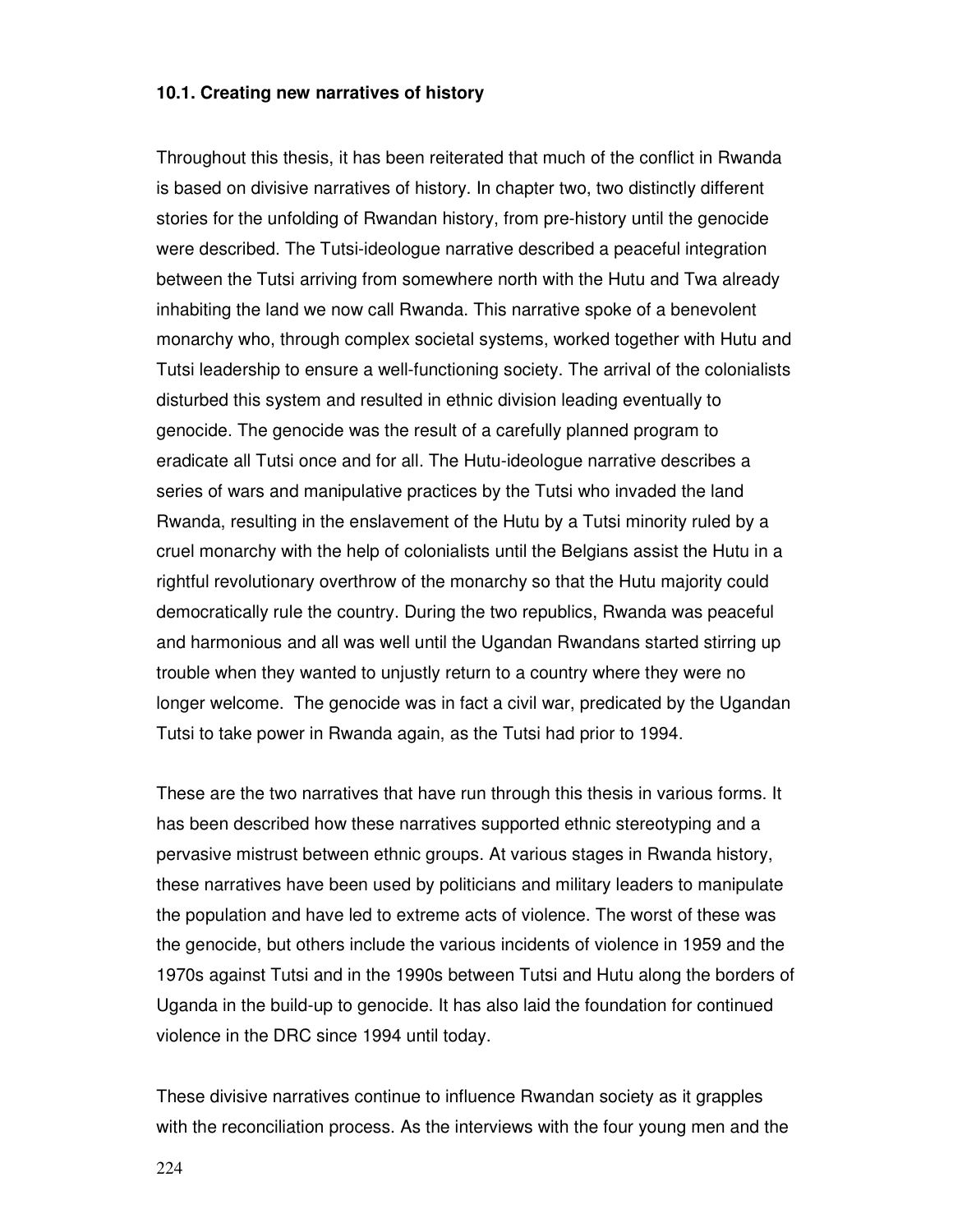seminar with the Reconciliation Forum highlighted, these narratives still lie deep within the mindsets of Rwandans today. It has been argued that the Rwandan governments' response to this has been to try to create a new, uniting narrative of history that all Rwandans will adopt. But as Johan Pottier, Kenneth Harrow and others have argued, there is the danger that this new narrative is merely one more construction with a political agenda that will ultimately lead to renewed violence. As with previous narratives of history, they have been fed to the population from the top down, often playing on deeply embedded fears.

It is clear that neither narrative holds the true or complete story. The Tutsiideologue narrative describes Rwanda prior to the arrival of the colonialists as peaceful and harmonious, but evidence shows that there were continued wars and fighting between the monarchy and Hutu groups in the north well into the colonial period. The Hutu-ideologue narrative would have us believe that Rwanda was peaceful and harmonious during the two republics, but evidence shows that there was consistent discrimination against Tutsi and that the country was sinking into poverty as the population were controlled and manipulated by self-serving dictators.

The truth probably lies somewhere in between these two narratives or as Stewart and Strathern suggest, in the interaction between these narratives. As was mentioned in section 1.4, Stewart and Strathern see history as existing in 'the interplay between people based on [the interaction of narratives] and in the changes of narrative over time' (2002, 17). They suggest that "In encounters between people both sides construct narratives of meanings, and they use these to interpret each other, to come to terms, resist, dominate, collaborate, and so on. These competing narratives are continually tested in events and are reinforced, shattered or remade. As much misunderstanding is involved as understanding, and struggles emerge on the basis of these misfits or 'disjunctures' as well as because of conflicting interests and values" (2002, 16). In the Rwandan context, these constantly changing narratives, depicting conflicting interests and values, is clearly evident. Rwandan history has been consciously reconstructed so many times that Kenneth Harrow describes it as fantasies that turned people into 'less than human' and that Rwandans have become "immune to the proposition of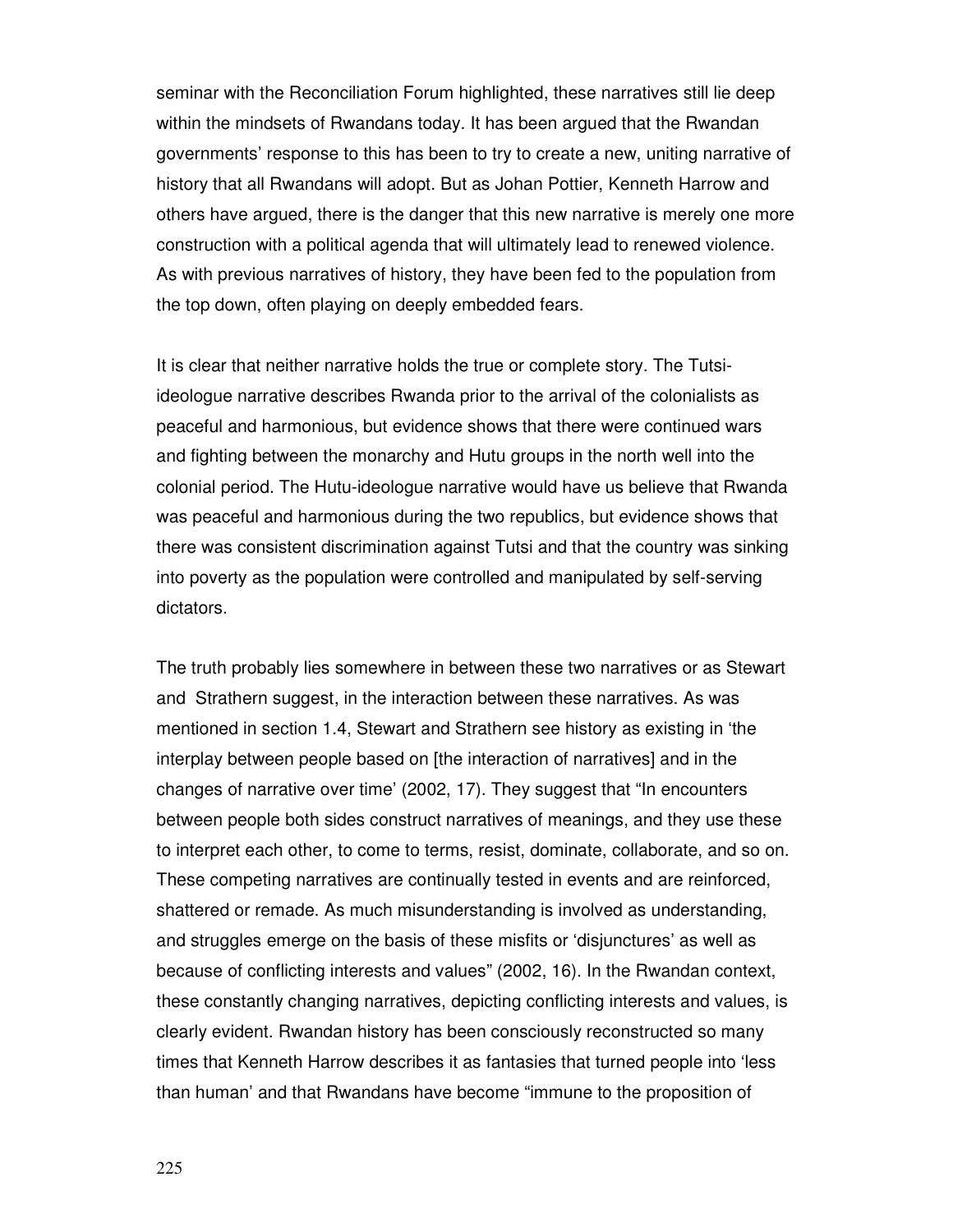intersubjectivity and shared histories", preventing any possibility of "energic relations with others" (2005, 17).

In the interaction between narratives, intersubjectivity, energic relations and shared histories can emerge. But as long as there is an insistence on one narrative over and above others, rigid, divisive ways of relating become inevitable. Instead, Stewart and Strathern suggest that narratives of history need to emerge dialectically, in dialogue with one another. 'Meanings', they say, need to be 'constantly subject to negotiation' (2002, 17). The so-called mythico-histories of Rwanda, which stereotype and pit ethnic groups against each other, are described as grounds for lethal conflict.

"Often, both sides see themselves as victims and the other side as the oppressors; or each sees themselves as a minority faced by a majority … Questions of meaning are therefore paramount, but the meanings themselves are contested as a part of the overall contest for legitimacy that both lead to and surround acts of violence. Conversely, when narratives of events are more closely in agreement, the possibilities for settlements are greater. Negotiations between opposing sides in fact often involve a struggle to come to a reasonable level of agreement on the history of events themselves prior to seeking a settlement" (2002 17).

The struggle to come to a 'reasonable level of agreement on the history of events' seems a significant part of the process of reconciliation. Without this struggle, only one side of the narrative is presented and those whose voices are not heard become resentful and may eventually insist on having their voice heard through violence.

Stewart and Strathern further argue that narratives of the past do not only describe the past but also reflect what is happening in society in the present and what is envisioned about the future, making it difficult to differentiate between "history as it is scripted and history as it is enacted because scripting takes place continuously alongside experience, and looks both backwards and forward" (2002, 17, 18). The stories we tell of the past are influenced by the motives we have for what we have done and are doing in the present and plan to do in the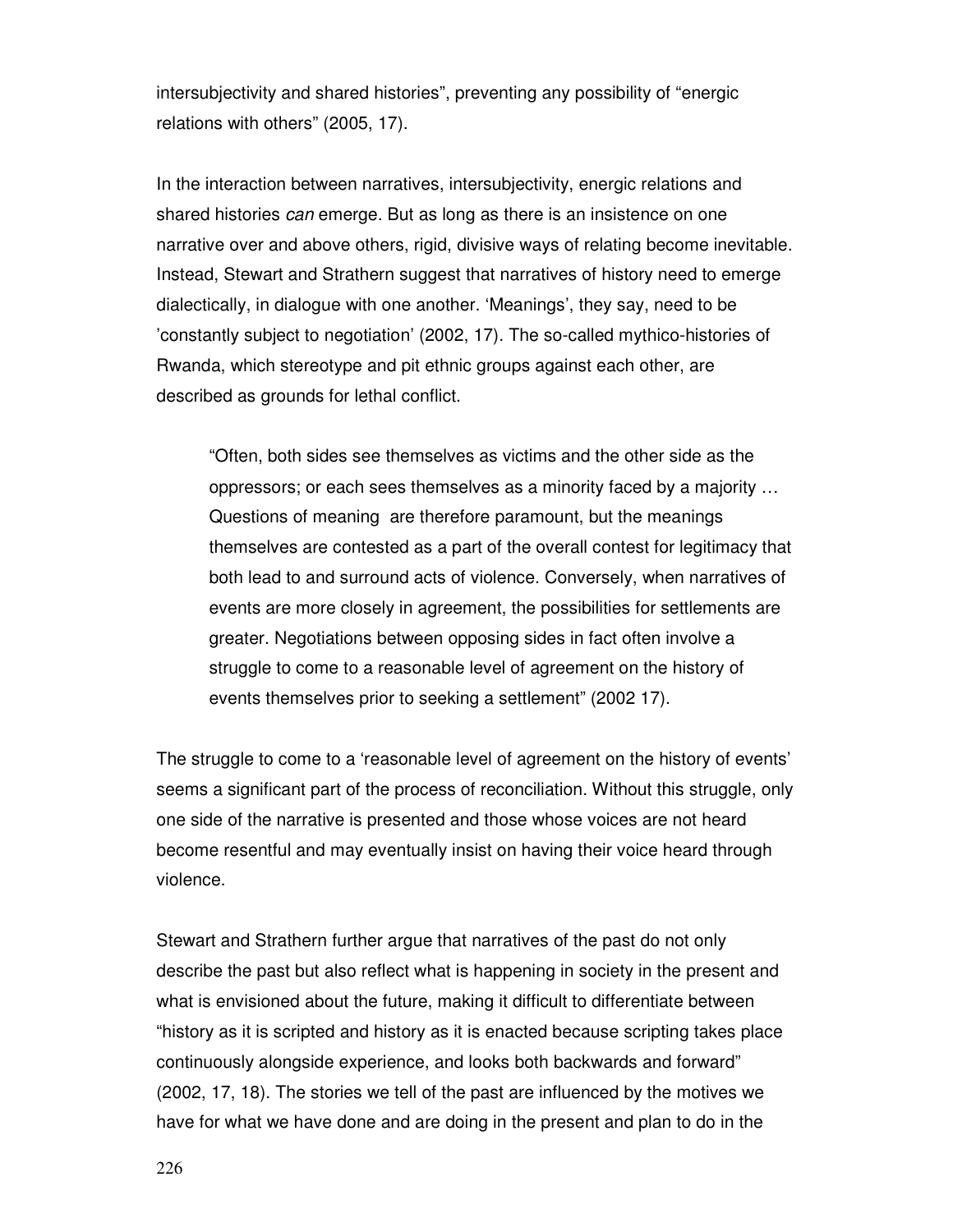future. Thus our narratives of history are never value or agenda free, leading Herbert and Kanya Adam to argue that **"**history as an ongoing argument is still preferable to the myth-making of official collective memory" (2000, 37).

Part of the process of developing a shared understanding of what happened and what needs to happen is through remembering. As was mentioned in section 9.2, every April is a month of remembrance in Rwanda where the nation is reminded of what happened during the genocide. Villa-Vicencio describes how the sharing of memories is a tenuous process. "It is incomplete. Its very incompleteness is what cries out to be heard. There is also the testimony of silence. There is body language. There is fear, anger and confusion. There is the struggle between telling what happened and explaining it away. It takes time to unpack, understand and do justice to testimony" (2000, 23). This kind of process cannot take place from the top down, with a single narrative imposed on a nation. It takes time and a lot of pain and struggle to slowly emerge.

#### **10.2. Creating new narratives of identity**

Chapters two and three described the development of ethnic identity in Rwanda. The ethnic stereotypes that played such a significant role during genocide were still evident as having influence as emerged during the interviews with the four men and the informal interviews with Rwandans between 2005 and 2009. It was shown how Tutsi were seen to be tall and thin, secretive and cunning, physically weak but making up for this with cleverness and wit. Hutu were seen to be shorter and of broader build, slow and stupid, physically strong and hard working but incapable of taking initiative. These stereotypes further led to the belief that Tutsi women were alluring and desirable, which led to inconsistent practices amongst genocidaires who both believed in the need to eradicate Tutsi but were also often married to or had mistresses who were Tutsi.

In response to this ethnic stereotyping and division, the Rwandan government has introduced the policy of a united Rwandan identity, arguing that ethnic identity was constructed by the colonialists for their political agenda and that Rwandans need to leave that behind, embracing a new, shared, Rwandan identity. However, this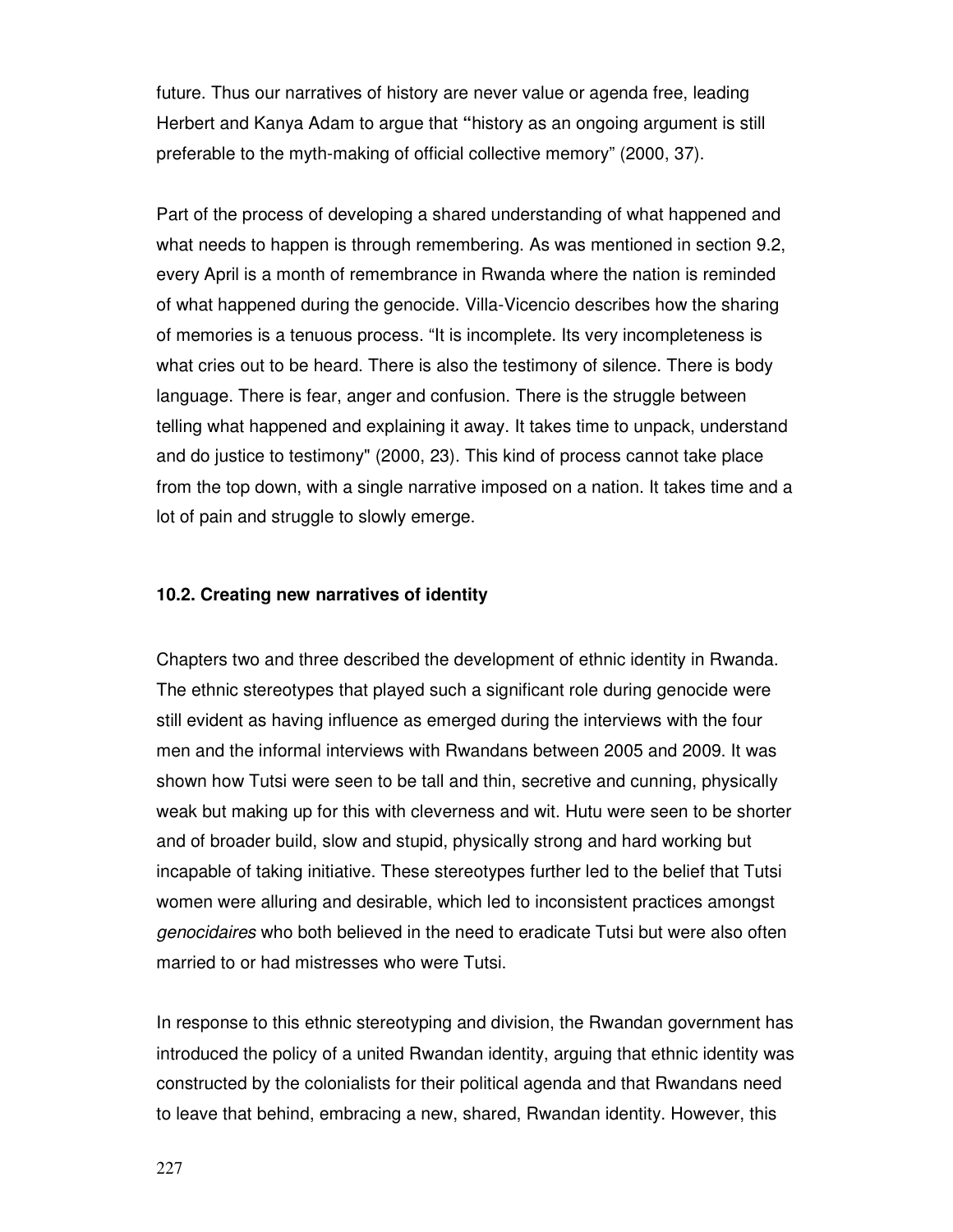has been easier said than done, with ethnicity being a deeply embedded and internalized part of people's individual and collective identities. This was explored in terms of Richard Jenkins' social anthropological model of ethnic identity in section 1.5, which highlights that identity is indeed constructed but that this construction is 'extremely resistant to change' because it is so fundamental to ones' personal integrity (2003, 47).

Apart from ethnic stereotypes, another identity related issue that was brought to light was that of perpetrator and victim. Particularly in the light of the refugee exodus to the DRC, it was argued that all Hutu were labeled collectively guilty and genocidaire. Until today, many Hutu feel themselves to be labeled collectively guilty, and Tutsi, such as was apparent in the interview with Fred, often feel that all Hutu who were in the country in 1994 are indeed to some extent guilty. But perpetrator-victim dynamics have a far reaching history in the Rwandan context, with various parties painting themselves as either victim or perpetrator in order to solicit sympathy or justify violence. This was the case in 1959, when the alleged oppression of the Hutu led to them justifying the violent overthrow of the Tutsi leadership. In 1970, the fear of being oppressed again was used as a justification for renewed violence against Tutsi. In the 1990s, the plight of the Tutsi refugees in countries bordering Rwanda and the refusal of the republics to allow those refugees to return home, was justification for the violence of the RPF against the government at the time. The violence in the DRC after the genocide was justified along the same lines; the Tutsi did not want to be victims of the genocidaires again. Today, debate continues as to whether only the *genocidaires* are perpetrators that need to be tried at ICTR and gacaca or that the perpetrators of crimes against humanity from the RPF side should also be considered. Some would argue that everyone in Rwanda is a victim of political manipulation whereas others feel this disallows for individual responsibility and accountability.

In the midst of all of this is a multiplicity of identities, as Rwandans from various countries and with various experiences come together. There are the survivors of genocide, the perpetrators of genocide, the old case load refugees (Tutsi returning from the diaspora) and new case-load refugees (Hutu who have become refugees after genocide). The old case load refugees, or Tutsi from the diaspora, include Tutsi from Uganda, Tanzania, Burundi, the DRC and further abroad, each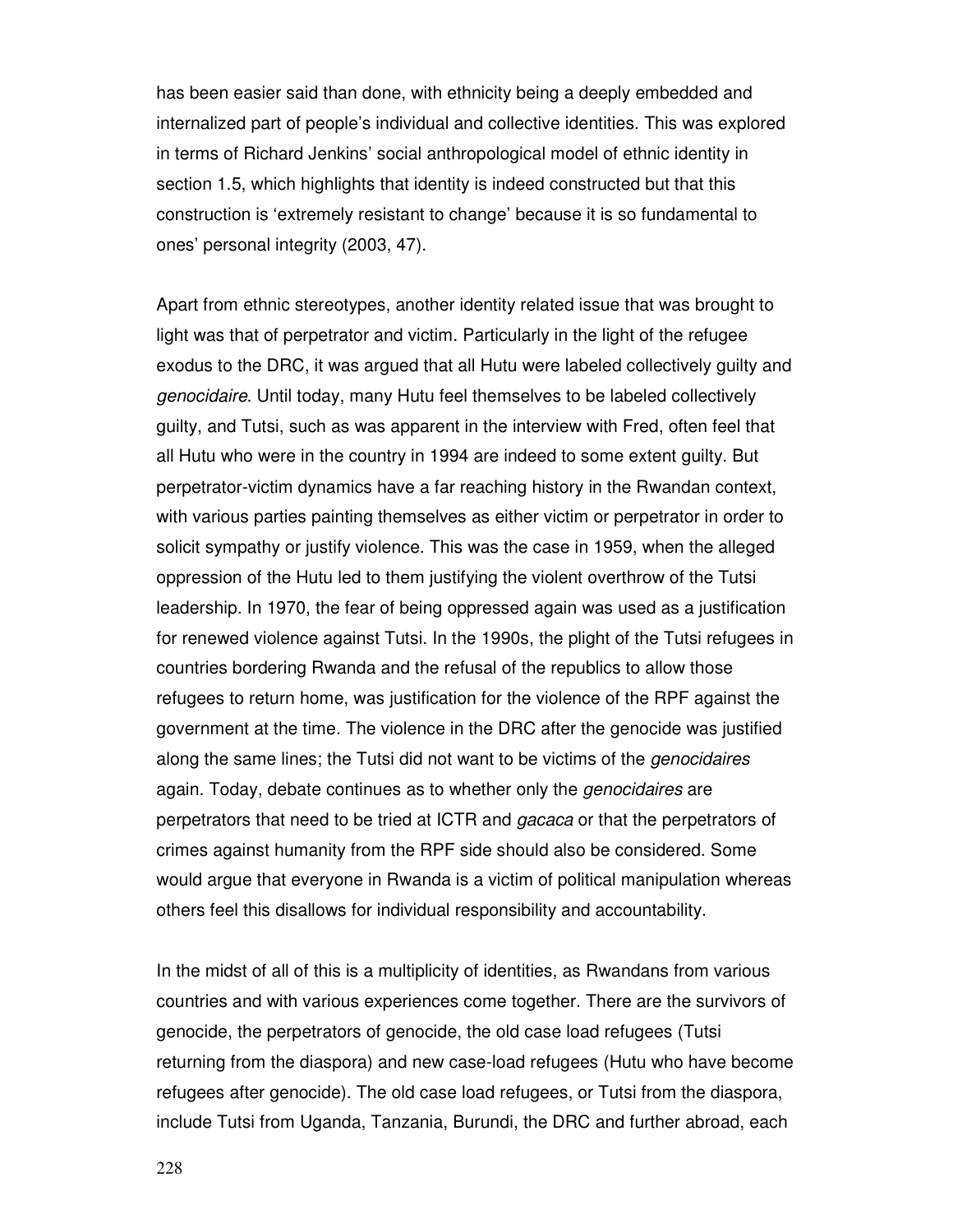bringing with them their unique blends of culture, language and identity. There is also the north-south divide which some would argue is even more divisive than the ethnic divide. Those living in Kigali, who have the greatest level of decision making power, are also distinct from those living in the rural areas who are often disconnected from a rapidly changing Rwandan society. The pre-colonial lineages and clans may also play a role amongst some Rwandans and these ancient relations may transcend ethnicity.

Considering all of this, Rosenwald and Ochberg argue that there are ways of understanding the self and of telling one's own narrative that are either helpful and lead to emancipation or harmful and create blockages for self or others. A key is to help individuals and communities enlarge their narratives, allowing for more possibilities and alternatives. The fewer alternatives there are in a narrative, the more stunting they will be. A very narrow and confining narrative will lead to constrained identity development, both on an individual as well as collective level. In the case of Rwanda, it would seem that many Rwandans feel confined within the single narrative put forward by the government, which disallows for possibilities to develop that would lead to richness and growth. They speak of multiple, mutating stories which are evidence of the formation of the narrators' identities and their relationship with society (1992, 8). These stories are not necessarily consistent, but they are dynamic and indicative of a continual dialogue between an individual and their society.

They argue that the narrator cannot merely create any story but that they are constrained by the 'productions and constructions of others'. There needs to be coordination between our stories and that of those around us, although not all the stories have to be in unison. "But even in the difference a harmony must be audible; the ensemble of voices must add up to a workable whole" (1992, 9). In the Rwandan context, there is such discordance between the narratives that it becomes difficult for individuals and groups to become part of the harmony of the narratives. Instead, some feel their voices are marginalised and silenced, leading to a building resentment. When they can find no place for their own narrative within the framework of the official narrative, they can no longer feel themselves to be part of the vision of the official narrative. Thus, the official narrative moves forward, leaving behind large portions of the population who find no resonance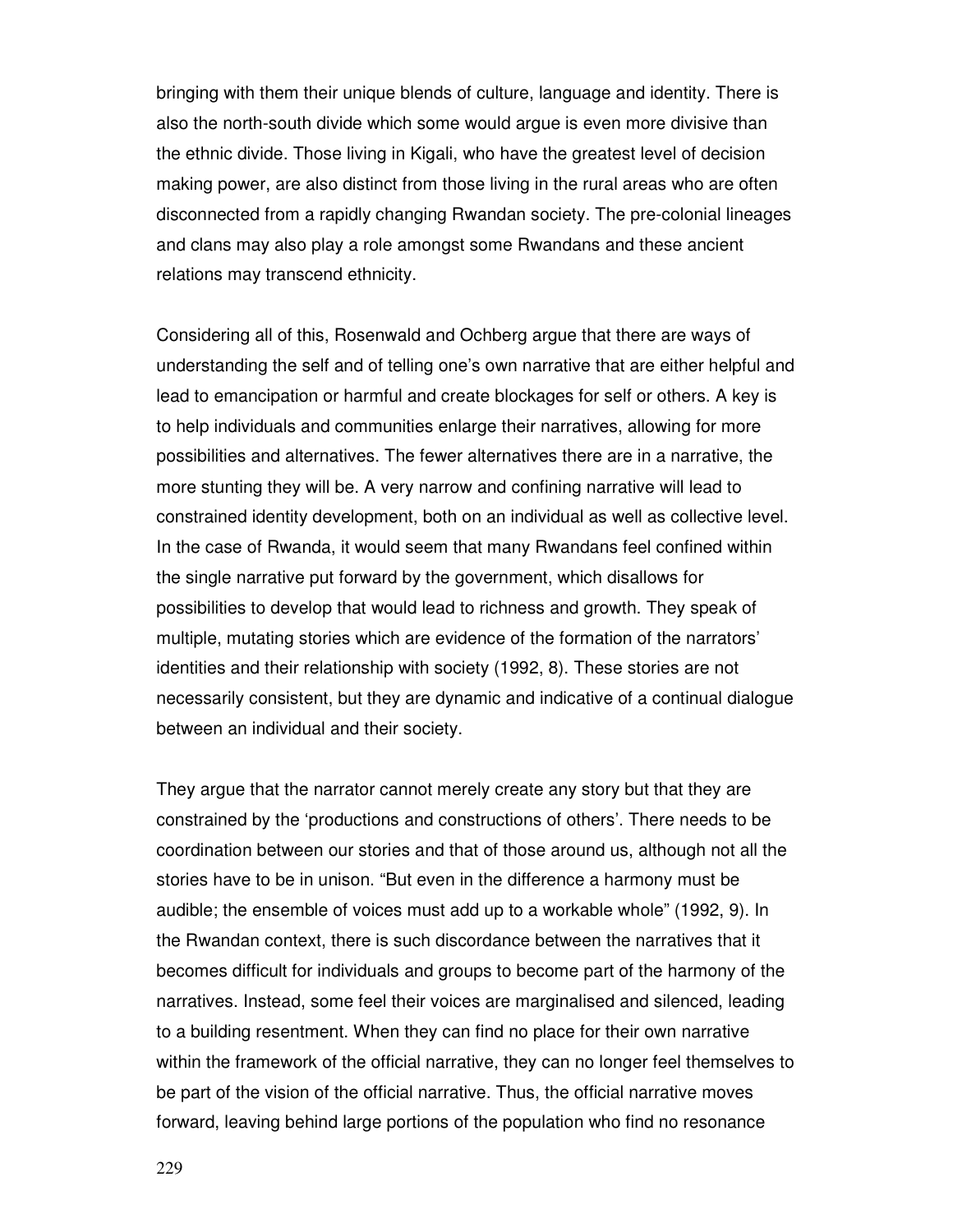with it. Even were it to be the case that the narratives of these silenced voices were in fact the result of previous political indoctrinations, they need to be worked through by the narrators until they themselves can see the need to shift their narratives to something more helpful. But this is a painful and difficult process that takes time.

Rosenwald and Ochberg speak of a continual struggle between the need for our autonomous interpretations of reality and societal expectations. There is a struggle between our own 'liberative insights' and 'cultural and intrapsychic resistance' (1992, 14). The stories we have heard as children and have deeply internalised grapple with the stories of our own experience of reality. These internal stories grapple with the stories others tell us. In conversation with Francois, this struggle was almost tangible, as he grappled with deeply embedded stereotypes and fears. The narratives he had grown up with strongly influenced his own experiences of reality. Robert's description of the negative feedback loop describes the way embedded narratives inform the way current events are read and understood. Everything becomes confirmation of what we already believe about reality. It is difficult in these circumstances to begin believing new narratives which give an alternative reading on present day events. In the Rwandan context, many people have become distrustful of all narratives, even those from their own ethnic group or from their own childhoods, making it difficult to know what to hold onto, creating a vacuum in which fear and paranoia can run rampant.

Part of embracing narratives for emancipation involves realising our entrapment in cultural norms and our own role as actors in and narrators of our narratives. Beyond awareness is also the realization that one can change ones' discourse. "Changing cultural values and discourse may open new paths for selfunderstanding and action. We see this whenever subjects can appropriate new vocabulary to caption – and thus capture – an old but previously elusive species of suffering" (Ochberg and Rosenwald, 1992, 15). This takes tremendous courage as it means letting go the narratives that define who we are and describe reality for us and choosing a new way of seeing and experiencing the past, present and future. In a context where there is a very strong official discourse, and a long history of politically manipulated narratives, it is difficult to trust a new, emancipatory discourse for oneself. Cynicism, doubt, fear and paranoia colour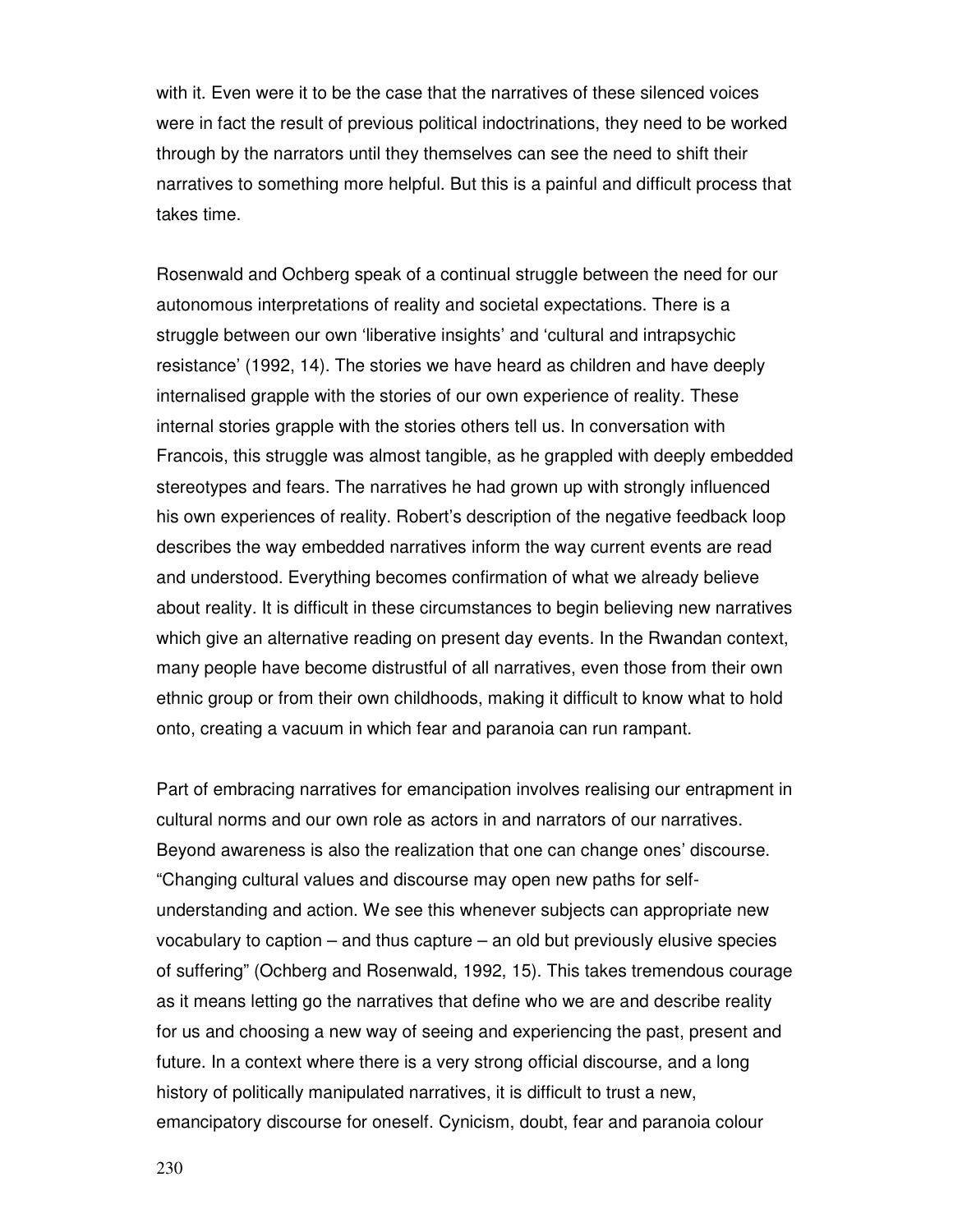many of the Rwandan narratives. To move beyond this and choose a discourse that is empowering and liberating, and yet not blind to the reality of one's context is a challenge beyond the reach of many people.

#### **10.3. A contextualized history and relational identity**

In this section, a way forward in terms of the broad socio-political narratives of history and identity that impact ordinary people will be explored. It will be suggested, along with Mamdani, that Rwandan history needs to be contextualized in order to move towards a more dialectical form. It will also argue for an understanding of identity that is relational rather than divisive, following the arguments of Englund. From here, we will look at the ways in which individuals and communities can foster reconciliation through a narrative approach in spite of socio-political narratives.

In his concluding chapter, Mamdani recommends that the way forward is contextualizing the Rwandan situation in terms of its historical context. He suggests several ways of doing this in terms of the historical narratives that were described in chapter two. For example, he suggests that instead of insisting that Tutsi domination began from when Tutsi first arrived in Rwanda, as the Hutu ideologue narrative suggests, or that Tutsi domination is a result only of colonialism, as the Tutsi ideologue narrative suggests, tracing the origins of Tutsi Power firstly to King Rwabugiri's reforms at the turn of the century (which resulted in the degradation of Hutu and the beginning of Tutsi privilege) and secondly to colonial reforms which racialised Tutsi identity and hardened Tutsi privilege. This would undercut both the Hutu and Tutsi versions (2002, 269). He also suggests that the 1959 revolution be recognised for its historical legitimacy and its historical limitations. It is historically legitimate in that it marked the end of Tutsi privilege and limited in that it locked Hutu and Tutsi in the 'claustrophobia of intimate differences, blind to bigger possibilities' (2002, 270). This perspective of history is in line with Stewart and Strathern's interplay between historical narratives, giving room to both Hutu and Tutsi versions of the past.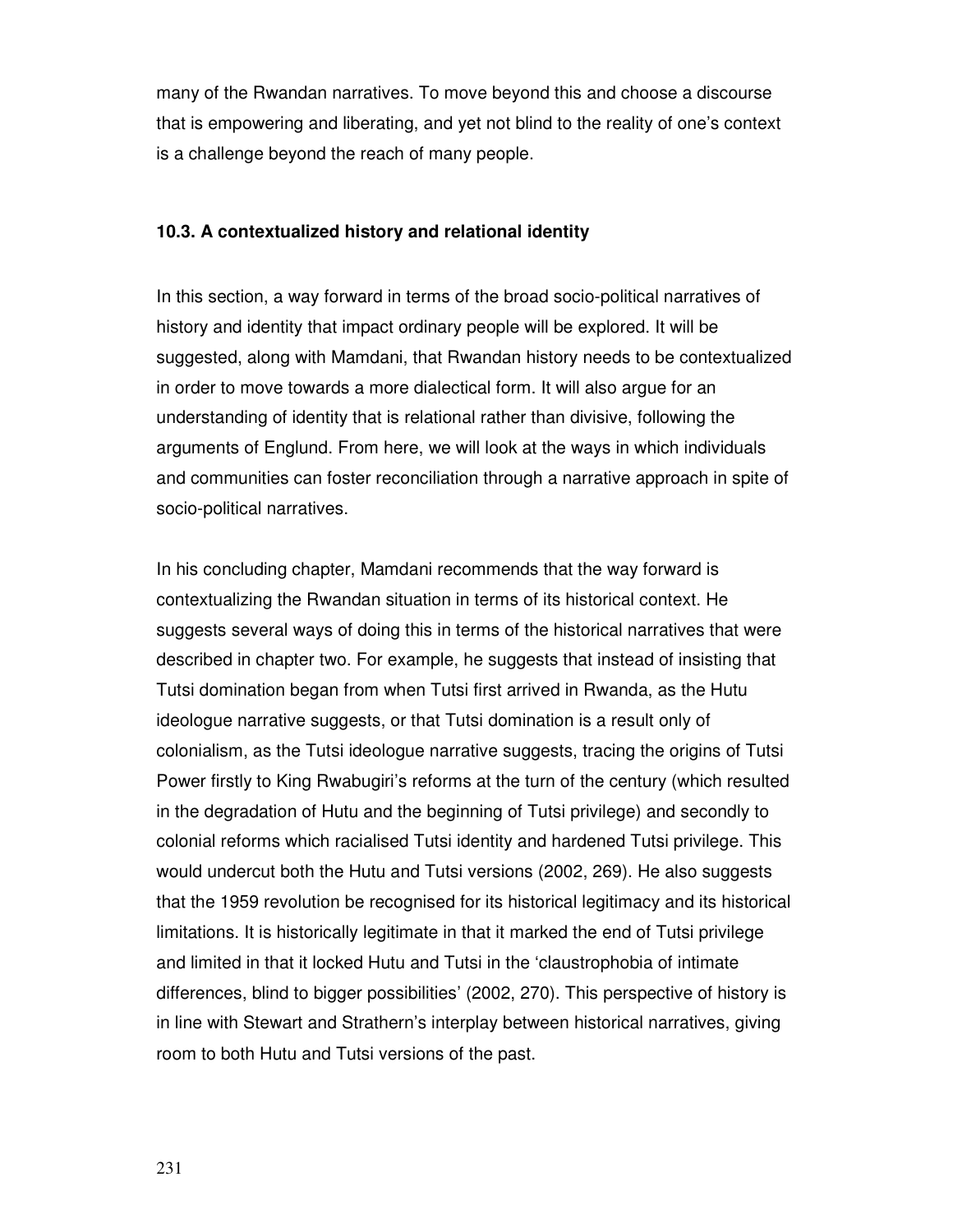Mamdani further suggests contextualizing the genocide in terms of the civil war. He argues that genocide should not be merged with civil war so that it ceases to exist analytically, but neither should it be severed completely from civil war so that the killings would be have no motive (2002, 268). The genocide needs to be seen as the outcome of defeat in civil war, thus as political violence, an outcome of power struggle between Hutu and Tutsi elites, thereby recognising Hutu and Tutsi as political identities and that the primary problem in Rwanda is one of political power (2002, 268).

This kind of interplay between differing versions of historical narratives can help Rwandans see that shared narratives of the past can give richer and deeper meanings to the story of what happened, and mediate a more inclusive way of dialoguing about the past. When considering the request from members of the Reconciliation Forum to dialogue about the past in order to write a version of history that can be taught in schools, Mamdani's contextualizations are helpful in finding where and how that dialogue could begin to take place. Instead of insisting on one version that excludes the majority of Rwandans and supports divisive political power positions, the 'narrative of the interaction of narratives' can allow for new, shared spaces to be created. Seeing that the roots of harmful identity definitions lie in a combination of factors, from the action of certain kings through to the policies of colonialists, can bring an interesting dimension to a school history curriculum. Understanding that the roots of conflict are complex and multidimensional rather than having a straightforward, narrow explanation can be helpful in developing critical engagement with the past and the present.

This is not only relevant in terms our understanding of history but also in terms of how we define our identity. Englund argues for complex, multiple identities rather than simple, narrowly defined identities. He argues that in many post-colonial African states, a common feature is that each person accommodates multiple identities (2004, 9). In Rwanda this is certainly the case. A person may find their identity in being both Ugandan and Rwandan, or East African as well as with their ethnic group.

In Western identity politics, there is an insistence that every person needs to be rooted in a particular culture, but Englund suggests that in post-colonial societies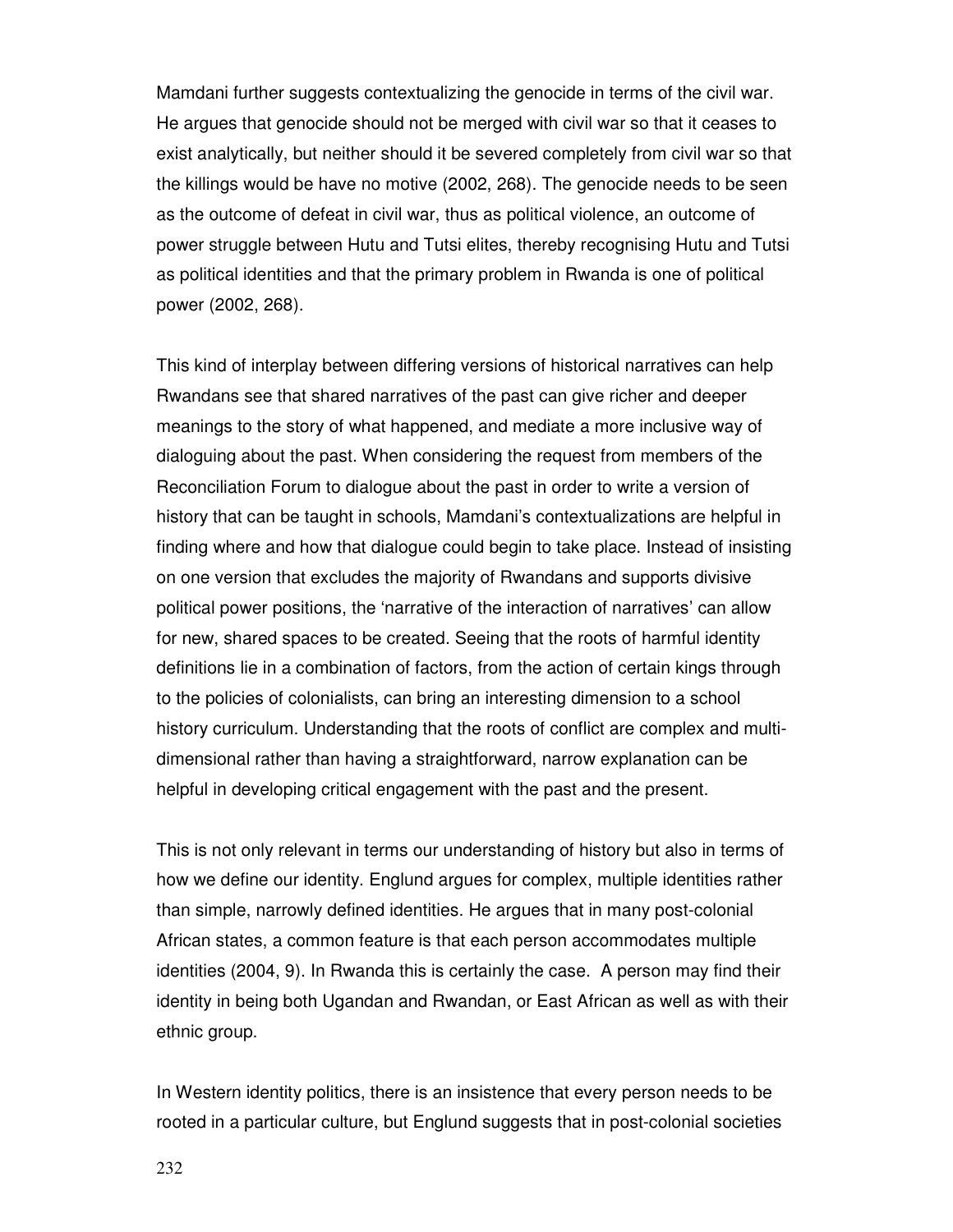(as well as postmodern societies in the west) there is an emergence of a 'relational aesthetic of recognition'. He argues that every community is a network of complex relations. Thus, rather than recognizing or acknowledging distinct communities of differences, one would acknowledge the relations that unite those groups, and to acknowledge these relations not only as something that is inserted between communities after they emerge, but as intrinsic to the very emergence of the communities (Englund, 2004, 14).

This alternative relational approach to identity is extremely significant in the Rwandan context. In a preliminary interview with Robert, he spoke of how the key to reconciliation lay in the mandatory relations that existed between all Rwandans for the very purpose of survival. He stressed, as many other Rwandans have done as well, how at the heart of Rwandan survival, particularly in rural Rwanda, lay an integral interdependence between neighbours and people living on the same hill. Rwandans could not afford not to reconcile on the most superficial level because of their need to cooperate in order to go about their daily lives.

Englund suggests a shift in emphasis from identity categories (either individual or group) to the relations between categories, between communities, between individuals and between groups; that more important than the discrete groups is the fluid movement between them. He argues that the danger of seeing groups as discrete (separate units from one another) is that it can easily be manipulated to 'foster intolerance, hatred and violence'. "Other groups and communities are unreservedly alien, cut off from the fabric of a moral society or, if not spontaneously keeping their distance, severed by force" (2004, 11). African leaders can then justify suppressing difference (for example, through suppressing minority or disadvantaged groups) in the name of national unity.

Englund suggests making relationships and connections the starting point of the politics of recognition. But this is difficult in a context where identity politics means having a specific, discrete identity and where every person is rooted in a particular culture (2004, 12). He argues that an alternative to discrete individuals, groups and communities pursuing their own agendas might involve looking at contemporary African ways of being such as "cosmopolitan citizenship, multiple post-colonial identities and cosmological ideas about the person and the self"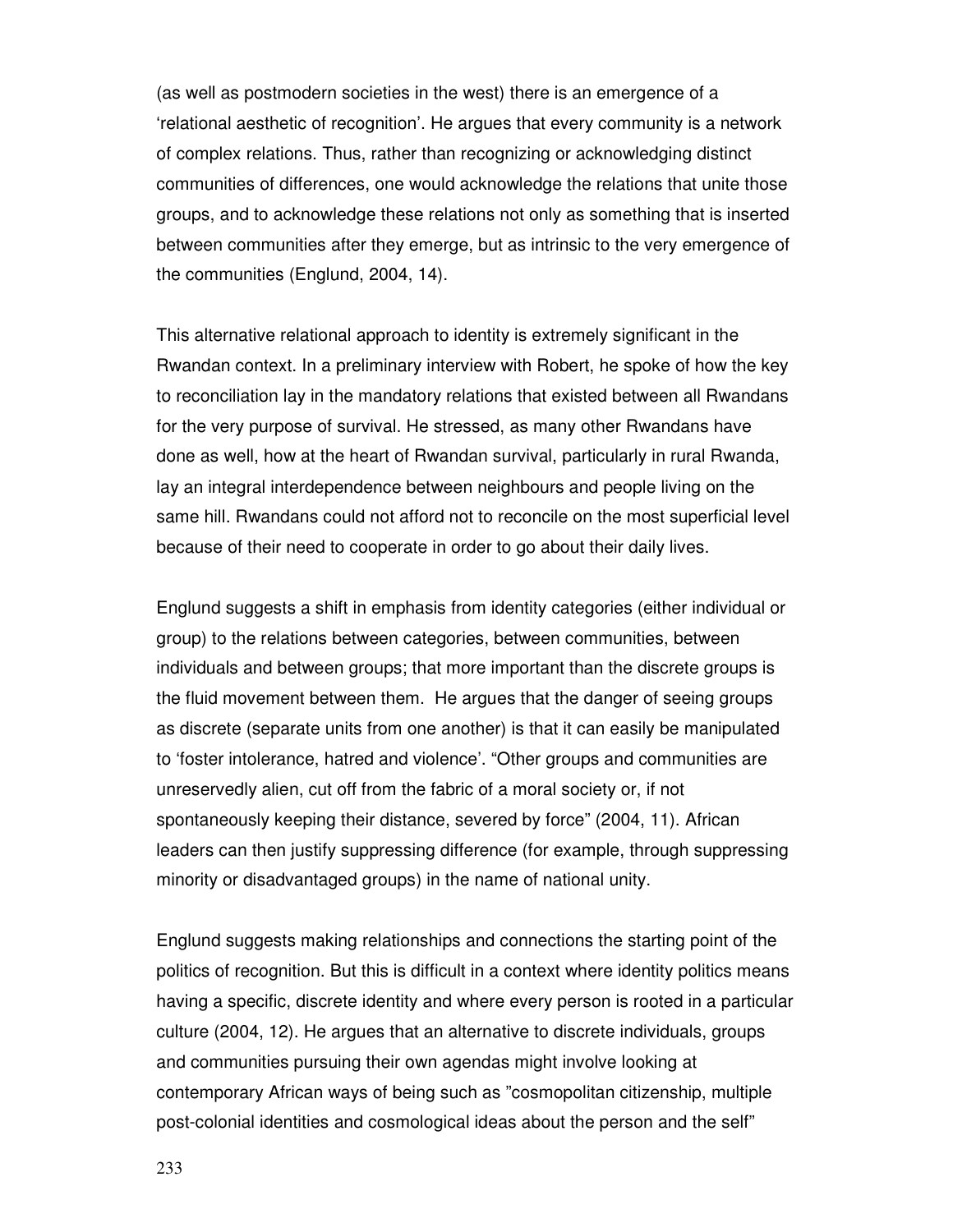(2004, 13). During the interviews with the four young men, two spoke of their East African identities. Many Rwandans hold passports of neighbouring African countries or have lived considerable periods of time in neighbouring countries. Englund would argue that the complex network of relationships between identities, within a person and between people, are intrinsic to the living out of identities in the post-colonial African context (2004, 14).

There are two avenues a relational aesthetic of recognition could take, according to Englund. One could either emphasise a common citizenship or nationality in which everyone finds a sense of unity or one could emphasise the 'interconnectedness that transcends national identities; a transnational understanding of identity' (2004, 15). Perhaps there is room for both. In terms of a narrative approach to reconciliation, it may be helpful for individuals and communities to recognize that 'interconnectedness that transcends national identity' and that transcends ethnic identity. Being liberated from the confines of a particular identity narrative can allow for the multiple possibilities that emerge from a relational understanding of identity and identity definitions.

This section has argued for contextualizing the past in order to allow the 'narrative of the interaction of narratives' to emerge. It has also argued for a relational understanding of identity. Both tend towards complexifying history and identity and moving away from a single, narrow understanding so as to allow for shared understandings to emerge.

#### **10.4. A narrative approach to reconciliation**

On the broad socio-political level, this thesis has argued for a contextualization of Rwandan history through multiple narratives interacting. It has argued for an identity that transcends static divisive categories through an emphasis on the relational. Relational identities and interactive histories lead to a broadening of possibilities or alternatives in individual and communal narratives as they interact with national narratives. A single narrative can become narrow, stunting and divisive. A narrative filled with different alternatives is healing and emancipatory and creates the kind of space that is conducive to reconciliation.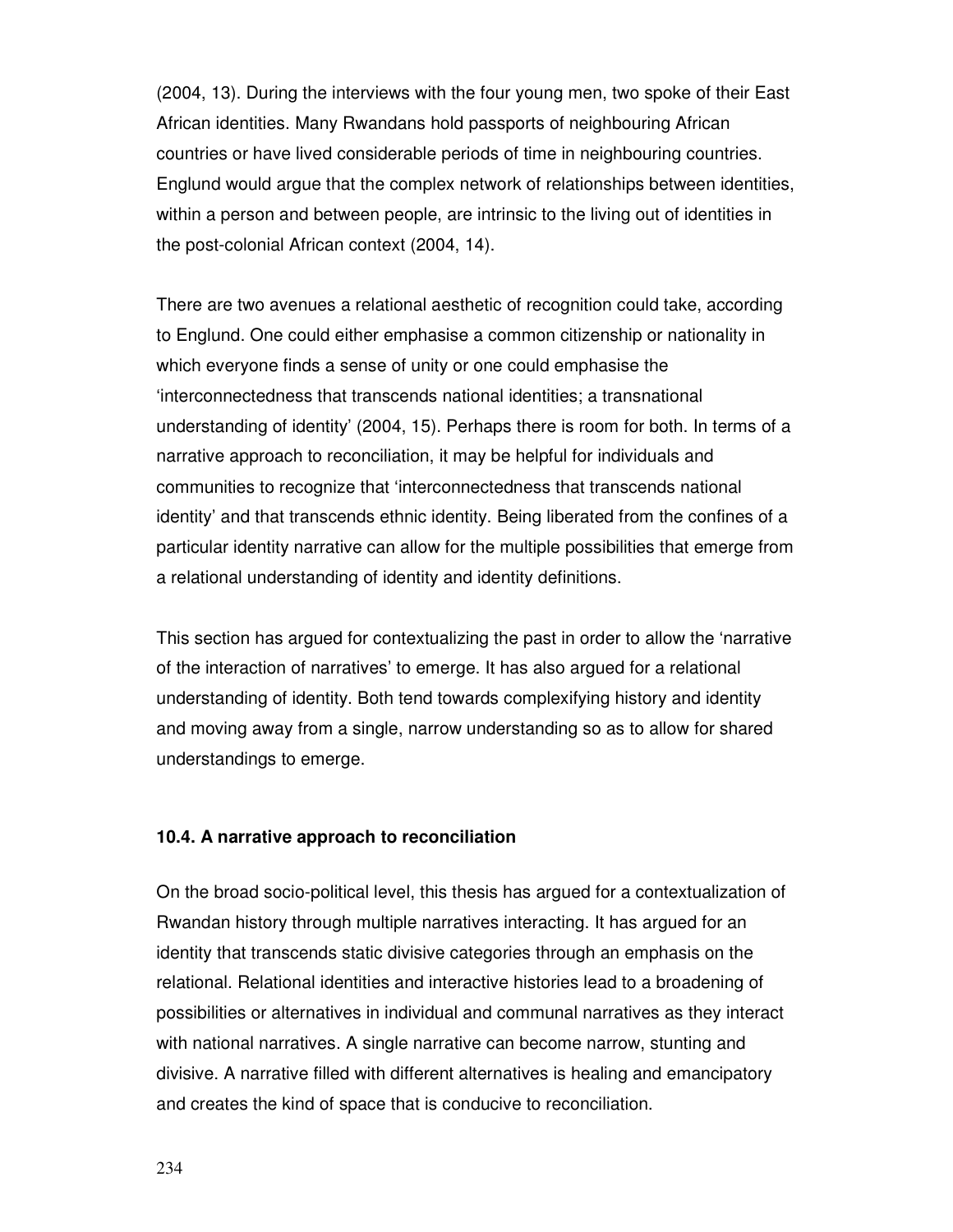This is what may be needed on a national level. But Miroslav Volf argues that 'rather than reflecting on the kind of society we ought to create in order to accommodate individual or communal heterogeneity' we need to look at 'what kind of selves we need to be in order to live in harmony with others' (1996, 21). We may not be able to change the socio-political conditions that we interact with, but we can change how we interact with these broader systems and how we can live out new narratives that liberate us and bring reconciliation between ourselves and others.

One important way that this can happen is through what MOUCECORE's director Michel Kayitaba described. He spoke of the word for forgiveness, *kubabarira*, as coming from the word urira which means 'to cry'. As was described in section 9.4 Kayitaba encourages perpetrators and victims, or all those hurt by the events of the past, to cry together for their shared loss of humanity. Crying together for the way all Rwandans have been manipulated by politics and power play, crying together for the way ethnic stereotypes have divided a nation, crying together for the blood that has been shed is a powerful part of sharing narratives. Through NURC activities there is room for debate around pertinent issues, which is important, but beyond debate, there is a need to share pain and wounds together. Part of the process towards crying together may be being angry at one another and expressing the bitterness and grief in ones narrative. A narrative approach to reconciliation would need to include sharing the deeper emotions embedded in our narratives in order for these to be heard and acknowledged by the other.

Both Hay and Lederach in section 9.1 describe reconciliation as essentially about restored relationship and restored dignity. As we share our narratives and have them heard and acknowledged as legitimate narratives in the Rwandan context, we enter into the process of being restored as human beings in valid relationship to others with the dignity that comes from being human beings in relationship. As long as our narratives are dismissed as being false versions of reality, we feel unacknowledged as human beings in relationship to others and become alienated from others. A narrative approach to reconciliation would need to acknowledge the legitimacy of every person's narrative.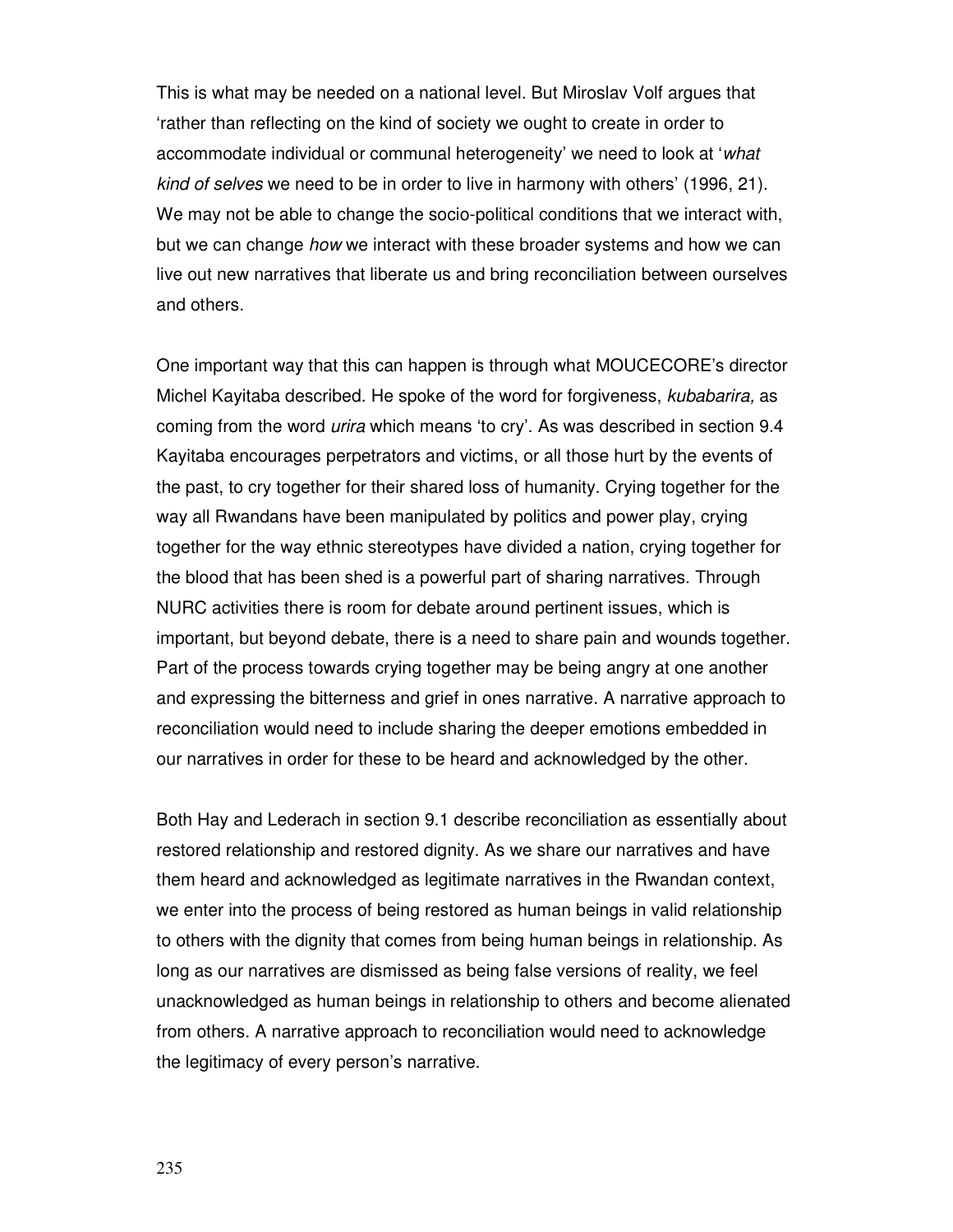In section 1.5, Jenkins' social model of ethnic identity was described, where he argued that although ethnic differences may not be inherent, they are deeply embedded in our self and other concepts. Sandra Wallman, in the same section, was quoted as saying that ethnicity happens at the boundary of 'us', in contact or confrontation with 'them'. Wallman and Jenkins see the boundary's between groups as pivotal to identity politics. According to this, key to group identity is identity boundaries; boundaries that are constantly defined and redefined in terms of 'the other'. It is in the act of defending ones identity boundary that violence can occur. This is especially the case when those in power define others against their will. But these boundaries change as peoples understandings of themselves or the other change. Wallman writes that ethnicity is thus "transactional, shifting and essentially impermanent" and ethnic boundaries are always two-sided (2003, 20). This allows for the possibility of boundaries to be renegotiated.

Popular writer Henri Nouwen says that "much violence is based on the misconception that our lives are our own property to be defended rather than a gift to be shared". A narrative approach to reconciliation suggests that in the sharing of our narratives we begin to renegotiate the boundaries between groups. Libby and Len Traubman, who facilitate dialogue between Israeli's and Palestinians, say that "an enemy is one whose story we have not heard". As we begin to share our narratives we shift our understandings of self and other, thereby shifting the boundaries between 'them' and 'us' until, perhaps, we can come to a point of a shared identity beyond the boundary.

This section has argued that a narrative approach to healing and reconciliation takes into account the impact that the broader socio-political narrative has had on our personal and interpersonal narratives, often bringing division in its insistence on a single, narrow narrative. On the level of individuals and communities, we need to acknowledge this but then choose how we will live within the confines of that narrative in order to be in harmony with others. It has been suggested that a narrative approach to reconciliation would involve sharing our narratives, crying together about the deep emotions held within our narratives and acknowledging the legitimacy of each others' narratives. It further suggested that through sharing narratives, we would change the way we perceive ourselves and others, thereby changing the boundary that exists between identity categories.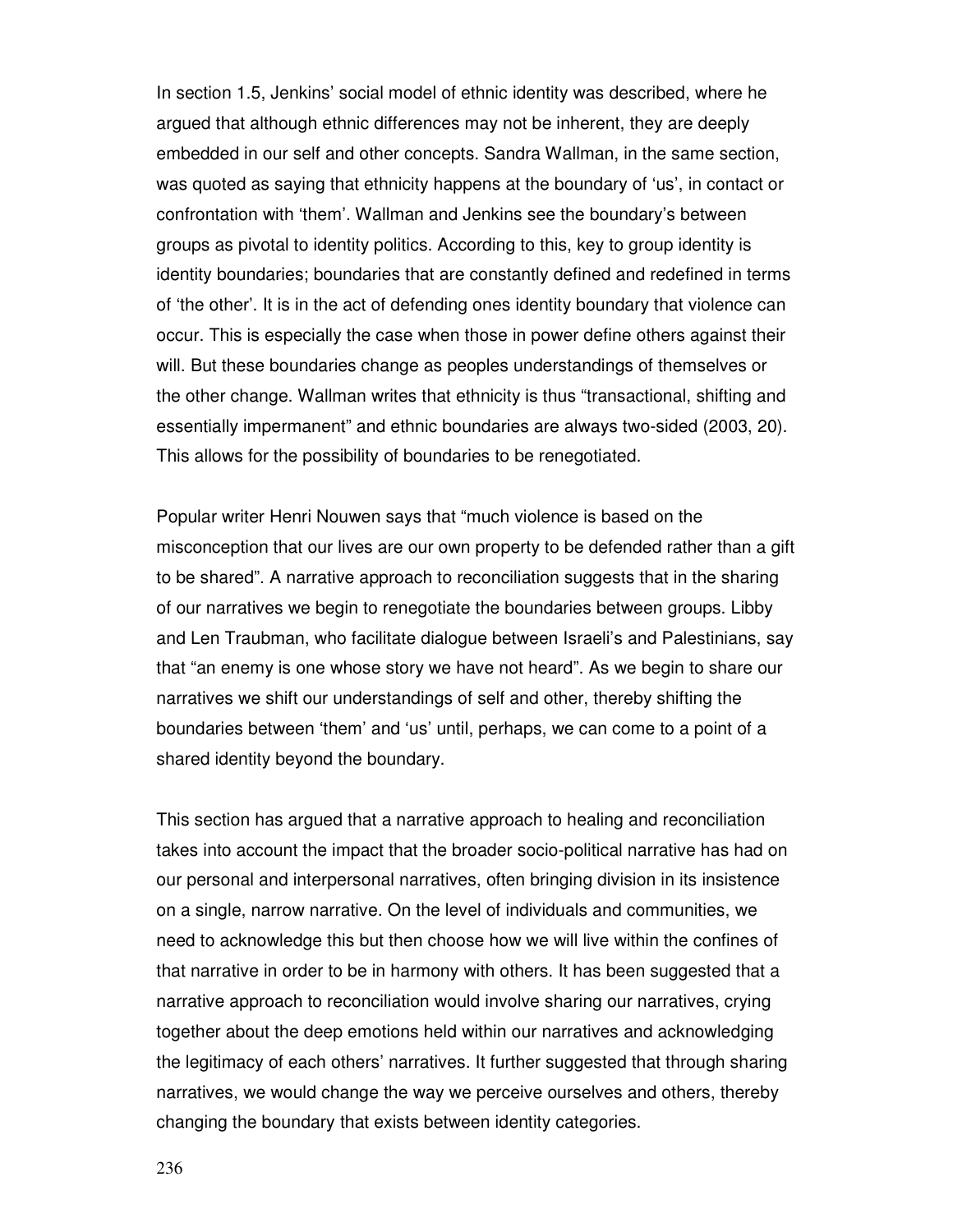#### **10.5. Final thoughts**

Mamdani suggests that there are three possible ways forward in terms of identity; separate political communities (a Hutuland and Tutsiland), a larger union with bipolar political identities, or forging a political identity that transcends ethnicity (2002, 265). The third option would clearly be the preferred one but the question remains how this should be achieved. This thesis has described at various levels how narratives of history and identity have been manipulated for political purposes. Mamdani suggests that the only way to break the 'stranglehold' of Tutsi Power and Hutu Power is by 'breaking stranglehold on history writing and making' (2002, 265). The stranglehold on narratives needs to be broken.

But beyond this, individuals and communities can begin to live out new narrative possibilities through an awareness of the impact of broader socio-political narratives on their lives, choosing to live out the shared richness of dialectical histories and relational identities. Once we begin to realize that who we are has been formed and developed for particular reasons and in response to specific contexts, we can begin to see the possibility of an identity beyond where we are now.

Beatrice Umutesi describes a powerful alternative in her autobiographical account of being part of the mass exodus out of Rwanda after the genocide. Again and again in her account Umutesi emphasizes how it was never just Tutsi or just Hutu escaping or surviving one harrowing situation after another, but that it was always a mixture of people, not standing for one ethnic category or another, but standing together as survivors.

The leader of the NGO PHARP related the following story that occurred during one of their workshops that illustrates the idea of a shared identity as survivors: A Tutsi widow shared her suffering as a result of genocide at great length. Breaking into her story, a Hutu widow then stood up angrily and started shouting at her, asking her if she thought she was the only one who had suffered and arguing that her suffering had been no worse than that of many Hutus. The Tutsi widow was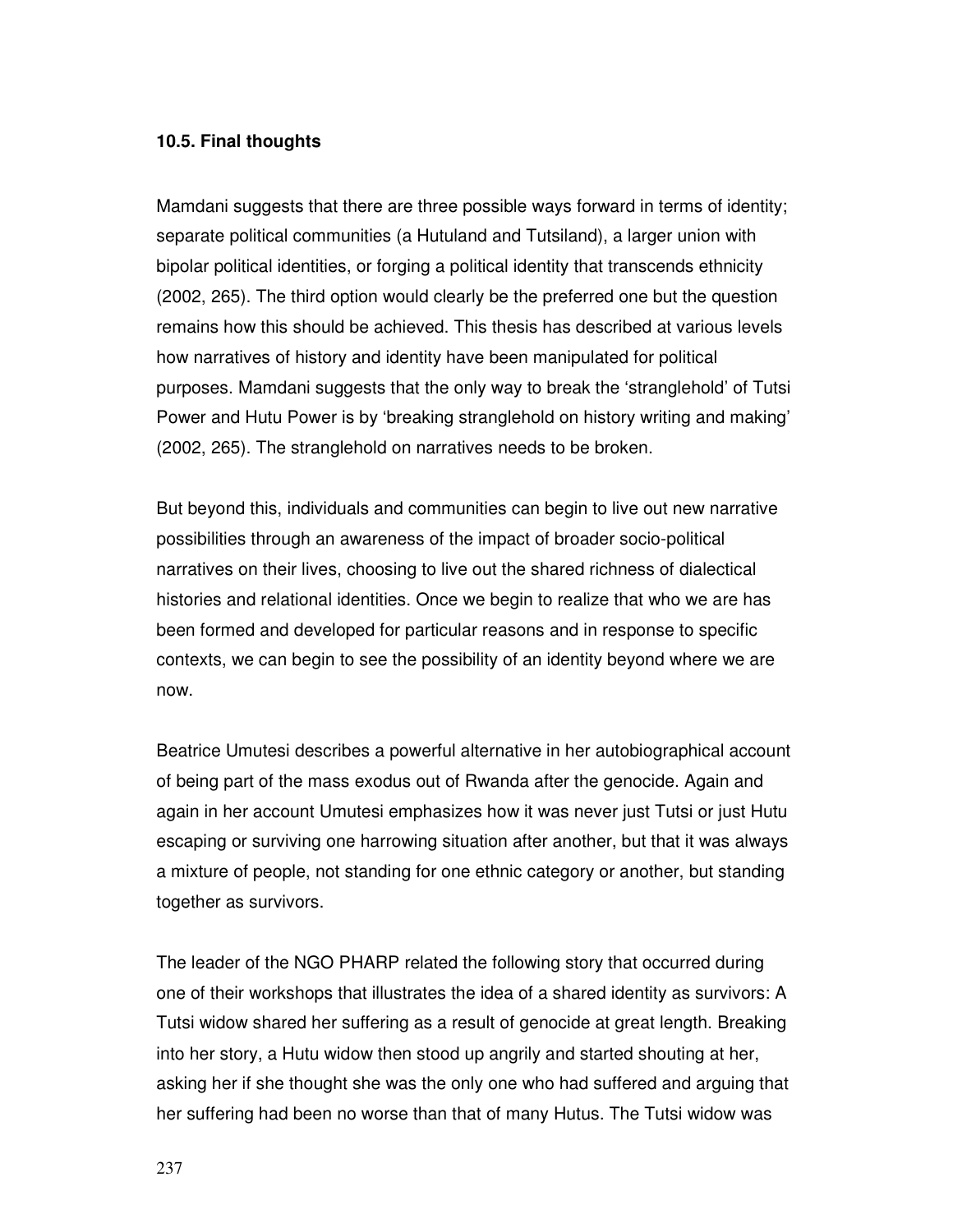humbled by this and apologized, resulting in an awareness that they shared the same suffering. We could take this even further and consider the chilling statement made by a Rwandan that in Rwanda 'everyone has blood on their hands'.

A narrative approach to reconciliation says that history is dialogical, identity relational and that the narrative of every Rwandan is significant in terms of creating new narratives all Rwandans can share. As John Lederach writes,

"Relationship is the basis of both the conflict and its long-term solution … Reconciliation is not pursued by seeking innovative ways to disengage or minimize the conflicting groups' affiliations, but instead is built on mechanisms that engage the sides of a conflict with each other as humansin-relationship … Engagement assumes encounter, not only knowing but acknowledging others' stories, telling and listening, and validating stories of the past … Similarly, reconciliation is based on the envisioning of a shared future (1997, 25-27).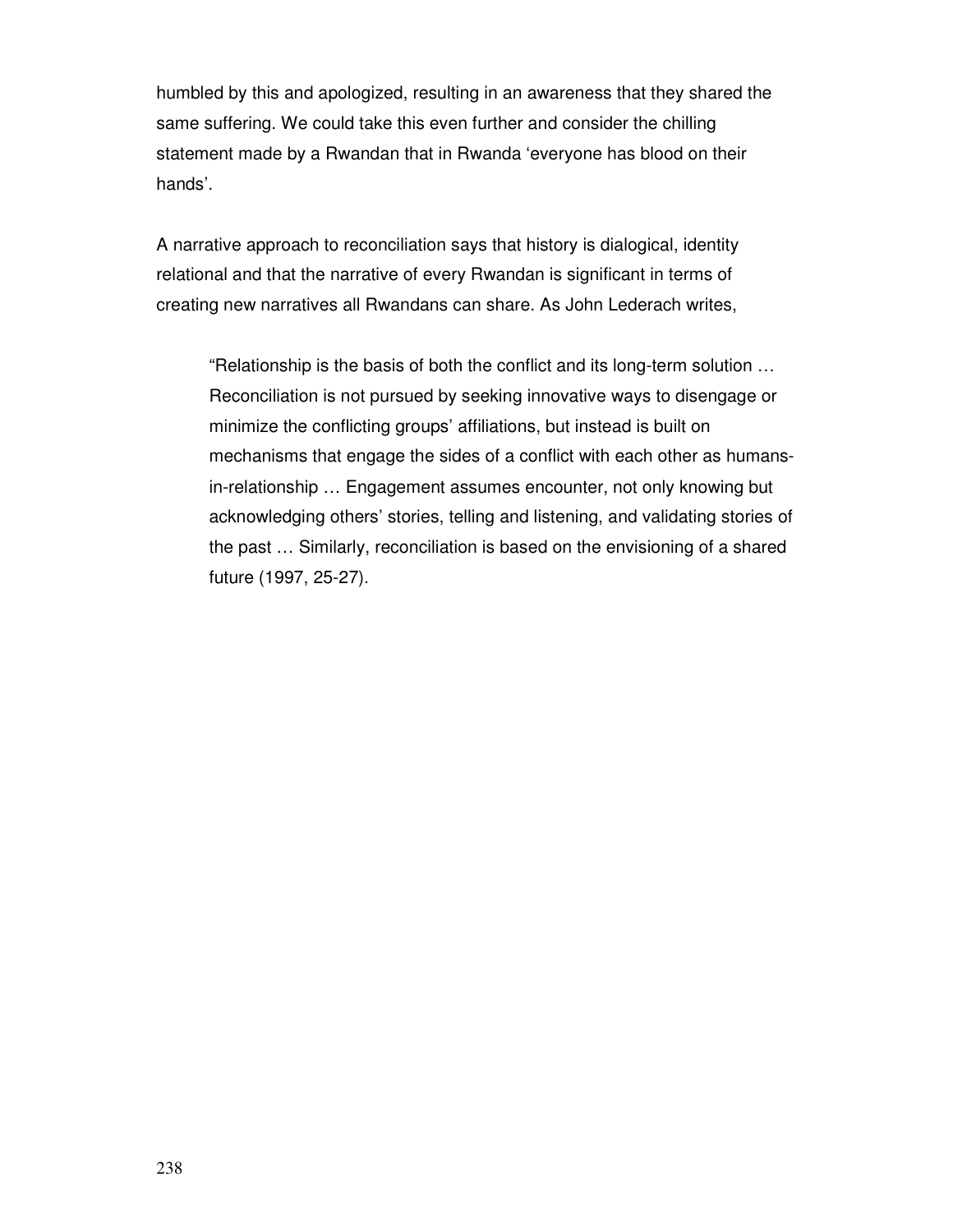# **Appendix A**

# **Life Story Interview Questions**

- 1. Share your story from when you were born until today, describing where you grew up, your family history, your education and significant life events.
- 2. When did you become aware of your ethnicity and the existence of ethnic groups in Rwanda?
- 3. How aware were you, when growing up, of was happening socially and politically in Rwanda (and in the country in which you lived) and what impact did it have on you and your understanding of your identity?
- 4. How were you impacted by the events in Rwanda in 1994?
- 5. Is reconciliation happening in Rwanda today and what would need to be in place for reconciliation to become a reality?
- 6. What does being a Rwandan mean to you?

## **Formal Interview Questions**

- 1. How would you describe the reconciliation process in Rwanda so far?
- 2. Is it effective and what do you think the outcome of this process might be?
- 3. What role does understanding Rwandan history have in this process?
- 4. Is Rwanda being forced to accept a politicsed version of Rwandan history?
- 5. What are your thoughts about the Rwandan governments' policy of 'we are all Rwandan'? Is it helpful in the reconciliation process?
- 6. What is your understanding of identity in Rwanda?
- 7. Is there an openness for dialogue in Rwanda?
- 8. What do you think is the way forward in terms of reconciliation?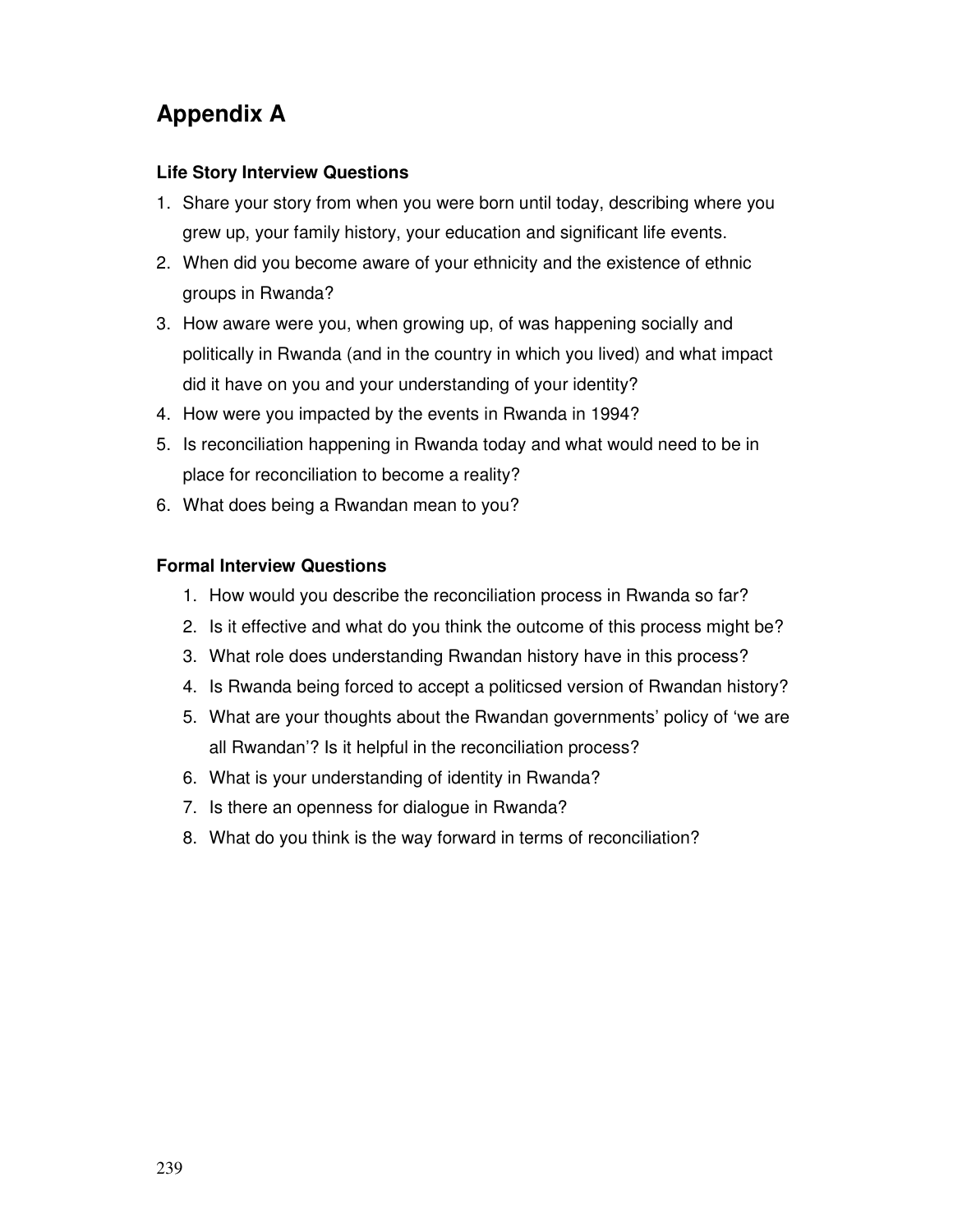#### **References**

Adam, H. & Adam, K. 2000. The Politics of Memory in Divided Society. James, W. & van der Vijver, L. (eds.). After the TRC. Cape Town: The Rustica Press. 32-44.

Adami, T. & Hunt, M. 2005. Genocidal archives: The African context – genocide in Rwanda. Journal of the Society of Archivists 26(1): 105-121.

African Rights. 2000. Confessing to genocide: Responses to Rwanda's genocide. Kigali: African Rights Publication.

Ake, C. 2003. The feasibility of democracy in Africa. Dakar: Council for the Development of Social Science Research in Africa.

Amnesty International. 2002. Gacaca: A question of justice. <http://www.amnesty.org/en/library/info/AFR47/007/2002/en>. Accessed 20/12/2006.

Amnesty International. 2006. Rwanda: The troubled course of justice. <http://www.amnesty.org/en/region/rwanda>. Accessed 20/12/2006.

Amnesty International. 2007a. Rwanda: Freedom of expression under attack. <http://www.amnesty.org/en/library/info/AFR47/002/2007/en>. Accessed 20/12/2006.

Amnesty International. 2007b. Country Report 2007. <http://www.amnesty.org/en/region/rwanda>. Accessed 20/12/2008.

Amnesty International. 2007c. World Report 2007. <http://www.amnesty.org/en/>. Accessed 20/12/2008.

Andersen, M. 2004. Deaf culture: Problems of recognition in contemporary Kenyan politics. Englund, H. & Nyamnjoh, F. (eds). Rights and the politics of recognition in Africa. London: Zed Books.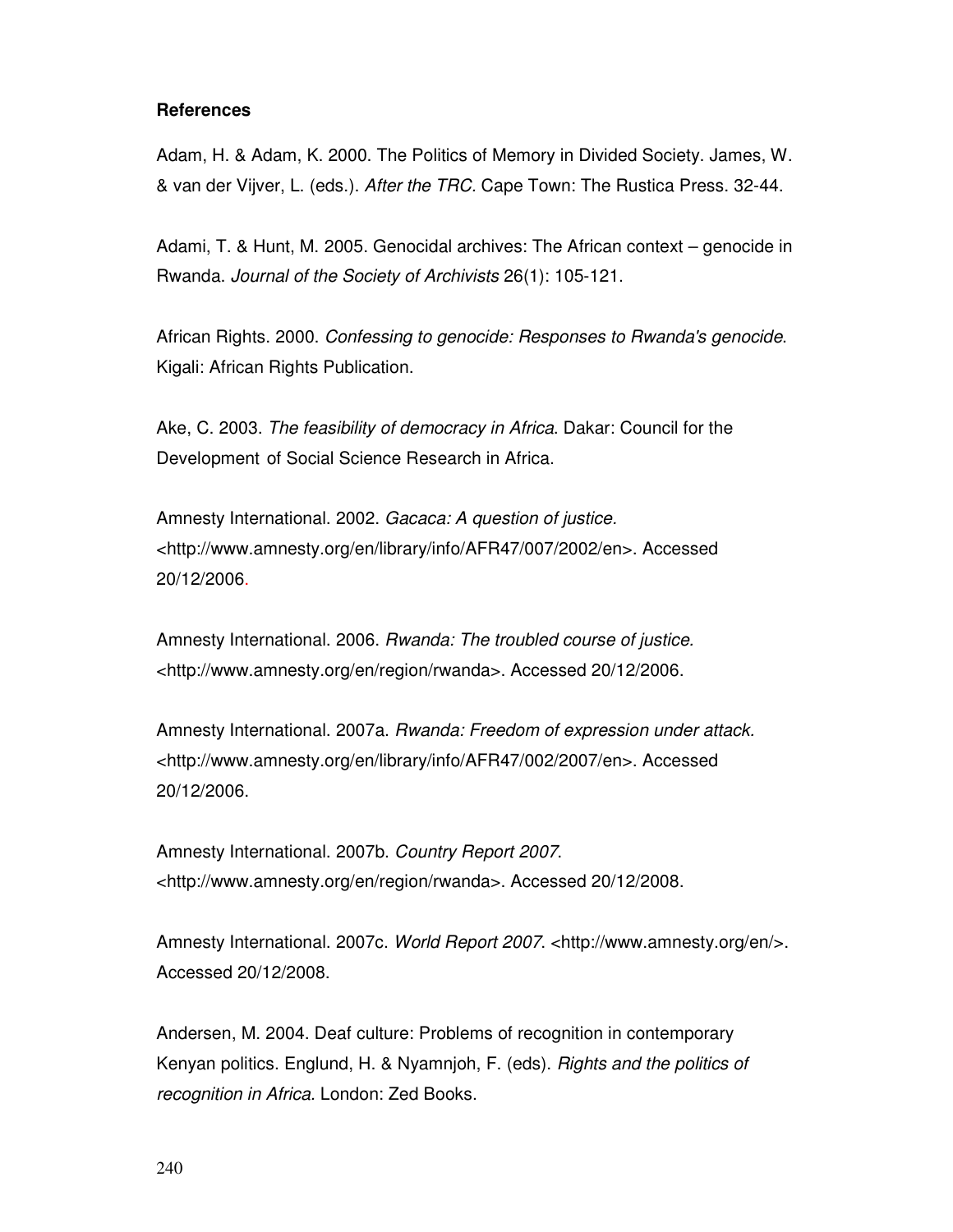Baines, G. 1998. The rainbow nation? Identity and nation building in postapartheid South-Africa. Mots Pluriels 7. <http://www.arts.uwa.edu.au/MotsPluriels/MP798gb.html>. Accessed 27/05/2010.

Baker, R. 1970. Reorientating Rwanda. African Affairs 69 (275): 114-154.

Balcomb, A. 2000. The Power of Narrative: Constituting Reality through Storytelling. Denis, P. (ed). Orality, Memory &the Past: Listening to the Voices of Black Clergy under Colonialism and Apartheid. Pietermaritzburg: Cluster Publications.

Barát, E. 2000. The discourse of selfhood: Oral autobiographies as narrative sites for constructions of identity . Donnell, A. & Polkey, P. (eds). Representing lives. London: MacMillan Press. 165-173.

Boraine, A., Levy, J. & Scheffer, R. 1997.Dealing with the past: Truth and reconciliation in South Africa. Cape Town: IDASA.

Breneiss, D. 1996. Telling troubles: Narrative, conflict and experience. Briggs, C.L. (ed). Disorderly discourse: Narrative, conflict and inequality. Oxford: Oxford University Press. 41-52.

Bundy, C. 2000. The Beast of the Past: History and the TRC. James, W. & van der Vijver, L. (eds.). After the TRC. Cape Town: The Rustica Press. 9-20.

Cobban, H. 2006. International courts. Foreign Policy (April-June): 22-28.

Cobley, P. 2001. Narrative. London: Routledge .

Consedine, J. 1999. Restorative justice: Healing the effects of crime. New Zealand: Ploghshares Publications.

Courtemanche, G. 2003. A Sunday at the Pool in Kigali. New York: Alfred A Knopf.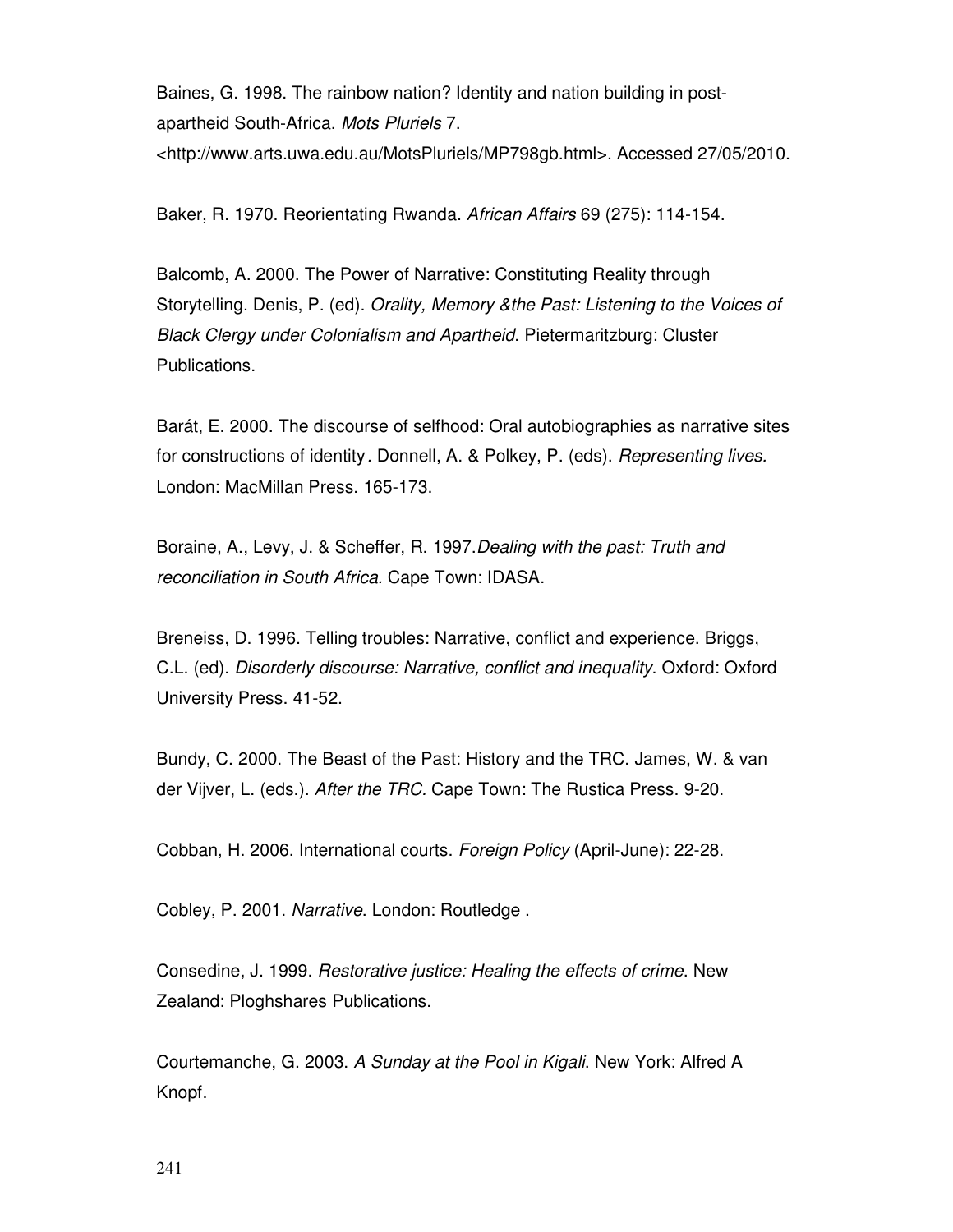Committee for the Protection of Journalists. 2004. Attacks on the press, 2004: Rwanda. < http://cpj.org/2005/03/attacks-on-the-press-2004-democratic-republicof-c.php>. Accessed 26/07/2007.

Dashu, M. 2006. Rebel shamans: Indigenous women confront empire. <http://www.suppressedhistories.net/catalog/shamanliberators.html>. Accessed 27/05/2010.

De Heusch, L.1995. Rwanda: Responsibilities for a genocide. Anthropology Today 11(4): 3-7.

Dallaire, R. 2003. Shake Hands with the Devil. London: Arrow Books.

Des Forges, A. 1999. Leave None to tell the Story. New York: Human Rights Watch.

Dorf, M.C. 2004. Can ethnic hatred be eliminated? <http://writ.news.findlaw.com/dorf/20040414.html> Accessed 01/07/2007.

Drumbl, M. A. 2002. Restorative justice and collective responsibility. Contemporary Justice Reviews 5(1): 5-22.

Drumtra, J. 1998. Rwanda: Life after death in post-genocide Rwanda. US Committee for Refugees Issue Paper.

Englund, H. & Nyamnjoh, F. 2004. Rights and the politics of recognition. London: Zed Books.

Fisiy, C. F. 1998. Of journeys and border crossings. African Studies Review 41(1): 17-28.

Fujii, L.A. 2004. Transforming the moral landscape. Journal of Genocide Research 6(1): 99–114.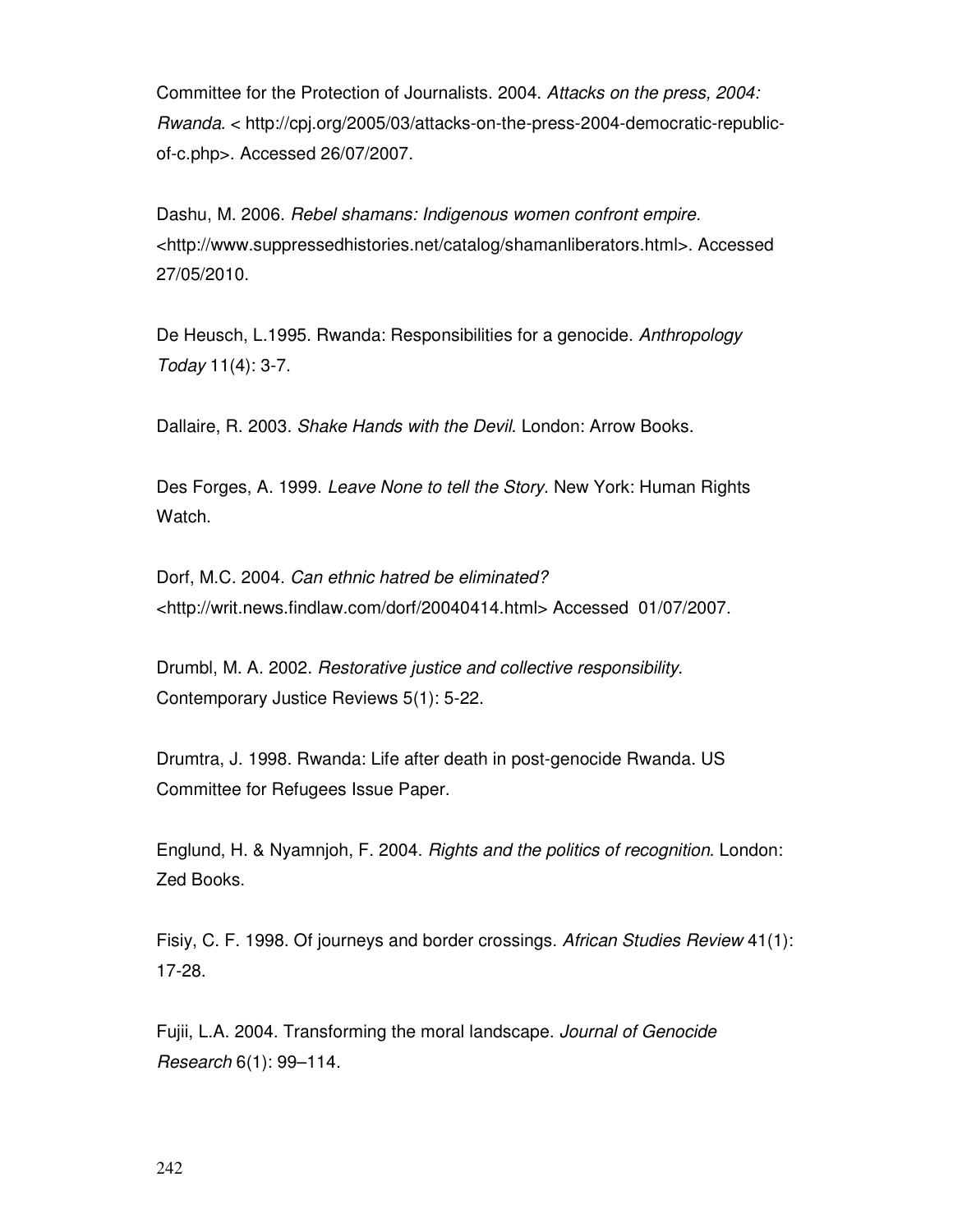Galtung, J. 1975. Peace: Research, education, action. Romania: Cipexim.

Graybill, L.S. 2004. Pardon, punishment, and amnesia. Third World Quarterly 25(6): 1117-1130.

Guillebaud, M. 2002. Rwanda: The land God has forgotten. London: Monarch Books.

Hamber, B., Nageng, D. & O'Malley, G. 2000. "Telling it like it is...": Understanding the Truth and Reconciliation Commission from the perspective of survivors. Psychology in Society 26: 18-42.

Harrow, K. 2005. Narrating the Rwandan genocide and Hotel Rwanda. Research in African Literature 36(4): 223-232.

Harrow, K.W. 2005. Foundational fantasies of ethnicity and history. Research in African Literature 36(2): 35-45.

Hartwell, M. 2004. The concept of justice in the early post-conflict transitional period: a comparative perspective. Guelke, A. (ed). Democracy and ethnic conflict. Palgrave: Macmillan. 25-28.

Hartwell, M. B. 2006. Perceptions of justice, identity, and political processes of forgiveness and revenge in early post-conflict transitions. Journal of Humanitarian Assistance (online). <http://www.jha.ac/articles/a187.pdf>.

Hay, M. 1999 . Ukubuyisana: Reconciliation in South Africa. Pietermaritzburg: Cluster Publications.

Hintjens, H.M. 1999. Explaining the 1994 genocide in Rwanda. The Journal of Modern African Studies 37(2): 241-286.

Human Rights Watch. 2001. Rwanda: Human rights development. <http://www.hrw.org> Accessed 15/10/2005.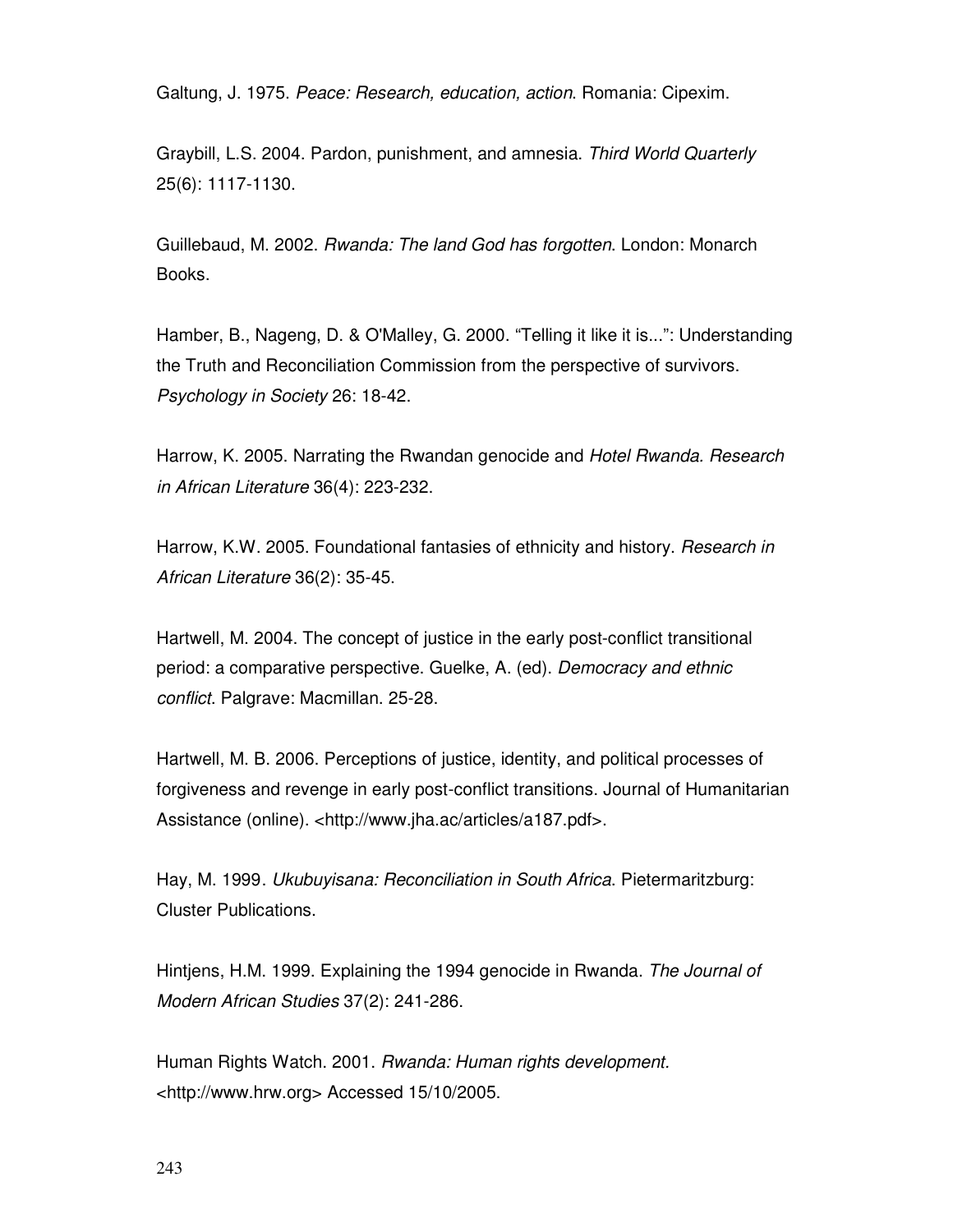Human Rights Watch. 2001. Rwanda: Defending human rights. <http://www.hrw.org> Accessed 15/10/2005.

Human Rights Watch. 2001. Rwanda: Observing the rules of war? <http://www.hrw.org> Accessed 20/12/2006.

Human Rights Watch. 2002. Rwanda: Deliver justice for victims of both sides. <http://www.hrw.org> Accessed 20/12/2006.

Human Rights Watch. 2002. Rwanda: Justice or therapy? <http://www.hrw.org> Accessed 20/12/2006.

Human Rights Watch. 2004. Rwanda: Parliament seeks to abolish rights group. <http://www.hrw.org> Accessed 25/11/2005.

Human Rights Watch. 2004. Rwanda still in our human rights blind spot. <http://www.hrw.org> Accessed 25/11/2005.

Human Rights Watch. 2004. Digest: ICTR and ICTY. <http://www.hrw.org> Accessed 26/02/2008.

Human Rights Watch. 2004. Rwanda: Lessons learned. <http://www.hrw.org> Accessed 20/12/2006.

Human Rights Watch. 2004. Rwanda: Struggling to survive. <http://www.hrw.org> Accessed 20/12/2006.

Human Rights Watch. 2004. Rwanda: Ten years later. <http://www.hrw.org> Accessed 15/10/2005.

Human Rights Watch. 2005. Rwanda: Human rights overview. <http://www.hrw.org> Accessed 26/07/2007.

Human Rights Watch. 2006. The Rwandan genocide: How it was prepared <http://www.hrw.org> Accessed 20/12/2006.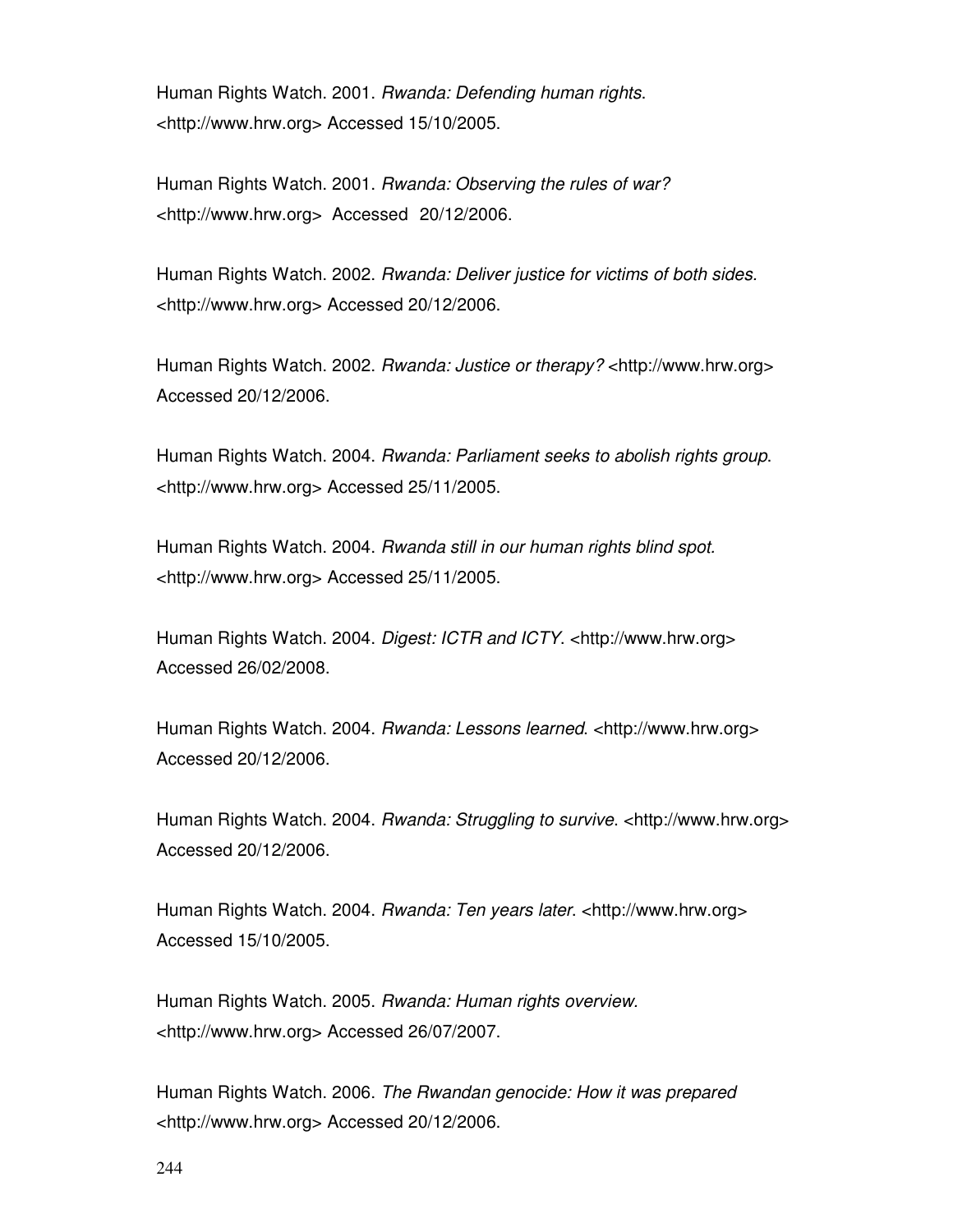Human Rights Watch. 2006. Impunity in the Great Lakes Region. <http://www.hrw.org> Accessed 20/12/2006.

Human Rights Watch. 2007. Renewed crises in North Kivu. <http://www.hrw.org> Accessed 26/02/2008.

Human Rights Watch. 2007. Killings in Eastern Rwanda. <http://www.hrw.org> Accessed 06/02/2007.

Ilibagiza, I. Left to tell: Discovering God amidst the Rwandan Holocaust. California: Hay House.

James, W. & van der Vijver, L. 2000. After the TRC. Cape Town: The Rustica Press.

Jeffrey, A. 1999. The Truth about the Truth Commission. Johannesberg: South African Institute of Race Relations.

Jenkins, R. 1997. Rethinking ethnicity. London: Sage Publications.

Jordaan, E. 2006. Inadequately self-critical. African Affairs 105(420): 333-351.

Josselen, R. 1996. *Ethics and process in the narrative study of lives*. Thousand Oaks: Sage Publications.

Kamya, H. 2001. Lamenting together. <www.dulwichcentre.com.au>. Accessed August 2009.

Khan, S.M. 2000. The shallow graves of Rwanda. London: I.B.Tauris.

King, D.C. 2006. Cultures of the world: Rwanda. New York: Marshall Cavendish.

Kinzer, S. 2008. A thousand hills. New Jersey: Wiley.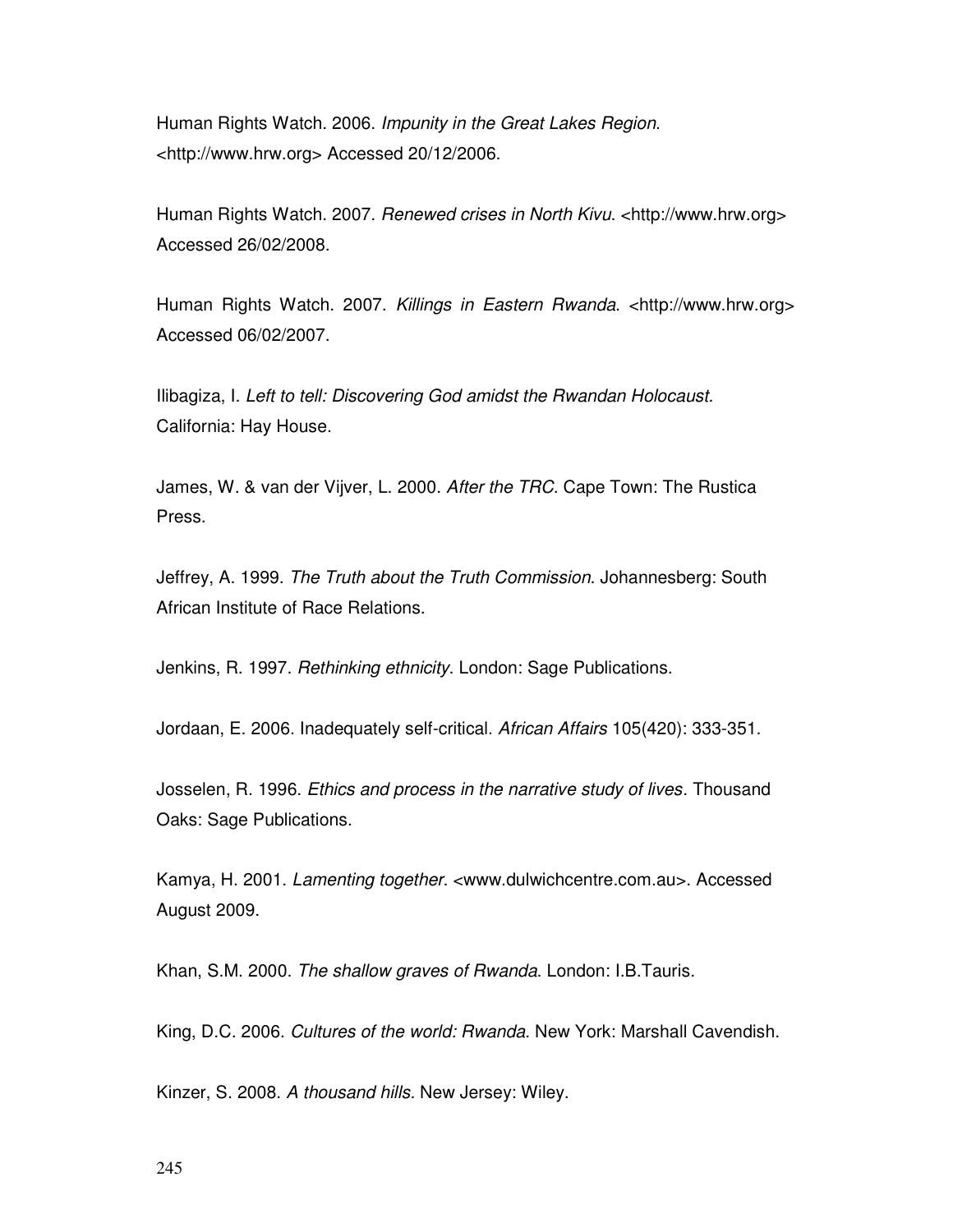Koff, C. 2004. The bone woman. London: Atlantic Books.

Kriesberg, L. 2001. Changing forms of coexistence. Abu-Nimer, M. (ed). Reconciliation, justice, and coexistence: Theory and practice. Lanham: Lexington Books.

Lazar, D. 1999. Selected Issues in the philosophy of Social Science. Seale, C. (ed). Researching society and culture. London: Sage. 7-22.

Lederach, J.P.. 1997. Building peace. Washington DC. United Institute of Peace.

Lemarchand, R. 1970. Rwanda and Burundi. London: Pall Mall Press.

Lemarchand, R. 1994. Burundi. Cambridge: Cambridge University Press.

Li, D. 2004 Echoes of violence: Considerations on radio and genocide in Rwanda. Journal of Genocide Research 6(1): 9-27.

Lieblich, A., Tuval-Mashiach, R. & Zilber, T. 1998. Narrative research: Reading, analysis and interpretation. Thousand Oaks: SAGE Publications.

Linden, I. 1997. The Church and genocide: Lessons from the Rwandan tragedy. Baum, G. & Wells, H. (eds). The reconciliation of peoples. Orbis Books: New York. 43-55.

Lloyd. R. 1998. Principles of healing and reconciliation in Rwanda. (Unpublished).

Louis, W.M.R. 1963. Ruanda-Urundi, 1884-1919. Oxford: Clarendon Press.

Malkki, L. 1996. Speechless emissaries. Cultural Anthropology 11(3): 377-404.

Mamdani, M. 2001. When victims become killers. Princeton: Princeton University Press.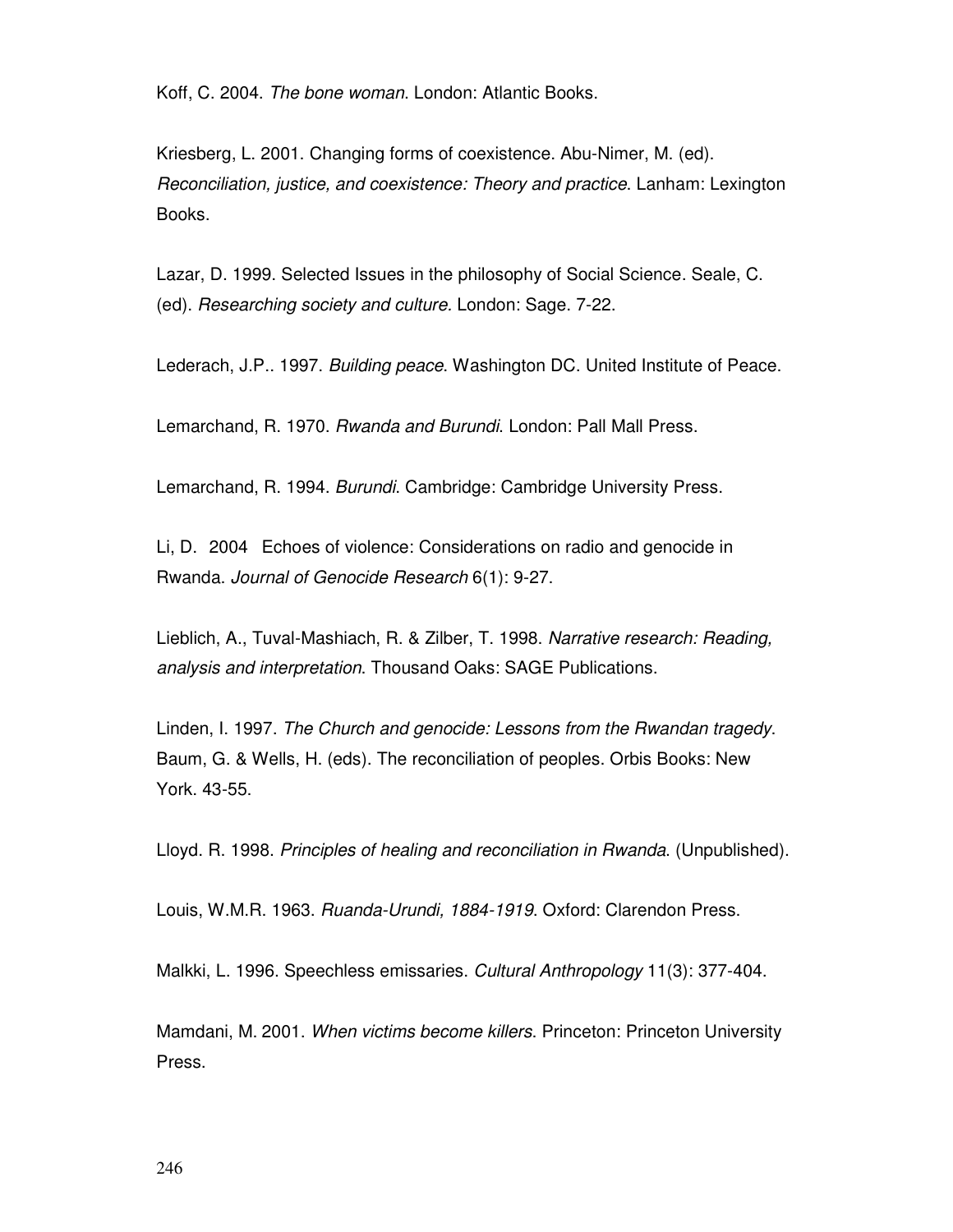Maquet, J., J. 1961. The premise of inequality in Ruanda. Oxford: Oxford University Press.

Mbanda, L. 1997. Committed to conflict: The destruction of the Church. Wiltshire: Cromwell Press.

McCullum, H. 1995. The angels have left us. Geneva: World Council of Churches.

Melvern, L. 2004. Conspiracy to murder: The Rwandan genocide. London: Verso.

Mgbako, C. 2005. Ingando solidarity camps. Harvard Human Rights Journal 18: 202-220.

Midlarsky, M.I. 2005. The killing trap. Cambridge: Cambridge University Press.

Miller, D. & Miller, L. 2004. The Armenian and Rwandan genocides: Some preliminary reflections on two oral history projects with survivors. Journal of Genocide Research 6(1): 135-140.

Mironko, C. 2004. Igitero: Means and methods. Journal of Genocide Research 6(1): 47-60.

Moch, S.D. & Gates, M.F. 2000. The researcher experience in qualitative research. Thousand Oaks: Sage Publications.

Molenaar, A. 2005. Gacaca: Grassroots justice after genocide. Leiden: African Studies Centre.

Morrill, C. 2004. Reconciliation and the gacaca: The perceptions and peacebuilding potential of Rwandan youth detainees. The Online Journal of Peace and Conflict Resolution 6(1): 1-66.

Mouton, J. 1995. Values and objectivity in the social sciences. Mouton, J. & Joubert, D. Knowledge and method in the Human Sciences. Pretoria: Human Sciences Research Council. 39-56.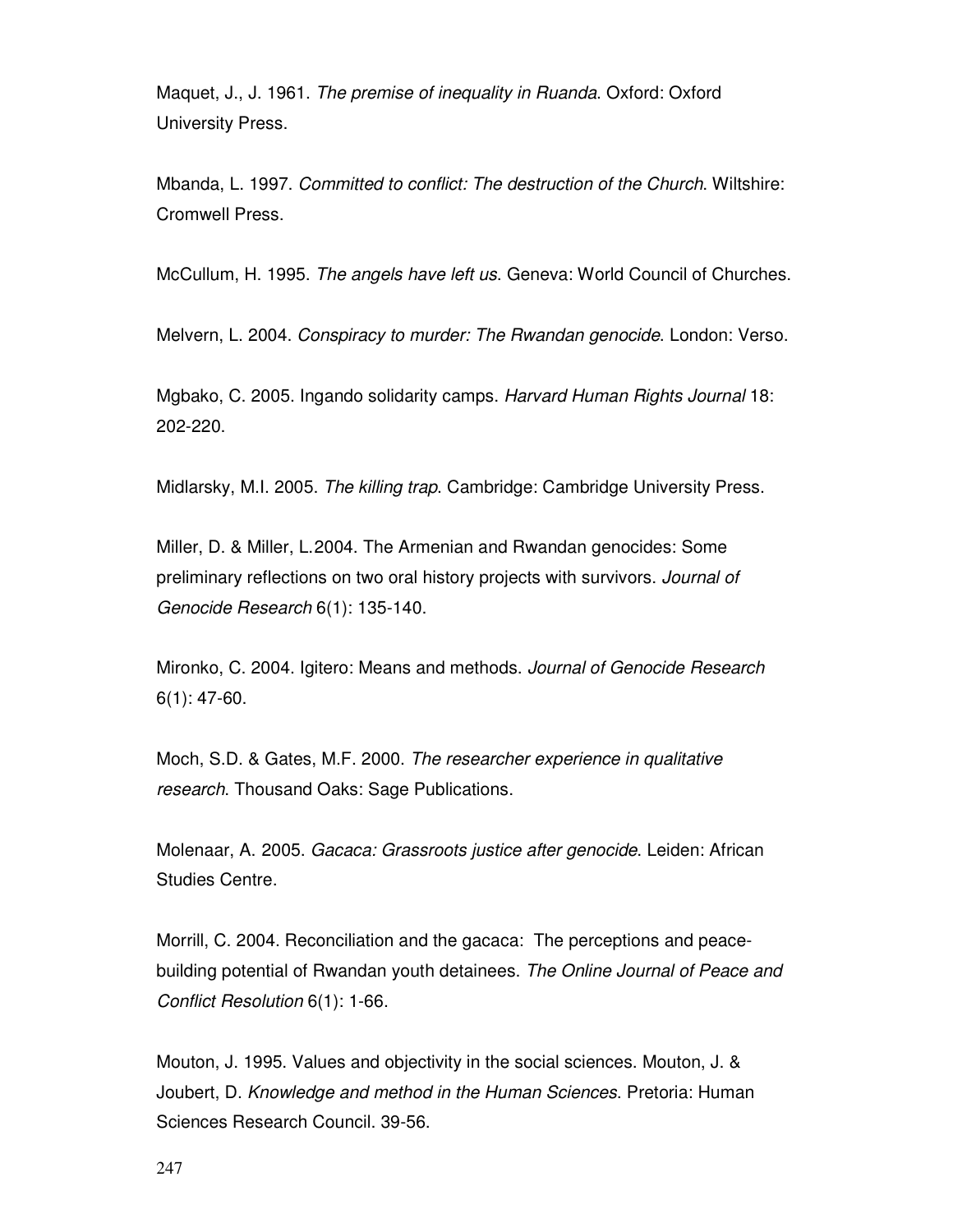Mouton, J. & Muller, J. 1997. Knowledge and method. Pretoria: Human Science Research Council.

Neuffer, E. 2002. The key to my neighbours house. New York: Picador.

Nolte-Schamm, C. 2005. A comparison between Christian and African Traditional paradigms of *reconciliation* and how they could dialogue for the benefit of South African society. Unpublished Doctor of Theology dissertation. Pietermaritzburg: UKZN.

Nouwen, H. 1996. Can you drink the cup? Notre Dame: Ave Maria Press.

Ntsimane, Radikobo. 2000. A mirage called forgiveness: A critique of the Truth and Reconciliation Commission. Denis, P. (ed). Orality, memory &the past: listening to the voices of black clergy under colonialism and apartheid. Pietermaritzburg, Cluster Publications.

Nutall, S. & Coetzee, C. 1998. Negotiating the past: The Making of memory in South Africa. Cape Town: Oxford University Press.

Nyamnjoh, F. 2004. Reconciling 'rhetoric of rights' with competing notions of personhood and agency in Botswana. Englund, H. & Nyamnjoh, F. (eds). Rights and the politics of recognition in Africa. London: Zed Books.

Ochberg, R. L. 2000. On being part of the audience. Diemert Moch, S. & Gates, M.F. The researcher experience in Qualitative Research. London: Sage Publications. 109-123.

Over, W. 1999. Genocide in Rwanda: Human rights retreat. Over, W. (ed). Human rights in the international public sphere. Connecticut: Ablex Publishing Corporation. 127-138.

Posel, D. & Simpson, G. 2001. Commissioning the past. Johannesburg: Witwatersrand University Press.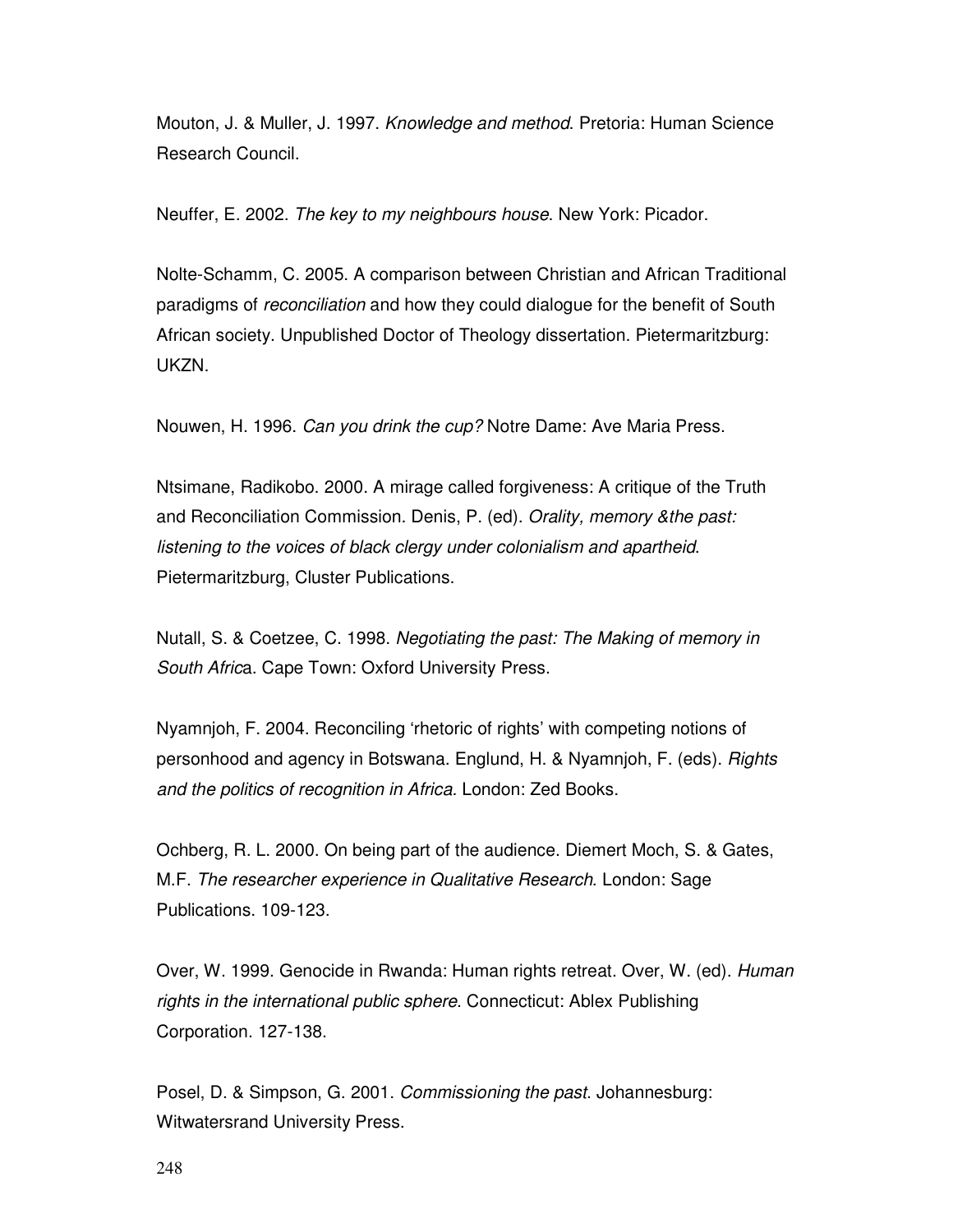Pottier, J. 2002. Re-imagining Rwanda. Cambridge: Cambridge University Press.

Penal Reform International. 2003. Gacaca Research Report No.4: The guilty plea procedure, cornerstone of the Rwandan justice system. <http://www.penalreform.org/publications/gacaca-research-report-no4-guilty-pleaprocedure-cornerstone-rwandan-justice-system-0>. Accessed 23/10/2007.

Penal Reform International. 2004. Gacaca Research Report No.6: From camp to hill, the reintegration of released prisoners. <http//www.penalreform.org>. Accessed 23/10/2007.

Prunier, G. 1995. The Rwanda crises: History of a genocide. London: Hurst and Company.

Prunier, G. 2000. Operation Turquoise: A Humanitarian escape from a political deadend. Adelman, H. & Suhrke, A. The path of a genocide. London: Transaction Publishers. 281-305.

Public Broadcasting Service (PBS). 1995. Frontline: The ghosts of Rwanda. <www.pbs.org>. Accessed 23/04/2007.

Reijntjens, F. 1999. Talking or fighting: Political evolution in Burundi. Current African Issues 21: 4-27.

Reijntjens, F 2001. Again at the crossroad-Rwanda and Burundi 2000-2001. Current African Issues 24: 1-26.

Richters, A., Dekker, C. & de Jonge, K. 2005. Reconciliation in the aftermath of violent conflict in Rwanda. International Journal of Mental Health, Psychosocial Work and Counselling in Areas of Armed Conflict. 3(3): 203-222.

Richters, A. Dekker, C. & Scholte, W.F. 2008. Community based sociotherapy in Byumba, Rwanda. International Journal of Mental Health, Psychosocial Work and Counselling in Areas of Armed Conflict 6(2).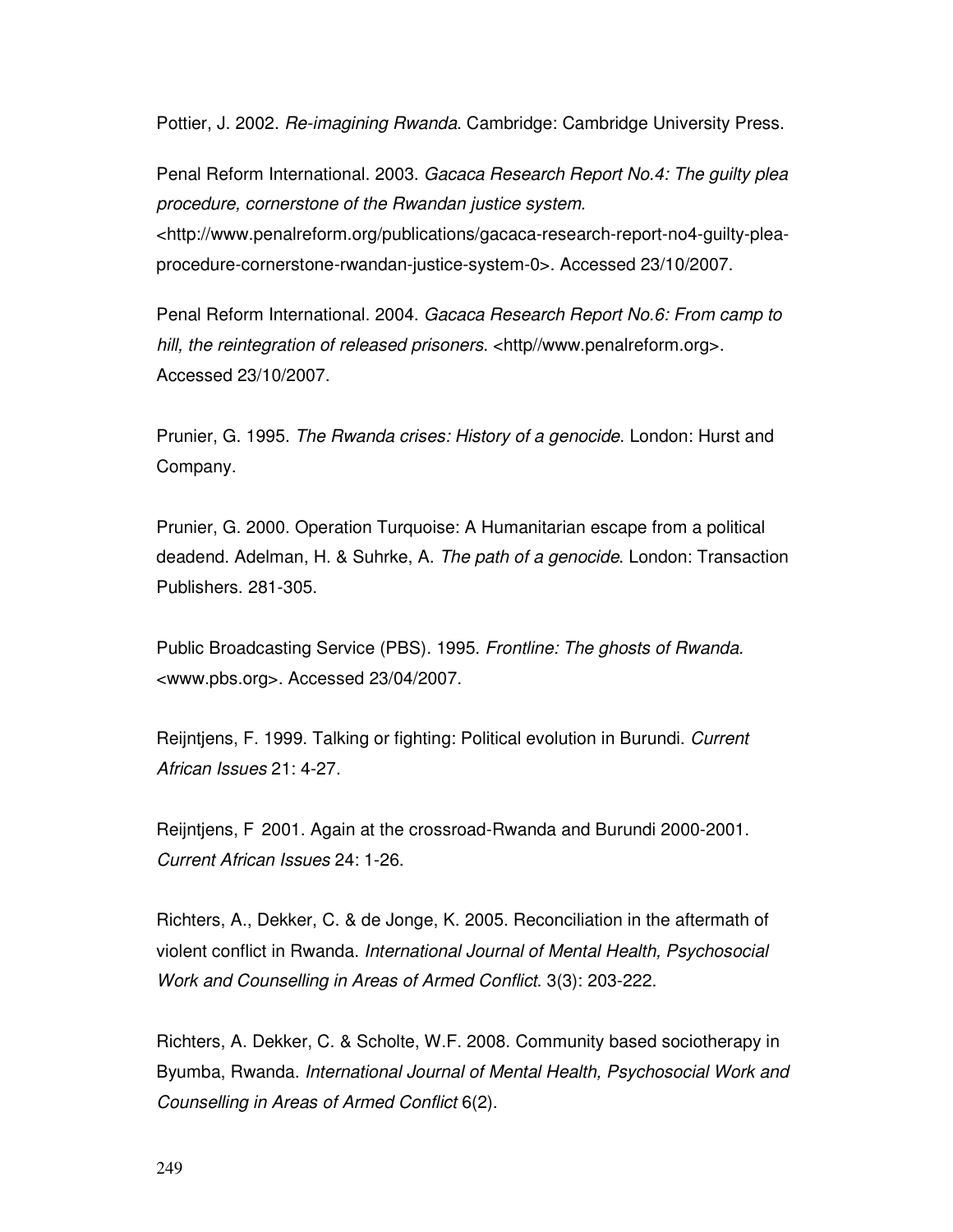Rosenwald, G. & Ochberg, R. L. 1992. Storied lives. New Haven: Yale University Press.

Rutikanga, B.N. 2003. Struggle for healing at the grassroots. Cejka, M. & Bamat, T. (eds). Artisans of peace. New York. Maryknoll. 132-165.

Samputu, J. 2009. Making ripples. Why forgive? Arnold, J.C. (ed). New York: Plough Publishing House.

Seale, C. 1999. Researching society and culture. London: Sage Publications.

Semujanga, J. 2003. Origins of the Rwandan genocide. New York: Humanity Books.

Sen, A. 2006. Identity and violence: The illusion of destiny. London: Penguin Books.

Smith, S. K. 2000. Sensitive issues in life story research. Diemert Moch, S. & Gates, M. The researcher experience in Qualitative Research. London: Sage Publications. 13-21.

Staub, E., Pearlman, L.A. & Miller, V. 2003. Healing the roots of genocide in Rwanda. Peace Review 15(3): 287–294.

Stewart, F. 2000. Crises Prevention: Tackling Horizontal Inequalities. Oxford Development Studies 28(3): 242-262.

Stewart, P. & Strathern, A. 2002. Violence: Theory and ethnography. London: Continuum.

Taylor, C. 1983. Social Theory as practice. Delhi: Oxford University Press.

Taylor, C. 1995. The politics of recognition. Arthur, J. & Shapiro, A. Campus wars: Multiculturalism and the politics of recognition. Oxford: Westview Press. 249-263.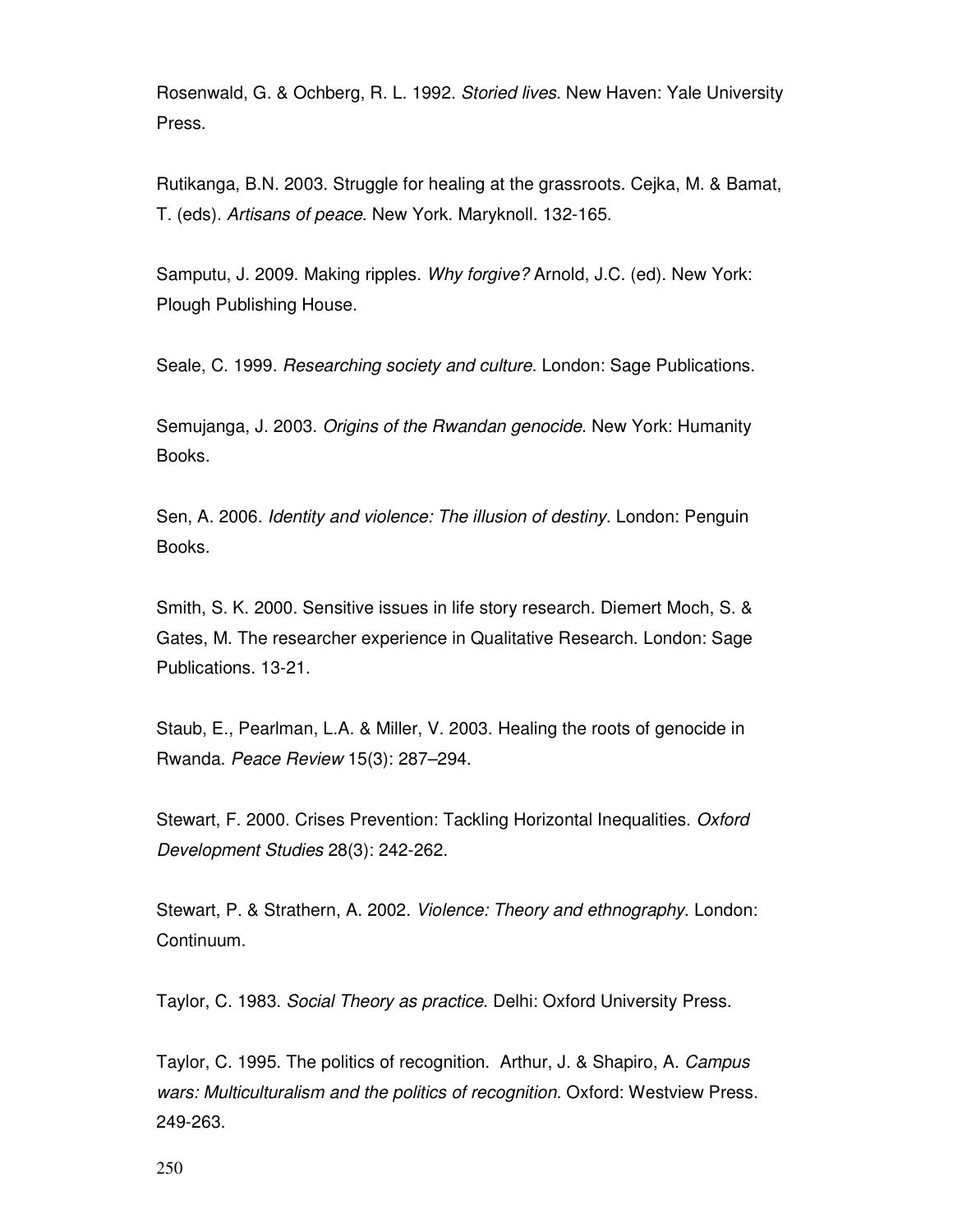Taylor, C.C. 2001. Sacrifice as terror: The Rwandan genocide of 1994. Oxford: Berg Publishers.

Traubman, L. 2008. Jewish-Palestinian livingroom dialogue. < http://beyondwar.ning.com/profile/LibbyandLenTraubman>. Accessed 05/08/2008.

Tutu, D. 2000. No future without forgiveness. New York: Random House.

Twagilimana, A. 2003. The debris of Ham. New York: University Press of America.

Umutesi, M.B. 2000. Surviving the slaughter. Wisconsin: The University of Wisconsin Press.

UNHCR. 2006. UNHCR Global Appeal. <http://www.unhcr.org/4371d1a111.html> Accessed 26/02/2008.

USAID. 2005. USAID/Rwanda annual report. <http://pdf.usaid.gov/pdf\_docs/PDACD876.pdf>. Accessed 26/02/2008.

Van Overschelden, G. 1947. Bij de reuzen en dwergen van Ruanda . Belgium: J. Lannoo, Tielt.

Vansina, J. 2004. Antecedents to modern Rwanda. Wisconsin: The University of Wisconsin Press.

Veale, A. 2000. Dilemmas of `community' in post-emergency Rwanda. Community, Work & Family, 3 (3): 233-239.

Villa-Vicencio, C. 1997. Telling one another stories: Toward a theology of reconciliation . Baum, G. & Wells, H. (eds). The reconciliation of peoples. New York : Orbis Books: 30-42.